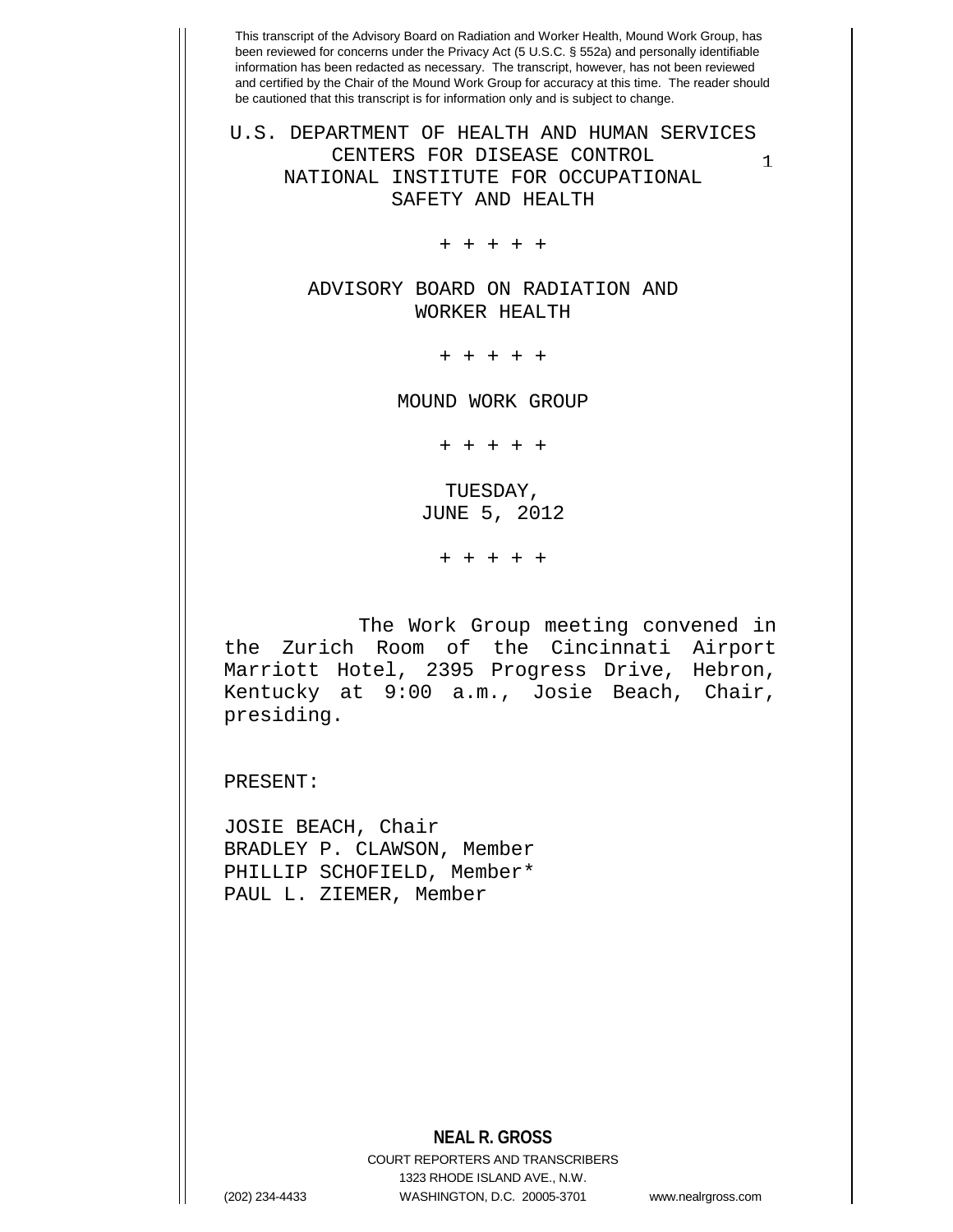ALSO PRESENT:

TED KATZ, Designated Federal Official TERRIE BARRIE\* ROBERT BARTON, SC&A\* RON BUCHANAN, SC&A\* JOSEPH FITZGERALD, SC&A KARIN JESSEN, ORAU JENNY LIN, HHS JOHN MAURO, SC&A\* ROBERT MORRIS, ORAU\* JAMES NETON, ORAU BILLY SMITH, ORAU\* JOHN STIVER, SC&A

\*Present via telephone

## **NEAL R. GROSS**

COURT REPORTERS AND TRANSCRIBERS 1323 RHODE ISLAND AVE., N.W. (202) 234-4433 WASHINGTON, D.C. 20005-3701 www.nealrgross.com

 $\mathfrak{D}$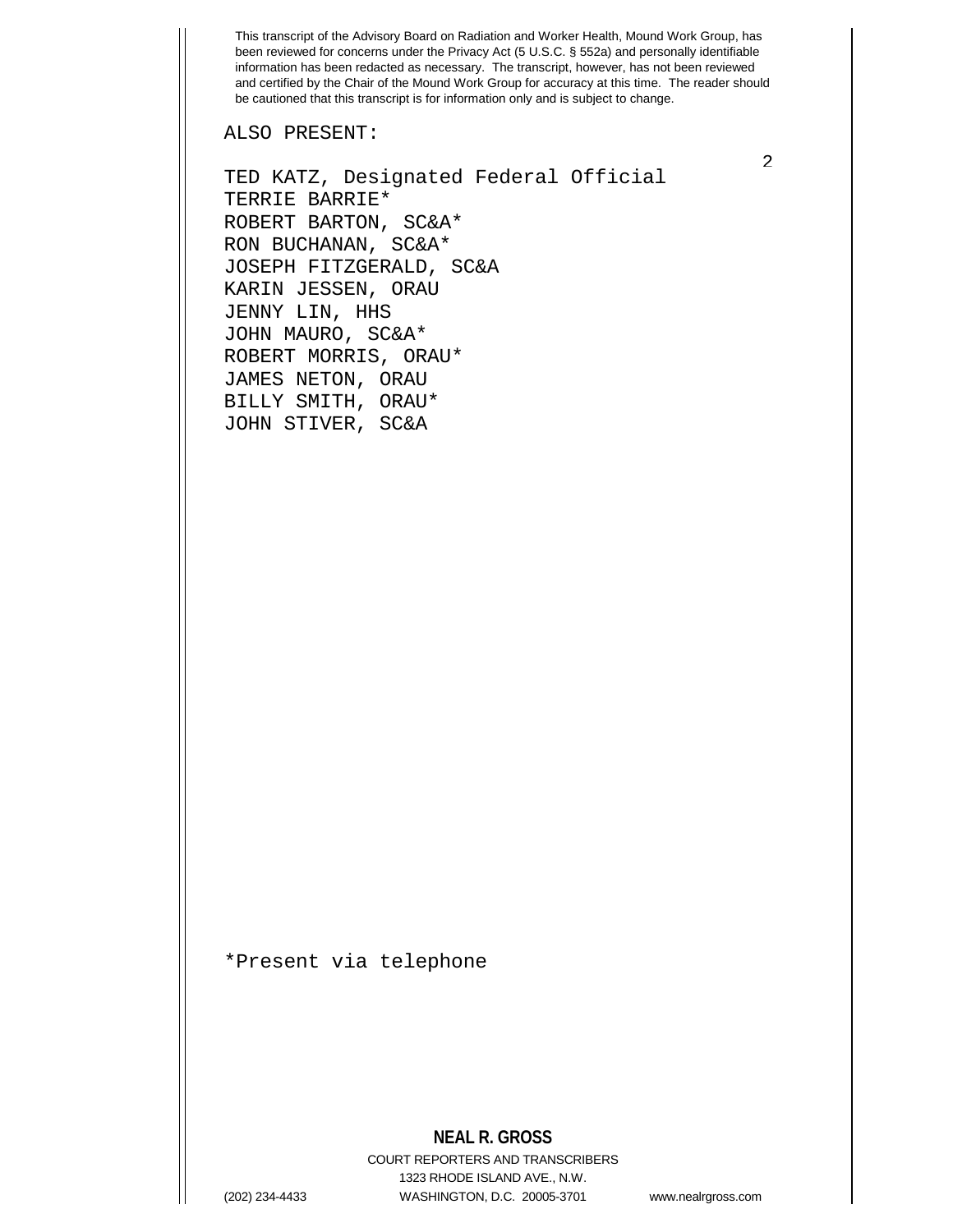$$
T-A-B-L-E \tO-F \tC-O-N-T-E-N-T-S \t3
$$

| Welcome and introductions/Roll Call  4                                                |
|---------------------------------------------------------------------------------------|
| Review of Agenda  6                                                                   |
| Work Group Discussion: Tritides  7                                                    |
| Work Group Discussion: Data Adequacy and                                              |
|                                                                                       |
| Recap Tritides  105                                                                   |
| Discussion by Ron Buchanan, SC&A  107                                                 |
| Discussion by John Stiver, SC&A  135                                                  |
| Work Group Discussion: Adequacy/Completeness<br>of Internal Dosimetry - Thorium  142  |
| Work Group Discussion: Adequacy/Completeness<br>of Internal Dosimetry - Polonium  171 |
| Lunch Break<br>182                                                                    |
| Work Group Recommendations<br>183                                                     |
| Site Profile Issues  185                                                              |
| Meeting Adjourned  235                                                                |

## **NEAL R. GROSS**

COURT REPORTERS AND TRANSCRIBERS 1323 RHODE ISLAND AVE., N.W. (202) 234-4433 WASHINGTON, D.C. 20005-3701 www.nealrgross.com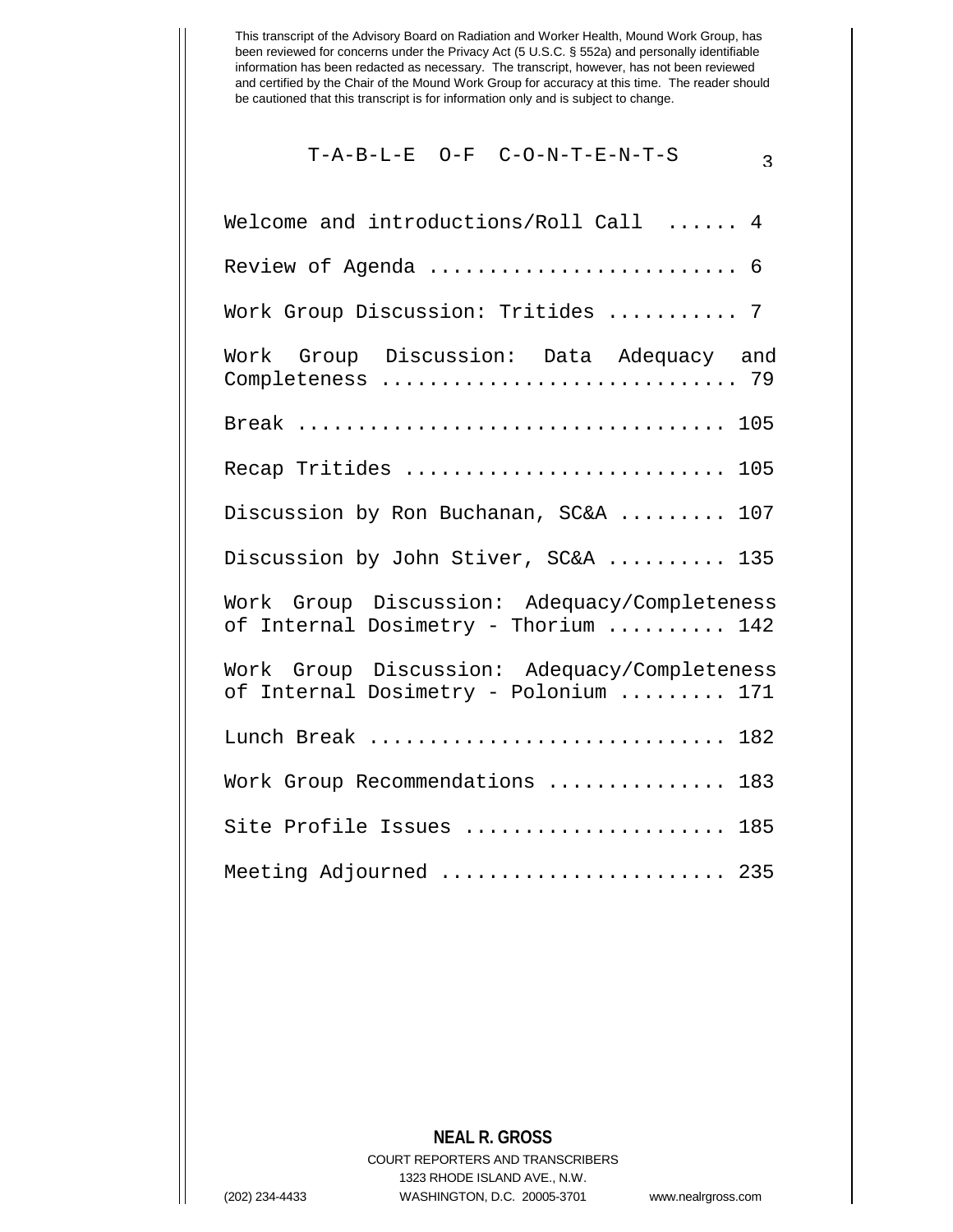**NEAL R. GROSS** COURT REPORTERS AND TRANSCRIBERS 1323 RHODE ISLAND AVE., N.W. (202) 234-4433 WASHINGTON, D.C. 20005-3701 www.nealrgross.com This transcript of the Advisory Board on Radiation and Worker Health, Mound Work Group, has been reviewed for concerns under the Privacy Act (5 U.S.C. § 552a) and personally identifiable information has been redacted as necessary. The transcript, however, has not been reviewed and certified by the Chair of the Mound Work Group for accuracy at this time. The reader should be cautioned that this transcript is for information only and is subject to change.  $1$  | P-R-O-C-E-E-D-I-N-G-S 2  $\parallel$  9:00 a.m. 3 MR. KATZ: Is everybody in here 4 || ready to get going? Josie, are you? 5 CHAIR BEACH: Yes. 6 (Roll call.) 7 MR. KATZ: Very good. There is an 8 agenda for this meeting. It's pretty simple. 9 It's posted on the web and the Chair can go 10 | through that. 11 And there are also various 12 documents related to this meeting, and they  $13$  should be posted on the web as well. 14 And it's your meeting, Josie. 15 || CHAIR BEACH: Okay. 16 MR. KATZ: And just to remind 17 everyone on the line when you're not speaking 18 to the group, please mute your phone. If you 19 don't have a mute button, use \*6. And then 20 press \*6 again to unmute your phone. Thank  $21 \parallel$  you. 22 CHAIR BEACH: Thank you. We are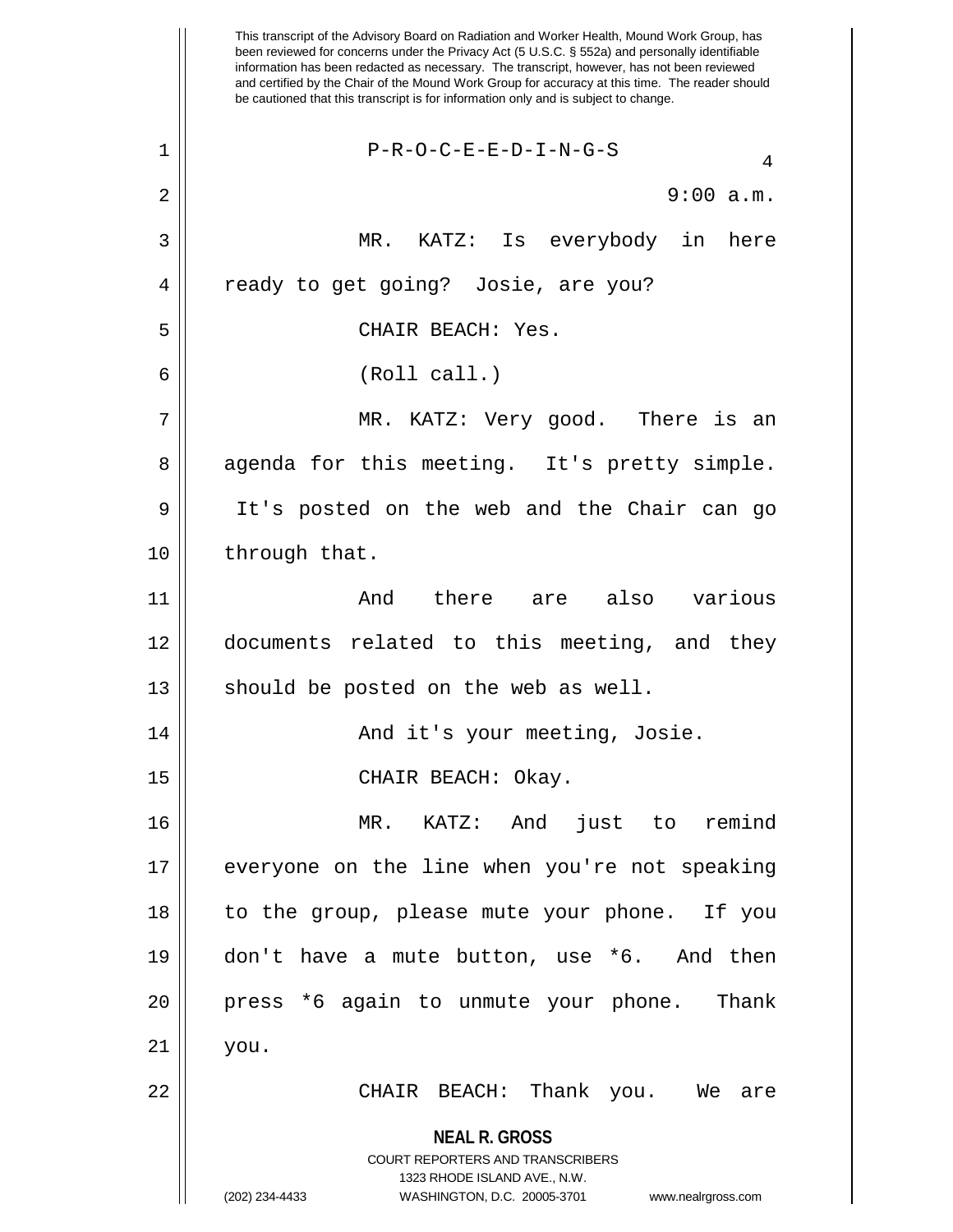This transcript of the Advisory Board on Radiation and Worker Health, Mound Work Group, has been reviewed for concerns under the Privacy Act (5 U.S.C. § 552a) and personally identifiable information has been redacted as necessary. The transcript, however, has not been reviewed and certified by the Chair of the Mound Work Group for accuracy at this time. The reader should be cautioned that this transcript is for information only and is subject to change. 1 || going to go ahead and take off where we left |<br>| 2 | off on our last meeting on April 10th. 3 We're going to start with 4 || tritides. The Agenda as Ted pointed out, is 5 || pretty brief. I didn't give any times because  $6 \parallel$  of that.  $7 \parallel$  So, we'll start with tritides. 8 We'll work into adequacy and completeness of 9 internal dosimetry. There's a couple items on  $10 \parallel$  that. 11 We'll talk about Work Group 12 recommendations, and then some action plans as 13 how we'll proceed at our meeting in June in 14 || Santa Fe. 15 And then I did ask SC&A to put 16 together the Site Profile issues for the last 17 four to five years we've been working with the 18 Mound. And we didn't really want to do 19 anything with it other than just to get it on  $20$  || the table, give NIOSH a chance to look at it, 21 SC&A, make sure that we're capturing all the 22 || Site Profile issues. And then make a plan of

> **NEAL R. GROSS** COURT REPORTERS AND TRANSCRIBERS

> > 1323 RHODE ISLAND AVE., N.W.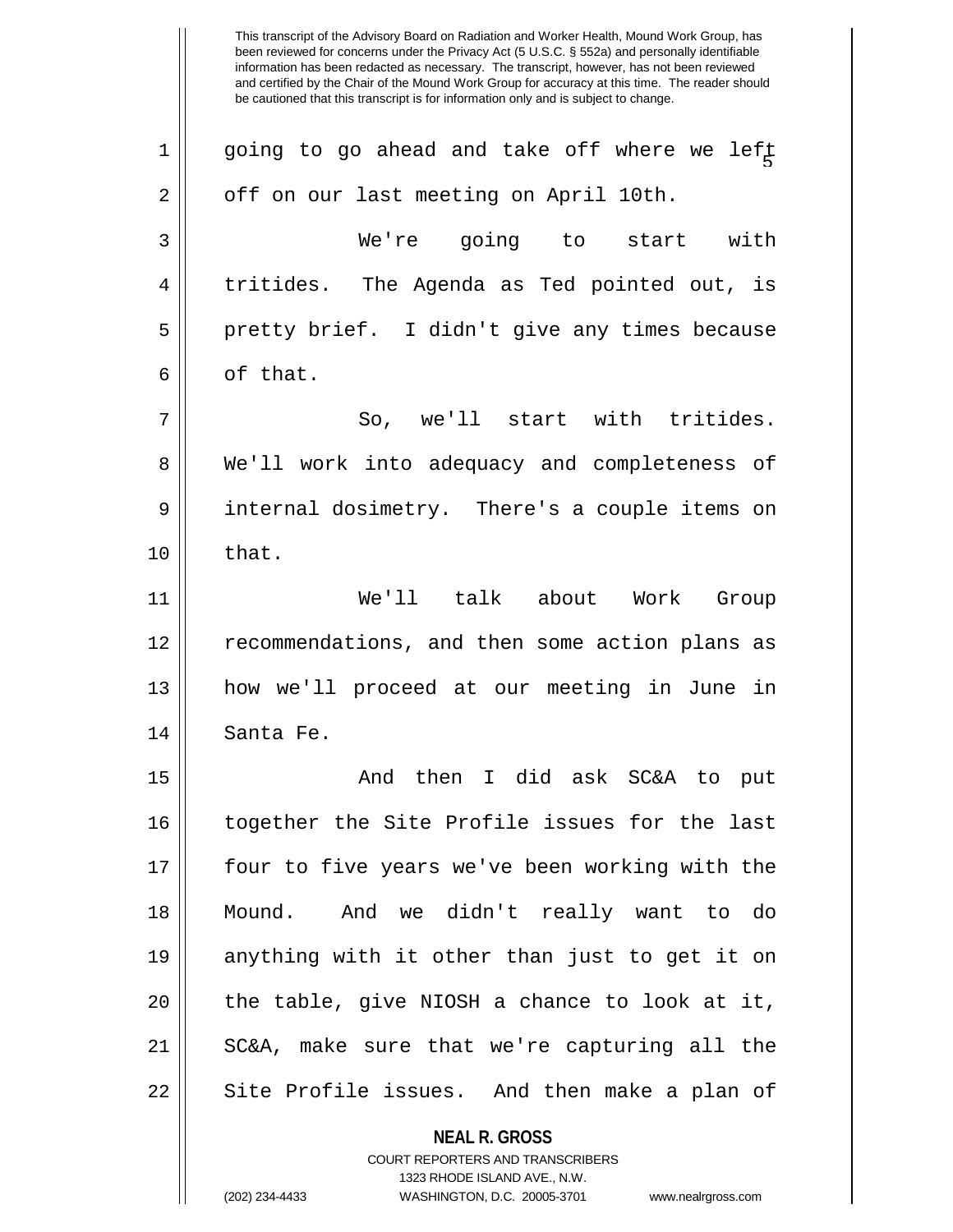1 || how we're going to correct the Site Profile 2 || issues so that we don't lose any momentum  $3 \parallel$  there. 4 And then I did want an update, and 5 I talked to Jim about it, it is not on the  $6 \parallel$  agenda, but an update on the radon issues that 7 we discussed in our April meeting. So, just 8 kind of where NIOSH is with those items. 9 And the last work paper that came 10 out with tritides on May, was an SC&A White 11 Paper. And I'm going to go ahead and turn

12 || this over to Joe and the SC&A Team to walk us  $13$  | through that paper.

14 MR. FITZGERALD: Okay. Thank you, 15 Josie.

16 Went ahead and did a bit of a 17 || chronology which is in the paper, because this 18 has a fair bit of history. And so, the 19 summary at the deliberations piece is the more 20 || detailed account, but let me just sort of back 21 || up and just go through this a little bit.

22 This particular piece of the STC

**NEAL R. GROSS** COURT REPORTERS AND TRANSCRIBERS

1323 RHODE ISLAND AVE., N.W.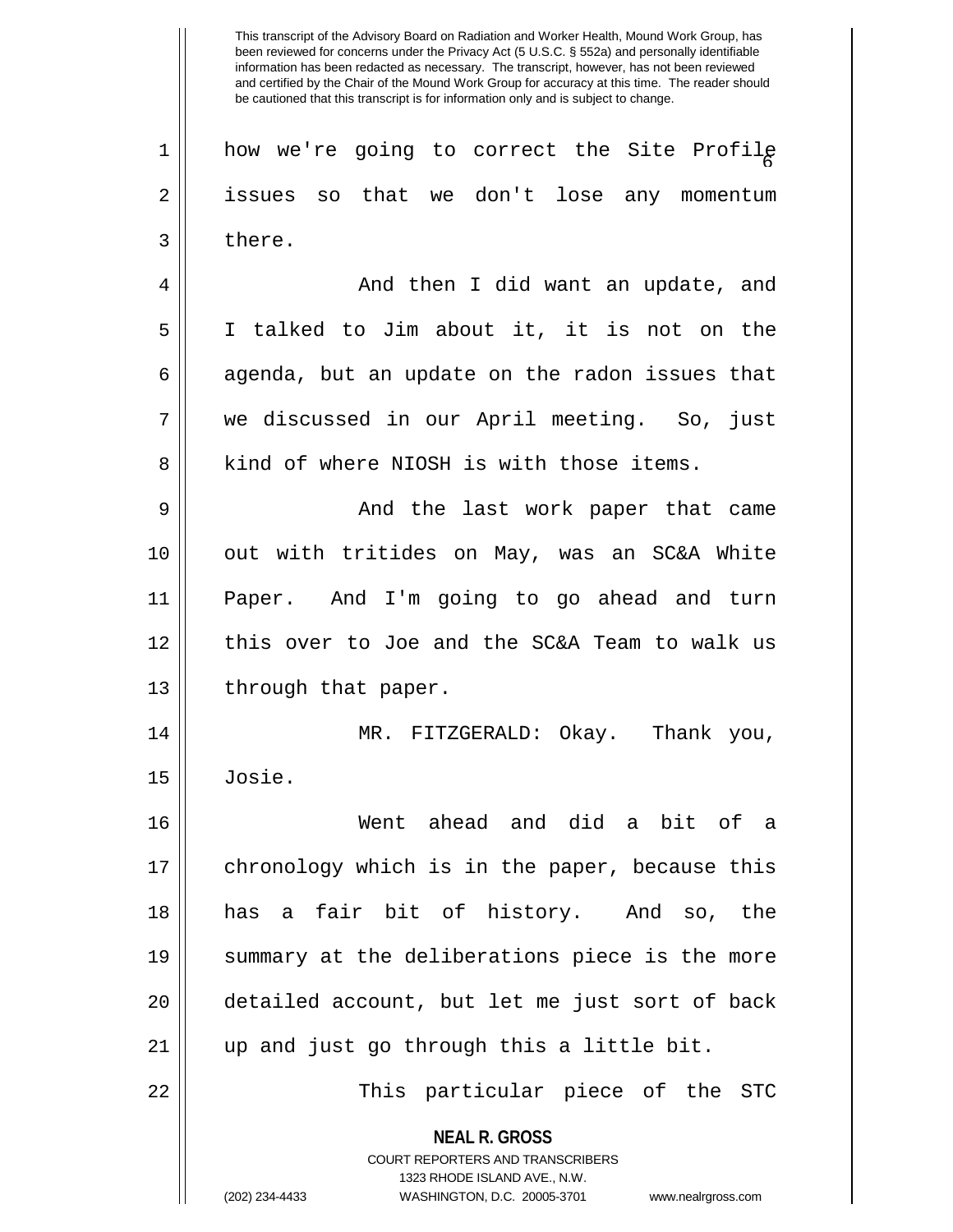1 or tritides review really started in July of 2 2010, almost two years ago. And we had spent  $3 \parallel$  time looking at different issues related to 4 exposure potential and what available data  $5 \parallel$  there might be.

6 || But at that point I think we had  $7 \parallel$  sort of reached a point where after a number 8 of secure sessions and interviews, that I 9 || think the Work Group at that time felt it had 10 || a fix on the fact that there were support 11 workers that might have been implicated, that 12 || there was an exposure potential for those 13 || support workers, and that there wasn't a clear 14 pathway for dose-reconstructability. And I 15 || think at that particular Work Group meeting  $16$  | that's kind of where it came to.

17 || And at that meeting, I think NIOSH 18 || alluded to having acquired about that time a  $19$  || lot of swipe data that I think there was some 20 feeling that that might be applicable useful 21 || way to go forward on the question.

22 || And at that point in time, I think

**NEAL R. GROSS** COURT REPORTERS AND TRANSCRIBERS 1323 RHODE ISLAND AVE., N.W. (202) 234-4433 WASHINGTON, D.C. 20005-3701 www.nealrgross.com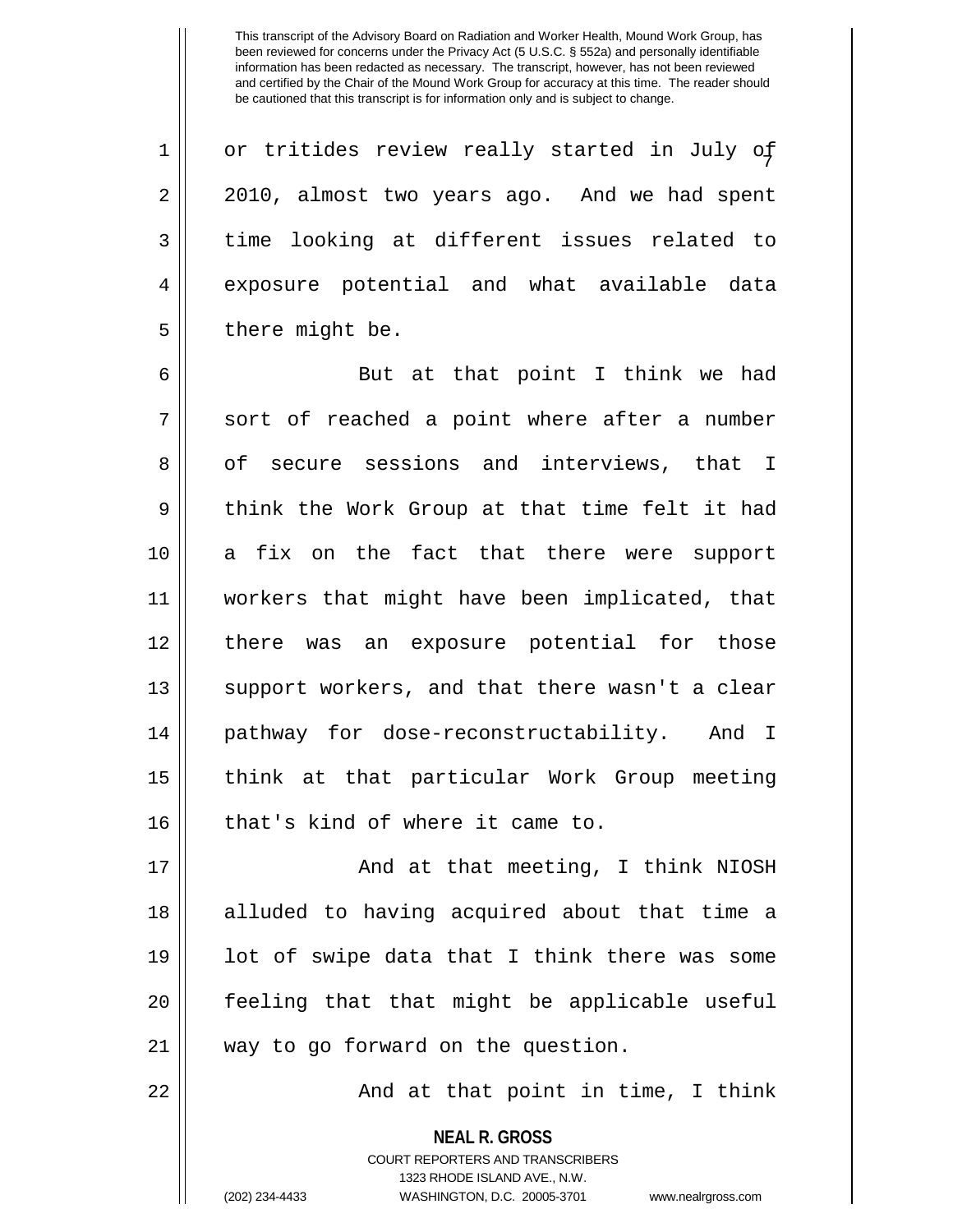$1 ||$  the Work Group wanted to see what would come  $2 \parallel$  from that analysis using swipe data as a basis 3 for looking at inhalation using a resuspension 4 | factor.

5 Now, saying that, I think it was 6 | pretty clear we - meaning in this case  $SC&A$  $7 \parallel$  and NIOSH staff - agreed to disagree on the 8 question of whether that exposure was 9 negligible or not. I mean, I think even two 10 years ago we were having that sort of debate.

11 There was no question of an 12 exposure potential. I think there was 13 || agreement that that potential was established, 14 || but the question really was whether that 15 | exposure was trivial or not.

16 And at that point we didn't have 17 any data, but we agreed to disagree on that 18 question.

19 || In any case, what's been proposed,  $20$  || and this is going back, geez, I guess we first 21 || saw pieces of an analysis back in October of  $22 \parallel$  last year.

**NEAL R. GROSS**

COURT REPORTERS AND TRANSCRIBERS 1323 RHODE ISLAND AVE., N.W. (202) 234-4433 WASHINGTON, D.C. 20005-3701 www.nealrgross.com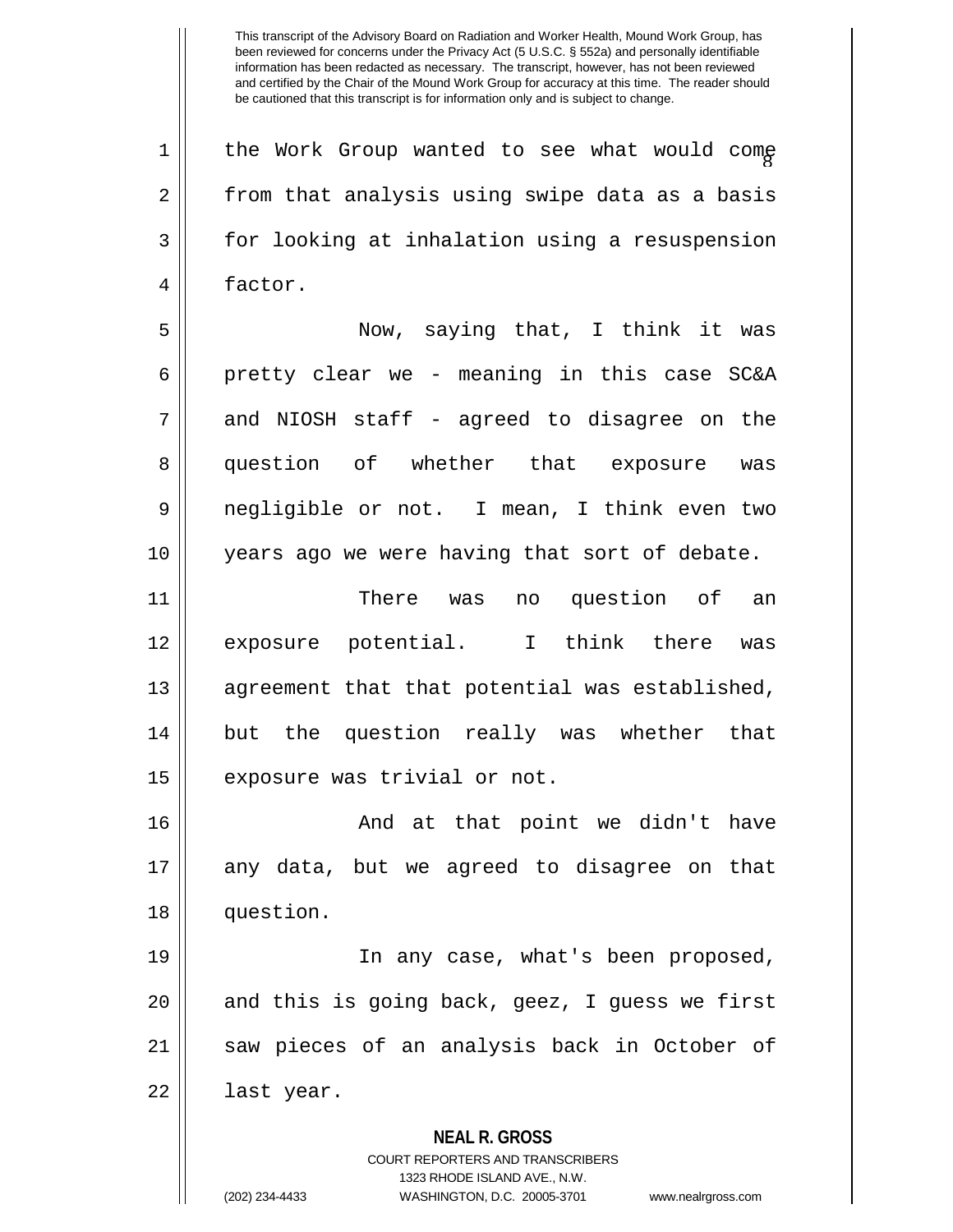| $\mathbf 1$ | We saw pieces of a swipe-based                           |
|-------------|----------------------------------------------------------|
| 2           | theoretical model that would in fact as we               |
| 3           | found out in the December analysis,                      |
| 4           | demonstrate that an exposure potential for the           |
| 5           | support workers based on that analysis was               |
| 6           | deemed to be very small and equivalent to                |
| 7           | negligible and that no dose reconstruction               |
| 8           | would be necessary.                                      |
| 9           | In our analysis, we evaluated the                        |
| 10          | pieces of that review and we had a Work Group            |
| 11          | meeting. I think it was in November. And we              |
| 12          | had an initial discussion then.                          |
| 13          | And at that meeting, I raised some                       |
| 14          | questions on plausibility. Hadn't had really             |
| 15          | a chance to see the full analysis, but felt              |
| 16          | that at that very early stage there might be             |
| 17          | some questions on the overall plausibility of            |
| 18          | the approach.                                            |
| 19          | That's where we kind of left it,                         |
| 20          | and we did get the full analysis in early                |
| 21          | January, which was right before the January              |
| 22          | Work Group meeting.                                      |
|             | <b>NEAL R. GROSS</b><br>COURT REPORTERS AND TRANSCRIBERS |

1323 RHODE ISLAND AVE., N.W.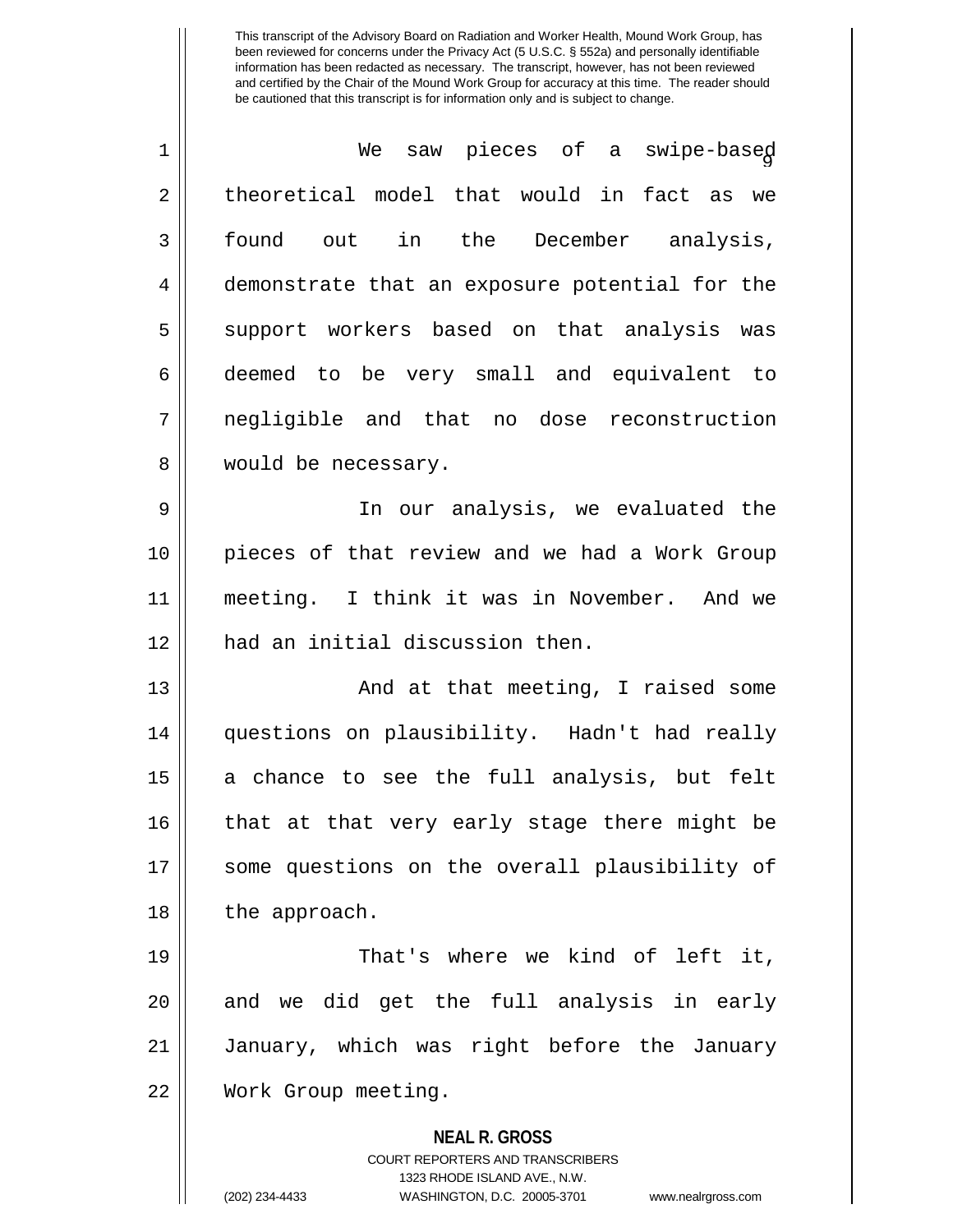<sup>10</sup> 1 And that first White Paper which 2 || was sort of taking the pieces we saw in 3 || October providing the full analysis, is what 4 we now call the extreme case, which is - and I  $5 \parallel$  tend to agree.

6 It tended to take the variables  $7 \parallel$  and assumptions and use the - more or less the 8 extreme values. And I think in that case, the 9 || resuspension factor is the most influential 10 variable. In that case, the assumed value was 11 || fairly extreme.

12 And we did a review of that 13 particular White Paper. But before our review 14 was completed and before the last Work Group 15 meeting, we got a second White Paper which 16 || proposed what I think we call in our review -17 well, NIOSH does too - the realistic case and 18 used the case study using what was termed more 19 || realistic values.

20 And that was issued in - well, it 21 was written late March, but issued in - we got 22 || it in early April. And that was right before

> **NEAL R. GROSS** COURT REPORTERS AND TRANSCRIBERS

> > 1323 RHODE ISLAND AVE., N.W.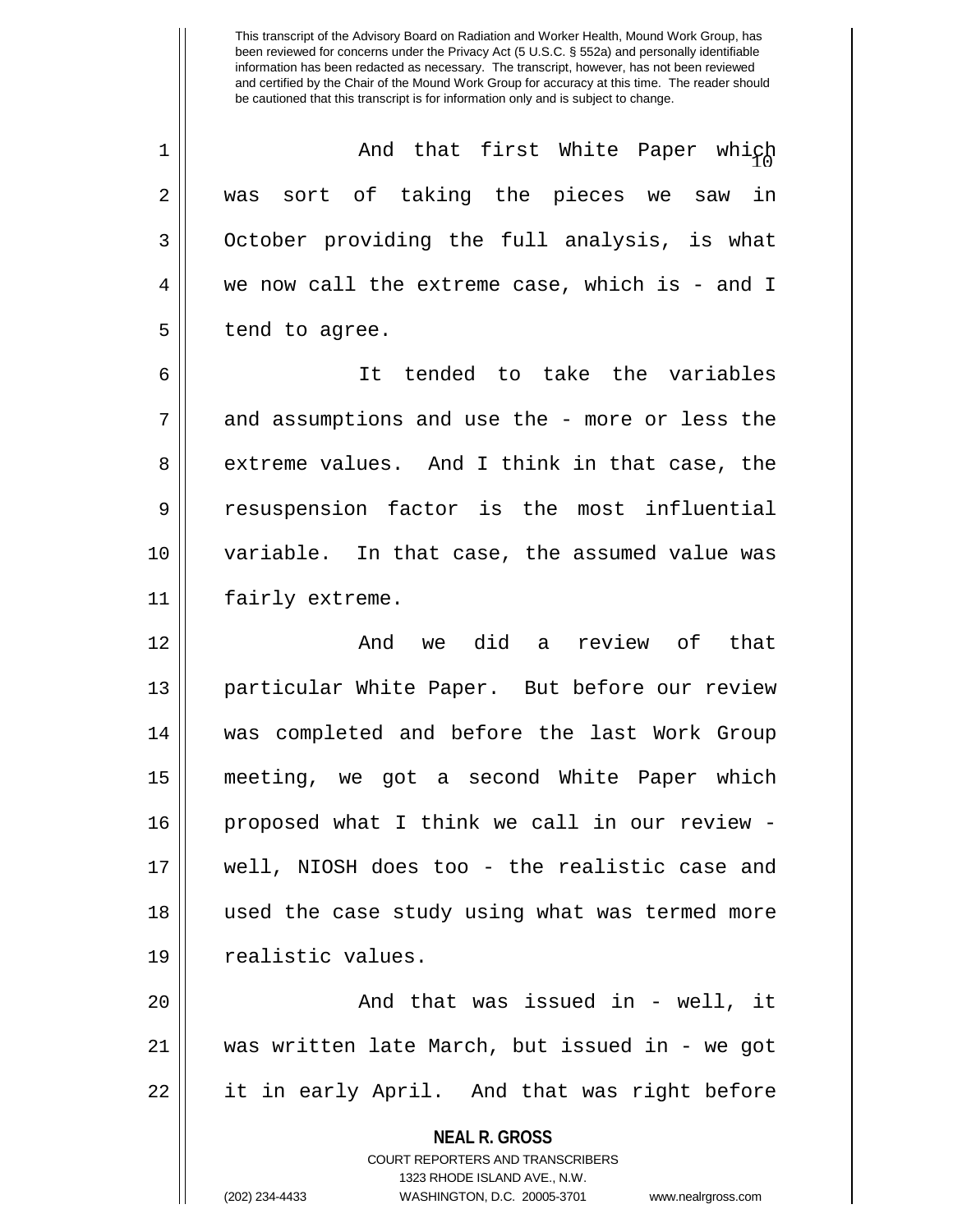| $\mathbf 1$ | the last Work Group meeting.<br>11             |
|-------------|------------------------------------------------|
| 2           | So, we chose to withhold the                   |
| 3           | analysis we had done on the first paper to     |
| 4           | sort of scrutinize and to understand what's    |
| 5           | happened in the second White Paper and to      |
| 6           | provide a complete analysis with that second   |
| 7           | paper in mind. And that's what this analysis   |
| 8           | is.                                            |
| 9           | I mean, again we started this for              |
| 10          | the first one, but we augmented it to include  |
| 11          | the second one and the - an approach which is  |
| 12          | in that second paper.                          |
| 13          | And our evaluation in short, and               |
| 14          | we're going to go through this in some detail, |
| 15          | so I just want to summarize, first reviews the |
| 16          | adequacy and completeness of the swipe data.   |
| 17          | We had told the Work Group at the              |
| 18          | last meeting that we would start there, look   |
| 19          | at the question of adequacy and completeness   |
| 20          | of the data itself again because this was the  |
| 21          | first time we had actually seen this data that |
| 22          | was alluded to back in July of 2009 - or was   |
|             | <b>NEAL R. GROSS</b>                           |

COURT REPORTERS AND TRANSCRIBERS 1323 RHODE ISLAND AVE., N.W.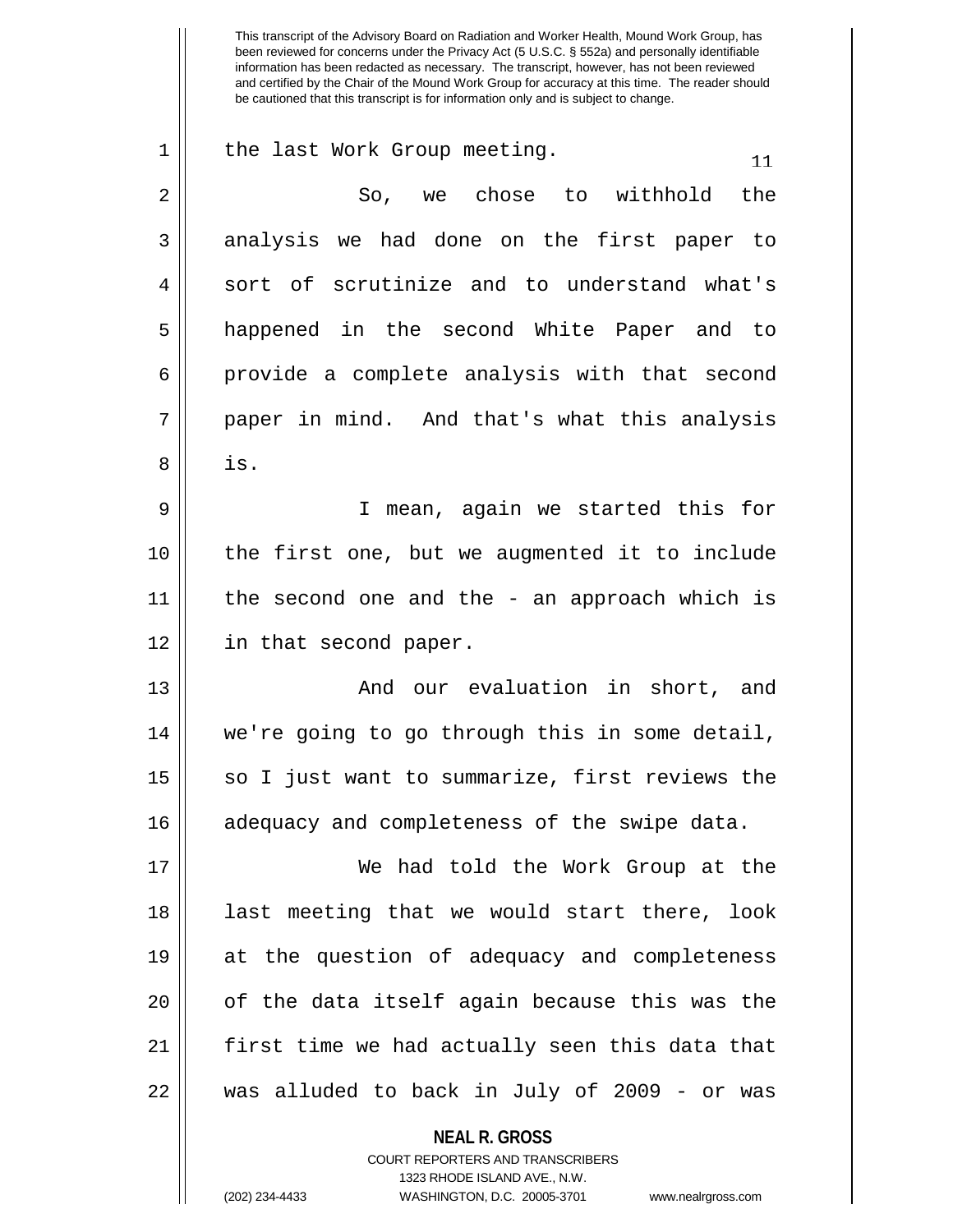| $\mathbf 1$ | it 2010? I'm sorry. 2010.<br>12.                                                                |
|-------------|-------------------------------------------------------------------------------------------------|
| 2           | And we would also look at<br>the                                                                |
| 3           | assumptions in the same light in terms of the                                                   |
| 4           | adequacy and the completeness of<br>the                                                         |
| 5           | assumptions that were included in that model.                                                   |
| 6           | The second thing that we looked                                                                 |
| 7           | at, and this is something, you know, I went                                                     |
| 8           | back and looked at the transcripts that were                                                    |
| 9           | posted and this is something that we did                                                        |
| 10          | discuss at the last Work Group meeting.                                                         |
| 11          | I mean, it wasn't written down,                                                                 |
| 12          | but I think I went into some detail as to some                                                  |
| 13          | of the concerns we had relative to the                                                          |
| 14          | uncertainties that would be associated with                                                     |
| 15          | using a theoretical model and the variables                                                     |
| 16          | in that model and what the<br>that are                                                          |
| 17          | implications might be if one was looking at a                                                   |
| 18          | use of that model as a go/no-go for dose                                                        |
| 19          | reconstruction consideration.                                                                   |
| 20          | And that's the - sort of the                                                                    |
| 21          | source of the sort of two -- I put in                                                           |
| 22          | quotation marks "policy implications," but                                                      |
|             | <b>NEAL R. GROSS</b><br><b>COURT REPORTERS AND TRANSCRIBERS</b><br>1323 RHODE ISLAND AVE., N.W. |

 $\mathbf{\mathcal{H}}$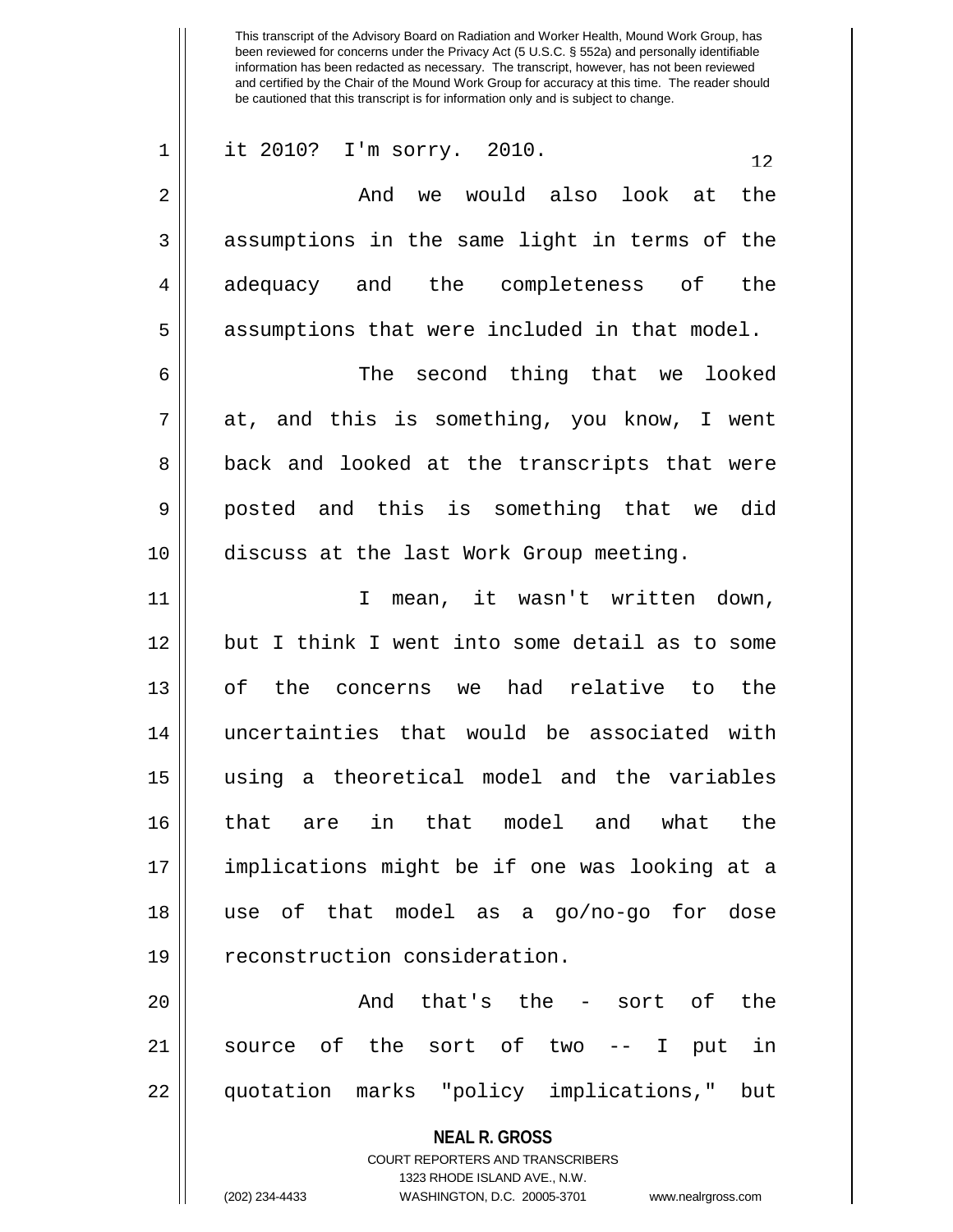$1$  | these are just sort of questions that arise  $2 \parallel$  above the technical questions which are, you 3 || know, given the nature of the model, how do  $4 \parallel$  these uncertainties affect that and would that 5 in fact have implications for how it's being 6 || applied in this particular case? 7 And that's kind of what we 8 discussed at the last Work Group meeting, but 9 what's in the paper is really a written 10 rendition of what I had to say at that 11 session, some of the concerns I have in that 12 area. 13 And that would be, I guess, the 14 going-in summary of where we are today. We 15 wanted to go ahead and try to be as precise as 16 we can about some of the concerns that we 17 expressed verbally in the past two Work Group 18 meetings.

19 We never quite got to the written 20 word. We're kind of responding to these two 21 White Papers that came up right before the two 22 Work Group meetings.

> **NEAL R. GROSS** COURT REPORTERS AND TRANSCRIBERS

> > 1323 RHODE ISLAND AVE., N.W.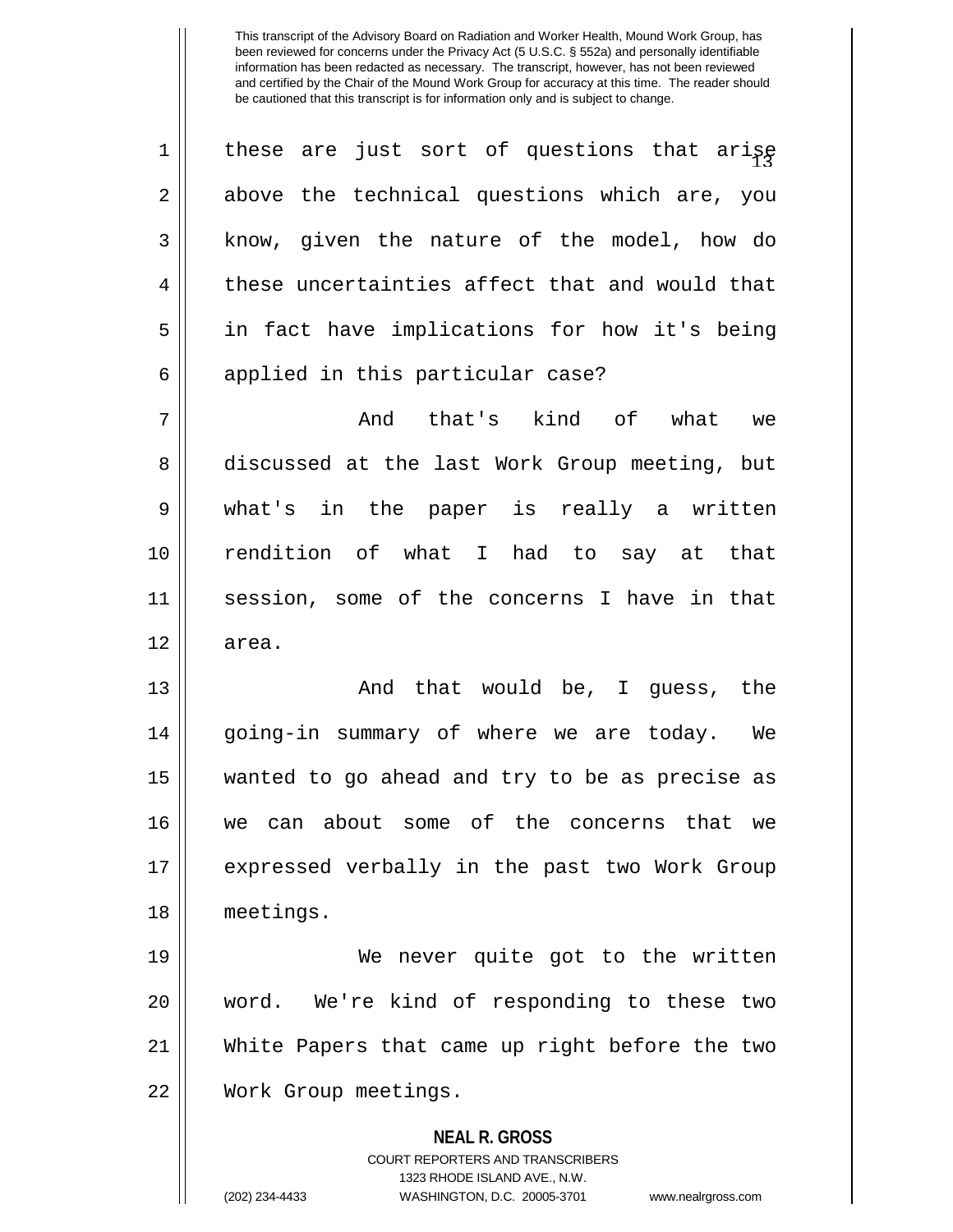1 || So, we did want to spend some time  $2 \parallel$  trying to as clearly as we could, write down - $3 \parallel$  and some of this is a little nuance, but 4 | trying to write down what we thought were some 5 | of the implications that the Work Group ought  $6 \parallel$  to think about and perhaps query the data from 7 | that standpoint.

8 I think what we'd like to do, 9 Josie, if you're agreeable, is since we did go 10 through a fair amount of analysis, just to 11 translate that and make it a little clearer by 12 walking through that analysis.

13 The first one was looking at the 14 adequacy and completeness of the swipe model 15 itself and looking at the assumptions 16 themselves.

17 || That review was led by Bob Barton, 18 who's on the phone. And what I'd like to do 19 is just have Bob kind of walk through that as 20 quickly and slowly as anybody wants to. And 21 || just to make sure that, you know, that's clear  $22$  || and that the conclusions are -

> **NEAL R. GROSS** COURT REPORTERS AND TRANSCRIBERS 1323 RHODE ISLAND AVE., N.W. (202) 234-4433 WASHINGTON, D.C. 20005-3701 www.nealrgross.com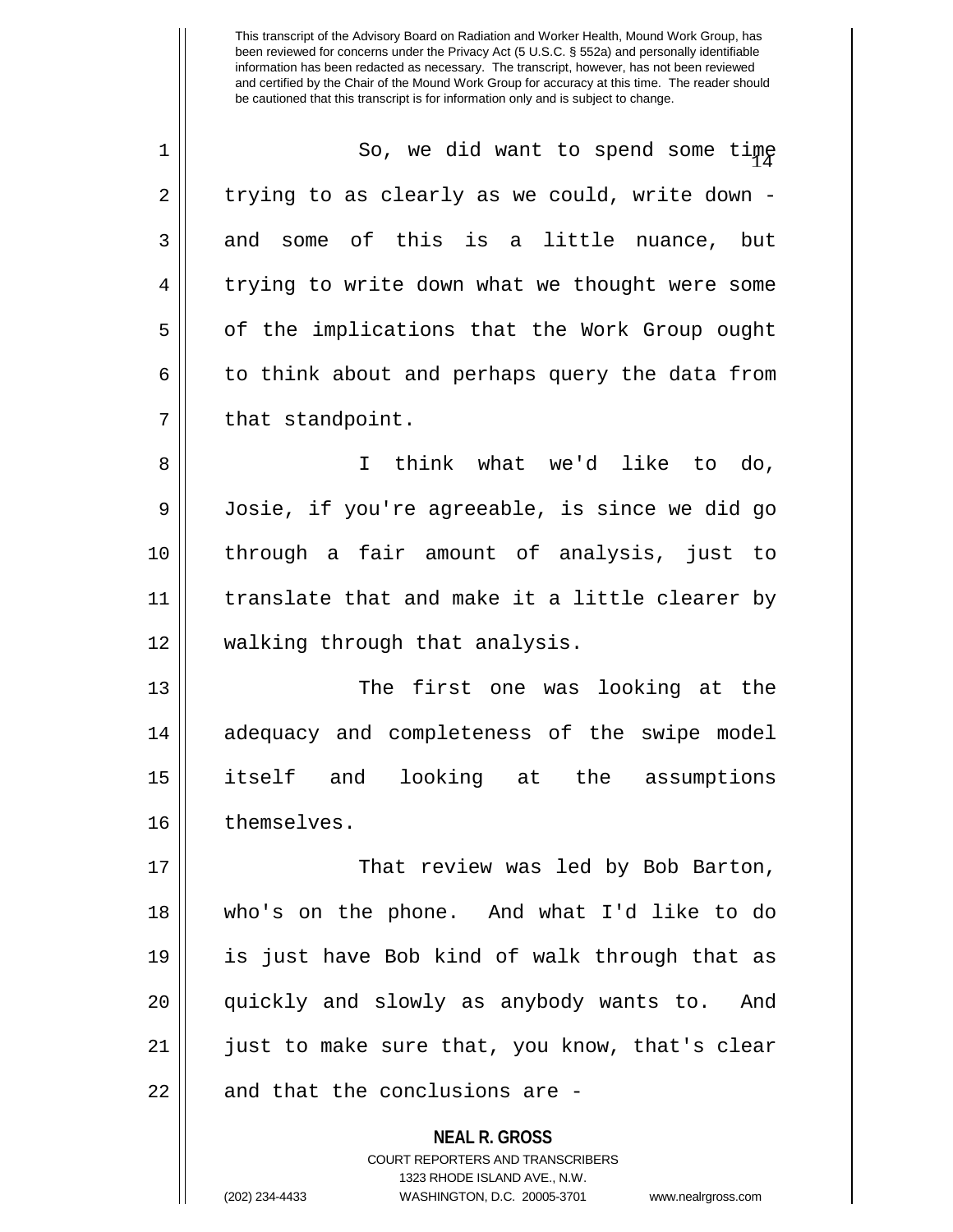**NEAL R. GROSS** COURT REPORTERS AND TRANSCRIBERS 1323 RHODE ISLAND AVE., N.W. (202) 234-4433 WASHINGTON, D.C. 20005-3701 www.nealrgross.com This transcript of the Advisory Board on Radiation and Worker Health, Mound Work Group, has been reviewed for concerns under the Privacy Act (5 U.S.C. § 552a) and personally identifiable information has been redacted as necessary. The transcript, however, has not been reviewed and certified by the Chair of the Mound Work Group for accuracy at this time. The reader should be cautioned that this transcript is for information only and is subject to change. <sup>15</sup> 1 DR. NETON: This is Jim. I wonder  $2 \parallel$  if it might not be better to start off at this  $3 \parallel$  higher level, which is the policy implications  $4 \parallel$  and just get those on the table first. 5 Because if those can't be 6 || resolved, these little issues that you've 7 identified to being smaller bit players in the 8 || whole - I saw nothing in the analysis -9 MR. FITZGERALD: Right. 10 DR. NETON: -- the technical 11 analysis that would preclude us from using the 12 model. 13 || T mean, there were issues about 14 || the amount of uncertainty and representatives 15 || of some of the samples, but by and large I 16 didn't see anything that said this is 17 technically wrong. I mean, but there are some 18 || policy issues about us being able to use the 19 model. 20 In particular - well, is it okay  $21$   $\parallel$  to start with the -22 MR. FITZGERALD: Yes.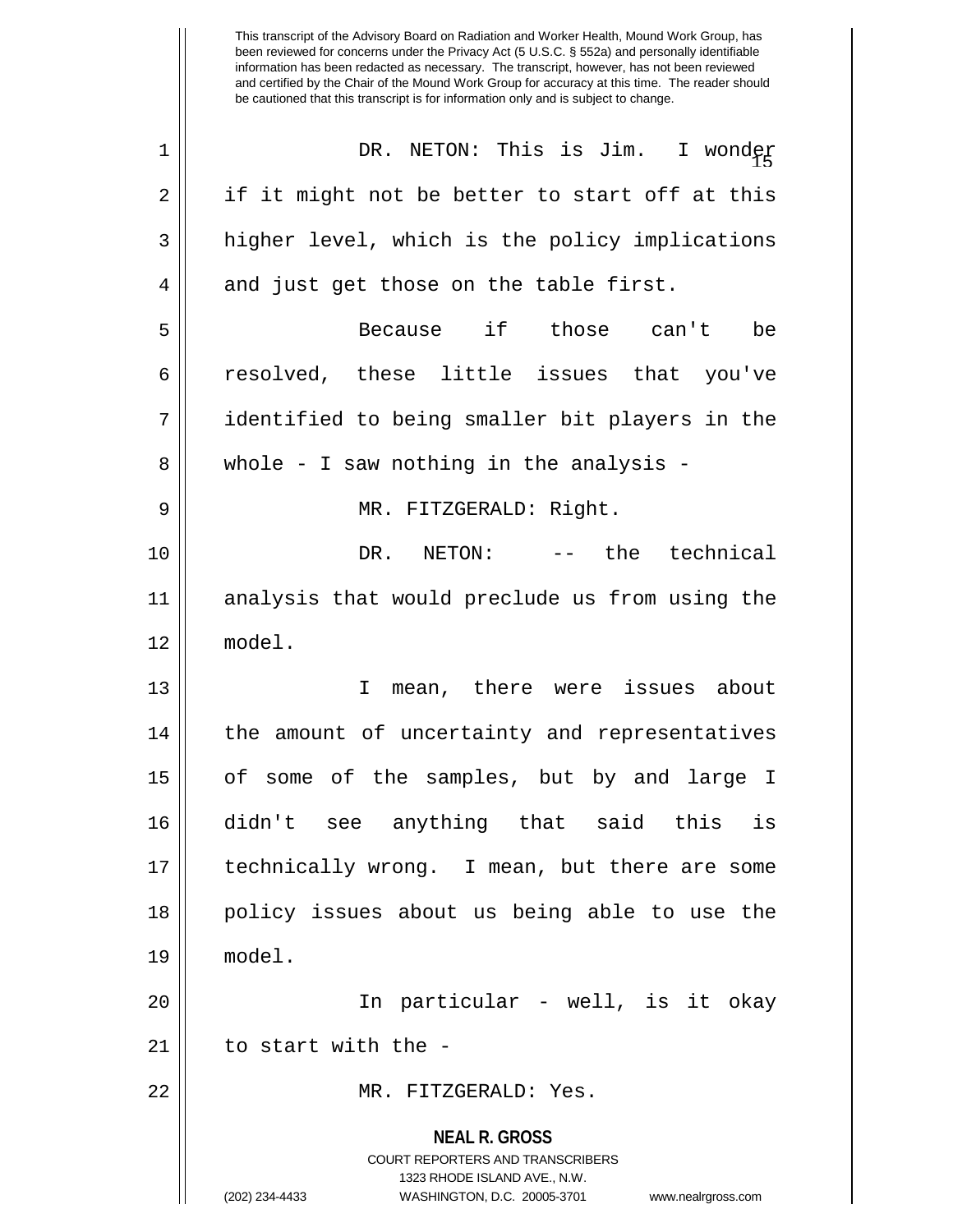<sup>16</sup> 1 DR. NETON: I just want to say a 2 | few things about the distinct impression I got 3 from reading SC&A's paper that NIOSH was 4 | committed to not including these doses in dose 5 | reconstructions.

6 I think there was a little bit of 7 talking past each other maybe at this last 8 meeting, but I was pretty clear that I thought 9 at the last meeting that anything that would 10 exceed one millirem exposure would, our 11 practice, be included in dose reconstructions.

12 I don't think that we were ever 13  $\parallel$  saying that - I think originally Brant may 14 have started off down that path with this 15 analysis. But it's become pretty clear at 16 || least to me and SC&A has demonstrated that for 17 other case scenarios that one can evaluate, 18 the doses can exceed one millirem for the 19 lung. No doubt about it. So, we would 20 || propose that this be used to reconstruct doses 21 | for people.

22 Now, the staff at Mound that this

**NEAL R. GROSS**

COURT REPORTERS AND TRANSCRIBERS 1323 RHODE ISLAND AVE., N.W. (202) 234-4433 WASHINGTON, D.C. 20005-3701 www.nealrgross.com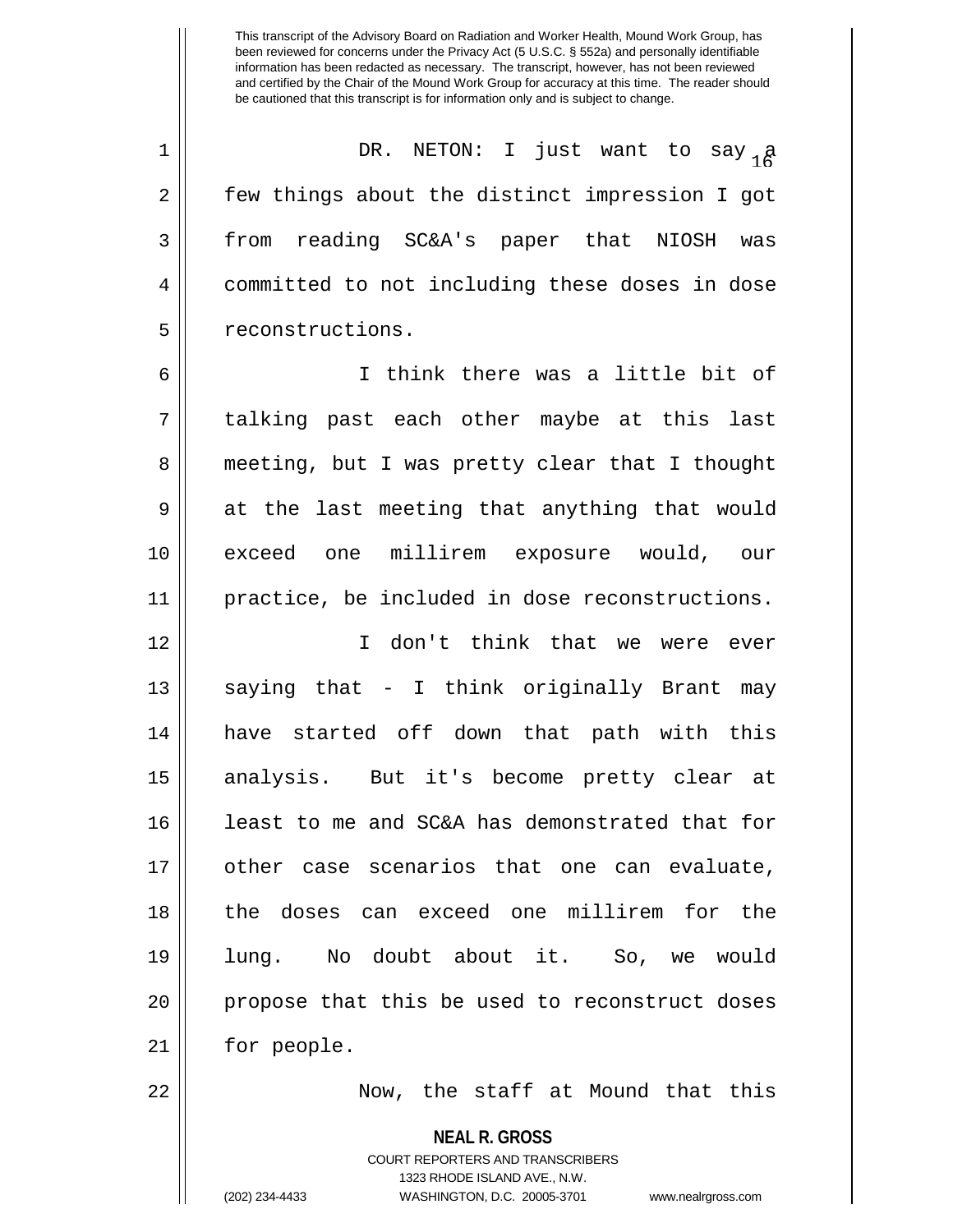**NEAL R. GROSS** COURT REPORTERS AND TRANSCRIBERS 1323 RHODE ISLAND AVE., N.W. (202) 234-4433 WASHINGTON, D.C. 20005-3701 www.nealrgross.com  $\begin{array}{ccc} 1 & \text{applied} & \text{to} & \text{is} & \text{somewhat} & \text{limited.} \end{array}$ 2 || recognizing that there's an SEC prior to 1980 3 || in the tritium building where these exposures 4 || occurred. So, all those folks are already in  $5$  | the SEC. 6 This would only be applied prior 7 to 1980 to those people who had non-8 presumptive cancers. In particular, the 9 || tritide exposures would only affect people 10 || with lung cancers. 11 CHAIR BEACH: Did you say prior to 12 1980? 13 DR. NETON: Right. Because we have 14 || an SEC up to 1980 for the SW building. 15 CHAIR BEACH: We have some time 16 | period between '80 and later years. 17 DR. NETON: Yes. Well, first I'm 18 just trying to triage this a little bit and  $19 \parallel$  say -20 || CHAIR BEACH: Okay. 21 DR. NETON: - prior to 1980 these  $22$  || exposures are - people who have these types of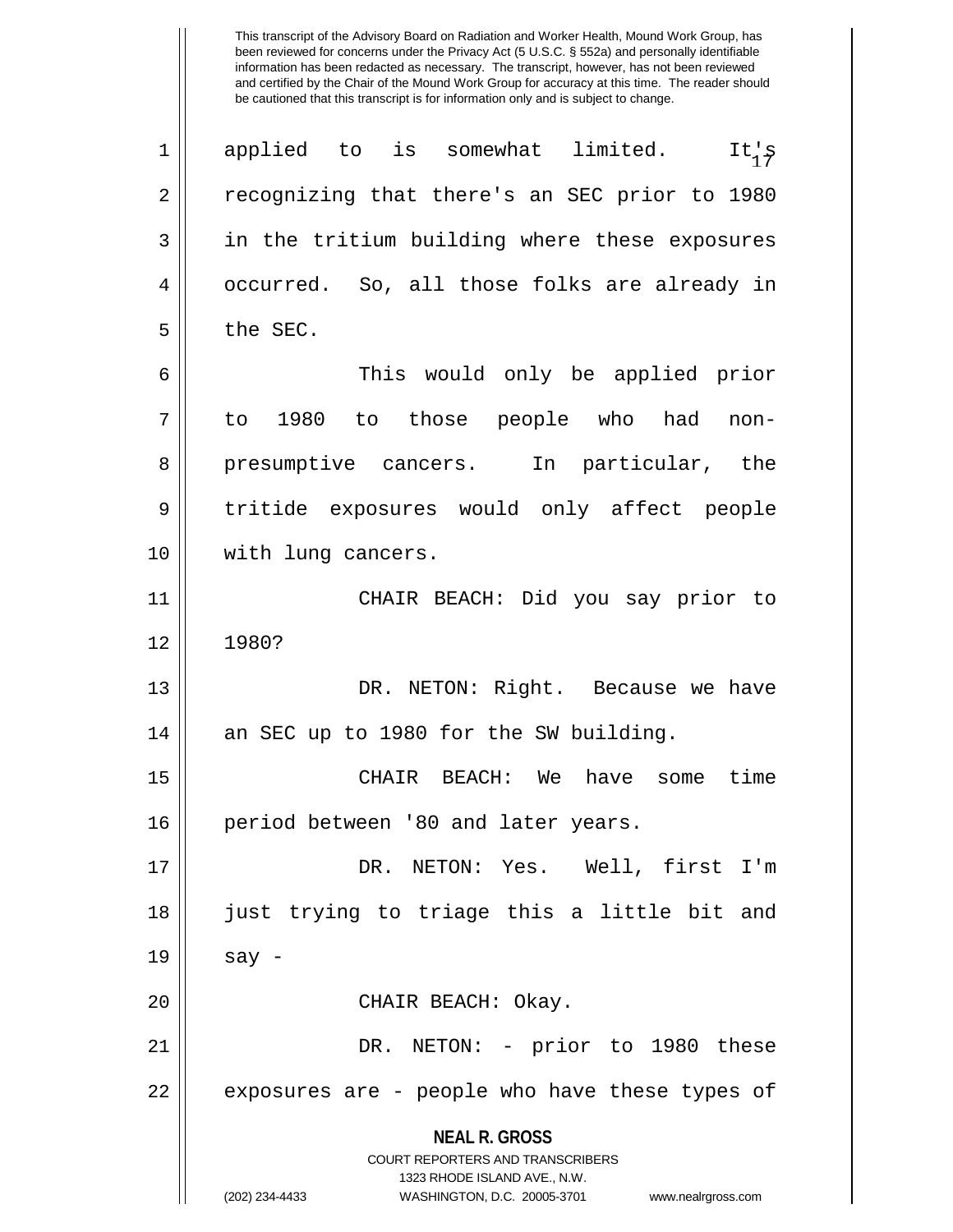| 1              | exposures are in the SEC.<br>18                                         |
|----------------|-------------------------------------------------------------------------|
| $\overline{2}$ | There is the issue of<br>the                                            |
| 3              | remaining non-presumptive cancers. But the                              |
| 4              | way the tritide model was developed for this                            |
| 5              | time period, re-suspended hafnium tritide in                            |
| 6              | the air, assuming it was a hundred percent                              |
| 7              | hafnium tritide and had people inhaled that                             |
| 8              | amount of hafnium tritide, that would only be                           |
| 9              | maximized where people have lung cancers.                               |
| 10             | Because it would be - it would deliver a                                |
| 11             | higher dose if they were to use their regular                           |
| 12             | tritium bioassay, because then it would                                 |
| 13             | immediately go to the affected organs rather                            |
| 14             | than being held up in the lungs and then                                |
| 15             | slowly dissolve into the system.                                        |
| 16             | So, prior to 1980 it only affects                                       |
| 17             | lung cancers. After 1980, it really only                                |
| 18             | affects lung cancers, period. And it only                               |
| 19             | affects people who worked in the SW building.                           |
| 20             | So, it does - it's a limited                                            |
| 21             | population of workers, but we would assign the                          |
| 22             | doses derived from this model to those                                  |
|                | <b>NEAL R. GROSS</b>                                                    |
|                | <b>COURT REPORTERS AND TRANSCRIBERS</b><br>1323 RHODE ISLAND AVE., N.W. |
|                | (202) 234-4433<br>WASHINGTON, D.C. 20005-3701<br>www.nealrgross.com     |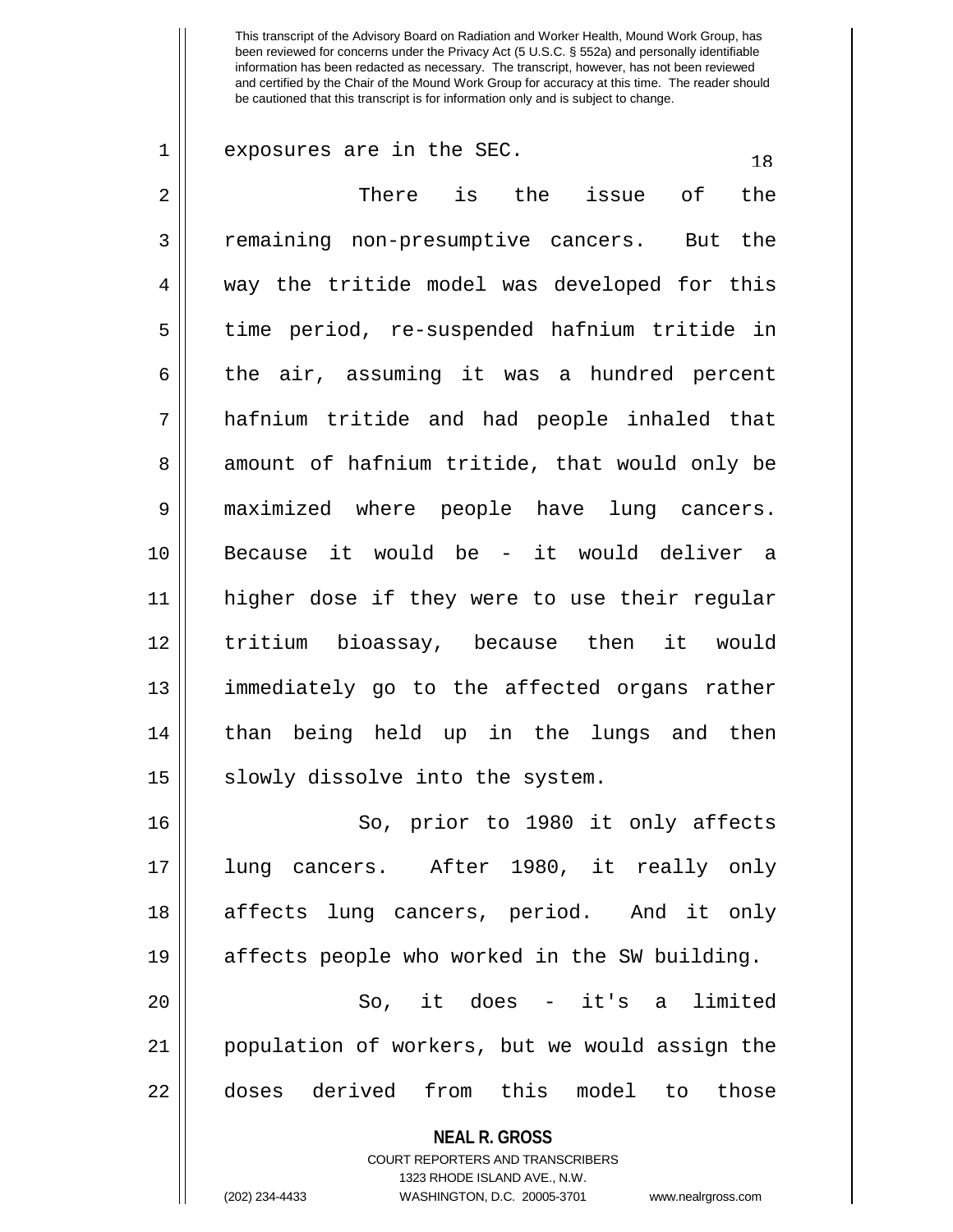**NEAL R. GROSS** COURT REPORTERS AND TRANSCRIBERS 1323 RHODE ISLAND AVE., N.W. (202) 234-4433 WASHINGTON, D.C. 20005-3701 www.nealrgross.com been reviewed for concerns under the Privacy Act (5 U.S.C. § 552a) and personally identifiable information has been redacted as necessary. The transcript, however, has not been reviewed and certified by the Chair of the Mound Work Group for accuracy at this time. The reader should be cautioned that this transcript is for information only and is subject to change. 1 || workers. 19 2 So, I just want to make that clear  $3 \parallel$  that it's not an issue with us whether there's 4 a de minimis dose here that wouldn't be 5 included. 6 MR. FITZGERALD: Well, the reason 7 we raise this and we did kind of make, you 8 || know, opened it up for revisiting it at this 9 || meeting because we weren't sure even though --10 || DR. NETON: Right. 11 MR. FITZGERALD: -- at the last 12 two Work Group meetings we came back and 13 || expressly asked that question because, you 14 know, again that's what we heard, but we 15 wanted to make it clear in the answer. And  $16$  | that's why we used the quotes in there. 17 || DR. NETON: Yes. 18 MR. FITZGERALD: The answer was 19 || that, you know, that these were essentially 20 negligible, but what you're saying now is  $21$  | that's not the intent. 22 || DR. NETON: Right.

This transcript of the Advisory Board on Radiation and Worker Health, Mound Work Group, has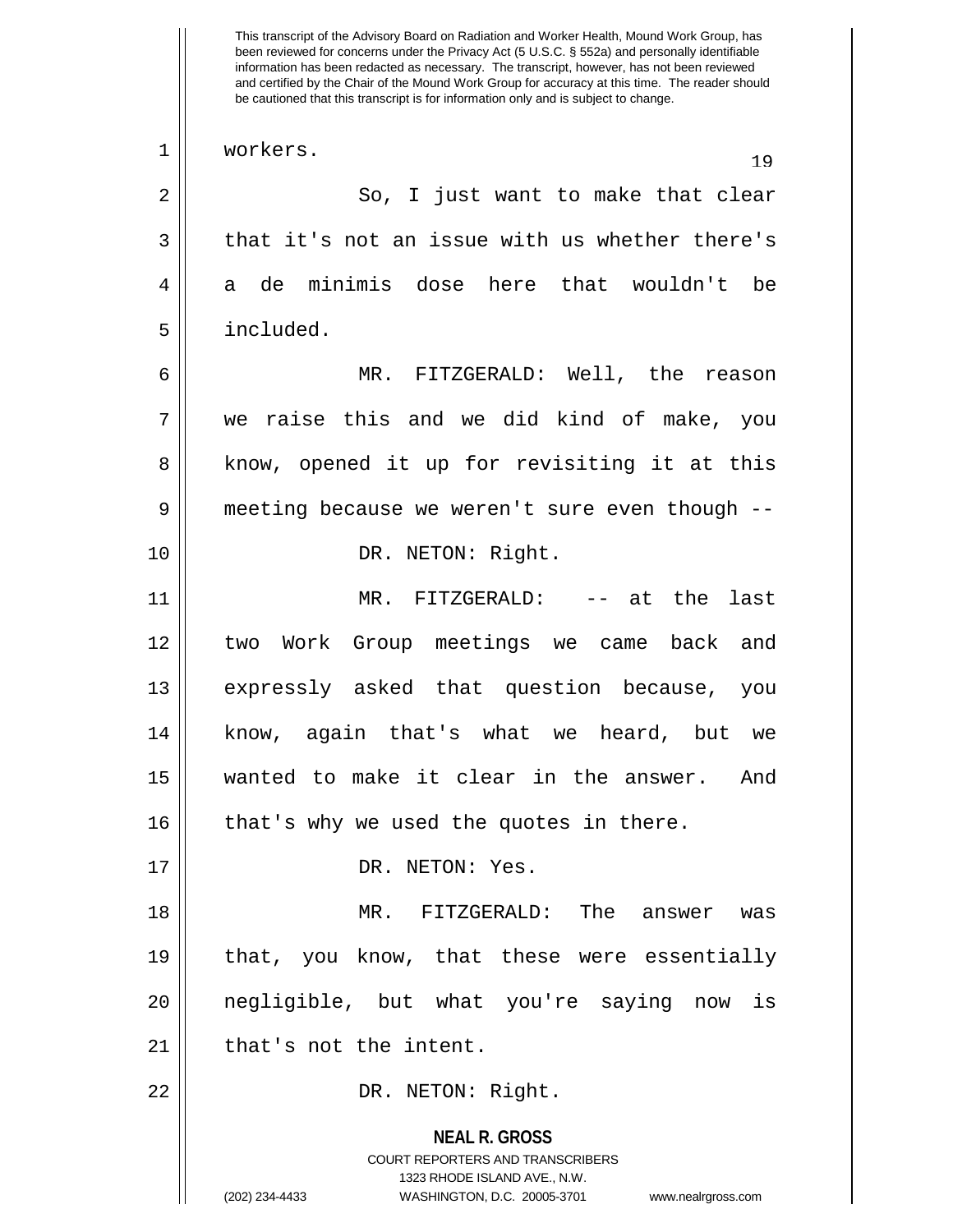**NEAL R. GROSS** COURT REPORTERS AND TRANSCRIBERS 1323 RHODE ISLAND AVE., N.W. (202) 234-4433 WASHINGTON, D.C. 20005-3701 www.nealrgross.com This transcript of the Advisory Board on Radiation and Worker Health, Mound Work Group, has been reviewed for concerns under the Privacy Act (5 U.S.C. § 552a) and personally identifiable information has been redacted as necessary. The transcript, however, has not been reviewed and certified by the Chair of the Mound Work Group for accuracy at this time. The reader should be cautioned that this transcript is for information only and is subject to change. <sup>20</sup> 1 MR. FITZGERALD: Okay. 2 MEMBER CLAWSON: Help me to 3 | understand. 4 DR. NETON: So, I wanted to make  $5 \parallel$  sure we got that clarified before we proceed. 6 MEMBER CLAWSON: Because my 7 understanding was that you did this, that 8 || NIOSH did this test and that the reports came 9 || back and that they were negligible, but were 10 not going to do dose reconstruction, that it 11 wasn't needed. 12 DR. NETON: Well, it - 13 MEMBER CLAWSON: And that's why we 14 went off and did this whole evaluation of what  $15$  | the uncertainty of it was and everything else 16 was. 17 DR. NETON: I think that it was 18 || certainly -- the way it was originally drafted 19 was an attempt to demonstrate that the doses 20 | were very small. 21 And in fact in a particular case  $22 \parallel$  example that was cited, it was  $-$  I think that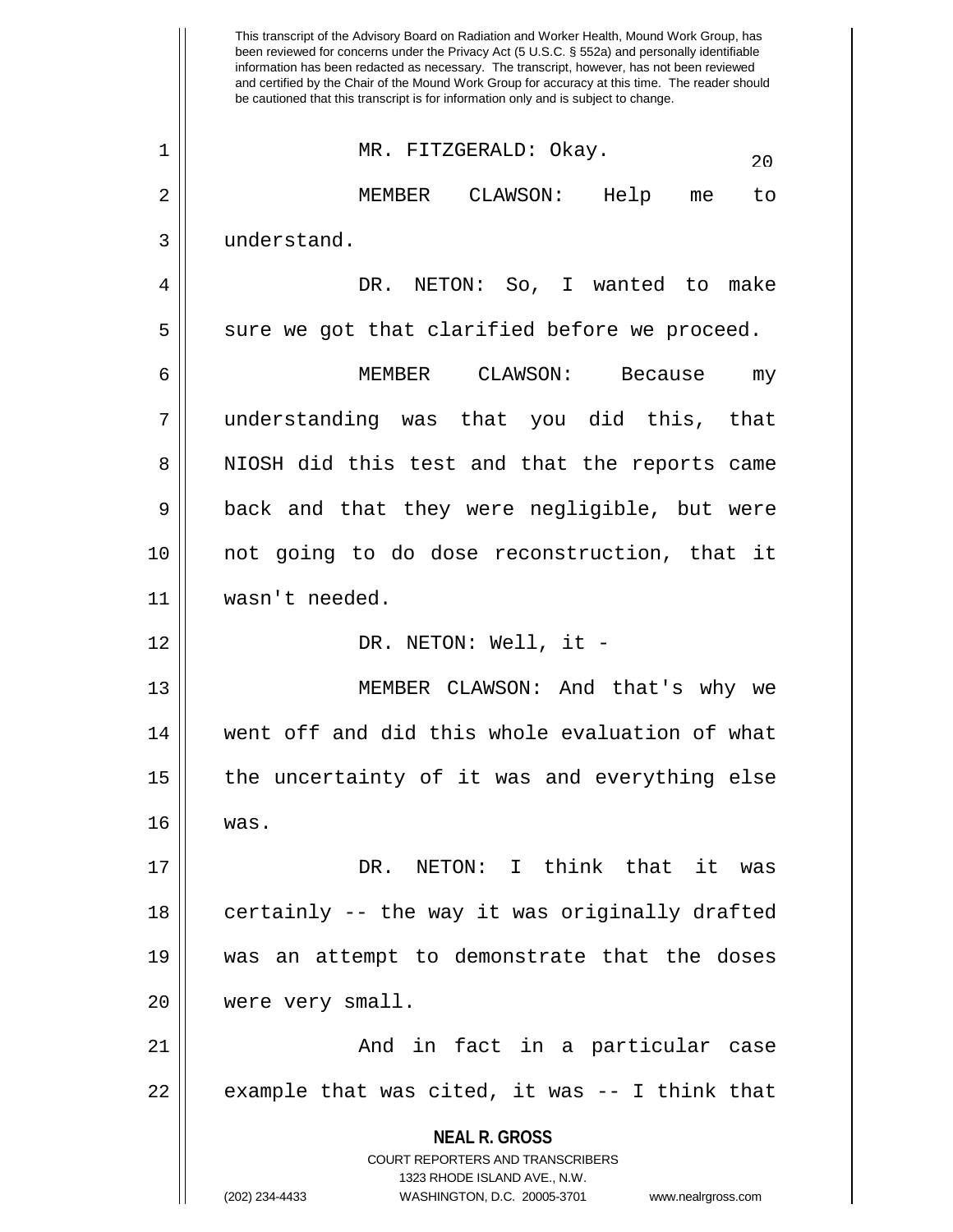| the dose was less than a millirem or something                          |
|-------------------------------------------------------------------------|
|                                                                         |
| like that and said, well, if they were that                             |
| small, maybe we wouldn't worry about them.                              |
| But then it is clear I said that                                        |
| at the last meeting that if anything over a                             |
| millirem would have to be included in a dose                            |
| reconstruction, we cannot leave things on the                           |
|                                                                         |
| And I can understand the confusion                                      |
| on this issue. But our position as of today,                            |
| you know, I think my position as of the last                            |
| meeting, maybe it wasn't very clear, was that                           |
| we would include this in dose reconstruction.                           |
| MEMBER CLAWSON: Okay, this is Brad                                      |
|                                                                         |
| So, each one of these dose                                              |
| reconstructions are going to come in and                                |
| you're going to do a test to them to see if                             |
| they're going to get this dose or not.                                  |
| This<br>is kind of interesting,                                         |
| because I've never seen - I've<br>never<br>seen                         |
| where we test the dose reconstruction first                             |
| <b>NEAL R. GROSS</b>                                                    |
| <b>COURT REPORTERS AND TRANSCRIBERS</b><br>1323 RHODE ISLAND AVE., N.W. |
| WASHINGTON, D.C. 20005-3701<br>www.nealrgross.com                       |
|                                                                         |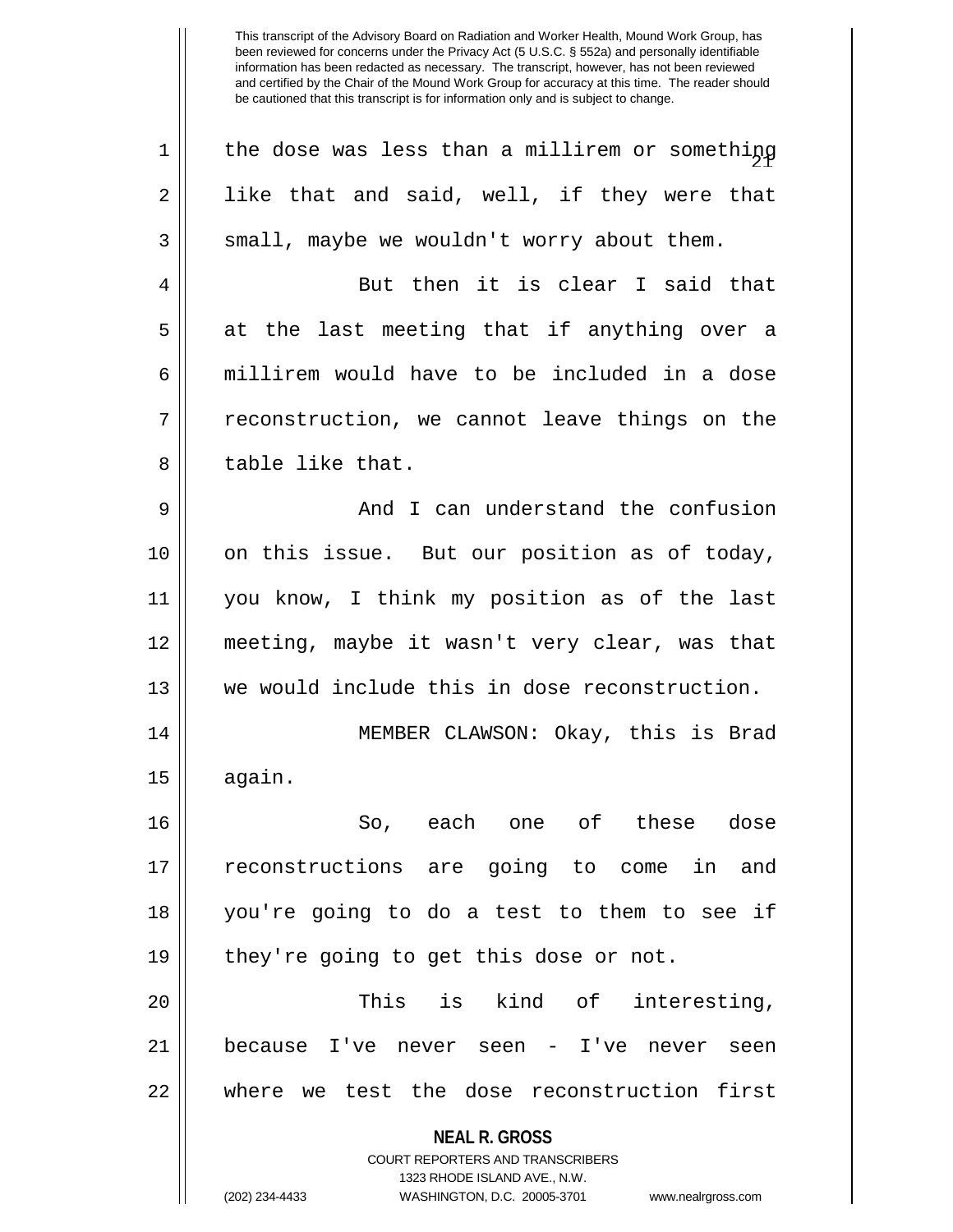$1 \parallel$  and then see if they get a dose or not. And  $2 \parallel$  to me, you have to run this test to see if  $3 \parallel$  they get it or not.

4 DR. NETON: Well, that's not true. 5 We do that all the time, Brad. We always  $6 \parallel$  will run the gamut of the scenarios that are  $7 \parallel$  out there that are plausible, which there may 8 be some debate on this, but all plausible 9 Scenarios and pick the dose that provides the 10 highest dose to the cancer that we're 11 | evaluating.

12 || So in this particular case, in my 13 opinion, for non - for support workers, we 14 have bioassay on these people because they 15 were all bioassayed when they went in the SW 16 building, we evaluate the HTO dose, tritiated 17 water dose, they're on bioassay. And also if 18 || they have a lung cancer, though, then we would 19 do a tritide, a hafnium tritide dose because  $20$  || the water inhalation is typically going to be  $21$  | higher than a hafnium tritide.

22 || Because what happens, the hafnium

**NEAL R. GROSS** COURT REPORTERS AND TRANSCRIBERS 1323 RHODE ISLAND AVE., N.W. (202) 234-4433 WASHINGTON, D.C. 20005-3701 www.nealrgross.com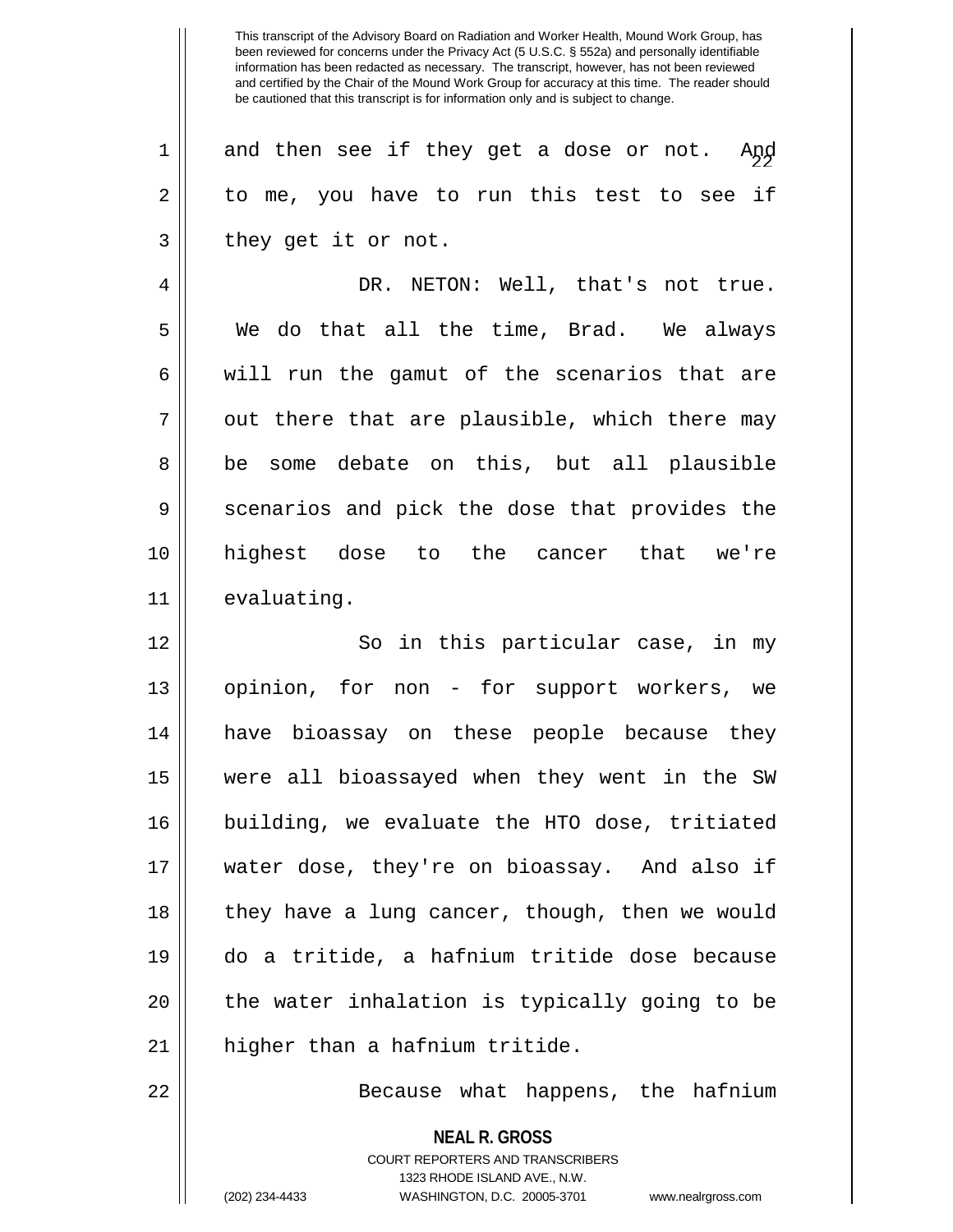This transcript of the Advisory Board on Radiation and Worker Health, Mound Work Group, has been reviewed for concerns under the Privacy Act (5 U.S.C. § 552a) and personally identifiable information has been redacted as necessary. The transcript, however, has not been reviewed and certified by the Chair of the Mound Work Group for accuracy at this time. The reader should be cautioned that this transcript is for information only and is subject to change. 1 || tritide holds up in the lung, sits there,  $\frac{11}{45}$ 2 | irradiates the lung a lot longer, and then the 3 tritium slowly bleeds off into the other 4 | organs. 5 So, you're better off getting a 6 more soluble intake. 7 MR. FITZGERALD: I think the reason 8 || there's a little confusion is the model, you 9 || know, even the written White Paper expresses 10 the approach as one to evaluate exposure 11 potential versus an actual dose reconstruction 12 method.

13 || And that was surprising at one of 14 || the Work Group meetings. And we went back and 15 || said, you know, are we hearing that right? 16 Because I think the Work Group had requested 17 back in 2010, you know, to get a dose 18 || reconstruction approach and this seemed to be 19 || something a little different than that.

20 And that's why we are very 21 carefully through the last two Work Group 22 meetings, trying to clarify more than anything

> **NEAL R. GROSS** COURT REPORTERS AND TRANSCRIBERS 1323 RHODE ISLAND AVE., N.W. (202) 234-4433 WASHINGTON, D.C. 20005-3701 www.nealrgross.com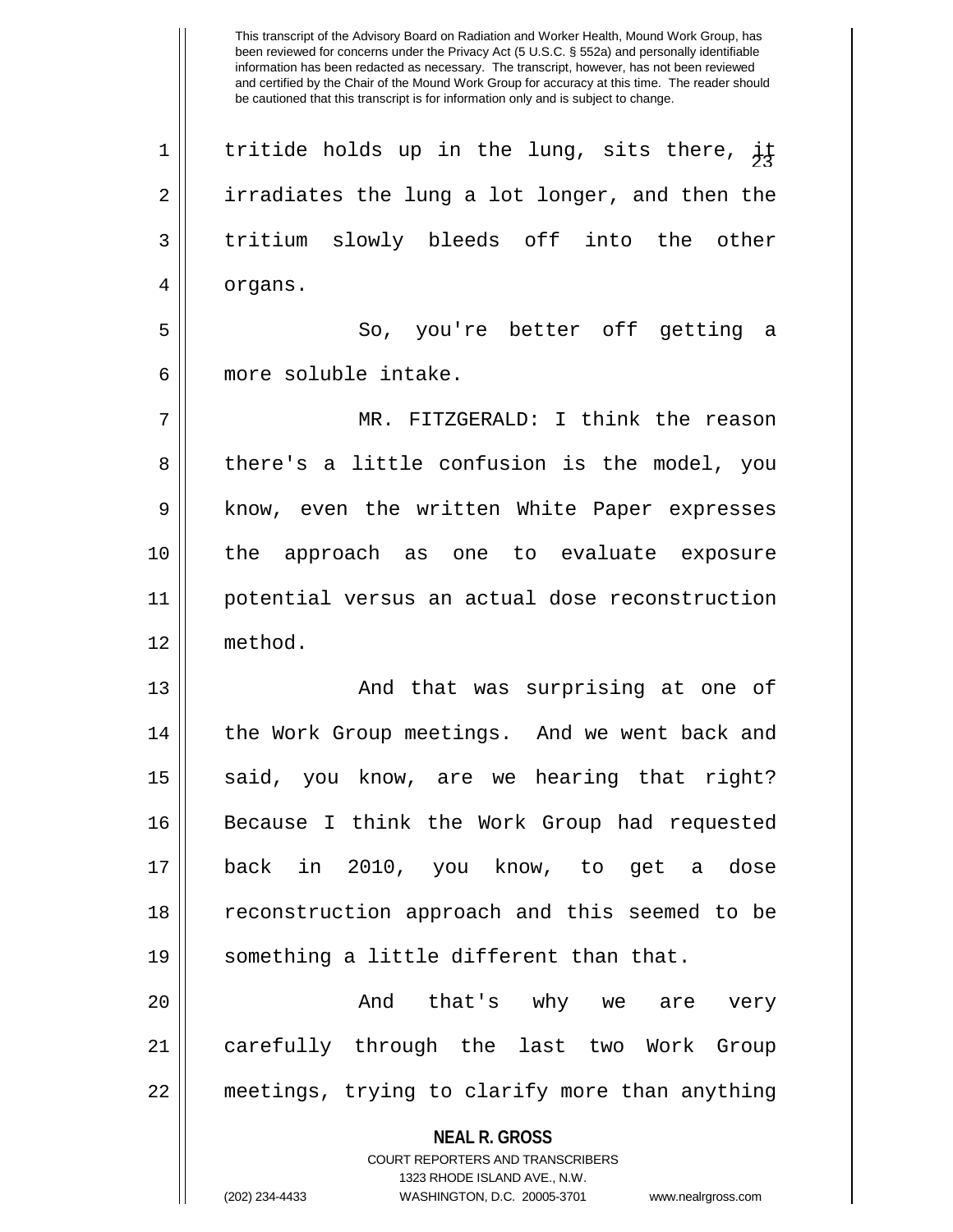$1 \parallel$  else what exactly are we looking at. 2 And it was configured to be one  $3 \parallel$  that evaluated the dose from the standpoint of  $4 \parallel$  - and I even asked you that question as to, 5 you know, is this a dose reconstruction 6 method? 7 And the answer was, no, this was  $8 \parallel$  really one that would - I don't know whether 9 the word would be "test," but this would be 10 actually looking at whether it was a trivial 11 or not dose. And the conclusion was as it 12 || turns out, it was a trivial dose. 13 || So, this is definitely different 14 || than what's been portrayed in the two White 15 Papers and the past discussions not to say 16 || that, you know, we're at a different place, 17 but I'm just saying that's why we were 18 || expressing some concerns about that. 19 DR. NETON: I clearly said that 20 || anything more than one millirem would have to

21 be included in the dose reconstruction. I  $22$  |  $\blacksquare$  know I said that.

> **NEAL R. GROSS** COURT REPORTERS AND TRANSCRIBERS 1323 RHODE ISLAND AVE., N.W.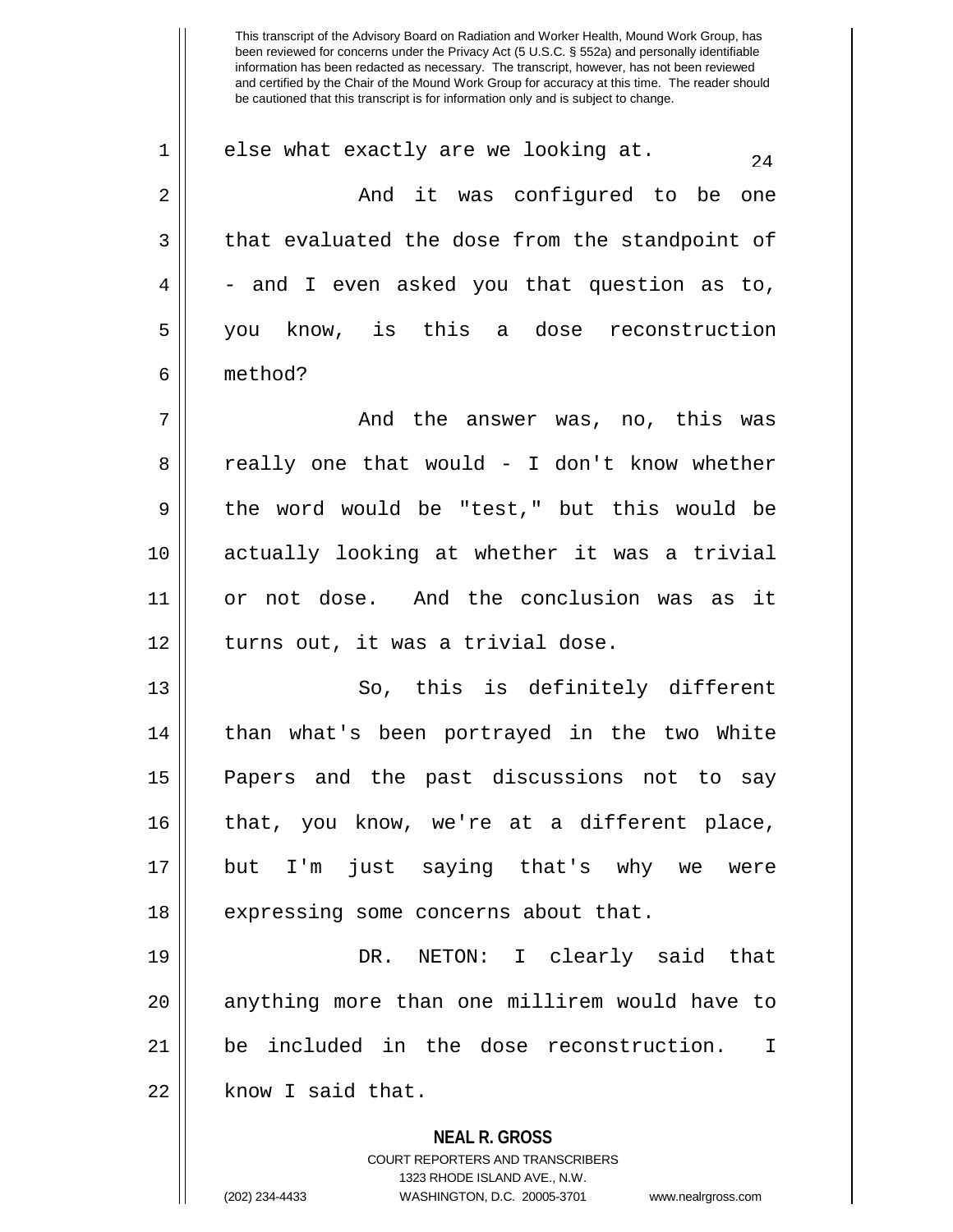**NEAL R. GROSS** COURT REPORTERS AND TRANSCRIBERS 1323 RHODE ISLAND AVE., N.W. (202) 234-4433 WASHINGTON, D.C. 20005-3701 www.nealrgross.com This transcript of the Advisory Board on Radiation and Worker Health, Mound Work Group, has been reviewed for concerns under the Privacy Act (5 U.S.C. § 552a) and personally identifiable information has been redacted as necessary. The transcript, however, has not been reviewed and certified by the Chair of the Mound Work Group for accuracy at this time. The reader should be cautioned that this transcript is for information only and is subject to change. <sup>25</sup> 1 MR. FITZGERALD: Oh, you did say  $2 \parallel$  that, but I'm -3 || DR. NETON: I thought maybe -4 MR. FITZGERALD: We were trying to 5 || reconcile that with the context of what was  $6 \parallel$  presented before that. 7 DR. NETON: I looked in the 8 executive summary of the tritide paper -9 MR. FITZGERALD: Yes. 10 DR. NETON: - and the final 11 sentence says the assessment demonstrates the 12 exposures and inhalation of insoluble metal 13 tritide at Mound were small, plausible and 14 bounding. 15 Doesn't say not required to be 16 included or anything. It would be the 17 implication if all cases were that way, but 18 it's true as SC&A has pointed out, that 19 || they're not all below a millirem. 20 That particular case study was,  $21$   $\parallel$  but there are numbers of other scenarios that 22 || one can come up with to put it over the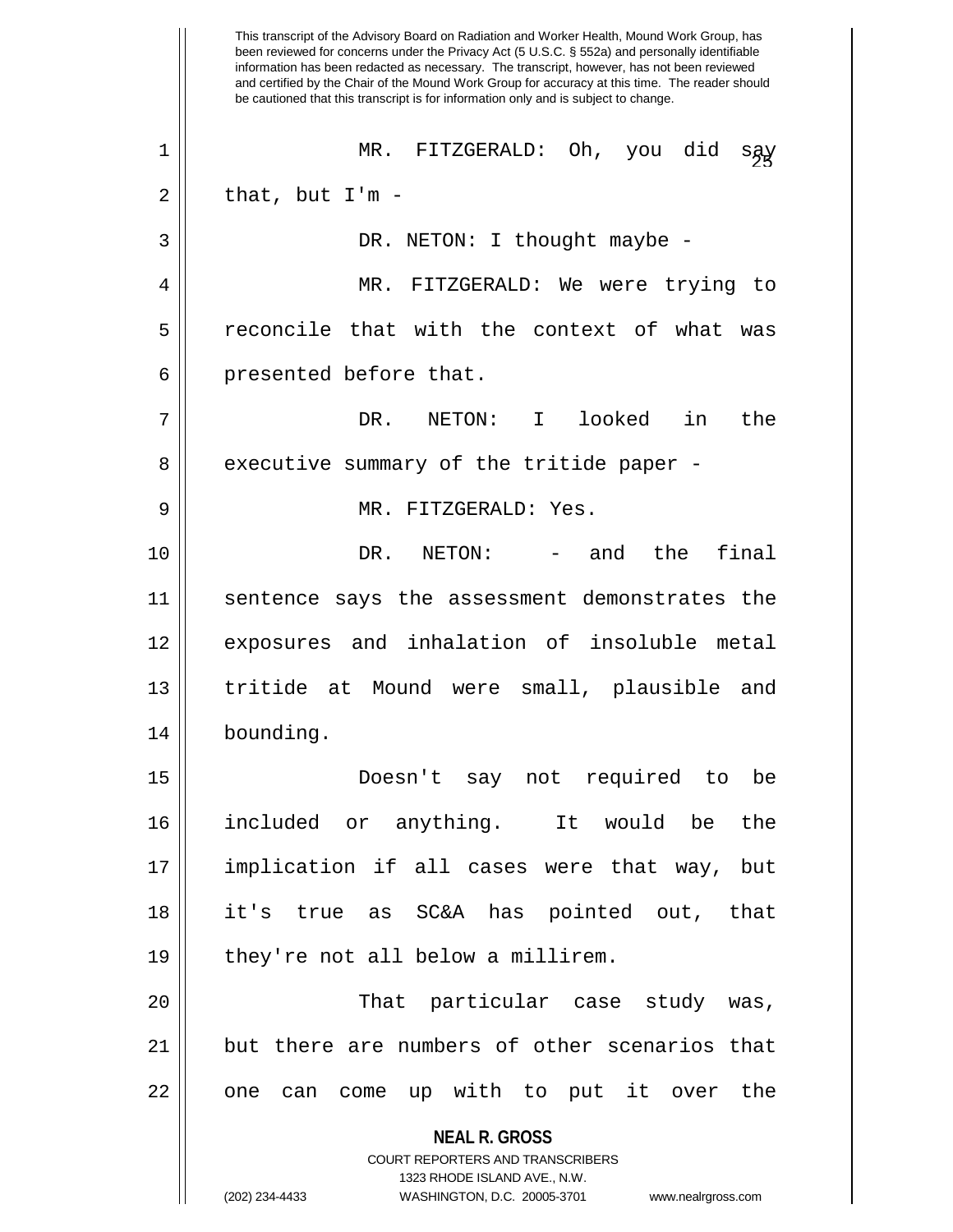**NEAL R. GROSS** COURT REPORTERS AND TRANSCRIBERS 1323 RHODE ISLAND AVE., N.W. 1 millirem - 26 2 MR. FITZGERALD: Well, again I  $3 \parallel$  think the - and not to beat this thing, but 4 certainly the dialog over the last couple of 5 Work Group meetings, and I've gone through 6  $\parallel$  transcripts and everything, I mean, clearly we 7 were concerned about that interpretation and 8 went back a couple, two or three times to 9 clarify it. 10 || The only one - I think 11 || the Work Group felt that that was what we were 12 | hearing. 13 || Now, saying that -14 || MEMBER ZIEMER: Well, can I just -15 while you're on that topic, just interrupt 16 | just for a moment if I might. 17 I think there was some confusion 18 || on the basis for the millirem value. And it 19 came up again I think maybe in your paper, 20 Joe, where you indicated you had gone back - 21 there was some implication that IREP didn't 22 | handle anything below a millirem.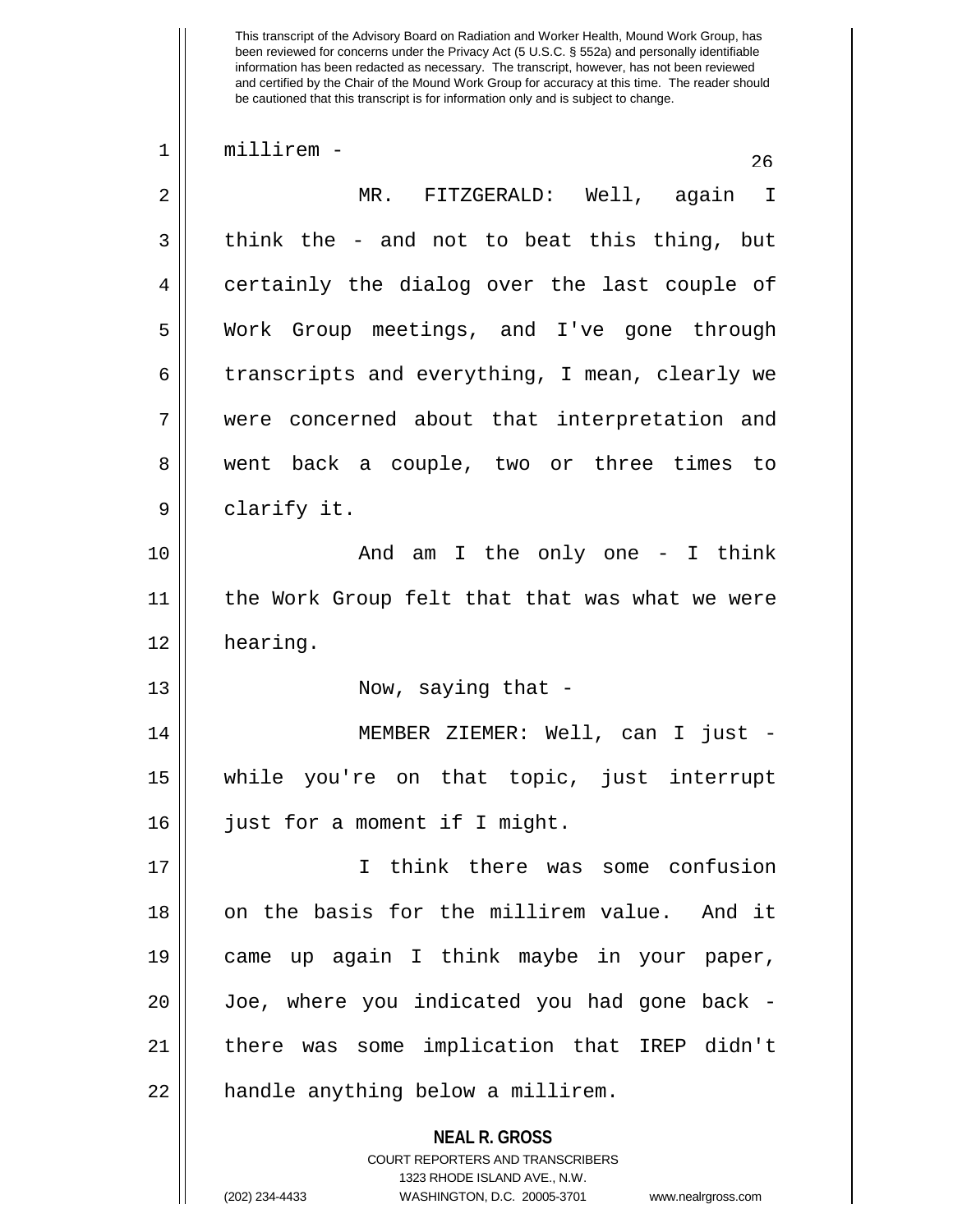**NEAL R. GROSS** COURT REPORTERS AND TRANSCRIBERS 1323 RHODE ISLAND AVE., N.W. (202) 234-4433 WASHINGTON, D.C. 20005-3701 www.nealrgross.com This transcript of the Advisory Board on Radiation and Worker Health, Mound Work Group, has been reviewed for concerns under the Privacy Act (5 U.S.C. § 552a) and personally identifiable information has been redacted as necessary. The transcript, however, has not been reviewed and certified by the Chair of the Mound Work Group for accuracy at this time. The reader should be cautioned that this transcript is for information only and is subject to change. 1 || Was it you that - or was it NIOSH $_{27}^2$ 2 MR. FITZGERALD: No, wait, I think  $3 \parallel -$ 4 MEMBER ZIEMER: Said, no, they went 5 back and it does. It will handle smaller 6 doses. 7 MR. FITZGERALD: Yes. 8 DR. NETON: Yes, that's another 9 issue. 10 || (Simultaneous speaking.) 11 DR. NETON: But nonetheless, we 12 would - 13 MEMBER ZIEMER: The millirem is not 14 || a magic number in any event. You're going to 15 include it. 16 DR. NETON: Yeah, we'll - 17 MEMBER ZIEMER: I mean, do you - 18 DR. NETON: There are proximal 19 implications for what one includes in dose 20 | reconstruction. 21 || MEMBER ZIEMER: Right. 22 DR. NETON: For example, if you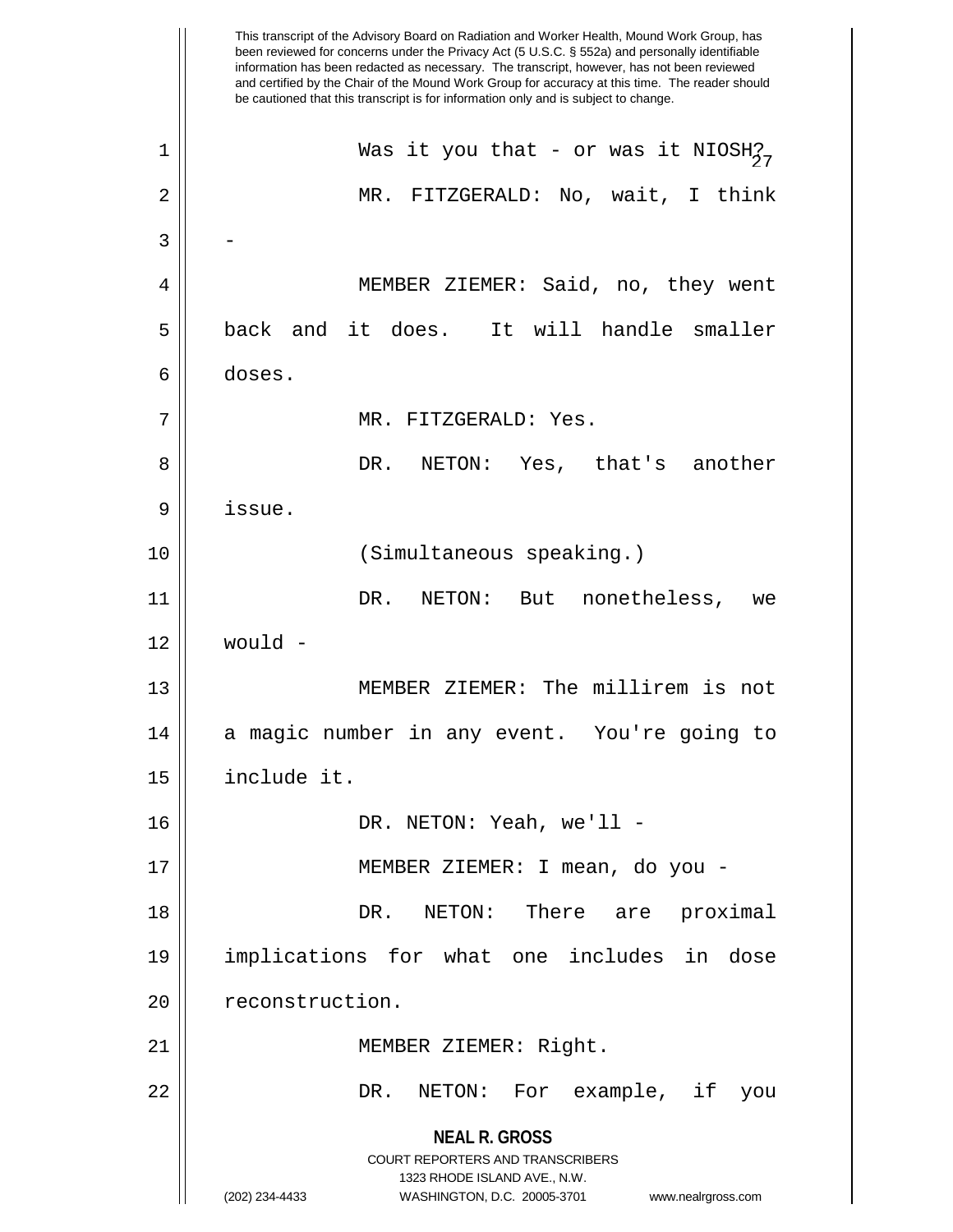1 || have an environmental exposure that the first-2 || year exposure gives you five millirem and then  $3 \parallel$  say IREP will calculate or IMBA will calculate  $4 \parallel$  doses ten to the fifth, ten to the sixth, ten  $5 \parallel$  to the eighth, ten to the ninth millirem out  $6 \parallel 30 \text{ years}.$ 7 || MEMBER ZIEMER: Right. 8 DR. NETON: And it's very unwieldy 9 to keep including those type of doses. So, 10 there's some practical limitations on what we 11 include in -- 12 MR. FITZGERALD: Right. And then 13 || this came up because --and Brant was sitting 14 right there and he said, you know, 15 | categorically the doses to the support workers 16 were not significant. And, therefore, there 17 didn't need to be dose reconstruction. 18 I said, well, what do you mean by  $19 \parallel$  - how do you - what's significant? And that's 20 when he threw the ball back at you and we were 21 || trying to figure out, you know, is there a 22 || definition of significant. And that's where

> **NEAL R. GROSS** COURT REPORTERS AND TRANSCRIBERS

> > 1323 RHODE ISLAND AVE., N.W.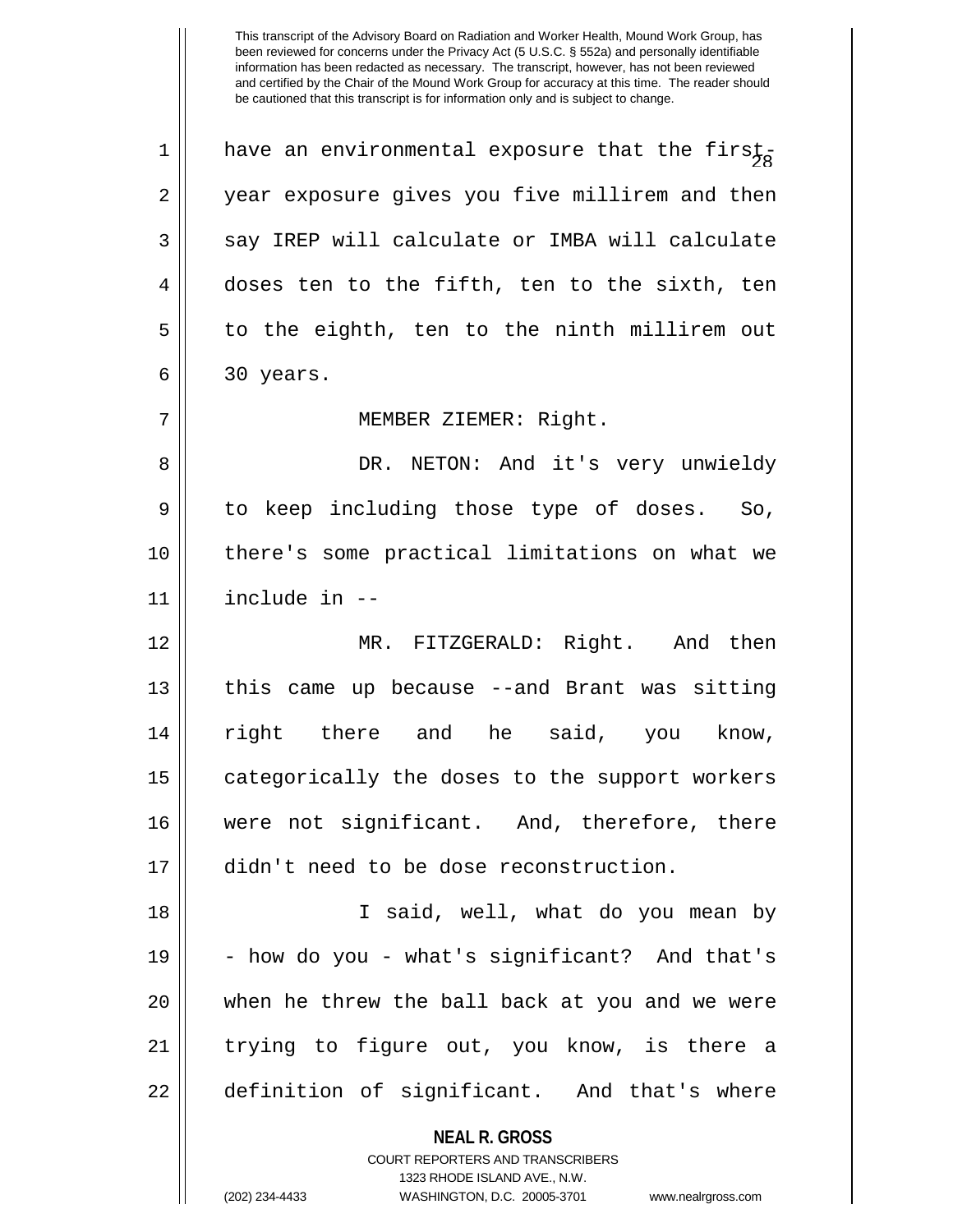1 || the one millirem came up as sort of a de 2 || facto, this is kind of a benchmark for what's 3 | considered significant.

4 And then that got into this 5 discussion, well, where does the one millirem  $6 \parallel$  come from? And that's where we were talking 7 || about IREP and I - we, you know, as I said, I  $8 \parallel$  - you're right. That's not the important 9 issue, but we kept hearing that sort of 10 categorically that the doses to support 11 workers - again, two years ago I think Brant 12 was pretty clear that these were negligible. 13 || And that was pretty much the mantra all the 14 way through this -

15 || DR. NETON: I don't know. I mean, 16 the first few analyses that you alluded to 17 back in 2010 were coming up with doses that 18 were something in the order of hundreds of 19 millirem, if I recall. 20 || MR. FITZGERALD: No, no.

21 DR. NETON: And they became more  $22 \parallel$  and more refined. As they became more - as

> **NEAL R. GROSS** COURT REPORTERS AND TRANSCRIBERS

> > 1323 RHODE ISLAND AVE., N.W.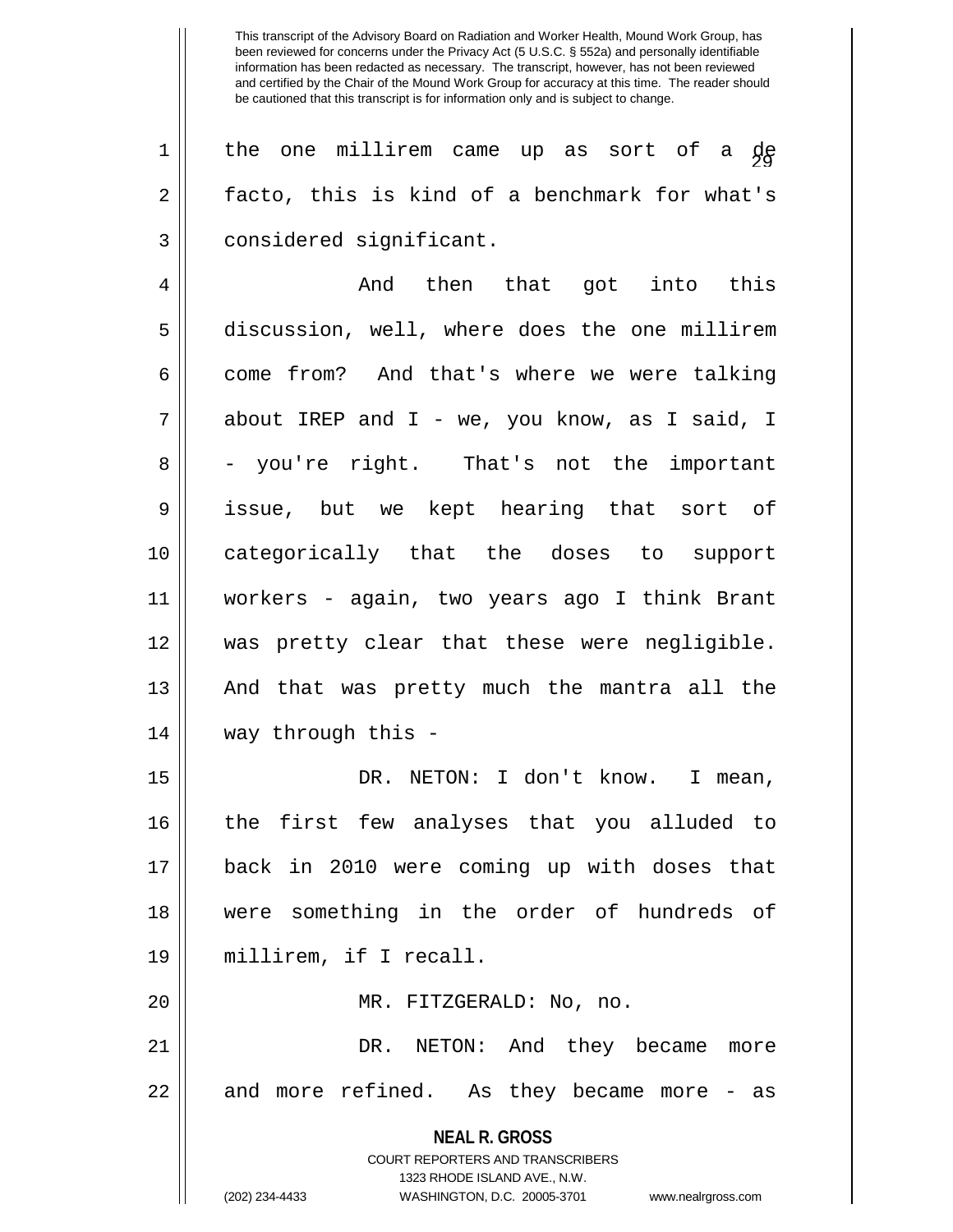**NEAL R. GROSS** COURT REPORTERS AND TRANSCRIBERS 1323 RHODE ISLAND AVE., N.W.  $1 \parallel$  the process evolved and more and more data 2 became available, it became more refined. 3 They started to drop as you took out some of 4 | these very large overestimates. 5 MR. FITZGERALD: Now, the 6 chronologies - and back in 2010, we didn't  $7 \parallel$  really have any numbers. What we had was data 8 | for the ten operators who we knew by name. 9 DR. NETON: Yeah. 10 MR. FITZGERALD: And at that point, 11 || you know, we had a number of renditions where 12 we expressed some concern that there was more 13 || than ten people. That in fact these ten 14 operators had to be supported by support 15 workers, you know, maintenance people, HP  $16$  | techs and that kind of thing. 17 And we established that was in 18 fact the case and that there was exposure 19 potential based on the interviews with Mound 20 workers. The Work Group was part of that 21 discussion. 22 || And at that point back in July of

<sup>(202) 234-4433</sup> WASHINGTON, D.C. 20005-3701 www.nealrgross.com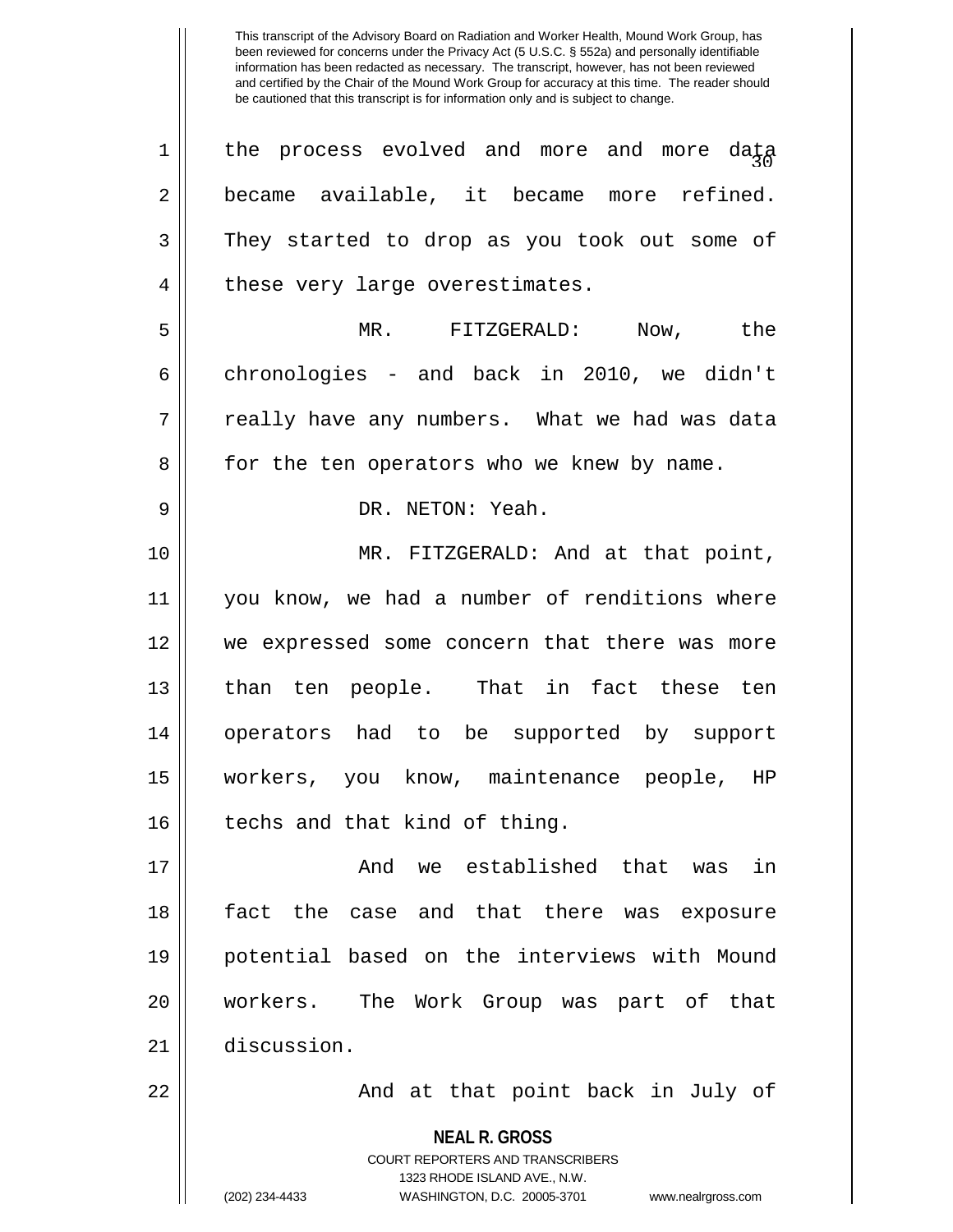**NEAL R. GROSS** This transcript of the Advisory Board on Radiation and Worker Health, Mound Work Group, has been reviewed for concerns under the Privacy Act (5 U.S.C. § 552a) and personally identifiable information has been redacted as necessary. The transcript, however, has not been reviewed and certified by the Chair of the Mound Work Group for accuracy at this time. The reader should be cautioned that this transcript is for information only and is subject to change.  $1 || 2010$ , there was agreement, actually. I think 2 we did agree that there was an exposure 3 || potential. 4 MR. KATZ: Oh, I can hear it. 5 Someone is talking on the line, having a 6 conversation at their own location. 7 Will you please mute your phone? 8 || Press \*6 if you don't have a mute button, and 9 || that will mute your phone. 10 Someone who is talking right now. 11 || There is a woman talking right now. Please, 12 if you're on this line, you shouldn't be 13 || talking on an open mic. 14 || So, please mute your phone. Press 15 \*6 so the rest of us can hear each other. 16 | Thank you. 17 MR. FITZGERALD: Yes, let me just 18 || finish. So, in that July's meeting, we got to 19 that point where we acknowledged that there 20 was an exposure potential to the support 21 workers. And, again, I think, however, the 22 difference was Brant at that time felt that

> COURT REPORTERS AND TRANSCRIBERS 1323 RHODE ISLAND AVE., N.W.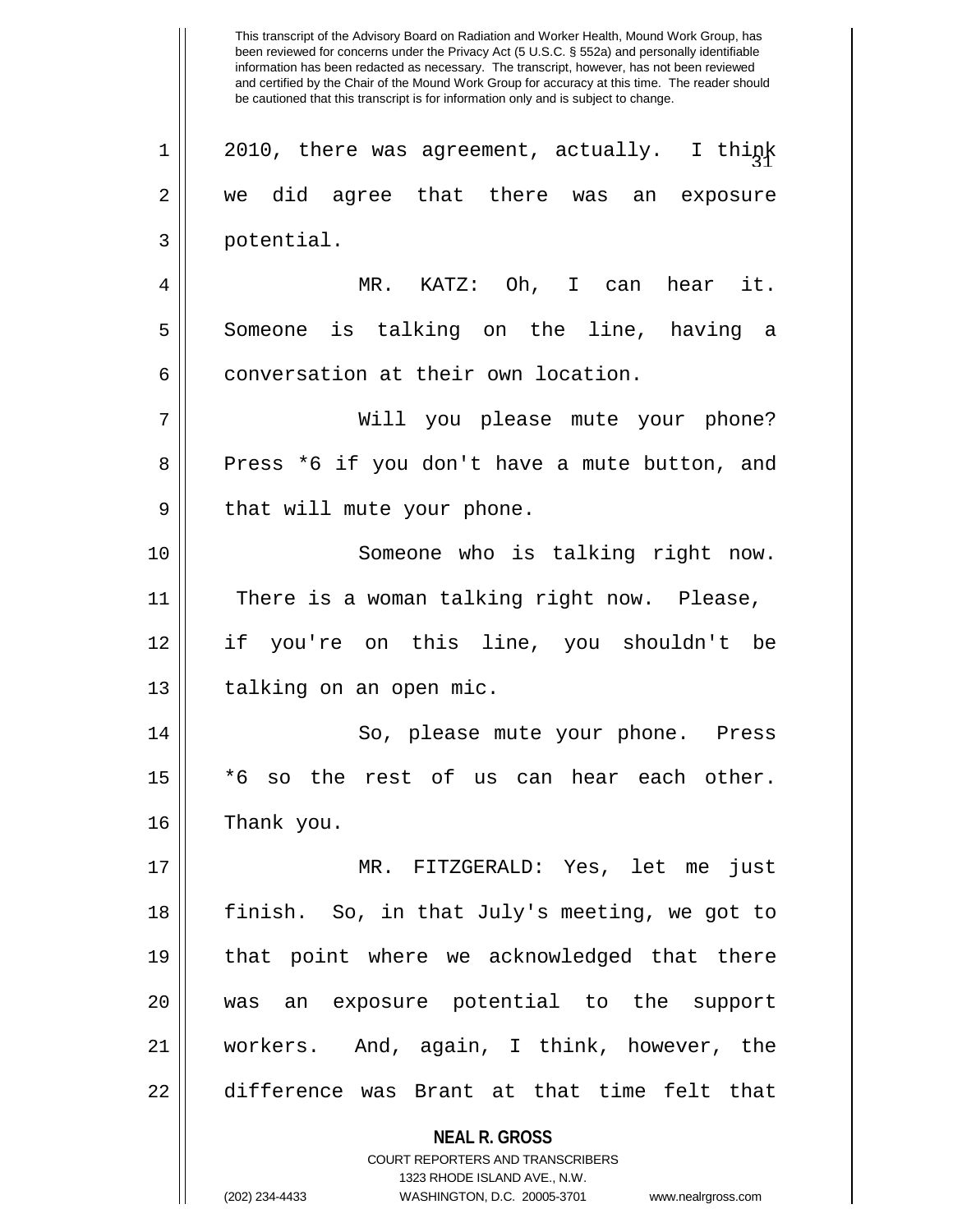$1$   $\parallel$  that dose would be negligible and we felt that  $2 \parallel$  in fact that exposure potential is something 3 that should be considered for dose 4 || reconstruction.

5 And the source of that difference,  $6 \parallel$  and I don't want to put too much on this, was 7 interviews with people familiar with the 8 program. And, you know, we were getting into 9 || these intermittent glove-box failure which you 10 tend to have when you're dealing with tritium.

11 And we talked to these folks and 12 || said, you know, when you're handling in these 13 || tritide operations, did you have the kind of 14 glove-box failures you tend to have in tritium 15 || operations? And they said, yeah, of course.

16 And would the tritides figure in 17 || some release scenario based on that? And they 18 || said, yes, but, you know, it would be 19 understandably small.

20 || So, you know, that's all we had. 21 || Literally, that's all we had. So, we 22 interpreted that to say, well, there's an

> **NEAL R. GROSS** COURT REPORTERS AND TRANSCRIBERS 1323 RHODE ISLAND AVE., N.W. (202) 234-4433 WASHINGTON, D.C. 20005-3701 www.nealrgross.com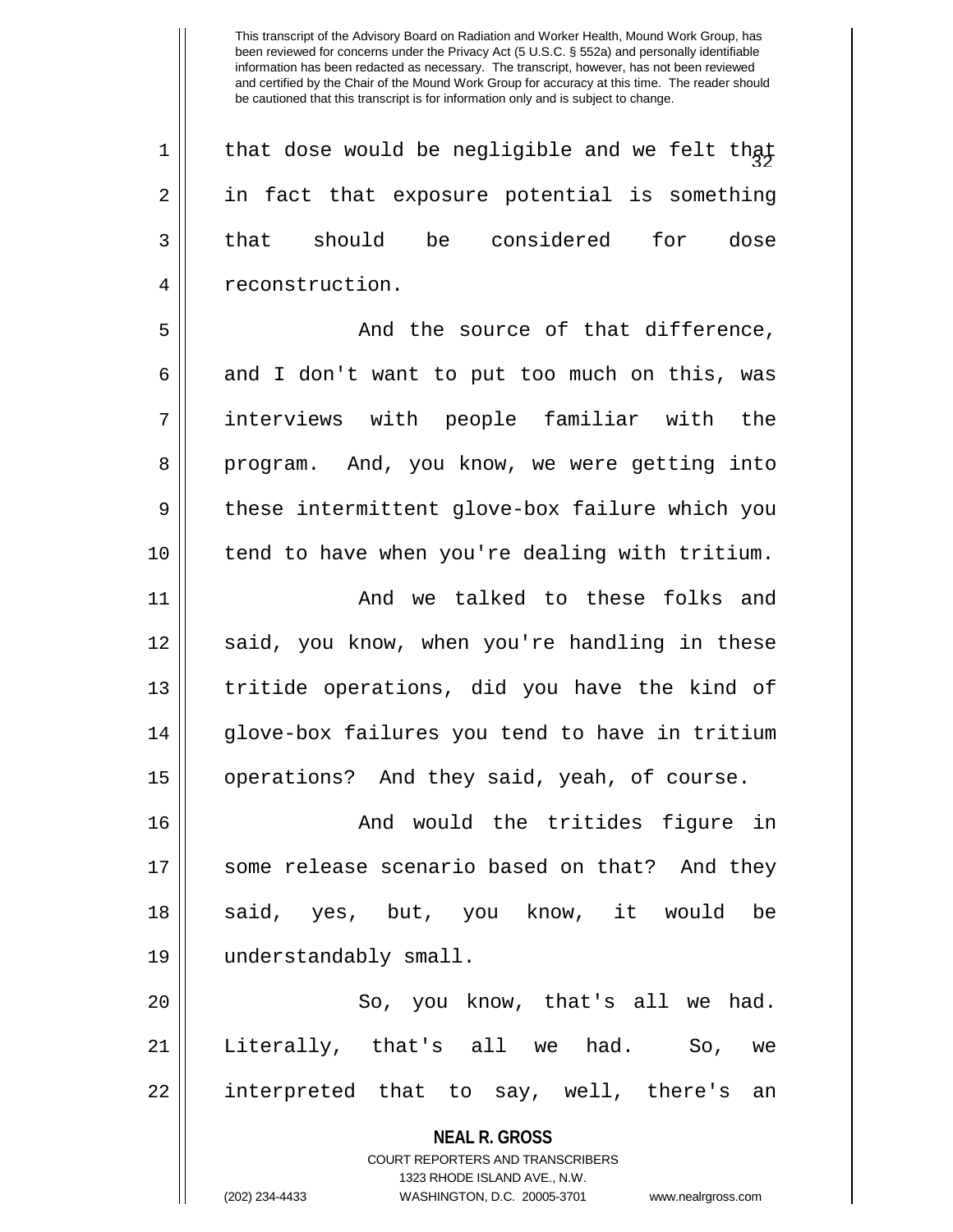**NEAL R. GROSS** COURT REPORTERS AND TRANSCRIBERS 1323 RHODE ISLAND AVE., N.W. (202) 234-4433 WASHINGTON, D.C. 20005-3701 www.nealrgross.com This transcript of the Advisory Board on Radiation and Worker Health, Mound Work Group, has been reviewed for concerns under the Privacy Act (5 U.S.C. § 552a) and personally identifiable information has been redacted as necessary. The transcript, however, has not been reviewed and certified by the Chair of the Mound Work Group for accuracy at this time. The reader should be cautioned that this transcript is for information only and is subject to change.  $1 \parallel$  exposure potential that needs to be reviewed  $2 \parallel$  and looked at. 3 And I think at that point, Brant 4 felt that even though there's an exposure 5 || potential, it would be negligible and  $6 \parallel$  something that would not be of concern from  $7$  | the programmatic standpoint. 8 And we went from there, Jim, and 9 we got to this first December 2011 White Paper 10 || and that was the so-called extreme case. 11 || DR. NETON: Right. That was the 12 one I thought that was in the hundred 13 millirem, 200 millirem - 14 MR. FITZGERALD: That got - yeah,  $15$  | that got to a couple hundred millirem. 16 || DR. NETON: Right. 17 MR. FITZGERALD: And that was the 18 first time actually there was a number 19 attached to it. 20 || DR. NETON: Right. 21 || MR. FITZGERALD: And, you know -22 DR. NETON: I don't think at that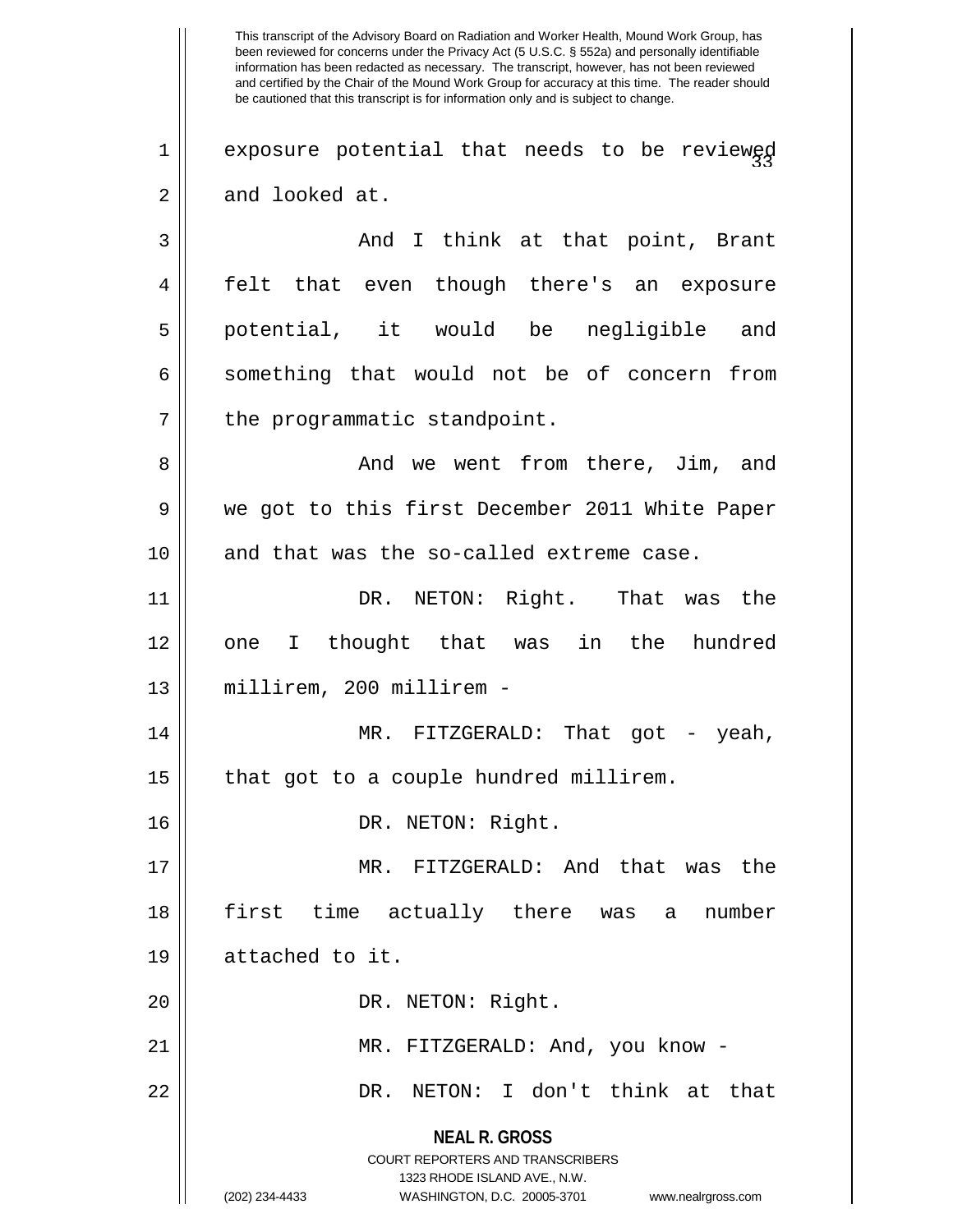1  $\parallel$  time we were indicating that that wouldn't  $\frac{1}{2}$ 2 | included in dose reconstruction.

3 MR. FITZGERALD: No, it was called 4 very small. But, again, if you go back to 5 || that particular meeting, which was January 6  $\parallel$  5th, and we went into that issue as to - I  $7 \parallel$  think I've got the citations here, but we went 8 || into that issue talking about the significance  $9 \parallel$  and the question of whether or not this was a 10 dose reconstruction method, or whether in fact 11 it was just simply to look at exposure 12 potential.

13 DR. NETON: Well, I think we're 14 || getting caught up in the difference between 15 || saying we can demonstrate that we can bound 16 things versus do we have a refined dose 17 | reconstruction methodology.

18 Those things sort of always kind 19 of go hand in hand. Just because you can say 20 you put an upper limit on something, 21 eventually you have to come to some way to 22 || apply that to the cases.

> **NEAL R. GROSS** COURT REPORTERS AND TRANSCRIBERS 1323 RHODE ISLAND AVE., N.W. (202) 234-4433 WASHINGTON, D.C. 20005-3701 www.nealrgross.com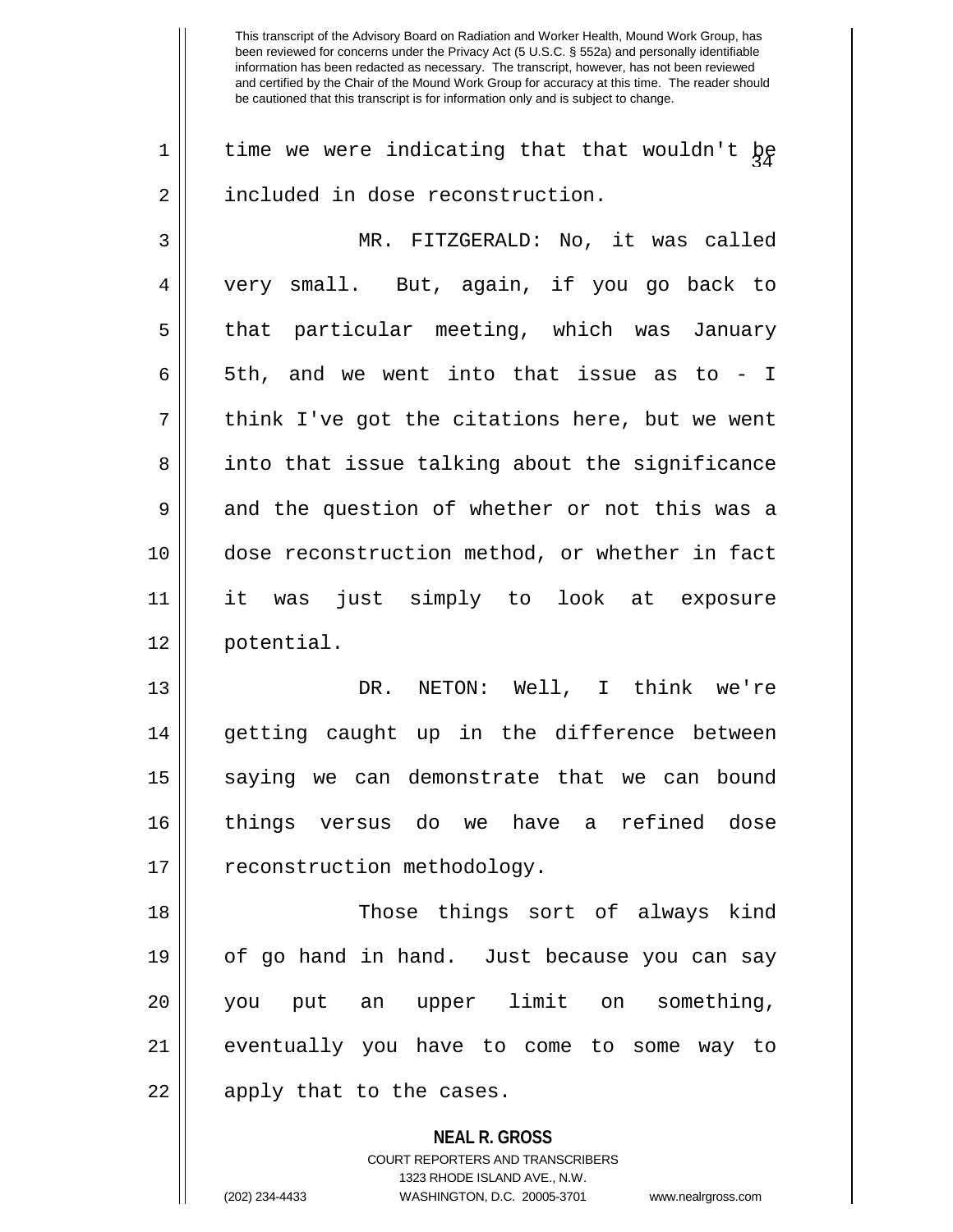|    | This transcript of the Advisory Board on Radiation and Worker Health, Mound Work Group, has<br>been reviewed for concerns under the Privacy Act (5 U.S.C. § 552a) and personally identifiable<br>information has been redacted as necessary. The transcript, however, has not been reviewed<br>and certified by the Chair of the Mound Work Group for accuracy at this time. The reader should<br>be cautioned that this transcript is for information only and is subject to change. |
|----|---------------------------------------------------------------------------------------------------------------------------------------------------------------------------------------------------------------------------------------------------------------------------------------------------------------------------------------------------------------------------------------------------------------------------------------------------------------------------------------|
| 1  | And in fact, I think this<br>next                                                                                                                                                                                                                                                                                                                                                                                                                                                     |
| 2  | iteration is exactly that, the one that came                                                                                                                                                                                                                                                                                                                                                                                                                                          |
| 3  | out a few months ago.                                                                                                                                                                                                                                                                                                                                                                                                                                                                 |
| 4  | CHAIR BEACH: So, you're talking                                                                                                                                                                                                                                                                                                                                                                                                                                                       |
| 5  | the March 30th, 2012, that paper?                                                                                                                                                                                                                                                                                                                                                                                                                                                     |
| 6  | DR. NETON: The most -                                                                                                                                                                                                                                                                                                                                                                                                                                                                 |
| 7  | MR. FITZGERALD: The<br>most recent                                                                                                                                                                                                                                                                                                                                                                                                                                                    |
| 8  | iteration.                                                                                                                                                                                                                                                                                                                                                                                                                                                                            |
| 9  | CHAIR BEACH: That's the most -                                                                                                                                                                                                                                                                                                                                                                                                                                                        |
| 10 | DR. NETON: Well, you know, as they                                                                                                                                                                                                                                                                                                                                                                                                                                                    |
| 11 | became more and more refined, the doses went                                                                                                                                                                                                                                                                                                                                                                                                                                          |
| 12 | down and down and became smaller and smaller.                                                                                                                                                                                                                                                                                                                                                                                                                                         |
| 13 | Brant's position was<br>it became                                                                                                                                                                                                                                                                                                                                                                                                                                                     |
| 14 | manageably small and I can understand that he                                                                                                                                                                                                                                                                                                                                                                                                                                         |
| 15 | was indicating that they were probably so                                                                                                                                                                                                                                                                                                                                                                                                                                             |
| 16 | small they wouldn't need to be included in                                                                                                                                                                                                                                                                                                                                                                                                                                            |
| 17 | dose reconstruction. It's clear to me that                                                                                                                                                                                                                                                                                                                                                                                                                                            |
| 18 | the dose is past some threshold where you'd                                                                                                                                                                                                                                                                                                                                                                                                                                           |
| 19 | have to include it.                                                                                                                                                                                                                                                                                                                                                                                                                                                                   |
| 20 | So, what I'm saying here today,                                                                                                                                                                                                                                                                                                                                                                                                                                                       |
| 21 | which I guess is probably the most important                                                                                                                                                                                                                                                                                                                                                                                                                                          |
| 22 | thing, is that we would include these in dose                                                                                                                                                                                                                                                                                                                                                                                                                                         |
|    | <b>NEAL R. GROSS</b><br><b>COURT REPORTERS AND TRANSCRIBERS</b><br>1323 RHODE ISLAND AVE., N.W.<br>(202) 234-4433<br>WASHINGTON, D.C. 20005-3701<br>www.nealrgross.com                                                                                                                                                                                                                                                                                                                |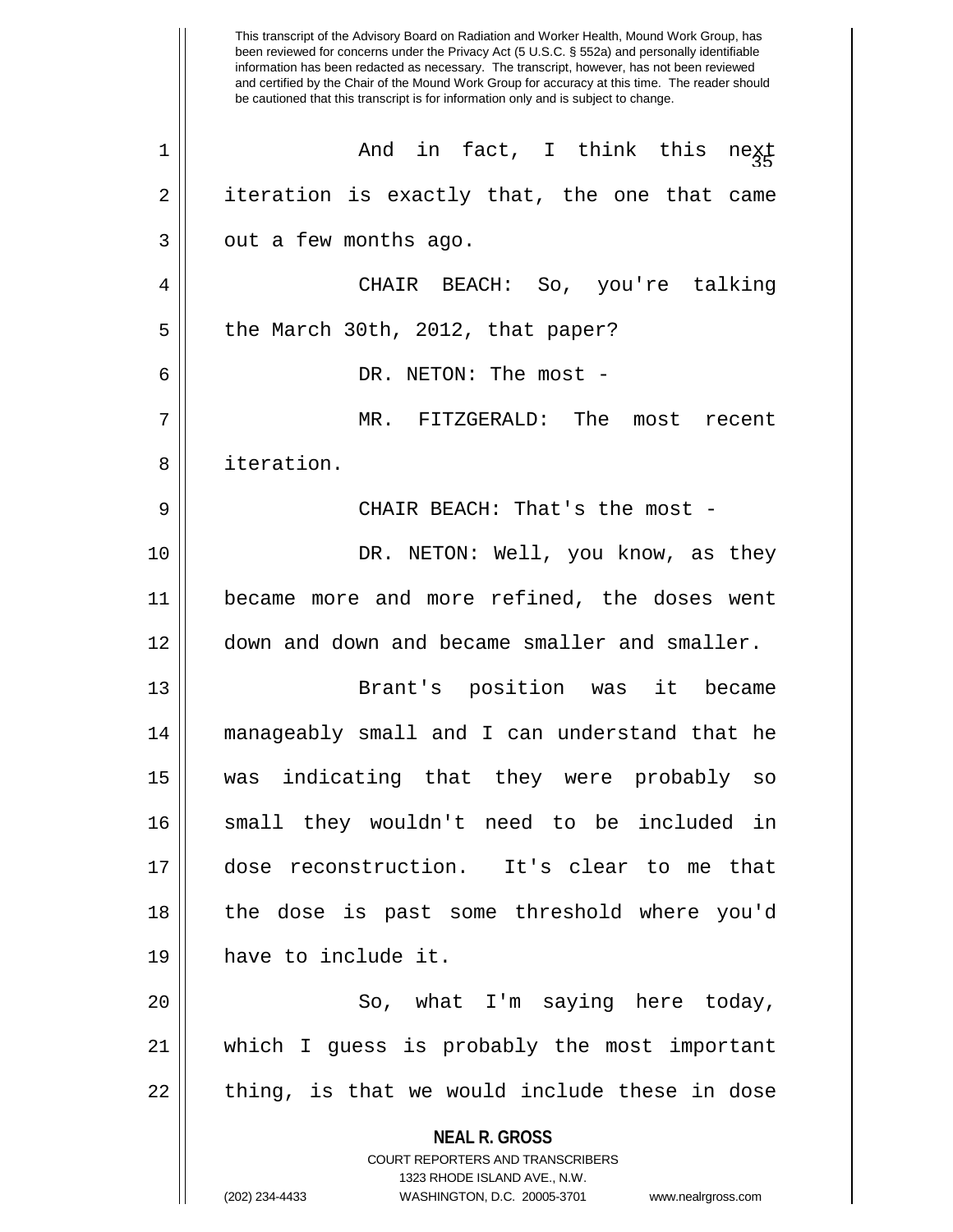**NEAL R. GROSS** COURT REPORTERS AND TRANSCRIBERS 1323 RHODE ISLAND AVE., N.W.  $1 \parallel$  reconstructions using this methodology. 2 DR. MAURO: This is John. I agree  $3 \parallel$  with Jim in terms of this is a clarification 4 || that we really needed because we weren't quite  $5 \parallel$  sure as Joe had pointed out, whether the case 6 was being made that it's negligible, or the 7 case is being made, no, we have a coworker 8 || model now that can be used to place a 9 || plausible upper bound. 10 || And I think that we, you know, in 11 our perspective, this clarification allows us 12 now to focus in on the assumptions, the model, 13 || the approach that you have adopted and the 14 degree to which you have sufficient data, 15 || swipe data, and that you selected are 16 || resuspension factors and other parameters that 17 do represent a way to come at the problem and 18 || assign a plausible upper bound to some groups 19 || of workers that might have been exposed. 20 So, I think this is important. 21 I'm very glad you brought that up, Jim,  $22$  || because we were not - quite frankly we were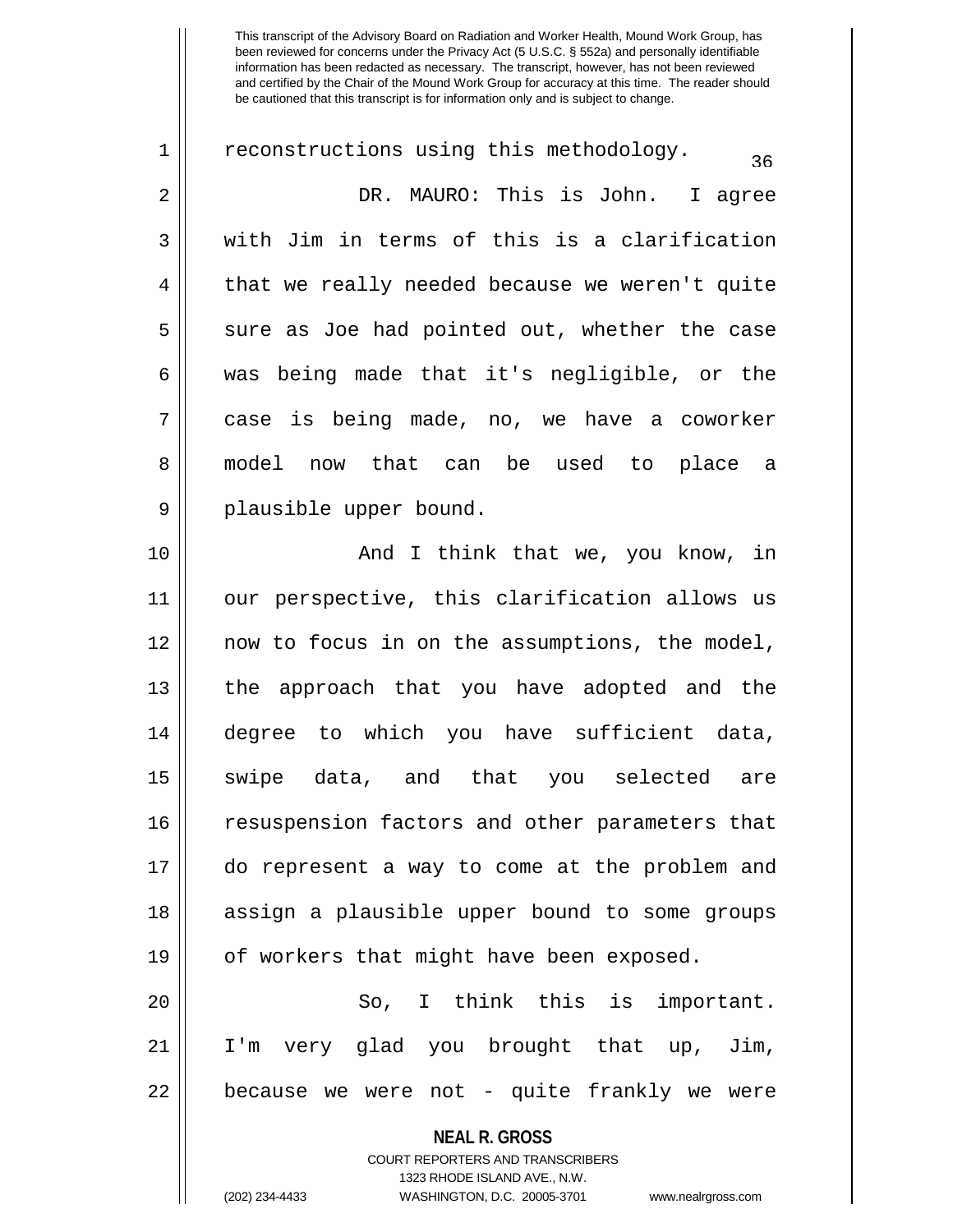This transcript of the Advisory Board on Radiation and Worker Health, Mound Work Group, has been reviewed for concerns under the Privacy Act (5 U.S.C. § 552a) and personally identifiable information has been redacted as necessary. The transcript, however, has not been reviewed and certified by the Chair of the Mound Work Group for accuracy at this time. The reader should be cautioned that this transcript is for information only and is subject to change.  $1 \parallel$  operating on the premise that this was not 2 being offered up as a way to do dose 3 || reconstruction. 4 MR. STIVER: This is John Stiver. 5 || I second what John just said. 6 I had asked Brant directly at the 7 || last Subcommittee meeting whether this was 8 || indeed going to be used as a coworker model. 9 || And I didn't get the point because this more 10 realistic or not quite as bounding set of 11 parameters that were chosen yielded doses that 12 were, in his opinion, vanishingly small. He 13 thought that it would be probably better just 14 as a demonstration than just whether you'd 15 need to be reconstructed. 16 But I think we're kind of 17 incrementally getting to a point where we can 18 || see that indeed resuspension factor, the 19 degree of solubility, the effectiveness of 20 || reasonable process and things of that nature. 21 Oh, and uncertainties that were going to 22 || drive the range of plausible doses over a

> COURT REPORTERS AND TRANSCRIBERS 1323 RHODE ISLAND AVE., N.W. (202) 234-4433 WASHINGTON, D.C. 20005-3701 www.nealrgross.com

**NEAL R. GROSS**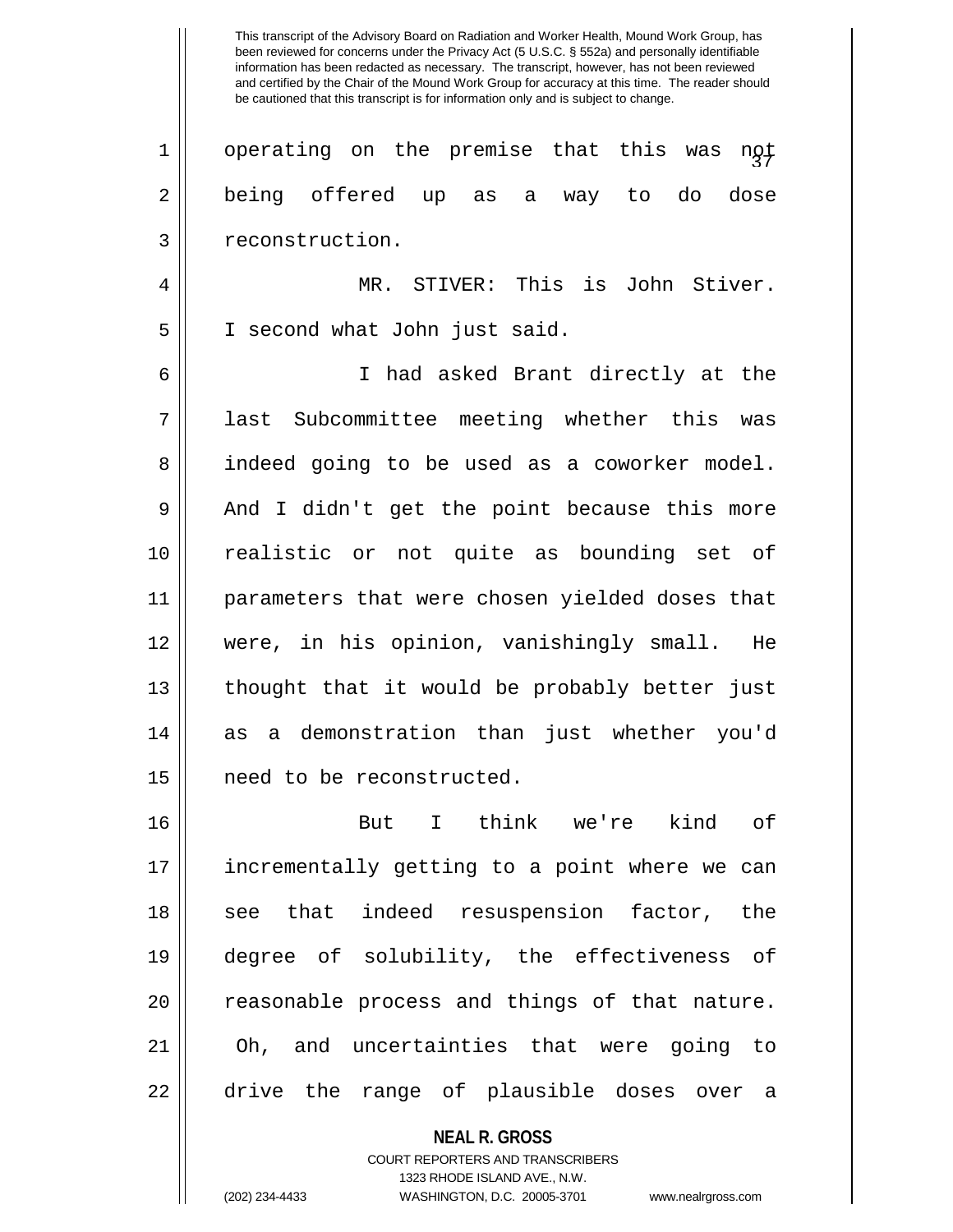This transcript of the Advisory Board on Radiation and Worker Health, Mound Work Group, has been reviewed for concerns under the Privacy Act (5 U.S.C. § 552a) and personally identifiable information has been redacted as necessary. The transcript, however, has not been reviewed and certified by the Chair of the Mound Work Group for accuracy at this time. The reader should be cautioned that this transcript is for information only and is subject to change. 1 millirem.<br>38 april - 19 april 19 april 19 april 19 april 19 april 19 april 19 april 19 april 19 april 19 april 19 april 1 2 So, it does need to be  $3 \parallel$  reconstructed and Jim is presenting that now. 4 I think that's a great - 5 DR. NETON: And the only thing I'd  $6 \parallel$  like to point out in addition to this unless 7 I'm missing something here, is this would only 8 || be applied - this technique would only be 9 || applied to lung cancers. 10 We have bioassay data, tritium 11 bioassay data for everyone else. And I 12 || believe that those would end up being higher 13 || to organs that are nonrespiratory tract organs 14 using the tritium water model. 15 MEMBER ZIEMER: So, just to 16 clarify, so pre-'80 if you have someone who 17 doesn't qualify for the SEC in terms of the 18 || 250 days or whatever, if they have lung cancer 19 you would use the tritide model. If they have 20 || another cancer, you'd use the tritium bioassay  $21 \parallel$  as -

22 DR. NETON: Everyone was required

**NEAL R. GROSS** COURT REPORTERS AND TRANSCRIBERS

1323 RHODE ISLAND AVE., N.W.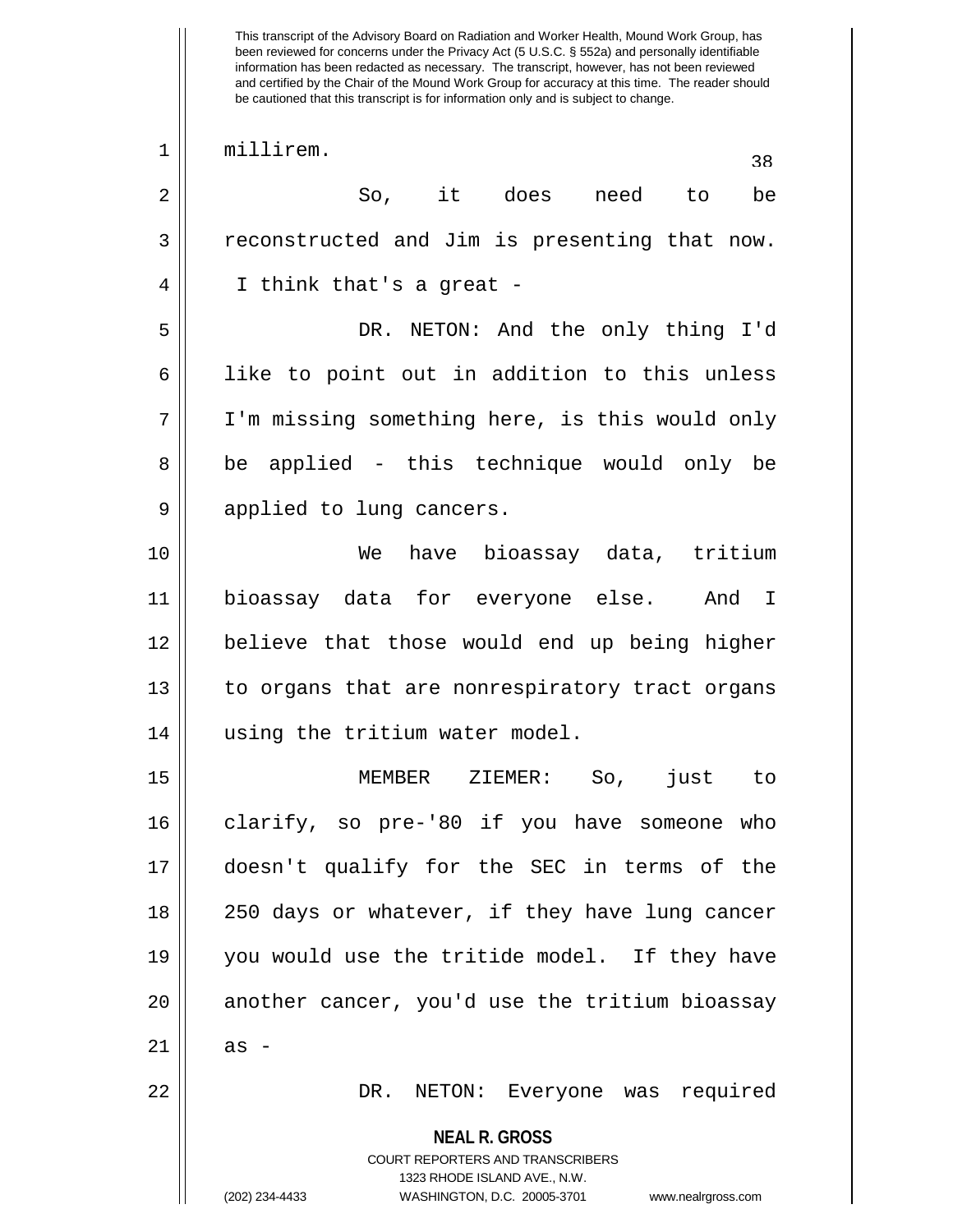**NEAL R. GROSS** COURT REPORTERS AND TRANSCRIBERS 1323 RHODE ISLAND AVE., N.W. (202) 234-4433 WASHINGTON, D.C. 20005-3701 www.nealrgross.com This transcript of the Advisory Board on Radiation and Worker Health, Mound Work Group, has been reviewed for concerns under the Privacy Act (5 U.S.C. § 552a) and personally identifiable information has been redacted as necessary. The transcript, however, has not been reviewed and certified by the Chair of the Mound Work Group for accuracy at this time. The reader should be cautioned that this transcript is for information only and is subject to change.  $1 \parallel$  to submit that worked in the SW building.  $\frac{1}{39}$ 2 MEMBER ZIEMER: Right. If it's  $3 \parallel$  after '80, it would only be used for lung 4 | cancer cases. 5 DR. NETON: Well, we would run both  $6 \parallel -$ 7 (Simultaneous speaking.) 8 DR. NETON: The maximum dose would 9 || be for lung cancer cases. You would probably 10 end up with a higher dose using the regular 11 | tritium model. 12 MEMBER ZIEMER: But that would be 13 | checked at least. 14 DR. NETON: Yes, we would check it. 15 MR. FITZGERALD: Yes, I was 16 wondering wouldn't you just run it and see - 17 you're just saying that - 18 DR. NETON: We could do both, but 19 it seems to me that if you have - 20 MR. FITZGERALD: If you validated  $21 \parallel$  it, you -22 MEMBER ZIEMER: It's likely only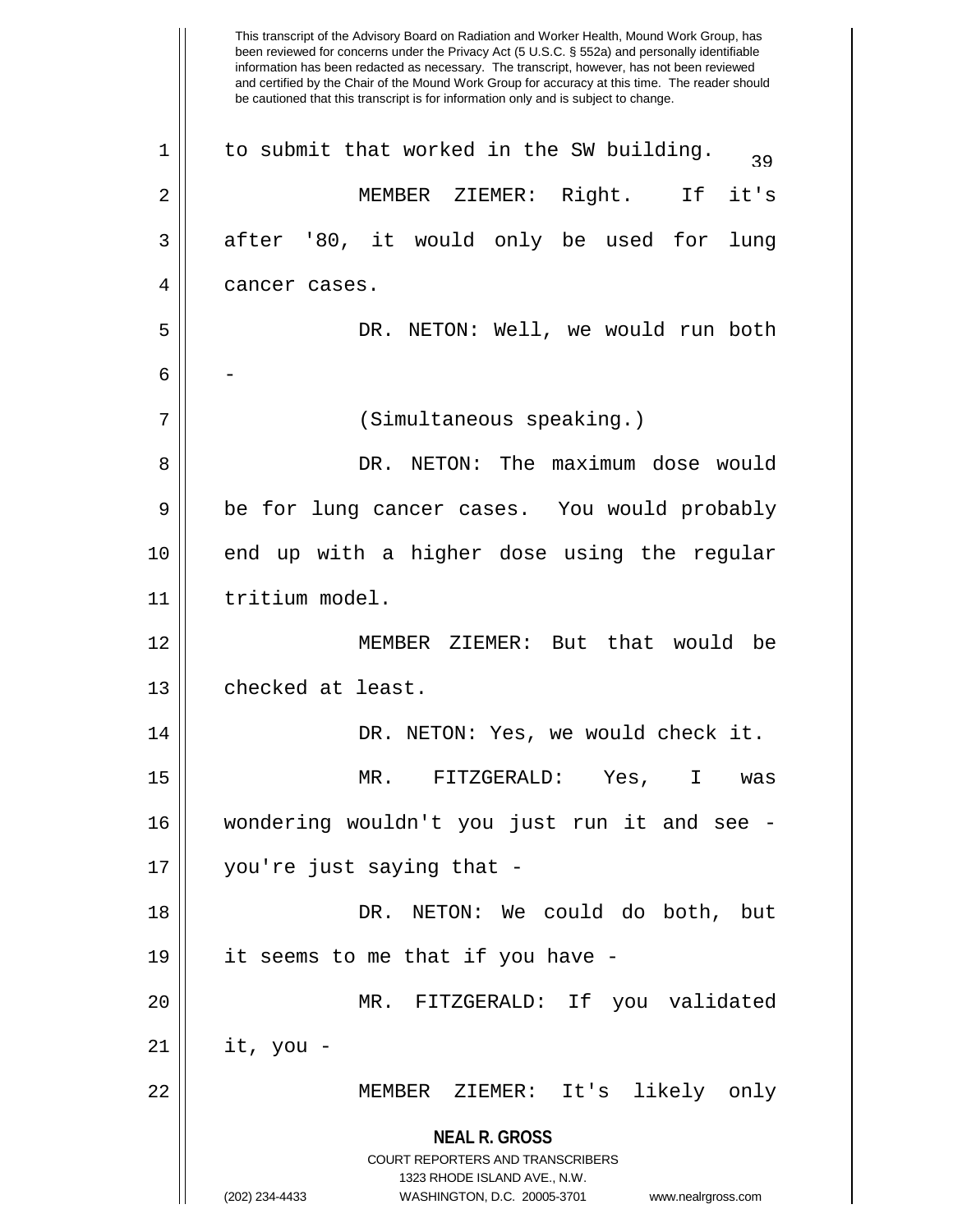**NEAL R. GROSS** COURT REPORTERS AND TRANSCRIBERS 1323 RHODE ISLAND AVE., N.W. This transcript of the Advisory Board on Radiation and Worker Health, Mound Work Group, has been reviewed for concerns under the Privacy Act (5 U.S.C. § 552a) and personally identifiable information has been redacted as necessary. The transcript, however, has not been reviewed and certified by the Chair of the Mound Work Group for accuracy at this time. The reader should be cautioned that this transcript is for information only and is subject to change.  $1 \parallel$  lung cancer, but you would still run -2 MR. FITZGERALD: You would still  $3 \parallel$  run it for everything just to make sure. 4 DR. NETON: Right. Because we may 5 actually have higher tritium HTO intakes  $6 \parallel$  beyond the resuspension that occurred from the 7 | material on the ground. 8 I mean, so we would take the 9 || bioassay data and run it as if it were HTO. 10 MR. FITZGERALD: And the DR 11 approach, I mean, let's call it a DR approach 12 now since it's clearly not an exposure 13 || potential analysis, is the model as it's 14 written. I mean, it's - 15 DR. NETON: Well, there's still  $16$  some -- it is subject to debate about whether 17 || the 50th or the 95th percentile would be used. 18 || That's always open for discussion. 19 We tend to use the 95th percentile 20 || in these cases, because there's a lot of other 21 uncertainty that you - SC&A has well pointed  $22 \parallel$  out.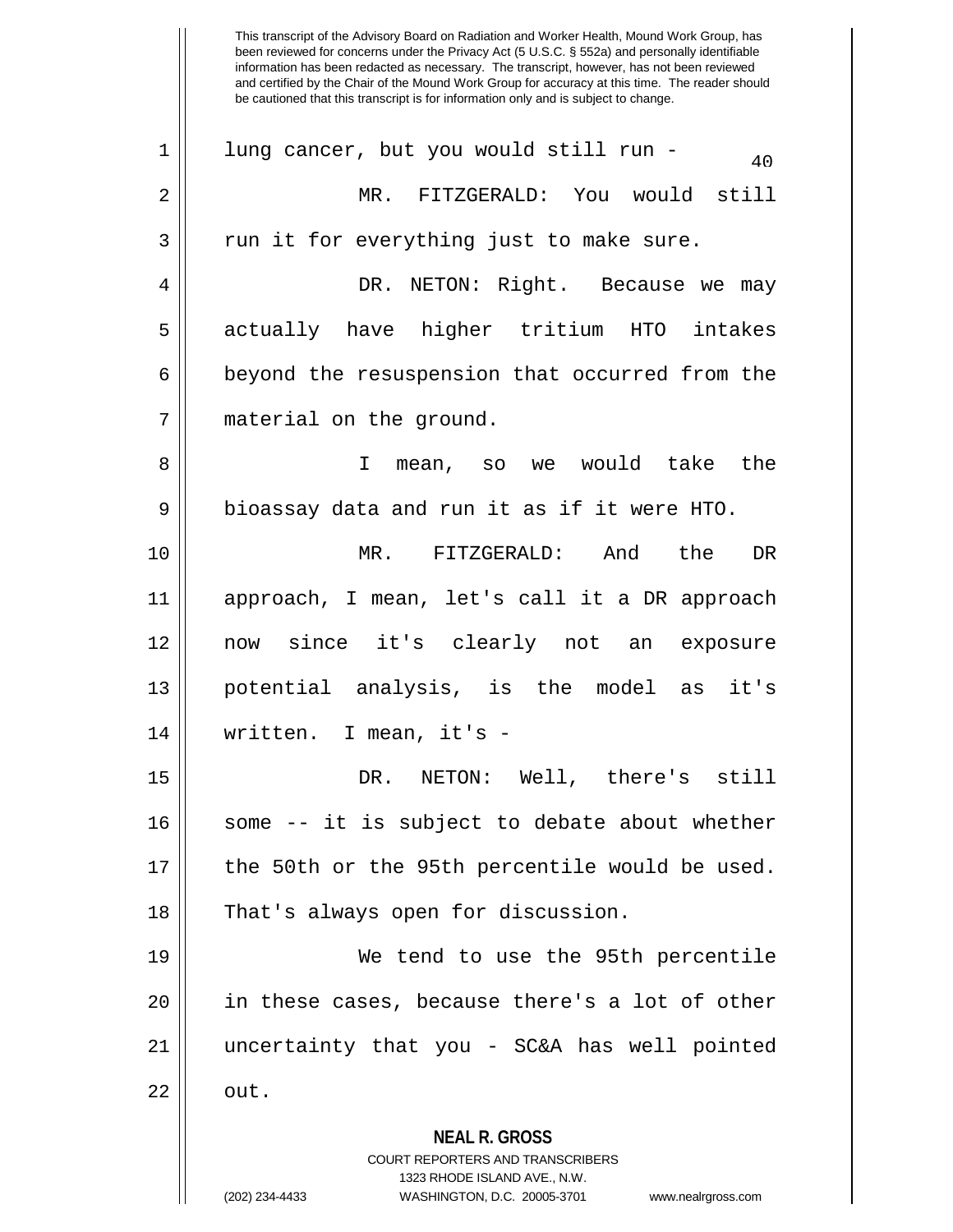| $\mathbf 1$ | And if we use this<br>fixęd                                         |
|-------------|---------------------------------------------------------------------|
| 2           | resuspension factor, this approach would be                         |
| 3           | totally consistent with what we've done in                          |
| 4           | many other places and particularly residual                         |
| 5           | contamination periods there. Resuspend the                          |
| 6           | material, pick the 95th percentile value of                         |
| 7           | the contaminant and assume that that is re-                         |
| 8           | suspended in that concentration for every hour                      |
| 9           | of every day that these people work. And I                          |
| 10          | think it sort of accounts for some of the                           |
| 11          | other uncertainties that are in there.                              |
| 12          | The alternative would be to run it                                  |
| 13          | as a full-fledged distribution of values, you                       |
| 14          | know, picking a distribution about<br>the                           |
| 15          | resuspension factor, distribution about the                         |
| 16          | concentration using the 50th percentile of                          |
| 17          | that and run it through in that way.                                |
| 18          | MR. FITZGERALD: And this would be                                   |
| 19          | for all workers that -                                              |
| 20          | DR. NETON: All workers that had -                                   |
| 21          | -- had tritium<br>MR. FITZGERALD:                                   |
| 22          | bioassay.                                                           |
|             | <b>NEAL R. GROSS</b>                                                |
|             | COURT REPORTERS AND TRANSCRIBERS<br>1323 RHODE ISLAND AVE., N.W.    |
|             | (202) 234-4433<br>WASHINGTON, D.C. 20005-3701<br>www.nealrgross.com |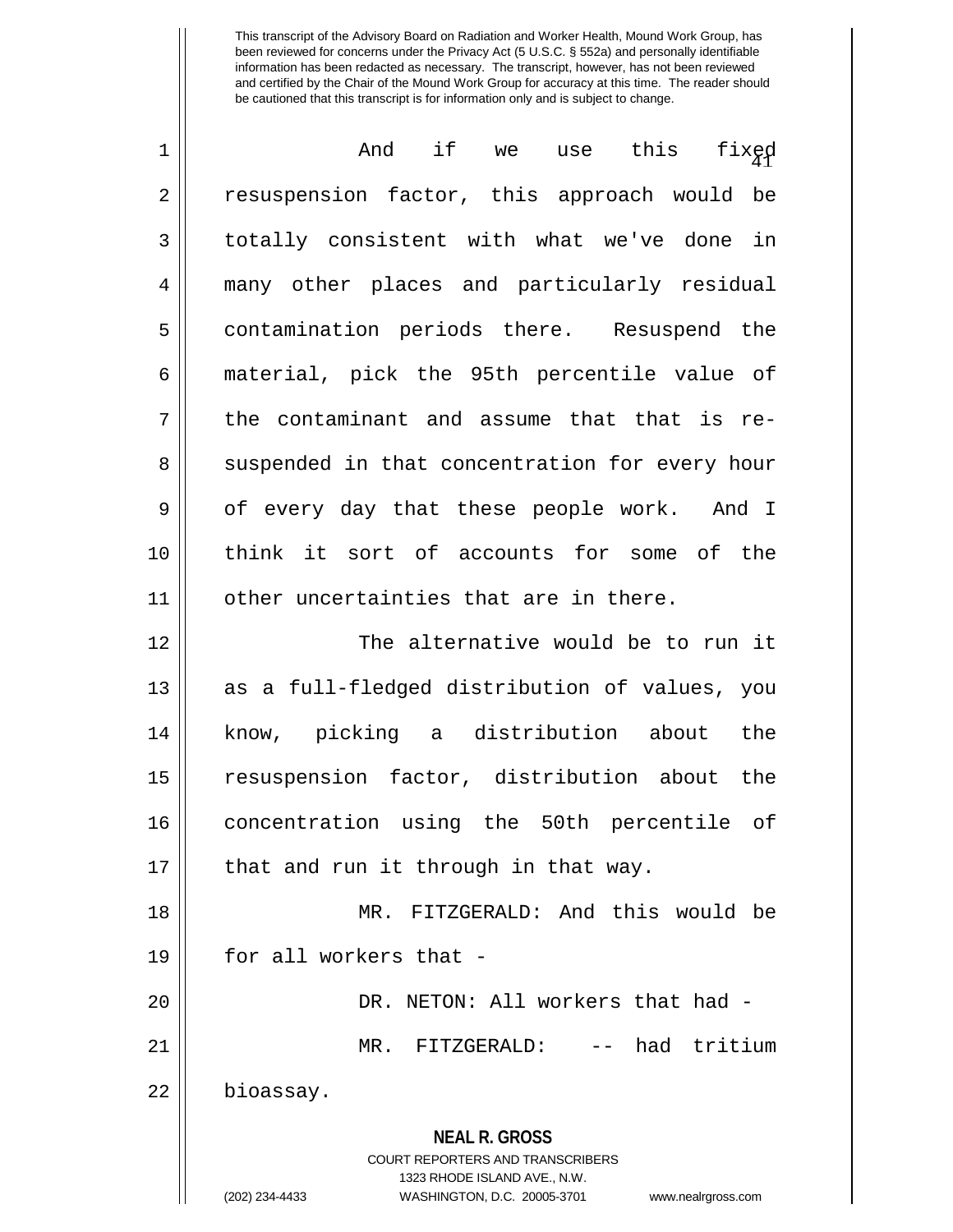**NEAL R. GROSS** COURT REPORTERS AND TRANSCRIBERS 1323 RHODE ISLAND AVE., N.W. (202) 234-4433 WASHINGTON, D.C. 20005-3701 www.nealrgross.com This transcript of the Advisory Board on Radiation and Worker Health, Mound Work Group, has been reviewed for concerns under the Privacy Act (5 U.S.C. § 552a) and personally identifiable information has been redacted as necessary. The transcript, however, has not been reviewed and certified by the Chair of the Mound Work Group for accuracy at this time. The reader should be cautioned that this transcript is for information only and is subject to change. <sup>42</sup> 1 DR. NETON: -- tritium bioassay, 2 | correct. 3 CHAIR BEACH: So, if you look at 4 Joe's point, the second point, the use of the 5 | conceptional model for which site-specific and  $6 \parallel$  empirical values of the SECs are lacking, so 7 basically you lack site-specific parameters 8 and there's still too many variables that I 9 can see. 10 DR. NETON: Well, I mean, we have 11 site-specific data. There are smears taken in 12 || all the rooms by year. 13 The resuspension factor is not 14 necessarily site-specific, but this is exactly 15 how we model residual contamination. This is 16  $\parallel$  a TIB-70-type approach that SC&A has reviewed 17 || and has not said is invalid. 18 CHAIR BEACH: Well, that's a 19 technical discussion. I think Bob Barton is  $20$  | going to -21 DR. NETON: Right. But what I'm  $22 \parallel$  saying is to say that the approach is not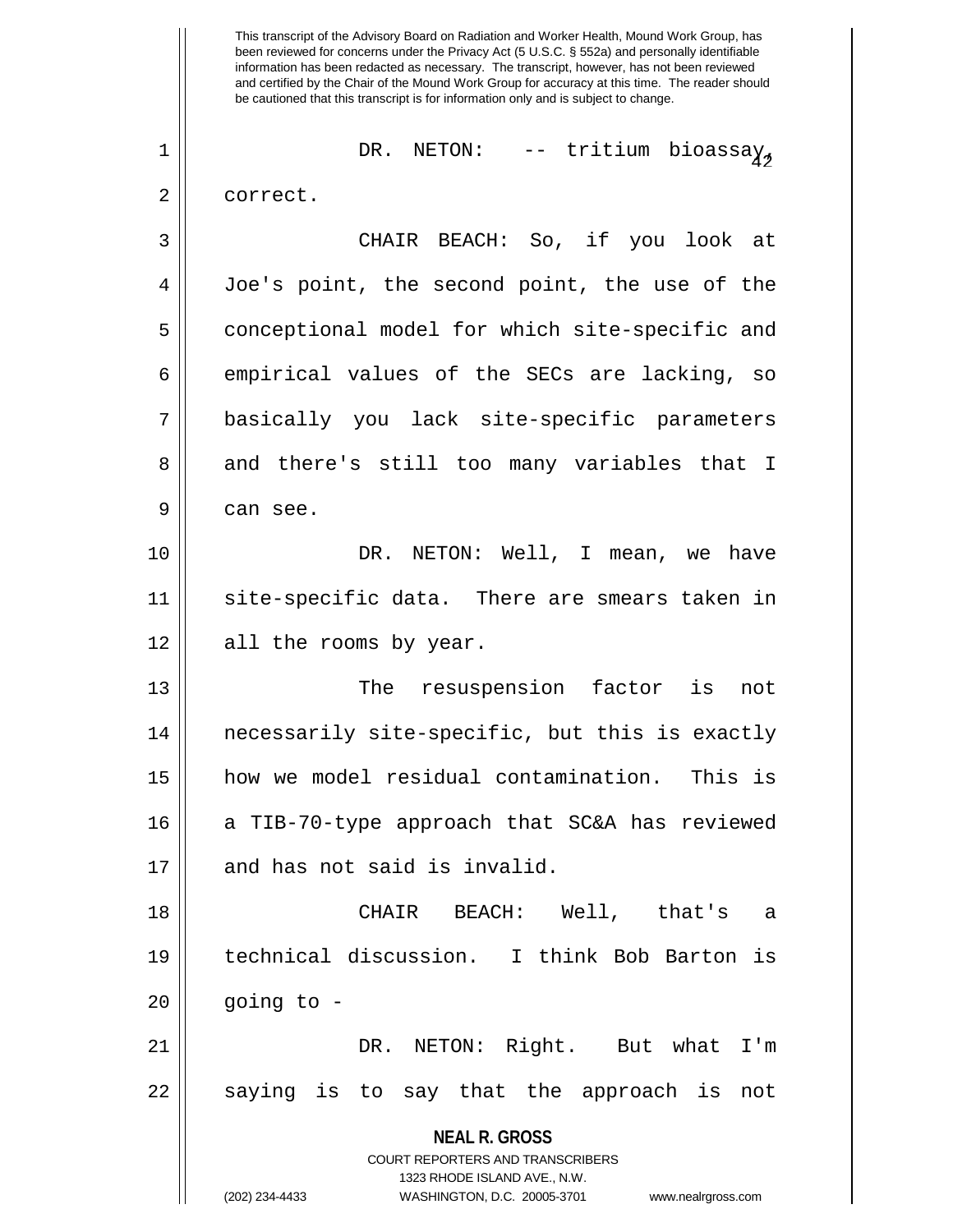**NEAL R. GROSS** COURT REPORTERS AND TRANSCRIBERS 1323 RHODE ISLAND AVE., N.W. (202) 234-4433 WASHINGTON, D.C. 20005-3701 www.nealrgross.com  $1$   $\parallel$  valid, I would say that we've used this many 2 times in the past and I don't know why it 3 wouldn't be valid here to resuspend material 4 || into the air. 5 MR. FITZGERALD: Let me clarify. I 6 think - in fact, we actually say this in the 7 review, and I think Bob will second this in 8 his more detailed discussion, is that we don't 9 || fault the analysis or the model itself. 10 DR. NETON: Yes, when I read that, 11 | I thought I was done reading. 12 (Laughter.) 13 MR. FITZGERALD: Right. No, no. 14 || The model itself is not -15 (Simultaneous speaking.) 16 MR. FITZGERALD: I think it has a 17 lot of history and all the rest of it. 18 || Clearly we're more concerned and have been 19 from Day 1, on tritides. In fact, the 20 uncertainties - this is a subjective thing,  $21$  again. 22 || And I think you said in one of the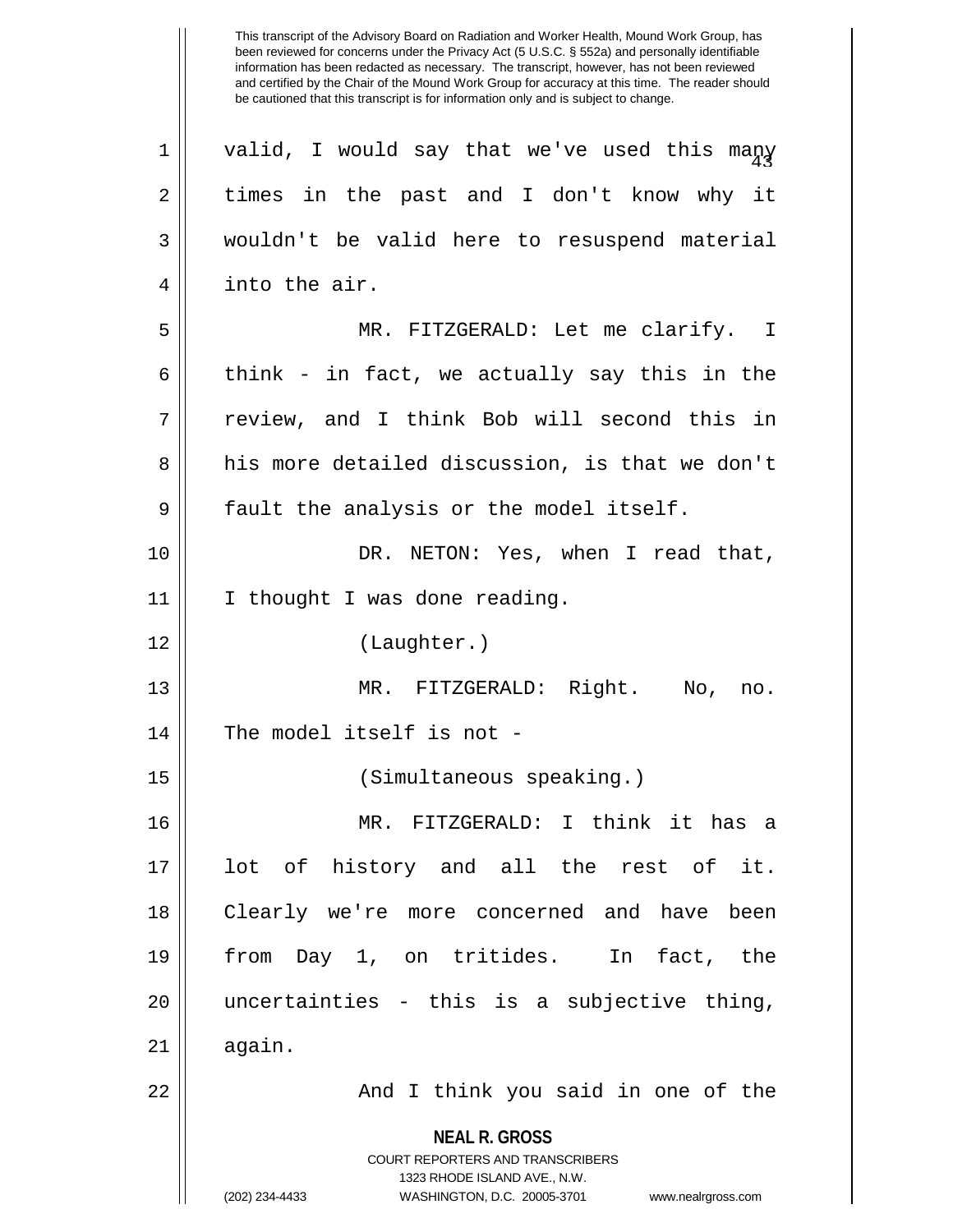$1$  | Work Group meetings that applying models like  $2 \parallel$  this, it's not unheard to actually reflect the 3 uncertainties - uncertainty ranges on some of 4 || these things. 5 That is where, you know, we had  $6 \parallel$  two concerns. And I think you satisfied the  $7$  || first one in your clarification. 8 But the second one is that when a  $9 \parallel$  theoretical model – and again this is – it's 10 hardly one or the other. I mean, this does 11 have some site-specific information and does 12 have the tritium even though we don't know how 13 much of the tritide is in the tritium. 14 || It was done in the locations where 15 || the operations took place. So, you know, that

16 could be considered site-specific.

17 On the other hand, we don't have 18 the actual monitoring data per se for the 19 tritides. And one has to make assumptions 20 || about all that, which is what we're talking 21 about in the model. And we're just more 22 || concerned about the uncertainties that are

> **NEAL R. GROSS** COURT REPORTERS AND TRANSCRIBERS 1323 RHODE ISLAND AVE., N.W. (202) 234-4433 WASHINGTON, D.C. 20005-3701 www.nealrgross.com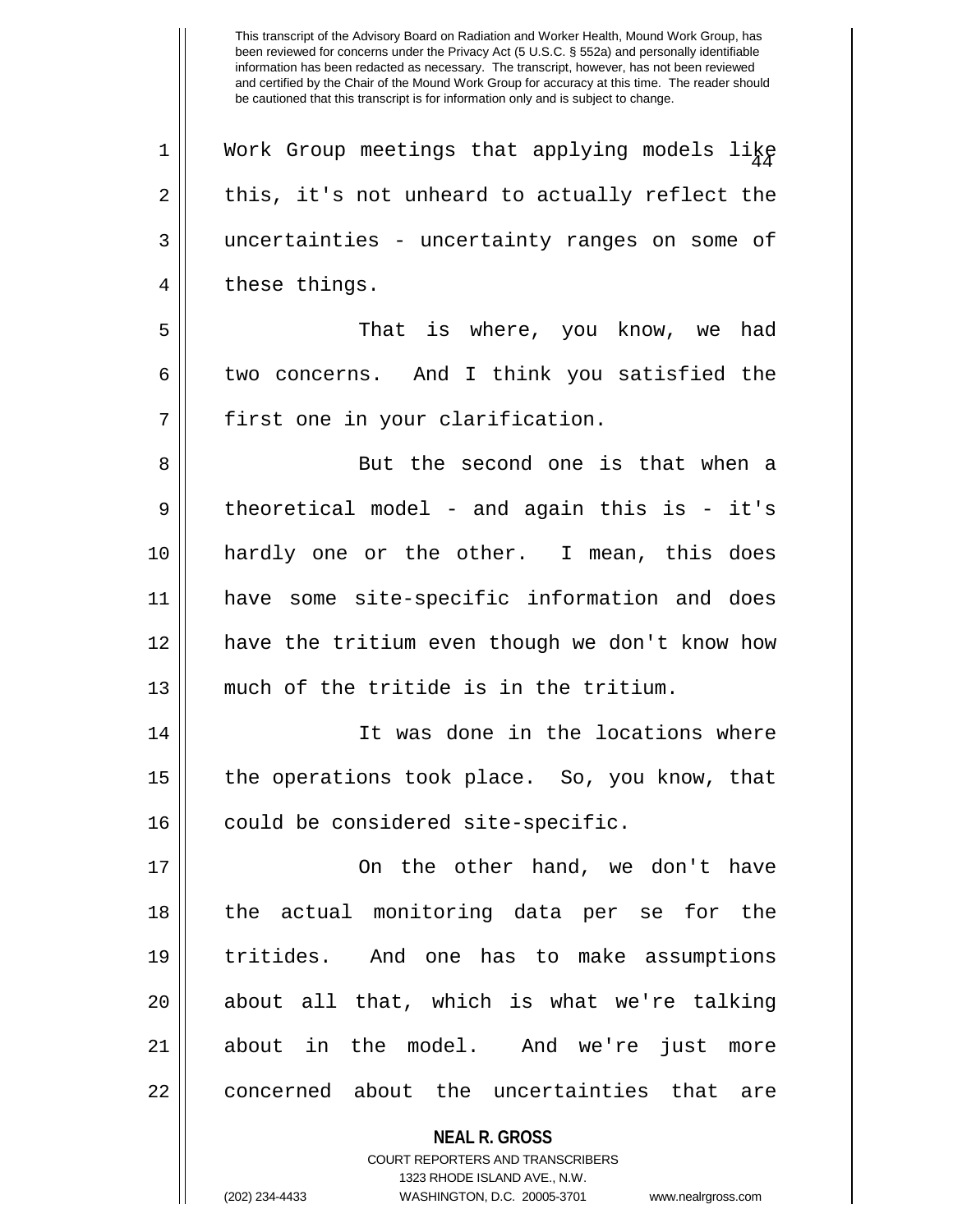| $\mathbf 1$    | embedded in the model.<br>45                                                                                                                                           |
|----------------|------------------------------------------------------------------------------------------------------------------------------------------------------------------------|
| $\overline{2}$ | And this is a conversation that                                                                                                                                        |
| $\mathbf{3}$   | the full Board has had a number of times on                                                                                                                            |
| $\overline{4}$ | to whether, you know, the<br>models as                                                                                                                                 |
| 5              | uncertainties and the basis of the model in                                                                                                                            |
| 6              | actual either empirical or site-specific data                                                                                                                          |
| 7              | is sufficient to give one confidence in the                                                                                                                            |
| 8              | in<br>application of that model<br>dose                                                                                                                                |
| 9              | reconstruction.                                                                                                                                                        |
| 10             | I'll tell you that's not something                                                                                                                                     |
| 11             | that SC&A can offer. That's a study judgment                                                                                                                           |
| 12             | call that the Board has to make on any model                                                                                                                           |
| 13             | that's advanced like this. And it's not                                                                                                                                |
| 14             | different than maybe the radon discussion at                                                                                                                           |
| 15             | Blockson or some of the other models that have                                                                                                                         |
| 16             | been considered.                                                                                                                                                       |
| 17             | It's a judgment call as to whether                                                                                                                                     |
| 18             | the uncertainties are acceptable or<br>not                                                                                                                             |
| 19             | acceptable, whether the site-specific roots of                                                                                                                         |
| 20             | the model, the empirical basis of the model is                                                                                                                         |
| 21             | sufficient.                                                                                                                                                            |
| 22             | And I, like I said, I think we                                                                                                                                         |
|                | <b>NEAL R. GROSS</b><br><b>COURT REPORTERS AND TRANSCRIBERS</b><br>1323 RHODE ISLAND AVE., N.W.<br>(202) 234-4433<br>WASHINGTON, D.C. 20005-3701<br>www.nealrgross.com |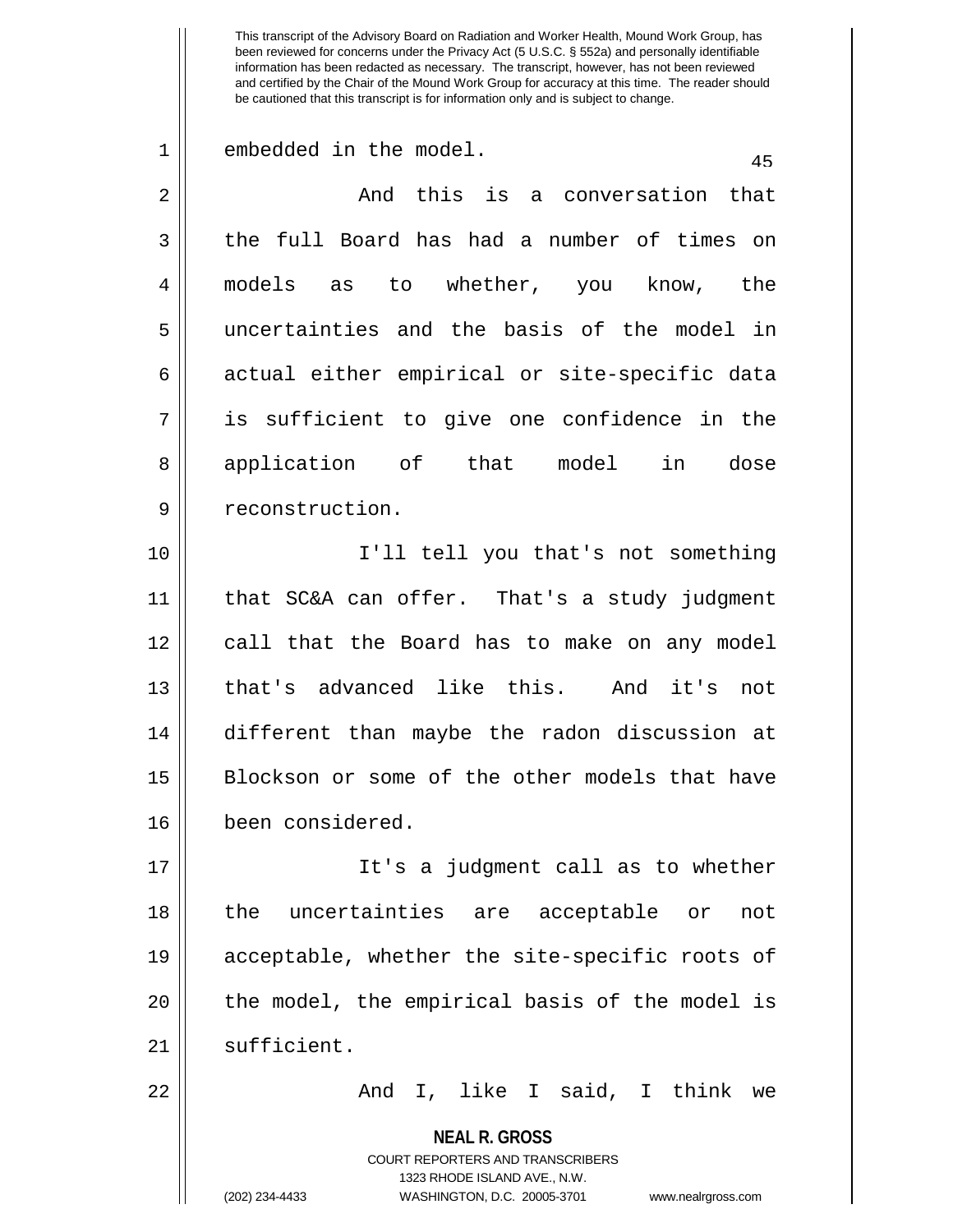| $\mathbf 1$ | just wanted to present all the facts that we                        |
|-------------|---------------------------------------------------------------------|
| 2           | could in terms of the uncertainty issues and                        |
| 3           | whatnot. And I think it's the Board that has                        |
| 4           | to decide whether it in its judgement, has                          |
| 5           | enough confidence that the model would support                      |
| 6           | dose reconstruction with sufficient accuracy.                       |
| 7           | And I think that's a judgment call.                                 |
| 8           | I mean, I've been listening to the                                  |
| 9           | debate on the models in the past and I don't                        |
| 10          | know what you can say about it.                                     |
| 11          | DR. NETON: I'd say a couple things                                  |
| 12          | about this. It's not as unique, I think, as                         |
| 13          | SC&A tends to think it is.                                          |
| 14          | You think what happened here - the                                  |
| 15          | active use of the tritide compounds<br>has                          |
| 16          | stopped by this time.                                               |
| 17          | So, what we're having here<br>is                                    |
| 18          | essentially a classic period of there's no                          |
| 19          | active airborne generators of tritium                               |
| 20          | compounds during this period.                                       |
| 21          | MR. FITZGERALD: I can't speak                                       |
| 22          | specifically to the time frame -                                    |
|             | <b>NEAL R. GROSS</b><br>COURT REPORTERS AND TRANSCRIBERS            |
|             | 1323 RHODE ISLAND AVE., N.W.                                        |
|             | (202) 234-4433<br>WASHINGTON, D.C. 20005-3701<br>www.nealrgross.com |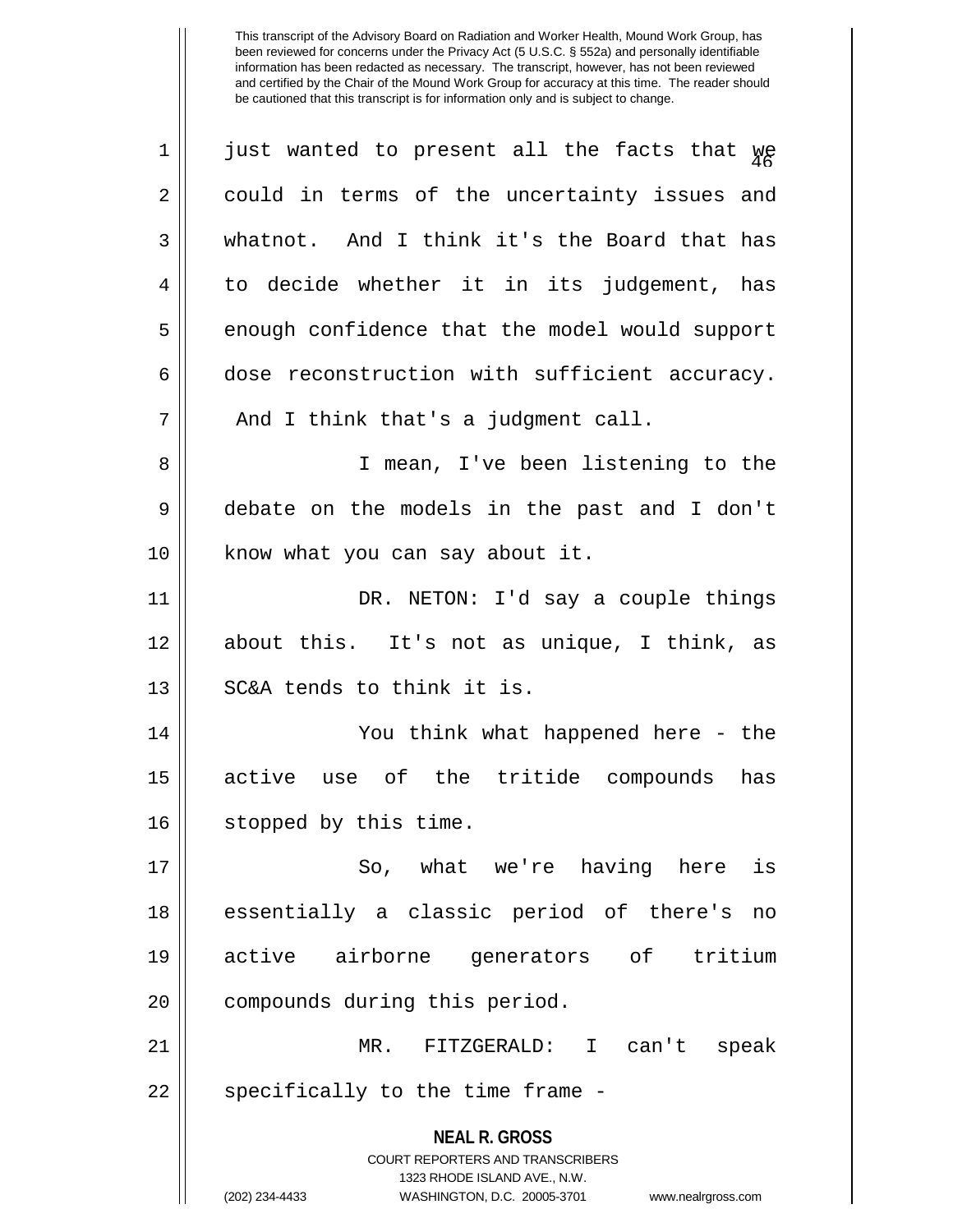**NEAL R. GROSS** COURT REPORTERS AND TRANSCRIBERS 1323 RHODE ISLAND AVE., N.W. This transcript of the Advisory Board on Radiation and Worker Health, Mound Work Group, has been reviewed for concerns under the Privacy Act (5 U.S.C. § 552a) and personally identifiable information has been redacted as necessary. The transcript, however, has not been reviewed and certified by the Chair of the Mound Work Group for accuracy at this time. The reader should be cautioned that this transcript is for information only and is subject to change.  $1 \parallel$  DR. NETON: I understand. So,  $\frac{1}{4}$ 2 there are no active source generators going 3 || on, then you have a resuspension problem just 4 || like we have in many other sites. 5 The only way this model works and 6 | if that's true - now, if there's other issues  $7$  || that come out that it might be  $-$ -8 MR. FITZGERALD: The Work Group is 9 familiar with issues that date past 1980 that 10 would - 11 || DR. NETON: Well, that's --12 MR. FITZGERALD: - undercut that. 13 DR. NETON: - in the D&D era, I  $14$  || think, maybe. 15 MR. FITZGERALD: This is not D&D. 16 CHAIR BEACH: No, it's not D&D. 17 DR. NETON: Okay. Well, up until 18 || let's say - right now the model works if it's 19 a resuspension because there's no active 20 || qenerators of material. So, you have a 21 resuspension problem just like you have at 22 many other sites. We have smear data. We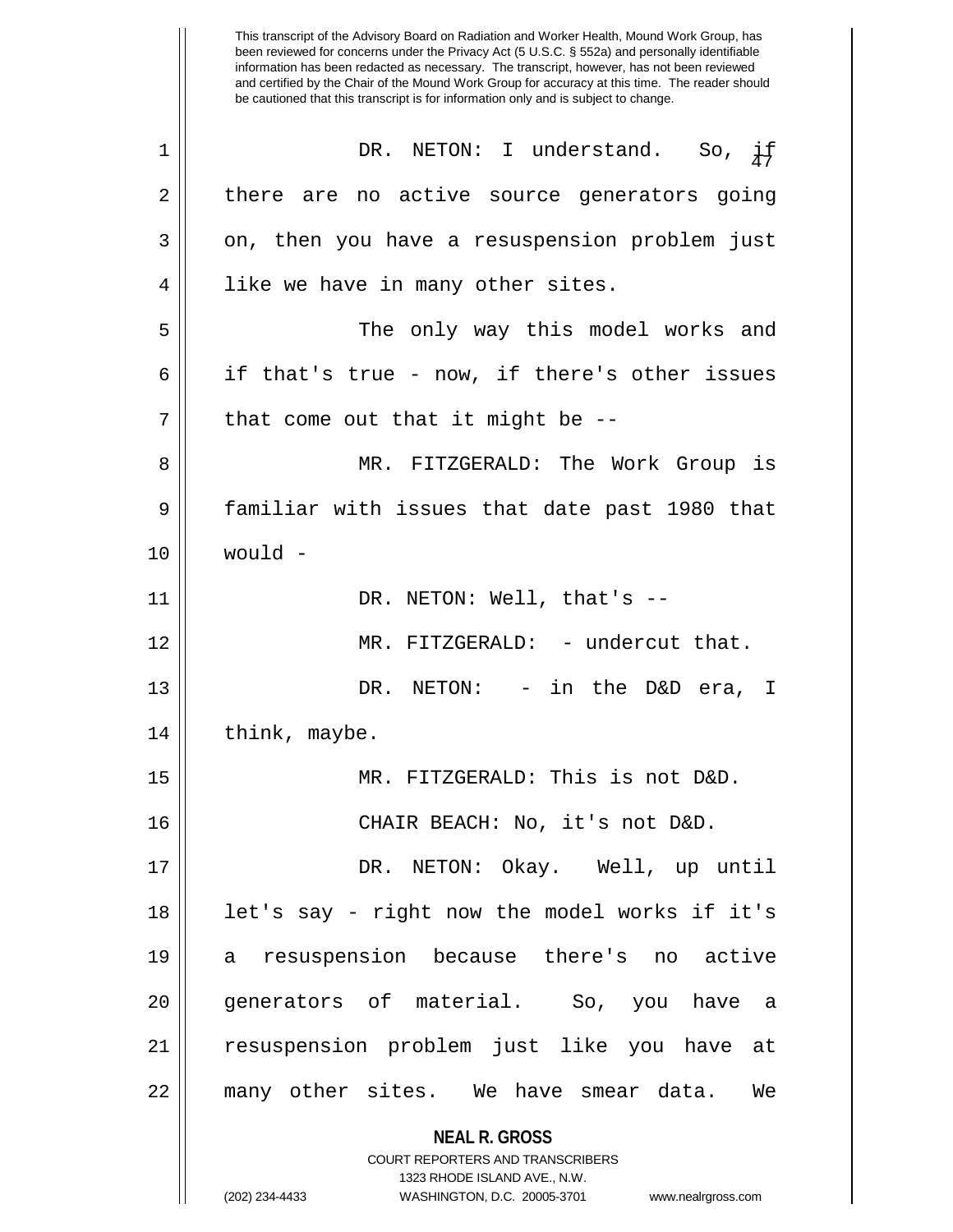**NEAL R. GROSS** COURT REPORTERS AND TRANSCRIBERS 1323 RHODE ISLAND AVE., N.W. (202) 234-4433 WASHINGTON, D.C. 20005-3701 www.nealrgross.com This transcript of the Advisory Board on Radiation and Worker Health, Mound Work Group, has been reviewed for concerns under the Privacy Act (5 U.S.C. § 552a) and personally identifiable information has been redacted as necessary. The transcript, however, has not been reviewed and certified by the Chair of the Mound Work Group for accuracy at this time. The reader should be cautioned that this transcript is for information only and is subject to change. 1 || have re-suspended it. 48 2 || The doses in resuspension periods 3 tend to be very small because you're re-4 || suspending a very small fraction of what's on  $5$  | the surface. 6 || By nature of reconstructing small 7 dosimetric quantities, the uncertainty goes 8 || large because any time you have a small dose,  $9 \parallel$  the uncertainty value as far as that, that's a 10 given. 11 || But we feel that it is small and 12 is bounded by this approach. So, I'm not sure 13 why there would be an issue with it. But I 14 || agree, you know, the Board certainly can weigh  $15$  | in on that, but I -16 MR. FITZGERALD: Well, and I don't 17 disagree with what you said. I think the 18 model - I mean, this approach has been done 19 before and it is - we weren't saying it wasn't 20 | relatively common. 21 I think what we're saying is that  $22$  || this deliberation by the Board on whether a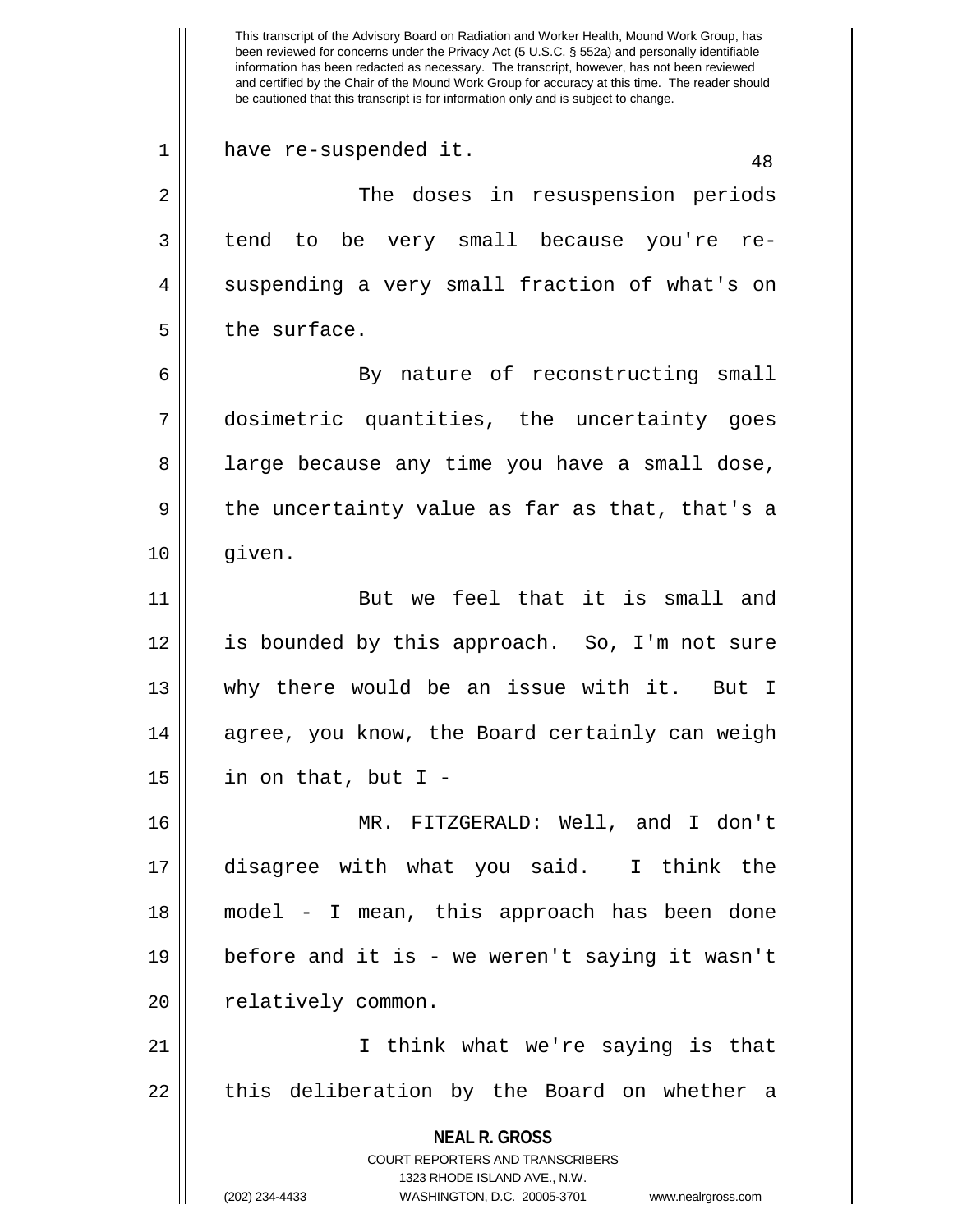**NEAL R. GROSS** COURT REPORTERS AND TRANSCRIBERS 1323 RHODE ISLAND AVE., N.W. (202) 234-4433 WASHINGTON, D.C. 20005-3701 www.nealrgross.com  $1$   $\parallel$  model's inherent uncertainties and its roots  $2 \parallel$  and site-specific data are adequate enough to 3 || support dose reconstruction, that part of it I 4 || think does happen and would need to happen on 5 || this one in the Work Group, but there's two 6 issues. 7 Really, the first issue is 8 || obviously the operational status, this 9 question that we can't really get into in 10 detail, but the Board - Members of this Work 11 Group are pretty familiar with that postdate 12 1980 in terms of generation. 13 || The second issue is again because 14 of the nature of the beast, this hafnium  $15$  | tritide, the - and we've had this discussion 16 in the past. The source term can't - we don't 17 have specific source term data. We do have 18 ll the tritium data. 19 But I think again from the 20 || standpoint of the uncertainties that pushes 21 you into, a judgment has to be made as to 22 Whether those uncertainties would be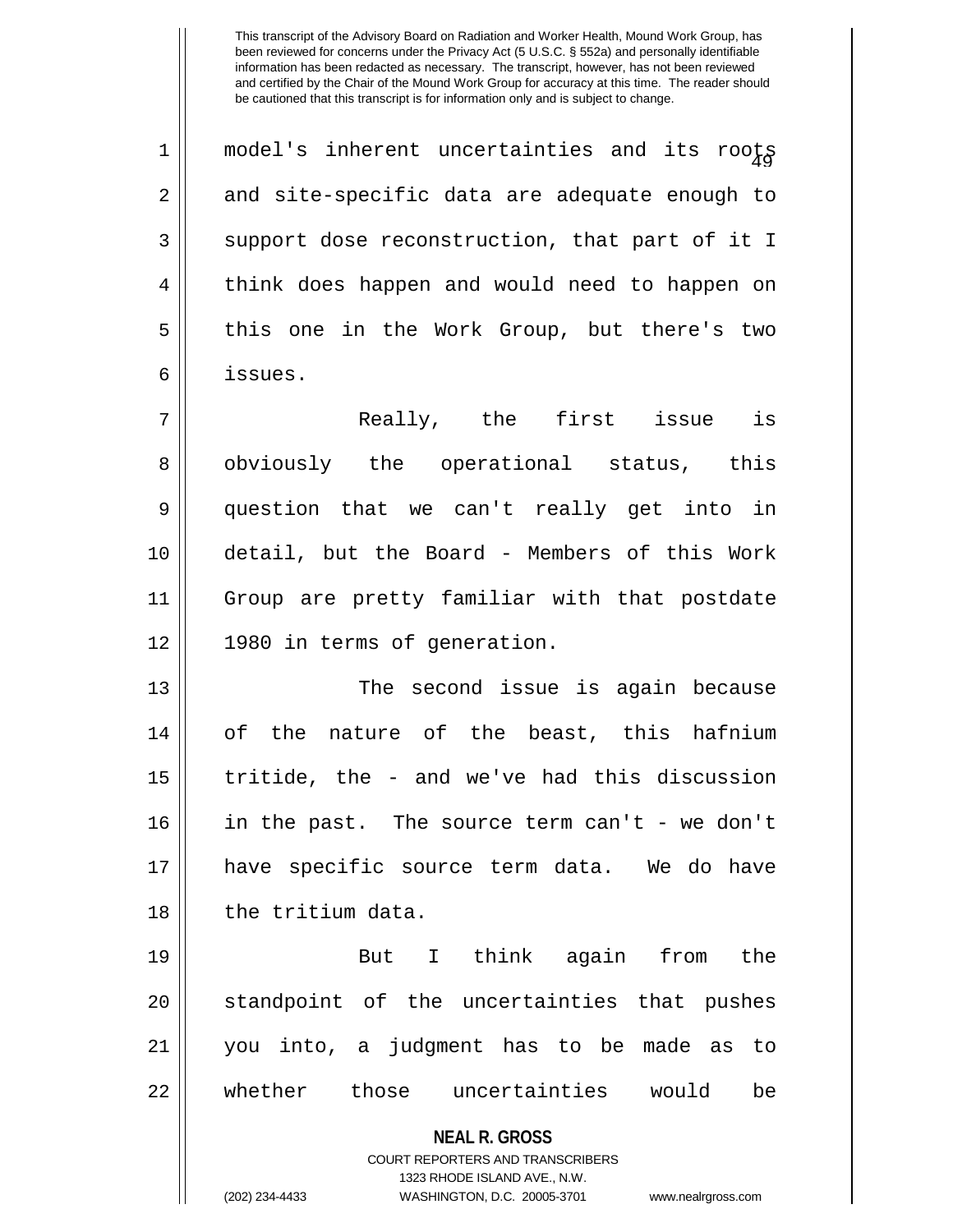$1 \parallel$  acceptable or not given the uncertainty. 2 Now, not the mechanistic ones of 3 || resuspension, but just the ones where you're 4 going to have to conclude particle size, 5 you're going to have to conclude the, you  $6 \parallel$  know, in this case you're going to have to 7 | conclude a hundred percent tritide. 8 But the other issues that come

9 into the uncertainties that we've laid out 10 that there are a lot of uncertainties when 11 you're dealing with theoretical model that has 12 || to be theoretical, because there isn't a whole  $13$  || lot of hard edges to it because of the nature 14 || of the analysis.

15 DR. MAURO: Joe and Jim, this is 16 John again. Jim just said something that was 17 very important to me in looking at the model 18 || that they're offering.

19 || And that is I was always concerned 20 || that the resuspension model would be used at a 21 time period when a person might be being 22 || exposed to both re-suspended material, but

**NEAL R. GROSS**

COURT REPORTERS AND TRANSCRIBERS 1323 RHODE ISLAND AVE., N.W. (202) 234-4433 WASHINGTON, D.C. 20005-3701 www.nealrgross.com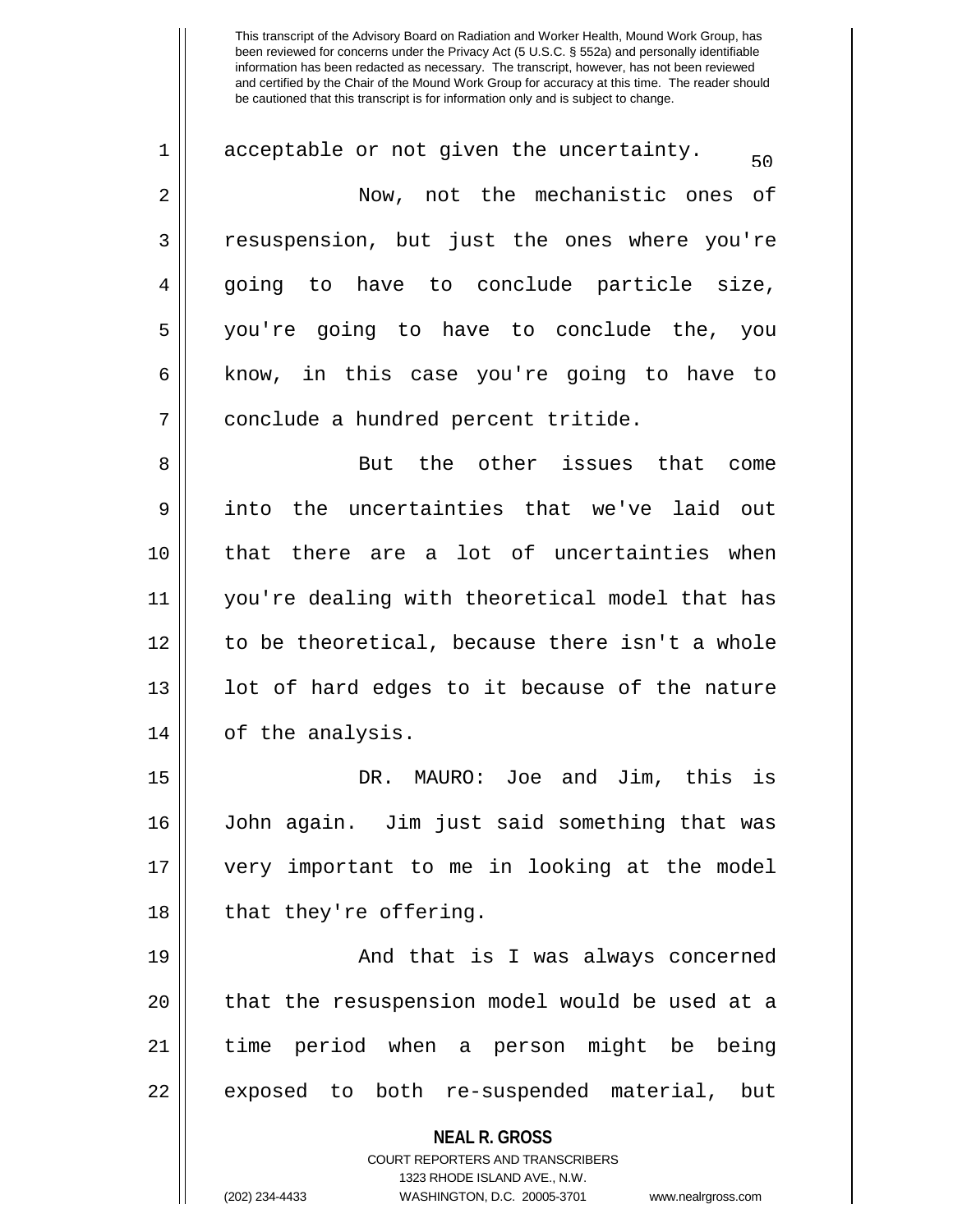1 || also direct airborne contamination from 2 | leakage during operations.

3 And I just heard something that 4 | answered a very important question to me. And 5 || that is this resuspension model would only be 6 || used during time periods when the only way in 7 which a person could be exposed to metal 8 tritides is from resuspension and not from 9 direct leakage.

10 That was, quite frankly, when I 11 was reviewing the resuspension factor issue, 12 you may have seen it, that - I was concerned 13 || that if you have direct exposure from leakage, 14 the resuspension model is not going to 15 || necessarily do the trick for you.

16 || So, I want to make sure that's 17 confirmed here. I know this is a subject that 18 || was not directly addressed.

19 In fact, I remember asking Brant  $20$  || that question at the last meeting and they 21 || really for a variety of reasons, it was left 22 | ambiguous.

> **NEAL R. GROSS** COURT REPORTERS AND TRANSCRIBERS 1323 RHODE ISLAND AVE., N.W.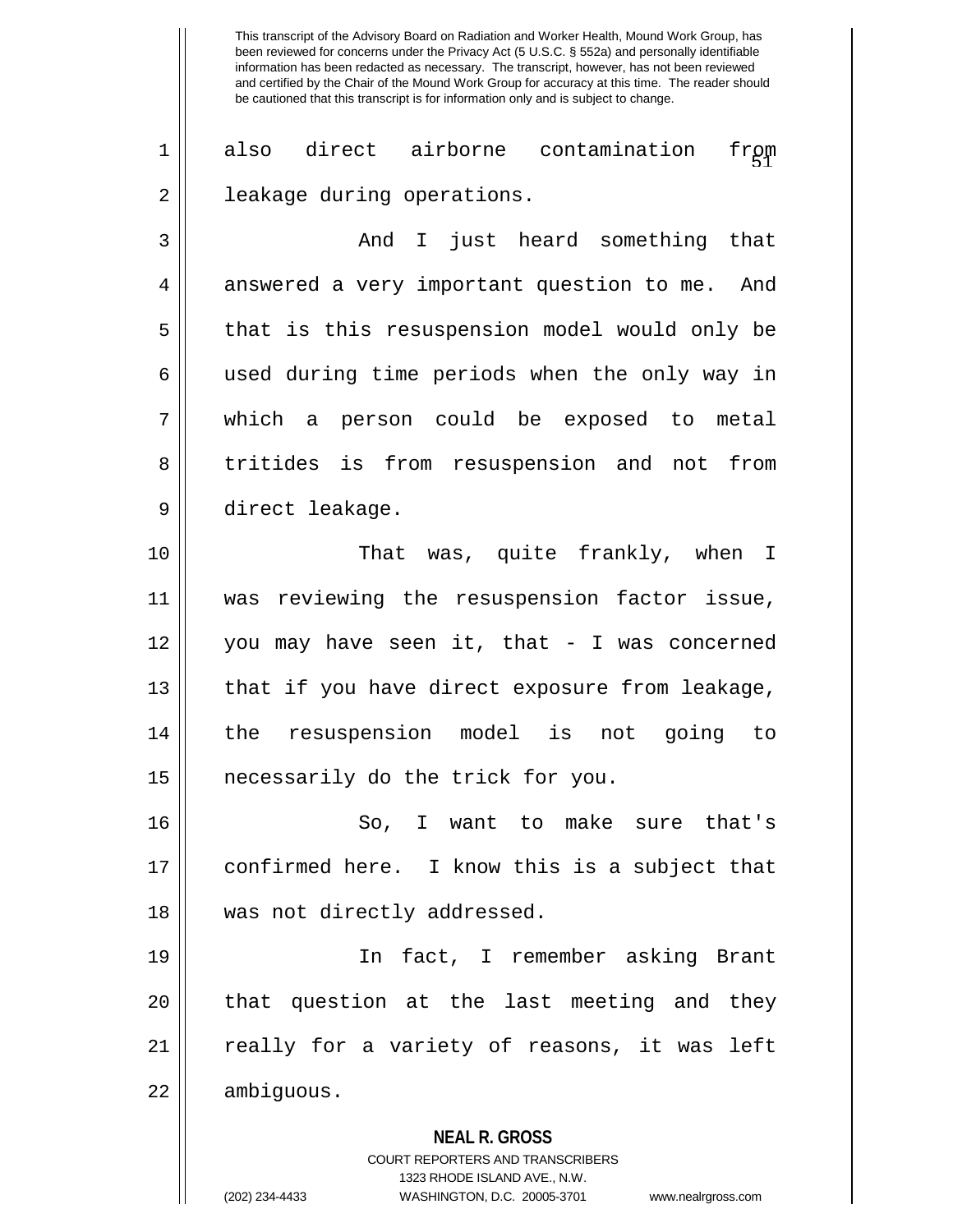| $\mathbf 1$    | But it sounds like that their $5^{\frac{1}{2}}$          |
|----------------|----------------------------------------------------------|
| $\overline{2}$ | Jim, your position now is that this                      |
| 3              | resuspension model that you're offering up               |
| 4              | would only be used for people who might have             |
| 5              | been exposed to material that was literally              |
| 6              | re-suspended as opposed to direct injection.             |
| 7              | DR. NETON: Yeah, I mean, I see no                        |
| 8              | other way it is valid.                                   |
| 9              | DR. MAURO: I agree with that and                         |
| 10             | thank you. That's clarification Number 2.<br>In          |
| 11             | my mind, that was really fundamental to                  |
| 12             | everything we're talking about.                          |
| 13             | MR. FITZGERALD: Well, you know, I                        |
| 14             | don't, you know, starting with - I'm beginning           |
| 15             | to agree with your premise of talking about              |
| 16             | this first.                                              |
| 17             | I think this sort of leaves us                           |
| 18             | with the question of a dose reconstruction               |
| 19             | method that save a decision on maybe<br>- a              |
| 20             | distribution, which is what you're saying, and           |
| 21             | some resolution of this generating - source of           |
| 22             | generation issue which -                                 |
|                | <b>NEAL R. GROSS</b><br>COURT REPORTERS AND TRANSCRIBERS |

1323 RHODE ISLAND AVE., N.W.

 $\mathsf{I}$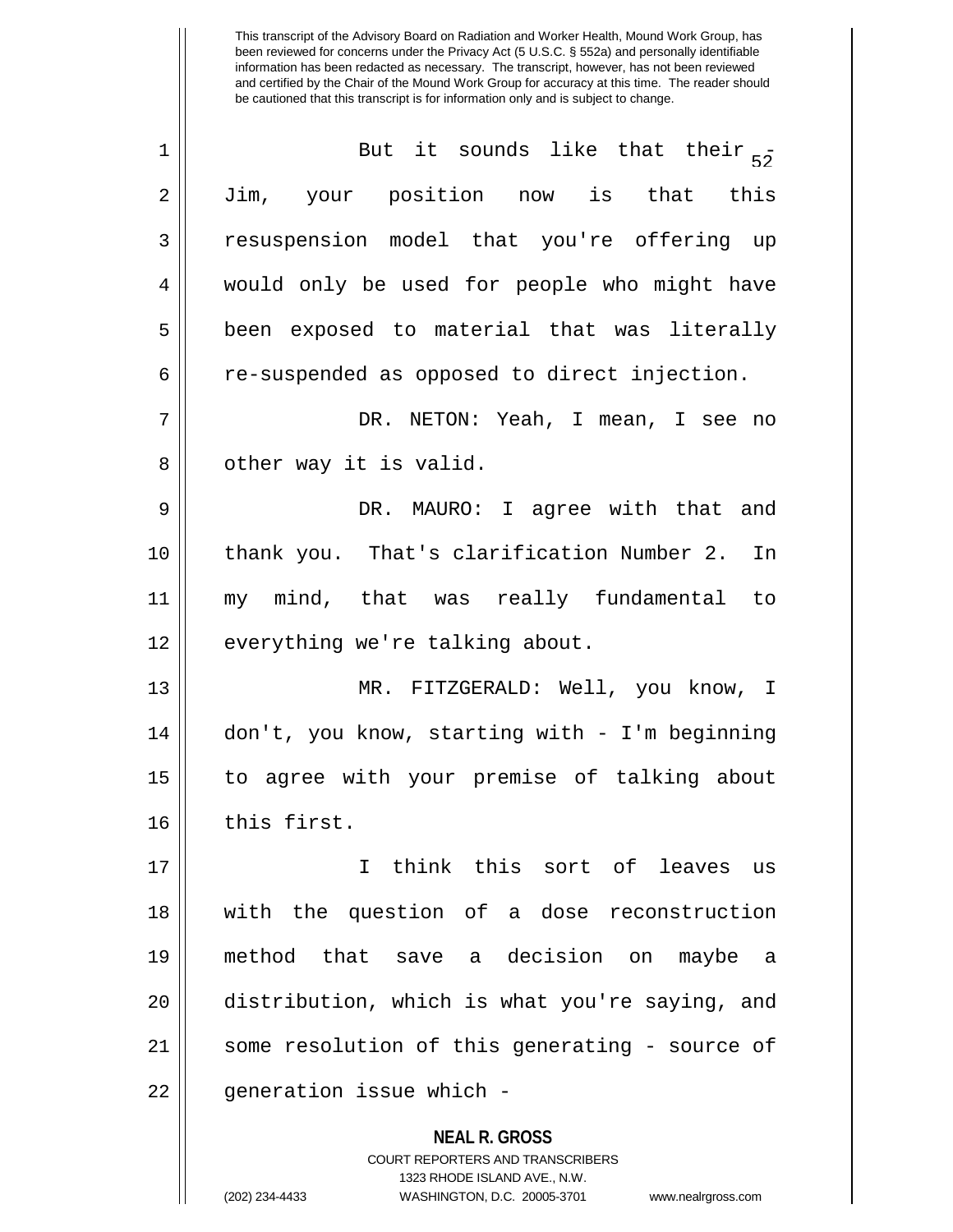**NEAL R. GROSS** COURT REPORTERS AND TRANSCRIBERS 1323 RHODE ISLAND AVE., N.W. (202) 234-4433 WASHINGTON, D.C. 20005-3701 www.nealrgross.com This transcript of the Advisory Board on Radiation and Worker Health, Mound Work Group, has been reviewed for concerns under the Privacy Act (5 U.S.C. § 552a) and personally identifiable information has been redacted as necessary. The transcript, however, has not been reviewed and certified by the Chair of the Mound Work Group for accuracy at this time. The reader should be cautioned that this transcript is for information only and is subject to change. 1 || DR. NETON: This is a new issue to  $2 \parallel$  me. So, I haven't been privy to what the -3 MR. FITZGERALD: Right. Again, 4 it's just difficult to talk about, but that 5 actually was the whole source of the last 6 year's worth of analysis of data if you look  $7 \parallel$  at the data, because the fabrication period 8 Wes well before that. 9 || DR. NETON: Yes. 10 MR. FITZGERALD: So, that's not an 11 issue. 12 || DR. NETON: Right. 13 MR. FITZGERALD: But the reason 14 we're even talking about it in this context 15  $\parallel$  and not just D&D, is because of that issue. 16 || So, that certainly is a question 17 which we have basically done all we can with, 18 actually. There isn't much more we can do 19 with that one. 20 DR. NETON: Well, let me ask - I 21 don't know if you can answer this or not, but 22 || is it safe to assume that up to 1980 this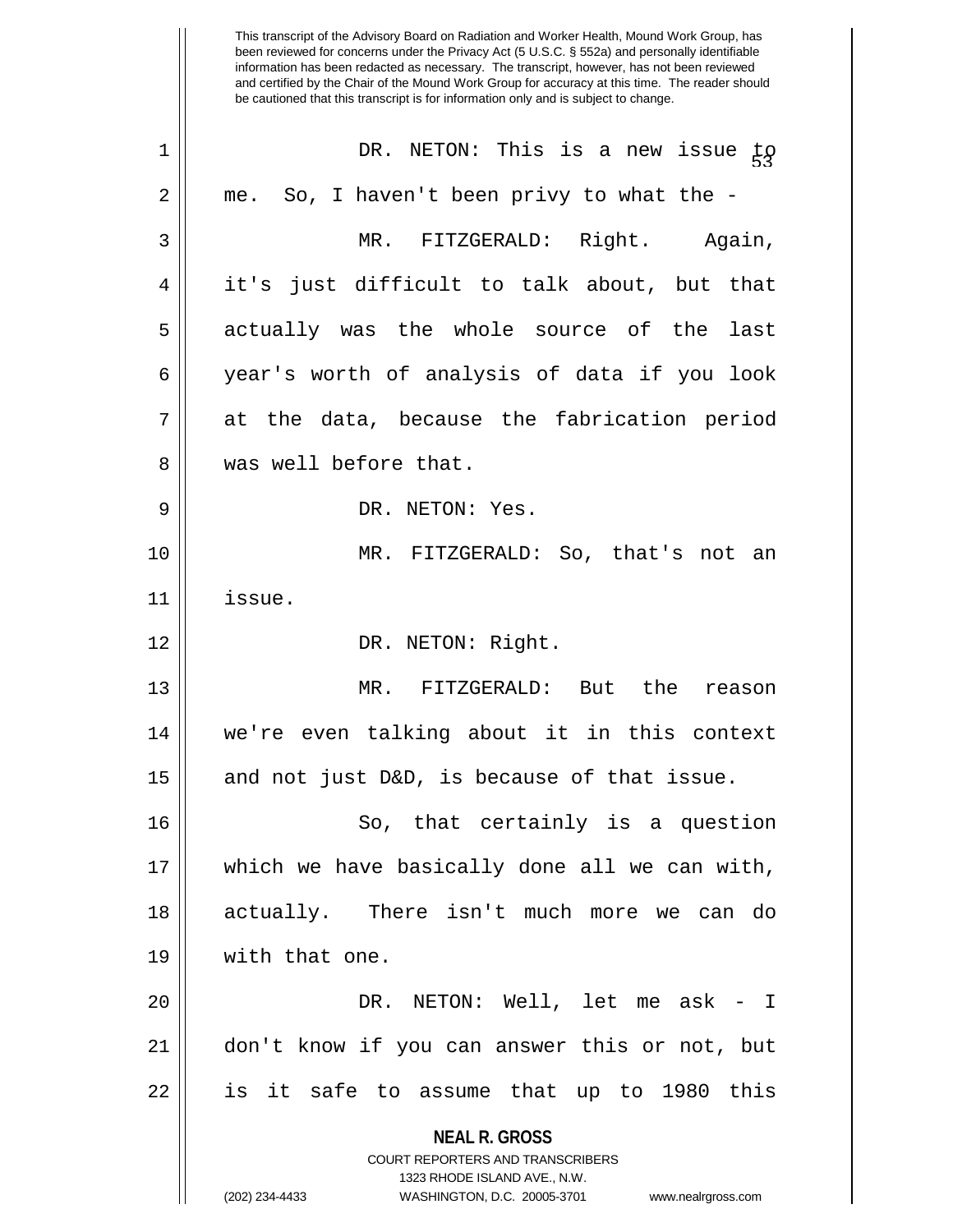**NEAL R. GROSS** COURT REPORTERS AND TRANSCRIBERS 1323 RHODE ISLAND AVE., N.W. (202) 234-4433 WASHINGTON, D.C. 20005-3701 www.nealrgross.com This transcript of the Advisory Board on Radiation and Worker Health, Mound Work Group, has been reviewed for concerns under the Privacy Act (5 U.S.C. § 552a) and personally identifiable information has been redacted as necessary. The transcript, however, has not been reviewed and certified by the Chair of the Mound Work Group for accuracy at this time. The reader should be cautioned that this transcript is for information only and is subject to change.  $1 \parallel$  would be valid, this technique? 2 I don't want to say "valid." 3 There's no reason to assume that there's 4 || airborne generators -5 MR. FITZGERALD: Well, there is - 6 DR. NETON: -- other than is an  $7 \parallel$  SEC already. And so, we're taking care of -8 MR. FITZGERALD: Well, no, the 9 problem is that you do have generators before 10 || '80. So, you couldn't apply the method. 11 || DR. NETON: Well -12 CHAIR BEACH: You mean after '80. 13 || MR. FITZGERALD: Right. 14 DR. NETON: But everybody is in the 15 | SEC before '80 primarily. 16 MR. FITZGERALD: But the method for  $17$  | those who are not if it's -18 || DR. NETON: Right. 19 MR. FITZGERALD: The lung would not 20 || work for the generator because -21 DR. NETON: Well, and then that had 22 || been - I know Brant's opinion and I have no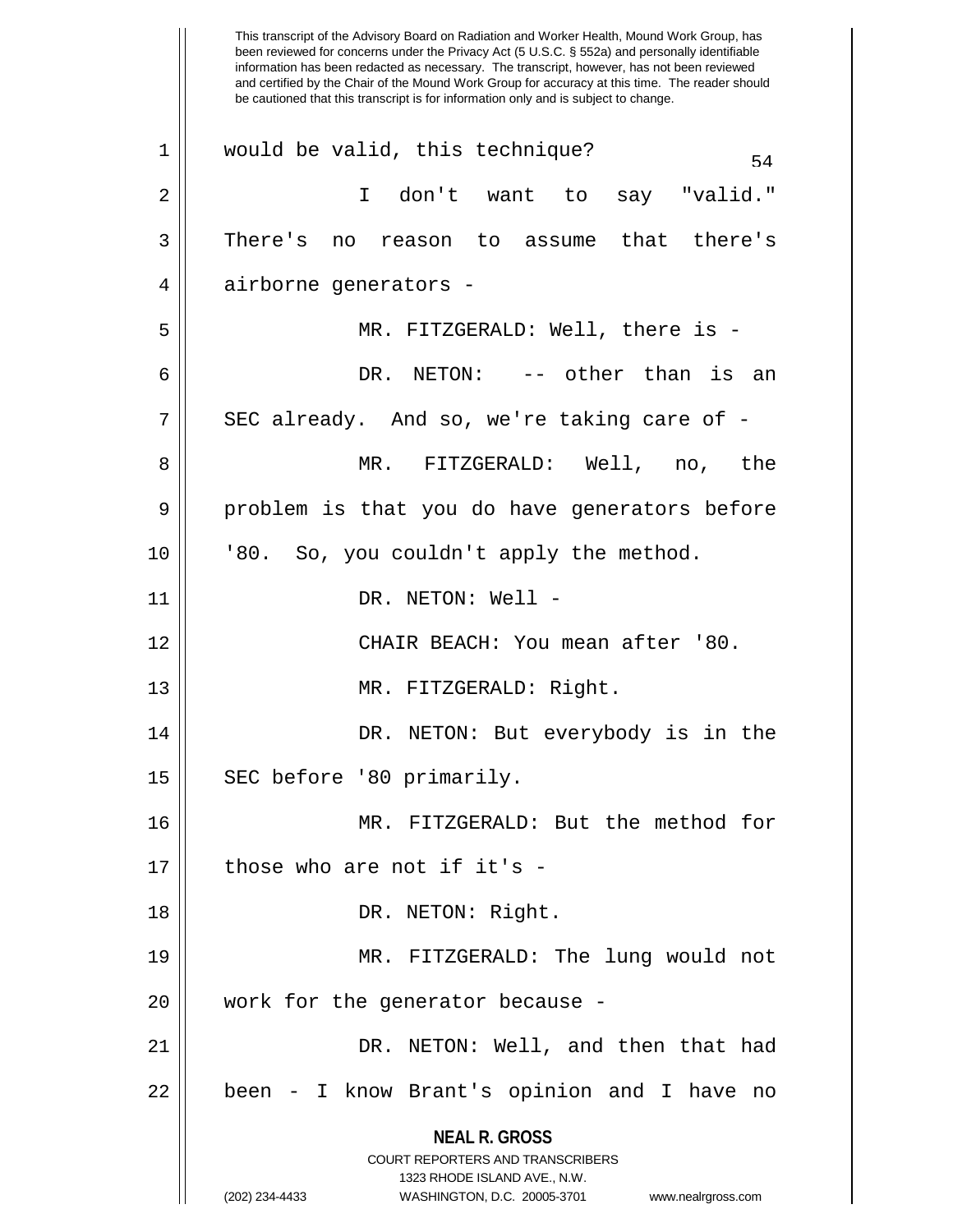**NEAL R. GROSS** COURT REPORTERS AND TRANSCRIBERS 1323 RHODE ISLAND AVE., N.W. (202) 234-4433 WASHINGTON, D.C. 20005-3701 www.nealrgross.com This transcript of the Advisory Board on Radiation and Worker Health, Mound Work Group, has been reviewed for concerns under the Privacy Act (5 U.S.C. § 552a) and personally identifiable information has been redacted as necessary. The transcript, however, has not been reviewed and certified by the Chair of the Mound Work Group for accuracy at this time. The reader should be cautioned that this transcript is for information only and is subject to change. were  $1 \parallel$  reason to doubt it, but he knows who 2 || physically working with these materials in  $3 \parallel$  that time frame. 4 We would assume that their urine 5 || analysis would be based on tritide exposures 6  $\parallel$  and then -7 CHAIR BEACH: But, Jim, isn't it 8 ll true -9 DR. NETON: -- maintenance workers 10 would get the re-suspended - 11 CHAIR BEACH: Oh, I was going to  $12$  | say we couldn't identify the maintenance -13 DR. NETON: All the ancillary 14 || workers would receive this. 15 MR. FITZGERALD: Right. And I 16 || would agree with that. They would be -17 DR. NETON: So, through 1980 it 18 || seems like it's okay. I'm not - unless I'm -19 MR. FITZGERALD: No, I think that's  $20$ 21 DR. NETON: I can't address the - 22 what you brought up about after 1980, because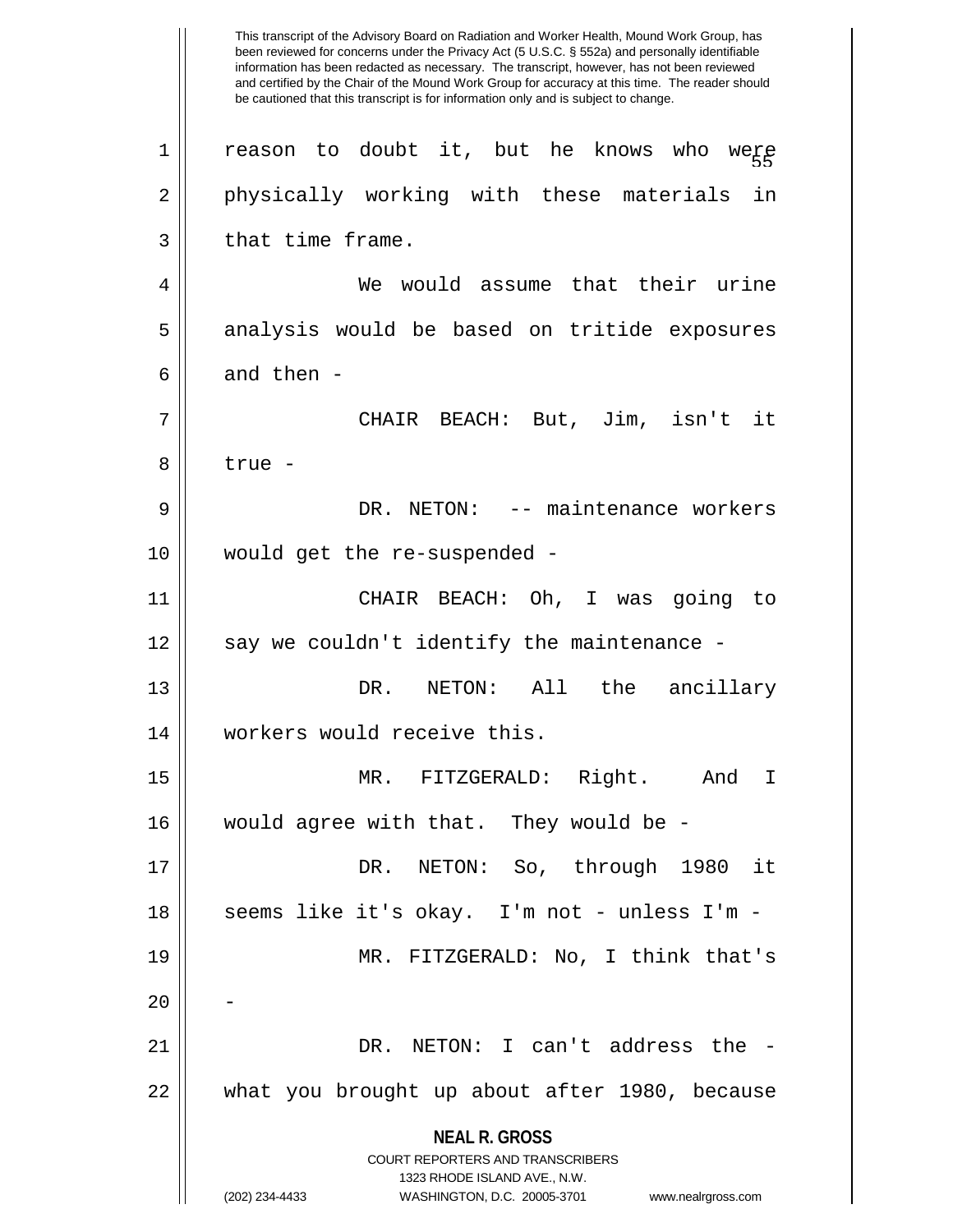| 1  | 56                                                                                                                                                                     |
|----|------------------------------------------------------------------------------------------------------------------------------------------------------------------------|
| 2  | MR. FITZGERALD: That was<br>the                                                                                                                                        |
| 3  | subject of many a trip to OST, Brant and I.                                                                                                                            |
| 4  | So, that took a while to establish and there                                                                                                                           |
| 5  | is a real - well, there actually was agreement                                                                                                                         |
| 6  | on it, but we added rooms. Originally there                                                                                                                            |
| 7  | was two rooms, and now there's four.<br>And                                                                                                                            |
| 8  | that's the reason there's four.                                                                                                                                        |
| 9  | DR. NETON: Okay.                                                                                                                                                       |
| 10 | MR. FITZGERALD: So, yeah, that's                                                                                                                                       |
| 11 | an issue. And certainly that would be                                                                                                                                  |
| 12 | probably the - one of the bigger questions,                                                                                                                            |
| 13 | technical questions - or one of the bigger                                                                                                                             |
| 14 | questions that have to be resolved.                                                                                                                                    |
| 15 | DR. NETON: Would that same                                                                                                                                             |
| 16 | situation apply if we knew the workers in that                                                                                                                         |
| 17 | time frame - well, establish that they were                                                                                                                            |
| 18 | the ones that get the high dose, then the same                                                                                                                         |
| 19 | resuspension factors would apply to those                                                                                                                              |
| 20 | workers, would that not work. Not knowing the                                                                                                                          |
| 21 | circumstances of what you're talking about.                                                                                                                            |
| 22 | MR. FITZGERALD: Well, that's the                                                                                                                                       |
|    | <b>NEAL R. GROSS</b><br><b>COURT REPORTERS AND TRANSCRIBERS</b><br>1323 RHODE ISLAND AVE., N.W.<br>(202) 234-4433<br>WASHINGTON, D.C. 20005-3701<br>www.nealrgross.com |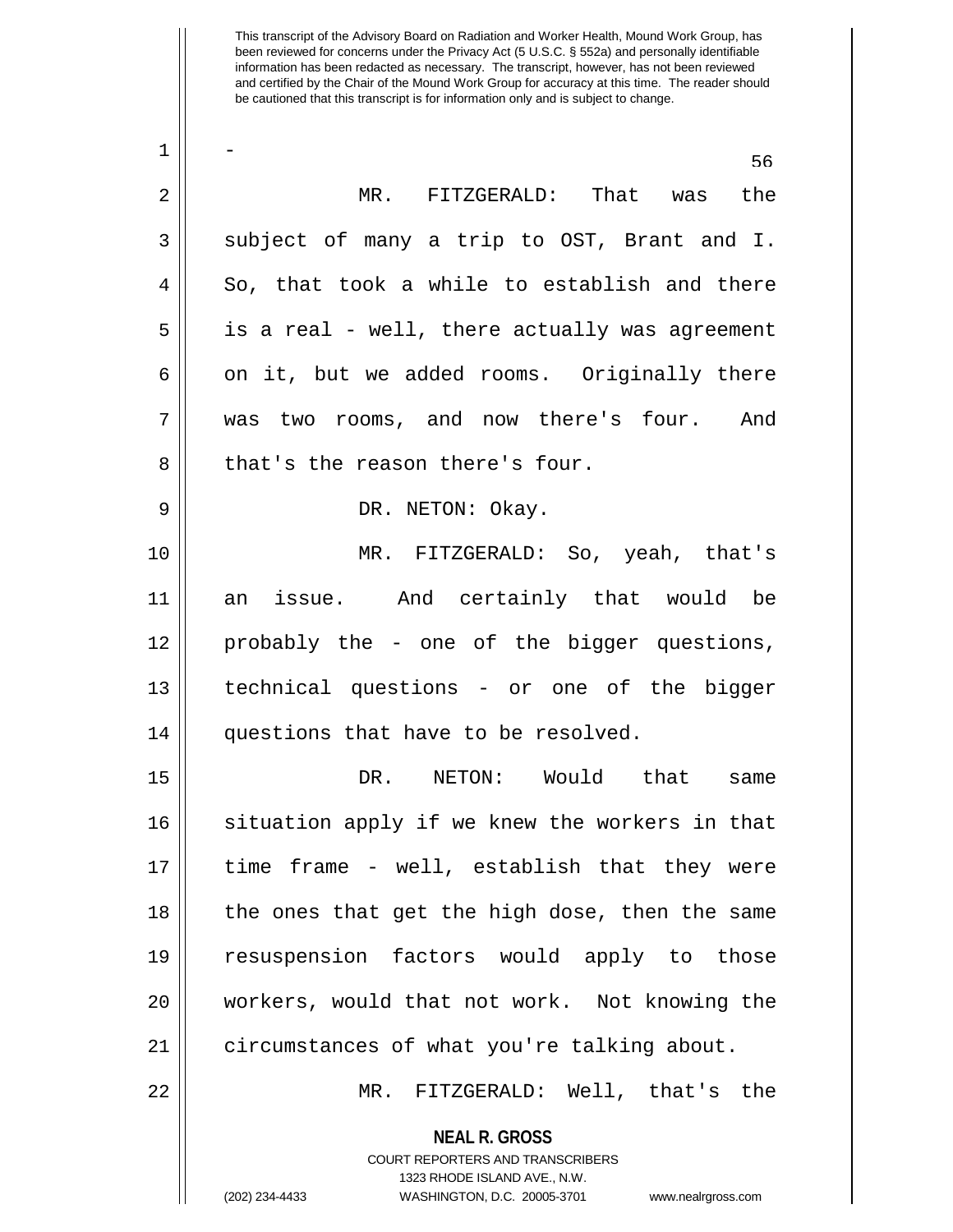**NEAL R. GROSS** COURT REPORTERS AND TRANSCRIBERS 1323 RHODE ISLAND AVE., N.W. (202) 234-4433 WASHINGTON, D.C. 20005-3701 www.nealrgross.com This transcript of the Advisory Board on Radiation and Worker Health, Mound Work Group, has been reviewed for concerns under the Privacy Act (5 U.S.C. § 552a) and personally identifiable information has been redacted as necessary. The transcript, however, has not been reviewed and certified by the Chair of the Mound Work Group for accuracy at this time. The reader should be cautioned that this transcript is for information only and is subject to change. Now, you know,  $1 \parallel$  question we'd have to answer.  $2 \parallel$  are the personnel the same, or not? 3 DR. NETON: Do we know the 4 personnel? 5 MR. FITZGERALD: Do we even know  $6 \parallel$  the personnel? But that would be the question  $7 \parallel$  as to whether you can make that bifurcation  $8 \parallel$  and apply it that way. 9 And you're right. Do you know the 10 personnel for the second as opposed to the 11 first? 12 MEMBER ZIEMER: You're talking 13 about '80? 14 MR. FITZGERALD: Right. 15 MEMBER ZIEMER: That's what you're 16 asking? 17 || MR. FITZGERALD: Right. 18 MEMBER CLAWSON: I thought that we 19 just got into that and Brant felt he had a 20 || good handle on it, and it fell apart. 21 MR. FITZGERALD: More on the 22 || support workers. I mean, knowing the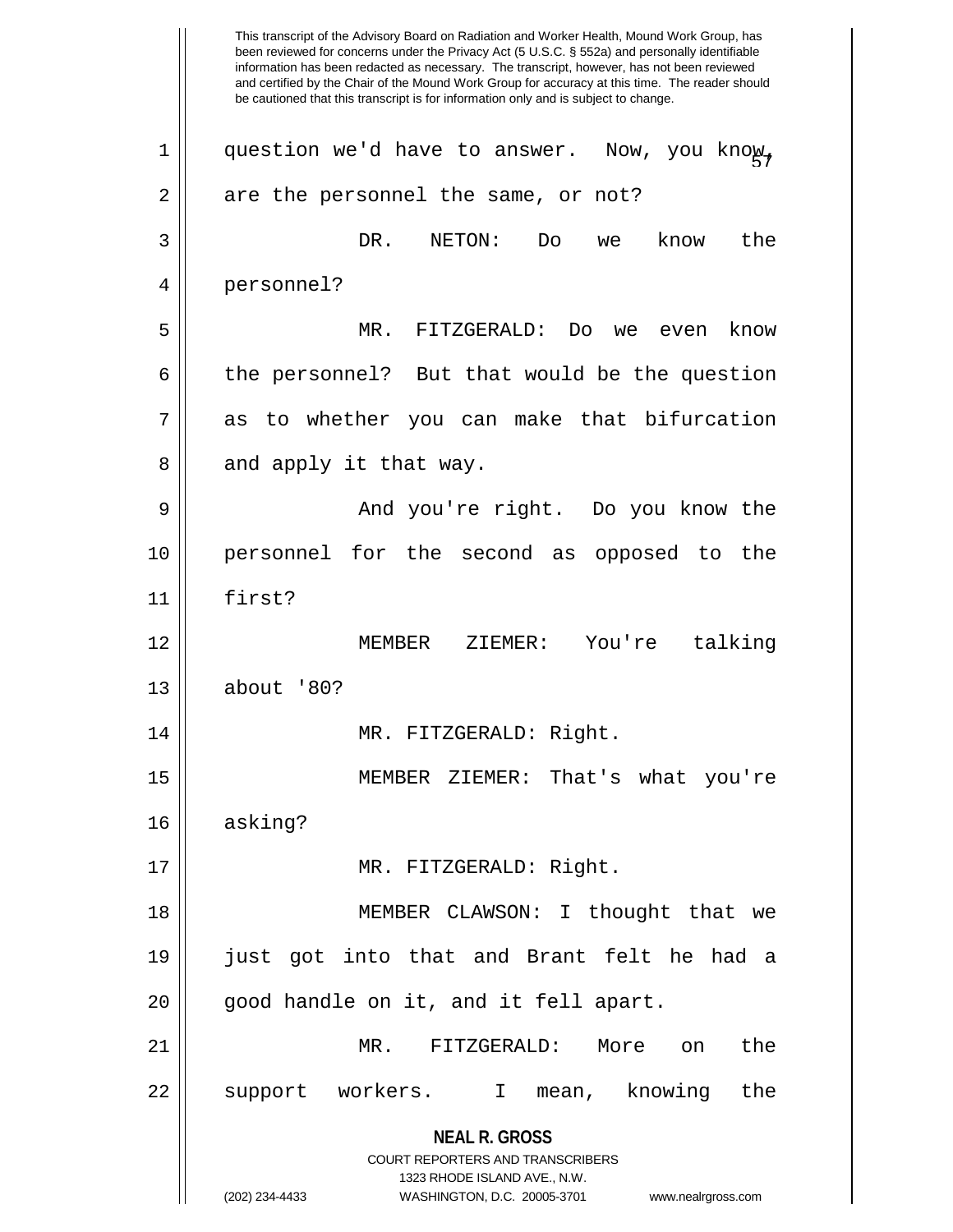This transcript of the Advisory Board on Radiation and Worker Health, Mound Work Group, has been reviewed for concerns under the Privacy Act (5 U.S.C. § 552a) and personally identifiable information has been redacted as necessary. The transcript, however, has not been reviewed and certified by the Chair of the Mound Work Group for accuracy at this time. The reader should be cautioned that this transcript is for information only and is subject to change. 1 | operators by name was clear-cut, but the  $_{58}^-$ 2 || it's like an iceberg. 3 Knowing all the workers who 4 || reported those glove-box operations, that 5 wasn't as clear. That's why we're sort of  $6 \parallel$  into this you can't really distinguish who  $7$  || that population might be. 8 MEMBER CLAWSON: Right. That's 9 What I want to make sure because we have never 10 been able to do that. I mean, we have people 11 come in that we changed out the glass in this, 12 we changed out fans in this. It was an 13 || ongoing thing. It wasn't just cut and dry ten 14 people. 15 MR. FITZGERALD: Yeah, we've 16 || actually sat in interviews and got to about 20 17 names because the operators could remember who 18 || supported them. 19 || But at that point, you know, it's 20 hard to figure out, you know, you've been in

21 facilities. It's hard to figure out who 22 || actually all these folks are. There's a lot

> **NEAL R. GROSS** COURT REPORTERS AND TRANSCRIBERS 1323 RHODE ISLAND AVE., N.W. (202) 234-4433 WASHINGTON, D.C. 20005-3701 www.nealrgross.com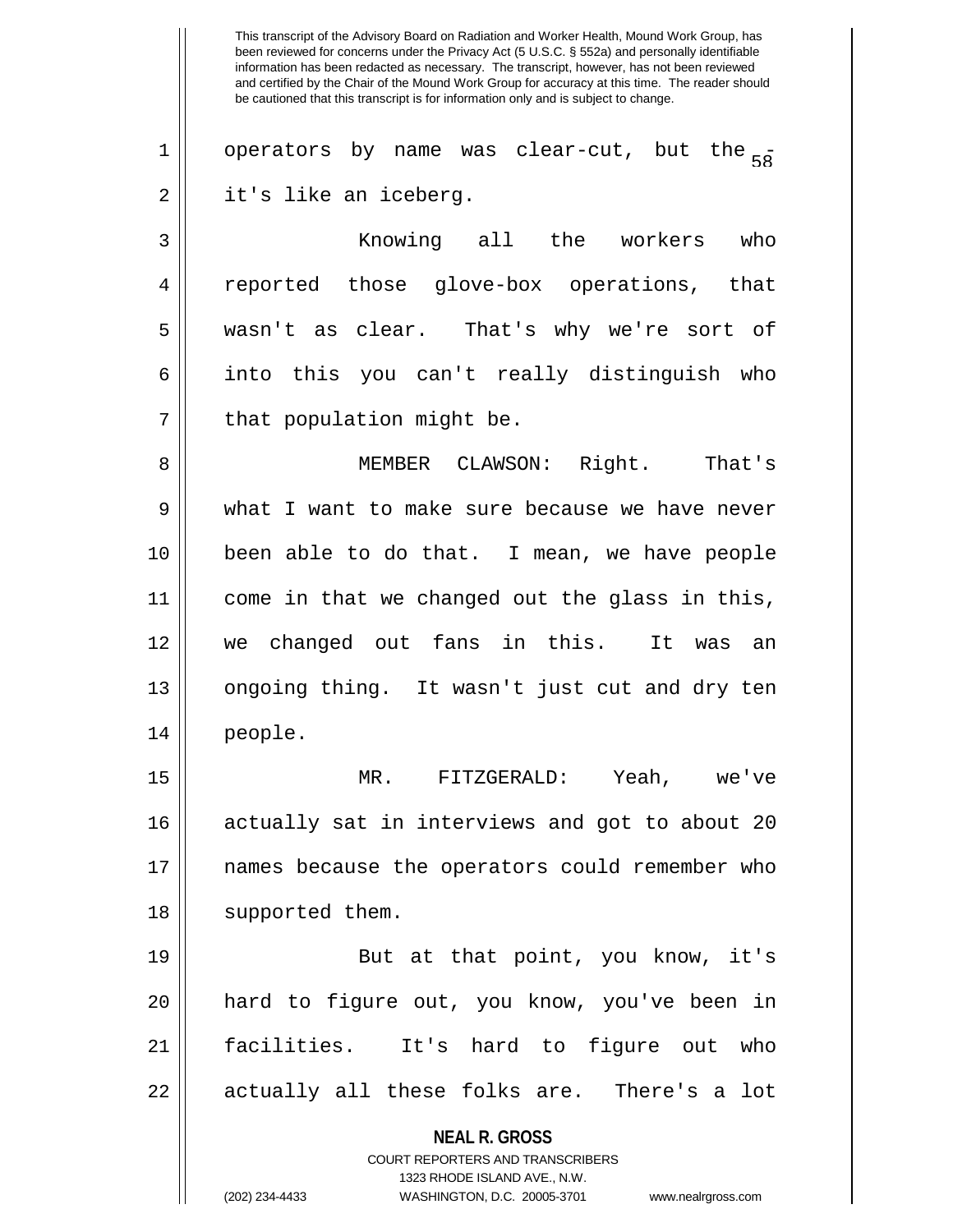1 of them.

 $2 \parallel$  So, but, no, I agree. I think if  $3 \parallel$  you had analogous to the pre-'80, you actually 4 || could identify operators versus others, then I 5 don't see why you couldn't apply the same 6 approach.

7 || But of course then the overriding 8 question would be treating -- or again the 9 || acceptability of the model from the standpoint 10 of uncertainties and site-specific data again 11 || which, you know, beyond the mechanistic part, 12 beyond this part is poor judgment. So, that's 13 || how I would sum it up.

14 CHAIR BEACH: Right. And I know 15 we'll get into this later, but I know there's 16 || a lot of the swipe data that's missing in 17 || several years during that time period as well. 18 MR. FITZGERALD: I think Bob can go 19 into that, but that's all - well, that gets 20 || into a question of whether you can 21 extrapolate, but I think NIOSH does that quite 22 || often.

**NEAL R. GROSS**

COURT REPORTERS AND TRANSCRIBERS 1323 RHODE ISLAND AVE., N.W. (202) 234-4433 WASHINGTON, D.C. 20005-3701 www.nealrgross.com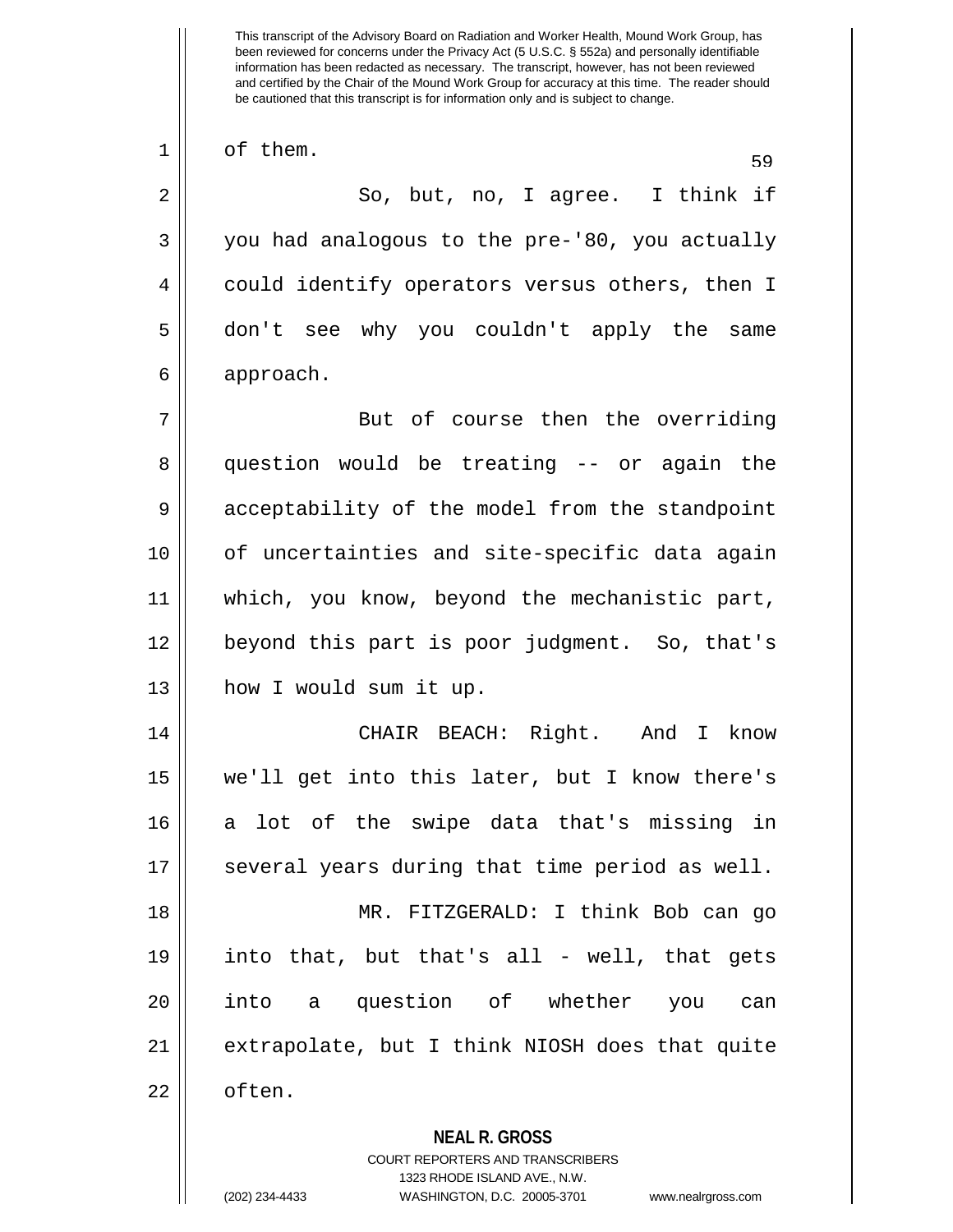**NEAL R. GROSS** This transcript of the Advisory Board on Radiation and Worker Health, Mound Work Group, has been reviewed for concerns under the Privacy Act (5 U.S.C. § 552a) and personally identifiable information has been redacted as necessary. The transcript, however, has not been reviewed and certified by the Chair of the Mound Work Group for accuracy at this time. The reader should be cautioned that this transcript is for information only and is subject to change. 1 ||  $\blacksquare$  I think what Bob was pointing out  $2 \parallel$  and he mentioned it at the last Work Group 3 || meeting, is that all these were two-month span 4 | of samples. And in translating that to annual 5 dose estimates, that multiplier wasn't used. 6 || So, he went ahead and came up with 7 Some really nice tables. He went ahead and 8 || made the adjustment. 9 So, I think that - is John on the 10 phone? That's tractable. That can be 11 adjustable. I don't see an issue there. 12 I think it really comes down to 13 || this one question of whether you can make it 14 work post-'80. Another question as to whether 15 or not the uncertainties can be - if that's  $16$  satisfactory to the Board as a model. 17 And then, you know, we're left 18 with this D&D issue, which quite frankly, you 19 know, that was a new wrinkle. We had 20 interviews that seem to suggest that there 21 were tritide issues in the actual terminal 22 | cleanup of Mound.

COURT REPORTERS AND TRANSCRIBERS

1323 RHODE ISLAND AVE., N.W. (202) 234-4433 WASHINGTON, D.C. 20005-3701 www.nealrgross.com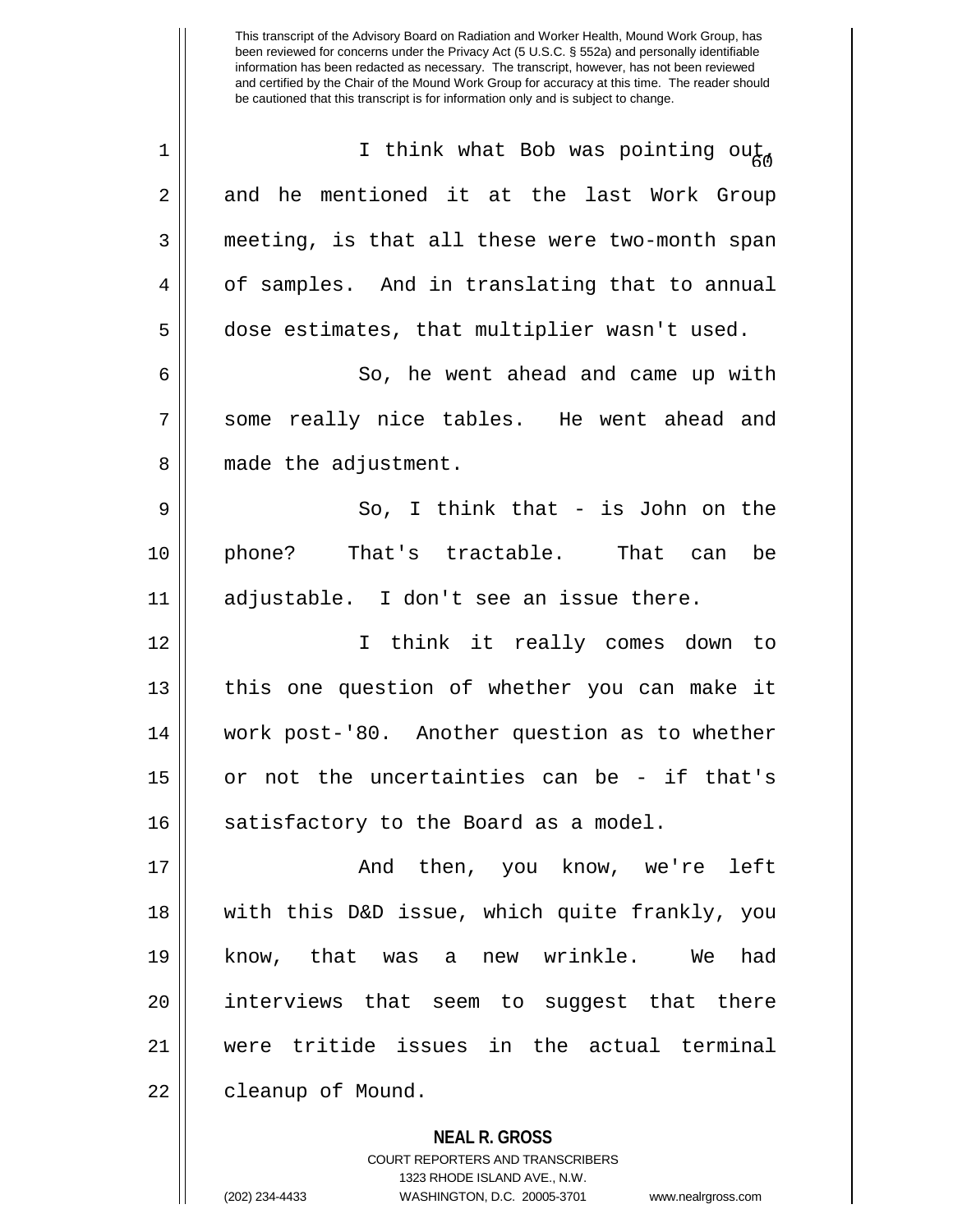**NEAL R. GROSS** COURT REPORTERS AND TRANSCRIBERS 1323 RHODE ISLAND AVE., N.W. (202) 234-4433 WASHINGTON, D.C. 20005-3701 www.nealrgross.com been reviewed for concerns under the Privacy Act (5 U.S.C. § 552a) and personally identifiable information has been redacted as necessary. The transcript, however, has not been reviewed and certified by the Chair of the Mound Work Group for accuracy at this time. The reader should be cautioned that this transcript is for information only and is subject to change. 1 || I think Brant had done additional  $2 \parallel$  interviews which - that seem to come up with a 3 different answer from some of the same people.  $4 \parallel$  So, we didn't have time to look at that, but  $5$  | that would be another question. 6 I think - I'm not sure the model 7 would work for D&D per se. Although, I guess 8 I'd have to think about that. It would be a 9 different kind of - 10 DR. NETON: It would be harder to 11 justify, but I got the impression from reading 12 the earlier report that NIOSH put out that in 13  $\parallel$  the D&D era they had adopted a very different 14 || way of monitoring for tritides. 15 In other words, they had a filter 16 sample, a BZ sample that they were going to 17 || analyze with a scintillation counter, as well 18 || as looking at the gaseous form. 19 MR. FITZGERALD: Yes, and it may 20  $\parallel$  turn out that I've got to look at the timing, 21 you know, the entire complex got alerted to  $22$   $\parallel$  tritides about the time that Mound was getting

This transcript of the Advisory Board on Radiation and Worker Health, Mound Work Group, has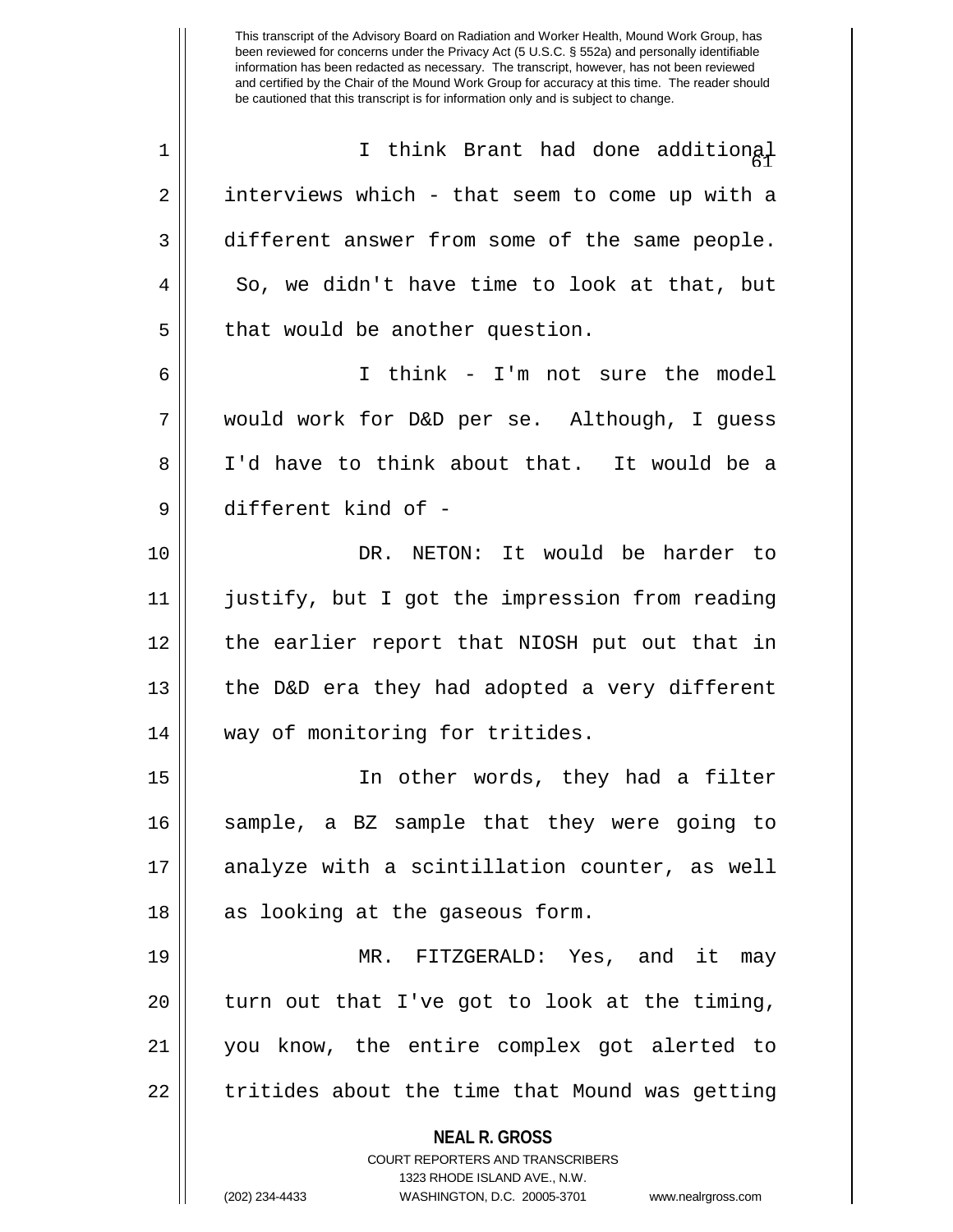**NEAL R. GROSS** COURT REPORTERS AND TRANSCRIBERS 1 || through D&D. So, I don't know if that might 2 || have led to compensatory steps or something 3 where that the exposure potential would have 4 | been pretty controlled. 5 DR. NETON: Right. You have to  $6 \parallel$  match up when the D&D activities actually 7 || occurred versus when they instituted these new 8 || protocols for tritide monitoring. 9 MR. FITZGERALD: But that, to me, 10 is a different issue than whether or not the 11 model would work as - in terms of 12 implementation. So, that's more of a question 13 14 || MR. STIVER: This is Stiver. I 15 || remember now that basically the D&D activities 16 were going on in the post-835 environment. 17 And there was as Jim alluded to, a different 18 technique employed they also used scanning 19 || electron micron to identify particulates. 20 And so, they had a technique by 21 which they were able to identify the 22 materials.

1323 RHODE ISLAND AVE., N.W.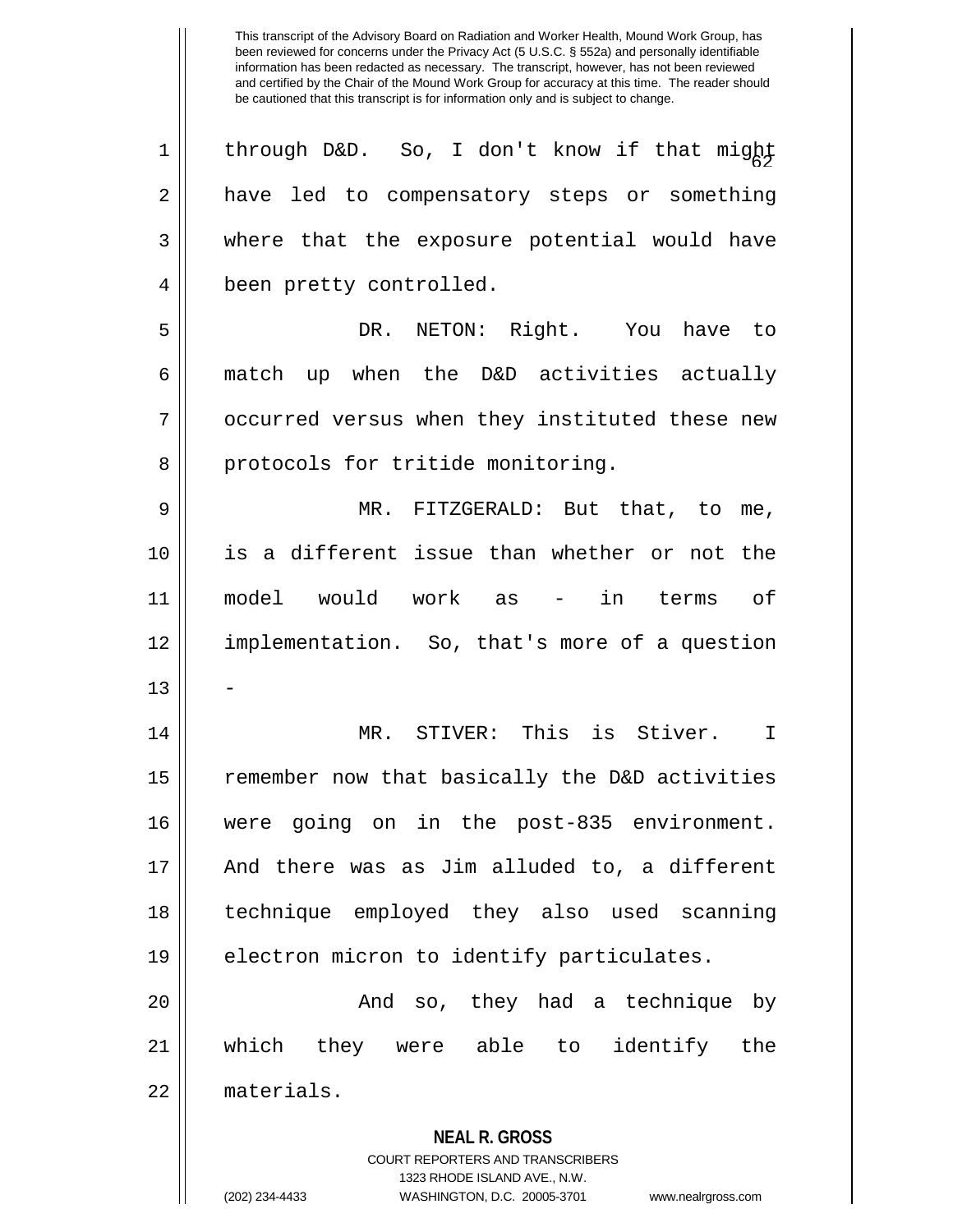This transcript of the Advisory Board on Radiation and Worker Health, Mound Work Group, has been reviewed for concerns under the Privacy Act (5 U.S.C. § 552a) and personally identifiable information has been redacted as necessary. The transcript, however, has not been reviewed and certified by the Chair of the Mound Work Group for accuracy at this time. The reader should be cautioned that this transcript is for information only and is subject to change. 1 || MR. FITZGERALD: It's just a matter 2 || of timing. I think Mound precipitated the 3 attention. So, it may very well have been  $4 \parallel$  that the D&D was controlled from the get-go, 5 | because there was concern going into D&D that 6 l this would be -7 MR. STIVER: But, I mean, the 8 || question is whether this type of a model would 9 be applicable or - 10 DR. NETON: We certainly would use 11 it if we had the type of data that I - it 12 || sounds like they collected -13 MR. STIVER: Fill that gap -- 14 DR. NETON: Any time you have a D&D  $15$  and try to estimate resuspension factors -16 MEMBER CLAWSON: This is Brad 17 talking again. I remember something else 18 || about the D&D period. 19 Everybody wasn't tested for it. 20 || They took the stance of one out of 20 would  $21$  || have a BZ sample and then that was it. 22 || So, you know, that's a whole other

> **NEAL R. GROSS** COURT REPORTERS AND TRANSCRIBERS

> > 1323 RHODE ISLAND AVE., N.W.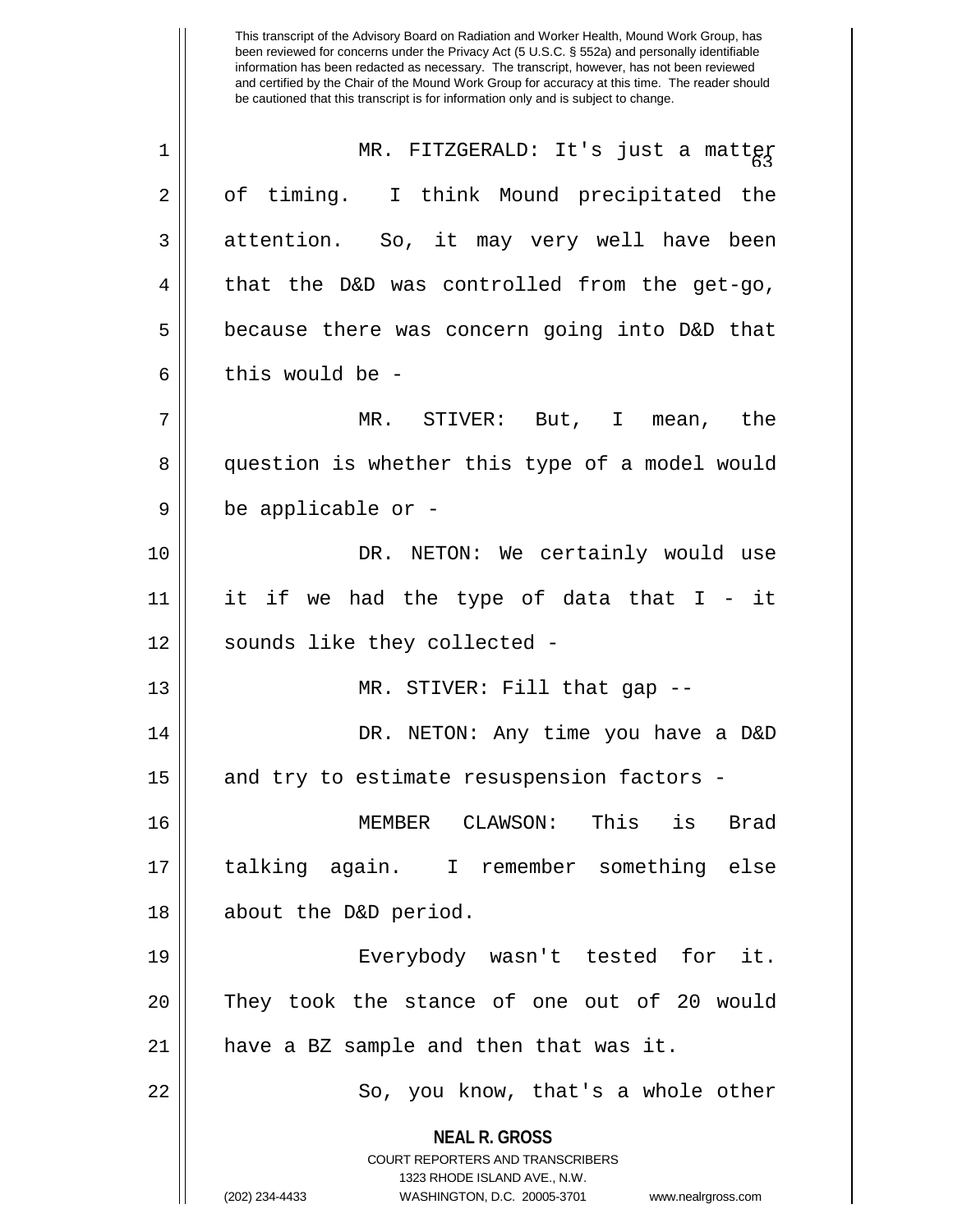**NEAL R. GROSS** COURT REPORTERS AND TRANSCRIBERS 1323 RHODE ISLAND AVE., N.W. (202) 234-4433 WASHINGTON, D.C. 20005-3701 www.nealrgross.com This transcript of the Advisory Board on Radiation and Worker Health, Mound Work Group, has been reviewed for concerns under the Privacy Act (5 U.S.C. § 552a) and personally identifiable information has been redacted as necessary. The transcript, however, has not been reviewed and certified by the Chair of the Mound Work Group for accuracy at this time. The reader should be cautioned that this transcript is for information only and is subject to change.  $1 \parallel$  - that's getting into -  $\vert$  64 2 MR. STIVER: You're getting into 3 | representativeness and data adequacy -4 MEMBER CLAWSON: And this was  $5 \parallel$  brought out in many of the interviews and many 6 | of the people discussed that it was off, but I 7 || want to step back just a second. 8 So, we have a path forward. We 9 actually have a dose reconstruction method 10 that is going to be applied. I've been going 11 for two years here and understanding that we 12 have one, but it was more of a - just a 13 general - so, the approach that you put out 14 now is what NIOSH is standing on for a dose 15 | reconstruction for people. 16 | There's no half a millirem limit? 17 DR. NETON: Sorry to confuse the 18 issue. 19 || MEMBER CLAWSON: No, no. 20 DR. NETON: I believe this would be  $21$  | the best -22 || MEMBER CLAWSON: You've got to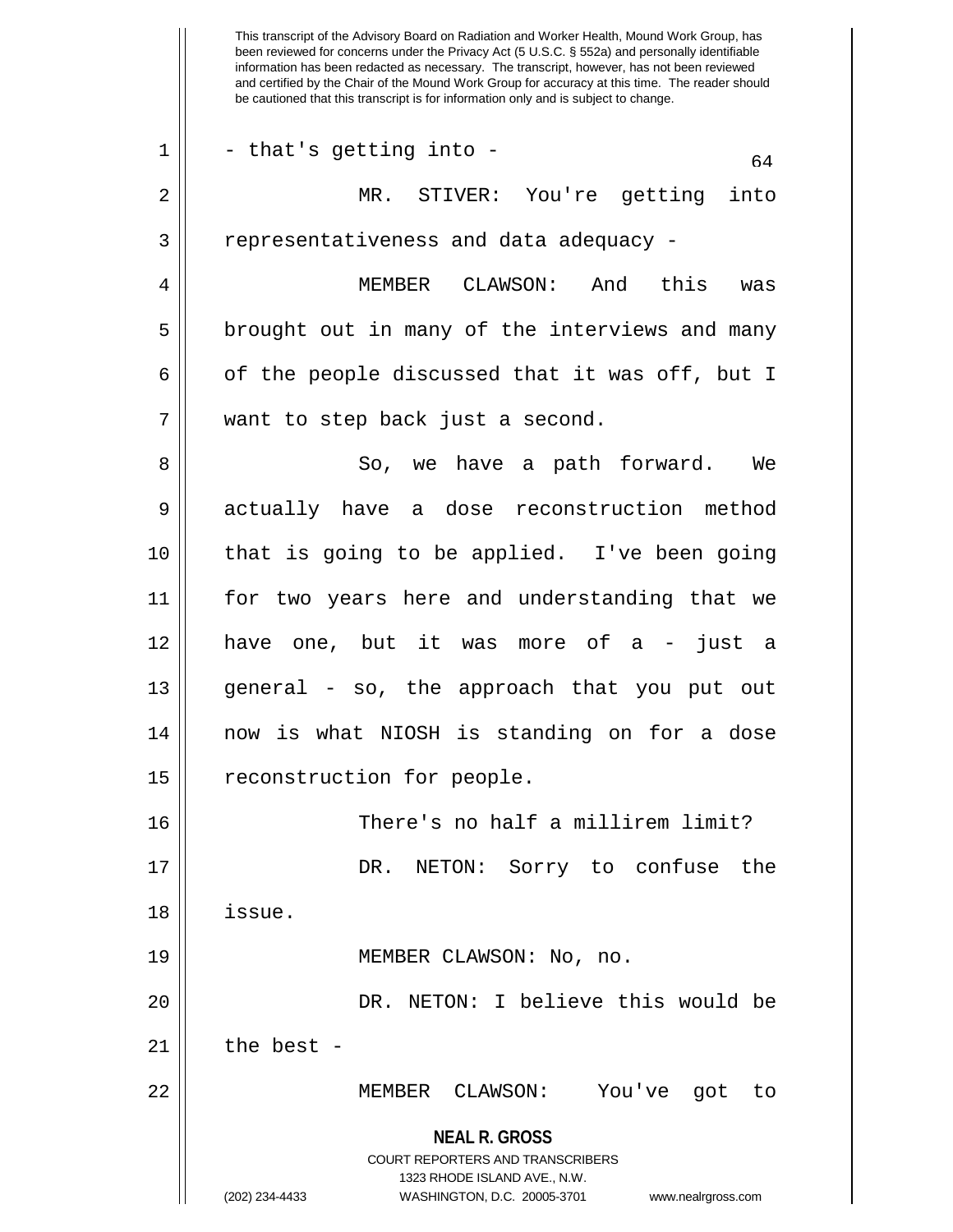| understand we've been dealing - we've begp<br>battling this back and forth. And even<br>started out with slight data and this is how<br>we're going to get here, but it doesn't really<br>matter because it's negligible and we're back<br>And I personally coming into this<br>today, did not think that we had a<br>representative path forward with the dose<br>reconstruction for it. And I guess I just |
|--------------------------------------------------------------------------------------------------------------------------------------------------------------------------------------------------------------------------------------------------------------------------------------------------------------------------------------------------------------------------------------------------------------|
|                                                                                                                                                                                                                                                                                                                                                                                                              |
|                                                                                                                                                                                                                                                                                                                                                                                                              |
|                                                                                                                                                                                                                                                                                                                                                                                                              |
|                                                                                                                                                                                                                                                                                                                                                                                                              |
|                                                                                                                                                                                                                                                                                                                                                                                                              |
|                                                                                                                                                                                                                                                                                                                                                                                                              |
|                                                                                                                                                                                                                                                                                                                                                                                                              |
|                                                                                                                                                                                                                                                                                                                                                                                                              |
|                                                                                                                                                                                                                                                                                                                                                                                                              |
|                                                                                                                                                                                                                                                                                                                                                                                                              |
| want to make sure that that's clear that we                                                                                                                                                                                                                                                                                                                                                                  |
|                                                                                                                                                                                                                                                                                                                                                                                                              |
| MR. FITZGERALD: And you have                                                                                                                                                                                                                                                                                                                                                                                 |
| really, you know, it wasn't wasted effort, the                                                                                                                                                                                                                                                                                                                                                               |
|                                                                                                                                                                                                                                                                                                                                                                                                              |
| The only difference is I think                                                                                                                                                                                                                                                                                                                                                                               |
| some decision on the dose distribution quide                                                                                                                                                                                                                                                                                                                                                                 |
| 50th or 95th, but essentially the model is the                                                                                                                                                                                                                                                                                                                                                               |
|                                                                                                                                                                                                                                                                                                                                                                                                              |
|                                                                                                                                                                                                                                                                                                                                                                                                              |
|                                                                                                                                                                                                                                                                                                                                                                                                              |
| you're                                                                                                                                                                                                                                                                                                                                                                                                       |
| equipped to evaluate the model as a dose                                                                                                                                                                                                                                                                                                                                                                     |
|                                                                                                                                                                                                                                                                                                                                                                                                              |
|                                                                                                                                                                                                                                                                                                                                                                                                              |
|                                                                                                                                                                                                                                                                                                                                                                                                              |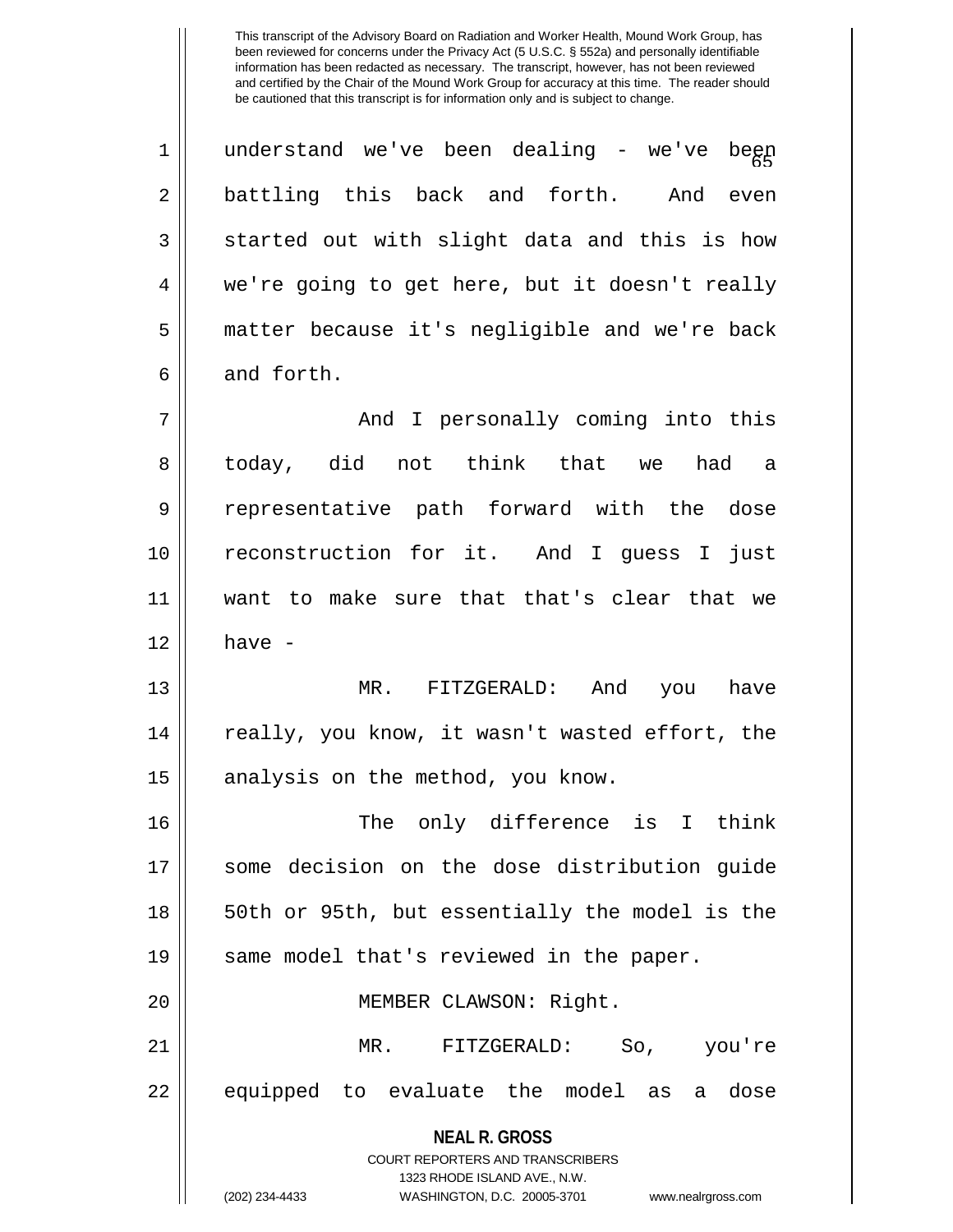1 | reconstruction model, not as something else. 2 And as we were just saying, the 3 || only question really gets down to the adequacy 4 and completeness of that model which is also  $5 \parallel$  analyzed in here.

6 And of course the remaining  $7$  | concern that we've expressed on uncertainties, 8 || but I think you've already heard about that. 9 It's not the mechanistic. The actual model 10 itself, the mechanistic approach is fine. 11 It's been used in resuspension factors. 12 || That's all been pretty standard.

13 It's whether or not it's grounded 14 enough, and that's a judgment call that I 15 don't know how to say it.

16 It's just that you have to decide 17 from a site-specific and uncertainty 18 standpoint whether it's that famous 19 sufficiently accurate or not to be used in 20 dose reconstruction. And that's a Board call. 21 We, I think, pretty much have laid 22 || it out in probably excruciating detail as far

> **NEAL R. GROSS** COURT REPORTERS AND TRANSCRIBERS

> > 1323 RHODE ISLAND AVE., N.W.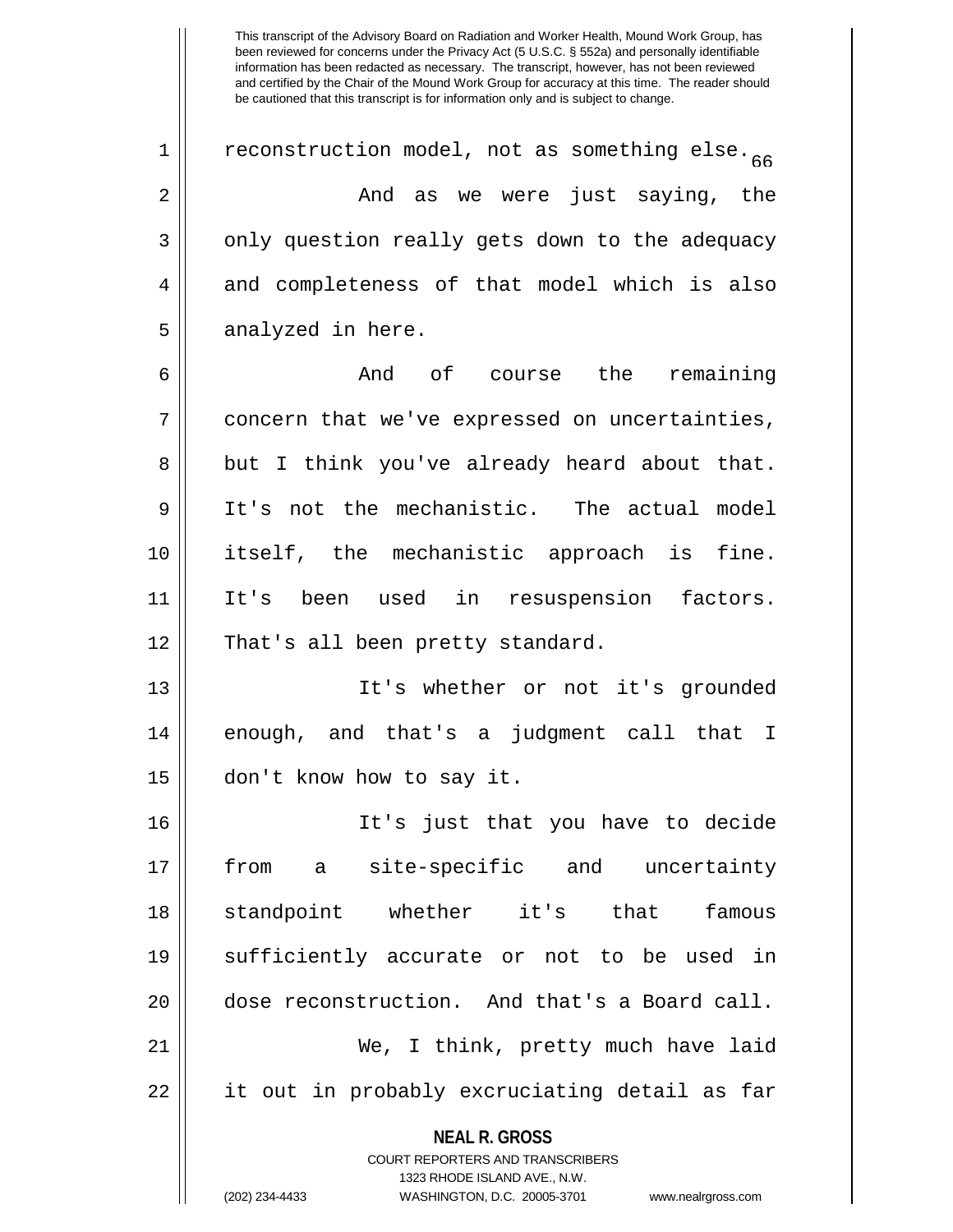**NEAL R. GROSS** COURT REPORTERS AND TRANSCRIBERS 1323 RHODE ISLAND AVE., N.W. (202) 234-4433 WASHINGTON, D.C. 20005-3701 www.nealrgross.com This transcript of the Advisory Board on Radiation and Worker Health, Mound Work Group, has been reviewed for concerns under the Privacy Act (5 U.S.C. § 552a) and personally identifiable information has been redacted as necessary. The transcript, however, has not been reviewed and certified by the Chair of the Mound Work Group for accuracy at this time. The reader should be cautioned that this transcript is for information only and is subject to change. 1 | as what the uncertainties might be and what  $\frac{1}{k}$  $2 \parallel$  the significance. They're all there. 3 DR. NETON: I don't have time to  $4 \parallel$  review all --5 MR. FITZGERALD: Right, right. So, 6 it's like - I don't know. And we can go  $7$  || through that as we proceed, but there's not 8 || much more that can be said. You have pretty 9 much our full assessment of what those 10 uncertainties are. 11 Some of the concerns over, you 12 know, site specificity, which is kind of a 13 term of art almost, but just what we consider 14 || some of the site specificity issues. 15 MEMBER CLAWSON: And this is why I 16 bring it up because - and this is Brad again. 17 | I'm sorry. 18 || The thing is as we came into this, 19 I was looking at that as more of a test of the  $20$  || test's validity or -21 MR. STIVER: Whether you need to  $22 \parallel$  reconstruct, basically.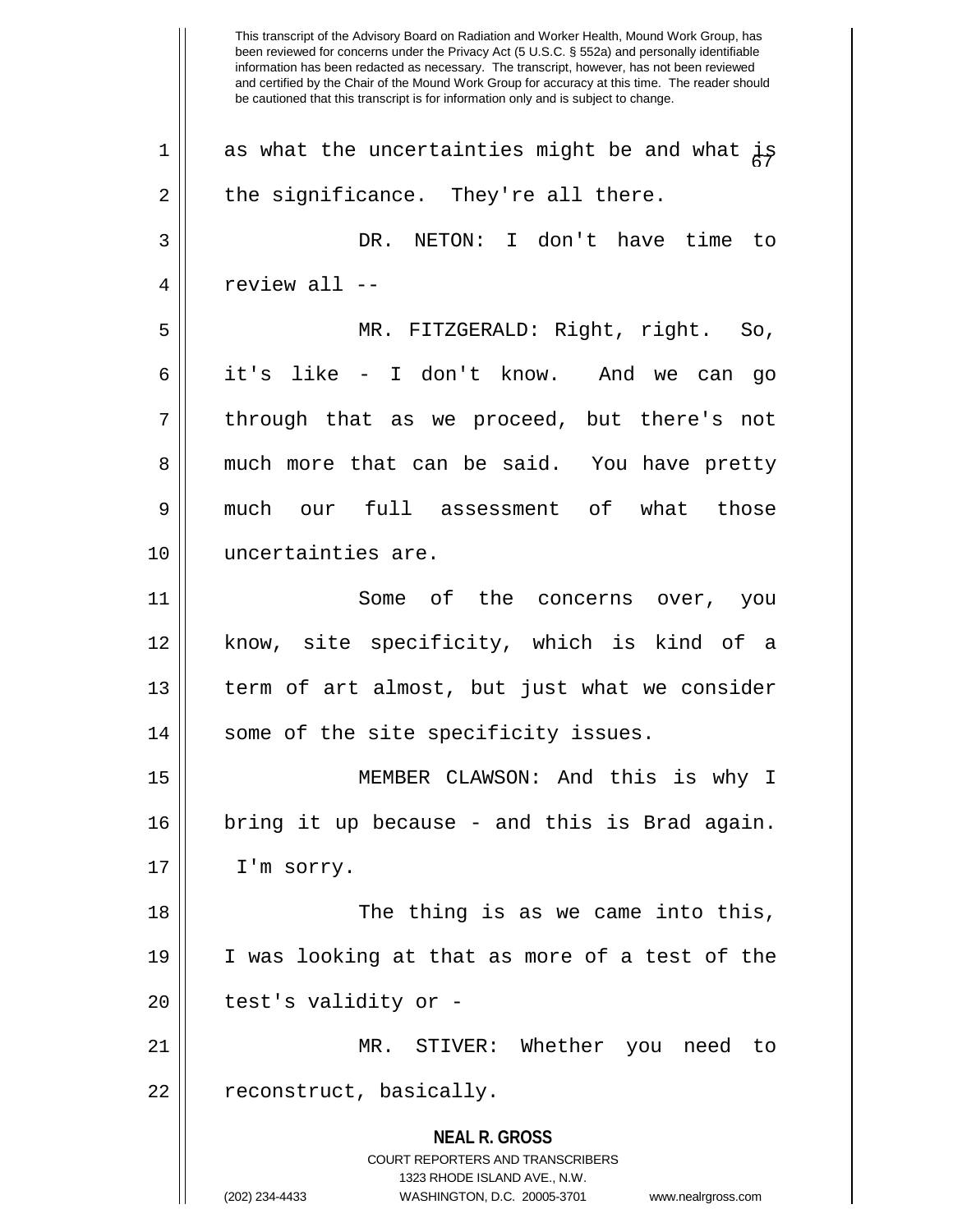| $\mathbf 1$    | MEMBER CLAWSON: Yes. And I haye                          |
|----------------|----------------------------------------------------------|
| $\overline{2}$ | been on that premise for almost two years                |
| 3              | because it was kind of put forth to us this              |
| 4              | way. And now these gaps in the analysis, the             |
| 5              | way we look at this is a little bit more                 |
| 6              | meaningful to me.                                        |
| 7              | MR. FITZGERALD: And we say it's                          |
| 8              | subjective, you know. I think, Paul, we were             |
| 9              | taking about trying to come up with some                 |
| 10             | analogy. We're talking about the high-fired              |
| 11             | plutonium at Rocky because there's, you know,            |
| 12             | certainly the solubility question seems to be            |
| 13             | pretty parallel.                                         |
| 14             | But there and again it sort of                           |
| 15             | back to not necessarily the method as<br>goes            |
| 16             | opposed to whether that method is grounded in            |
| 17             | either empirical data, in that case it's                 |
| 18             | autopsy data, or grounded in site-specific               |
| 19             | information.                                             |
| 20             | Of course Rocky had quite a bit of                       |
| 21             | plutonium bioassay for both - for all workers.           |
| 22             | It was fence line to fence line practically.             |
|                | <b>NEAL R. GROSS</b><br>COURT REPORTERS AND TRANSCRIBERS |

1323 RHODE ISLAND AVE., N.W.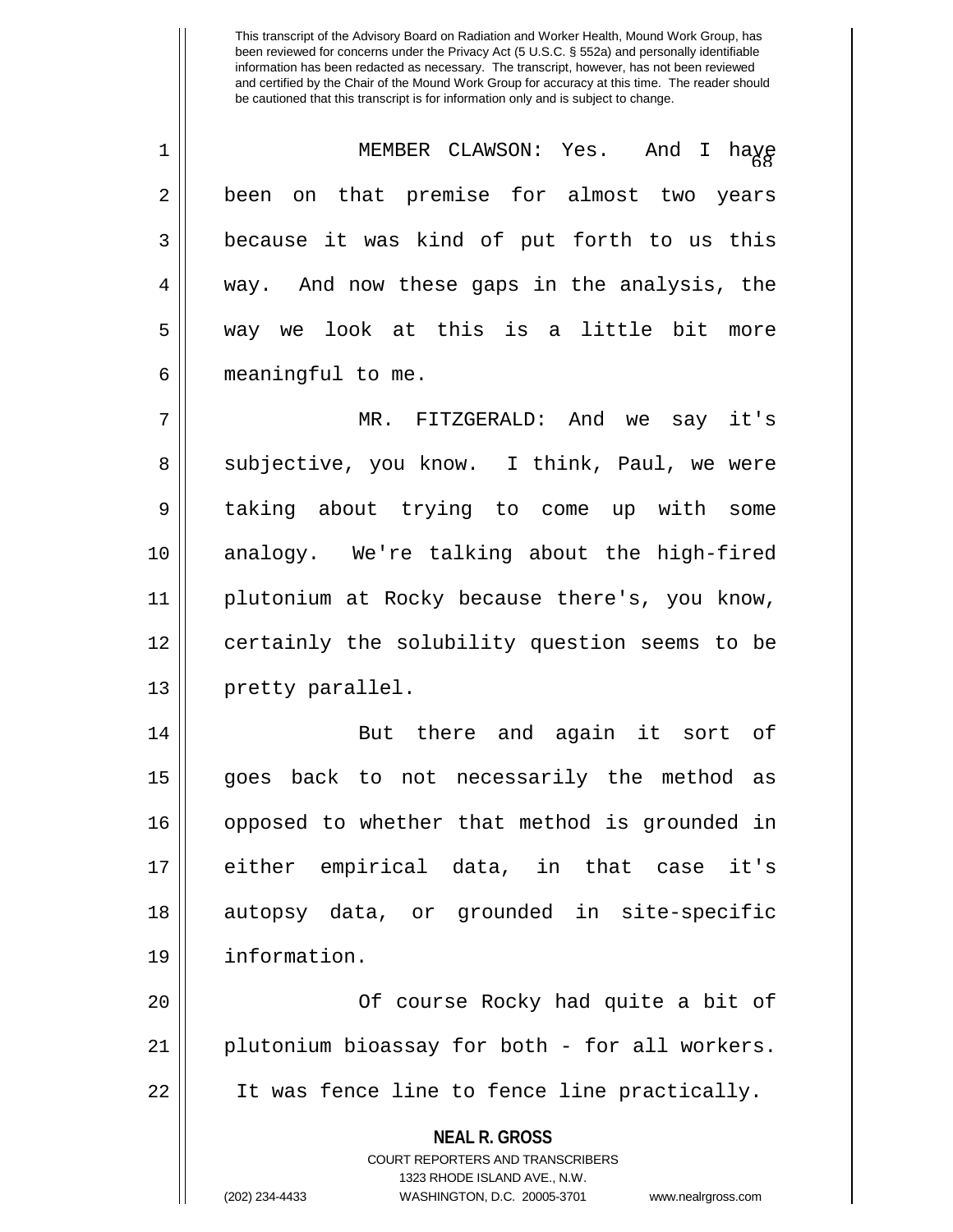| $\overline{1}$ | So, I don't think that's the cage            |
|----------------|----------------------------------------------|
| $\overline{2}$ | here, but it's a matter of degree. So, it's  |
| 3              | not sort of saying white or black. It's just |
| $\overline{4}$ | saying that the degree of supporting         |
| 5              | information and the uncertainty range is, I  |
| б              | think, relatively higher for this one versus |
| 7              | for the high-fired plutonium.                |

8 MEMBER ZIEMER: And I think it's 9 || important to realize that uncertainties per se 10 don't dictate sufficient accuracy conceptually 11 because general premise the bigger those 12 uncertainties are, the more claimant favorable 13 your decision is because it spreads that 14 distribution out.

15 If you've got a 95th percentile, I 16 would venture to say and I've done these 17 || exercises in class with students, the tighter 18 your uncertainties are, the smaller - the 19 lower the dose assigned is at the 95th 20 | percentile.

21 || Sufficient accuracy means that 22 || you've bounded well enough to make any correct

> **NEAL R. GROSS** COURT REPORTERS AND TRANSCRIBERS 1323 RHODE ISLAND AVE., N.W. (202) 234-4433 WASHINGTON, D.C. 20005-3701 www.nealrgross.com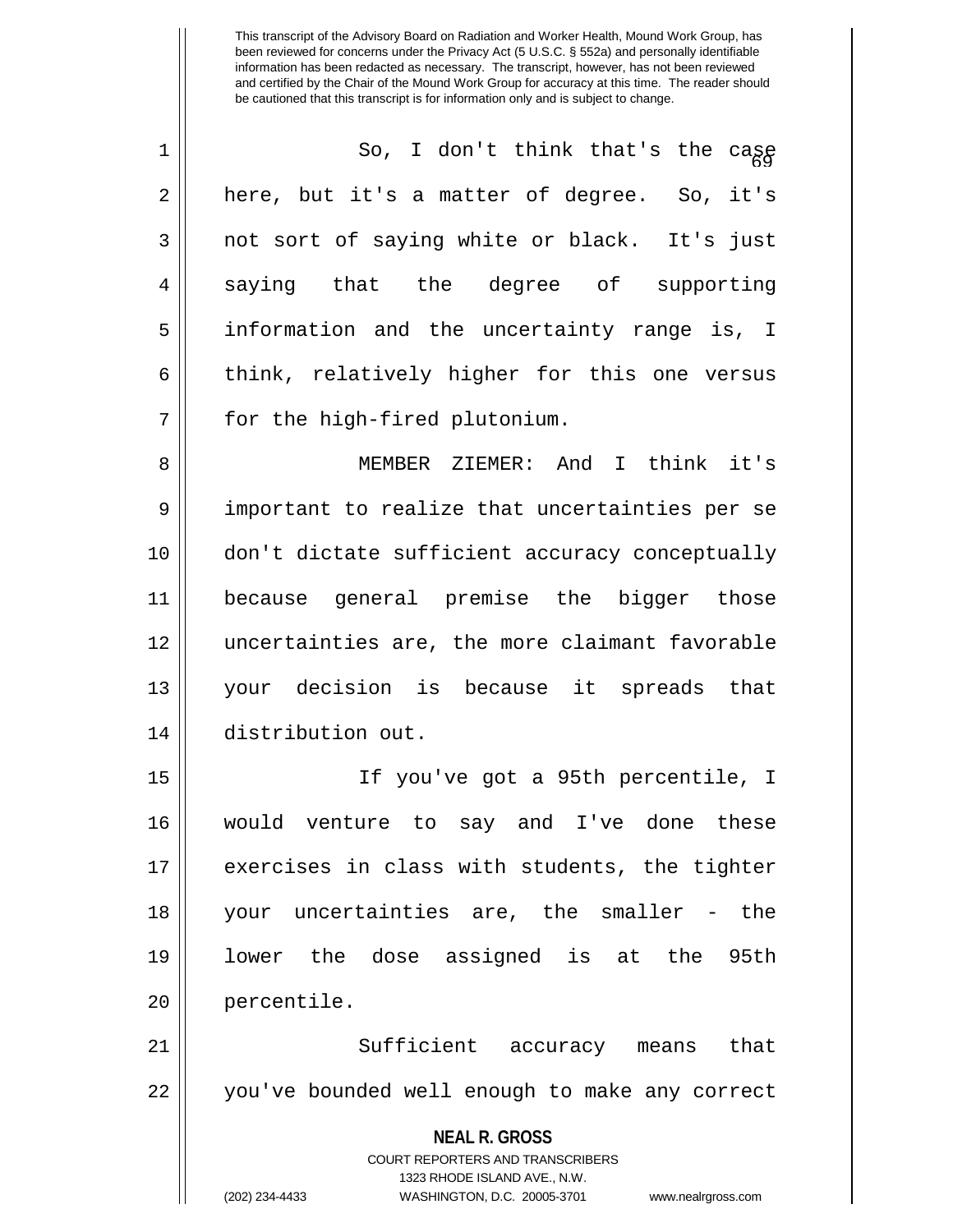This transcript of the Advisory Board on Radiation and Worker Health, Mound Work Group, has been reviewed for concerns under the Privacy Act (5 U.S.C. § 552a) and personally identifiable information has been redacted as necessary. The transcript, however, has not been reviewed and certified by the Chair of the Mound Work Group for accuracy at this time. The reader should be cautioned that this transcript is for information only and is subject to change.  $1 \parallel$  decision on a claimant.  $\frac{70}{20}$ 2 Usually sufficient - or 3 uncertainties help the claimant. There may be  $4 \parallel$  an exception to that. I have not seen it yet. 5 Assuming you have a reasonable 6 model, a model which is plausible which is  $7 \parallel$  important, it's got to be a plausible model, 8 and certainly if you have site-specific data  $9 \parallel$  that that's built on, that helps you. 10 If you don't have that, then 11 you're into other things like surrogates and 12 so on. But I think it's important that we not 13 || think that uncertainties as they get bigger at 14 a given site, tend to hurt sufficient accuracy 15 decisions. The accuracy doesn't have to do 16 with getting an exact dose. It has to do with 17 getting a good decision.

18 MR. FITZGERALD: The only thing I 19 would add is that what sticks in my mind is 20 ll the famous stratification - radon 21 Stratification debate which was filled with 22 || uncertainties in terms of where radon would go

> **NEAL R. GROSS** COURT REPORTERS AND TRANSCRIBERS 1323 RHODE ISLAND AVE., N.W. (202) 234-4433 WASHINGTON, D.C. 20005-3701 www.nealrgross.com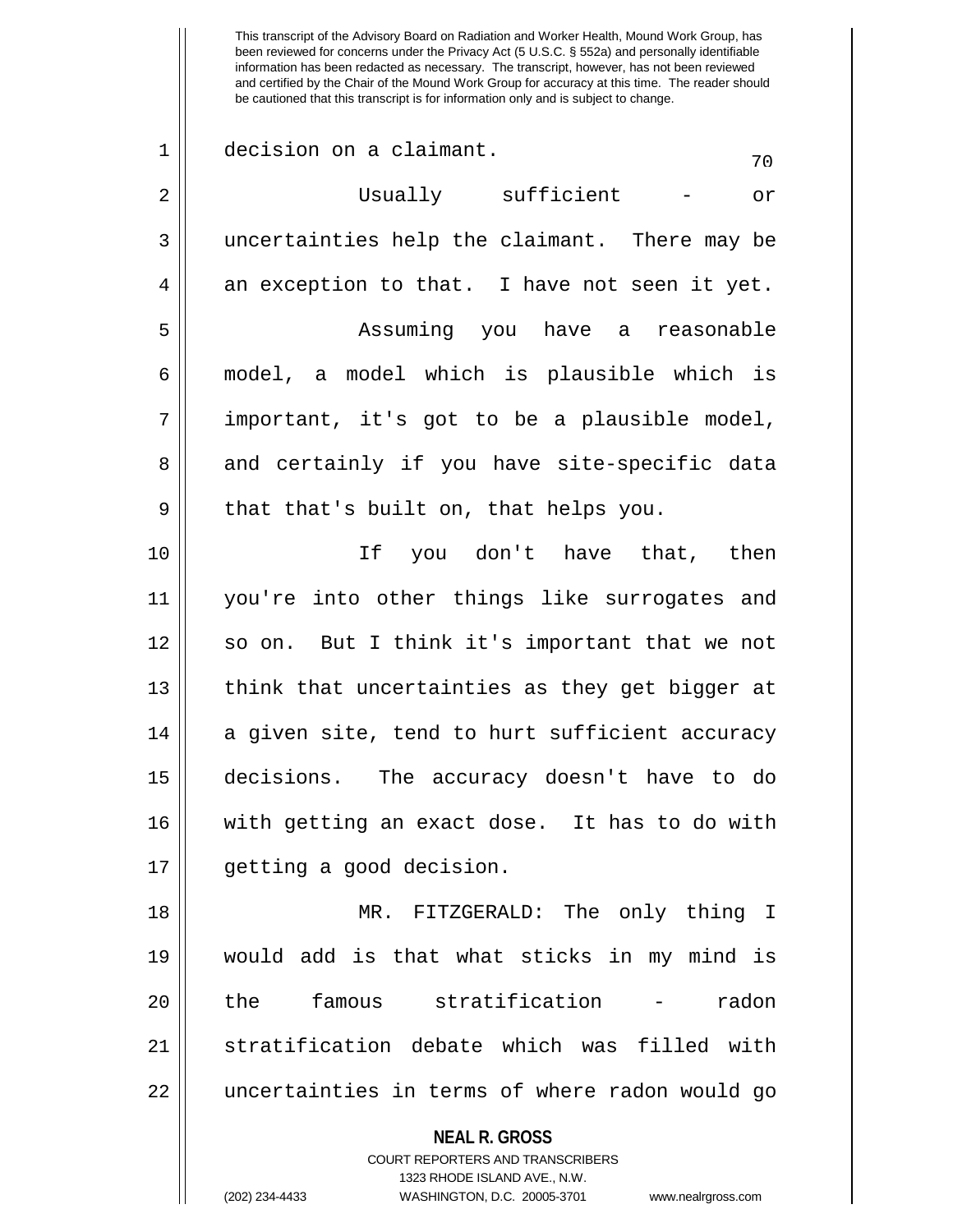This transcript of the Advisory Board on Radiation and Worker Health, Mound Work Group, has been reviewed for concerns under the Privacy Act (5 U.S.C. § 552a) and personally identifiable information has been redacted as necessary. The transcript, however, has not been reviewed and certified by the Chair of the Mound Work Group for accuracy at this time. The reader should be cautioned that this transcript is for information only and is subject to change.  $\begin{array}{c|c} 1 & \text{in a building.} \end{array}$  71 2 And I think the representativeness 3 of the model to a real situation, I sat  $4 \parallel$  through the debate I said, you know, I thought 5 I knew how uncertainty would play in the 6 model. Now, I have to assume that, yes, I  $7 \parallel$  think that's kind of a judgment call. 8 || MEMBER ZIEMER: It is a judgment 9 call. I think the model is pretty good, but  $10 \parallel$  the -

11 MR. STIVER: I think Paul hit it 12 || right on the - the crux of the problem here is 13 || that we're looking at - we're kind of defining 14 "uncertainty" in different ways.

15 I mean, this is a classic 16 definition of the uncertainty of the 17 parameters that give rise to the distribution 18 | results.

19 MEMBER ZIEMER: Right, the 20 | definition of "uncertainty," yeah.

21 MR. STIVER: But what we're looking 22 || at here is just uncertainty and assumptions,

> **NEAL R. GROSS** COURT REPORTERS AND TRANSCRIBERS

> > 1323 RHODE ISLAND AVE., N.W.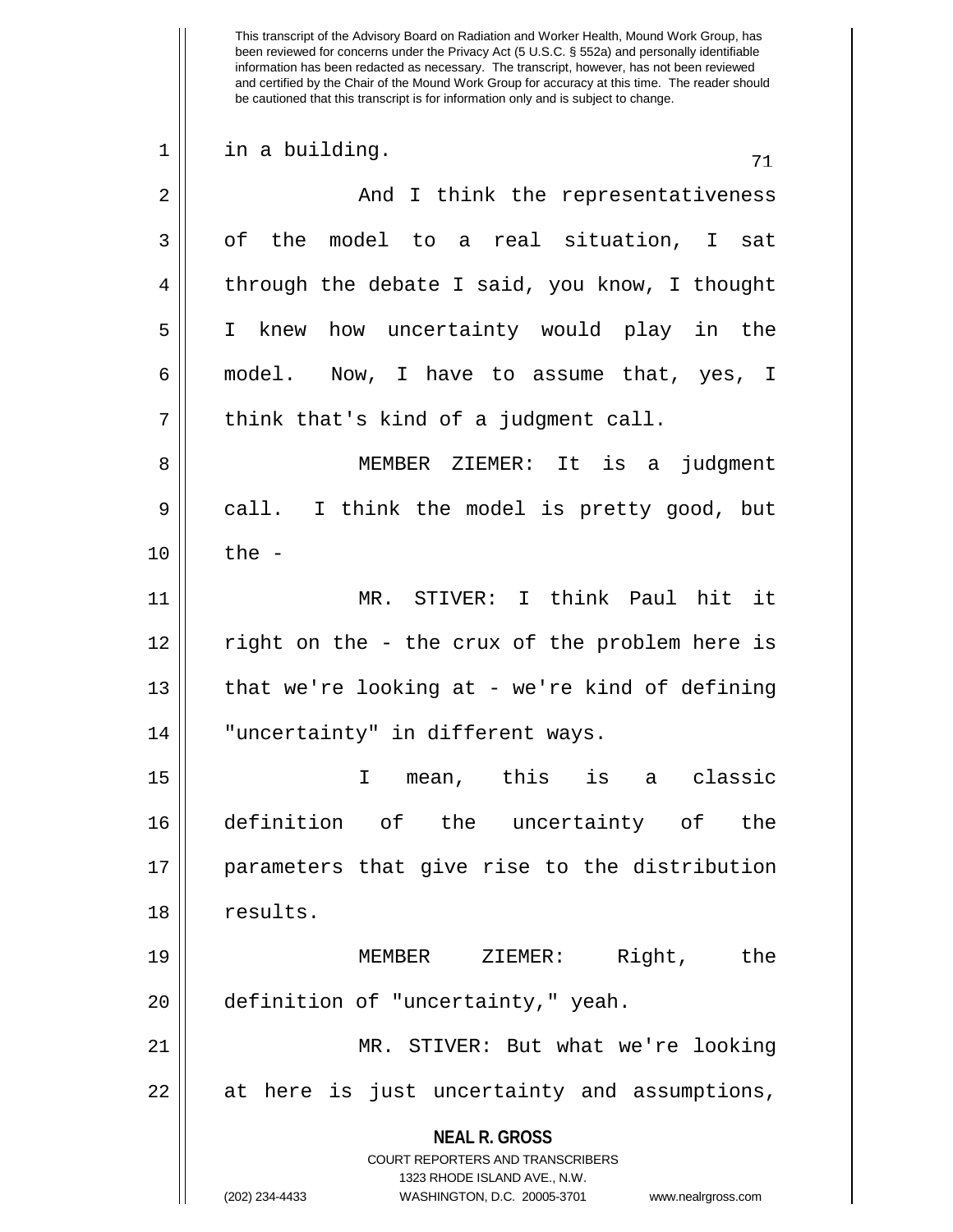| $\mathbf 1$    | because we don't have site-specific data.<br>72                         |
|----------------|-------------------------------------------------------------------------|
| $\overline{2}$ | So, we have this one assumption,                                        |
| 3              | the percent of STCs ranges from zero -                                  |
| 4              | (Simultaneous speaking.)                                                |
| 5              | MR. STIVER: So, we have no way to                                       |
| 6              | benchmark this model that on the surface it                             |
| 7              | appears to be a good model. We have                                     |
| 8              | reasonable parameter values drawn from the                              |
| 9              | scientific literature, but you just don't have                          |
| 10             | that link back to any kind of site-specific                             |
| 11             | information where you can benchmark it.                                 |
| 12             | DR. NETON: But the zero to 100                                          |
| 13             | percent, I mean, SC&A has alluded in there                              |
| 14             | that they believe that there was significant                            |
| 15             | potential for tritide exposure in<br>the                                |
| 16             | workplace.                                                              |
| 17             | mean, I don't know how you<br>I.                                        |
| 18             | interpret significant, but to me that could                             |
| 19             | mean as high as a hundred percent. It could                             |
| 20             | be a spot, you know. We don't know.                                     |
| 21             | MR. STIVER: This becomes a -                                            |
| 22             | NETON: I don't know.<br>DR.<br>And                                      |
|                | <b>NEAL R. GROSS</b>                                                    |
|                | <b>COURT REPORTERS AND TRANSCRIBERS</b><br>1323 RHODE ISLAND AVE., N.W. |
|                | WASHINGTON, D.C. 20005-3701<br>(202) 234-4433<br>www.nealrgross.com     |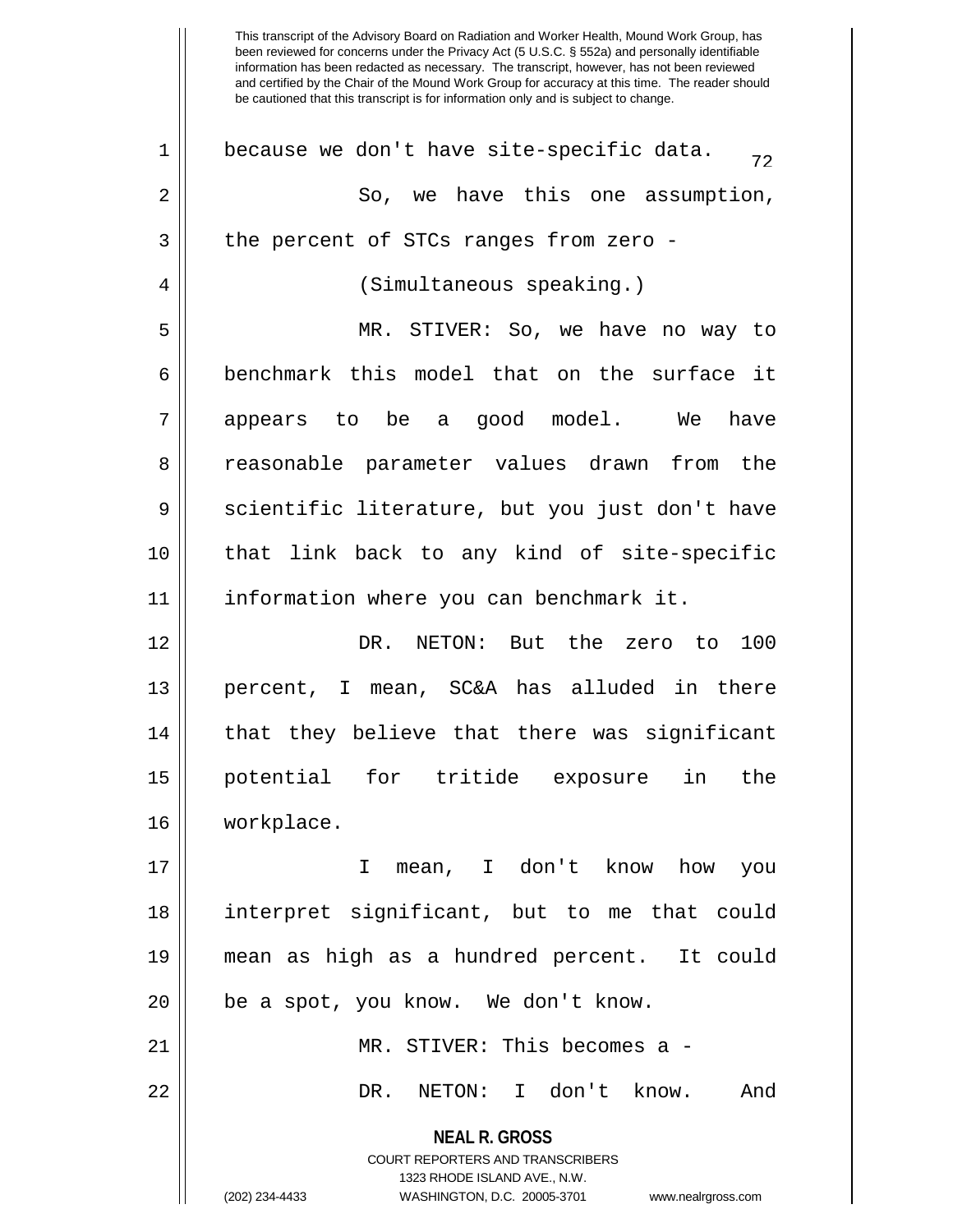**NEAL R. GROSS** COURT REPORTERS AND TRANSCRIBERS 1323 RHODE ISLAND AVE., N.W. This transcript of the Advisory Board on Radiation and Worker Health, Mound Work Group, has been reviewed for concerns under the Privacy Act (5 U.S.C. § 552a) and personally identifiable information has been redacted as necessary. The transcript, however, has not been reviewed and certified by the Chair of the Mound Work Group for accuracy at this time. The reader should be cautioned that this transcript is for information only and is subject to change.  $1$  | everything that one has to consider and I know 2 || it's hard to get your head around it, but  $3$  | these are small doses. 4 The uncertainty and the 5 Som stratification for the radon was because we  $6 \parallel$  didn't know what the uncertainty was. We 7 || couldn't put a bound on, you know, I tried. I 8 tried to say, okay, how stratified could it  $9 \parallel$  be? 10 Here I think you can bound the 11 uncertainties because it's no more than a 12 hundred percent, and the uncertainty in the 13 || resuspension factor can be easily quantified. 14 || So, you've got an ability to put 15 upper caps on these things that make some - 16 MR. FITZGERALD: I might add it was 17 || actually SC&A that enhanced that radon model. 18 (Laughter.) 19 MR. FITZGERALD: So, I'm not saying  $20$   $\parallel$  that -21 CHAIR BEACH: Well, and I don't  $22$  || think that dose - how small the dose is really

<sup>(202) 234-4433</sup> WASHINGTON, D.C. 20005-3701 www.nealrgross.com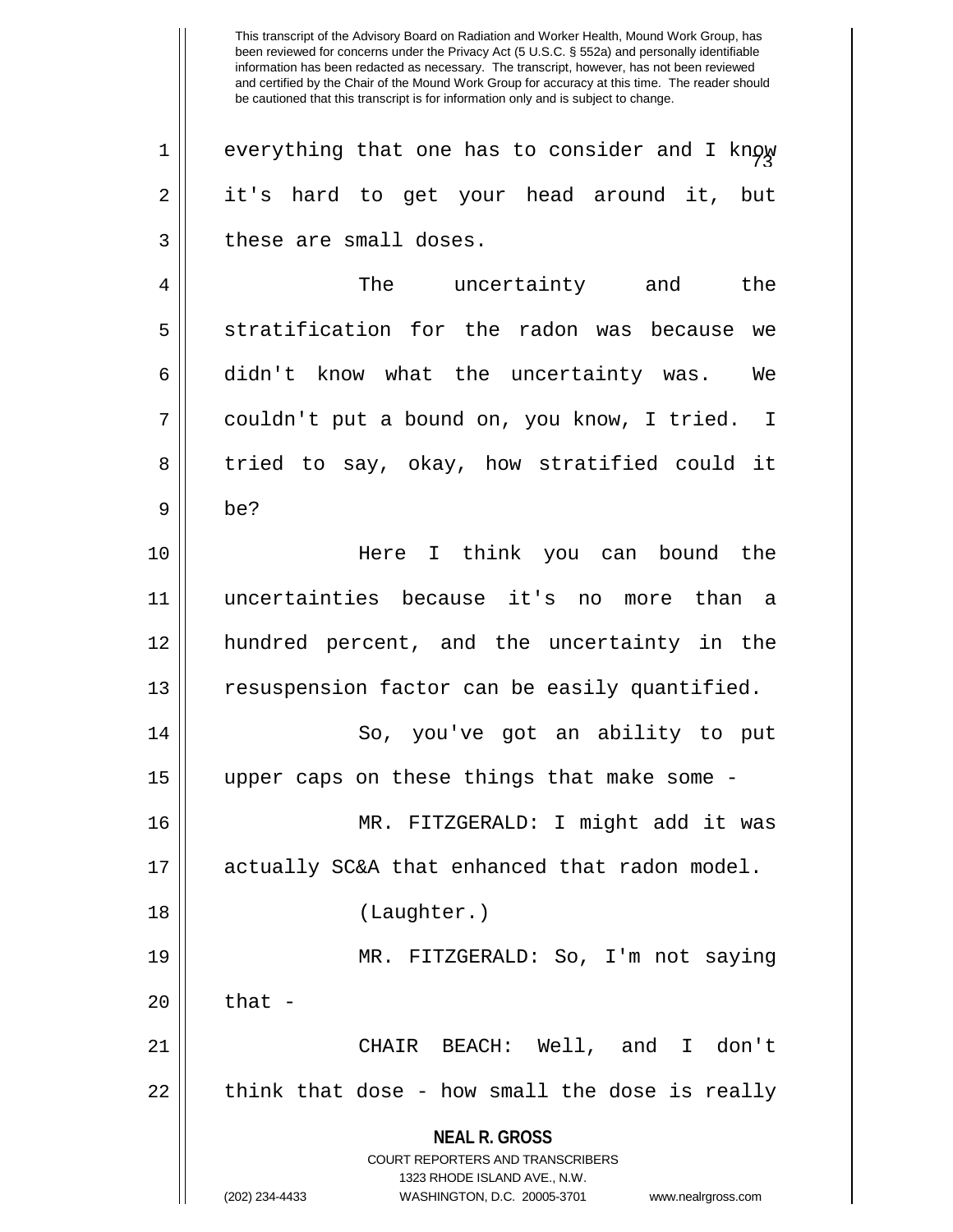**NEAL R. GROSS** COURT REPORTERS AND TRANSCRIBERS 1323 RHODE ISLAND AVE., N.W. (202) 234-4433 WASHINGTON, D.C. 20005-3701 www.nealrgross.com This transcript of the Advisory Board on Radiation and Worker Health, Mound Work Group, has been reviewed for concerns under the Privacy Act (5 U.S.C. § 552a) and personally identifiable information has been redacted as necessary. The transcript, however, has not been reviewed and certified by the Chair of the Mound Work Group for accuracy at this time. The reader should be cautioned that this transcript is for information only and is subject to change.  $1$  | matters, but it's how you're going to do the 2 dose reconstruction. 3 And until today, we did not know  $4 \parallel$  that. We were left at the last meeting with  $5 \parallel$  that this was not a dose reconstruction. So,  $6 \parallel$  that does clear that up. 7 MR. STIVER: The magnitude of the 8 dose isn't at issue. It's whether it's 9 || reconstructable and -10 || CHAIR BEACH: Exactly. 11 DR. NETON: What I'm saying, 12 though, as the magnitude of the dose goes 13 down, the uncertainty goes up. It's an 14 || inherent nature of reconstructing small doses. 15 CHAIR BEACH: Okay. So, are we 16 || ready to hear from Bob? 17 MR. FITZGERALD: Yes, I think that  $18$  | certainly -19 MEMBER CLAWSON: About five minutes 20 || ago I started in onto this because Paul made a 21 comment, and I agree with him on it, that when  $22$  || he was speaking that this - just because we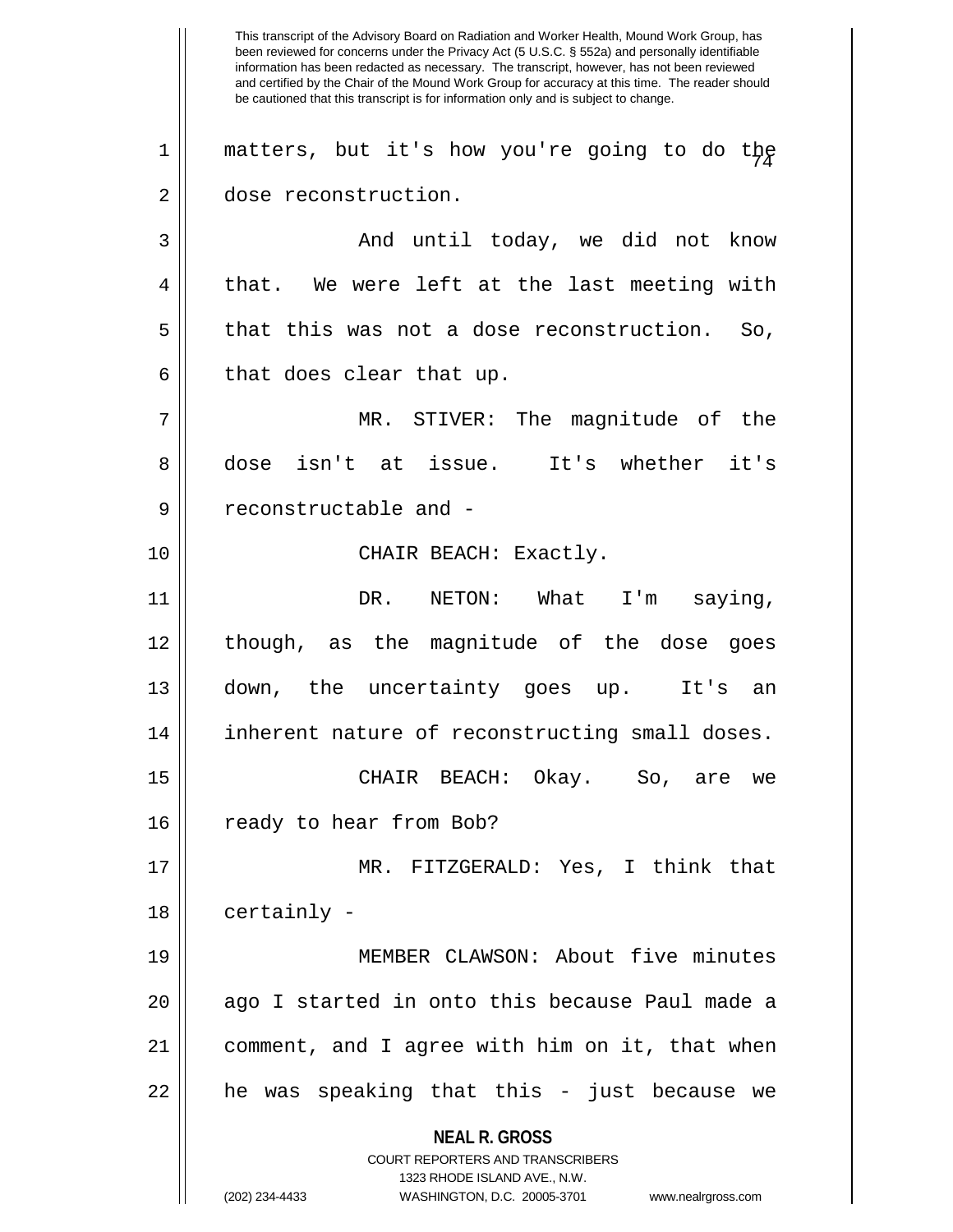**NEAL R. GROSS** COURT REPORTERS AND TRANSCRIBERS 1323 RHODE ISLAND AVE., N.W. (202) 234-4433 WASHINGTON, D.C. 20005-3701 www.nealrgross.com  $\begin{array}{c} 1 \parallel 5 \end{array}$  get uncertainties and there that it basical $\frac{1}{2}$  $2 \parallel$  comes back to the basis and that is with site  $3 \parallel$  data, that all of a sudden we're coming in and 4 || we don't have good site data. 5 || Then We're putting 6 uncertainties on that and we're adding to  $7 \parallel$  this, you know, half of nothing is still 8 || nothing.  $9 \parallel$  and this is - this is one of the 10 things that I want to point out because 11 personally looking at their data, they haven't 12 || got much, in my eyes. 13 DR. NETON: There are 60,000 14 | swipes. 15 || MEMBER CLAWSON: What's that? 16 DR. NETON: There are 60,000 17 | swipes. 18 MEMBER CLAWSON: 60,000 swipes, but 19 there's also very large gaps in it. The 20 || process that was going on with it there was 21 questions in that there we start getting into 22 | uncertainties on that.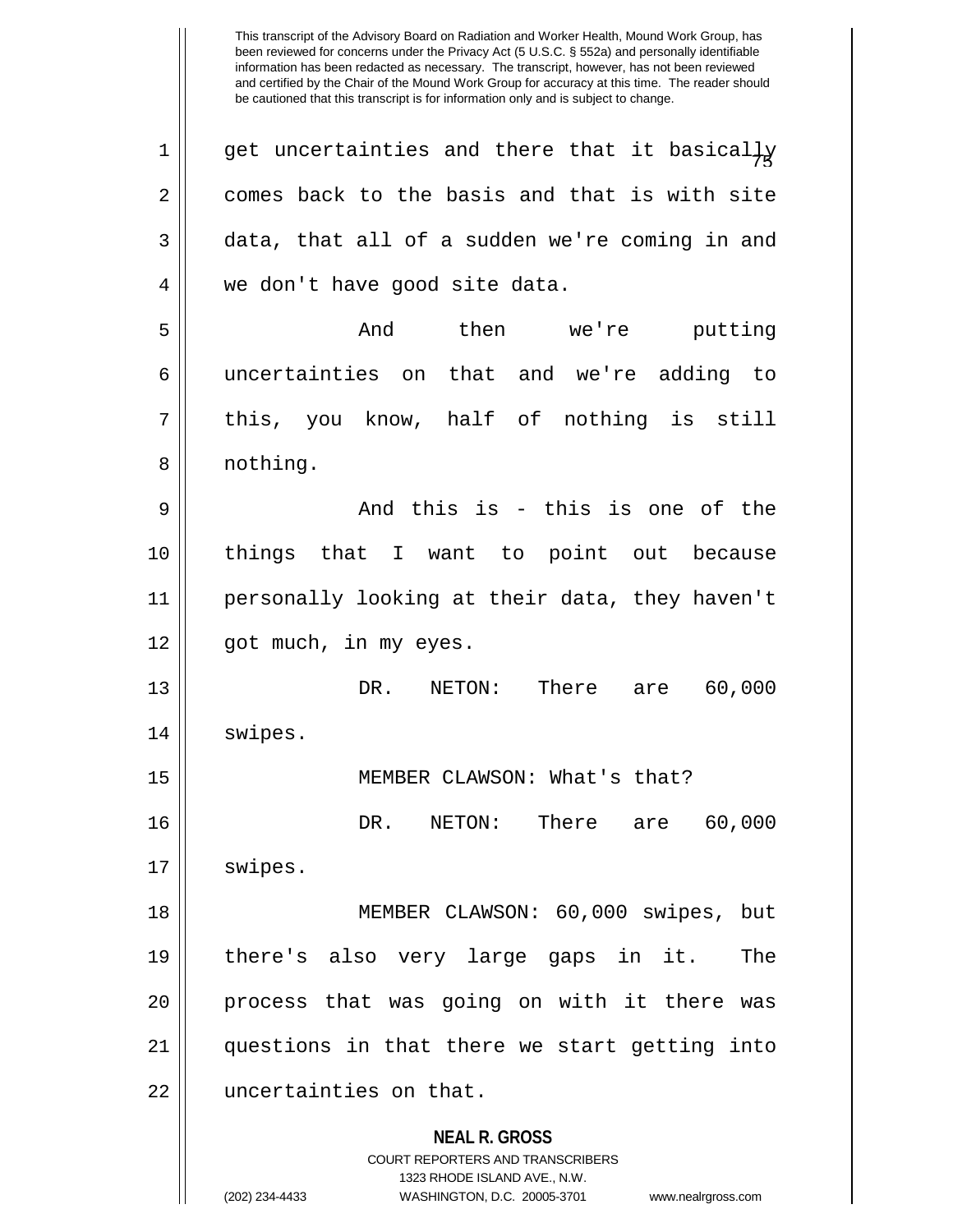<sup>76</sup> 1 And this just compiles the issue  $2 \parallel$  and this is, you know, this is where we  $3 \parallel$  started off two years ago is to be able to 4 || with this swipe data and be able to look at  $5 \parallel$  this.

6 I do not disagree that when we 7 have uncertainties that it makes the doses 8 || bigger or whatever else like that, but it is 9 compounded by when we don't have good data to 10 be able to track it.

11 If you go -- looking at it from 12 just this, this is fine. But when we go clear 13 back to the site and go through the process 14 || and there's holes and gaps, it makes it much 15 harder to be able to do.

16 We have a hundred percent I'd 17 agree with you, but we're not working in a 18 || classroom setting to where we can put this up 19 there. This is a dose reconstruct - this is a 20 | compensation act for people.

21 When we don't have the data there, 22 || in my eyes, they set up an operation for us to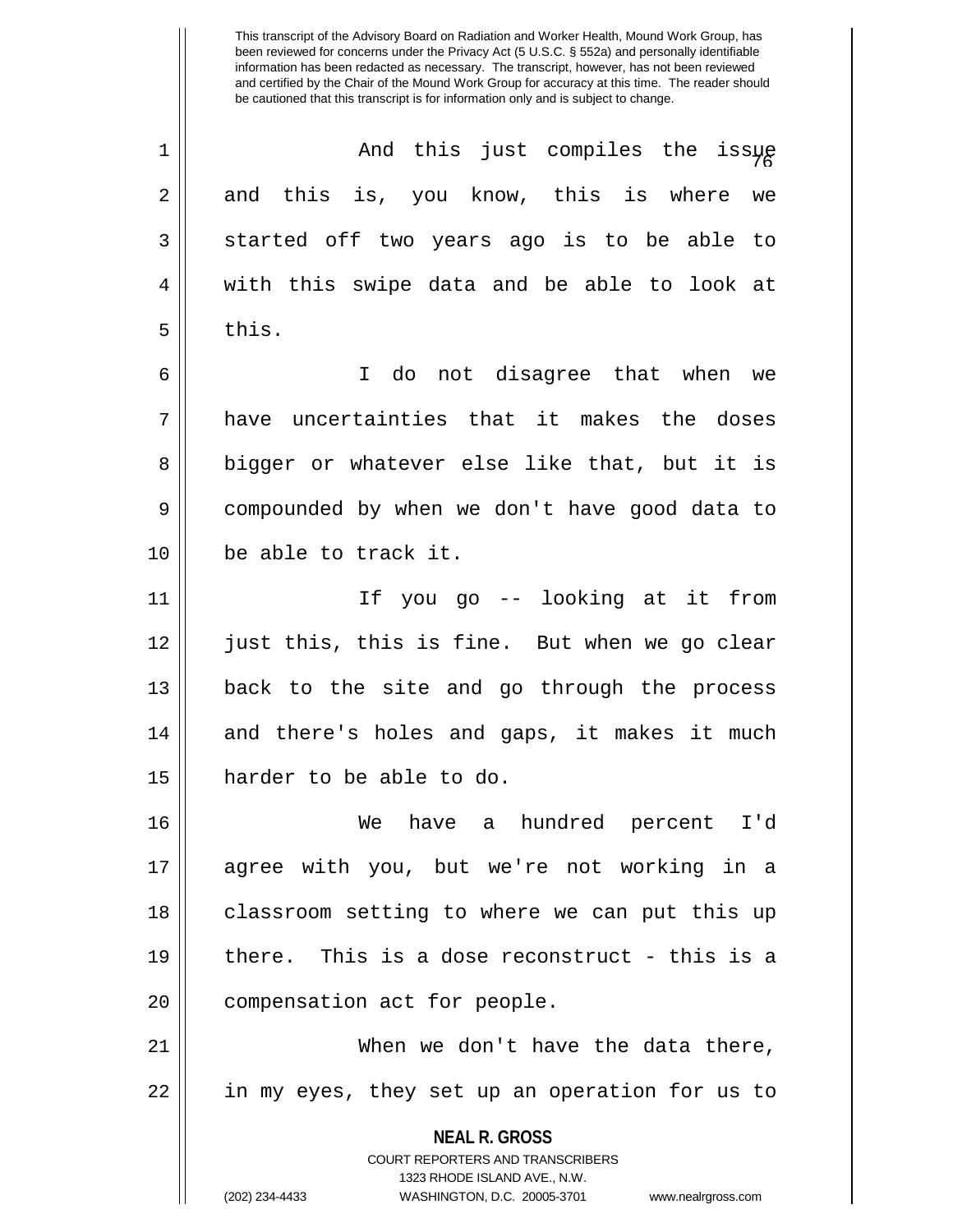$1 \parallel$  be able to take care of that and sometimes  $\psi \gamma$ 2 || really go a long ways.

3 DR. MAURO: Brad, this is John. 4 I'd like to second - I think you are now 5 moving into the - we've sort of set the 6 framework with the problem now very nicely in 7 || terms of we know there's a coworker model in 8 front of us and it's to be used for workers 9 || only exposed to resuspension. That was a very 10 || important boundary.

11 Now, we're in that world and I 12 || think you brought up the first and one of the 13 most important questions. Does the data that 14 we - the swipe data that's out there, does it  $15$  | capture the full range of exposure scenarios?

16 || And what I'm hearing is that there 17 might be some question whether that data is 18 complete. Do we have enough data representing 19 all scenarios and circumstances so that we 20 have a degree of certainty, assurance, that 21 we're not going to underestimate the dose to 22 || any particular worker?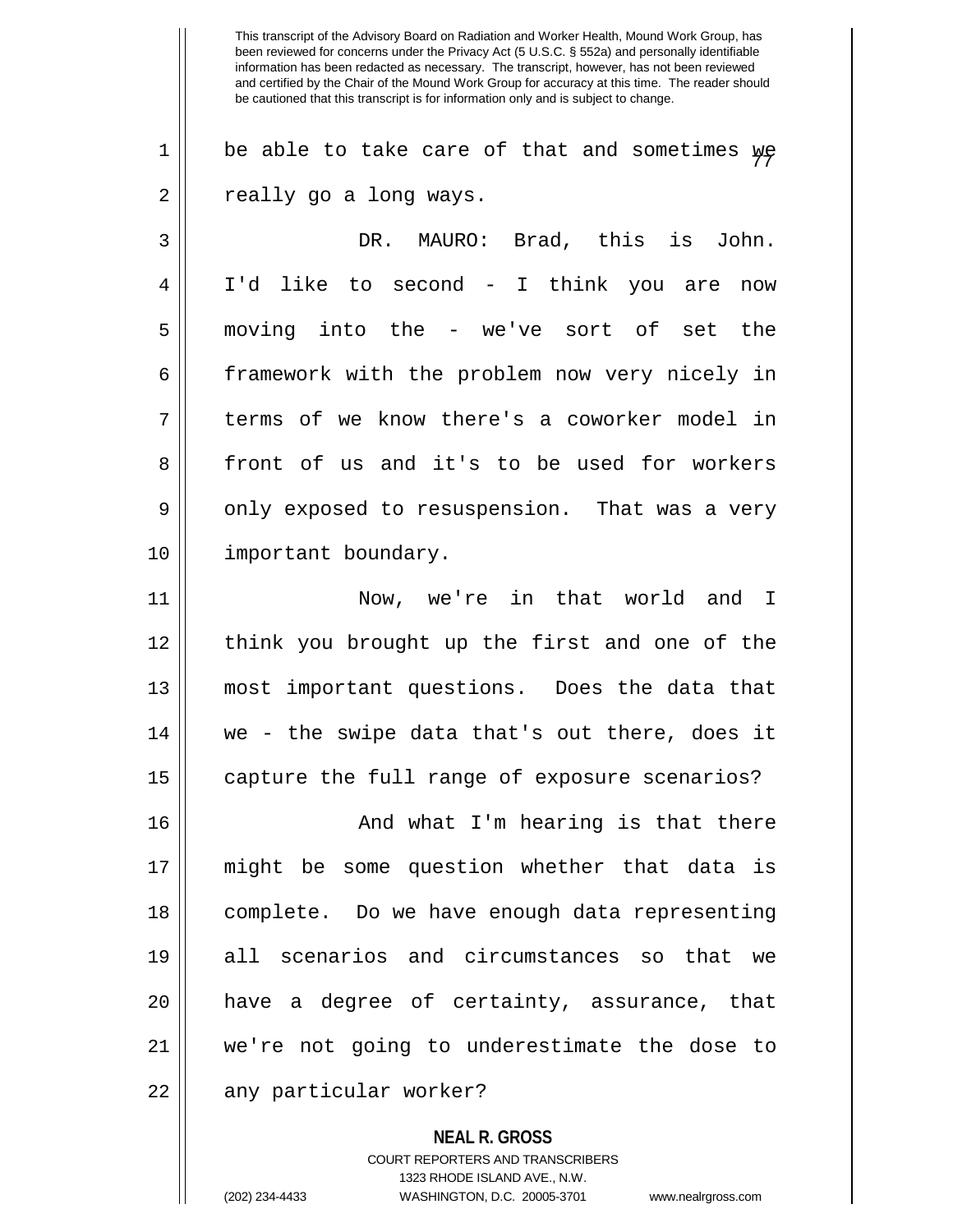| $\mathbf 1$ | And I think we're actually now                                                                                                                                         |
|-------------|------------------------------------------------------------------------------------------------------------------------------------------------------------------------|
| 2           | into the substance of do we have sufficient                                                                                                                            |
| 3           | data. And the first data point, and this is                                                                                                                            |
| 4           | the only real data we're working with, site-                                                                                                                           |
| 5           | specific data, that is the swipe data.                                                                                                                                 |
| 6           | So, everyone says, okay, that is                                                                                                                                       |
| 7           | the rock we're standing on. Is that rock                                                                                                                               |
| 8           | solid, or is there something about it that's a                                                                                                                         |
| 9           | problem?                                                                                                                                                               |
| 10          | Later on we're going to talk about                                                                                                                                     |
| 11          | given that data are complete and reliable,                                                                                                                             |
| 12          | then of course we can talk about the                                                                                                                                   |
| 13          | resuspension factor and other assumptions.                                                                                                                             |
| 14          | But I think, Brad, you've just                                                                                                                                         |
| 15          | nailed down the single most important question                                                                                                                         |
| 16          | given the context we're in now.                                                                                                                                        |
| 17          | Does the swipe data capture the                                                                                                                                        |
| 18          | full range of exposure scenarios from                                                                                                                                  |
| 19          | resuspension that we need to address, or are                                                                                                                           |
| 20          | there holes there that we can't deal with?                                                                                                                             |
| 21          | So, I'm glad we got to that point.                                                                                                                                     |
| 22          | That's where we should be.                                                                                                                                             |
|             | <b>NEAL R. GROSS</b><br><b>COURT REPORTERS AND TRANSCRIBERS</b><br>1323 RHODE ISLAND AVE., N.W.<br>(202) 234-4433<br>WASHINGTON, D.C. 20005-3701<br>www.nealrgross.com |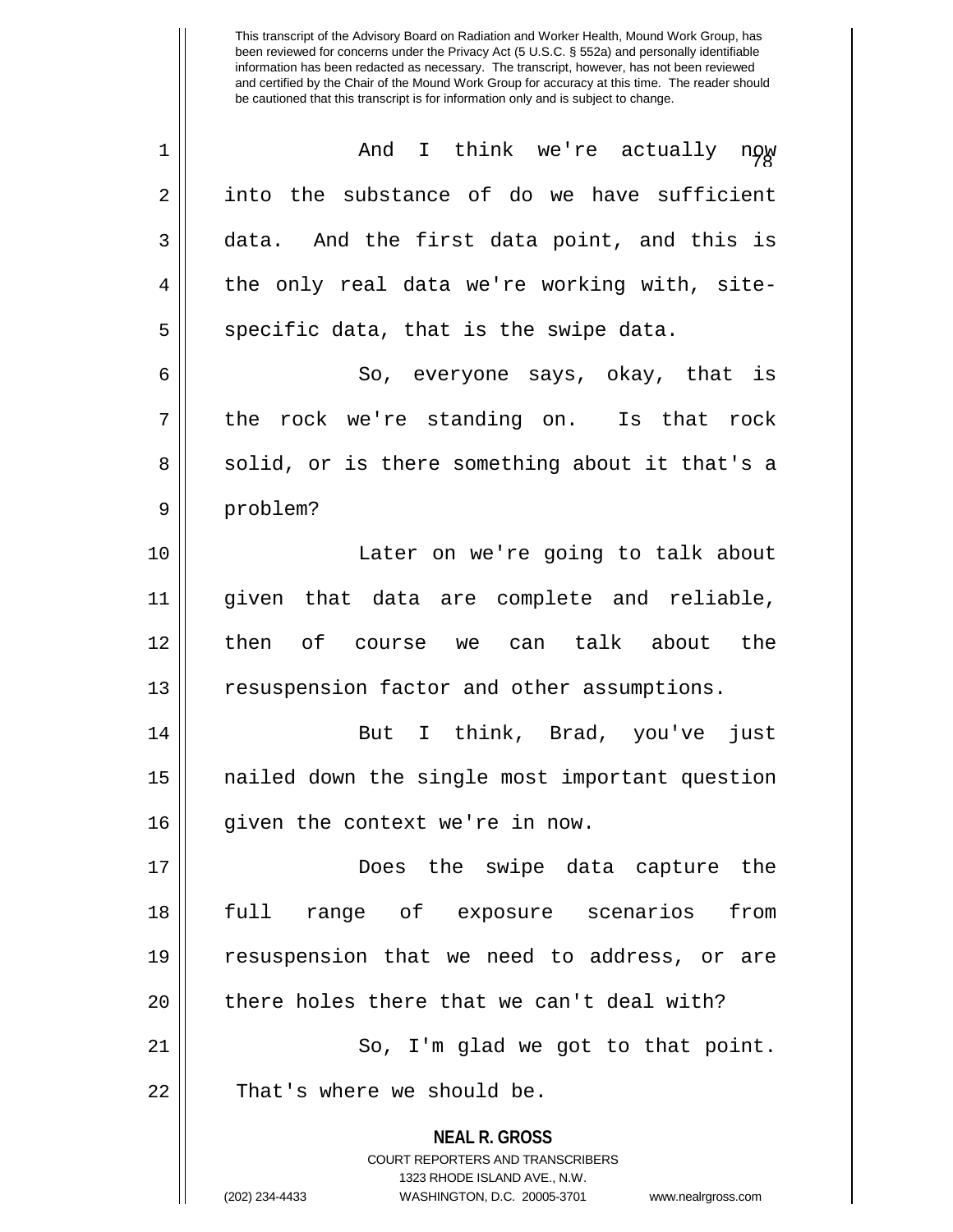|    | This transcript of the Advisory Board on Radiation and Worker Health, Mound Work Group, has<br>been reviewed for concerns under the Privacy Act (5 U.S.C. § 552a) and personally identifiable<br>information has been redacted as necessary. The transcript, however, has not been reviewed<br>and certified by the Chair of the Mound Work Group for accuracy at this time. The reader should<br>be cautioned that this transcript is for information only and is subject to change. |
|----|---------------------------------------------------------------------------------------------------------------------------------------------------------------------------------------------------------------------------------------------------------------------------------------------------------------------------------------------------------------------------------------------------------------------------------------------------------------------------------------|
| 1  | MR. FITZGERALD: Well, John, that,g                                                                                                                                                                                                                                                                                                                                                                                                                                                    |
| 2  | a perfect segue into Bob Barton's discussion                                                                                                                                                                                                                                                                                                                                                                                                                                          |
| 3  | of data adequacy and completeness.                                                                                                                                                                                                                                                                                                                                                                                                                                                    |
| 4  | DR. NETON: You<br>have<br>guys must                                                                                                                                                                                                                                                                                                                                                                                                                                                   |
| 5  | rehearsed that.                                                                                                                                                                                                                                                                                                                                                                                                                                                                       |
| 6  | (Laughter.)                                                                                                                                                                                                                                                                                                                                                                                                                                                                           |
| 7  | MR. FITZGERALD: So, Bob, are<br>you                                                                                                                                                                                                                                                                                                                                                                                                                                                   |
| 8  | still with us?                                                                                                                                                                                                                                                                                                                                                                                                                                                                        |
| 9  | MR. BARTON: I'm still here, John.                                                                                                                                                                                                                                                                                                                                                                                                                                                     |
| 10 | Thank you.                                                                                                                                                                                                                                                                                                                                                                                                                                                                            |
| 11 | Okay. So, I guess I'm going to                                                                                                                                                                                                                                                                                                                                                                                                                                                        |
| 12 | start with the completeness data. For those                                                                                                                                                                                                                                                                                                                                                                                                                                           |
| 13 | of you following along, the report is actually                                                                                                                                                                                                                                                                                                                                                                                                                                        |
| 14 | on the website. That starts on Page 25, which                                                                                                                                                                                                                                                                                                                                                                                                                                         |
| 15 | is Section 4 of the report.                                                                                                                                                                                                                                                                                                                                                                                                                                                           |
| 16 | As Joe sort of mentioned at the                                                                                                                                                                                                                                                                                                                                                                                                                                                       |
| 17 | outset of this meeting, there's been sort of                                                                                                                                                                                                                                                                                                                                                                                                                                          |
| 18 | an iterative process to this whole thing. And                                                                                                                                                                                                                                                                                                                                                                                                                                         |
| 19 | that goes for the data that was compiled, too.                                                                                                                                                                                                                                                                                                                                                                                                                                        |
| 20 | And in my mind, it sort of went                                                                                                                                                                                                                                                                                                                                                                                                                                                       |
| 21 | through three stages where Stage 1 was sort of                                                                                                                                                                                                                                                                                                                                                                                                                                        |
| 22 | the data we were discussing at the November                                                                                                                                                                                                                                                                                                                                                                                                                                           |
|    | <b>NEAL R. GROSS</b><br>COURT REPORTERS AND TRANSCRIBERS                                                                                                                                                                                                                                                                                                                                                                                                                              |
|    | 1323 RHODE ISLAND AVE., N.W.                                                                                                                                                                                                                                                                                                                                                                                                                                                          |
|    | (202) 234-4433<br>WASHINGTON, D.C. 20005-3701<br>www.nealrgross.com                                                                                                                                                                                                                                                                                                                                                                                                                   |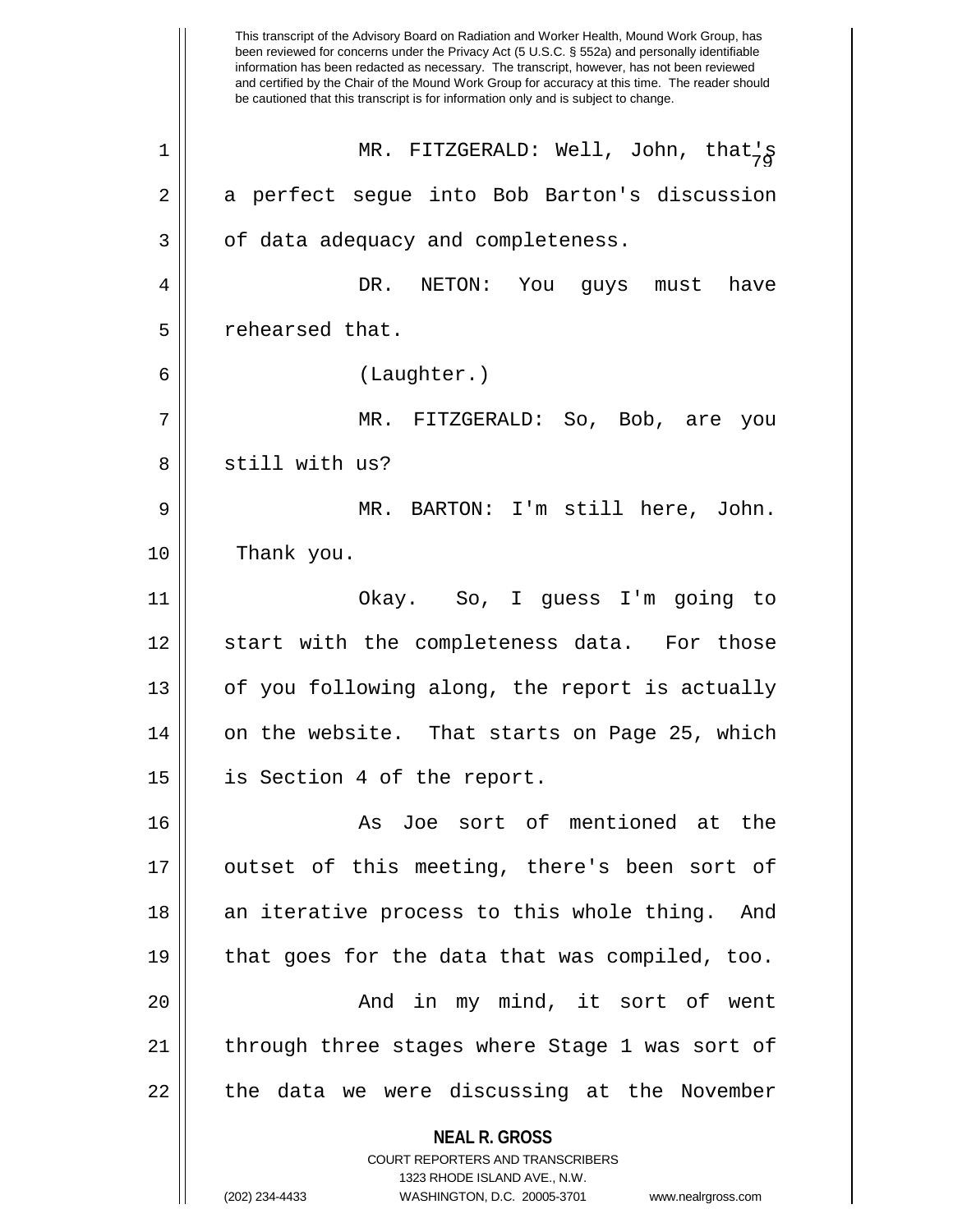$1 || 7th$  meeting. And that covered two rooms. It 2 was the SW-8 Room and the R-108 Room. And  $3 \parallel$  that data started in 1985, and it was compiled 4 || through 1989.

5 Stage 2 was about a report 6 celeased early in January of this year and 7 || that added additional for those two rooms.  $8 \parallel$  So, now the SW-8 dataset actually started in  $9 \parallel 1969$ , and the R-108 dataset started in 1983. 10 || So, more data was added in sort of a Stage 2 11 iteration.

12 And then there's been the most 13 || one, so I'll call it Stage 3, which was the 14 report released in late March. And this one 15 added actually two additional rooms to the 16 || original two. And that's Room SW-13 starting 17 in 1974, and SW-150 starting in 1968.

18 So, that's kind of the dataset 19 that we're at now. And because of how the 20 whole process has sort of been iterative, so 21 is the completeness analysis and how it was  $22 \parallel$  set up.

**NEAL R. GROSS**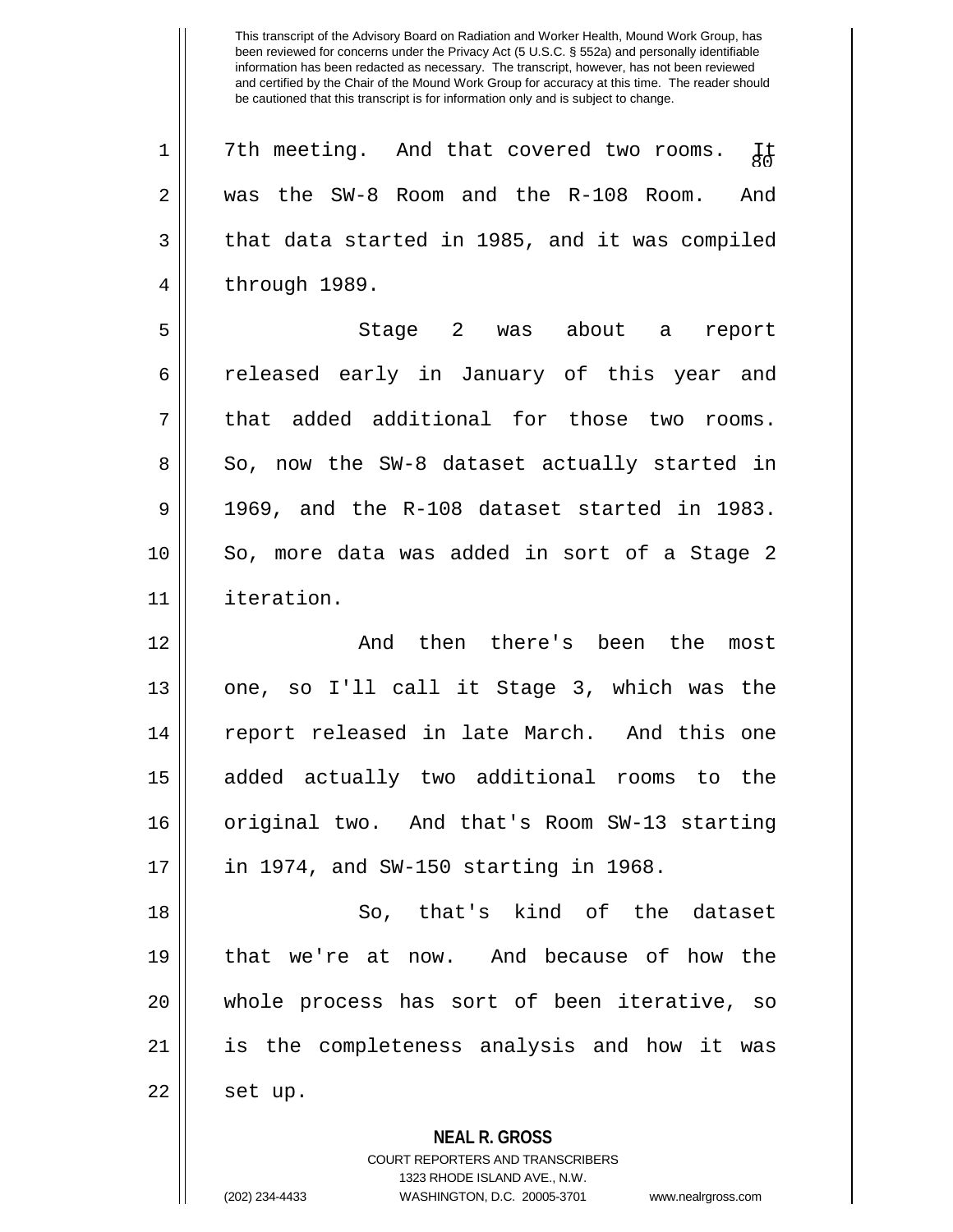**NEAL R. GROSS** COURT REPORTERS AND TRANSCRIBERS 1323 RHODE ISLAND AVE., N.W. (202) 234-4433 WASHINGTON, D.C. 20005-3701 www.nealrgross.com  $1 \parallel$  So, if it's agreeable, what  $I'_8$ d  $2 \parallel$  like to do is kind of start by talking about 3 those first two rooms for which data was 4 | compiled. That's SW-8 and R-108. And then we 5 can kind of discuss the final two rooms added  $6 \parallel$  at this latest stage at the very end. 7 And the reason I'd like to do that 8 || is so that anyone who's following along in the 9 actual report can really go kind of page-by-10 page through this completeness analysis and 11 hopefully not get lost along the way. 12 || So, if we start with Room R-108, 13 like I said, the data begins in about mid-1983  $14$  || and goes up to 1989. 15 || The intake periods that were 16 defined off this dataset for this room and the 17 corresponding number of samples are shown in 18 || Table 1 of Section 4.1.1, and are also shown 19 visually in Figure 1. 20 It should be noted that no data 21 had originally been compiled for 1987. And  $22 \parallel$  that's really kind of a two-year gap starting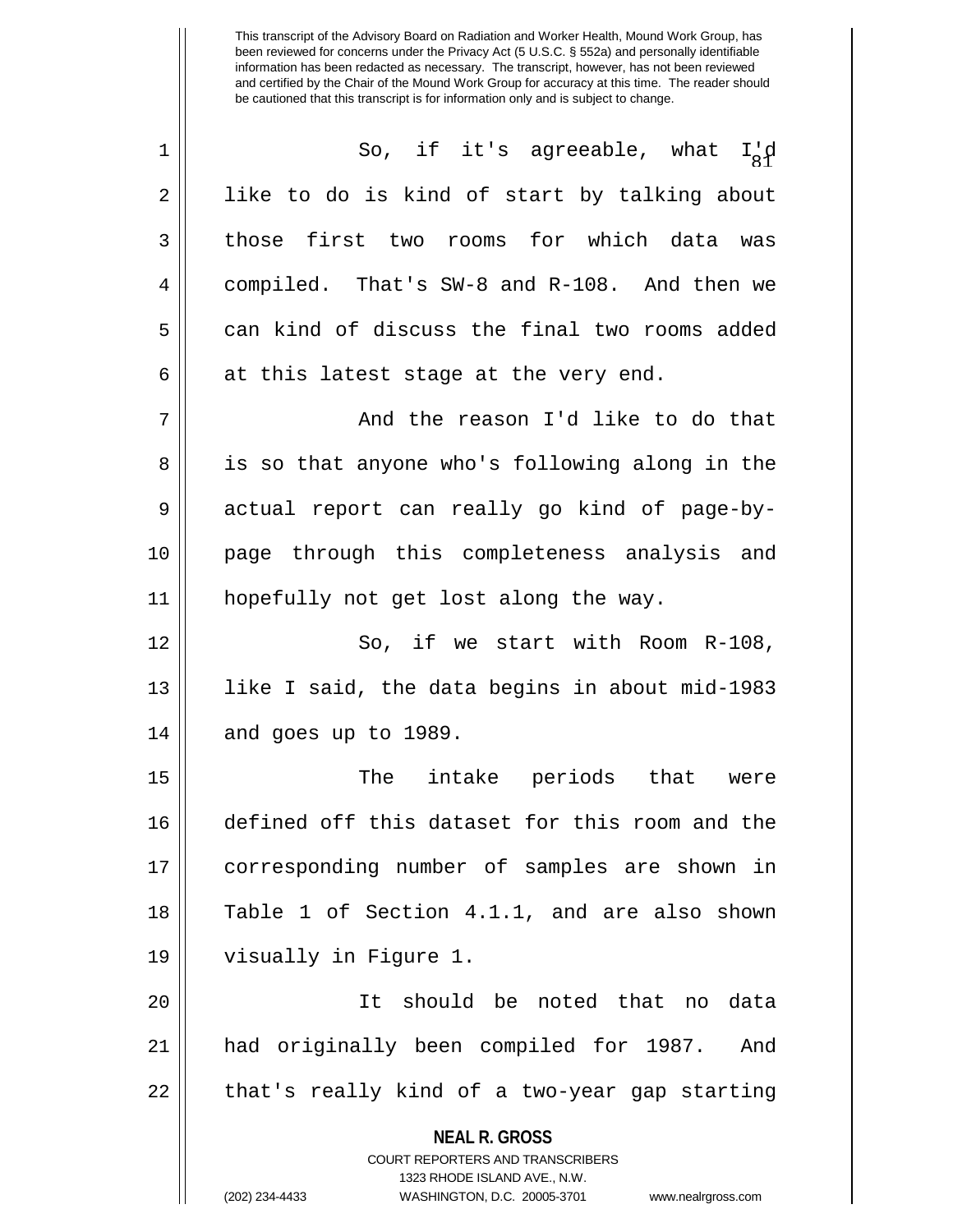**NEAL R. GROSS** COURT REPORTERS AND TRANSCRIBERS 1323 RHODE ISLAND AVE., N.W. (202) 234-4433 WASHINGTON, D.C. 20005-3701 www.nealrgross.com been reviewed for concerns under the Privacy Act (5 U.S.C. § 552a) and personally identifiable information has been redacted as necessary. The transcript, however, has not been reviewed and certified by the Chair of the Mound Work Group for accuracy at this time. The reader should be cautioned that this transcript is for information only and is subject to change. 1 || in mid-1986 through mid-1988. 2 Any other gaps that were kind of 3 noticed in the data were generally on the 4 | order of a few months. And this was the case  $5 \parallel$  for a lot of these rooms. 6 Moving on to the second room, SW- $7 \parallel 8$ , again the dataset was expanded in sort of  $8 \parallel$  the second iteration so that the data actually 9 || begins in 1969 and goes up through 1989. 10 Similar to the first room, you can 11 || see what the defined intake periods were and 12 || the corresponding number of samples for intake 13 || period on Table 2, and again shown visually in  $14$  || Figures 2 and 3. 15 There are several gaps for SW-8. 16 They're listed on Page 27 in the sort of 17 bolded form. I don't really want to read 18 through each and every one, but it's worth 19 noting that a lot of them are on the order of  $20$  | a few months. 21 || Although in some cases such as in  $22$  || the early '70s, the gap could be up to two-

This transcript of the Advisory Board on Radiation and Worker Health, Mound Work Group, has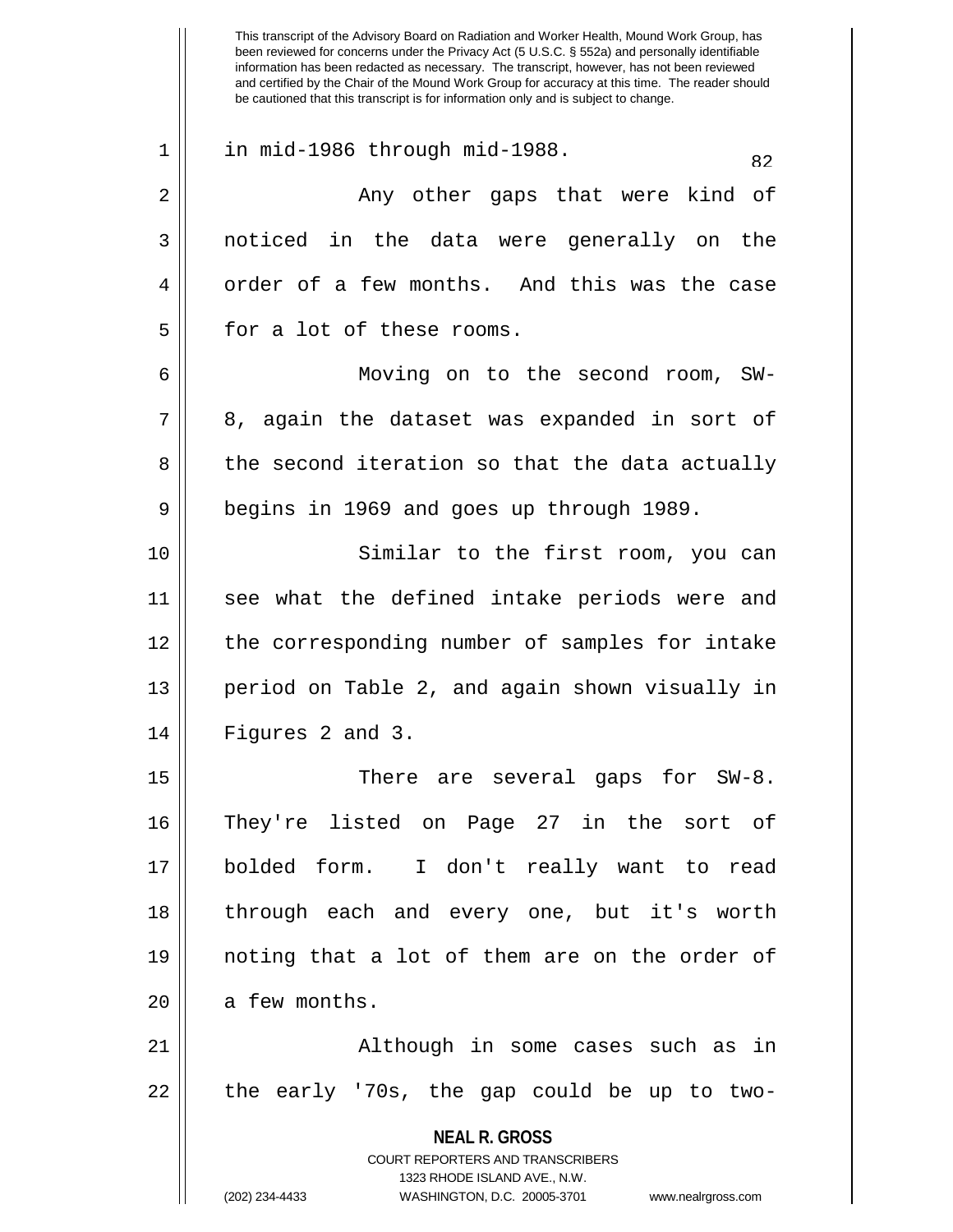$\begin{array}{ccc} 1 & \text{and--a-half years.} \end{array}$  83

2 || Sort of the next thing we did in 3 || relation to these two rooms is perform an SRDB  $4 \parallel$  search to see, all right, do we have any more  $5 \parallel$  available data that might be able to fill in  $6 \parallel$  some of these gaps?

7 And one of the types of reports we 8 came across was what we called these HP trend 9 || reports. And what these are, originally it 10 was preferable to use the raw datasets. That 11 is you have essentially a map of the room, and 12 you have a number in each area of the room 13 where a swipe was taken and what the value of 14 | that swipe was.

15 Well, in the absence of the raw 16 data there's also these trend reports which 17 basically list out the week and will give you 18 || a high, a low and an average swipe result for 19 any given day. They usually also provide the 20 number of samples that were taken on that  $21$  | given day.

22 So, we found some of those. And

**NEAL R. GROSS**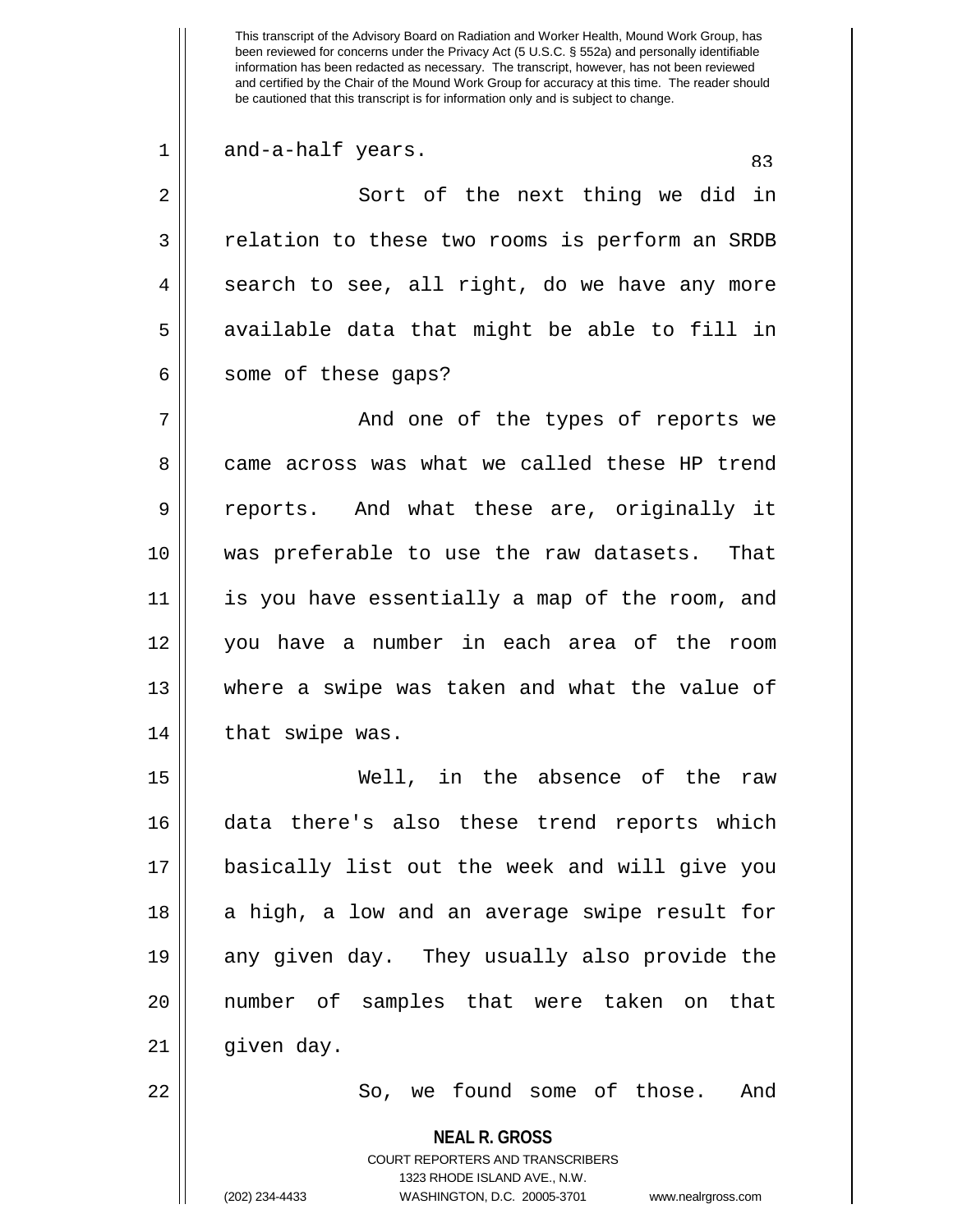$1 ||$  in particular we found one for SW-8 in 1980 2 which previously didn't have any, you know, 3 data compiled for it.

4 And there were also several of 5 || these trend reports in the late '80s that  $6 \parallel$  could kind of fill in some of these gaps where 7 || you have a five, six-month period without any 8 || of the raw data, but then you could always use 9 || these trend reports to kind of supplement the 10 dataset.

11 These trend reports were actually 12 used for years prior to 1985 by NIOSH for 13 these two rooms. So, that wouldn't be 14 inconsistent with what has essentially been 15 | already done.

16 || So, I quess the conclusion there 17 is there is a little more out there in the 18 form of the HP trend reports that could sort 19 || of bolster the datasets of these two rooms, 20 you know, if it's determined that that's 21 necessary to sort of flesh out the proposed 22 coworker model.

**NEAL R. GROSS**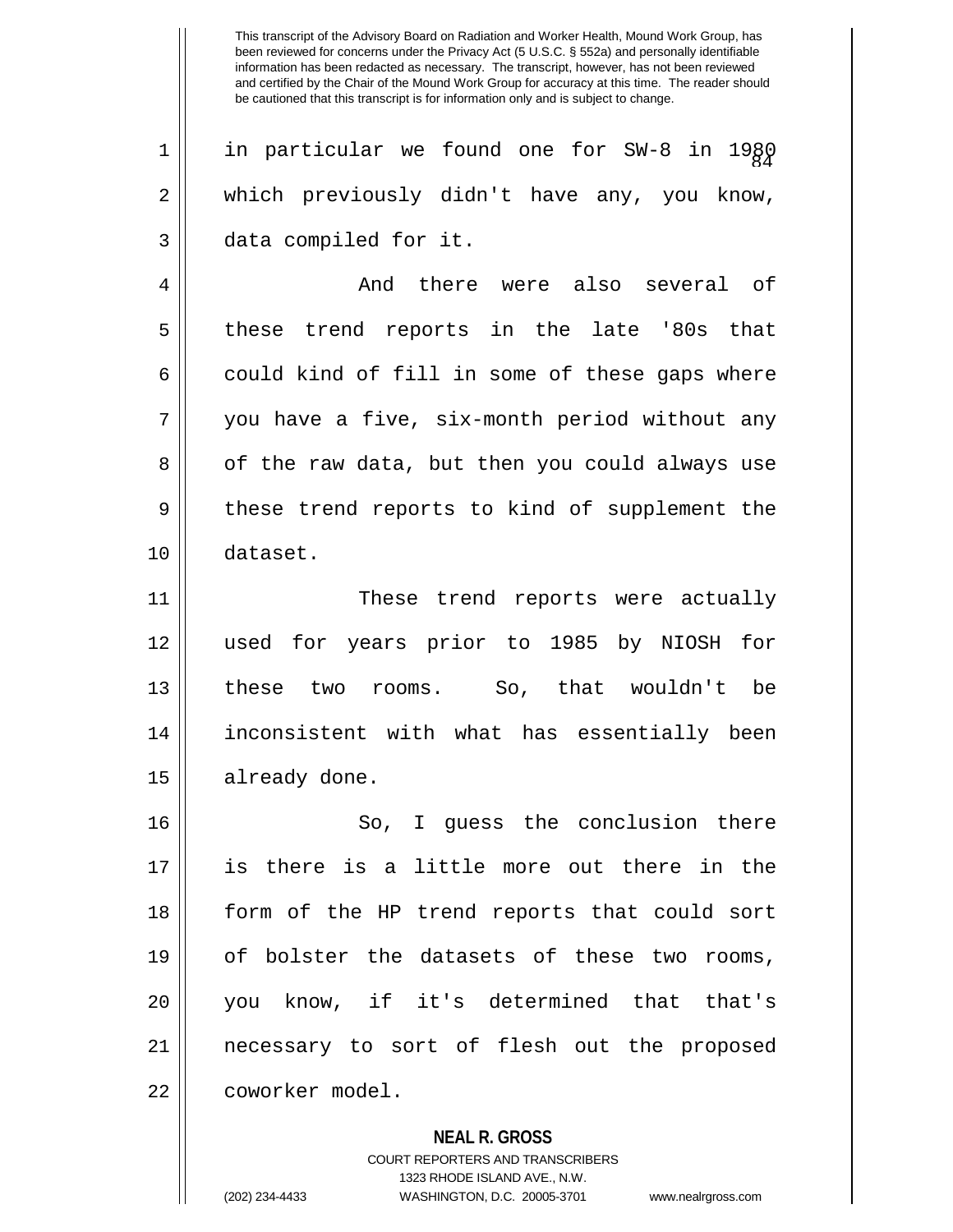<sup>85</sup> 1 Okay. So, I guess next along the  $2 \parallel$  line here in Section 4.1.3, we identify a sort 3 of dose calculation inconsistency among the 4 different years. Might be beneficial here 5 just to briefly describe again what the model  $6 \parallel$  is.

7 You have a bunch of swipe data 8 taken. Based on certain assumptions about the 9 detector efficiency and that sort of thing, 10 you can kind of get what the activity is on 11 the ground. And you can use the resuspension 12 factor to see, well, if that's the activity on  $13$  || the ground, what's the activity available to 14 be inhaled in the air?

15 || Then you take that and you apply a 16 worker exposure time and a breathing rate and 17 you can develop an intake, a radioactive 18 intake for whatever period you want to define. 19 || The way the calculational 20 || spreadsheets were set up, originally it was 21 hoped that you could get a defined intake for  $22$  || each month of the year.

**NEAL R. GROSS**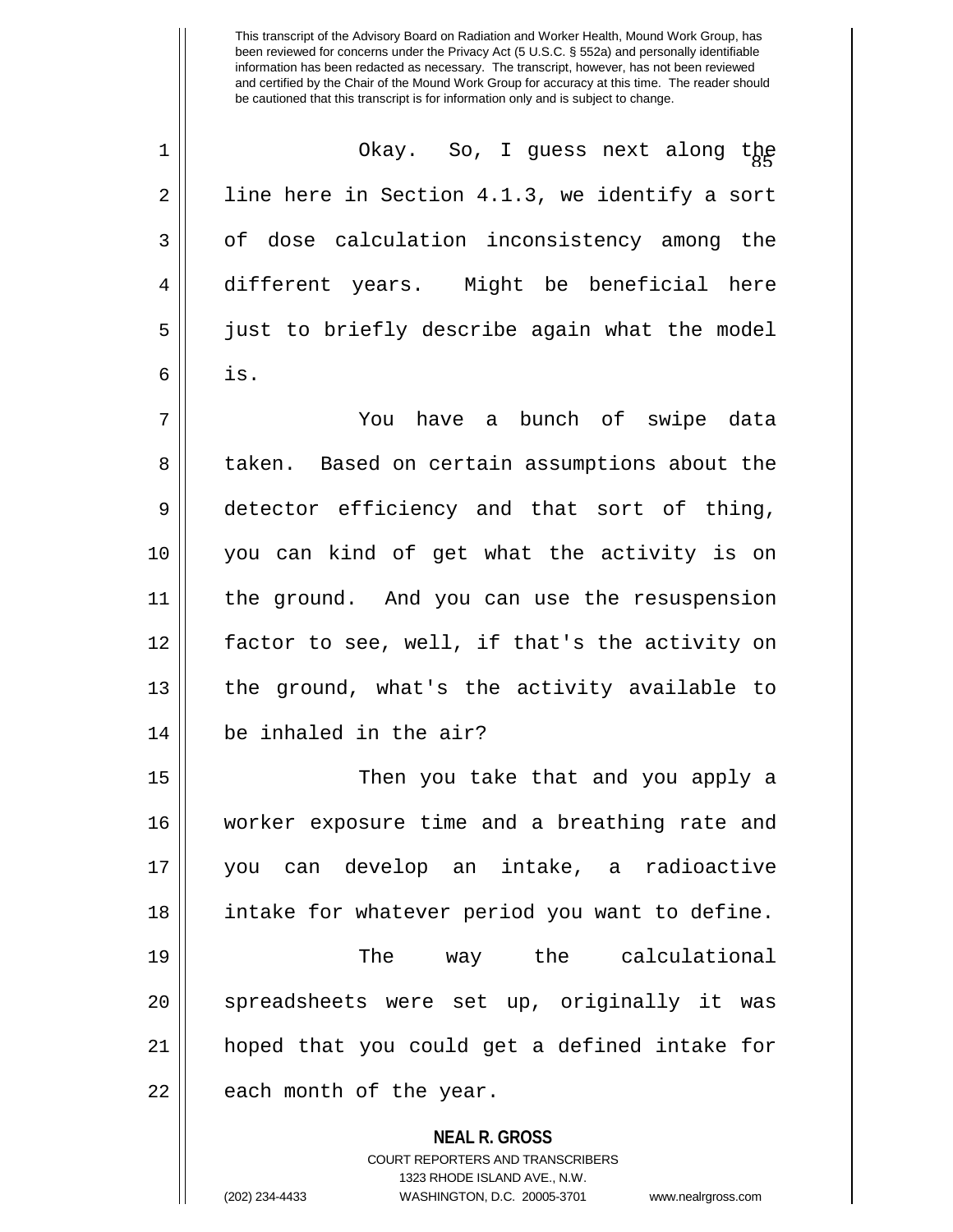$1$   $\parallel$  and if you have an intake for eagh 2 month, you sum all 12 months and you get an 3 || intake for the year. That's kind of how 4 mechanistically these spreadsheets were set  $5 \parallel \quad \text{up}.$ 

6 The problem comes is when you 7 don't have an intake defined for each month of 8 the year. So, for example, say you only had 9 data for one month. You could take all that 10 data, develop, you know, the 50th percentile, 11 95th percentile air contamination value and 12 you can develop what the intake was for that 13 month. But if you didn't have other months in 14 || the year, the, you know, hypothetical worker 15 was only assigned an intake based on one month 16 | of exposure.

17 || And that's not necessarily because 18 he didn't have exposure, because that for the 19 rest of the year it's more you didn't have the 20 || data to develop an intake value.

21 || So, for situations where the 22 || hypothetical I gave where you could only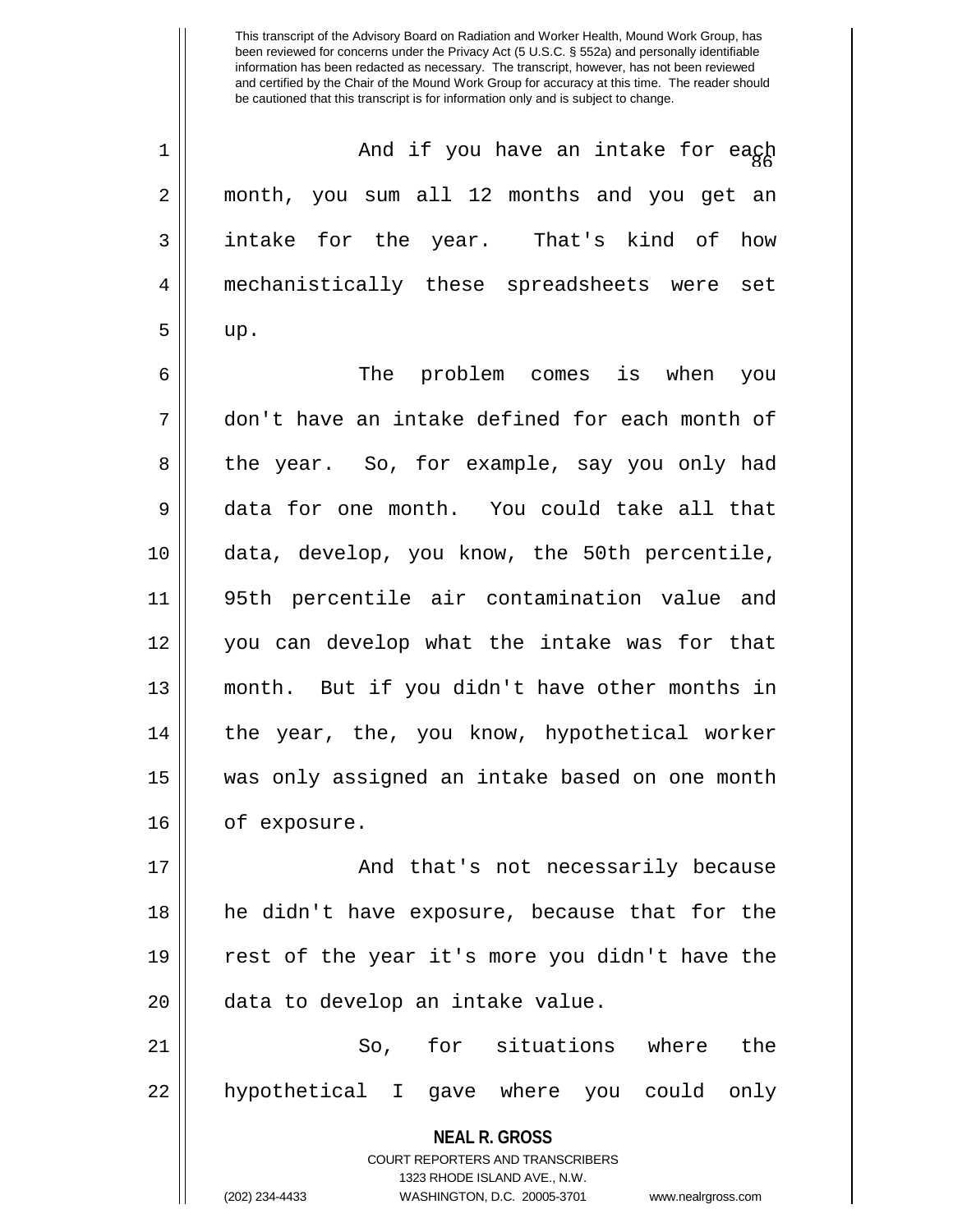| $\mathbf 1$    | develop an intake for a single month, you'ge   |
|----------------|------------------------------------------------|
| $\overline{2}$ | essentially underestimating the exposure       |
| 3              | potential by about a factor of 12 if you were  |
| 4              | going to extrapolate that to a full year.      |
| 5              | It's not a real big deal. I mean,              |
| 6              | you can easily go in and sort of fix those     |
| 7              | errors and get it going. And we'll show a      |
| 8              | little later on how if you do go through and   |
| 9              | fix those errors with the most recent NIOSH    |
| 10             | case study, the doses change a little bit.     |
| 11             | But, I mean, again mostly on the order of      |
| 12             | about a factor of 12.                          |
| 13             | The very next section I really                 |
| 14             | don't want to spend too much time on.          |
| 15             | Basically what happened was in preparation for |
| 16             | the November meeting, we had performed our own |
| 17             | data compilation of these HP trend reports     |
| 18             | just to see, all right, what's out there, you  |
| 19             | know, can these fill in the gaps, you know,    |
| 20             | how do these value shown in the HP trend       |
| 21             | reports compare with the raw data that has     |
| 22             | already been compiled and how might<br>that    |

**NEAL R. GROSS** COURT REPORTERS AND TRANSCRIBERS

1323 RHODE ISLAND AVE., N.W.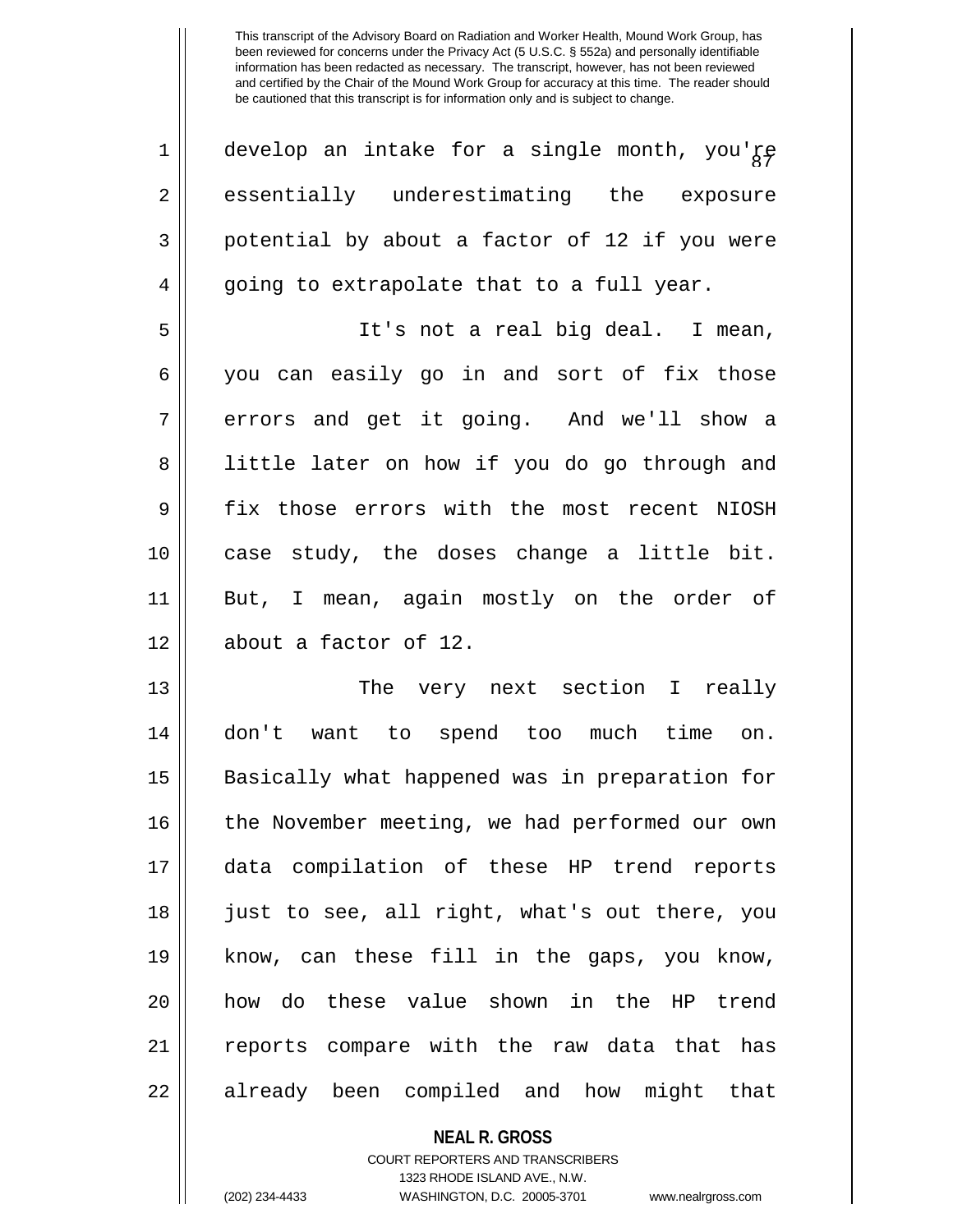## 1 || influence things? as

2 And so based on that dataset that  $3 \parallel$  SC&A independently compiled, we were able to 4 make a direct comparison to what NIOSH had 5 compiled sort of in the Stage 2 where they 6 added a lot more data for the first two rooms  $7 \parallel$  there, SW-8 and R-108.

8 The moral of the story there is  $9 \parallel$  any errors found, and errors could be a number 10 was transcribed incorrectly or maybe it was 11 transcribed twice or maybe it was just missed 12 altogether, all those errors combined were 13 || very low. It was under two percent.

14 And even when looking at the 15 magnitude as you went through and corrected 16 || all those little small, really, really, minor  $17$  || errors, it really did not affect the outcome 18 || of this dose model in any meaningful way at 19 least in my mind.

20 And so, I don't want to spend a 21  $\parallel$  1 ot of time on that one because I don't think  $22 \parallel$  it's really important to this discussion.

> **NEAL R. GROSS** COURT REPORTERS AND TRANSCRIBERS

> > 1323 RHODE ISLAND AVE., N.W.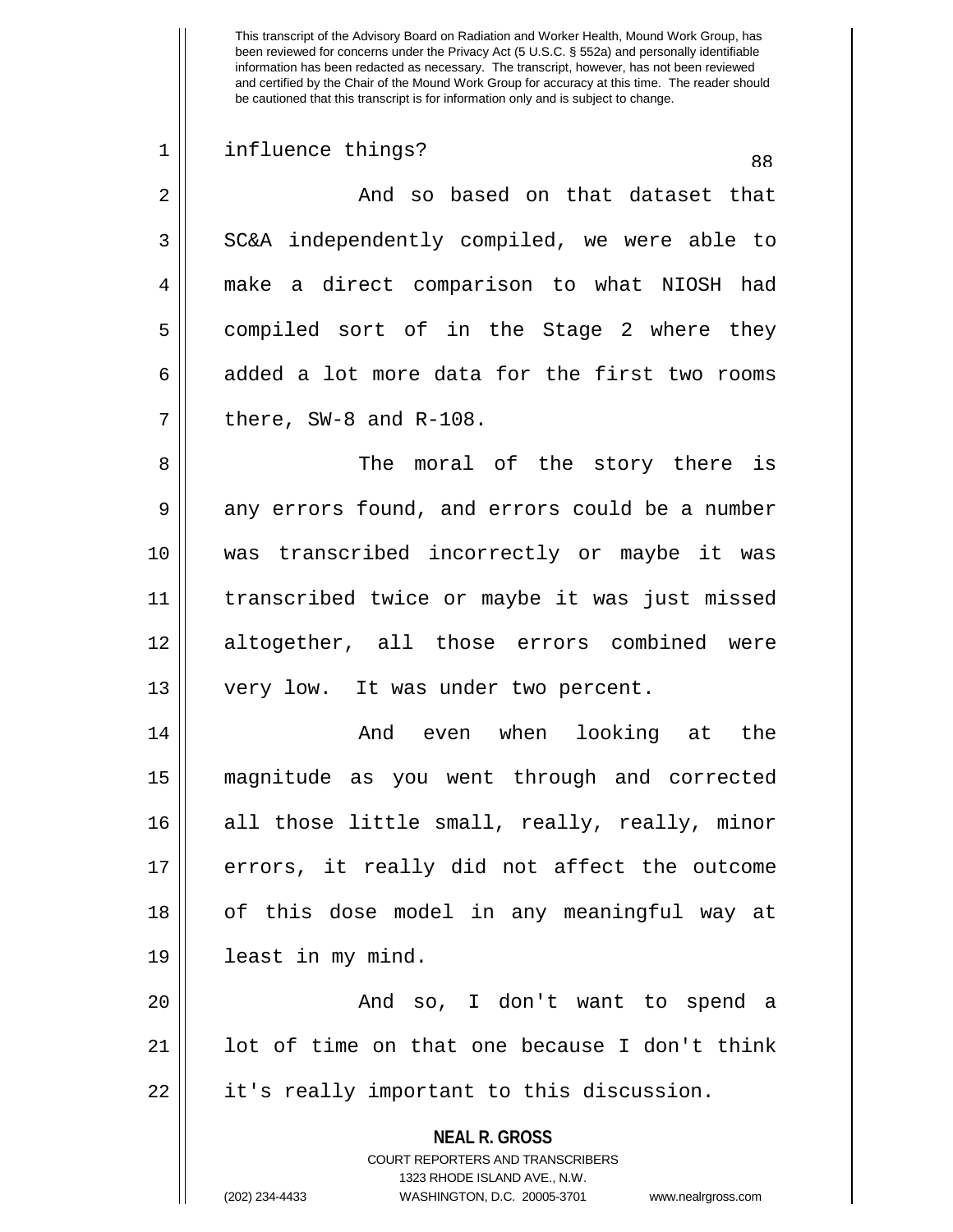| $\mathbf 1$ | So, I guess next we move on to the             |
|-------------|------------------------------------------------|
| 2           | final two rooms which were SW-13 and SW-150    |
| 3           | who had data added in the most recent          |
| 4           | iteration of the proposed method.              |
| 5           | And one thing that was kind of                 |
| 6           | different about the data for these two rooms   |
| 7           | is it wasn't compiled necessarily on a monthly |
| 8           | basis. That is when they developed an intake   |
| 9           | value, kind of pooled all the data for a       |
| 10          | single year into one dataset. And then from    |
| 11          | there you could do log-normal fit and develop  |
| 12          | air concentration.                             |
| 13          | One concern that immediately                   |
| 14          | jumped out to me when you do a model based on  |
| 15          | that, one, it's rather inconsistent compared   |
| 16          | with the first two-room analysis, because that |
| 17          | at least attempted to do things on a monthly   |
| 18          | But also if you're pooling all the<br>basis.   |
| 19          | data into a single year, there's always the    |
| 20          | off chance that the final result is unduly     |
| 21          | biased by a single month worth of data.        |
| 22          | Hypothetically you could have a                |

COURT REPORTERS AND TRANSCRIBERS 1323 RHODE ISLAND AVE., N.W. (202) 234-4433 WASHINGTON, D.C. 20005-3701 www.nealrgross.com

**NEAL R. GROSS**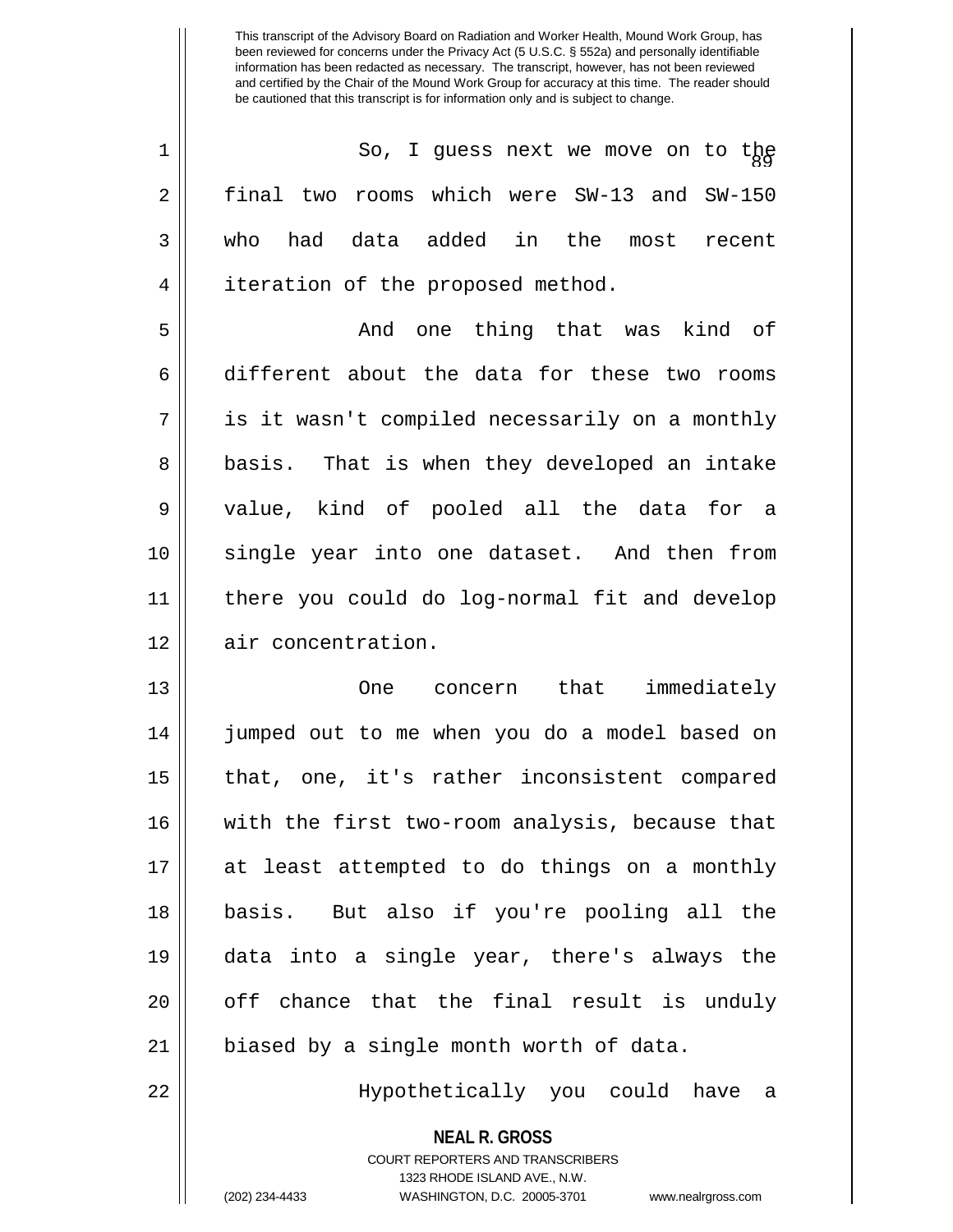| 1              | month that only had ten samples that had $\frac{1}{90}$ |
|----------------|---------------------------------------------------------|
| $\overline{2}$ | seemed to be only higher contamination, and             |
| 3              | then the next month have 300 samples and it             |
| 4              | was a lot lower. When you pool them                     |
| 5              | altogether, it kind of muddies the water.               |
| 6              | That's one thing that SC&A took a                       |
| 7              | look at and said, all right, what happens if            |
| 8              | we take these things and weigh all the data by          |
| $\mathsf 9$    | month? Let's weigh it by month. So, each                |
| 10             | month gets equal weight in calculating the              |
| 11             | annual contamination and how does that                  |
| 12             | compare.                                                |
| 13             | And it was generally favorable,                         |
| 14             | you know. You don't see a very big difference           |
| 15             | for most months there. And I think there was            |
| 16             | a couple of - or most years there, there was a          |
| 17             | couple of years where, you know, if you had             |
| 18             | weighted all the data by month, that annual             |
| 19             | contamination value might increase by 25 to 35          |
| 20             | percent depending on the room and year.<br>So,          |
| 21             | that might be a consideration.                          |
| 22             | NIOSH might want to consider                            |

1323 RHODE ISLAND AVE., N.W. (202) 234-4433 WASHINGTON, D.C. 20005-3701 www.nealrgross.com

**NEAL R. GROSS** COURT REPORTERS AND TRANSCRIBERS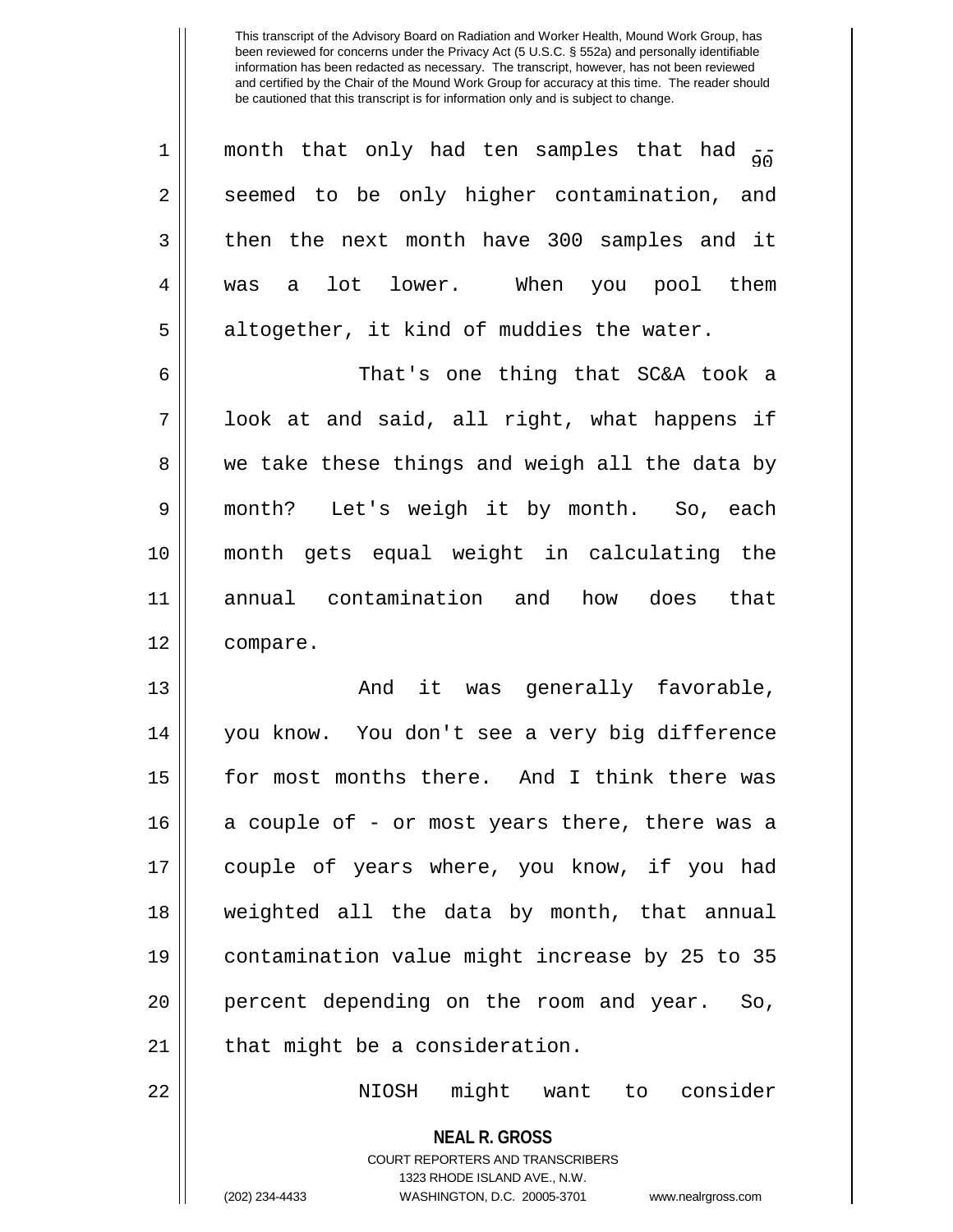**NEAL R. GROSS** COURT REPORTERS AND TRANSCRIBERS 1323 RHODE ISLAND AVE., N.W. (202) 234-4433 WASHINGTON, D.C. 20005-3701 www.nealrgross.com This transcript of the Advisory Board on Radiation and Worker Health, Mound Work Group, has been reviewed for concerns under the Privacy Act (5 U.S.C. § 552a) and personally identifiable information has been redacted as necessary. The transcript, however, has not been reviewed and certified by the Chair of the Mound Work Group for accuracy at this time. The reader should be cautioned that this transcript is for information only and is subject to change. 1  $\parallel$  breaking down the data on a monthly basis  $i.f$ 2 | for nothing else to be consistent throughout 3 | their dose model. 4 So, they're really trying to break 5 it down by month where you can. And if you  $6 \parallel$  can't, then you can extrapolate things to a  $7 \parallel$  full year. 8 And the last thing is this most 9 || recent case study which is essentially, all 10 || right, we have these derived intake values. 11 Now, let's see what a potential dose situation 12 might be like. 13 || The Movies And when we define that is when 14 we're going to have a worker who's exposed for 15  $\parallel$  two years, he's at two years with the highest 16 | contamination among all four rooms. And we're 17 going to say, all right, he's exposed for two 18 years, and then we're going to evaluate the 19 dose ten years after that exposure period. 20 || And what is shown in - I believe 21 || it's Figure - one moment, please, but those 22 || values were presented in Figure 1 of the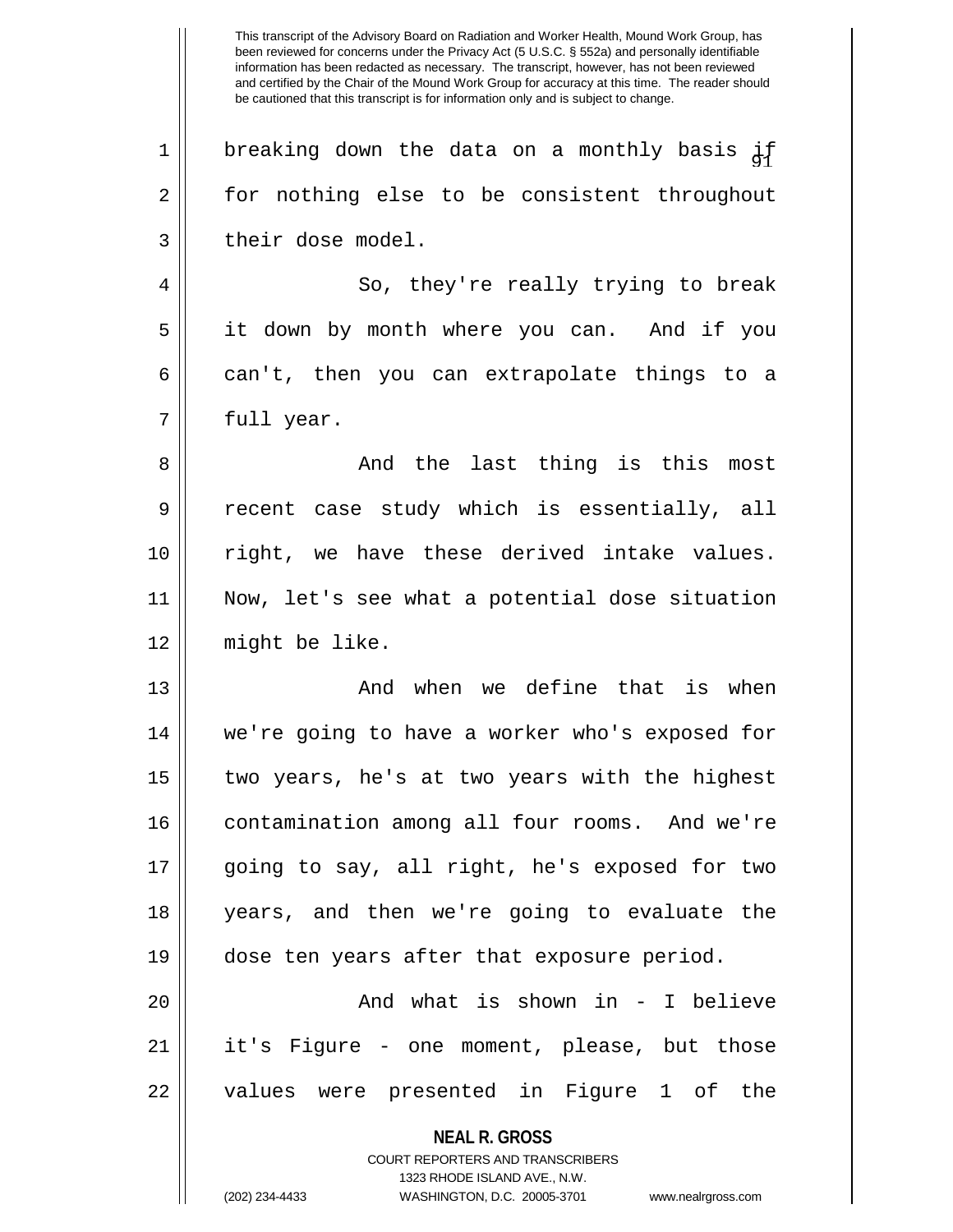|    | This transcript of the Advisory Board on Radiation and Worker Health, Mound Work Group, has<br>been reviewed for concerns under the Privacy Act (5 U.S.C. § 552a) and personally identifiable<br>information has been redacted as necessary. The transcript, however, has not been reviewed<br>and certified by the Chair of the Mound Work Group for accuracy at this time. The reader should<br>be cautioned that this transcript is for information only and is subject to change. |
|----|---------------------------------------------------------------------------------------------------------------------------------------------------------------------------------------------------------------------------------------------------------------------------------------------------------------------------------------------------------------------------------------------------------------------------------------------------------------------------------------|
| 1  | original NIOSH - or the NIOSH report<br>fgf                                                                                                                                                                                                                                                                                                                                                                                                                                           |
| 2  | March.                                                                                                                                                                                                                                                                                                                                                                                                                                                                                |
| 3  | MR. KATZ: Bob, Figure 9.                                                                                                                                                                                                                                                                                                                                                                                                                                                              |
| 4  | MR. FITZGERALD: Figure 9, Page 42.                                                                                                                                                                                                                                                                                                                                                                                                                                                    |
| 5  | MR. KATZ: Page 42.                                                                                                                                                                                                                                                                                                                                                                                                                                                                    |
| 6  | MR. BARTON: Yes, there it is.                                                                                                                                                                                                                                                                                                                                                                                                                                                         |
| 7  | Okay. So, that's the original values. And as                                                                                                                                                                                                                                                                                                                                                                                                                                          |
| 8  | you can see, this sort of bounding case - when                                                                                                                                                                                                                                                                                                                                                                                                                                        |
| 9  | say "bounding," it's based on the<br>$\mathbf I$<br>95th                                                                                                                                                                                                                                                                                                                                                                                                                              |
| 10 | percentile air contamination value for SW-8,                                                                                                                                                                                                                                                                                                                                                                                                                                          |
| 11 | and the total dose evaluated ten years after a                                                                                                                                                                                                                                                                                                                                                                                                                                        |
| 12 | two-year exposure was about 0.48 millirem.                                                                                                                                                                                                                                                                                                                                                                                                                                            |
| 13 | Now, we also<br>the<br>got<br>source                                                                                                                                                                                                                                                                                                                                                                                                                                                  |
| 14 | spreadsheets on that, and unfortunately the                                                                                                                                                                                                                                                                                                                                                                                                                                           |
| 15 | same error that I discussed earlier about                                                                                                                                                                                                                                                                                                                                                                                                                                             |
| 16 | extrapolating doses to a full year applies                                                                                                                                                                                                                                                                                                                                                                                                                                            |
| 17 | here.                                                                                                                                                                                                                                                                                                                                                                                                                                                                                 |
| 18 | It especially has an affect<br>on on                                                                                                                                                                                                                                                                                                                                                                                                                                                  |
| 19 | those two latter rooms in which data were                                                                                                                                                                                                                                                                                                                                                                                                                                             |
| 20 | compiled, because again the original                                                                                                                                                                                                                                                                                                                                                                                                                                                  |
| 21 | spreadsheet calculation only assumed for each                                                                                                                                                                                                                                                                                                                                                                                                                                         |
| 22 | intake a one-month exposure time.                                                                                                                                                                                                                                                                                                                                                                                                                                                     |
|    | <b>NEAL R. GROSS</b><br>COURT REPORTERS AND TRANSCRIBERS<br>1323 RHODE ISLAND AVE., N.W.<br>(202) 234-4433<br>WASHINGTON, D.C. 20005-3701<br>www.nealrgross.com                                                                                                                                                                                                                                                                                                                       |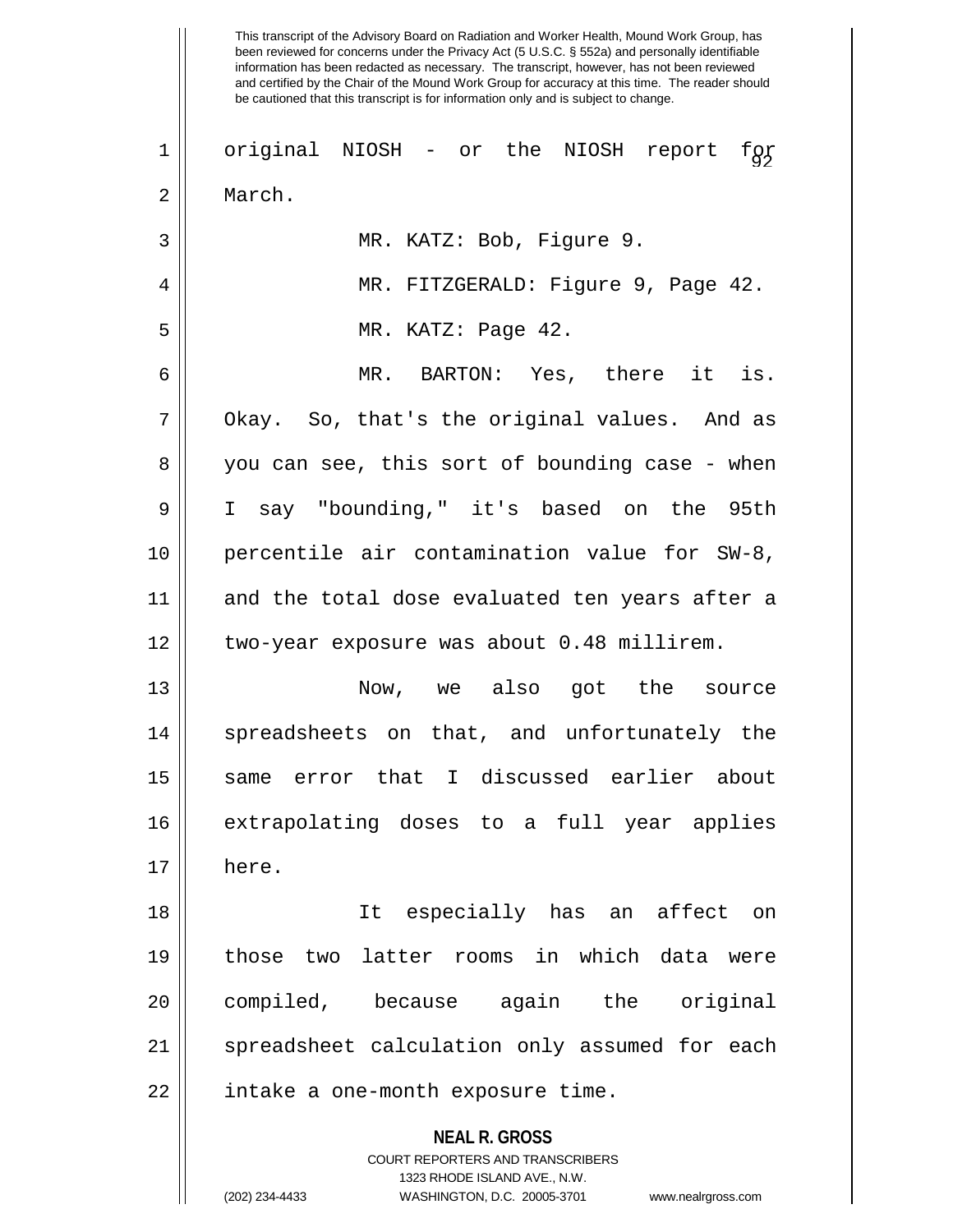| $\mathbf 1$ | So, since all the data was poolgd                                   |
|-------------|---------------------------------------------------------------------|
| 2           | into a single value for each year in those two                      |
| 3           | latter rooms, again you end up with a dose                          |
| 4           | that's approximately a factor of 12 below what                      |
| 5           | it should be if it was actually extrapolated                        |
| 6           | to the full 2,000-hour-per-year exposure.                           |
| 7           | So, as everyone can see in Table                                    |
| 8           | 16 on Page 42, which is just below the                              |
| 9           | original NIOSH results, these kind of show how                      |
| 10          | the doses would change if they were actually                        |
| 11          | extrapolated to that full year of exposure.                         |
| 12          | And so the limiting case becomes -                                  |
| 13          | again this is bounding 95th percentile                              |
| 14          | contamination. Room SW-150 comes out at about                       |
| 15          | 3.7 millirem.                                                       |
| 16          | So, I mean, that's just, you know,                                  |
| 17          | one of those little things. That's kind of                          |
| 18          | how it changes. Again, it's kind of a factor                        |
| 19          | of 12 increase for that room.                                       |
| 20          | And, you know, when you go through                                  |
| 21          | a fixed set error, that's the case study, you                       |
| 22          | know. Assuming all the resuspension and all                         |
|             | <b>NEAL R. GROSS</b>                                                |
|             | COURT REPORTERS AND TRANSCRIBERS                                    |
|             | 1323 RHODE ISLAND AVE., N.W.                                        |
|             | (202) 234-4433<br>WASHINGTON, D.C. 20005-3701<br>www.nealrgross.com |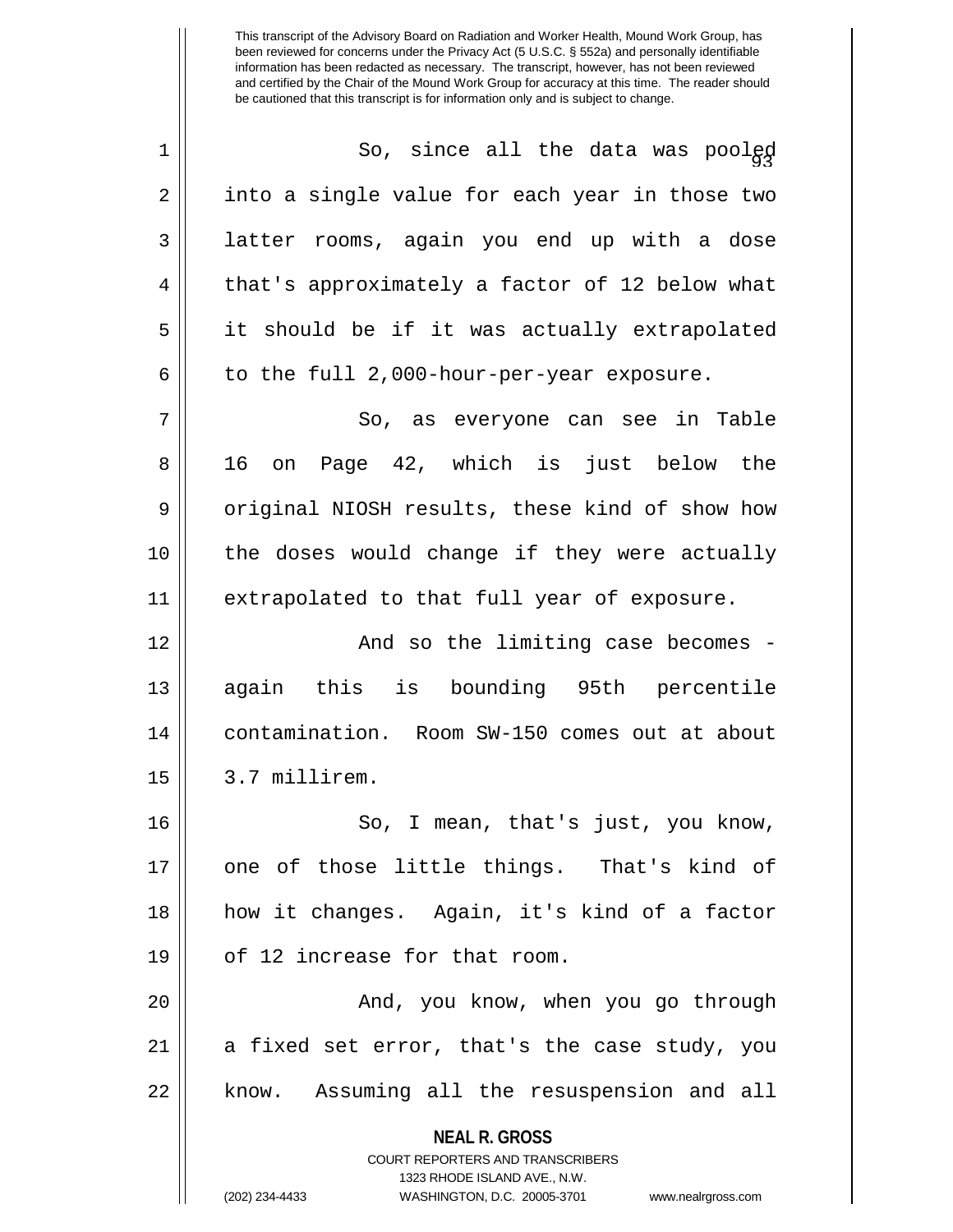**NEAL R. GROSS** COURT REPORTERS AND TRANSCRIBERS 1323 RHODE ISLAND AVE., N.W. 1 | these other uncertainties are out the window, 2 || we're just going to go with the original case  $3 \parallel$  study example and all those assumptions, this 4 || is kind of where it comes out. So, you're 5 | limiting cases up from 0.48 to about 3.7. 6 And I guess to kind of put a cap  $7 \parallel$  on the concluding statements, we didn't really 8 || feel that the data was incomplete or unuseable 9 || for this kind of application. 10 I guess where we come out on it is 11 when there are gaps, for example, like a two-12 || and-a-half-year gap in the early '70s like 13 || some of these longer gaps, you know, it can be 14 established within the bounds of security 15 concerns and whatnot to have a discussion to 16 kind of verify that these gaps, these time 17 periods without any data that it is 18 appropriate to sort of use the temporal 19 neighbor, that is the data before and after  $20$  | the period with no data, as representative. 21 I mean, as long as there's no 22 || reason to think that these periods that don't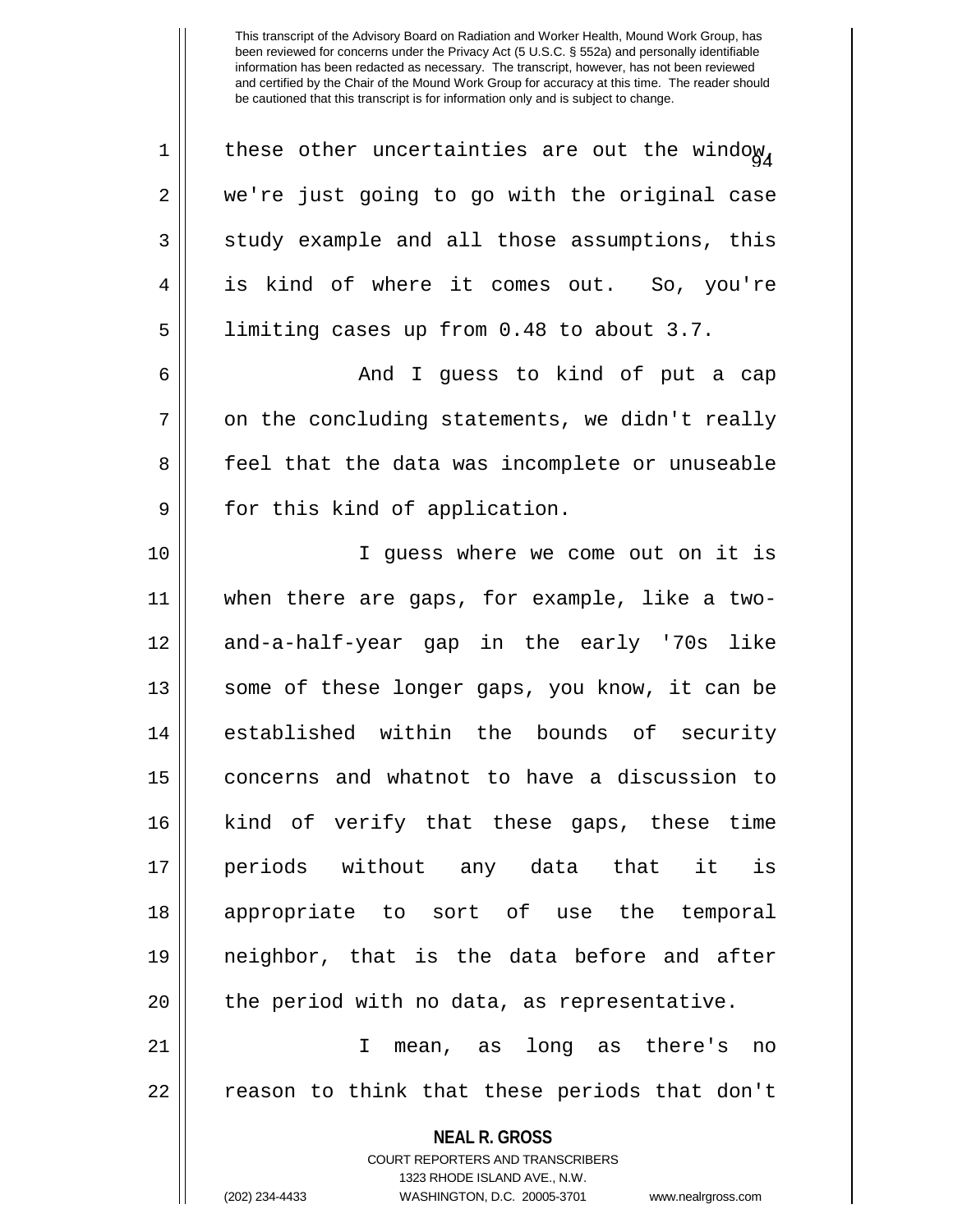**NEAL R. GROSS** COURT REPORTERS AND TRANSCRIBERS 1323 RHODE ISLAND AVE., N.W. (202) 234-4433 WASHINGTON, D.C. 20005-3701 www.nealrgross.com 1 || have data are decidedly different from the 2 || periods surrounding them, then we feel that  $3 \parallel$  the data is adequate and complete for this 4 purpose and that proper extrapolation is 5 || likely possible as long as that connection can 6 be made. 7 || So, I quess that kind of sums up 8 the completeness and adequacy end. Does 9 anybody have any questions? I know I kind of 10 went quickly through that. 11 || So, is there anything I can  $12$  | clarify or - am I still on the line? 13 CHAIR BEACH: You're still on the 14 || line. We're all thinking. 15 MR. STIVER: Everybody is trying to 16 absorb what you - 17 MR. KATZ: You were actually very 18 || nicely clear. 19 || CHAIR BEACH: Yes. 20 DR. MAURO: Bob, this is John. I 21 || think the question you're raising is something  $22$  || that really goes to NIOSH.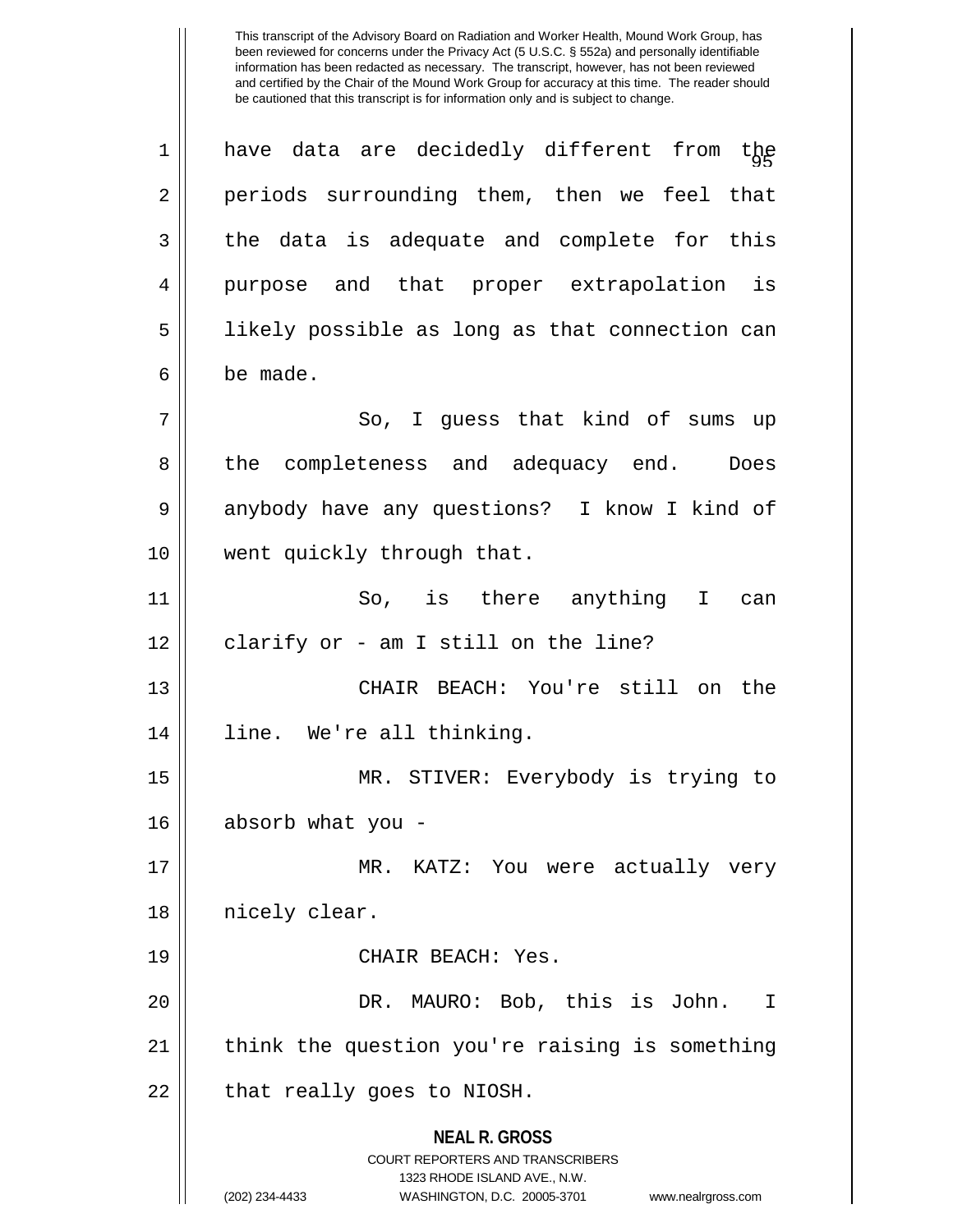| $\mathbf 1$ | When you do have time periods, and                       |
|-------------|----------------------------------------------------------|
| 2           | notwithstanding the extrapolation 12-month               |
| 3           | business, certainly that's something that                |
| 4           | could be dealt with, though, but you do bring            |
| 5           | up a point that there are these gaps.                    |
| 6           | And you mentioned a two-year                             |
| 7           | period where you don't have swipe data for a             |
| 8           | particular room, and really the question goes            |
| 9           | to NIOSH.                                                |
| 10          | How do you deal with that?<br>That                       |
| 11          | is in the past when there are gaps, you know,            |
| 12          | somehow you have to convince yourself that the           |
| 13          | other data you have, like you said, the                  |
| 14          | temporal data that's around it somehow can be            |
| 15          | used to place a plausible upper bound on the             |
| 16          | gaps, you know, and I agree. I mean, that's              |
| 17          | the question. And the question really goes to            |
| 18          | NIOSH. How are you going to deal with the                |
| 19          | gaps?                                                    |
| 20          | By the way, the other question                           |
| 21          | that I'd like to pose to NIOSH is, the data              |
| 22          | that are out there that we have, the swipe               |
|             | <b>NEAL R. GROSS</b><br>COURT REPORTERS AND TRANSCRIBERS |

1323 RHODE ISLAND AVE., N.W.

 $\mathsf{II}$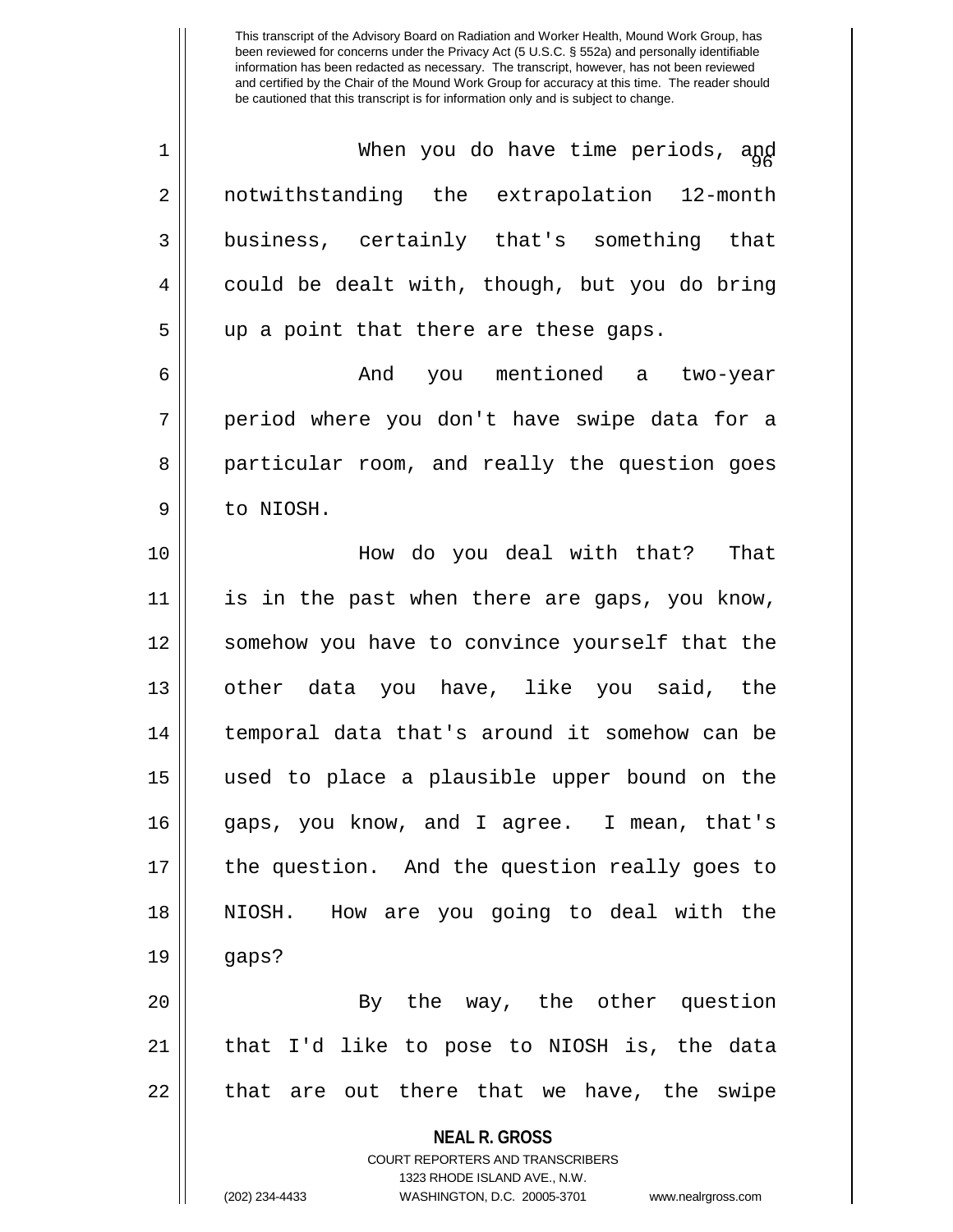**NEAL R. GROSS** COURT REPORTERS AND TRANSCRIBERS  $1 ||$  data, did that capture different kinds  $\delta f$ 2 || operations like inside ducts, inside hoods if  $3 \parallel$  that in fact is applicable that I could 4 envision workers operating in a setting where 5 || there's a potential for resuspension that's 6 unusual? 7 And so, I guess given the summary 8 you just gave, Bob, I have a couple of 9 questions for NIOSH. And one is the gap, and 10 the other is the scenario. I think that needs 11 | to be explored. 12 DR. NETON: Okay. This is Jim. I 13 think I'd like to turn that question over to 14 || the Mel Chew folks that are on the phone who 15 were responsible for putting this report 16 | together. 17 || Anything you can put - Bob or 18 || anyone else on that end can comment on that? 19 MR. MORRIS: Um, we took the data  $20$  || as they were available. It wasn't that  $-$ -21 excuse me. Robert Morris talking. Ted, I'm  $22 \parallel$  sorry.

1323 RHODE ISLAND AVE., N.W.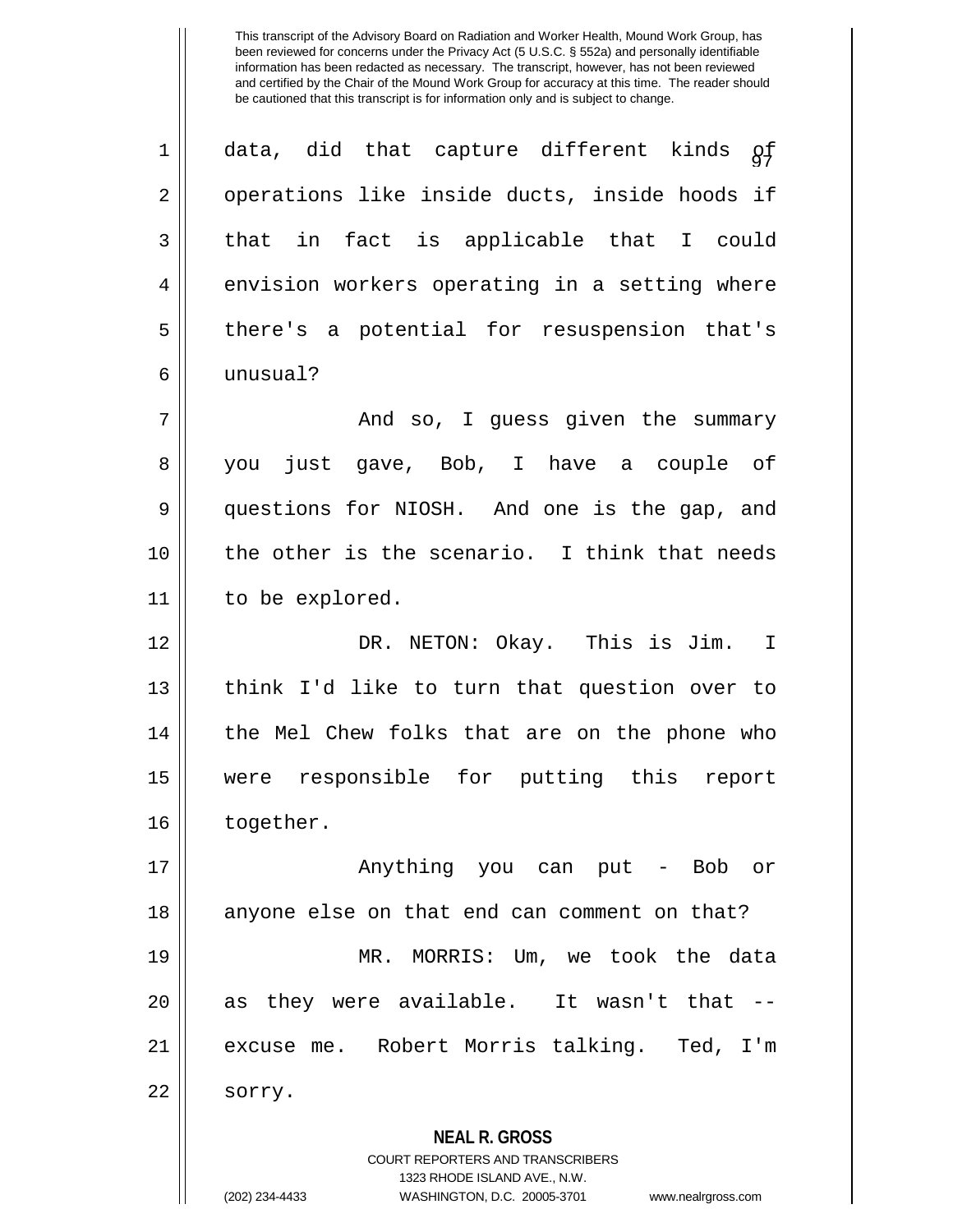|             | 98                                                                  |
|-------------|---------------------------------------------------------------------|
| 2           | MR. KATZ: Yes, thank you, Robert.                                   |
| 3           | MR. MORRIS: Okay. We took the                                       |
| 4           | data then as they were available. And we                            |
| 5           | didn't exclude anything based on location.                          |
| 6           | What we found is extreme                                            |
| 7           | consistency. So, if it were special job                             |
| 8           | coverage, we never saw it. We didn't find the                       |
| $\mathsf 9$ | kinds of things you would see swiping the                           |
| 10          | inside of ductwork or something like that.                          |
| 11          | So, all I can tell you is that we                                   |
| 12          | don't have knowledge of scenarios that might                        |
| 13          | have been unusual like that, John.                                  |
| 14          | NETON: Bob, is there any<br>DR.                                     |
| 15          | intelligence you can provide on why these gaps                      |
| 16          | may have been there? I mean, were there maybe                       |
| 17          | not ongoing activities in the room at that                          |
| 18          | time, or would that just be speculation at                          |
| 19          | this point?                                                         |
| 20          | MR. MORRIS: I have no personal                                      |
| 21          | knowledge. I wasn't privy to the kinds of                           |
| 22          | conversations that were in classified                               |
|             | <b>NEAL R. GROSS</b>                                                |
|             | COURT REPORTERS AND TRANSCRIBERS<br>1323 RHODE ISLAND AVE., N.W.    |
|             | (202) 234-4433<br>WASHINGTON, D.C. 20005-3701<br>www.nealrgross.com |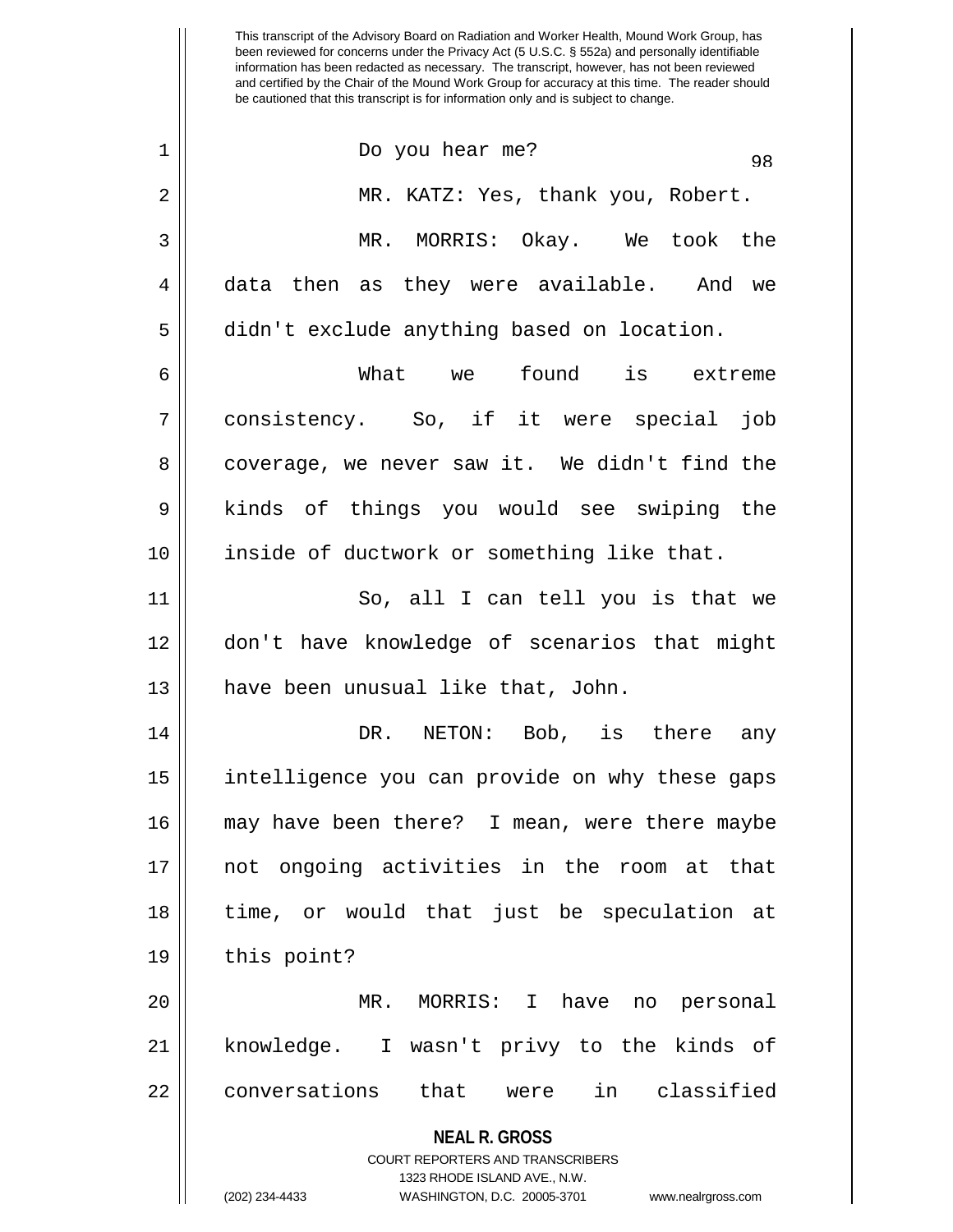| 1  | meetings. So, I don't know that.<br>99                              |
|----|---------------------------------------------------------------------|
| 2  | DR. NETON: Okay. Well, I think                                      |
| 3  | SC&A has got a valid point. I mean, NIOSH                           |
| 4  | needs to go back and evaluate why these gaps                        |
| 5  | were there. And if there were ongoing                               |
| 6  | activities, what was happening that might make                      |
| 7  | them suitable or not suitable for                                   |
| 8  | interpolation between the available points --                       |
| 9  | or extrapolation, I quess.                                          |
| 10 | MEMBER ZIEMER: And the related                                      |
| 11 | question, and I think somebody raised it was,                       |
| 12 | are there any differences in the operations                         |
| 13 | during those periods that would cause concern?                      |
| 14 | Extrapolating between or beyond,                                    |
| 15 | you usually have to have --                                         |
| 16 | DR. NETON: Yes.                                                     |
| 17 | MEMBER ZIEMER: -- some assumption                                   |
| 18 | $about --$                                                          |
| 19 | DR. NETON: No doubt.                                                |
| 20 | MEMBER ZIEMER: -- either things                                     |
| 21 | have changed or not. So, otherwise you're                           |
| 22 | operating under the assumption that if you                          |
|    | <b>NEAL R. GROSS</b><br><b>COURT REPORTERS AND TRANSCRIBERS</b>     |
|    | 1323 RHODE ISLAND AVE., N.W.                                        |
|    | (202) 234-4433<br>WASHINGTON, D.C. 20005-3701<br>www.nealrgross.com |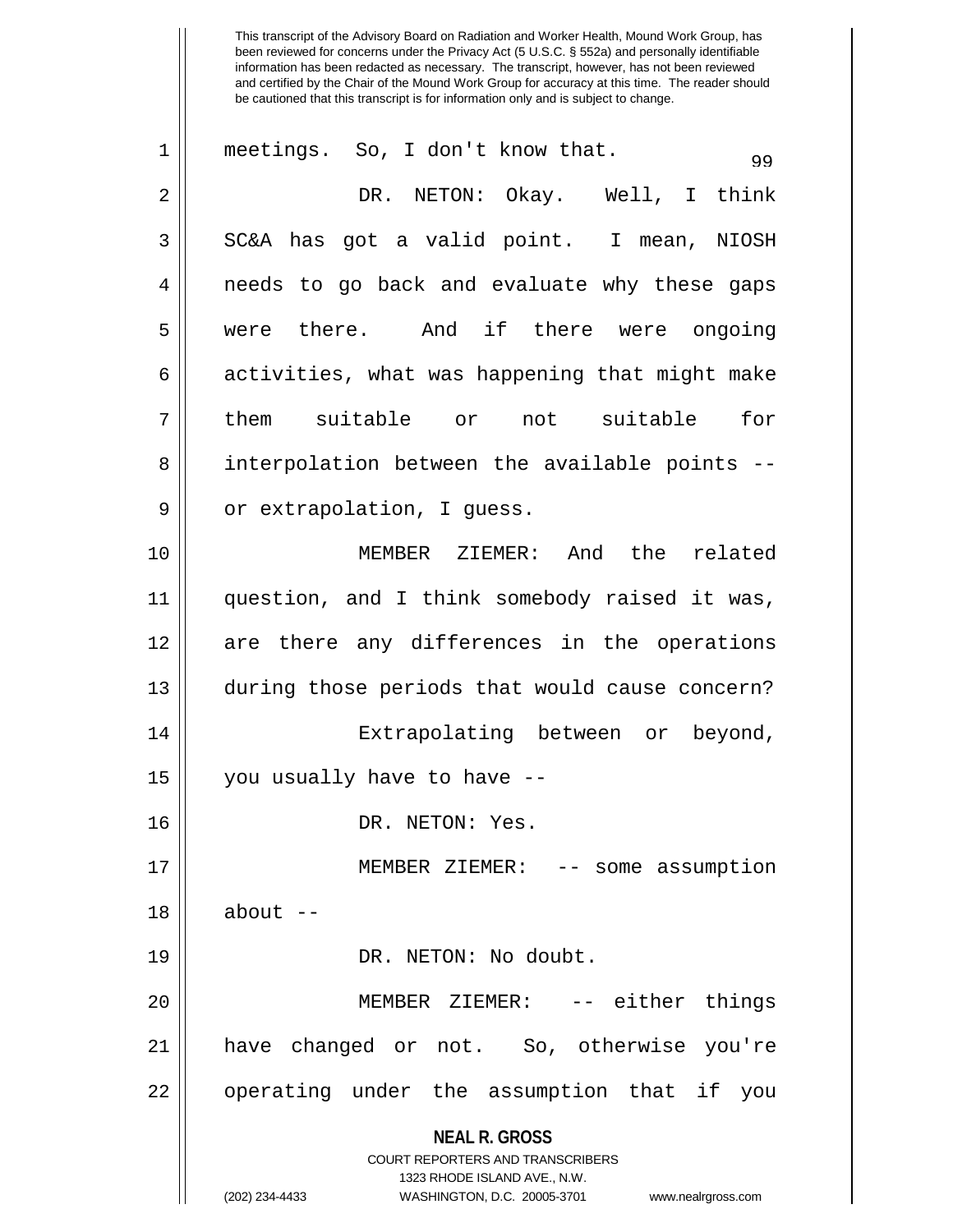**NEAL R. GROSS** COURT REPORTERS AND TRANSCRIBERS 1323 RHODE ISLAND AVE., N.W. (202) 234-4433 WASHINGTON, D.C. 20005-3701 www.nealrgross.com  $1\parallel$  have a lot of samples, they will cover the  $2 \parallel$  scope of the kind of work that was done. 3 I don't know how much we've seen  $4 \parallel$  of what the range of sample - well, we've seen  $5 \parallel$  in the charts what - there's a pretty big  $6 \parallel$  range in some of these samples. 7 And we've covered a lot of 8 different scenarios, I presume, but that would 9 || certainly need to be confirmed. 10 DR. MAURO: This is John. One 11 thought is you have lots of these monthly 95th 12 percentile values rather than look at 13 | individual swipes. 14 If you have monthly 95th 15 percentile values, and I'm not looking at the 16 graph right now, but - and collect those, you 17 || start to get a sense of how variable the high  $18 \parallel$  end is. 19 Now, what I mean by that is the 20 high - for a month, any individual swipe is - 21 of course you're going to have enormous 22 | variability. Enormous.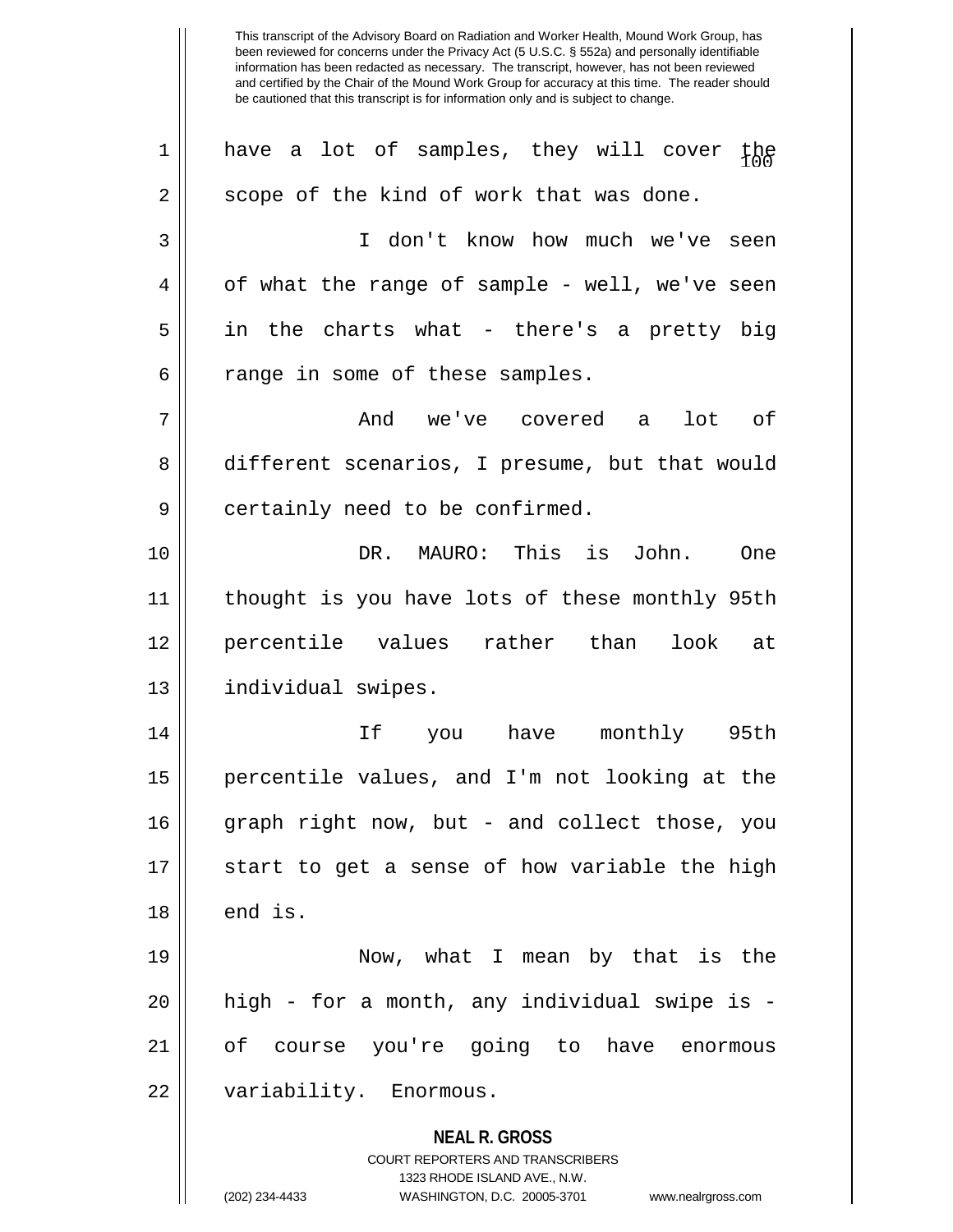| $\mathbf 1$ | But when you start to collect                  |
|-------------|------------------------------------------------|
| 2           | hundreds, if not thousands, of swipe samples   |
| 3           | that were collected in a given room in a given |
| 4           | month, and you take them all and, you know,    |
| 5           | for that month and you get a 95th percentile,  |
| 6           | then you take the next month and then the next |
| 7           | month, and then you start to look at those,    |
| 8           | that will start to give you a sense of how     |
| 9           | variable the high-end concentrations were over |
| 10          | the course of a month.                         |
| 11          | And that will at least in my                   |
| 12          | sense, is that will start to give you an       |
| 13          | indication whether, you know, what the         |
| 14          | variability on the high-end values from month  |
| 15          | to month could have been different by factors  |
| 16          | of - or by orders of magnitude. Then, you've   |
| 17          | got a problem.                                 |
| 18          | But if you see that, you know,                 |
| 19          | from month to month the 95th percentile values |
| 20          | are clustered, then you start to get a sense   |
| 21          | that, well, is there any reason to believe the |
| 22          | place where you have some holes might be, you  |
|             | <b>NEAL R. GROSS</b>                           |

COURT REPORTERS AND TRANSCRIBERS 1323 RHODE ISLAND AVE., N.W.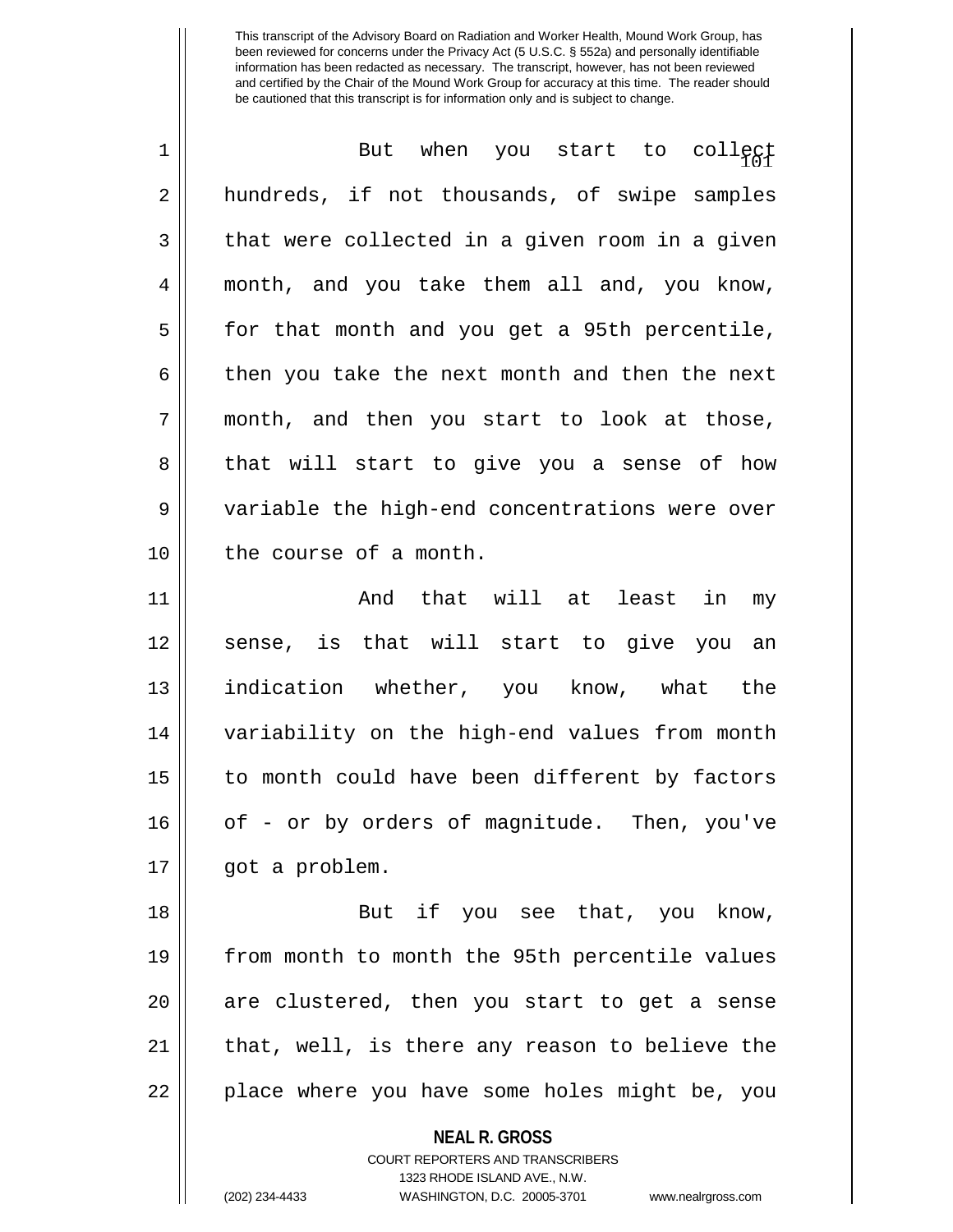**NEAL R. GROSS** COURT REPORTERS AND TRANSCRIBERS 1323 RHODE ISLAND AVE., N.W. (202) 234-4433 WASHINGTON, D.C. 20005-3701 www.nealrgross.com This transcript of the Advisory Board on Radiation and Worker Health, Mound Work Group, has been reviewed for concerns under the Privacy Act (5 U.S.C. § 552a) and personally identifiable information has been redacted as necessary. The transcript, however, has not been reviewed and certified by the Chair of the Mound Work Group for accuracy at this time. The reader should be cautioned that this transcript is for information only and is subject to change. 1 | know, different. And you could argue, well, 2 we haven't seen those kinds of differences in 3 | other months. 4 But then again as Paul pointed  $5 \parallel$  out, do we have reason to believe that there  $6 \parallel$  was nothing unusual happening, I mean really 7 unusual happening in those months that have 8 l the holes? 9 So, I mean, I'm just looking for a 10 way how I would come at a problem like this. 11 MR. MORRIS: This is Robert Morris 12 again, please. 13 I think that if you look at the 14 data as a whole, you will see that it's 15 || remarkably consistent without a lot of high 16 || swipe results in the set. It's a chronic low-17 level dataset. It's not characterized by wild 18 | swings. 19 Now, having said that we haven't, 20 I mean, I can't give you number values on how 21 to describe that right now, but we certainly  $22$  || could take that approach if it's worth doing.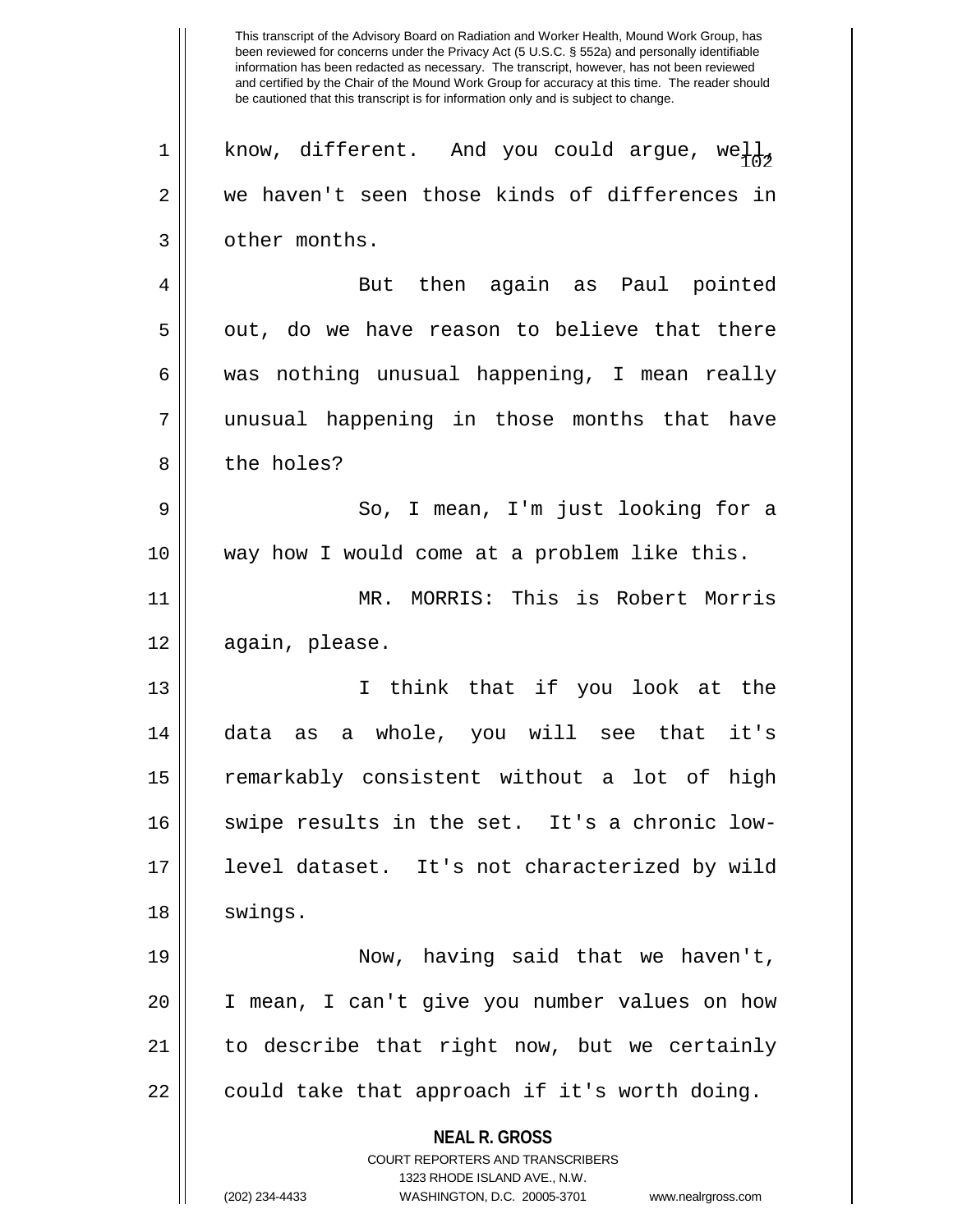**NEAL R. GROSS** COURT REPORTERS AND TRANSCRIBERS 1323 RHODE ISLAND AVE., N.W. This transcript of the Advisory Board on Radiation and Worker Health, Mound Work Group, has been reviewed for concerns under the Privacy Act (5 U.S.C. § 552a) and personally identifiable information has been redacted as necessary. The transcript, however, has not been reviewed and certified by the Chair of the Mound Work Group for accuracy at this time. The reader should be cautioned that this transcript is for information only and is subject to change. <sup>103</sup> 1 DR. NETON: Well, clearly we've got 2 || some work to do on this piece. 3 CHAIR BEACH: Okay. So, I have two 4 action items. I've got NIOSH needs to  $5 \parallel$  evaluate gaps in the data, and then Paul's  $6 \parallel$  point, was there any difference in what work 7 was being done during that time period. 8 || Hopefully I captured that correct. 9 And then what about the table - or 10 Figure 9 on Page 42 that Bob brought up? I 11 didn't really hear any discussion on that. 12 || DR. NETON: Figure 9? 13 CHAIR BEACH: Yeah, on Page 42. 14 DR. NETON: Oh, that was our own 15 || reconstruction of the doses. That was right  $16$  | out of Table 1 of our report. 17 CHAIR BEACH: But there were some 18 mistakes there, and I guess I didn't really 19 hear any discussion on what would - 20 DR. NETON: Well, I think the 21 || implication is that Bob used where there was  $22$  || only one month worth of data, he assumed that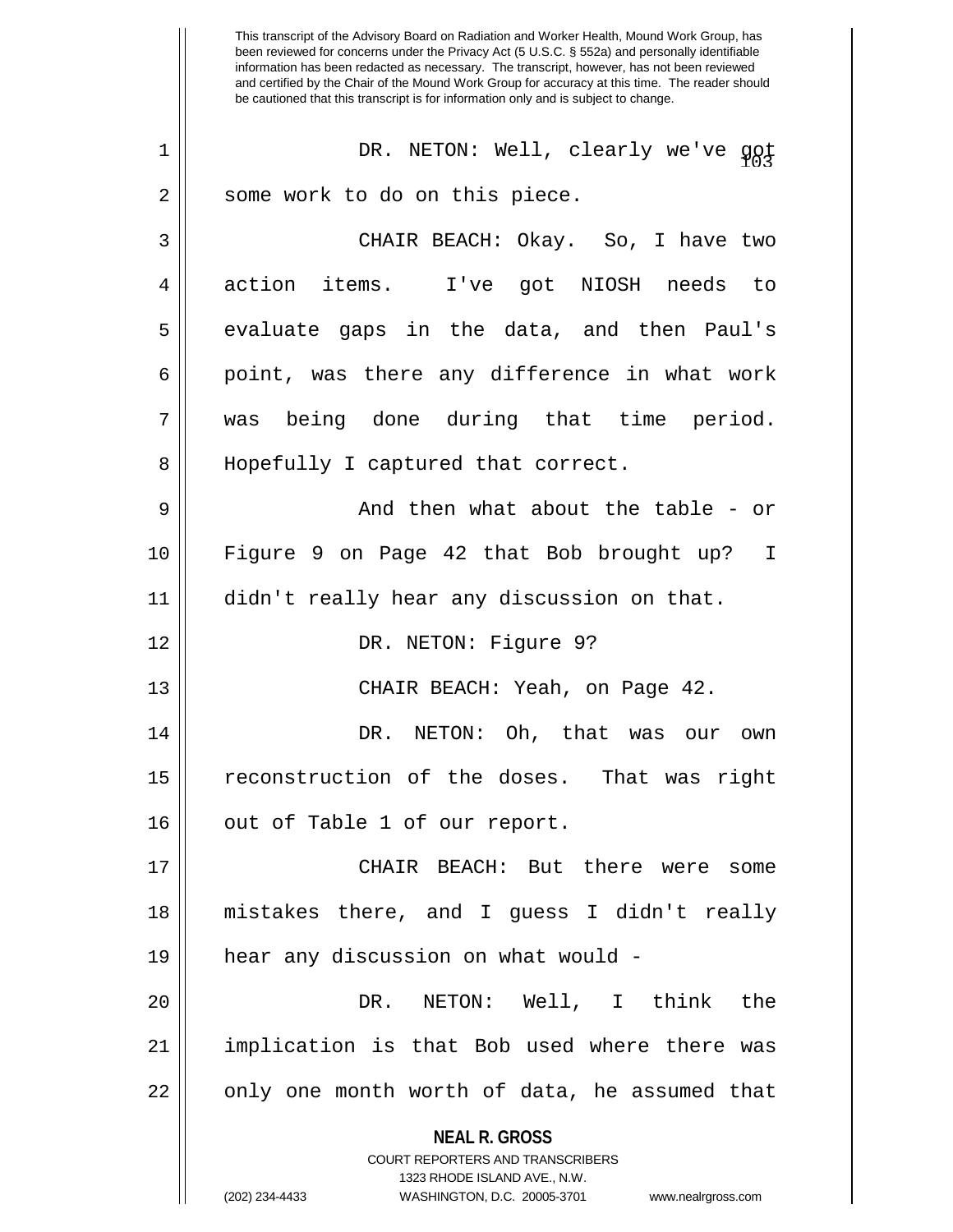**NEAL R. GROSS** COURT REPORTERS AND TRANSCRIBERS 1323 RHODE ISLAND AVE., N.W. (202) 234-4433 WASHINGTON, D.C. 20005-3701 www.nealrgross.com This transcript of the Advisory Board on Radiation and Worker Health, Mound Work Group, has been reviewed for concerns under the Privacy Act (5 U.S.C. § 552a) and personally identifiable information has been redacted as necessary. The transcript, however, has not been reviewed and certified by the Chair of the Mound Work Group for accuracy at this time. The reader should be cautioned that this transcript is for information only and is subject to change. 1 || there were 12 months of exposure, not one 2 || month as we did. So, his doses are larger 3 | because of that. 4 | CHAIR BEACH: Right. 5 DR. NETON: It remains to be seen  $6 \parallel$  at least in my mind, whether it's justifiable  $7 \parallel$  to say there's an additional 11 months worth  $8 \parallel$  of exposure if it was - I'm guessing, but what 9 if the room were locked up and nothing was 10 || going on there? 11 || CHAIR BEACH: So, that goes back to 12 | the first two items. 13 DR. NETON: It all comes back, yes. 14 CHAIR BEACH: I just wanted to make 15 | sure that was covered. 16 MR. FITZGERALD: It's really a sort 17 || of campaign-based or routine operation. 18 CHAIR BEACH: Okay. So, where does 19 || that leave us as a Work Group then? 20 MR. FITZGERALD: Well, that's data 21 | adequacy. 22 || CHAIR BEACH: Right.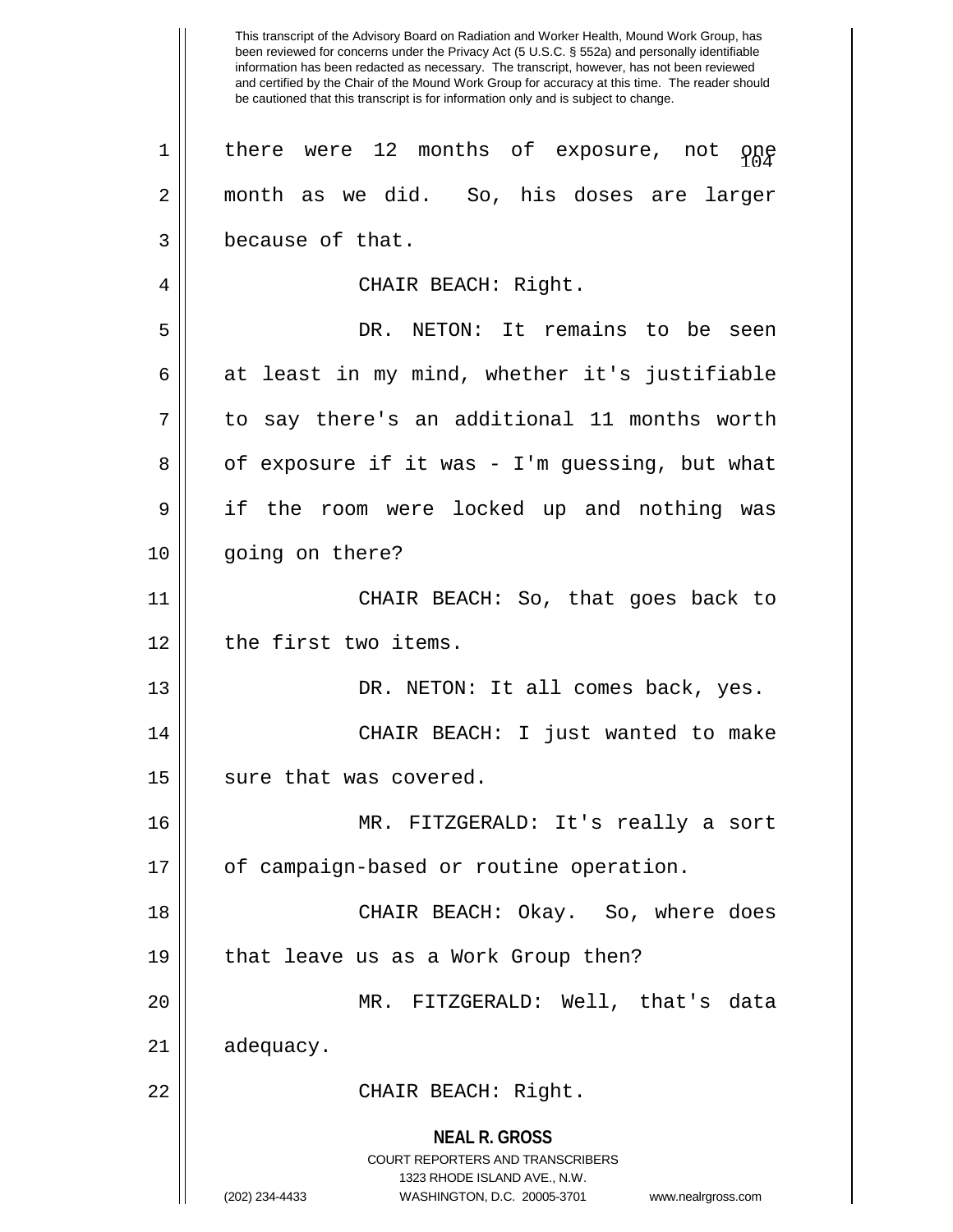**NEAL R. GROSS** COURT REPORTERS AND TRANSCRIBERS 1323 RHODE ISLAND AVE., N.W. (202) 234-4433 WASHINGTON, D.C. 20005-3701 www.nealrgross.com This transcript of the Advisory Board on Radiation and Worker Health, Mound Work Group, has been reviewed for concerns under the Privacy Act (5 U.S.C. § 552a) and personally identifiable information has been redacted as necessary. The transcript, however, has not been reviewed and certified by the Chair of the Mound Work Group for accuracy at this time. The reader should be cautioned that this transcript is for information only and is subject to change. 1 || DR. NETON: I think I believe  $\frac{1}{105}$ 2 || may be time for a break. 3 (Laughter.) 4 CHAIR BEACH: I was definitely 5 going to suggest a break here. So, we'll go 6 ahead and take a 15-minute break and then 7 we'll recap. 8 MR. KATZ: Okay. So, it's about 9 10:30 now. So - 10 || CHAIR BEACH: 10:33. 11 || MR. KATZ: -- about 10:45. 12 (Whereupon, the proceedings went 13 || off the record at 10:33 a.m. for a brief 14 recess and went back on the record at 10:53  $15$  |  $a.m.$  ) 16 MR. KATZ: Okay. Welcome back, 17 Mound Work Group. We're ready here in the 18 room. 19 Phil, do we have you on the line? 20 MEMBER SCHOFIELD: I'm on the phone  $21$  | there, Ted. 22 MR. KATZ: Hi, Phil. Good. Thank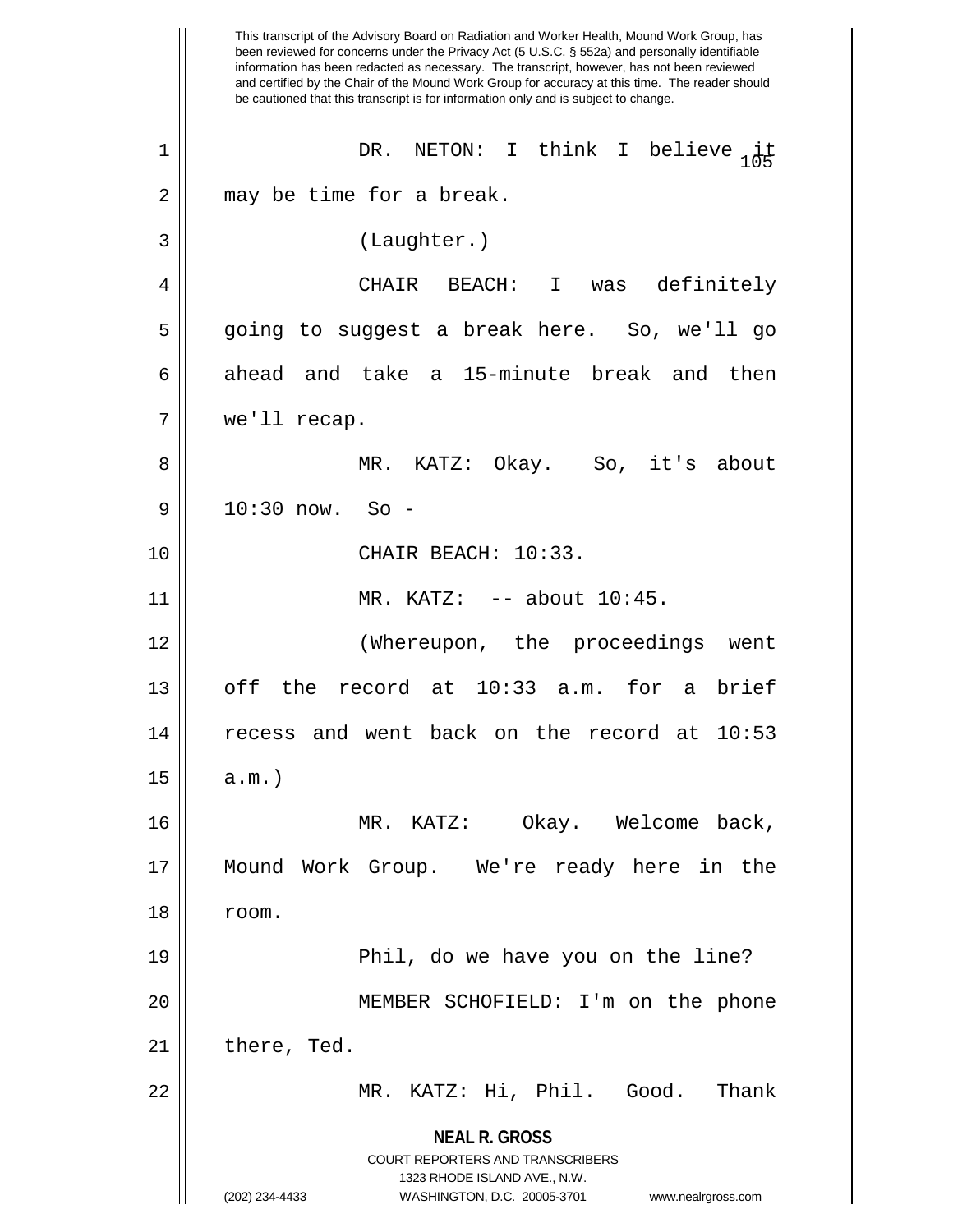**NEAL R. GROSS** COURT REPORTERS AND TRANSCRIBERS 1323 RHODE ISLAND AVE., N.W. (202) 234-4433 WASHINGTON, D.C. 20005-3701 www.nealrgross.com This transcript of the Advisory Board on Radiation and Worker Health, Mound Work Group, has been reviewed for concerns under the Privacy Act (5 U.S.C. § 552a) and personally identifiable information has been redacted as necessary. The transcript, however, has not been reviewed and certified by the Chair of the Mound Work Group for accuracy at this time. The reader should be cautioned that this transcript is for information only and is subject to change.  $\begin{array}{c|c} 1 & \text{you.} \end{array}$ 2 CHAIR BEACH: Okay. So, let's just  $3 \parallel$  recap on the tritides discussion. We do have 4 action items for NIOSH as discussed right 5 | before the break. 6 NIOSH is going to evaluate the  $7 \parallel$  gaps in the data, and then maybe what work was 8 || going on during that time period. 9 Did I have anything else or do we 10 need to add anything to that? 11 MR. FITZGERALD: For tritides in  $12$  || general or for -13 CHAIR BEACH: For tritides in 14 general. 15 MR. FITZGERALD: Essentially what 16 we did in the report, what Bob Barton covered 17 was the review of adequacy and completeness, 18 as well as to look at the assumptions, 19 || essentially the model itself. 20 And after we received the March 21 || 2012, the very latest iteration White Paper 22 || from NIOSH, we actually wanted to take a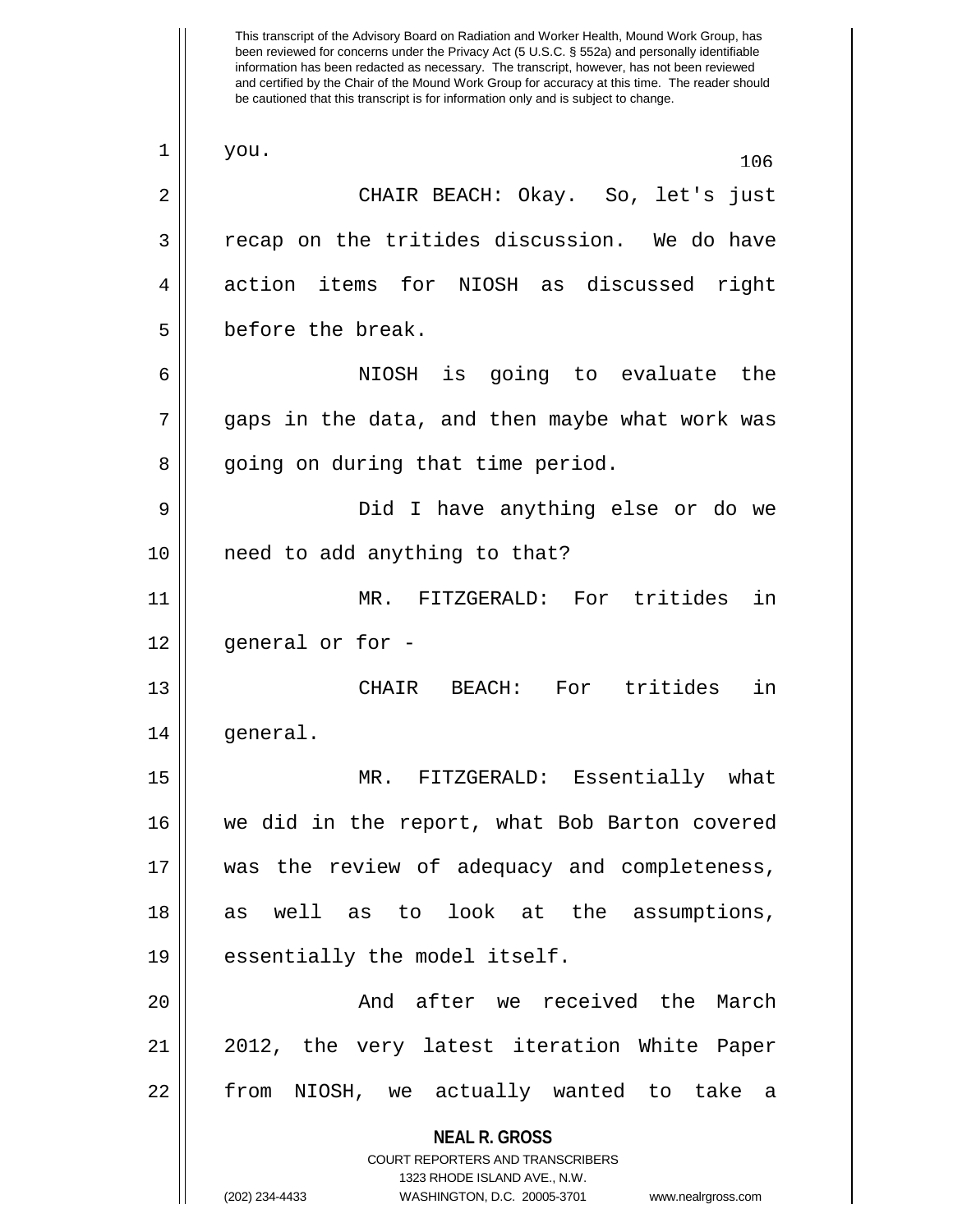**NEAL R. GROSS** COURT REPORTERS AND TRANSCRIBERS This transcript of the Advisory Board on Radiation and Worker Health, Mound Work Group, has been reviewed for concerns under the Privacy Act (5 U.S.C. § 552a) and personally identifiable information has been redacted as necessary. The transcript, however, has not been reviewed and certified by the Chair of the Mound Work Group for accuracy at this time. The reader should be cautioned that this transcript is for information only and is subject to change. 1 | further look at the question of uncertainties. 2 And, Ron Buchanan, are you on the 3 phone? 4 DR. BUCHANAN: Yes, I am. 5 MR. FITZGERALD: I'd like to have  $6 \parallel$  Ron outline the analysis we did, which just 7 essentially looks at the variables, the 8 || assumptions which were embedded in the model. 9 || Because as I was saying earlier, I 10 think that was one of our original concerns 11 over the model itself. So, I think it would 12 be helpful for the Work Group to hear that 13 l review. 14 And after that, we also looked at  $15$  || a - sort of an analogous model which DOE put 16 together and used in our handbook in 2008. 17 || And I think actually the two models are very 18 || similar, but that in terms of contrasting that 19 || we went ahead and did that as well. 20 || So, Ron, can you walk us through? 21 DR. BUCHANAN: Okay. In the 22 || report, it starts on Page 60. And the reason

1323 RHODE ISLAND AVE., N.W.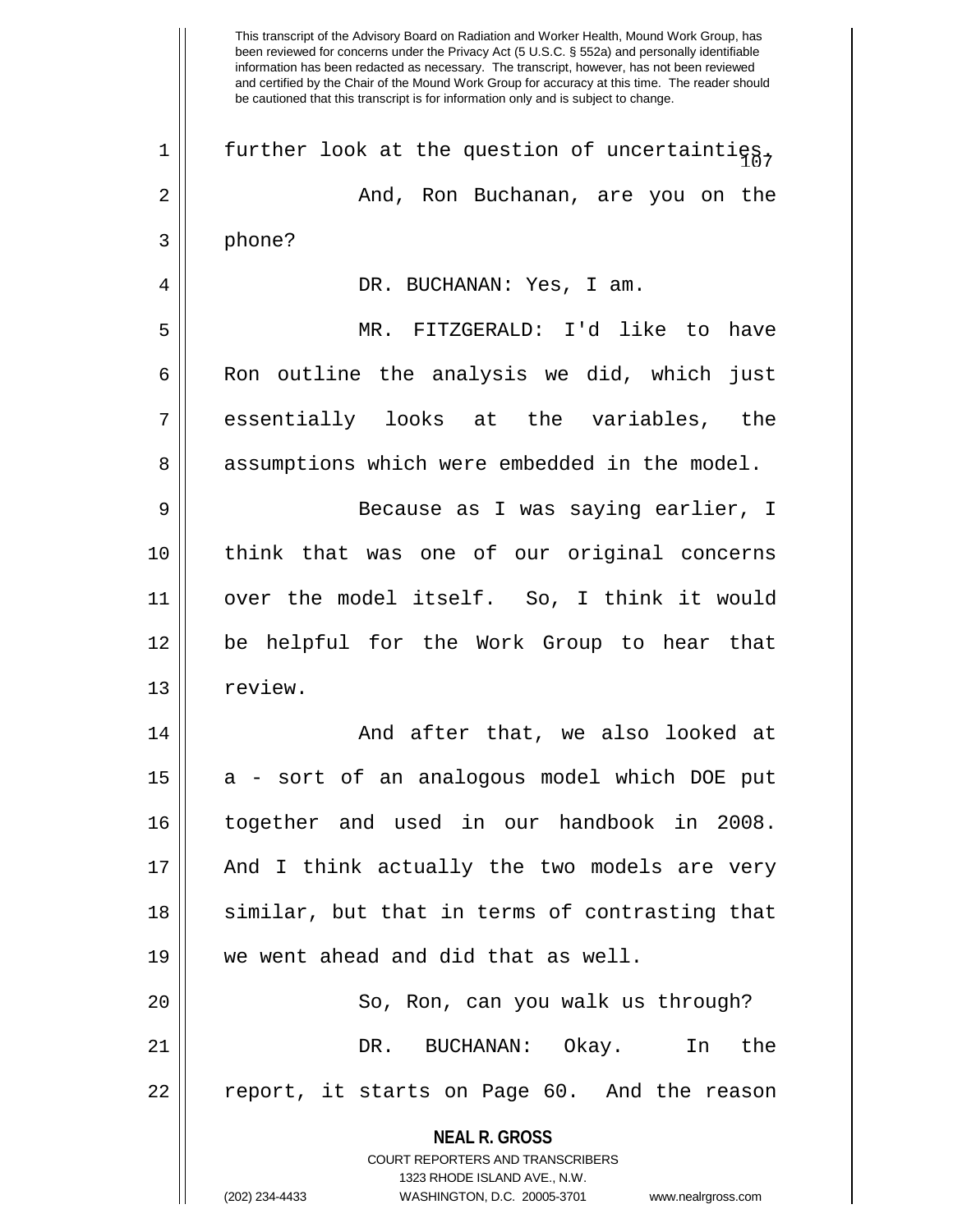$1$   $\parallel$  for this was we have the basic equation there  $2 \parallel$  on Page 60 that simply looks at the count rate  $3 \parallel$  that was recorded on the swipe, and then the 4 conversion factors and some constants put in  $5 \parallel$  and that sort of thing to arrive at a dose. 6 And what our initial concern was, 7 || how does this vary, you know, since we don't  $8 \parallel$  have - we have some specific data for Mound, 9 but we don't have exact data throughout all 10 || the years for Mound. 11 If you vary these parameters, does 12 this affect your dose much? That's the 13 general overall picture we were looking at 14 here. 15 And so we see on Page 61 there, a 16 || list of about six factors that are in the main 17 equation. And they're like detector 18 efficiency, there's counts per minute, how 19 accurate are those, the swiping of the surface 20 || over periods of time, resuspension factor of 21 course which we can talk about more in this  $22 \parallel$  section, we just address it, but not discuss

**NEAL R. GROSS**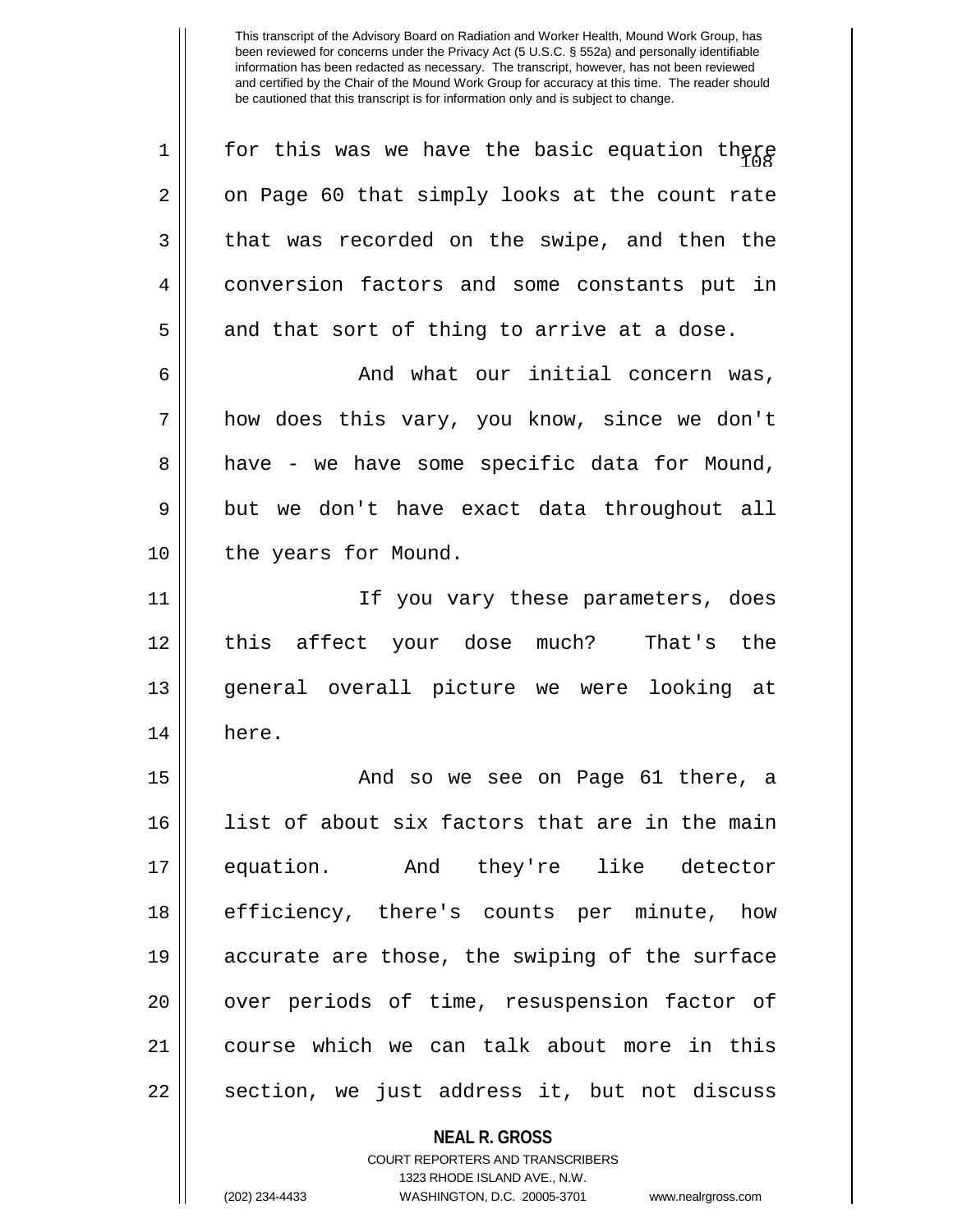**NEAL R. GROSS** COURT REPORTERS AND TRANSCRIBERS 1323 RHODE ISLAND AVE., N.W.  $1$  | it, the breathing rate, the time of exposure  $2 \parallel$  and dose conversion factor.  $3 \parallel$  So, looking at these -- and this 4 | is all summarized in Table 23 on Page 62. And  $5 \parallel$  so, essentially what I tried to do and said, 6  $\parallel$  okay - and this is subjective, you know. What 7 is a lower value, what's a higher value, 8 what's median value? 9 And so, I looked at the value that 10 NIOSH was suggesting to use in their 2012 11 value, which was more the reasonable estimate 12 || and say, okay, how much could this vary or how 13 does this match up with what's published and 14 || stuff? And go on either side of that for low 15 values and upper values within reasonable  $16$  | range. And I list the parameters there. 17 || And then I said, okay, if you used 18 || all lower values or you used all upper values, 19 how much would this change the median value 20 || that NIOSH put forth in their latest paper? 21 || And so, you see I did it two ways. 22 || Since the resuspension factor was of major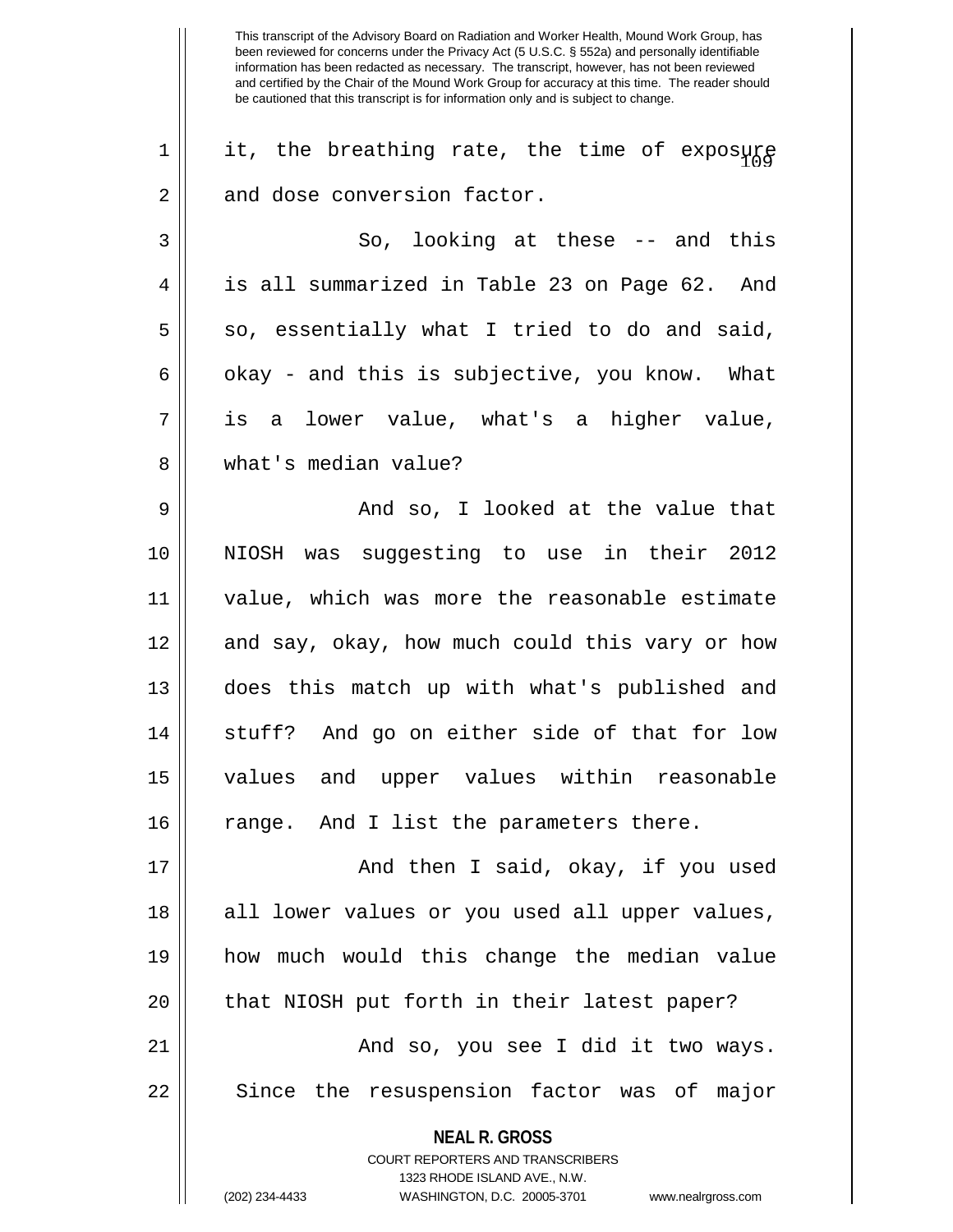1 | concern here and had been related in the past, 2 || I did two analyses that you see in bold at the 3 bottom.

4 || I did it using a constant 5 || resuspension factor. And so, is resuspension 6 factor the only thing that really matters  $7$  | here, or do other things matter?

8 And we see that if we were to  $9 \parallel$  settle on a resuspension factor, that the 10 other variables within reasonable range would 11 give you a dose that would range from 0.02 12 times the suggested value to about 135 times  $13$  | the suggested value.

14 || So, essentially this illustrates  $15$  || that the other factors are of importance also 16 in this case when you're selecting a model 17 which you have to plug in parameters that 18 weren't set necessarily by the site or you 19 || were using a range of these parameters to say, 20 what I should use, what's the reasonable value 21 here. So, we see that it does have an impact. 22 Of course in the line above that

**NEAL R. GROSS**

COURT REPORTERS AND TRANSCRIBERS 1323 RHODE ISLAND AVE., N.W. (202) 234-4433 WASHINGTON, D.C. 20005-3701 www.nealrgross.com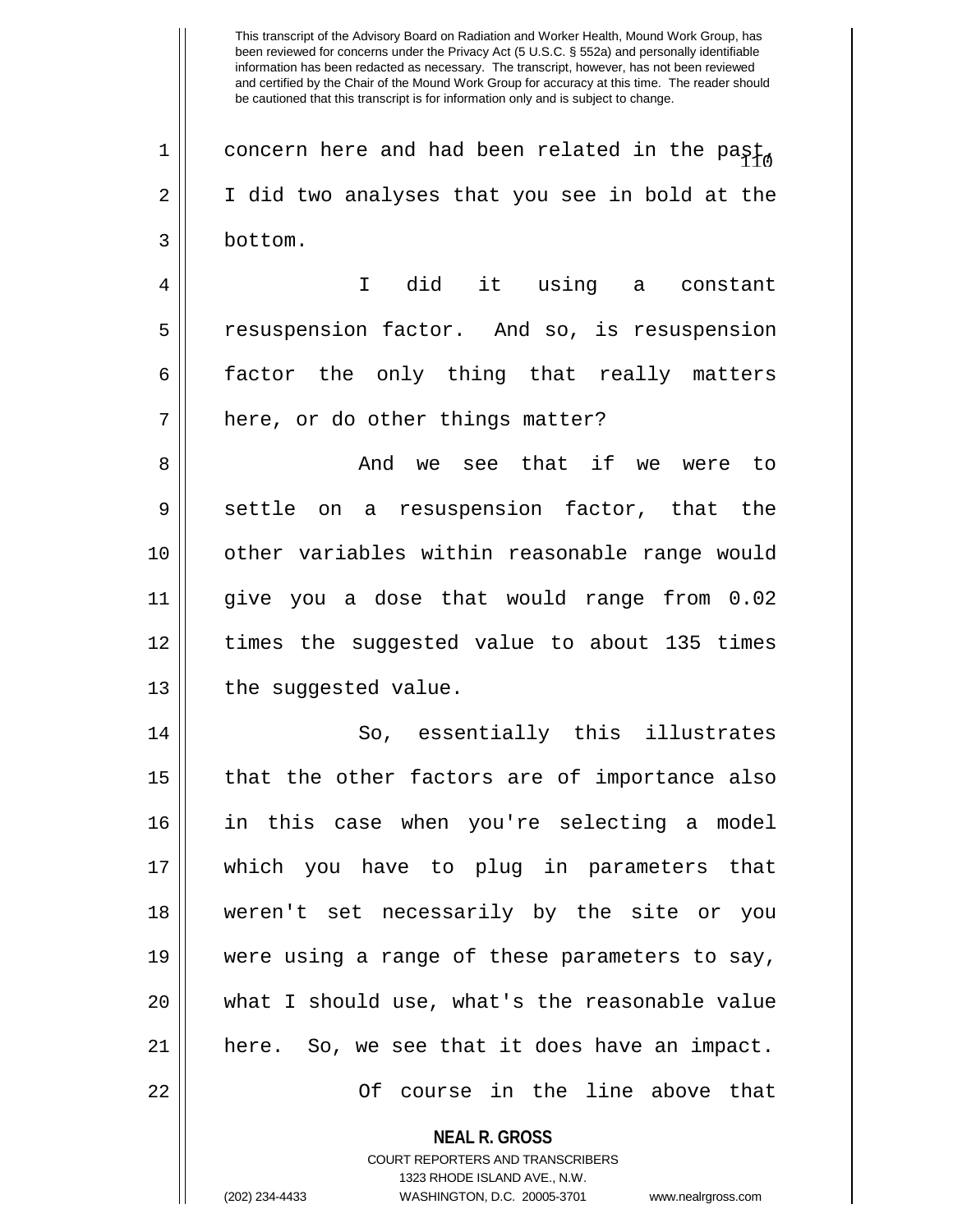**NEAL R. GROSS** COURT REPORTERS AND TRANSCRIBERS 1323 RHODE ISLAND AVE., N.W. (202) 234-4433 WASHINGTON, D.C. 20005-3701 www.nealrgross.com  $1$  | you see that if you factor in the resuspension  $2 \parallel$  factor that it varies a lot more, 0.0003 to  $3 \parallel 8,000$  times the median value. 4 And so in summary, you know, that 5 illustrates that it does depend even if you're 6 talking about low doses of millirem or so to  $7 \parallel$  an organ, you see that the values chosen --8 the parameters chosen does have a significant 9 || impact on the outcome. 10 || The Rand of course the resuspension 11 factor has the largest, because it has the 12 largest range that we've discussed in the  $13 \parallel$  past. 14 DR. NETON: This is Jim. A good 15 summary, but I'd like to point out I don't 16 think - I don't suspect that SC&A was 17 suggesting that one would use the high value 18 for all the parameters in the dose 19 || reconstruction. 20 That does counter every piece of 21 advice one gets in doing these types of  $22$   $\vert$  calculations and not take the high end of the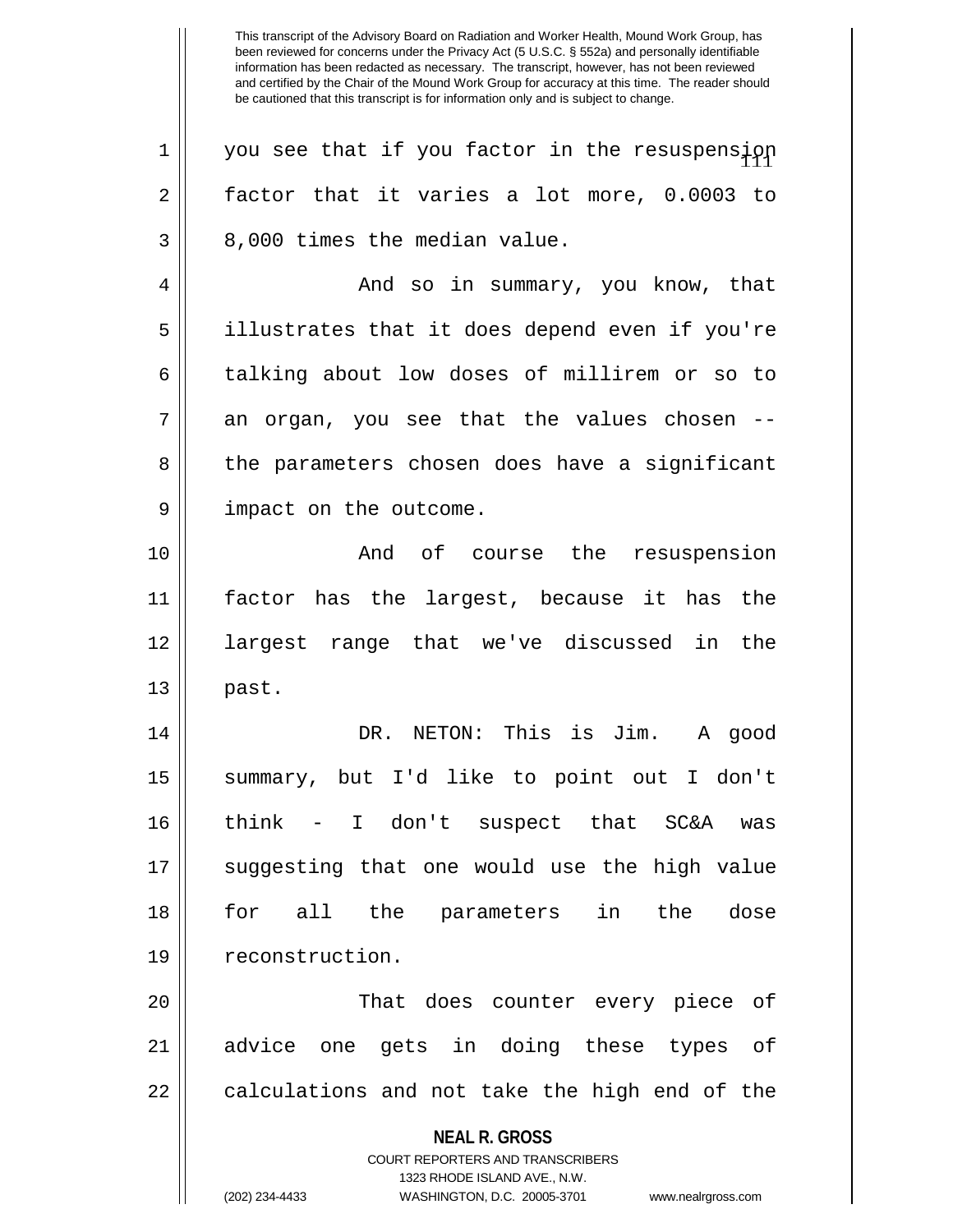**NEAL R. GROSS** COURT REPORTERS AND TRANSCRIBERS 1323 RHODE ISLAND AVE., N.W. (202) 234-4433 WASHINGTON, D.C. 20005-3701 www.nealrgross.com This transcript of the Advisory Board on Radiation and Worker Health, Mound Work Group, has been reviewed for concerns under the Privacy Act (5 U.S.C. § 552a) and personally identifiable information has been redacted as necessary. The transcript, however, has not been reviewed and certified by the Chair of the Mound Work Group for accuracy at this time. The reader should be cautioned that this transcript is for information only and is subject to change.  $1$   $\parallel$  value for each parameter and propagate that  $2 \parallel$  through the end result. 3 I think that would just not be 4 || good science. 5 DR. MAURO: And, Jim, this is John 6 Mauro. 7 Bear in mind at least in the case 8 || of the resuspension factor where the range 9 || that we're looking at represents, you know, 10 resuspension factor is observed and it's in 11 || the chapter on resuspension factors, you know, 12 | are quite variable. 13 || But if we were to ask the question  $14$  | the average annual resuspension factor --15 || DR. NETON: Right. 16 DR. MAURO: -- it would bring this 17 || spread way down. 18 || DR. NETON: Exactly. 19 DR. MAURO: So, that's an important 20 || point that is which one of these - which of 21 || these parameters would be the upper end? 22 Would that represent a reasonable annual value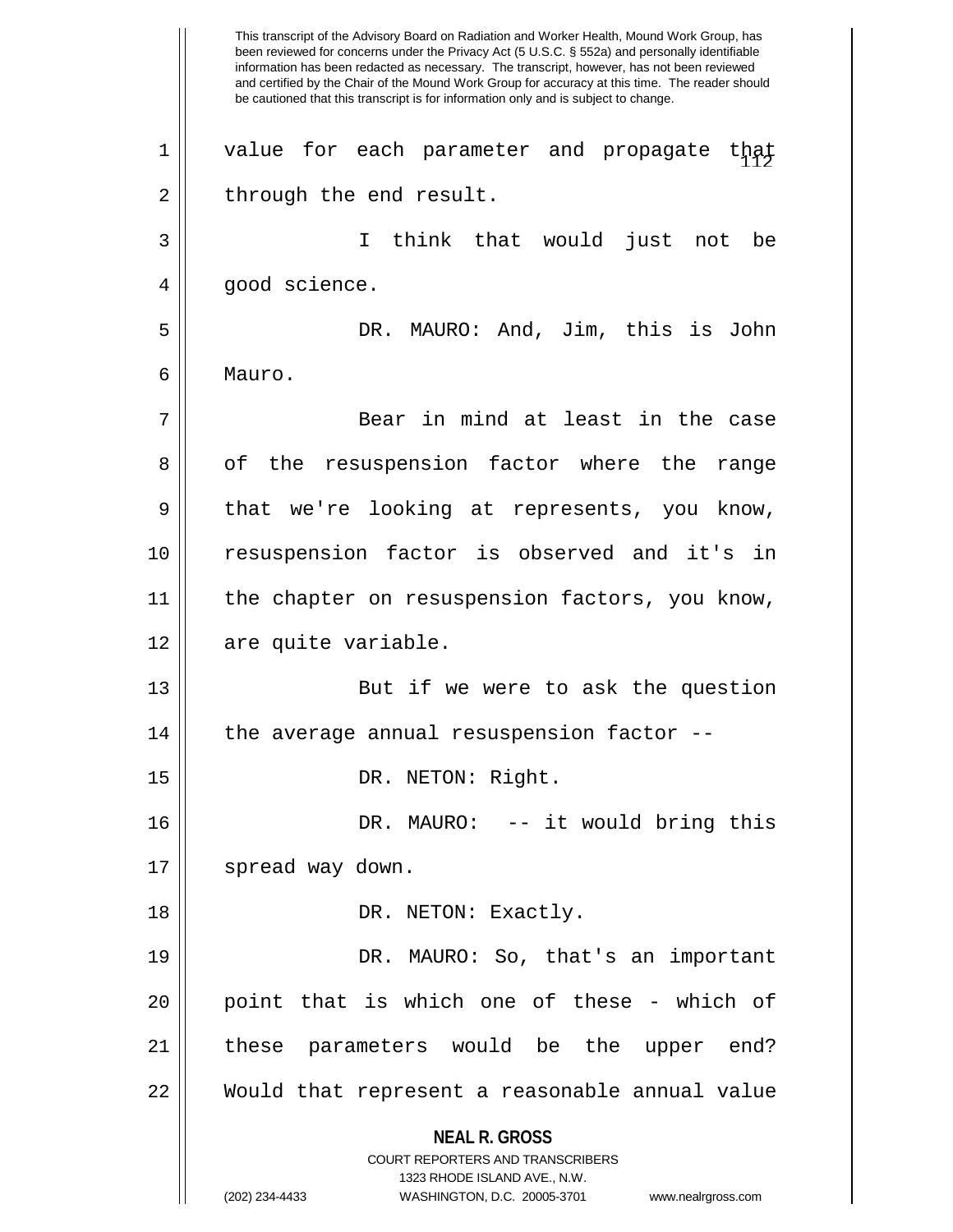This transcript of the Advisory Board on Radiation and Worker Health, Mound Work Group, has been reviewed for concerns under the Privacy Act (5 U.S.C. § 552a) and personally identifiable information has been redacted as necessary. The transcript, however, has not been reviewed and certified by the Chair of the Mound Work Group for accuracy at this time. The reader should be cautioned that this transcript is for information only and is subject to change.  $1$  and where the variables from day to day  $\mathfrak{m}$ ay 2 | change. That's an important consideration. 3 DR. NETON: 80,000 times is not a 4 | realistic number. 5 DR. MAURO: No, and I also agree 6 that if you were to do a Monte Carlo and you 7 would say what's the probability that every 8 one of the parameters would be at the high 9 end, it would be, you know, the probability -10 it would approach zero. 11 DR. NETON: Right. So, and the 12 other thing I see missing from this table 13 would be the effect of using the difference 14 between the 50th percentile, 95th percentile 15 in the comp rate distribution which is one  $16$  | thing we would weigh in on as well. 17 MR. FITZGERALD: Yes, and I think 18 it also should be added that - and we said 19 this in the paper that we thought the change 20 || of the resuspension factor which by far is the 21 most influential variable, was in the right 22 direction.

> **NEAL R. GROSS** COURT REPORTERS AND TRANSCRIBERS 1323 RHODE ISLAND AVE., N.W. (202) 234-4433 WASHINGTON, D.C. 20005-3701 www.nealrgross.com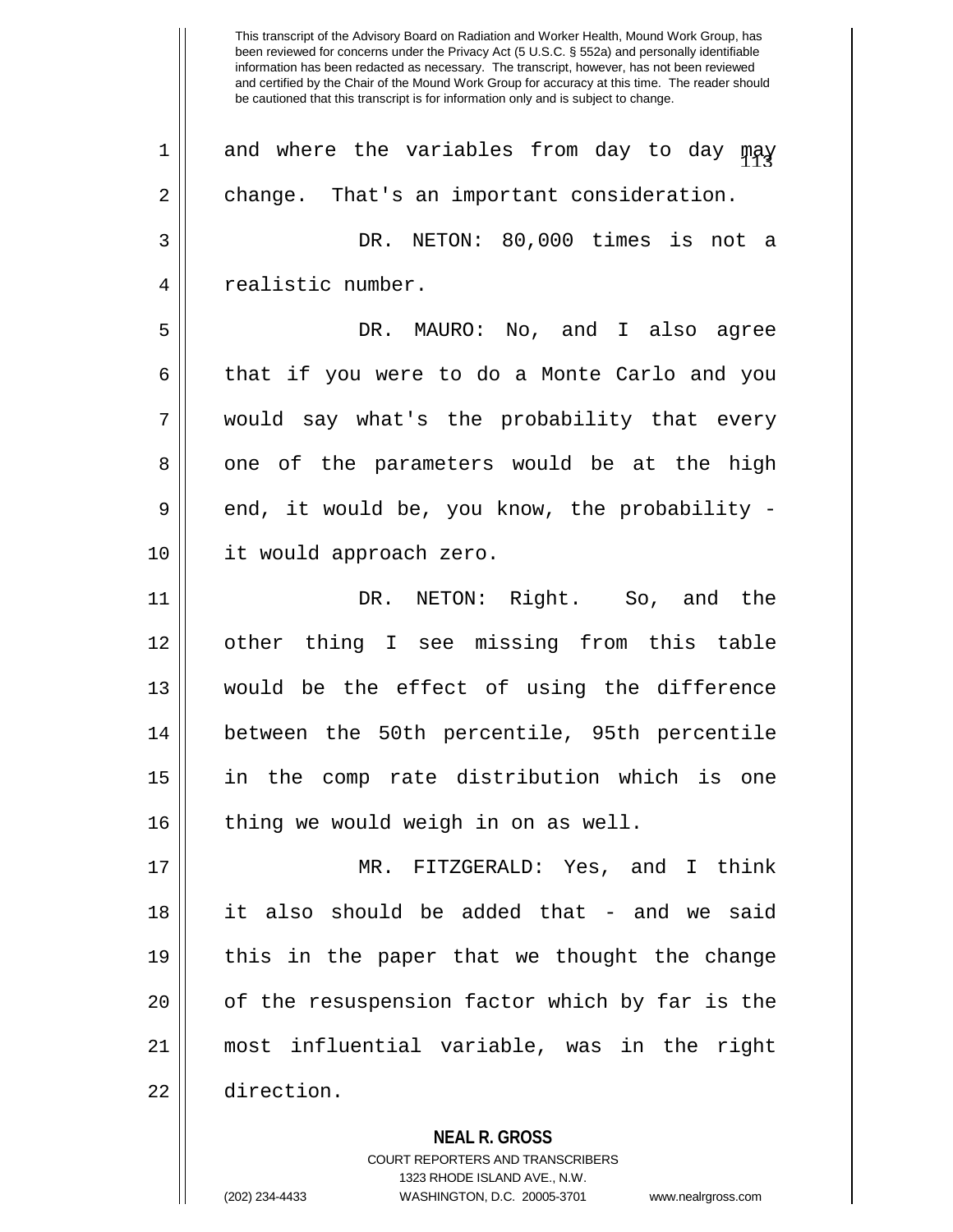| $\mathbf 1$ | agreed it was overly<br>We                     |
|-------------|------------------------------------------------|
| 2           | conservative in the first paper. And even      |
| 3           | though it was changed two orders of magnitude, |
| 4           | we thought the number had a better basis.      |
| 5           | This goes back to what John was                |
| 6           | saying that we want to treat<br>the            |
| 7           | uncertainties, but recognize that making the   |
| 8           | call as to where is the proper place to fall   |
| 9           | in the range is an important thing.            |
| 10          | But given the fact it's a                      |
| 11          | theoretical model, we just wanted to emphasize |
| 12          | since it really didn't get treated as much in  |
| 13          | the two NIOSH White Papers, that somehow that  |
| 14          | had to be built into whatever final approach   |
| 15          | as to how you would treat that, what           |
| 16          | percentile distribution.                       |
| 17          | We didn't do a sensitivity                     |
| 18          | analysis. I mean, that's clearly what this     |
| 19          | could have gone into. But, you know, frankly   |
| 20          | we just wanted to raise the question and to    |
| 21          | make sure it was clear that certainly these    |
| 22          | play into it.                                  |

**NEAL R. GROSS** COURT REPORTERS AND TRANSCRIBERS 1323 RHODE ISLAND AVE., N.W. (202) 234-4433 WASHINGTON, D.C. 20005-3701 www.nealrgross.com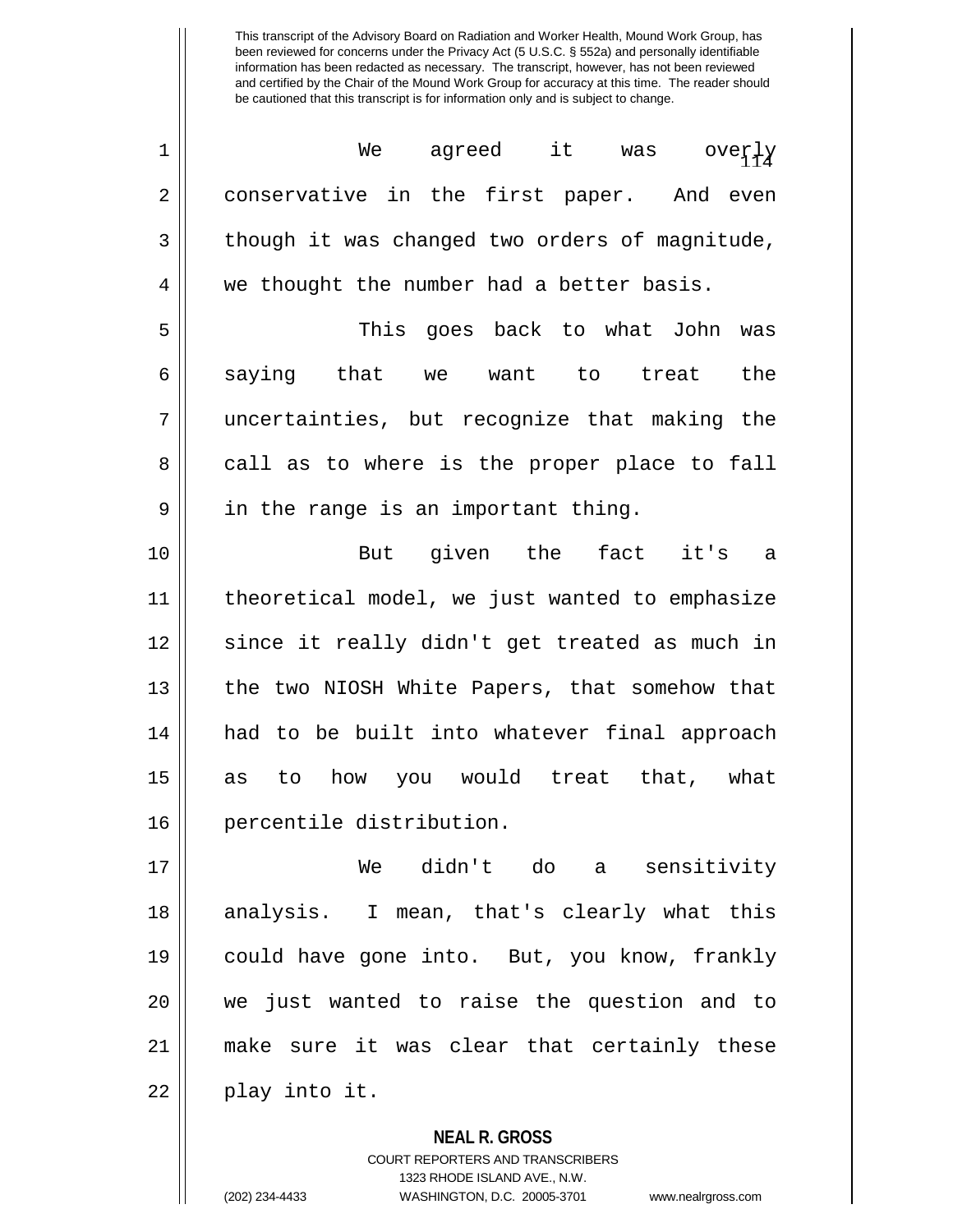| $\mathbf 1$    | DR. NETON: And again I just point                                   |
|----------------|---------------------------------------------------------------------|
| $\overline{2}$ | out for consistency purposes, I think what                          |
| 3              | we've done here is very consistent with TIB-70                      |
| 4              | approach. And it's nowhere that we have ever                        |
| 5              | ended up using uncertainties about<br>the                           |
| 6              | resuspension factors in our calculations. We                        |
| 7              | typically pick 95th percentile which we                             |
| 8              | believe tends to bound the intakes.                                 |
| 9              | We have some debate as John knows                                   |
| 10             | about the resuspension factor, but I think                          |
| 11             | this one is quite reasonable. And I think                           |
| 12             | there was some discussion in the NIOSH report                       |
| 13             | as to why this one was selected.                                    |
| 14             | But point taken, there is                                           |
| 15             | variability in these parameters. We have not                        |
| 16             | selected a final model yet. Obviously we put                        |
| 17             | a couple out there, the 50th percentile, the                        |
| 18             | 95th percentile. And how we address against                         |
| 19             | these other parameters I think we need to talk                      |
| 20             | about.                                                              |
| 21             | So, I think that should be an                                       |
| 22             | action item for NIOSH which is to describe a                        |
|                | <b>NEAL R. GROSS</b>                                                |
|                | COURT REPORTERS AND TRANSCRIBERS                                    |
|                | 1323 RHODE ISLAND AVE., N.W.                                        |
|                | (202) 234-4433<br>WASHINGTON, D.C. 20005-3701<br>www.nealrgross.com |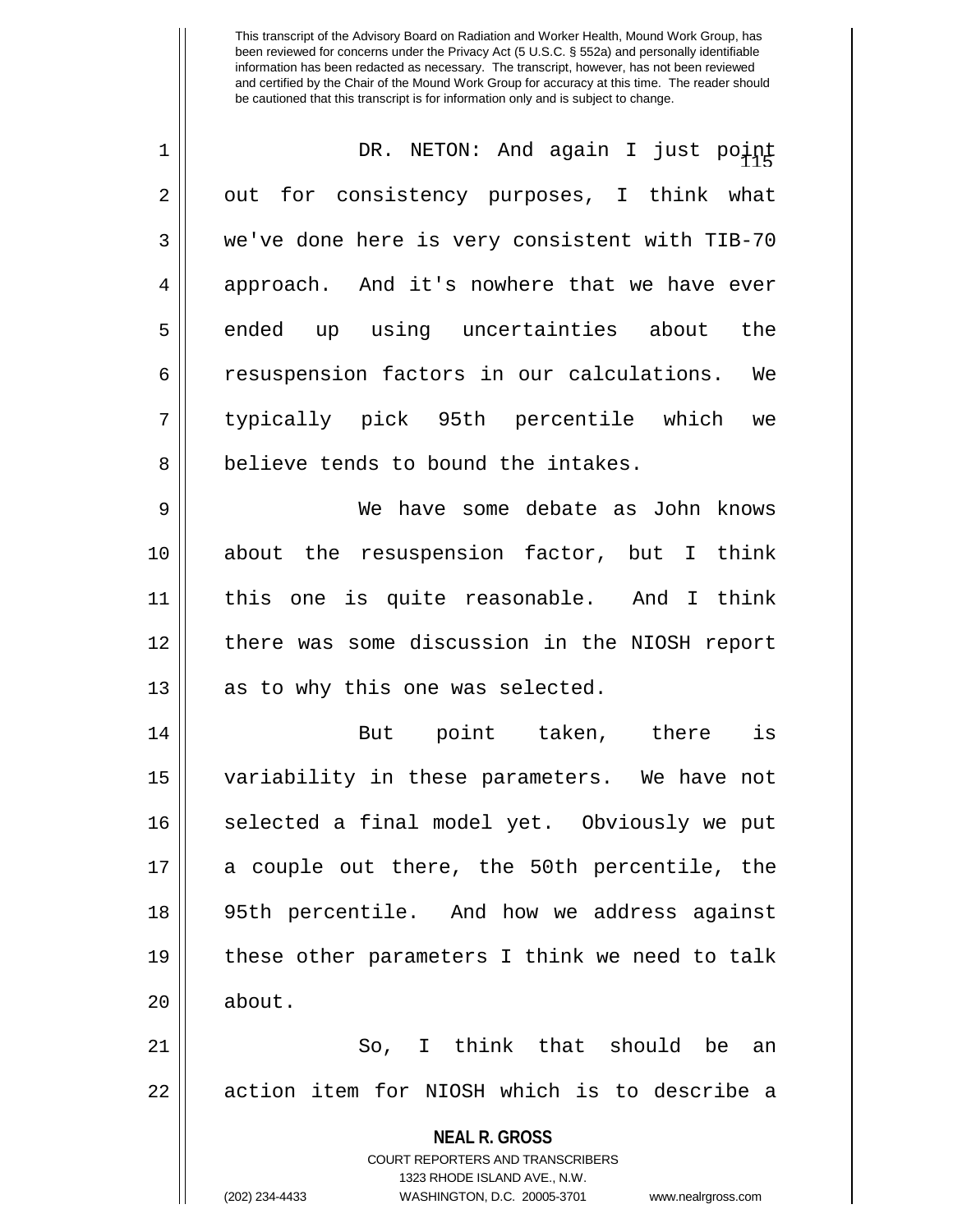**NEAL R. GROSS** COURT REPORTERS AND TRANSCRIBERS 1323 RHODE ISLAND AVE., N.W. (202) 234-4433 WASHINGTON, D.C. 20005-3701 www.nealrgross.com This transcript of the Advisory Board on Radiation and Worker Health, Mound Work Group, has been reviewed for concerns under the Privacy Act (5 U.S.C. § 552a) and personally identifiable information has been redacted as necessary. The transcript, however, has not been reviewed and certified by the Chair of the Mound Work Group for accuracy at this time. The reader should be cautioned that this transcript is for information only and is subject to change. 1 $\parallel$  finalized approach for this model that would 2 || either incorporate or use the 95th percentile  $3 \parallel$  or do the full distribution, you know, 4 | whatever. 5 We've left a couple ideas on the 6 l table. 7 CHAIR BEACH: So, describe the 8 || final approach for the model. 9 DR. NETON: Right. Whether it's 10 the 95th, 50th to full distribution or, you 11 || know, that sort of thing. 12 DR. MAURO: And, Jim, this is John. 13 || To help frame this problem within the things 14 we're talking about within an SEC context is, 15 you know, again when we look at the 16 variability in the swipe data in just the 17 numbers and we see how spread they are, there 18 were also some, what I would say, important 19 qualitative questions that we don't want to 20 | lose sight of. 21 The swipe data you're getting a, I 22 || guess, the total data count per hundred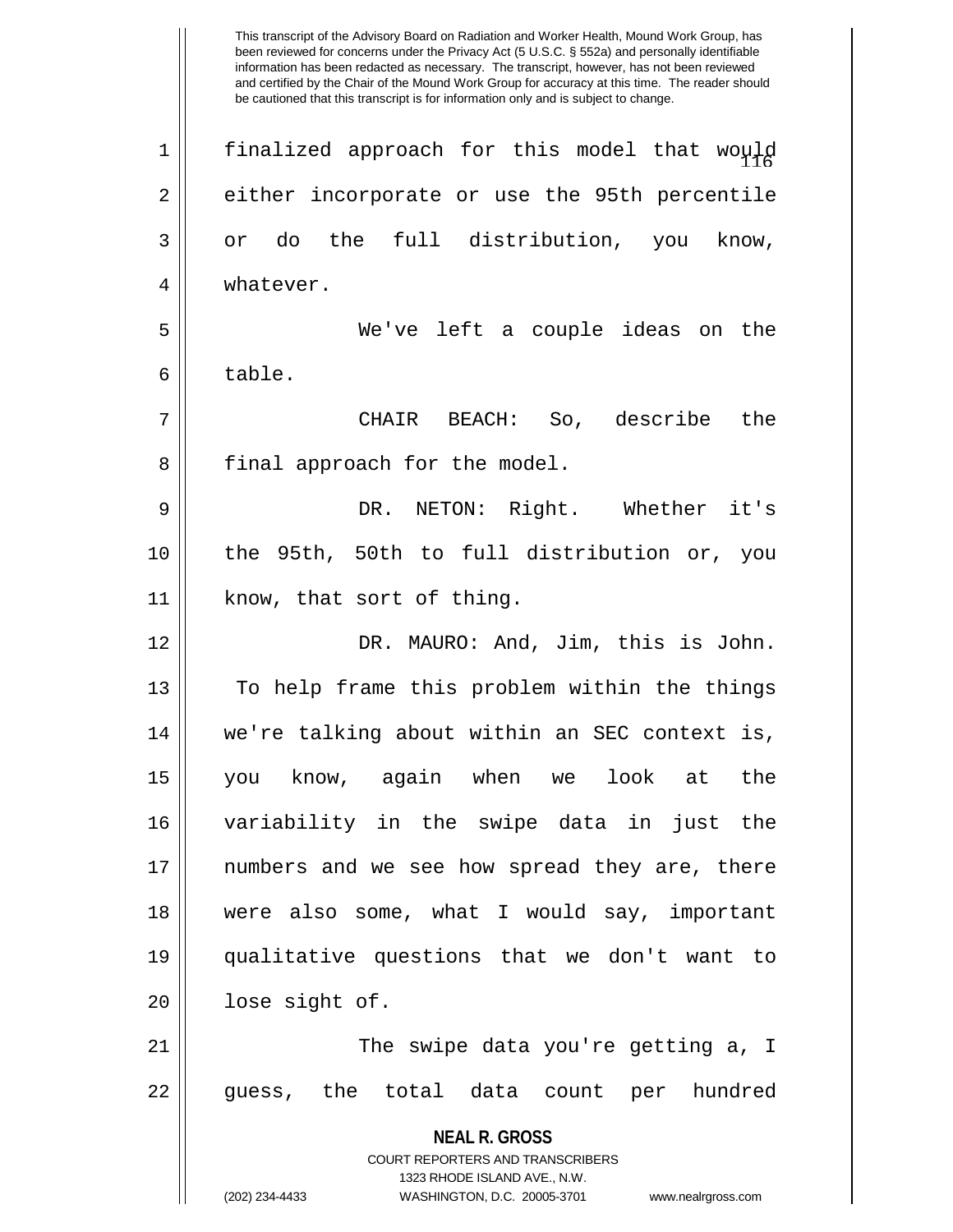| $\mathbf 1$ | centimeters squared. And it's important that                        |
|-------------|---------------------------------------------------------------------|
| 2           | we don't lose sight that what you're looking                        |
| 3           | at in terms of the tritium whether you're at                        |
| 4           | the 50th percentile, 95th or whatever, there                        |
| 5           | are holes that need to be filled, et cetera,                        |
| 6           | keep in mind what that data are.                                    |
| 7           | And that is we're assuming it's                                     |
| 8           | all hafnium tritide.                                                |
| 9           | DR. NETON: Right.                                                   |
| 10          | DR. MAURO: And I would like to                                      |
| 11          | alert everyone that there is a real - there is                      |
| 12          | a plausibility question, in other words, and                        |
| 13          | this is something that we have to deal with.                        |
| 14          | The swipe sample data, and it is a                                  |
| 15          | widespread value that would - the spread we're                      |
| 16          | seeing and the holes we're seeing, we don't                         |
| 17          | want to lose sight of the fact that we're                           |
| 18          | making an assumption here that all those                            |
| 19          | counts on the swipe sample are hafnium                              |
| 20          | tritides.                                                           |
| 21          | And I think intuitively for me,                                     |
| 22          | that seems to be probably very unlikely that a                      |
|             | <b>NEAL R. GROSS</b>                                                |
|             | COURT REPORTERS AND TRANSCRIBERS                                    |
|             | 1323 RHODE ISLAND AVE., N.W.                                        |
|             | (202) 234-4433<br>WASHINGTON, D.C. 20005-3701<br>www.nealrgross.com |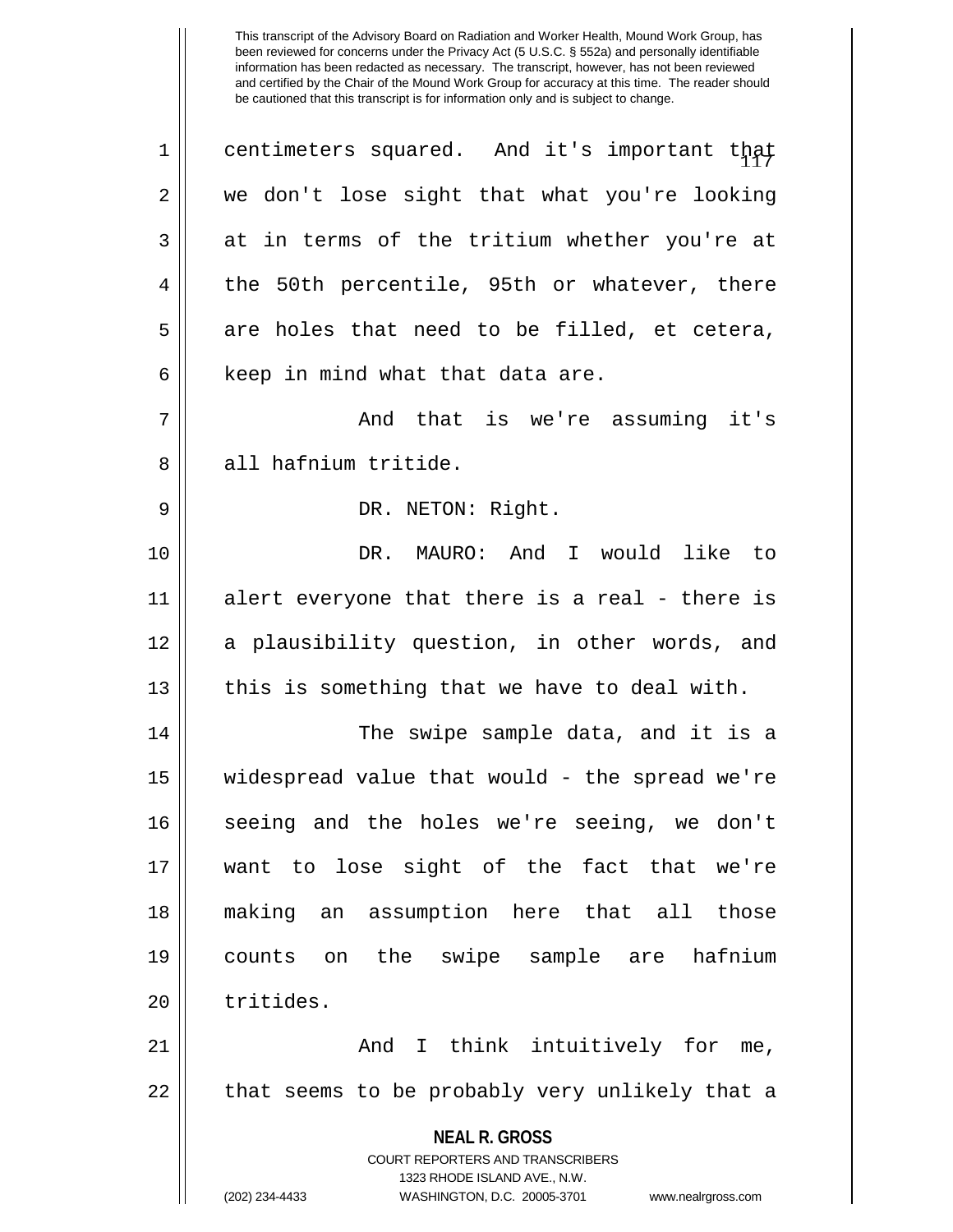$1$   $\parallel$  very significant fraction of whatever counts 2 you're getting might very well be tritiated 3 water.

4 And I know Ron may want to weigh 5 in a little bit on that. So, I don't want to  $6 \parallel$  lose context. You can easily get lost into  $7 \parallel$  the numbers and forgetting about the context.

8 Same thing goes with the 9 resuspension factor and the spread. I don't 10 want to lose context on that.

11 || The resuspension factor data that 12 we summarize in the chapter, are data that 13 really come from uranium, plutonium, dust 14 itself, not radioactive material, and did not  $15$  come from data that represent hafnium tritide.

16 I have no idea how it behaves, but 17 certainly intuitively in this case we're 18 || really talking about hafnium as, I guess, some 19 kind of metal, particulate metal of some size 20 distribution that settled out.

21 || The fact that it is attached to  $22$  || tritium, you know, we have to understand that

> **NEAL R. GROSS** COURT REPORTERS AND TRANSCRIBERS 1323 RHODE ISLAND AVE., N.W. (202) 234-4433 WASHINGTON, D.C. 20005-3701 www.nealrgross.com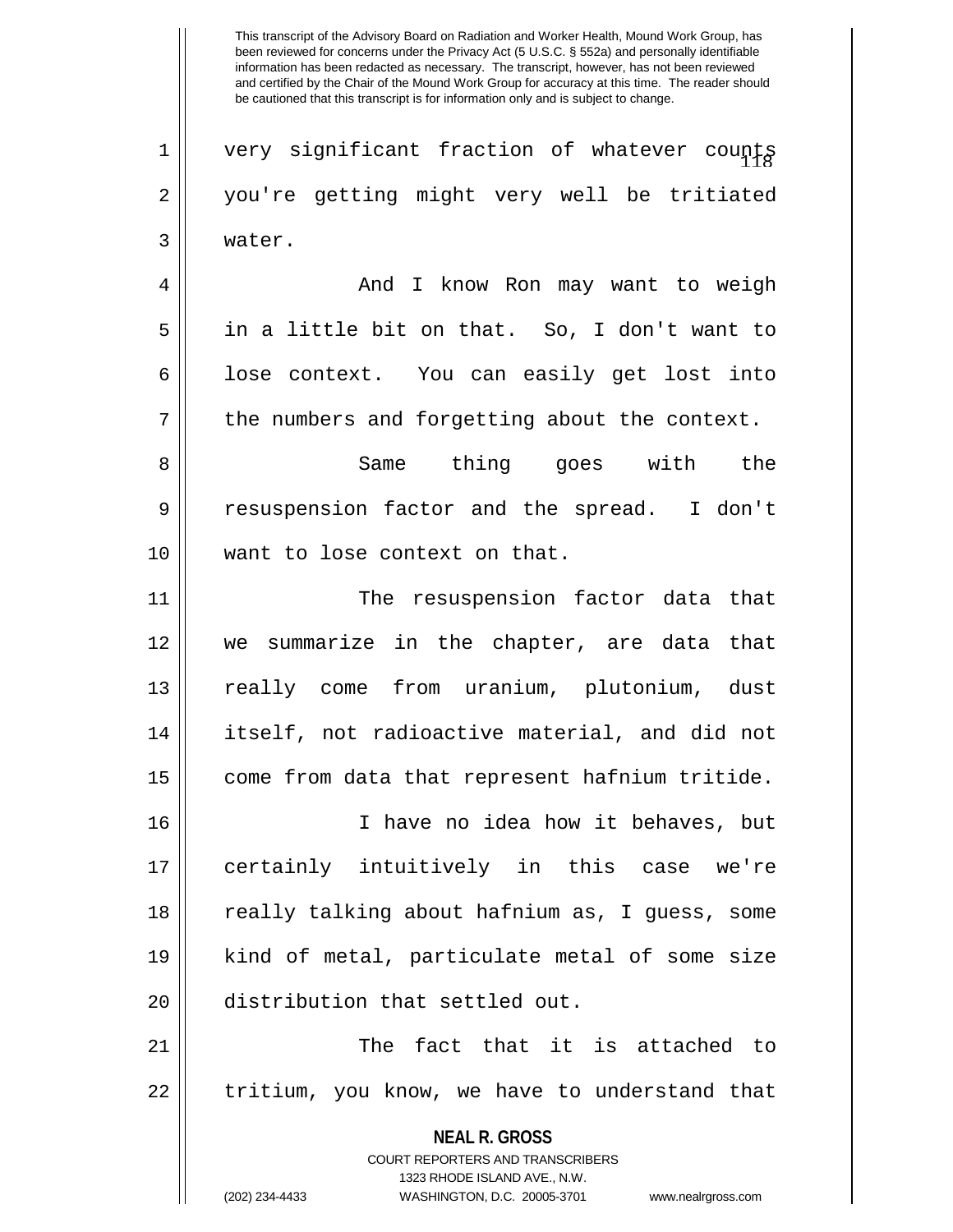$1$  || the numbers we have for resuspension factor 2 || literature are for very specific types of 3 particulate material that settled out and 4 particulate size distributions of that 5 material.

6 How important that is in building 7 || a bridge and applying that to this particular 8 problem related to tritides, we have to keep  $9 \parallel$  that in mind as a conceptual challenge and the 10 degree to which we're comfortable making those 11 assumptions.

12 MR. FITZGERALD: Jim, I think there 13 was some commentary in our review about what 14 || exposure duration and latency period was used. 15 I know we kind of raised that as a question, 16 || but is there a specific reason for the ten-17 year latency?

18 DR. NETON: No, I think - 19 MR. FITZGERALD: I mean, I'm just - 20 DR. NETON: I got a little confused 21 when I saw your comment on that, because then 22 I got to thinking about latency in risk

**NEAL R. GROSS**

COURT REPORTERS AND TRANSCRIBERS 1323 RHODE ISLAND AVE., N.W.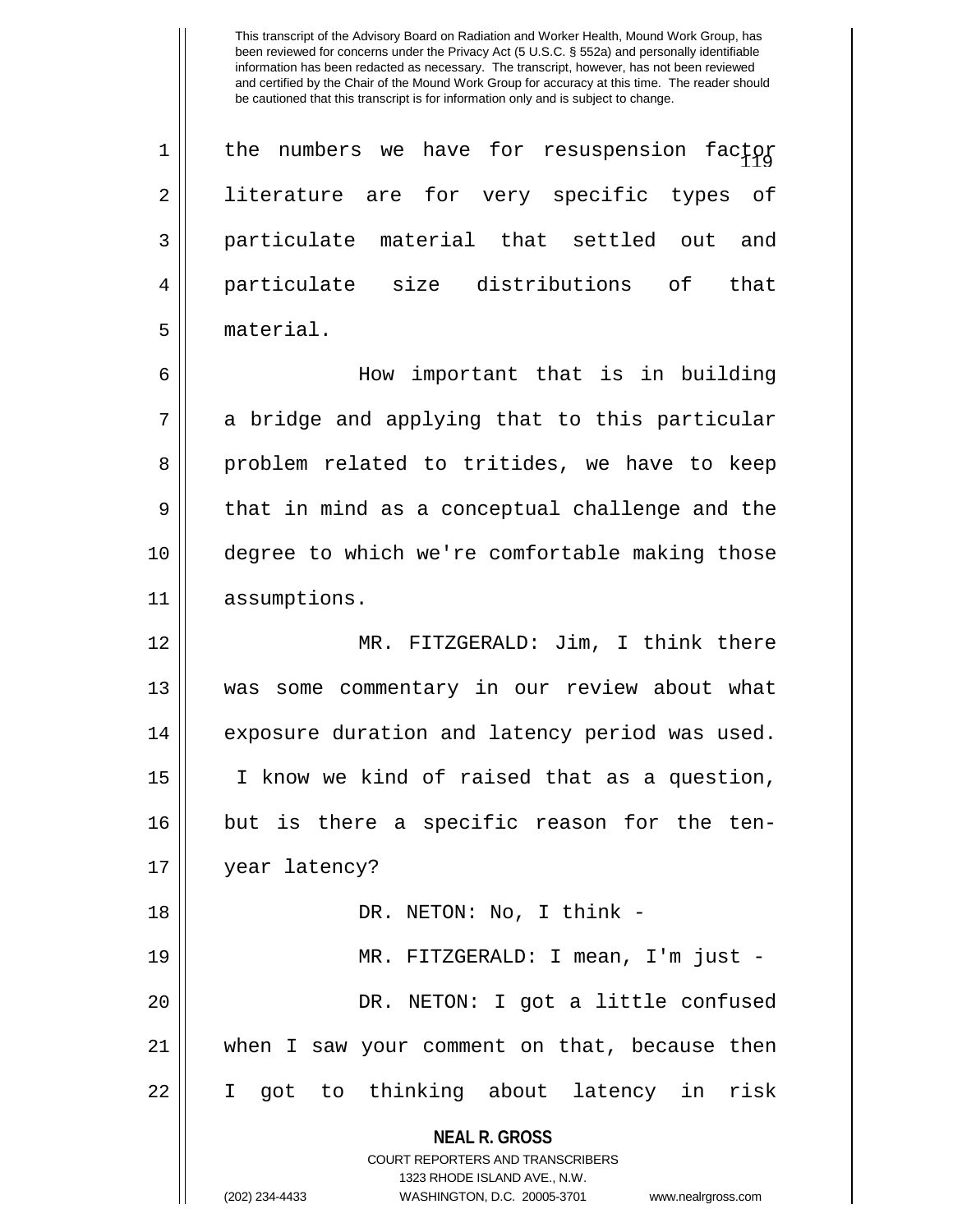**NEAL R. GROSS** COURT REPORTERS AND TRANSCRIBERS 1323 RHODE ISLAND AVE., N.W. (202) 234-4433 WASHINGTON, D.C. 20005-3701 www.nealrgross.com This transcript of the Advisory Board on Radiation and Worker Health, Mound Work Group, has been reviewed for concerns under the Privacy Act (5 U.S.C. § 552a) and personally identifiable information has been redacted as necessary. The transcript, however, has not been reviewed and certified by the Chair of the Mound Work Group for accuracy at this time. The reader should be cautioned that this transcript is for information only and is subject to change.  $1$ || models, but it's really nothing to do with  $2 \parallel$  that. 3 It's just saying that the cancer 4 || occurred ten years after -5 MR. FITZGERALD: As a hypothetical. 6 DR. NETON: -- exposure as a 7 hypothetical situation. 8 MR. FITZGERALD: Okay. 9 DR. NETON: So, all it really meant 10 was there was ten years' worth of exposure. 11 You only construct the dose until you get the 12 | cancer. 13 || MR. FITZGERALD: Right. 14 DR. NETON: So, they could have 15 easily just said let's assume the cancer 16 occurred ten years after exposure. Latency  $17 \parallel$  really didn't play in there. 18 MR. FITZGERALD: Right. So, I 19 mean, in other words it's just an example - 20 DR. NETON: It was an example of a 21 case study which was put out there to attempt  $22$   $\parallel$  to demonstrate that the doses were indeed -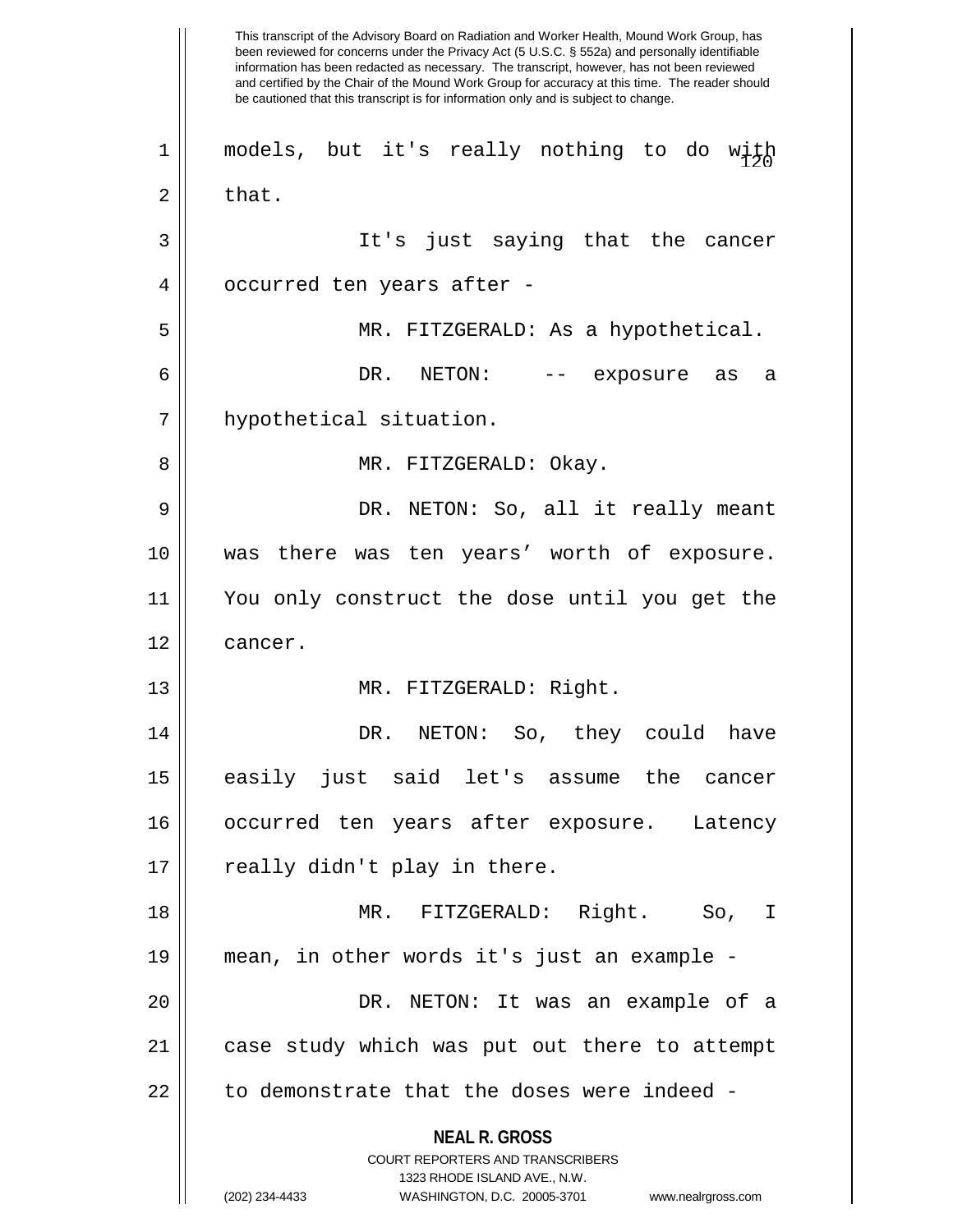**NEAL R. GROSS** This transcript of the Advisory Board on Radiation and Worker Health, Mound Work Group, has been reviewed for concerns under the Privacy Act (5 U.S.C. § 552a) and personally identifiable information has been redacted as necessary. The transcript, however, has not been reviewed and certified by the Chair of the Mound Work Group for accuracy at this time. The reader should be cautioned that this transcript is for information only and is subject to change. <sup>121</sup> 1 MR. FITZGERALD: And clearly  $2 \parallel$  suggested that you did the -3 DR. NETON: Did the 20 years, 10  $4 \parallel$  years --5 MR. FITZGERALD: Right, right. 6 DR. NETON: -- five years, six 7 | years of exposure. 8 MR. FITZGERALD: Okay. 9 DR. NETON: And that's when, you 10 know, I realized you could start getting into 11 doses that far exceed a millirem because this 12 was the one isolated case study. It was 13 illustrative though, which demonstrated the 14 doses are indeed in the millirem range. 15 MR. FITZGERALD: Yes, I don't think 16 || there's any debate about the fact that they 17 are relatively small. It's just a question - 18 DR. NETON: And I think throwing in 19 latency got me all confused because I 20 immediately start thinking of risk model, the 21 apportionment of latency between zero and ten  $22 \parallel$  and the S-shaped curve and all that kind of

COURT REPORTERS AND TRANSCRIBERS 1323 RHODE ISLAND AVE., N.W. (202) 234-4433 WASHINGTON, D.C. 20005-3701 www.nealrgross.com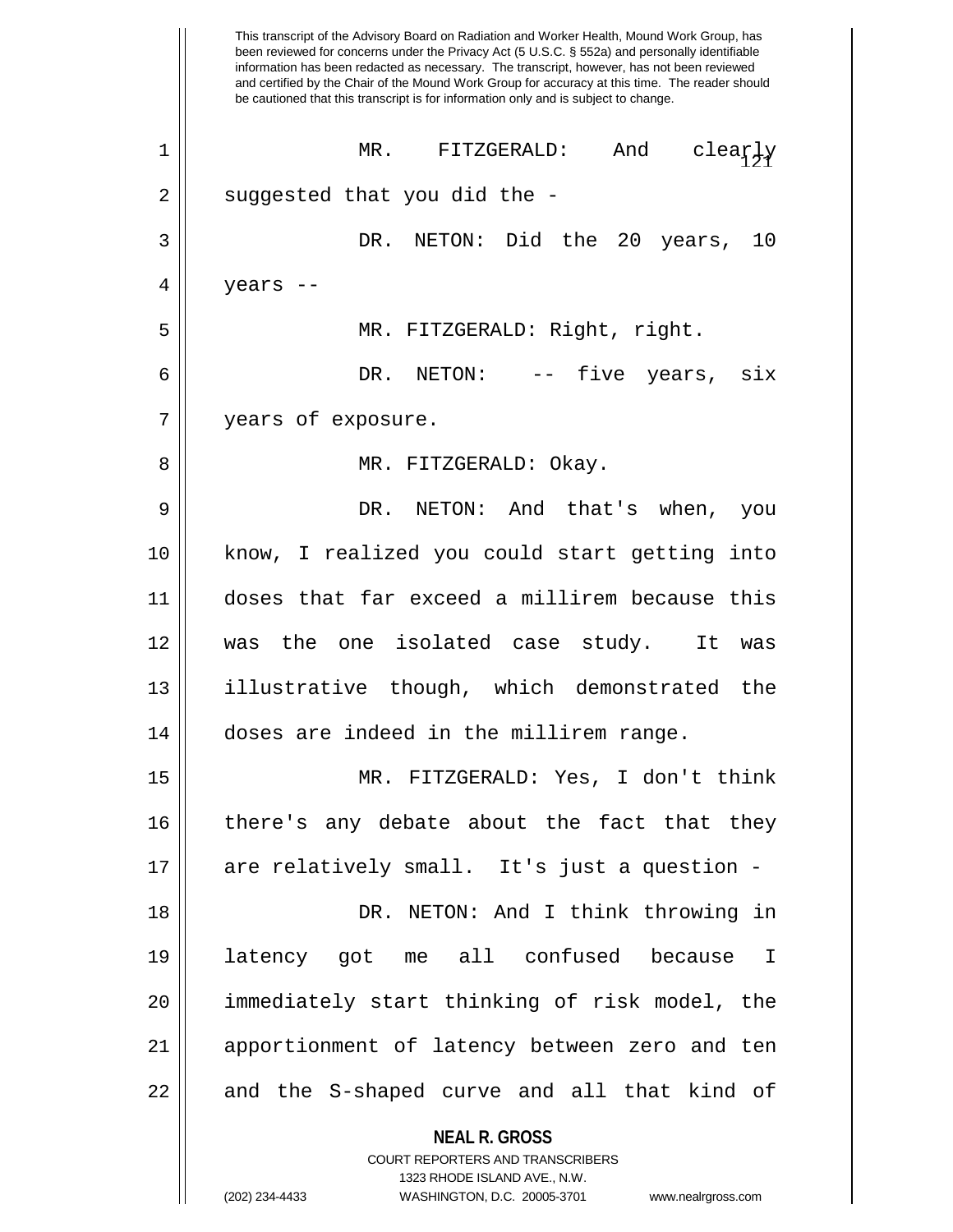**NEAL R. GROSS** COURT REPORTERS AND TRANSCRIBERS 1323 RHODE ISLAND AVE., N.W. (202) 234-4433 WASHINGTON, D.C. 20005-3701 www.nealrgross.com This transcript of the Advisory Board on Radiation and Worker Health, Mound Work Group, has been reviewed for concerns under the Privacy Act (5 U.S.C. § 552a) and personally identifiable information has been redacted as necessary. The transcript, however, has not been reviewed and certified by the Chair of the Mound Work Group for accuracy at this time. The reader should be cautioned that this transcript is for information only and is subject to change. 1 || stuff. It doesn't even come into play.  $122$ 2 MR. FITZGERALD: Ron, do you have  $3 \parallel$  anything else? 4 DR. BUCHANAN: Yes, I did want to  $5 \parallel$  address Jim's statement about the - no, I was 6  $\parallel$  not suggesting we use the 8,000 upper limit or  $7 \parallel$  anything like that. 8 This came about simply for two 9 || reasons. Number one was we wanted to give the 10 Working Group an idea of how things change. 11 That this was an equation that you could get 12 || an exact answer depending on the parameters 13 || putting in. That was to illustrate that. 14 And number two is that, you know,  $15$  we were at the time, the mind set was we were 16 looking at this one millirem magic number and 17 we wanted to illustrate that, you know, 18 depending on the parameters, you could come up 19 with less than a millirem or more than a 20 millirem. 21 || **And on the committed dose and the**  $22$  || latent  $-$  the exposure period and the latent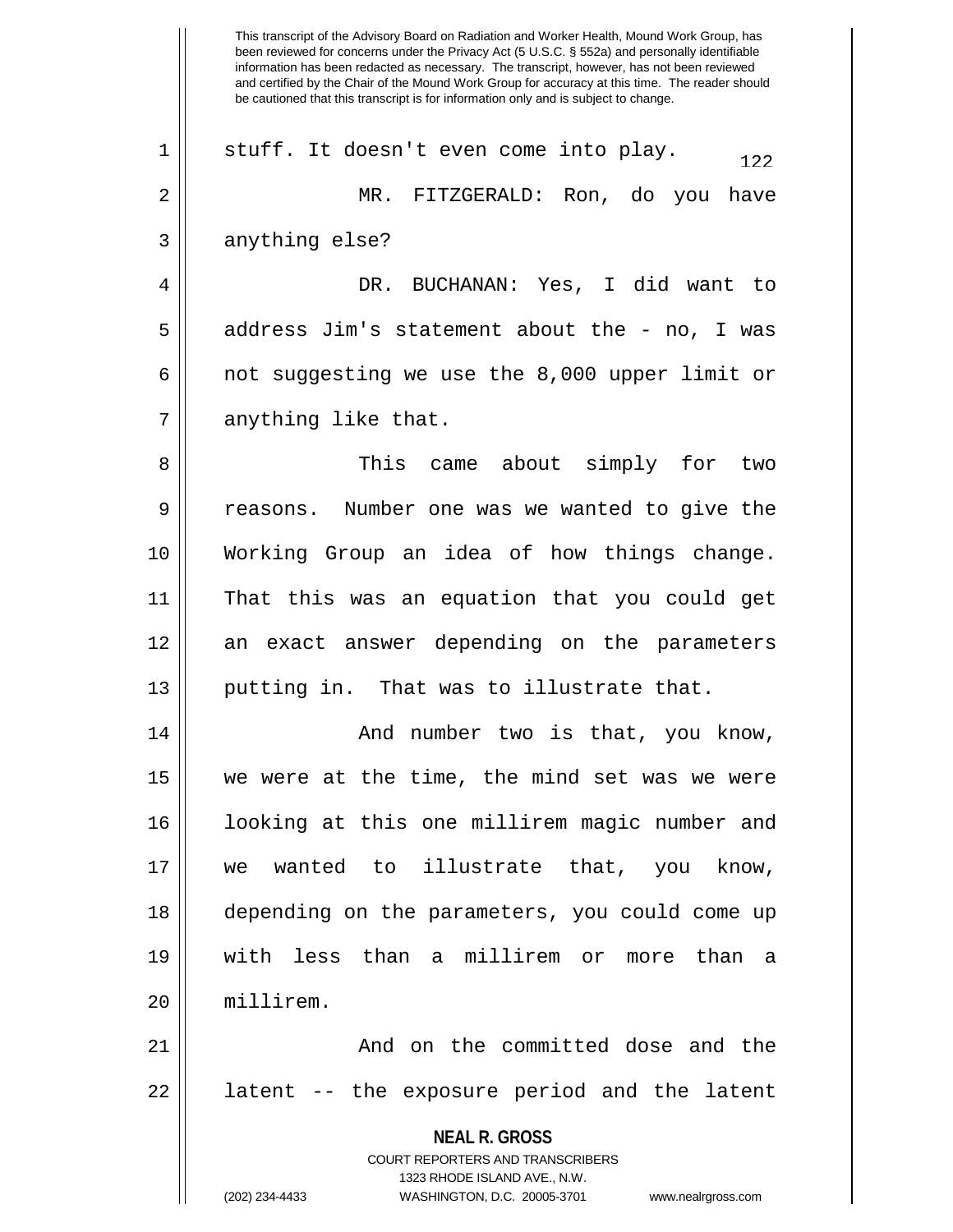**NEAL R. GROSS** COURT REPORTERS AND TRANSCRIBERS 1323 RHODE ISLAND AVE., N.W. 1 | period, we just went into that area to see, if  $2 \parallel$  it was really important in their case study. 3 Your scenario had two years of 4 exposure and ten-year latent period. And so 5 we said, well, is this important? Even though 6 it's not in the first equation, is it 7 | important? 8 And so, we looked at it and we 9 Said, well, you know, it's kind of intuitive. 10 If you increase your exposure time, double 11 it, you get about twice the dose. If you half 12 it, about half. If your latent period is 13 greater, you know, you'll get not quite double  $14$  | the dose and stuff. 15 And so, we found that those were 16 parameters you chose to illustrate the case, 17 but it wasn't really influential on our 18 || overall umbrella analysis of the situation. 19 DR. NETON: Appreciate that. My  $20$  || only concern with the 8,000 is someone can 21 || read that and say the doses could be 8,000  $22$  || times higher when in fact I don't think anyone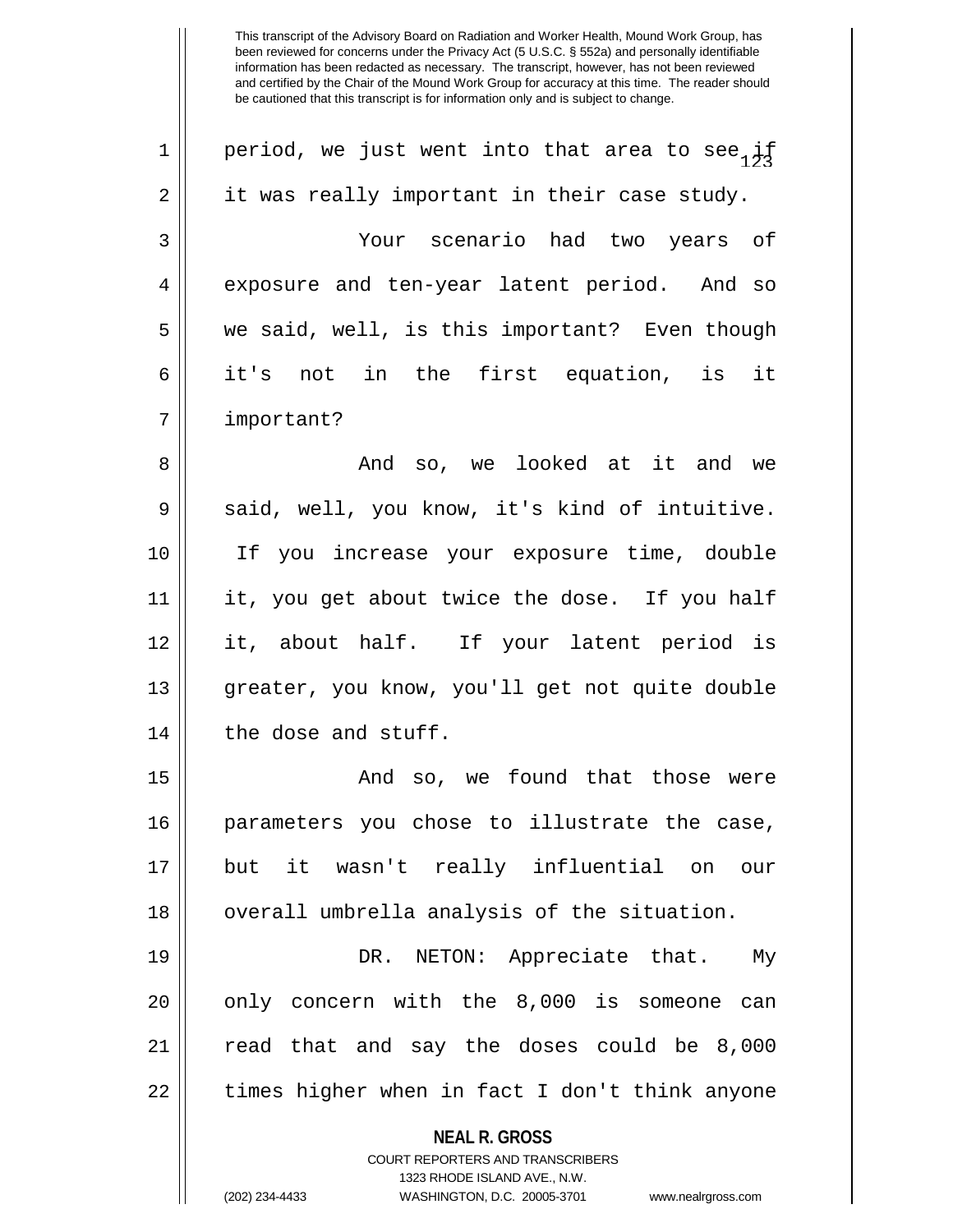**NEAL R. GROSS** COURT REPORTERS AND TRANSCRIBERS 1323 RHODE ISLAND AVE., N.W. This transcript of the Advisory Board on Radiation and Worker Health, Mound Work Group, has been reviewed for concerns under the Privacy Act (5 U.S.C. § 552a) and personally identifiable information has been redacted as necessary. The transcript, however, has not been reviewed and certified by the Chair of the Mound Work Group for accuracy at this time. The reader should be cautioned that this transcript is for information only and is subject to change.  $1 \parallel$  would agree that they could be that much 2 higher. 3 I admit there's a lot of 4 || uncertainty there, but it's not that great. 5 DR. BUCHANAN: Right. I was  $6 \parallel$  looking at what more could it range and did  $7 \parallel$  these parameters, really, the details in 8 there, what should we be concerned with, you 9 know? 10 We don't want to worry about 11 breathing rate and time. Those don't have a 12 big influence. And, you know, it's the 13 factors that influence the outcome the most  $14$  || that we want to spend the resource on. 15 MR. FITZGERALD: And I think the 16 || other cautionary note is that you see some of 17 these dose estimates, two or three significant 18 figures, and I just sort of realize that we're 19 operating in a realm where we say several 20 millirem. That's probably as precise as one  $21 \parallel$  gets. 22 And that was a little bit, you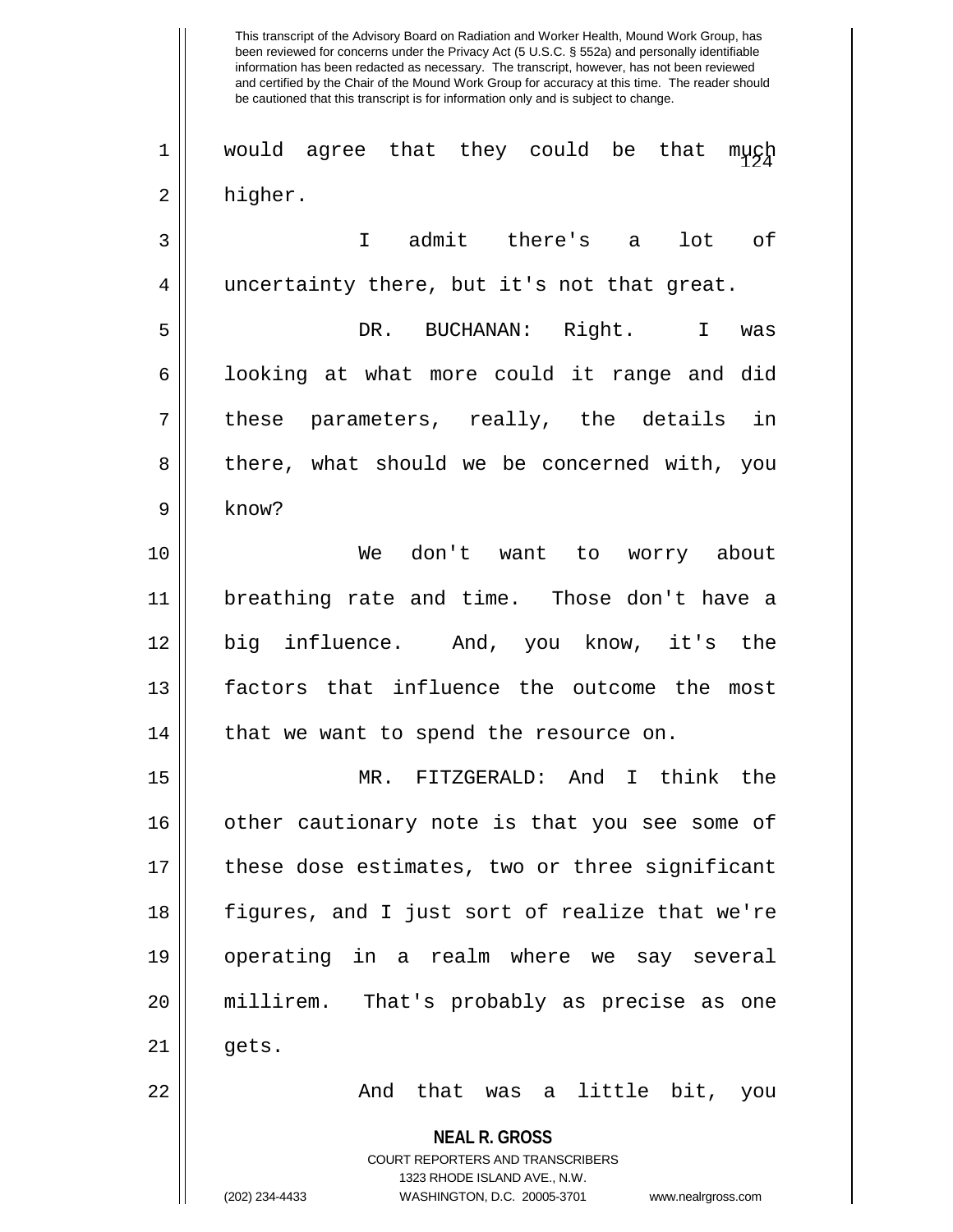**NEAL R. GROSS** COURT REPORTERS AND TRANSCRIBERS 1323 RHODE ISLAND AVE., N.W. been reviewed for concerns under the Privacy Act (5 U.S.C. § 552a) and personally identifiable information has been redacted as necessary. The transcript, however, has not been reviewed and certified by the Chair of the Mound Work Group for accuracy at this time. The reader should be cautioned that this transcript is for information only and is subject to change. 1 || know, I didn't want there to be construed  $a$  $2 \parallel$  level of precision that doesn't exist when  $3$  | dealing with this much -4 DR. NETON: Agreed. 5 MR. STIVER: This is John Stiver. 6 I'd like to kind of weigh in a little bit on  $7 \parallel$  this. 8 You know, back when they were kind 9 || of grappling with how to present this, we 10 thought about possibly doing a full-blown 11 uncertainty analysis and doing Monte Carlo, 12 || Crystal Ball simulations for all the different 13 distributions and we thought it would probably 14 be better just to give more of an illustrative 15 | example. 16 But this is something I was kind 17 || of concerned with that putting out the extreme 18 values out there could be misconstrued as to 19 being realistic possibilities as opposed to 20 what you might actually get in an uncertainty  $21$  analysis. 22 MR. KATZ: This is Ted. In general

This transcript of the Advisory Board on Radiation and Worker Health, Mound Work Group, has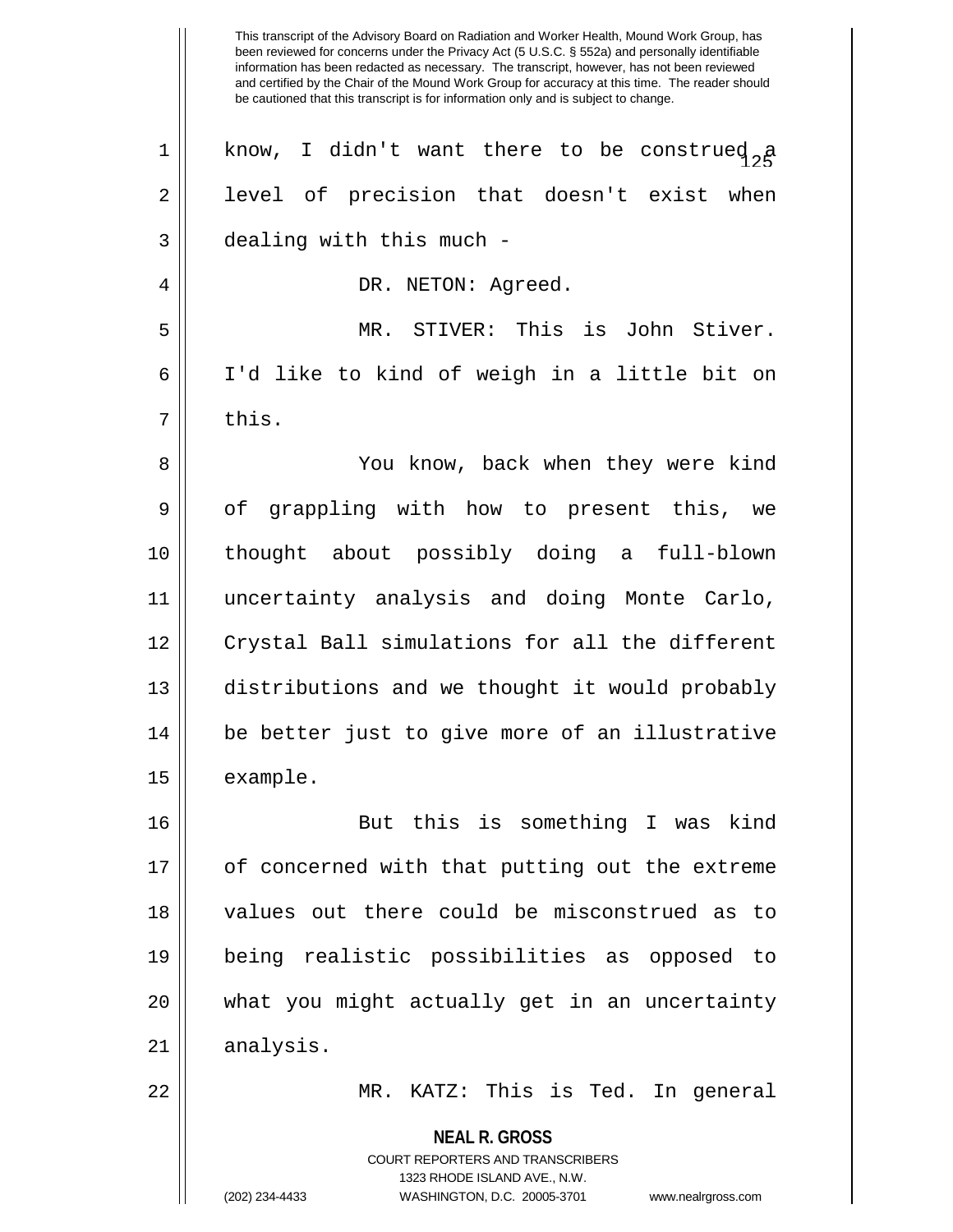| $\mathbf 1$ | think down the road<br>not for<br>$\mathbf I$<br>this                                                                                                                  |
|-------------|------------------------------------------------------------------------------------------------------------------------------------------------------------------------|
| 2           | particularly, but generally when SC&A does                                                                                                                             |
| 3           | these, I think it would be better to use                                                                                                                               |
| 4           | reasonable assumptions to give a sense of the                                                                                                                          |
| 5           | range of uncertainty instead of sort of                                                                                                                                |
| 6           | theoretical limits or whatever that has been                                                                                                                           |
| 7           | used here, which is giving a wildly broad                                                                                                                              |
| 8           | range of uncertainty.                                                                                                                                                  |
| 9           | So, I mean, it's unreasonable to                                                                                                                                       |
| 10          | those choices you're making if you're going to                                                                                                                         |
| 11          | try to illustrate to a Work Group, you know,                                                                                                                           |
| 12          | how much uncertainty there could be in these                                                                                                                           |
| 13          | figures realistically as opposed to tweaking                                                                                                                           |
| 14          | every parameter to an extreme.                                                                                                                                         |
| 15          | MR. FITZGERALD:<br>anything<br>Ron,                                                                                                                                    |
| 16          | else?                                                                                                                                                                  |
| 17          | DR. BUCHANAN: No. That was it.                                                                                                                                         |
| 18          | MR. FITZGERALD: Okay. I don't                                                                                                                                          |
| 19          | know if we -                                                                                                                                                           |
| 20          | DR. MAURO: Joe, this is John.<br>$\mathbf I$                                                                                                                           |
| 21          | just - I'd like to just bring one thing up I                                                                                                                           |
| 22          | guess with Ron.                                                                                                                                                        |
|             | <b>NEAL R. GROSS</b><br><b>COURT REPORTERS AND TRANSCRIBERS</b><br>1323 RHODE ISLAND AVE., N.W.<br>(202) 234-4433<br>WASHINGTON, D.C. 20005-3701<br>www.nealrgross.com |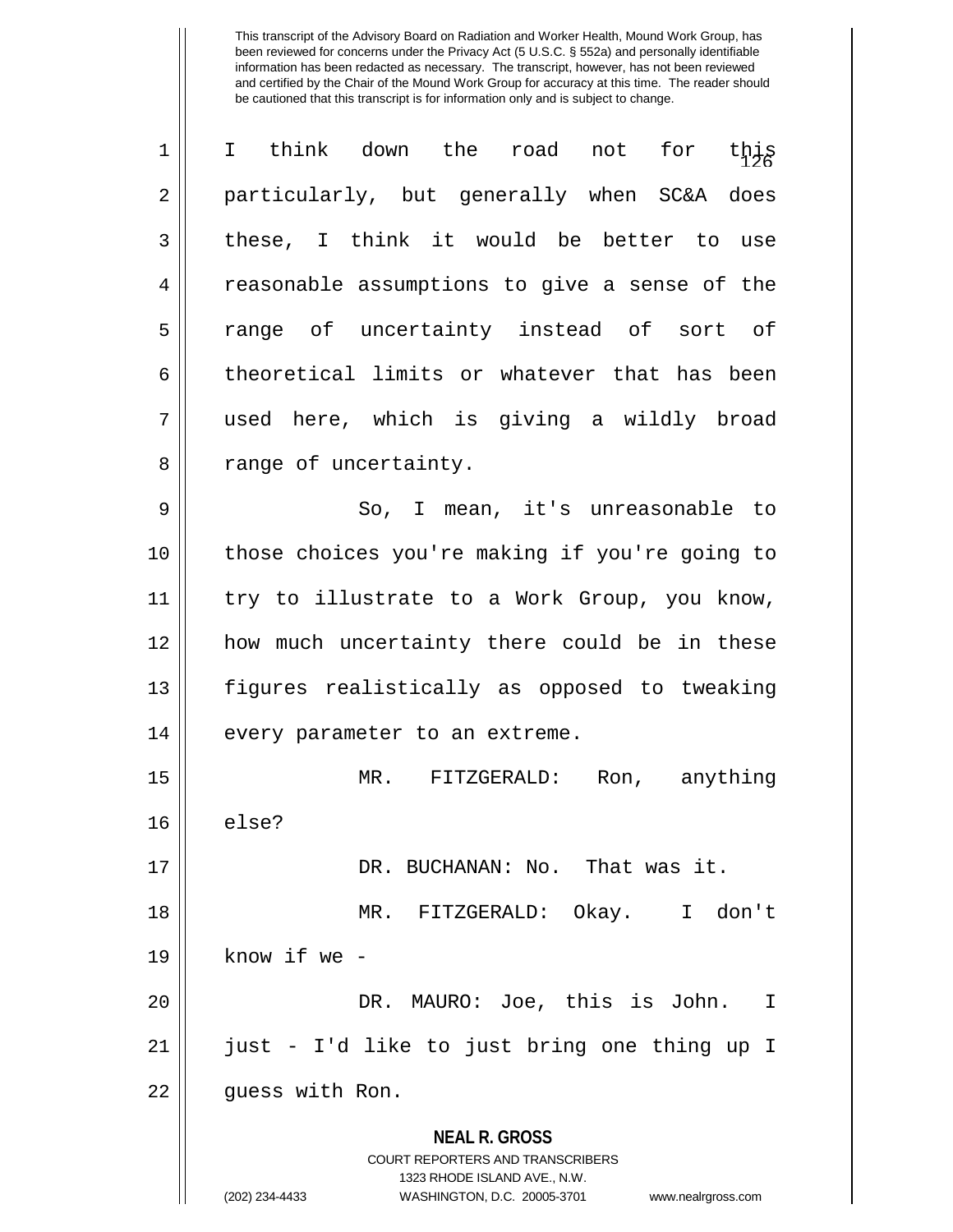**NEAL R. GROSS** COURT REPORTERS AND TRANSCRIBERS 1323 RHODE ISLAND AVE., N.W. (202) 234-4433 WASHINGTON, D.C. 20005-3701 www.nealrgross.com 1 ||  $\blacksquare$  I think we talked about it before,  $2 \parallel$  but it would be good to put it on the table  $3 \parallel$  here. 4 Am I correct when we take those 5 || swipe samples, am I correct that it's 6 difficult to judge what fraction might be 7 hafnium tritide and would you - now, this 8 would be just your experience in this matter  $9 \parallel$  or anyone around the table, around the phone, 10 or would you expect that most of that count 11 that you would get from the swipe is tritiated 12 water? 13 || MR. BARTON: Well -14 DR. MAURO: You may not be able to  $15$  - no one may be able to answer that. I don't  $16$  | know. 17 MR. STIVER: I think that the 18 questions we're grappling with is what is the 19 fraction -- 20 DR. NETON: I mean I point, John, 21 to your report that actually says that a 22 || significant fraction of the activities could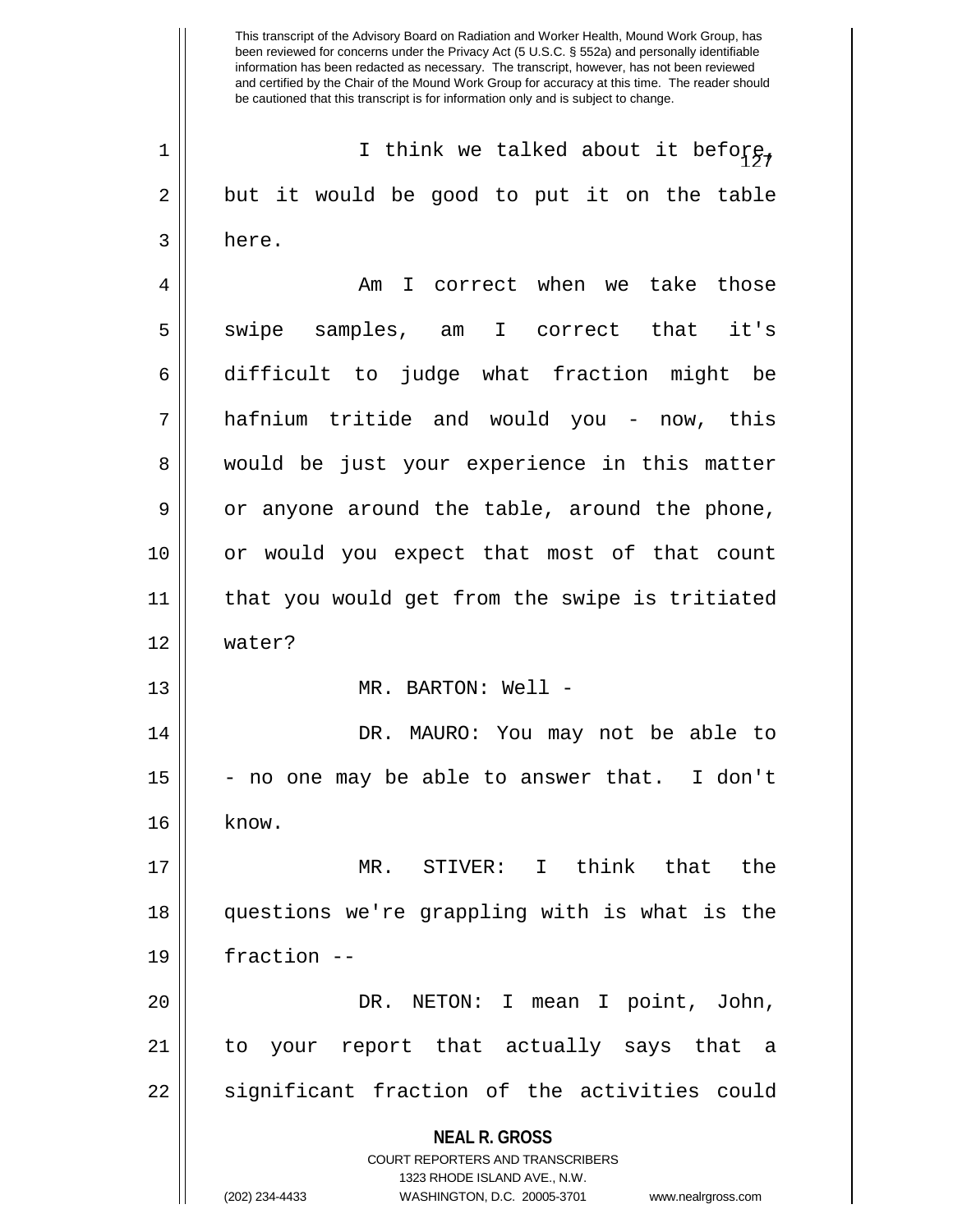**NEAL R. GROSS** COURT REPORTERS AND TRANSCRIBERS This transcript of the Advisory Board on Radiation and Worker Health, Mound Work Group, has been reviewed for concerns under the Privacy Act (5 U.S.C. § 552a) and personally identifiable information has been redacted as necessary. The transcript, however, has not been reviewed and certified by the Chair of the Mound Work Group for accuracy at this time. The reader should be cautioned that this transcript is for information only and is subject to change. 1 || be tritides in the room. I mean, if that's  $2 \parallel$  true then there's some significant -3 DR. MAURO: Perhaps for some of 4 || them, you know, I don't - my problem is I 5 || don't know, you know. 6 When you have a swipe taken in a 7 || room where there may be some tritides and 8 || there was also tritiated water, that was, you 9 || know, and you take a swipe there, I have no 10 sense whether there may be certain time 11 periods and locations where it's predominantly 12 || the tritide, or maybe it's not, you know. 13 Something tells me, and this is 14 terrible to say, but instinctively something 15 || tells me it's probably dominated by tritiated 16 water. But, you know, and there's a - and 17 this goes toward the uncertainty that Joe 18 || brought up in the beginning, you know. 19 We build a model, we try to probe 20 it and say, well, listen, is this a good way 21 to come at the problem? And I think it's 22 || important that we all understand the embedded

1323 RHODE ISLAND AVE., N.W.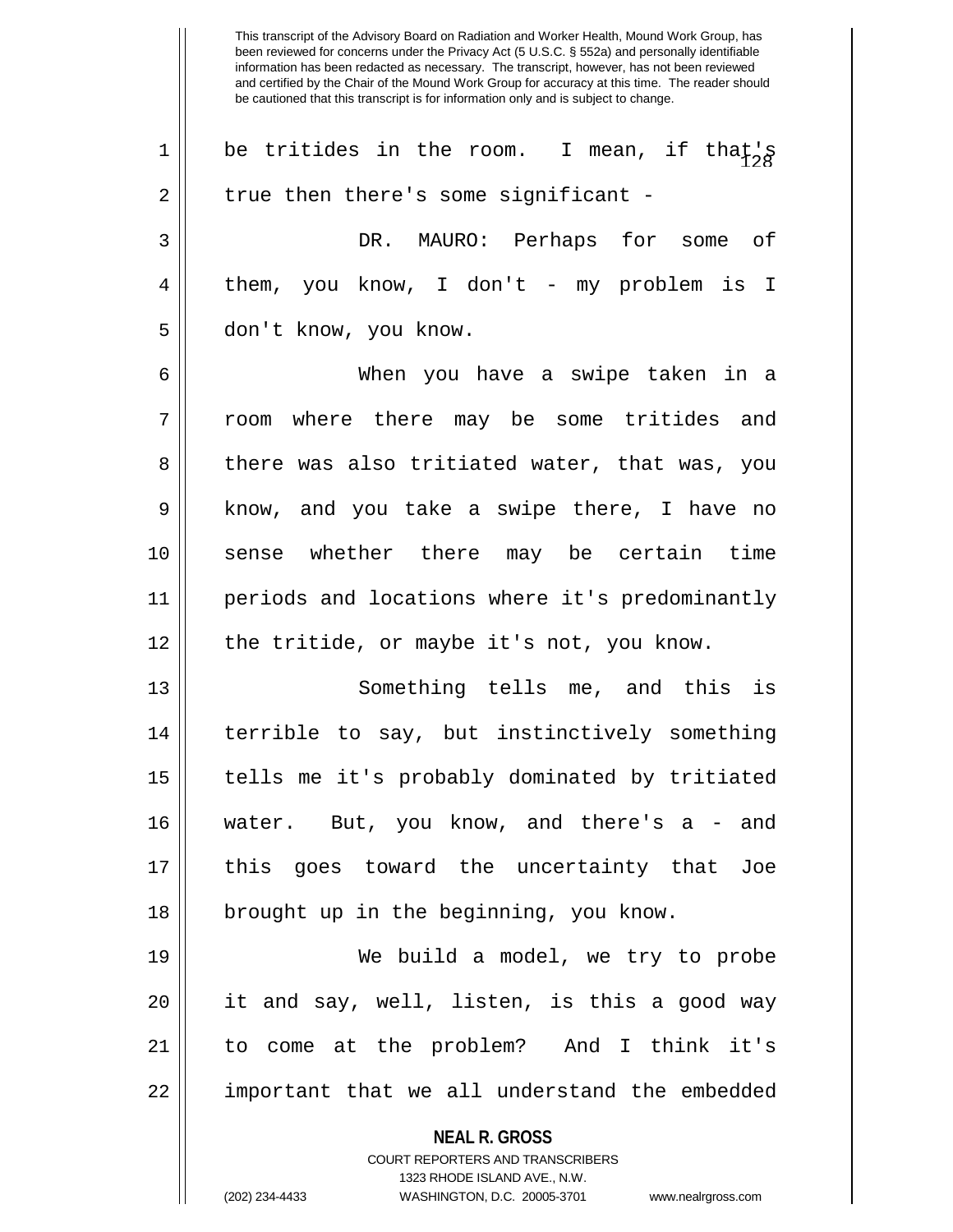$\begin{array}{c} 1 \end{array}$  assumptions even in the spread and  $\begin{array}{c} 1 \end{array}$ 2 uncertainties that we just talked about, you  $3$  know.

4 We're being quantitative here, but 5 in reality there are these issues that we are  $6 \parallel$  troubled by.

7 || In my mind, quite frankly, there's 8 no doubt that by using the upper 95th 9 percentile for a given time period where you 10 have data and you use the upper 95th 11 percentile and assume it's all hafnium 12 || tritide, there's no doubt in my mind that for 13 the purpose of that month of exposure you're 14 off-the-charts high, you know. That's how I 15 | come at this.

16 Now, so I believe there are some 17 issues here that the Board will have to 18 || struggle with. That is, you know, once you 19 recognize that this could be an off-the-charts 20 high characterization of how much tritide, 21 namely hafnium tritide, was on surfaces in a 22 || given time period using the data that we start

> **NEAL R. GROSS** COURT REPORTERS AND TRANSCRIBERS 1323 RHODE ISLAND AVE., N.W. (202) 234-4433 WASHINGTON, D.C. 20005-3701 www.nealrgross.com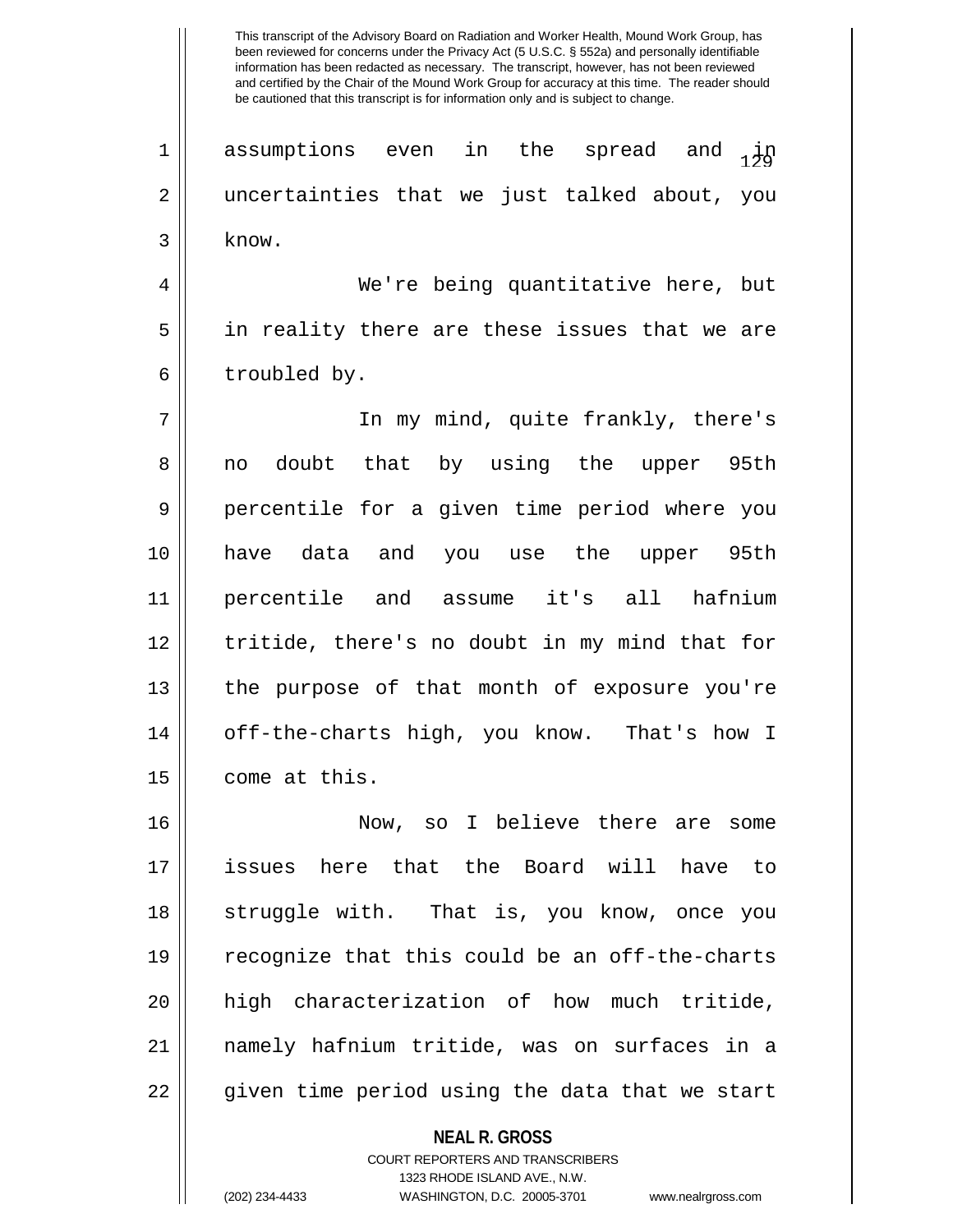**NEAL R. GROSS** COURT REPORTERS AND TRANSCRIBERS 1323 RHODE ISLAND AVE., N.W. (202) 234-4433 WASHINGTON, D.C. 20005-3701 www.nealrgross.com This transcript of the Advisory Board on Radiation and Worker Health, Mound Work Group, has been reviewed for concerns under the Privacy Act (5 U.S.C. § 552a) and personally identifiable information has been redacted as necessary. The transcript, however, has not been reviewed and certified by the Chair of the Mound Work Group for accuracy at this time. The reader should be cautioned that this transcript is for information only and is subject to change. 1 With, I mean, this is something we have  $\frac{1}{20}$  $2 \parallel$  struggle with, all of us. 3 DR. NETON: But, John, don't you  $4 \parallel$  agree though even if that's the case and the 5 doses come out to be three millirem that it's  $6 \parallel -$ 7 DR. MAURO: Oh, I got to tell you - 8 DR. NETON: You got to take that in 9 | consideration, I think. 10 DR. MAURO: Oh, yes. Very 11 important. I'm glad you brought it up. 12 You're absolutely right. That is that, you 13 || know, by assuming it's all hafnium tritide, I 14 would say that it's an extraordinarily 15 | conservative assumption. 16 And even then, I agree with you, 17 you're coming in with doses that are 18 || relatively low. 19 DR. NETON: I would think if you 20 were in very high doses where it could put 21 || someone on the borderline, you know, factor of 22 || ten would make it 70 percent TC versus a seven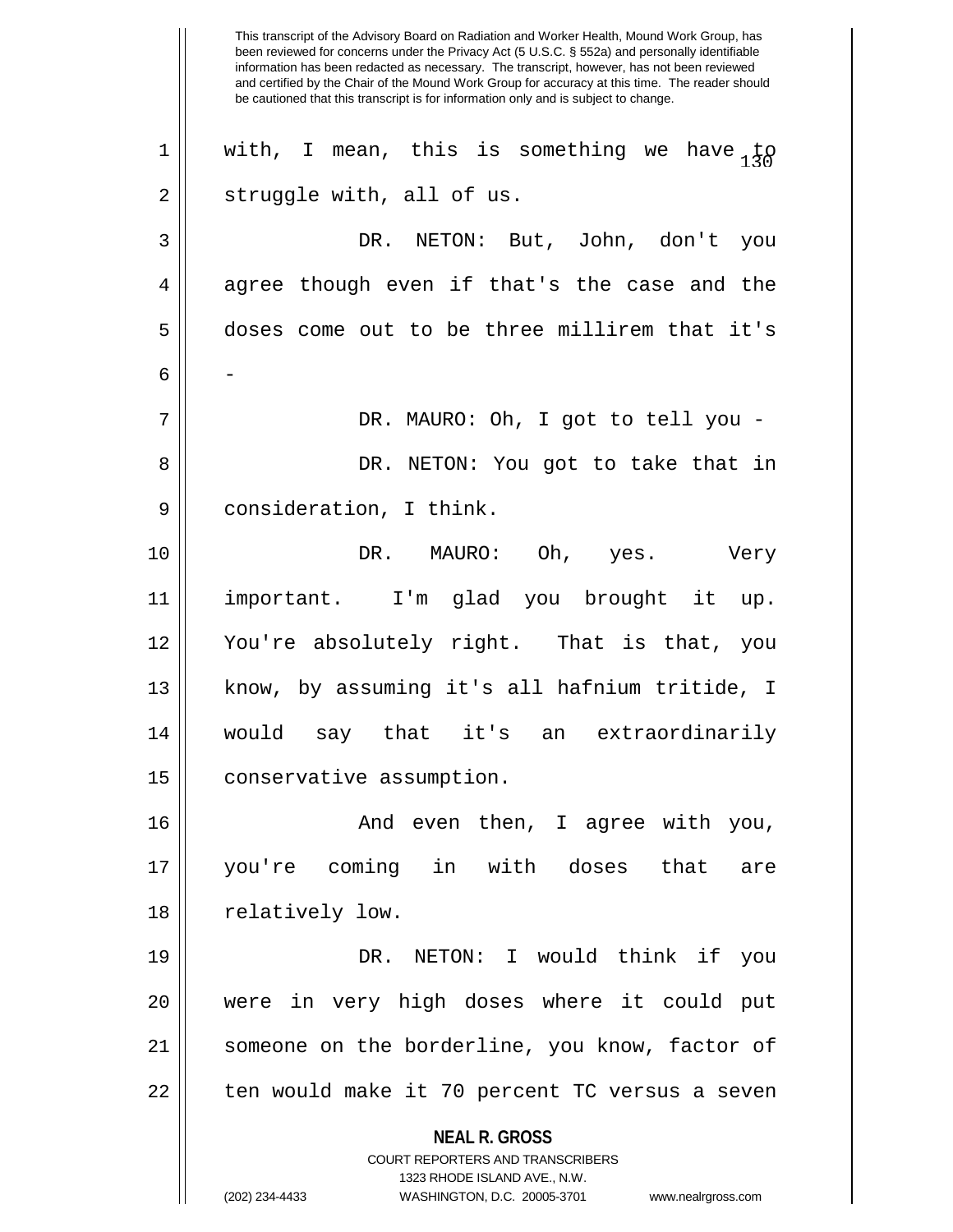**NEAL R. GROSS** COURT REPORTERS AND TRANSCRIBERS 1323 RHODE ISLAND AVE., N.W. (202) 234-4433 WASHINGTON, D.C. 20005-3701 www.nealrgross.com This transcript of the Advisory Board on Radiation and Worker Health, Mound Work Group, has been reviewed for concerns under the Privacy Act (5 U.S.C. § 552a) and personally identifiable information has been redacted as necessary. The transcript, however, has not been reviewed and certified by the Chair of the Mound Work Group for accuracy at this time. The reader should be cautioned that this transcript is for information only and is subject to change. 1|| percent TC, I mean, then you've got some 2 | issues there. 3 DR. MAURO: That's very important 4 to put out on the table, and that's why I'm  $5 \parallel$  bringing this all up. 6 DR. NETON: You have to take into 7 account the magnitude of the source term, I  $8 \parallel$  guess, is what I'm -9 DR. MAURO: Yes, yes. 10 MEMBER CLAWSON: Well, John, this 11 is Brad. I'm glad you brought that up because 12 || my question now leads into this. 13 The swipe data that we have, do we 14 || really have any swipe data that calls it out,  $15$  | this is tritium? 16 || CHAIR BEACH: No. 17 DR. MAURO: No, isn't this all 18 tritium? I mean, Jim, or, Ron, this is what's 19 -- how is this counted? I assume this is  $20$  || counted in a way that -21 MR. STIVER: John, this is counted 22 in a PC-5 gas proportional counter, but it's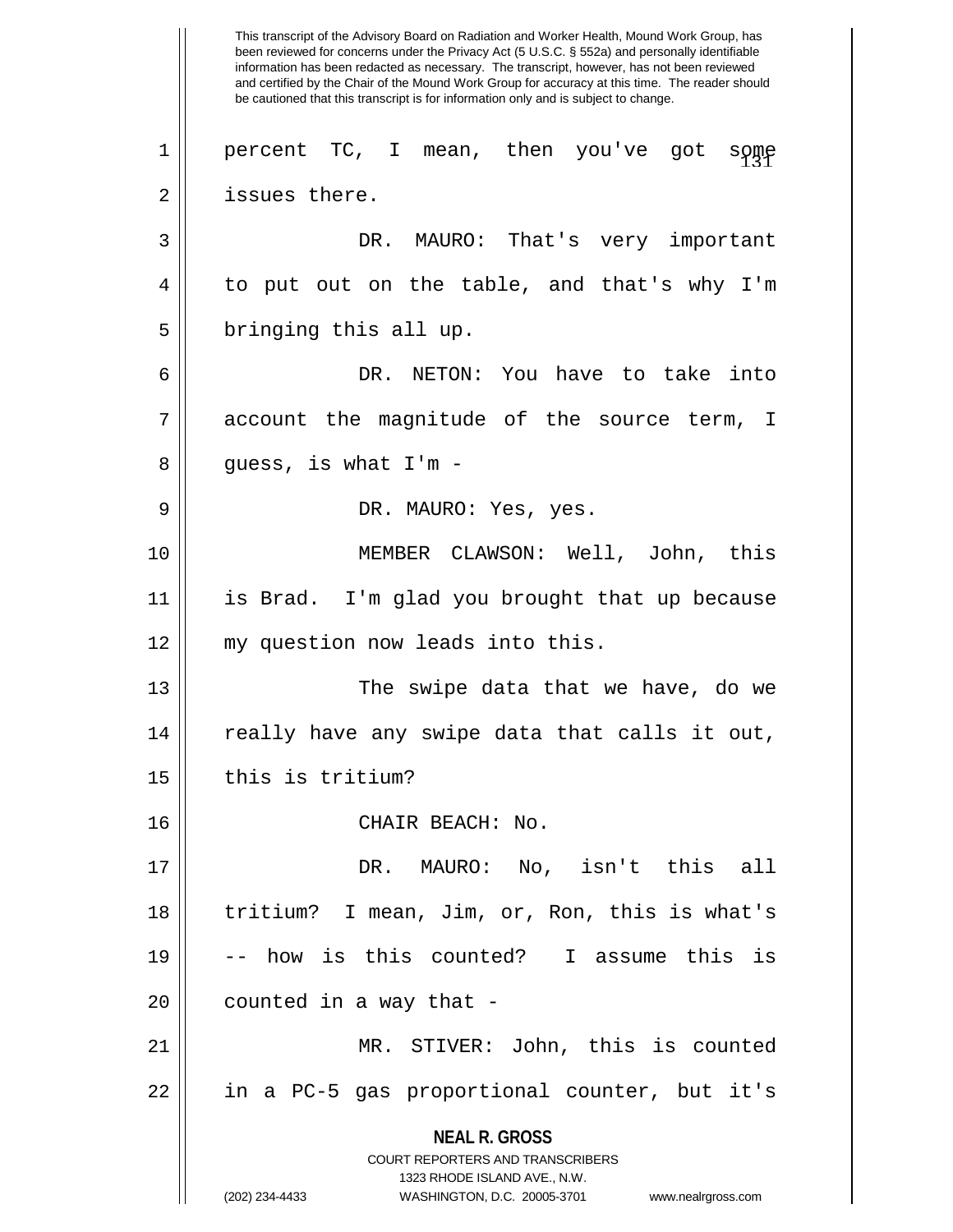**NEAL R. GROSS** COURT REPORTERS AND TRANSCRIBERS 1323 RHODE ISLAND AVE., N.W. (202) 234-4433 WASHINGTON, D.C. 20005-3701 www.nealrgross.com This transcript of the Advisory Board on Radiation and Worker Health, Mound Work Group, has been reviewed for concerns under the Privacy Act (5 U.S.C. § 552a) and personally identifiable information has been redacted as necessary. The transcript, however, has not been reviewed and certified by the Chair of the Mound Work Group for accuracy at this time. The reader should be cautioned that this transcript is for information only and is subject to change.  $1 \parallel$  adjusted and calibrated to -  $132$ 2 DR. NETON: It's assumed that it 3 was all in one particle, John. So, the 4 || efficiency was based on that. 5 DR. MAURO: Oh, I see. Okay. 6 MEMBER CLAWSON: And we're looking  $7 \parallel$  at hafnium because it's the worst actor, 8 || right? 9 DR. MAURO: Yes. 10 MEMBER CLAWSON: We're not looking  $11$  | at any of the other tritides that -12 DR. MAURO: No. 13 DR. NETON: We have urine samples 14 || that would indicate that the HTO component, 15 and that's what we would use to calculate 16 doses to the organs if the tritides wasn't 17 bounding. 18 So, we have both ends of the 19 spectrum. We have actual biological bioassay 20 data that we can use, or we can use the 21 tritide intake. That's our choice depending 22 || on whichever ends up with the higher dose.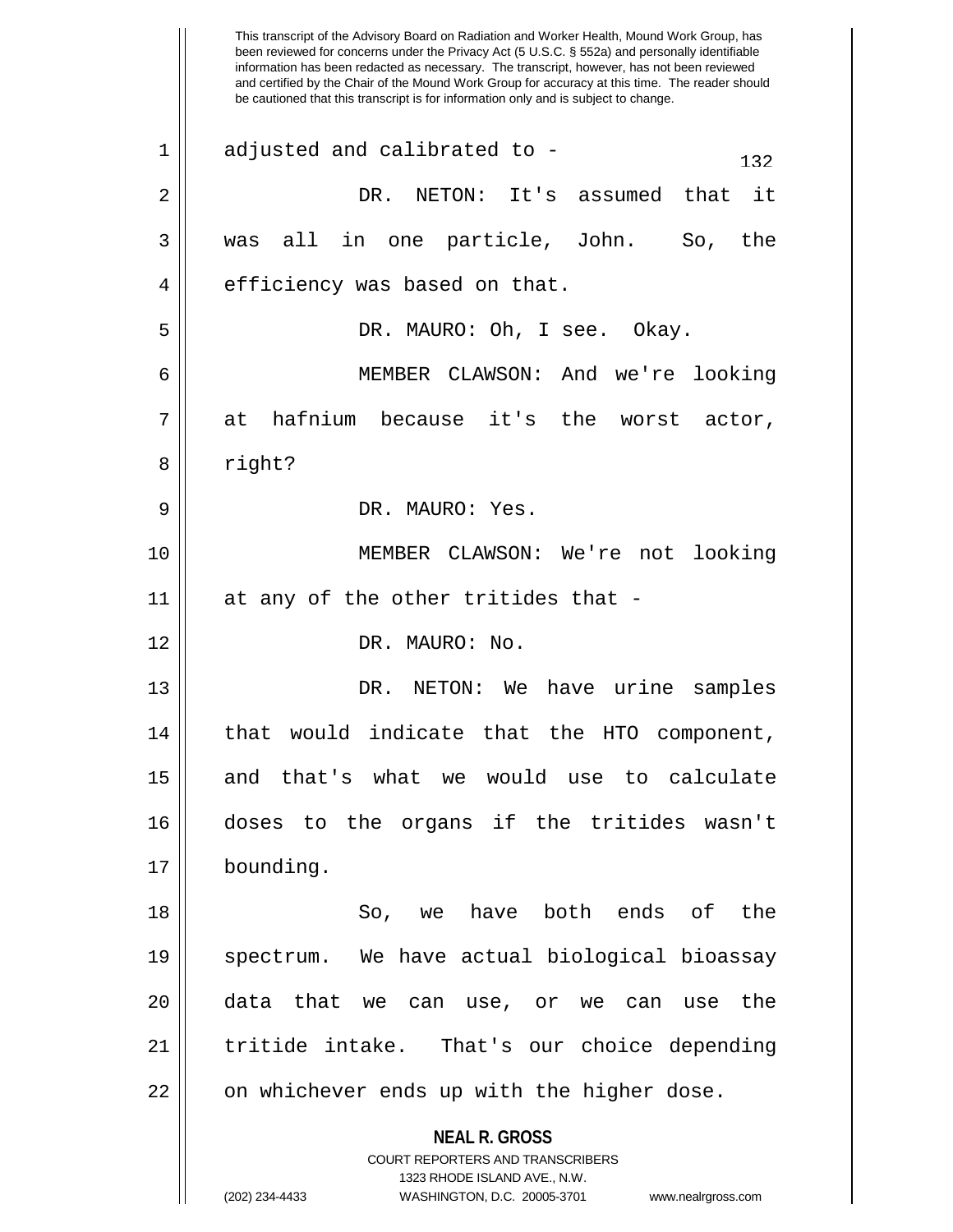|    | This transcript of the Advisory Board on Radiation and Worker Health, Mound Work Group, has<br>been reviewed for concerns under the Privacy Act (5 U.S.C. § 552a) and personally identifiable<br>information has been redacted as necessary. The transcript, however, has not been reviewed<br>and certified by the Chair of the Mound Work Group for accuracy at this time. The reader should<br>be cautioned that this transcript is for information only and is subject to change. |
|----|---------------------------------------------------------------------------------------------------------------------------------------------------------------------------------------------------------------------------------------------------------------------------------------------------------------------------------------------------------------------------------------------------------------------------------------------------------------------------------------|
| 1  | MR. STIVER: Is there a situation                                                                                                                                                                                                                                                                                                                                                                                                                                                      |
| 2  | where you would use them both? I mean where                                                                                                                                                                                                                                                                                                                                                                                                                                           |
| 3  | you could have people who were being exposed                                                                                                                                                                                                                                                                                                                                                                                                                                          |
| 4  | to tritiated water in addition to the tritide?                                                                                                                                                                                                                                                                                                                                                                                                                                        |
| 5  | So, it's kind of -                                                                                                                                                                                                                                                                                                                                                                                                                                                                    |
| 6  | DR. NETON: Well, I would think you                                                                                                                                                                                                                                                                                                                                                                                                                                                    |
| 7  | have multiple cancers maybe.                                                                                                                                                                                                                                                                                                                                                                                                                                                          |
| 8  | MR. STIVER: Yes.                                                                                                                                                                                                                                                                                                                                                                                                                                                                      |
| 9  | DR. NETON: So, I guess there's a                                                                                                                                                                                                                                                                                                                                                                                                                                                      |
| 10 | little bit of a conundrum. We've run<br>into                                                                                                                                                                                                                                                                                                                                                                                                                                          |
| 11 | that before where you have two cancers and you                                                                                                                                                                                                                                                                                                                                                                                                                                        |
| 12 | can't be exposed to two different sources at                                                                                                                                                                                                                                                                                                                                                                                                                                          |
| 13 | once. I'm not sure how we would handle that.                                                                                                                                                                                                                                                                                                                                                                                                                                          |
| 14 | MR. STIVER: Well, this situation                                                                                                                                                                                                                                                                                                                                                                                                                                                      |
| 15 | would be, I mean, you have tritiated water                                                                                                                                                                                                                                                                                                                                                                                                                                            |
| 16 | basically permeating the work space, but you                                                                                                                                                                                                                                                                                                                                                                                                                                          |
| 17 | also have this other component of this -                                                                                                                                                                                                                                                                                                                                                                                                                                              |
| 18 | DR. NETON: Well, we would maximize                                                                                                                                                                                                                                                                                                                                                                                                                                                    |
| 19 | one way or the other. Tritiated water would                                                                                                                                                                                                                                                                                                                                                                                                                                           |
| 20 | bound the dose - assume tritiated water bound                                                                                                                                                                                                                                                                                                                                                                                                                                         |
| 21 | the dose. We would use that. If tritides                                                                                                                                                                                                                                                                                                                                                                                                                                              |
| 22 | bound the dose, we would use that.                                                                                                                                                                                                                                                                                                                                                                                                                                                    |
|    | <b>NEAL R. GROSS</b><br>COURT REPORTERS AND TRANSCRIBERS<br>1323 RHODE ISLAND AVE., N.W.                                                                                                                                                                                                                                                                                                                                                                                              |
|    | (202) 234-4433<br>WASHINGTON, D.C. 20005-3701<br>www.nealrgross.com                                                                                                                                                                                                                                                                                                                                                                                                                   |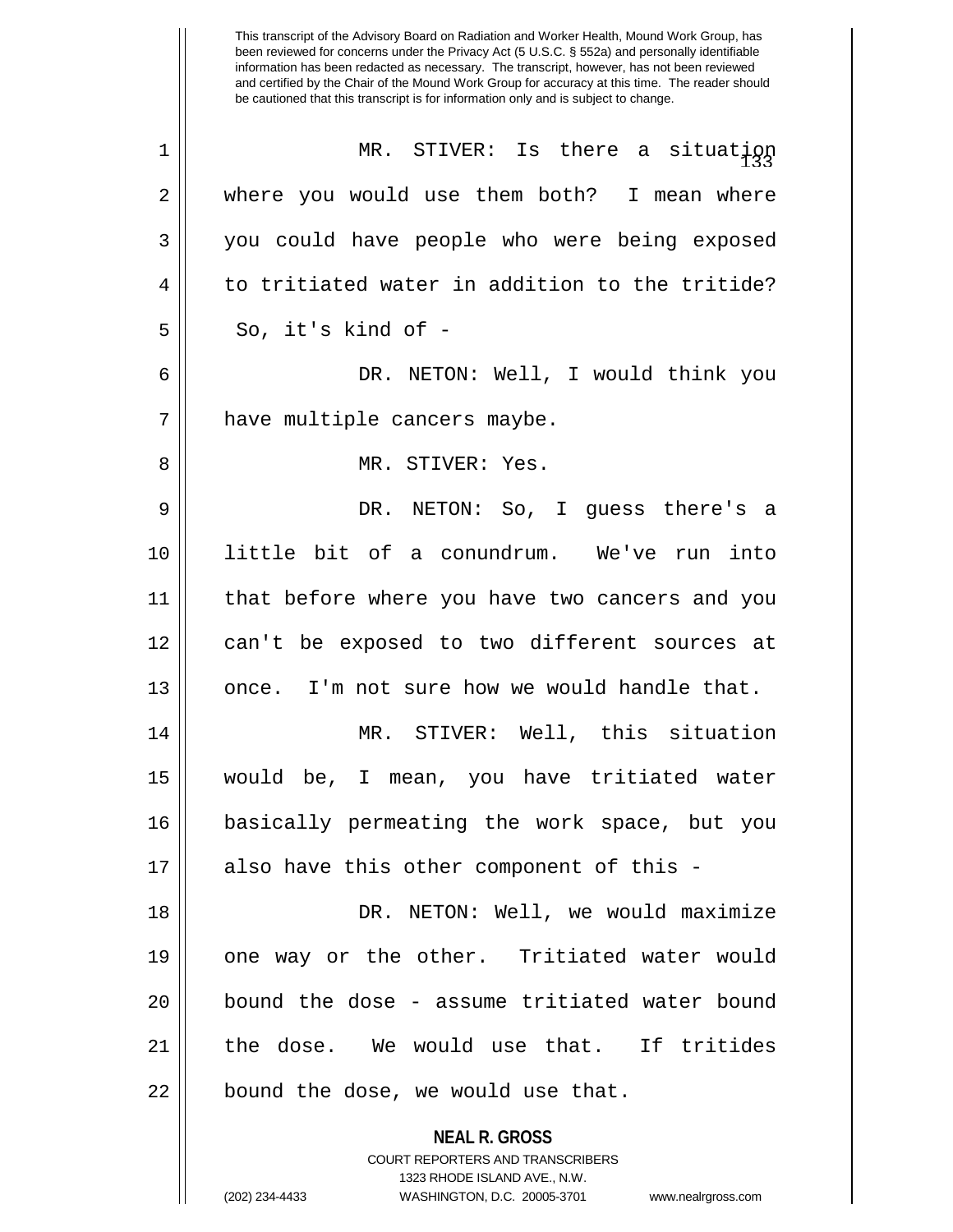**NEAL R. GROSS** COURT REPORTERS AND TRANSCRIBERS 1323 RHODE ISLAND AVE., N.W. (202) 234-4433 WASHINGTON, D.C. 20005-3701 www.nealrgross.com This transcript of the Advisory Board on Radiation and Worker Health, Mound Work Group, has been reviewed for concerns under the Privacy Act (5 U.S.C. § 552a) and personally identifiable information has been redacted as necessary. The transcript, however, has not been reviewed and certified by the Chair of the Mound Work Group for accuracy at this time. The reader should be cautioned that this transcript is for information only and is subject to change.  $\begin{array}{ccc} \hbox{\small\it 1}\end{array}$  MR. STIVER: Yes, but to such  $_{13}$  a 2 || small increment, mostly. 3 DR. NETON: It depends on the 4 cancer, I think. I think mostly it's going to  $5 \parallel$  be lung cancers, but I did notice that the  $6 \parallel$  lower large intestine tend to be irradiated 7 || more over the long term because of the -8 MR. STIVER: Yes, insoluble 9 || particles being cleared -10 DR. NETON: Yes. 11 MR. STIVER: -- through the 12 digestive tract. 13 DR. NETON: So, yeah, we were doing 14 both models to get the higher of the two. So, 15 we've covered both exposure scenarios, I 16 think, or the extreme end of exposure 17 | scenarios. 18 CHAIR BEACH: Did you have anything 19 more, Joe? 20 MR. FITZGERALD: Yes, Bob Barton,  $21$  | are you still on the phone? 22 || MR. BARTON: I'm here, Joe.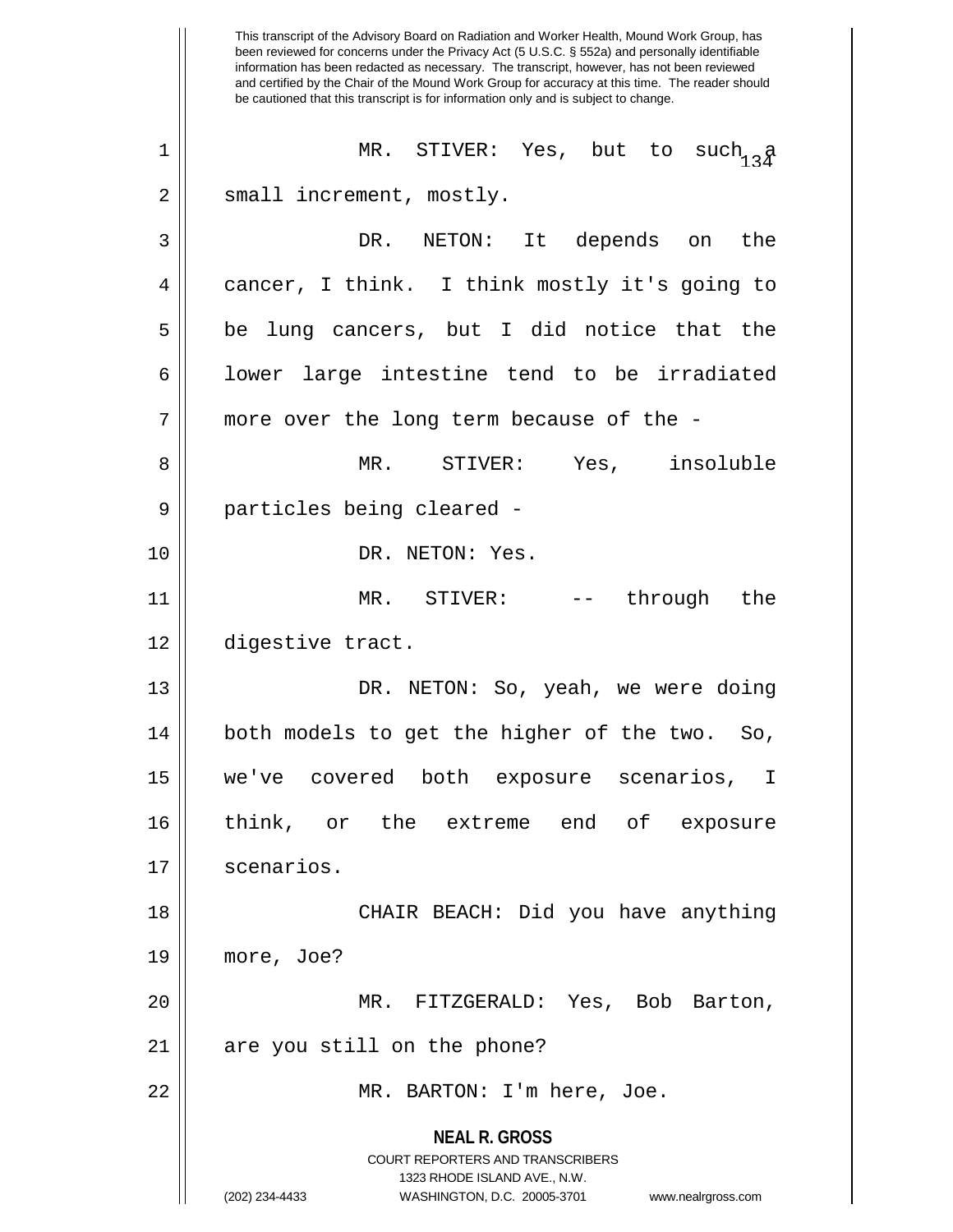**NEAL R. GROSS** COURT REPORTERS AND TRANSCRIBERS 1323 RHODE ISLAND AVE., N.W. (202) 234-4433 WASHINGTON, D.C. 20005-3701 www.nealrgross.com This transcript of the Advisory Board on Radiation and Worker Health, Mound Work Group, has been reviewed for concerns under the Privacy Act (5 U.S.C. § 552a) and personally identifiable information has been redacted as necessary. The transcript, however, has not been reviewed and certified by the Chair of the Mound Work Group for accuracy at this time. The reader should be cautioned that this transcript is for information only and is subject to change. <sup>135</sup> 1 MR. FITZGERALD: Can you spend a 2 || few minutes just summing this thing up 3 | relative to the DOE handbook 2008 method just 4 || to contrast that quickly? 5 CHAIR BEACH: Which is on Page 67  $6 \parallel$  if anybody is looking at that in the report. 7 MR. STIVER: Actually, I did that 8 || section there. 9 MR. FITZGERALD: Oh, I'm sorry. 10 || Never mind, Bob. 11 CHAIR BEACH: Thanks, Bob. 12 || MR. BARTON: No problem. 13 MR. STIVER: You can relax now,  $14 \parallel$  Bob. 15 Basically what we wanted to do is  $16$  find a paper out there that would be kind of a 17 benchmark study that would help to validate 18 || the NIOSH report and we did find one. 19 || This is the 2008 DOE report called 20 || the DOE Handbook, Tritium Handling and Safe 21 || Storage. And there's an appendix in there,  $22 \parallel$  and I think it was Appendix E that describes a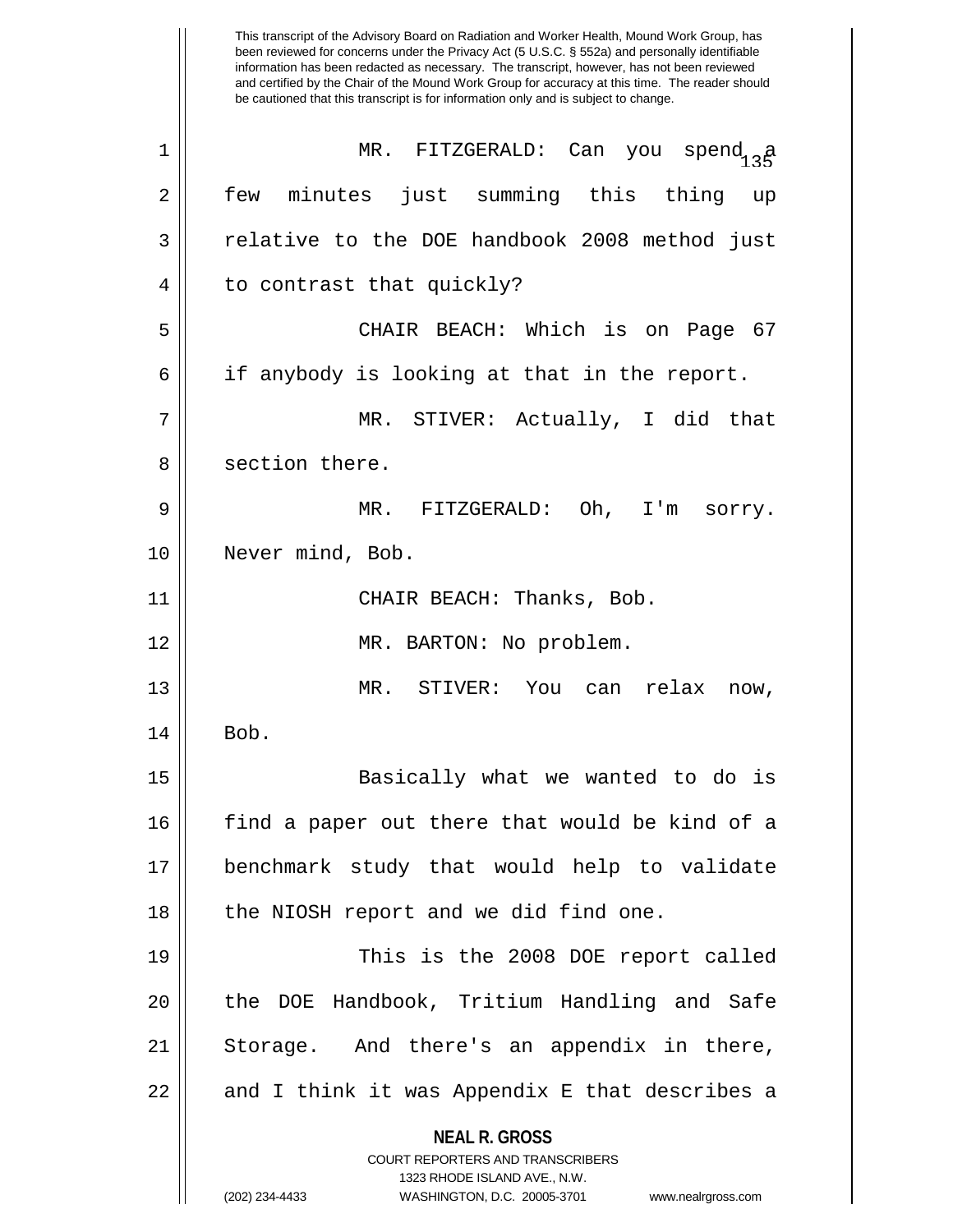$1$   $\parallel$  method of calculating dose to the respiratory 2 tract from these insoluble tritiated 3 particles.

4 And so, we looked at the DOE model 5 in comparison with the NIOSH model and they  $6 \parallel$  both use the same basic approach.

7 The DOE and NIOSH both take a look 8 at this self-absorption factor. And what this 9 really does is when you're looking at 10 particulate forms of insoluble tritides, 11 you're looking at an average beta energy of 12 about six keV.

13 || The Rand so, the fraction of beta 14 particles that actually escape the surface of 15 that particle could be quite small and be 16 limited to the surface area.

17 And so, the actual observed 18 activity compared to the actual activity in 19 the particle can go down quite significantly 20 || as particle size increases.

21 And so, to account for this using  $22 \parallel$  a liquid scintillation counter, basically any

> **NEAL R. GROSS** COURT REPORTERS AND TRANSCRIBERS 1323 RHODE ISLAND AVE., N.W. (202) 234-4433 WASHINGTON, D.C. 20005-3701 www.nealrgross.com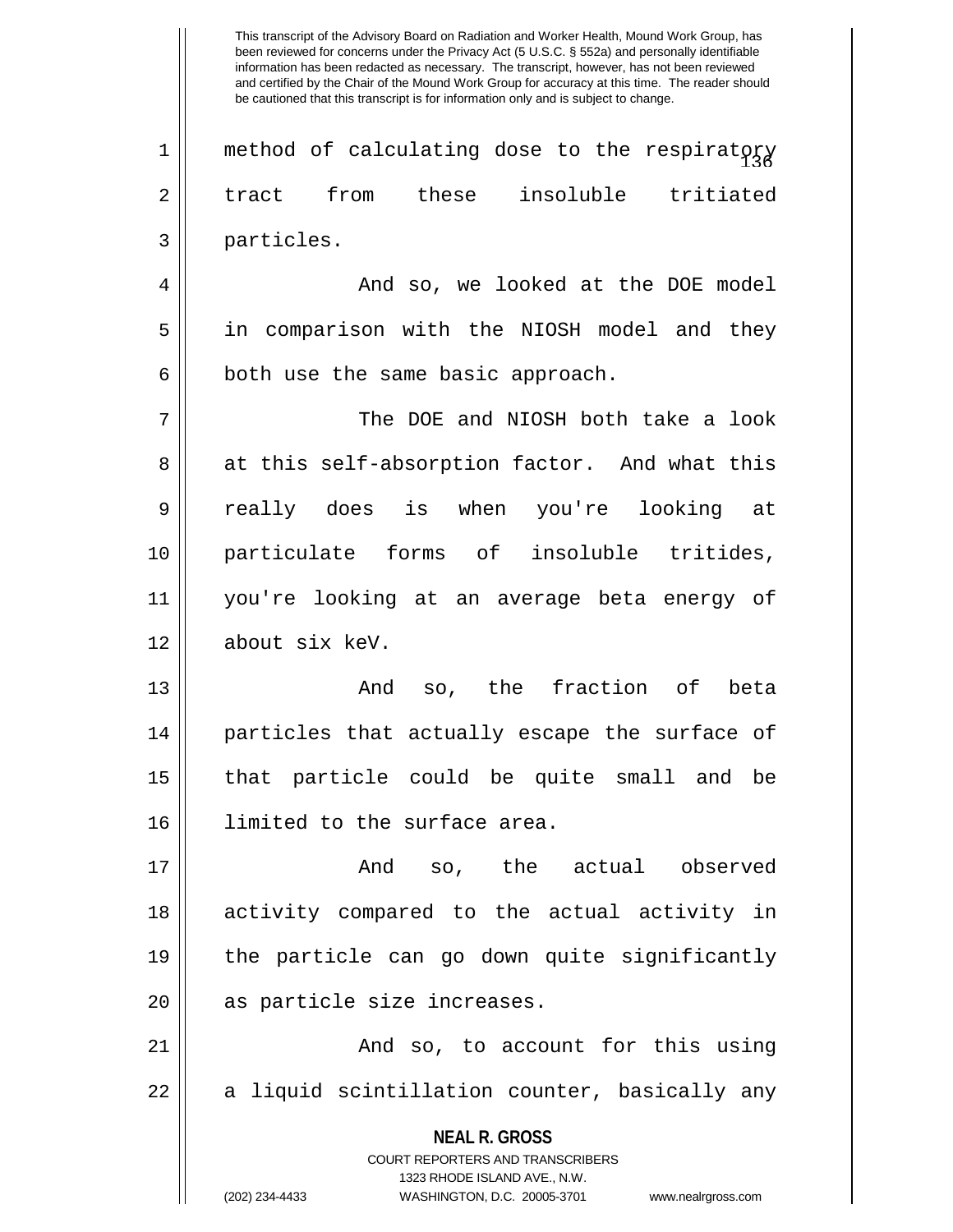**NEAL R. GROSS** 1  $\parallel$  - almost any beta particle that makes it into  $2 \parallel$  a cocktail is going to be registered as a 3 count. 4 And so, what you're looking at  $5 \parallel$  really is this idea of observed activity. And 6 || NIOSH took kind of a slightly different 7 approach than DOE. I can kind of talk about 8 l that a bit. 9 What they did was they corrected 10 the PC-5 counts, basically the gas 11 proportional counts by calibrating those to 12 the liquid scintillation counting efficiency 13 || in the first paper. 14 In the second paper, they looked 15 || at this self-absorption factor for energy, and  $16$  | they basically corrected the PC-5 by dividing 17 || that by the absorption factor to get the total 18 || activity for the - that was in that particular 19 particle. 20 || And then from that, went through a 21 series of calculations. And then at the tail  $22$  || end of the calculation, they then corrected

> COURT REPORTERS AND TRANSCRIBERS 1323 RHODE ISLAND AVE., N.W.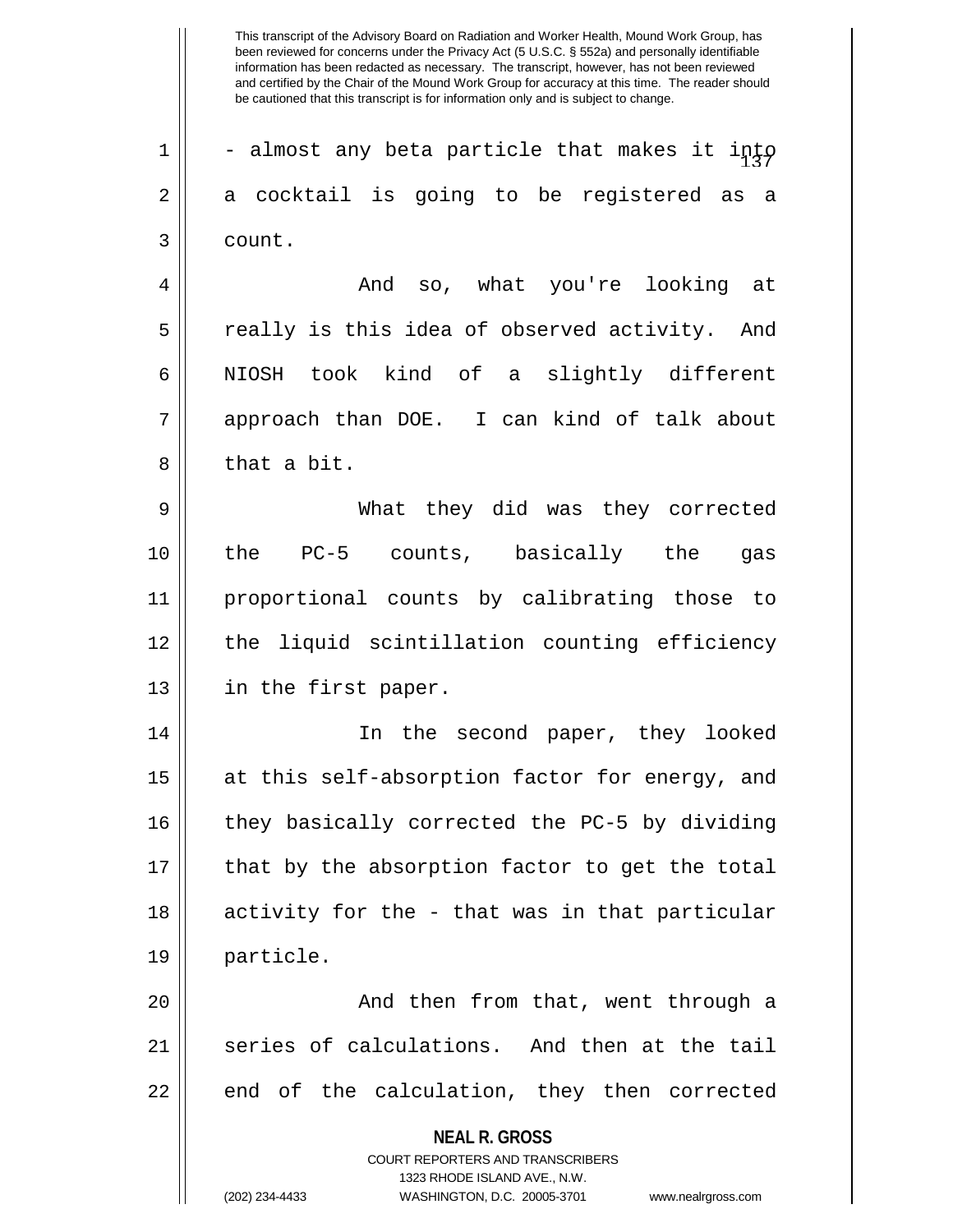$1$   $\parallel$  for the observed activity for the respiratory 2 || tract doses by taking a look at this 3 distribution of these self-absorption factors 4 for energy. I believe the geometric mean was 5 about 0.12.

6 And so for the lung dose or any of  $7 \parallel$  the respiratory tract doses, mainly lung in 8 the ICRP 66 model, they went ahead and 9 multiplied that back by the 0.12 to account 10 for the fact that only the particles that 11 actually escape the surface are going to be 12 able to interact with the tissue in the 13 | effective dose.

14 The DOE paper took a kind of 15 similar approach, but with DOE they were 16 || really concerned with effective dose as 17 || opposed to individual organ doses.

18 And they used the same basic 19 construct. They produced a self-absorption 20 factor which was about a factor or two higher  $21$   $\parallel$  than the NIOSH calculation.

22 I think NIOSH used a method by -

**NEAL R. GROSS** COURT REPORTERS AND TRANSCRIBERS 1323 RHODE ISLAND AVE., N.W. (202) 234-4433 WASHINGTON, D.C. 20005-3701 www.nealrgross.com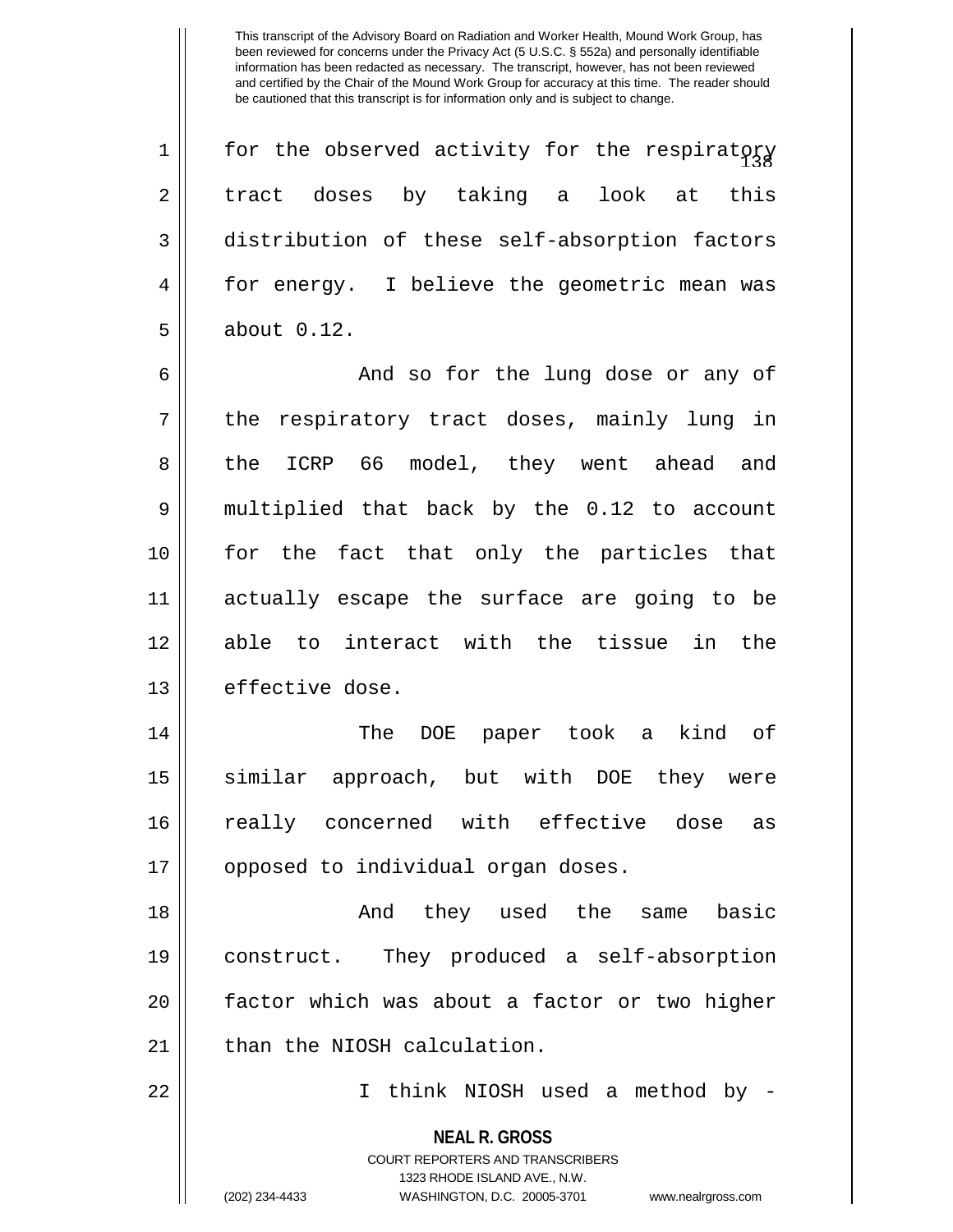1 || in a paper by Knopf, I believe, in 1988 $_{13}$ 2 || believe, but that's kind of beside the point. 3 DOE then went through and they 4 graphed everything into the tail end in their 5 dose conversion factors for effective dose.

6 And so, what they did was they  $7 \parallel$  accounted for all these things in the 8 intermediate steps. And then for the 9 component for lung, they went ahead and added 10 in, they multiplied by their self-absorption 11 factor. And then those individual components 12 were then weighted by the tissue weighting 13 factors in some to yield the effective dose 14 component.

15 But when you look at the 16 individual organ doses for lung for NIOSH 17 versus the DOE construct, the weighted values 18 come in with about a factor of two to each 19 other.

20 And this really gets back to just  $21$   $\vert$  - the scale is almost exactly by the self-22 || absorption factor for energy. I think the DOE

> **NEAL R. GROSS** COURT REPORTERS AND TRANSCRIBERS 1323 RHODE ISLAND AVE., N.W.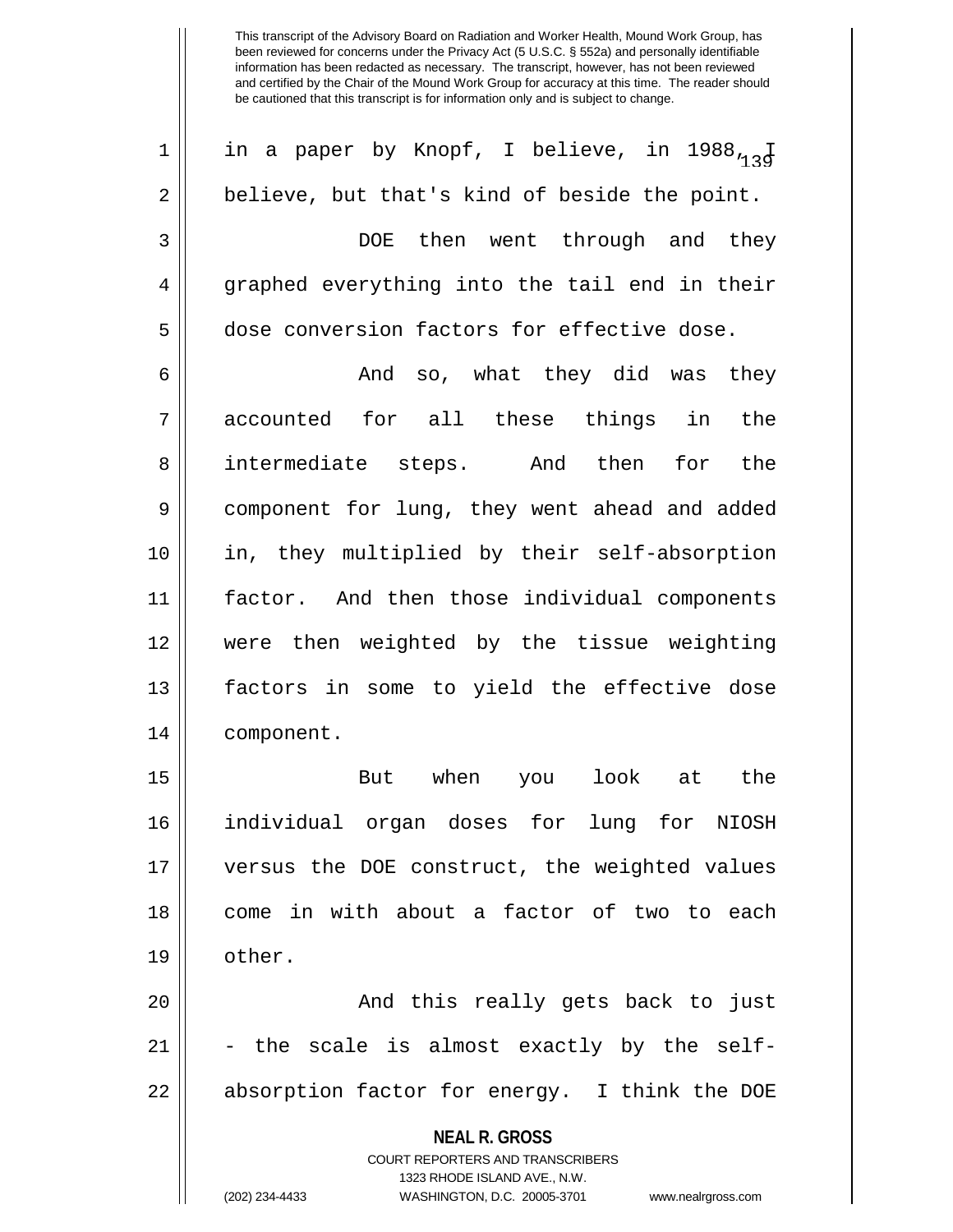**NEAL R. GROSS** COURT REPORTERS AND TRANSCRIBERS 1323 RHODE ISLAND AVE., N.W. been reviewed for concerns under the Privacy Act (5 U.S.C. § 552a) and personally identifiable information has been redacted as necessary. The transcript, however, has not been reviewed and certified by the Chair of the Mound Work Group for accuracy at this time. The reader should be cautioned that this transcript is for information only and is subject to change. 1 || value was about 0.26 and the NIOSH value 2 | geometrically is about 0.12. 3 and so, this kind of gave us a 4 || fairly higher degree of confidence that this 5 particular approach NIOSH is taking is indeed 6 || a reasonable one. 7 We thought that it was based on 8 || our initial reading of it. It seemed to be 9 || perfectly scientifically reasonable. 10 And by being able to benchmark it 11 against an existing study which is a fairly 12 comprehensive study, we felt pretty strongly  $13$  || that they're kind of on the right track here, 14 but there really are big issues in terms of  $15$  | the methodology that were employed. 16 So, that's really it in a 17 nutshell. Are there any other questions about 18 it? 19 MR. FITZGERALD: I mean, in terms 20 || of self-absorption factor, which way would be 21 preferable or is there even a difference  $22 \parallel$  really?

This transcript of the Advisory Board on Radiation and Worker Health, Mound Work Group, has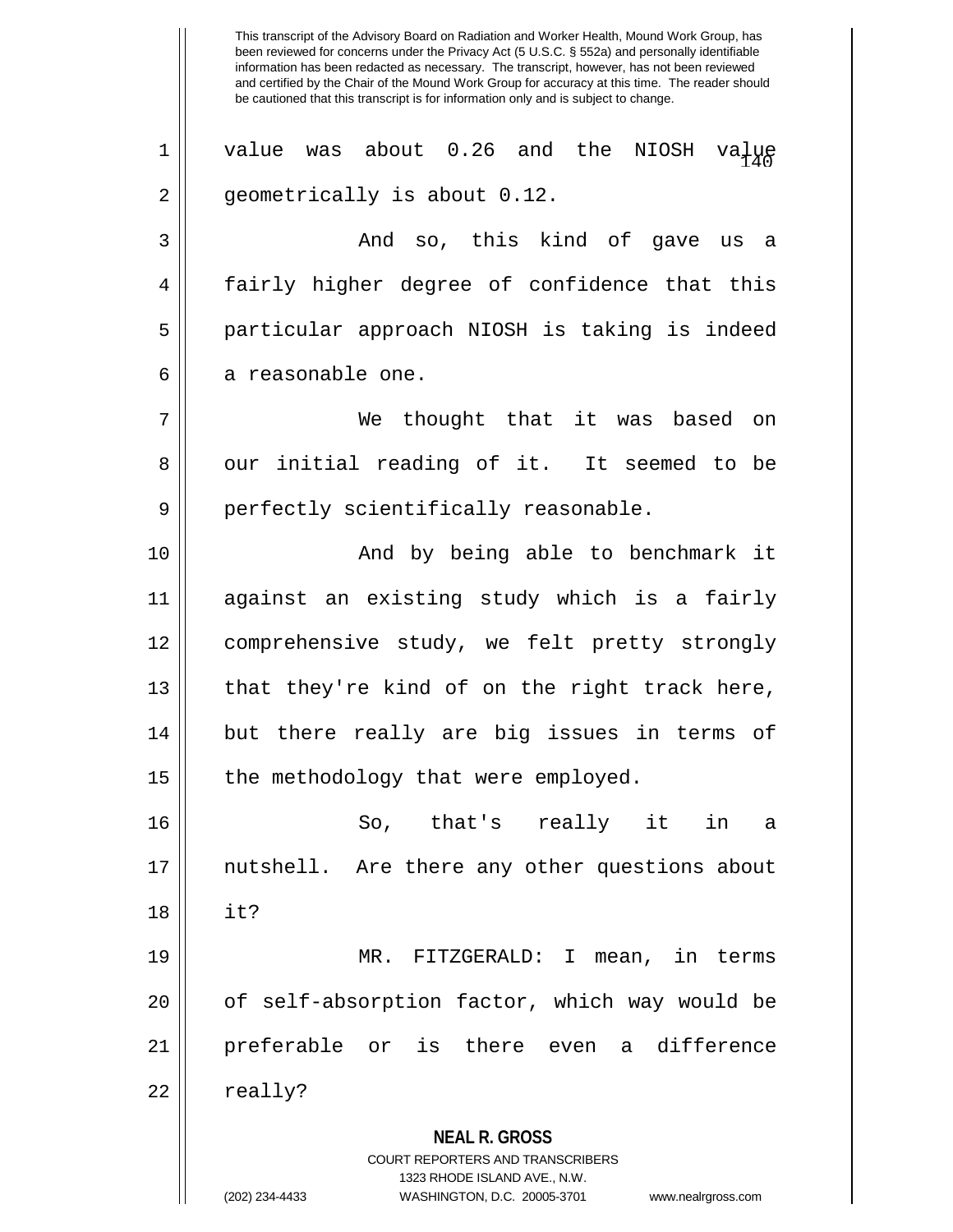**NEAL R. GROSS** COURT REPORTERS AND TRANSCRIBERS 1323 RHODE ISLAND AVE., N.W. (202) 234-4433 WASHINGTON, D.C. 20005-3701 www.nealrgross.com This transcript of the Advisory Board on Radiation and Worker Health, Mound Work Group, has been reviewed for concerns under the Privacy Act (5 U.S.C. § 552a) and personally identifiable information has been redacted as necessary. The transcript, however, has not been reviewed and certified by the Chair of the Mound Work Group for accuracy at this time. The reader should be cautioned that this transcript is for information only and is subject to change. 1 || MR. STIVER: Between the beta and  $2 \parallel$  the energy? 3 MR. FITZGERALD: Yeah. 4 || MR. STIVER: Basically, it - NIOSH  $5 \parallel$  felt that -6 MR. FITZGERALD: It's just a 7 judgment call. 8 MR. STIVER: Yes, the fraction of 9 || beta at the surface. In any case, you're 10 going to get a potential with that. And 11 || obviously for dosimetric purposes, you want to 12 look at the energy that escapes those 13 || particles. 14 || So, I think we're on pretty good 15 | grounds there. 16 CHAIR BEACH: Any questions, 17 | comments on that? 18 (No response.) 19 CHAIR BEACH: Okay. Phil, are you 20 || still with us? Any comments or questions? 21 MEMBER SCHOFIELD: No questions at  $22$   $\parallel$  this time.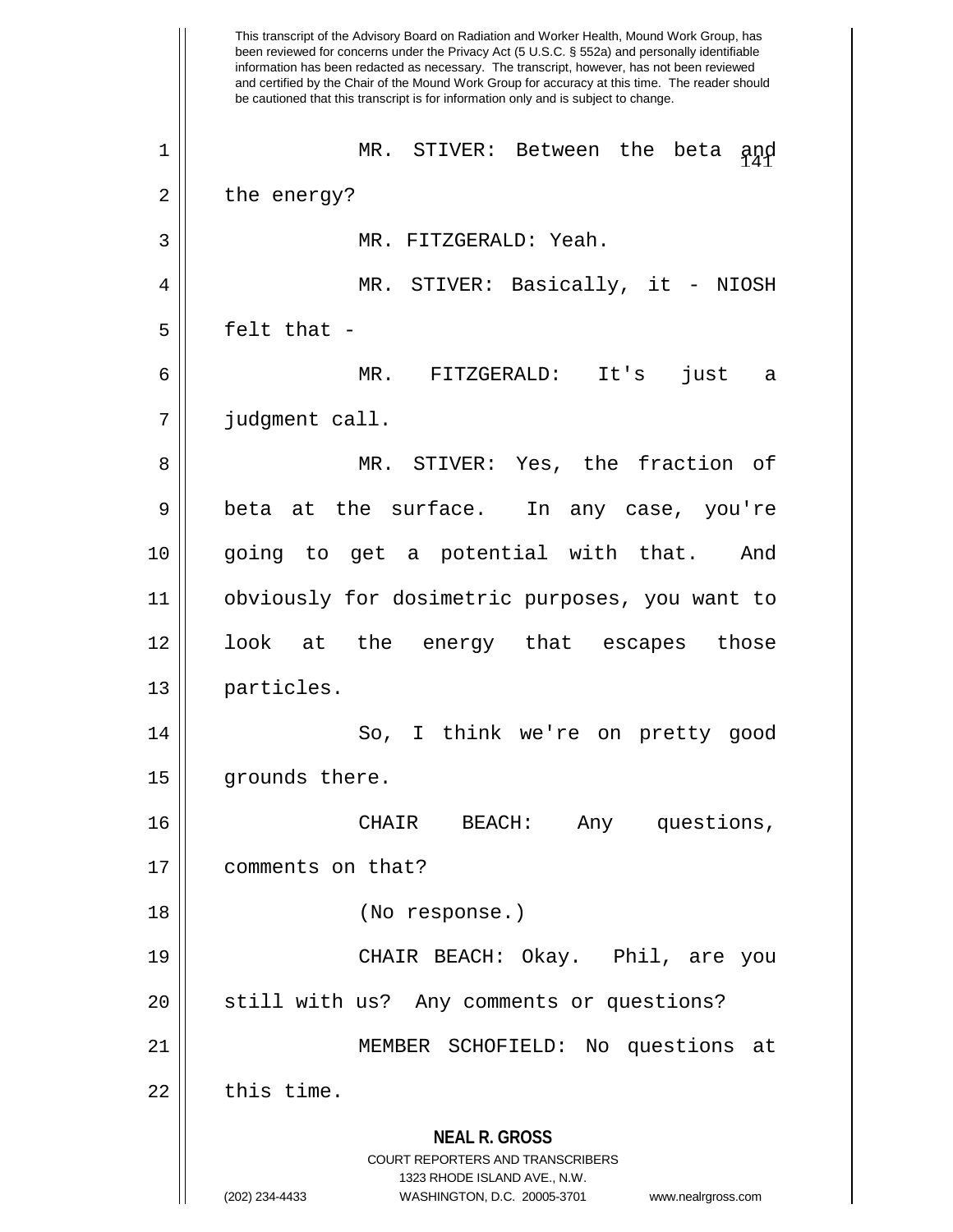**NEAL R. GROSS** COURT REPORTERS AND TRANSCRIBERS 1323 RHODE ISLAND AVE., N.W. (202) 234-4433 WASHINGTON, D.C. 20005-3701 www.nealrgross.com <sup>142</sup> 1 CHAIR BEACH: Okay. So, then we're 2 || ready to move on to the adequacy and 3 || completeness of the internal dosimetry. 4 And I know there was some 5 comments, questions, there are a couple papers  $6 \parallel$  out. What's left here is the thorium issue,  $7 \parallel$  the early time period, the February '49 to 8 September '49 polonium issue, and then of 9 course the tritide issue that we just 10 discussed. 11 Let's see. So - 12 MR. FITZGERALD: Do you want to 13 || maybe broach the thorium because -14 CHAIR BEACH: I was just going to 15 || say let's look at the thorium. Yes, let's 16 | look at the thorium. 17 || So, we had several papers on 18 thorium. And the latest one was sent out May 19 30th, by SC&A. And it actually captured 20 || SC&A's comments, NIOSH's comments and then 21 || SC&A's replies. 22 || So, if you have that, we should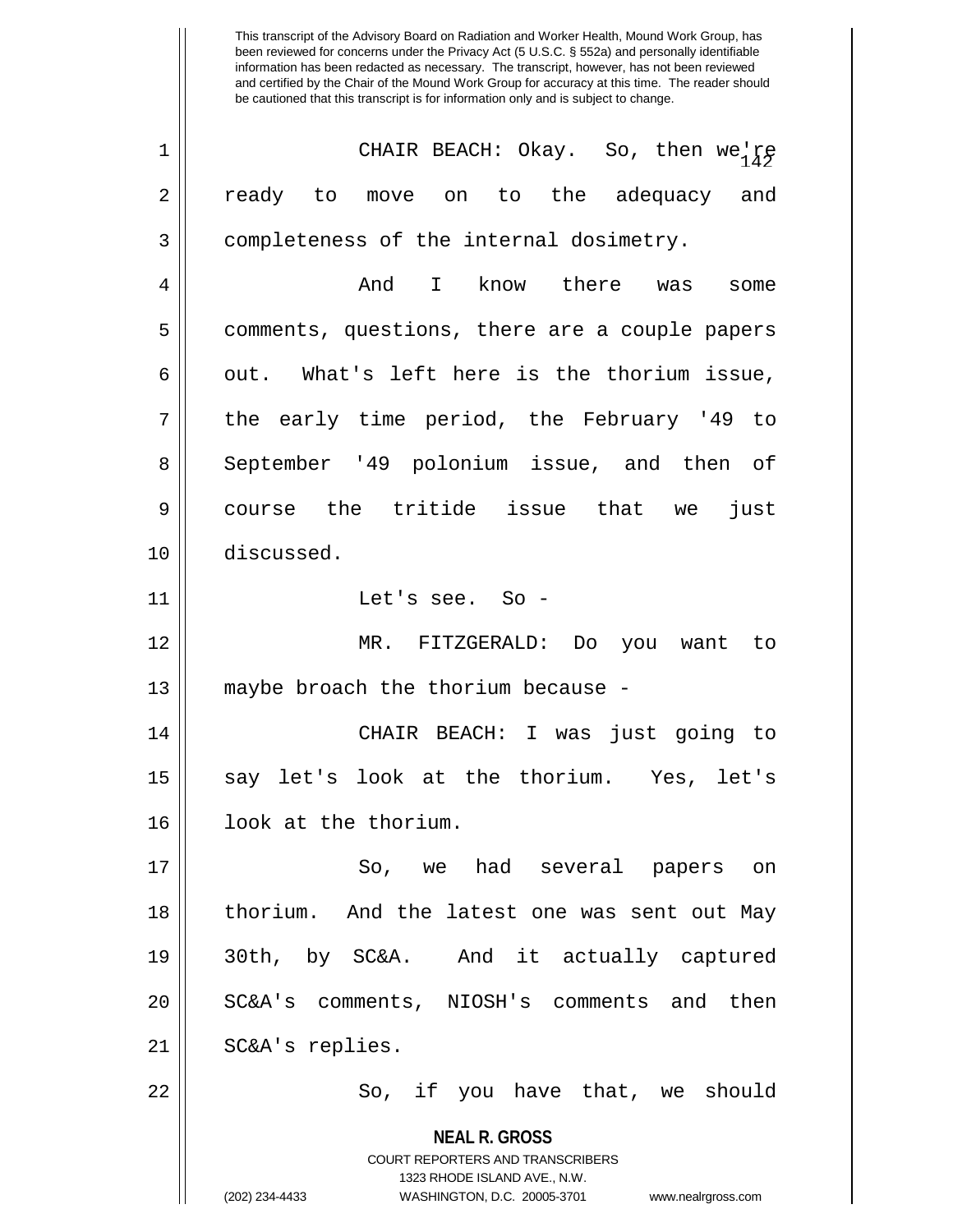**NEAL R. GROSS** COURT REPORTERS AND TRANSCRIBERS 1323 RHODE ISLAND AVE., N.W. (202) 234-4433 WASHINGTON, D.C. 20005-3701 www.nealrgross.com  $1 \parallel$  work to that.  $143$ 2 MR. FITZGERALD: Yes, we were  $3 \parallel$  trying to keep this in real time in the sense 4 || that with this meeting coming up that we 5 wanted to at least provide some reaction to 6  $\parallel$  the report that we got from NIOSH. I guess it 7 was May 8th. 8 || And I think what it comes down to 9 || is for want of a better term, you know, 10 whether or not one is confident on the 11 reliability of the program that was in place 12 because it sort of comes down to that in a way  $13$   $\parallel$  that there isn't - this is reminiscent of a 14 || lot of the other internal dose issues. 15 And if Brant was here, we both 16 would wince because we went through this for a 17 couple years and I don't propose we go through 18 it again. 19 CHAIR BEACH: Well, can I say, Joe,  $20$  | to that -21 MR. FITZGERALD: Yes. 22 CHAIR BEACH: -- this actually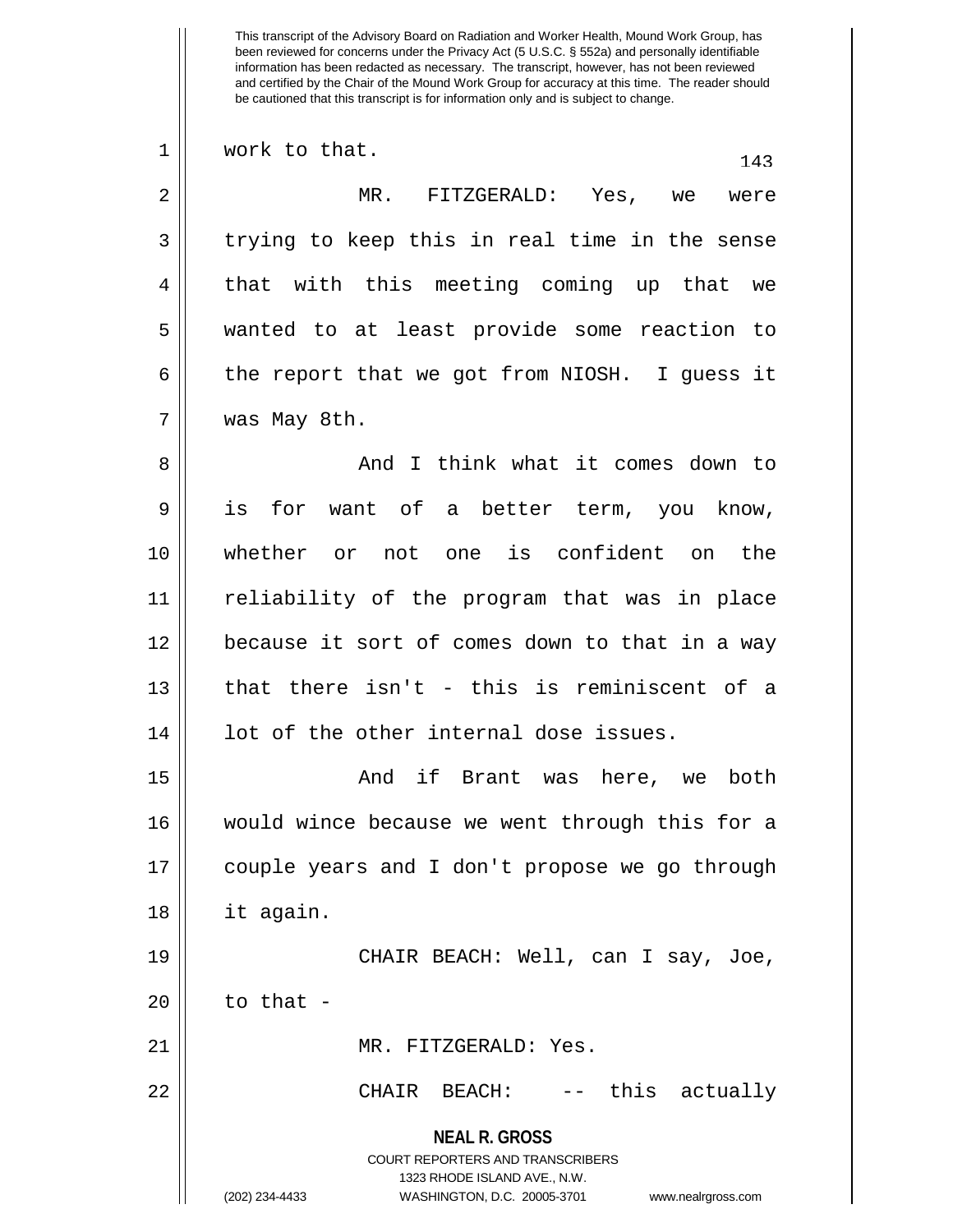**NEAL R. GROSS** COURT REPORTERS AND TRANSCRIBERS 1323 RHODE ISLAND AVE., N.W. (202) 234-4433 WASHINGTON, D.C. 20005-3701 www.nealrgross.com This transcript of the Advisory Board on Radiation and Worker Health, Mound Work Group, has been reviewed for concerns under the Privacy Act (5 U.S.C. § 552a) and personally identifiable information has been redacted as necessary. The transcript, however, has not been reviewed and certified by the Chair of the Mound Work Group for accuracy at this time. The reader should be cautioned that this transcript is for information only and is subject to change. 1  $\parallel$  goes back before that to the January 8th, 2012 2 White Paper. 3 || MR. FITZGERALD: Right. 4 CHAIR BEACH: Which had a table 5 || that had a lot of different open items, which 6 || is what we asked Brant -7 || MR. FITZGERALD: On thorium. 8 CHAIR BEACH: On thorium. 9 DR. NETON: Thorium was one of 10 || those. 11 || MR. FITZGERALD: Was one of those,  $12 \parallel$  right. 13 CHAIR BEACH: One of them. So, we 14 had actually given your - SC&A's 15 recommendation was to totally close 16 || everything, but we wanted to tie all these up  $17$  || and make sure -18 DR. NETON: I think those were 19 considered to be dose reconstruction Site 20 || Profile issues, is my understanding. 21 CHAIR BEACH: But there was a 22 || couple SEC issues embedded in there that we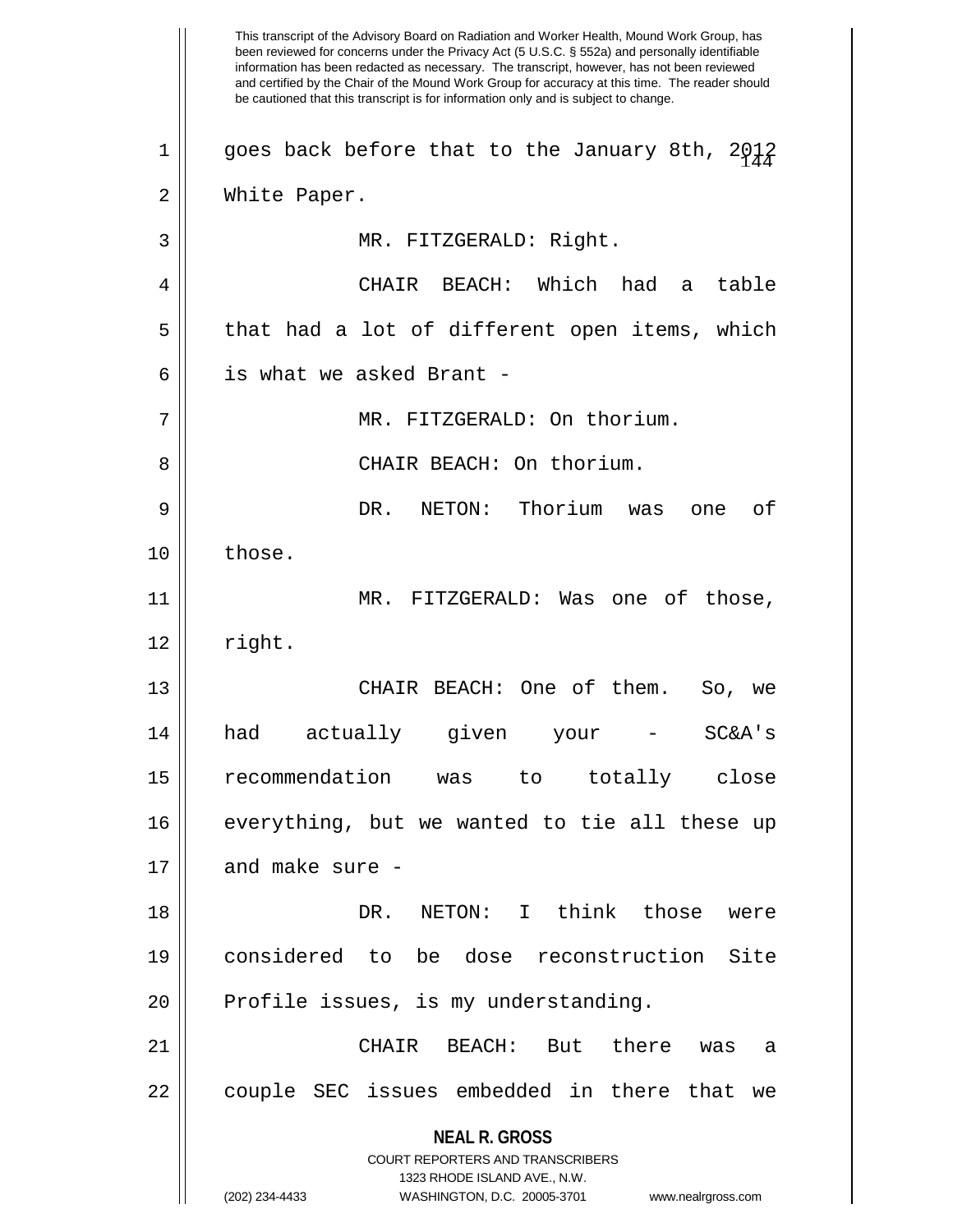**NEAL R. GROSS** COURT REPORTERS AND TRANSCRIBERS 1323 RHODE ISLAND AVE., N.W. (202) 234-4433 WASHINGTON, D.C. 20005-3701 www.nealrgross.com This transcript of the Advisory Board on Radiation and Worker Health, Mound Work Group, has been reviewed for concerns under the Privacy Act (5 U.S.C. § 552a) and personally identifiable information has been redacted as necessary. The transcript, however, has not been reviewed and certified by the Chair of the Mound Work Group for accuracy at this time. The reader should be cautioned that this transcript is for information only and is subject to change.  $1 \parallel$  were trying to -  $145$ 2 DR. NETON: I understand. I 3 | thought Joe's memo that came out most recently 4 clarified that the thorium is the only 5 remaining issue. The other ones were Site 6 Profile issues. 7 CHAIR BEACH: Well, and then but  $8 \parallel$  there's also the polonium in there -9 DR. NETON: Well, the polonium one 10 I can address. 11 CHAIR BEACH: -- as well. 12 MR. FITZGERALD: There's three 13 || issues. And I apologize. I think the preface 14 || to that matrix was not crystal clear. But we 15 did say in that preface that there was three 16 SEC issues outstanding; the tritides, the 17 || polonium was the early years, and this thorium 18 issue. 19 And the other ones which clearly 20 we need to wrestle with a little bit is the 21 baseline for the Site Profile issues. But  $22$   $\vert$  beyond those three central SEC issues at least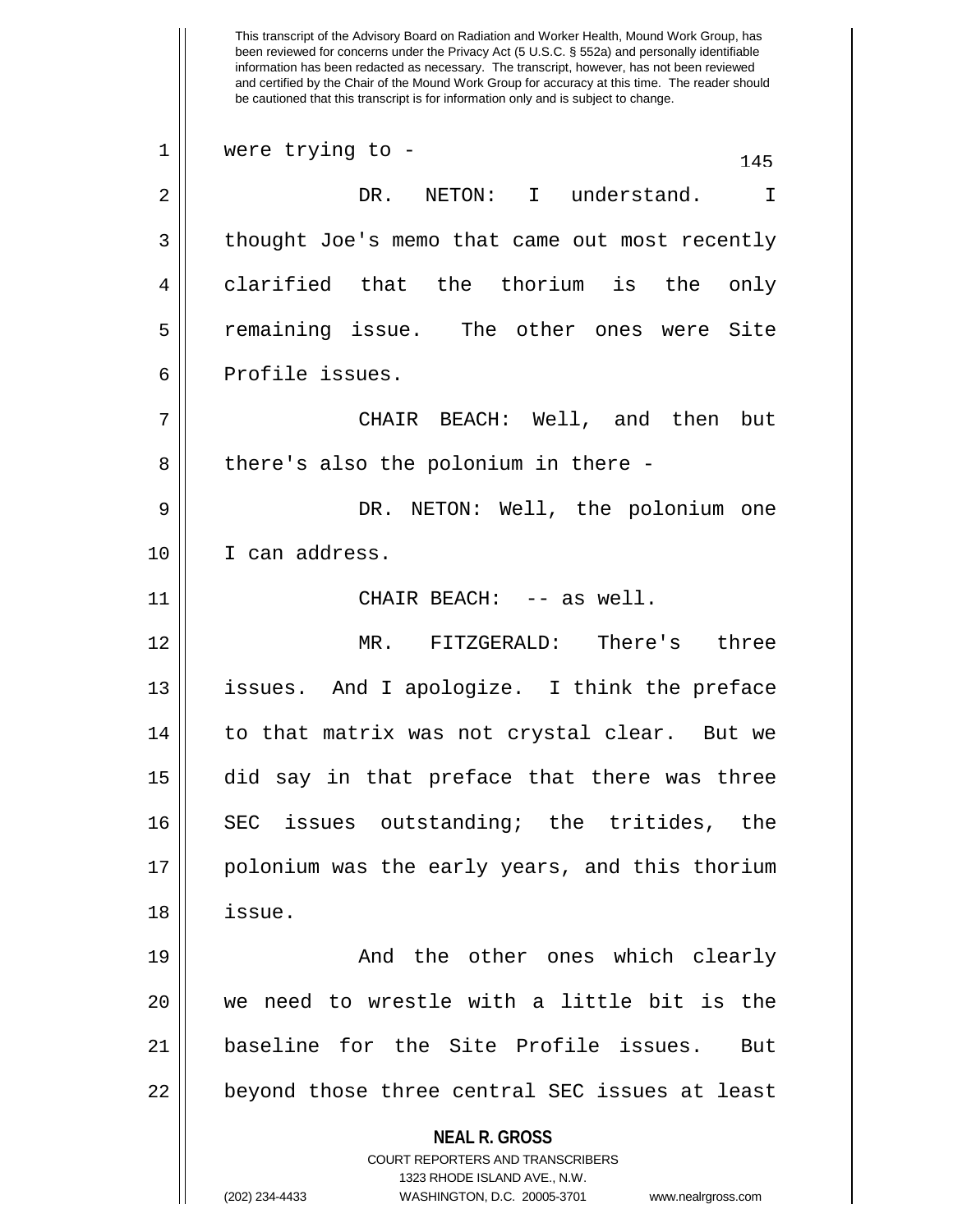| $\mathbf 1$ | from SC&A's standpoint, we didn't see anything                                                                                                               |
|-------------|--------------------------------------------------------------------------------------------------------------------------------------------------------------|
| 2           | that stood as an SEC-significant issue.<br>The                                                                                                               |
| 3           | Work Group may disagree, but we kind of went                                                                                                                 |
| 4           | through that and that's where we came out.                                                                                                                   |
| 5           | And this analysis of course is a                                                                                                                             |
| 6           | response to the thorium White Paper that we                                                                                                                  |
| 7           | received not too long ago. And we had some                                                                                                                   |
| 8           | questions, and we went ahead in real time and                                                                                                                |
| 9           | posed those questions back to NIOSH and we got                                                                                                               |
| 10          | a response. And this is sort of a response to                                                                                                                |
| 11          | the response.                                                                                                                                                |
| 12          | So, I think we pretty much have                                                                                                                              |
| 13          | wrestled this as far as we can. I want to -                                                                                                                  |
| 14          | not to be glib, but again I think where we                                                                                                                   |
| 15          | came out in terms of what actual data and                                                                                                                    |
| 16          | evidence is available, it does come down to                                                                                                                  |
| 17          | accepting that the oversight and controls were                                                                                                               |
| 18          | adequate and working in terms of who<br>got                                                                                                                  |
| 19          | urinalysis, who did not.                                                                                                                                     |
| 20          | I mean, there's no way that we can                                                                                                                           |
| 21          | really pin that down too well.                                                                                                                               |
| 22          | DR. NETON: Exactly. I don't want                                                                                                                             |
|             | <b>NEAL R. GROSS</b><br>COURT REPORTERS AND TRANSCRIBERS<br>1323 RHODE ISLAND AVE., N.W.<br>WASHINGTON, D.C. 20005-3701 www.nealrgross.com<br>(202) 234-4433 |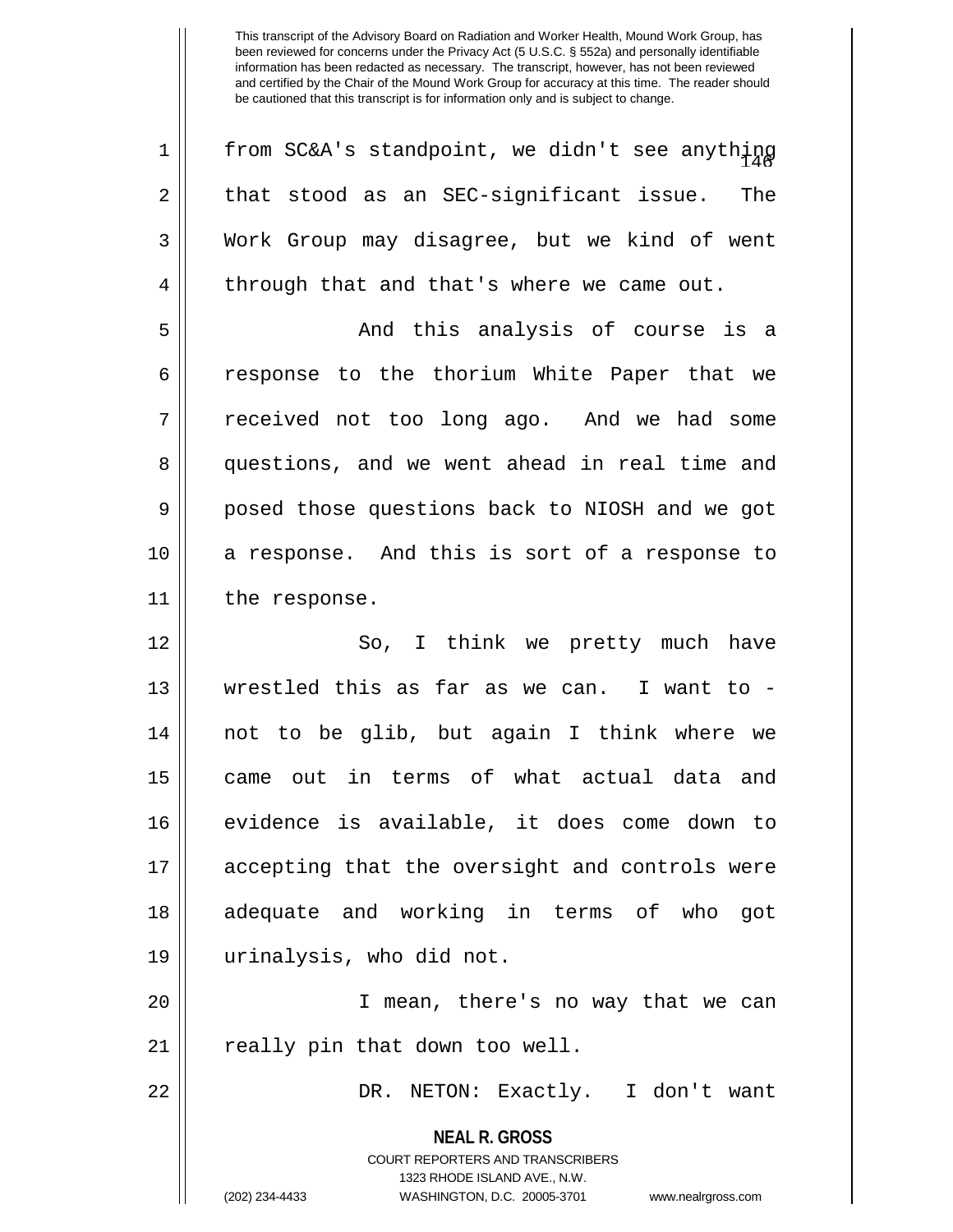**NEAL R. GROSS** COURT REPORTERS AND TRANSCRIBERS 1323 RHODE ISLAND AVE., N.W. 1 | to cut you short, but I think it comes down, to 2 whether or not it's a believable scenario that 3 Mound actually did have appropriate 4 administrative control. 5 I went and looked through all the 6 data I could find in the last week or so to  $7 \parallel$  try to have a fresh pair of eyes on it. And 8 || Brant was looking at it as well and -9 MR. KATZ: Jim, sorry. There's a 10 conversation going on, on the phone. Please, 11 someone on the phone is talking. Two people 12 are talking on the phone. Can you put your 13 || phone on mute, please? 14 The lady that's speaking right 15 now, can you put your phone on mute? \*6. 16 | Thanks. 17 DR. NETON: And this has been 18 discussed by Brant before, but I went and 19 looked, went back and looked at the Herb Meyer 20 || reports that talk about redrumming being done 21 || on a periodic basis. Personnel were assigned, 22 were provided contamination control equipment,

(202) 234-4433 WASHINGTON, D.C. 20005-3701 www.nealrgross.com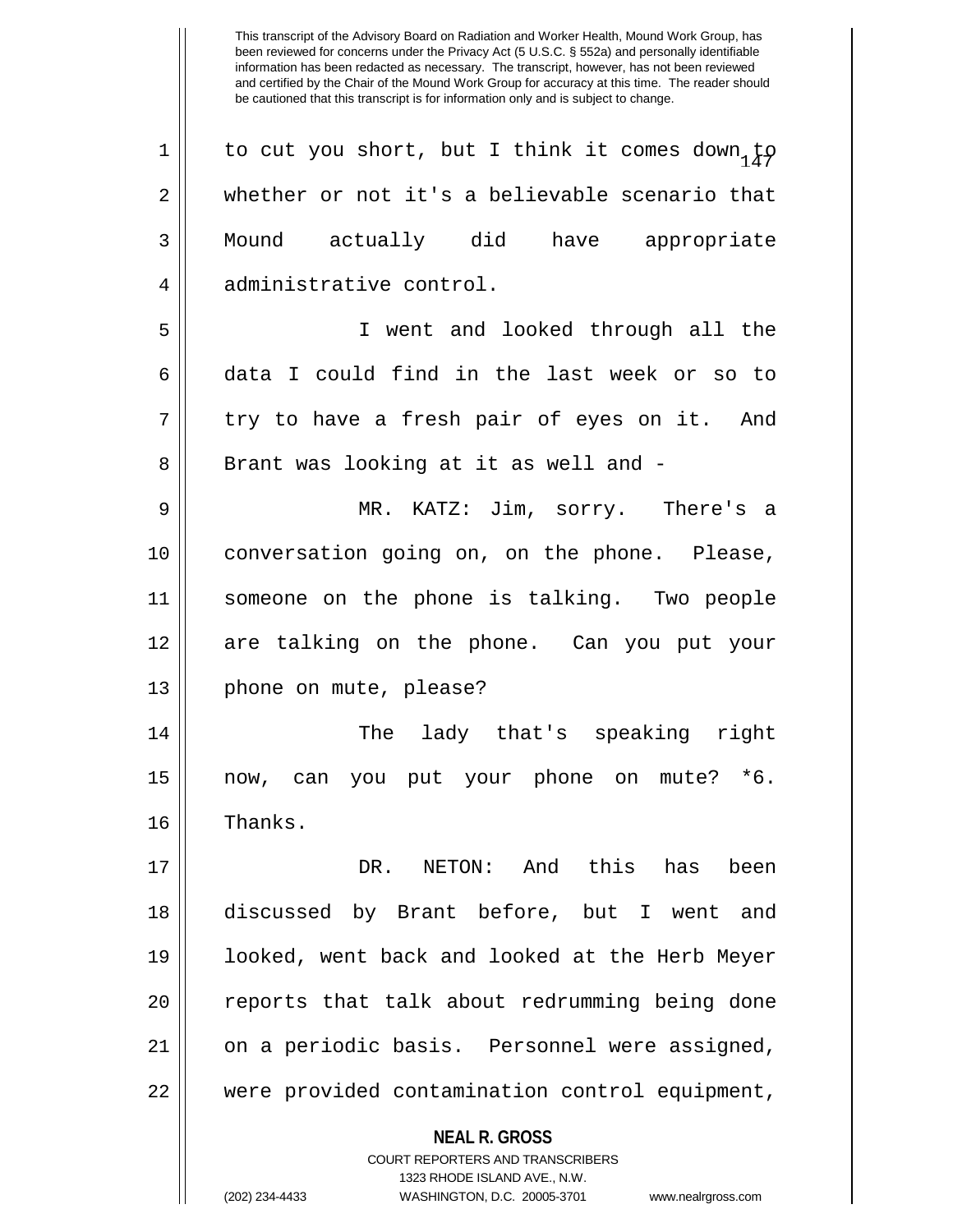$1 \parallel$  clothing and monitoring surfaces. 2 This is Meyer summarized this over 3 a period of years, and then I went back and 4 || looked at the - there's a lot of quarterly 5 Health Physics reports out there that span  $6$  || from 1948 to 1960 something. 7 And each of these reports, at 8 || least the ones I was looking at in the 1960 9 || time frame, have a very nice statement that 10 I'd just like to read that says: Personnel 11 working with radioactive isotopes or in areas 12 containing radioactive materials are required 13 to submit urine samples. The urine specimens

14 || are analyzed quantitatively for radioisotopes, 15 || to which employees may have been exposed, and 16 || results are used to estimate employee's body 17 burden.

18 || And they go on further and explain 19 what happens if there's what they call a hot 20 | sample.

21 Each of these reports have that 22 || statement, and then they go through and report

**NEAL R. GROSS**

COURT REPORTERS AND TRANSCRIBERS 1323 RHODE ISLAND AVE., N.W. (202) 234-4433 WASHINGTON, D.C. 20005-3701 www.nealrgross.com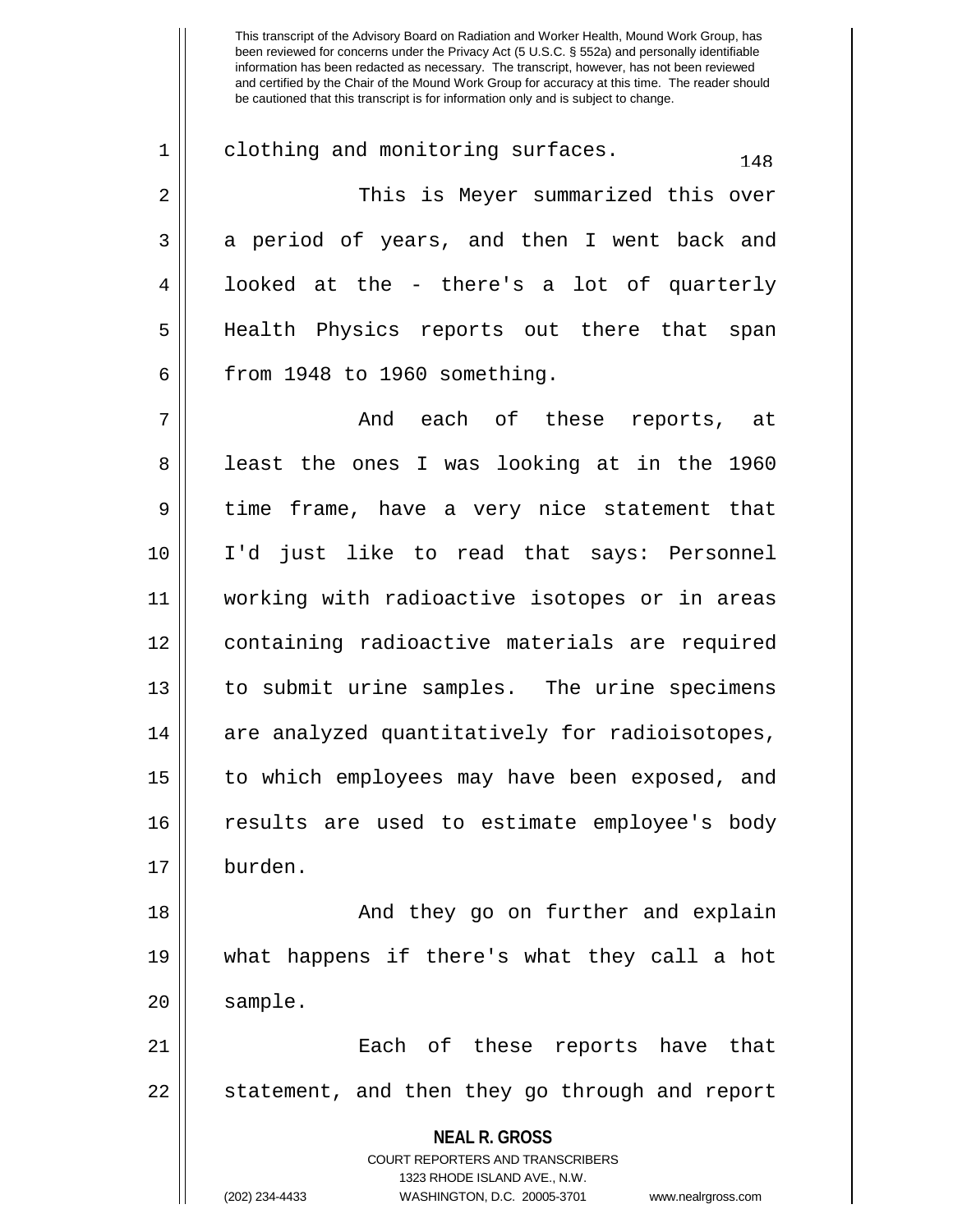$1 \parallel$  on all the various activities that occurred 2 and the monitoring that was done in that 3 quarter.

4 And in the periods that we know 5 || that redrumming was done, we see that there's  $6 \parallel$  a report on thorium analyses in the report  $7 \parallel$  that there were, in this case, three 24-hour 8 urine specimens were analyzed for thorium 9 content. The maximum concentration was 0.7 10 dpm, that sort of thing.

11 || So, there's a consistent body of 12 documents out there that points to the fact at 13 || least in our opinion, that the workers were 14 monitored.

15 || And the Meyer document also talks 16 about a small number of workers being involved 17 and we see that in the quarter reports, where 18 || there are anywhere from three to four or so 19 people monitored per quarter for thorium in 20 || urine, which is very unusual.

21 I have not seen this level of 22 || thorium in urine monitoring on a routine

> **NEAL R. GROSS** COURT REPORTERS AND TRANSCRIBERS 1323 RHODE ISLAND AVE., N.W. (202) 234-4433 WASHINGTON, D.C. 20005-3701 www.nealrgross.com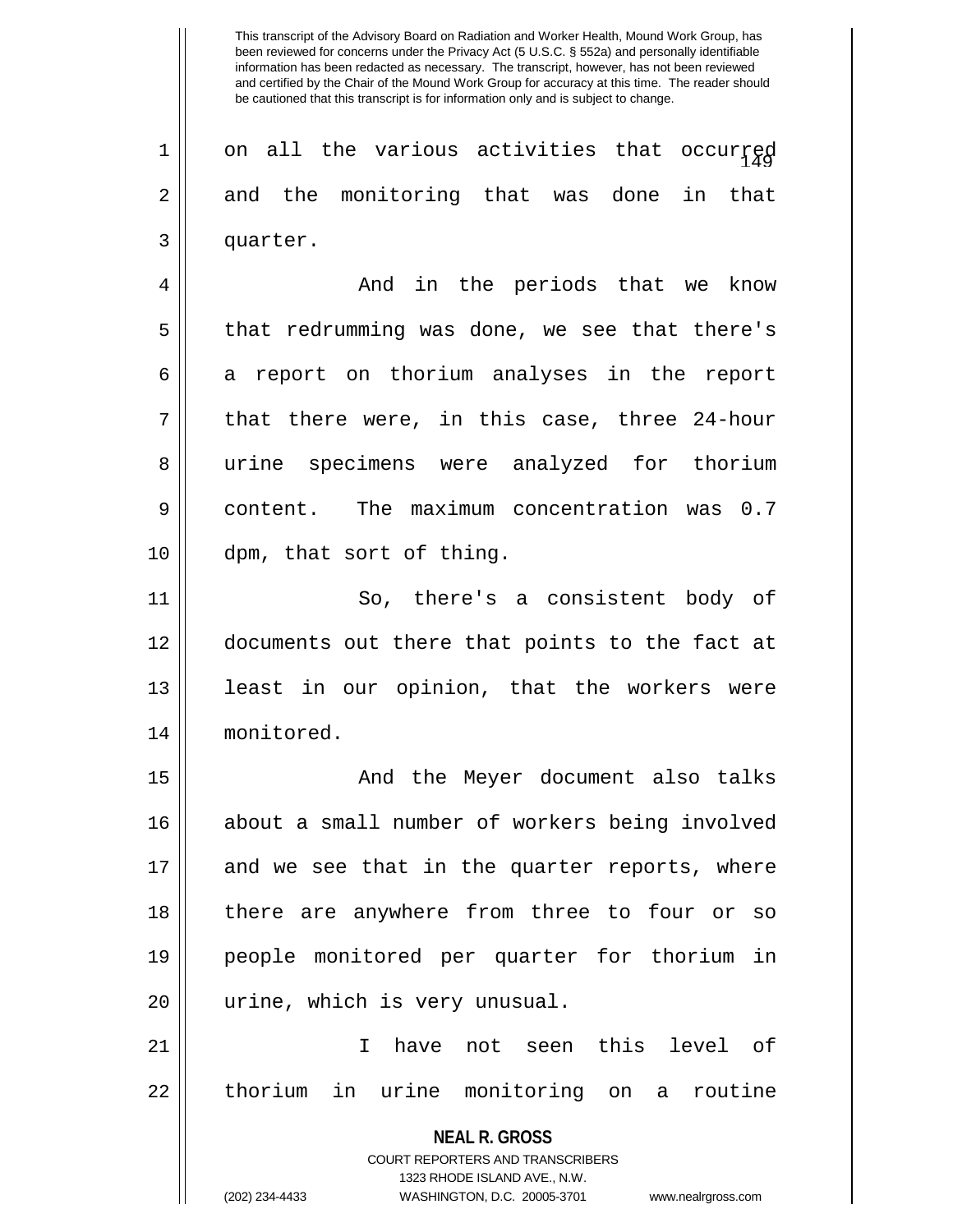**NEAL R. GROSS** COURT REPORTERS AND TRANSCRIBERS 1323 RHODE ISLAND AVE., N.W. (202) 234-4433 WASHINGTON, D.C. 20005-3701 www.nealrgross.com  $1 \parallel$  basis. I can't think of any other site.  $150$  $2 \parallel$  and, in fact, there is a database  $3 \parallel$  out there that had 350 total thorium and urine 4 samples that were taken at Mound. And Brant 5 actually went through for that last White 6 || Paper and picked 20 of those workers and did 7 | some dose reconstruction. 8 So, I don't know whether we just  $9 \parallel$  end up agreeing to disagree on this, but in 10 our opinion it appears that the thorium 11 || project was monitored pretty well. 12 I'd also point out most of the 13 || thorium activity where there was - outside the 14 drumming, the original refinery-type project 15 that was done back in the mid-1950s all 16 occurred during the - prior to or during -- 17 just at the cusp of the original SEC that 18 || stops in 1958. 19 So, there were some thorium 20 activities that were not redrumming that 21 occurred. But if they would have occurred in  $22 \parallel$  the original SEC period, those people are in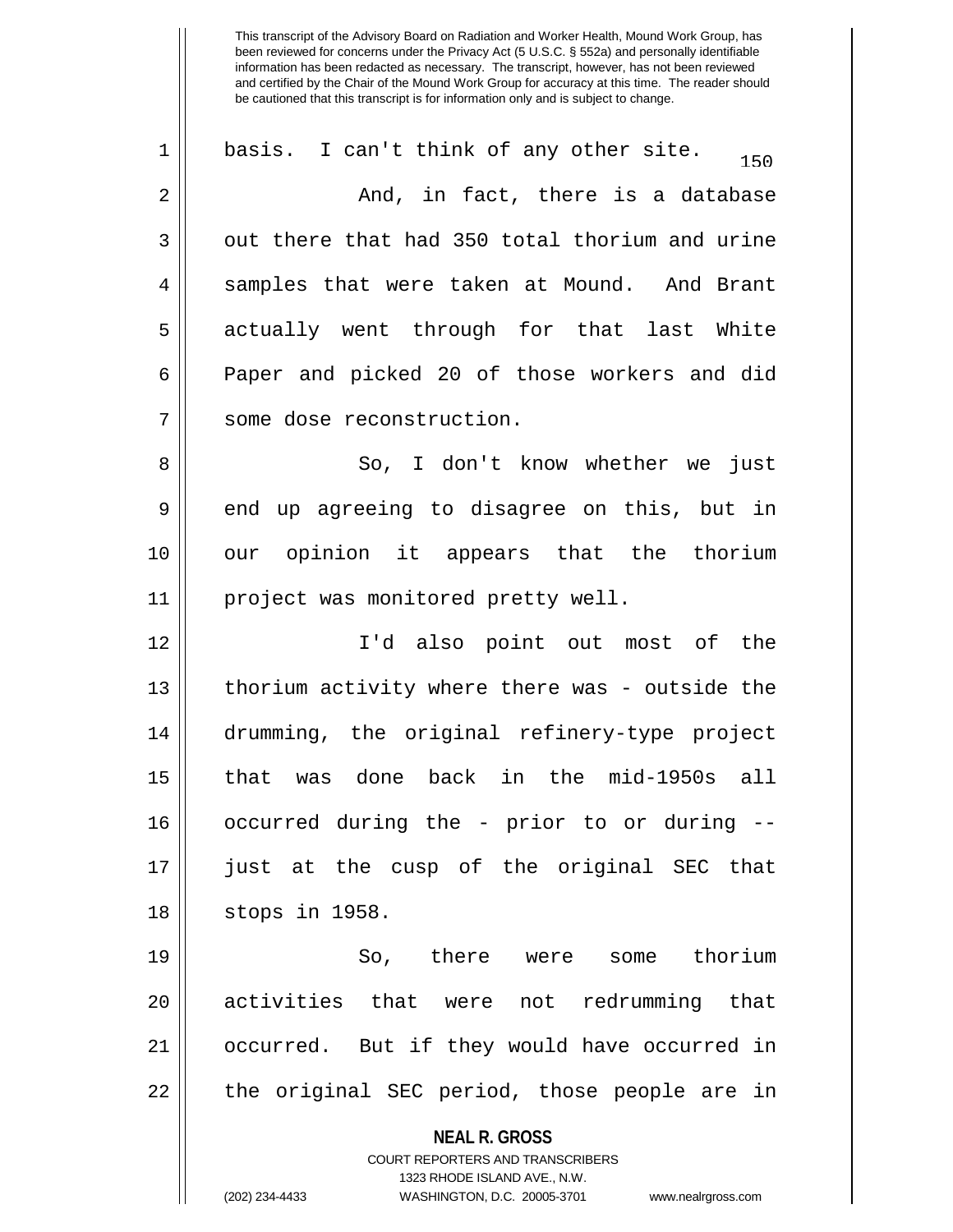**NEAL R. GROSS** COURT REPORTERS AND TRANSCRIBERS 1323 RHODE ISLAND AVE., N.W. (202) 234-4433 WASHINGTON, D.C. 20005-3701 www.nealrgross.com  $1 \parallel$  the SEC already.  $151$ 2 || So, any reconstruction that we're  $3 \parallel$  talking about for thorium, in my opinion, is 4 || going to be either redrumming or there's just  $5 \parallel$  one - as far as I could find, there is one  $6 \parallel$  miscellaneous piece where they did something 7 || else which was using thorium, coating thorium 8 || with molybdenum or something as a surrogate 9 || for the plutonium-238 microspheres. 10 || The Rand the thorium particles in that 11 particular experiment were a hundred micron in 12 || size which is respirable, to my knowledge. 13 || So, I mean, that's where we're at. 14 I don't know, you know, maybe this is one of  $15$  || those glass half empty, half full situations. 16 MR. FITZGERALD: I suspect that's 17 || the way it's ended up with internal. 18 || Ron, short of going through these 19 || one by one which I think the responses are 20 || before the Work Group anyway, is there any -21 | you spent some time on this. 22 Do you want to add anything?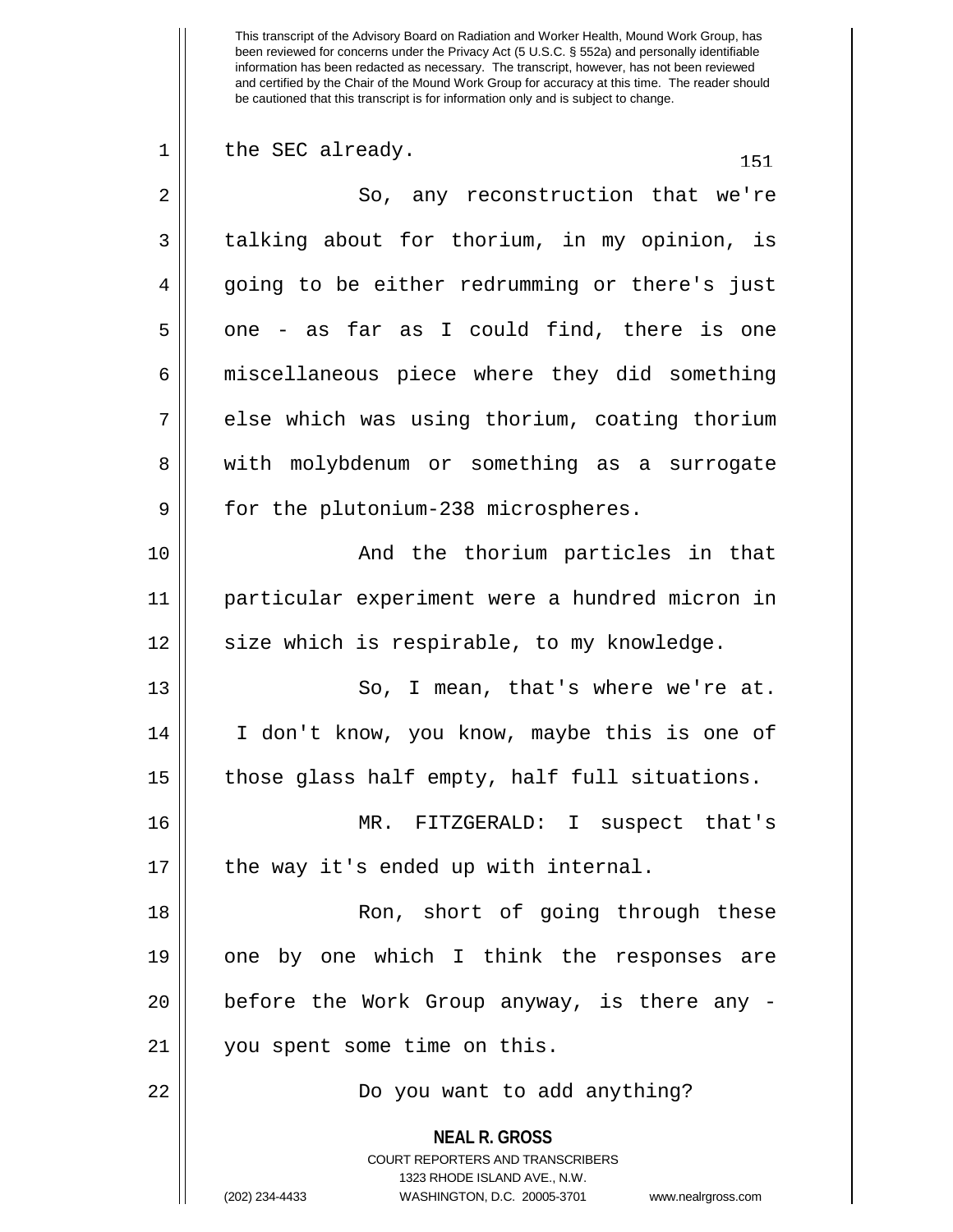<sup>152</sup> 1 DR. BUCHANAN: Yes. This is Ron of  $2 \parallel$  SC&A. 3 Essentially it boils down to we 4 || looked at the dose reconstruction model and we

5 don't have a problem with that. We do not

 $6$  || have a problem with what NIOSH has said.

7 It's just that we don't have any 8 assurance one way or the other. We don't have  $9 \parallel$  any red flag saying, hey, we've got a group of 10 workers saying that they worked with it and 11 weren't bioassayed. On the other hand, we 12 don't have anything to say, yes, you know, 13 it's like an operating - if you got a reactor 14 operating accelerator, you can say, okay, how 15 || long did it operate or were people monitored, 16 who was there, were they monitored, and you  $17$  can go back over some of the claims and stuff. 18 In this case, we really can't 19 prove a negative. We can't prove that people

20 worked with it or were inadvertently exposed 21 to it that weren't directly connected with 22 || redrumming or some other use of thorium that

> **NEAL R. GROSS** COURT REPORTERS AND TRANSCRIBERS 1323 RHODE ISLAND AVE., N.W. (202) 234-4433 WASHINGTON, D.C. 20005-3701 www.nealrgross.com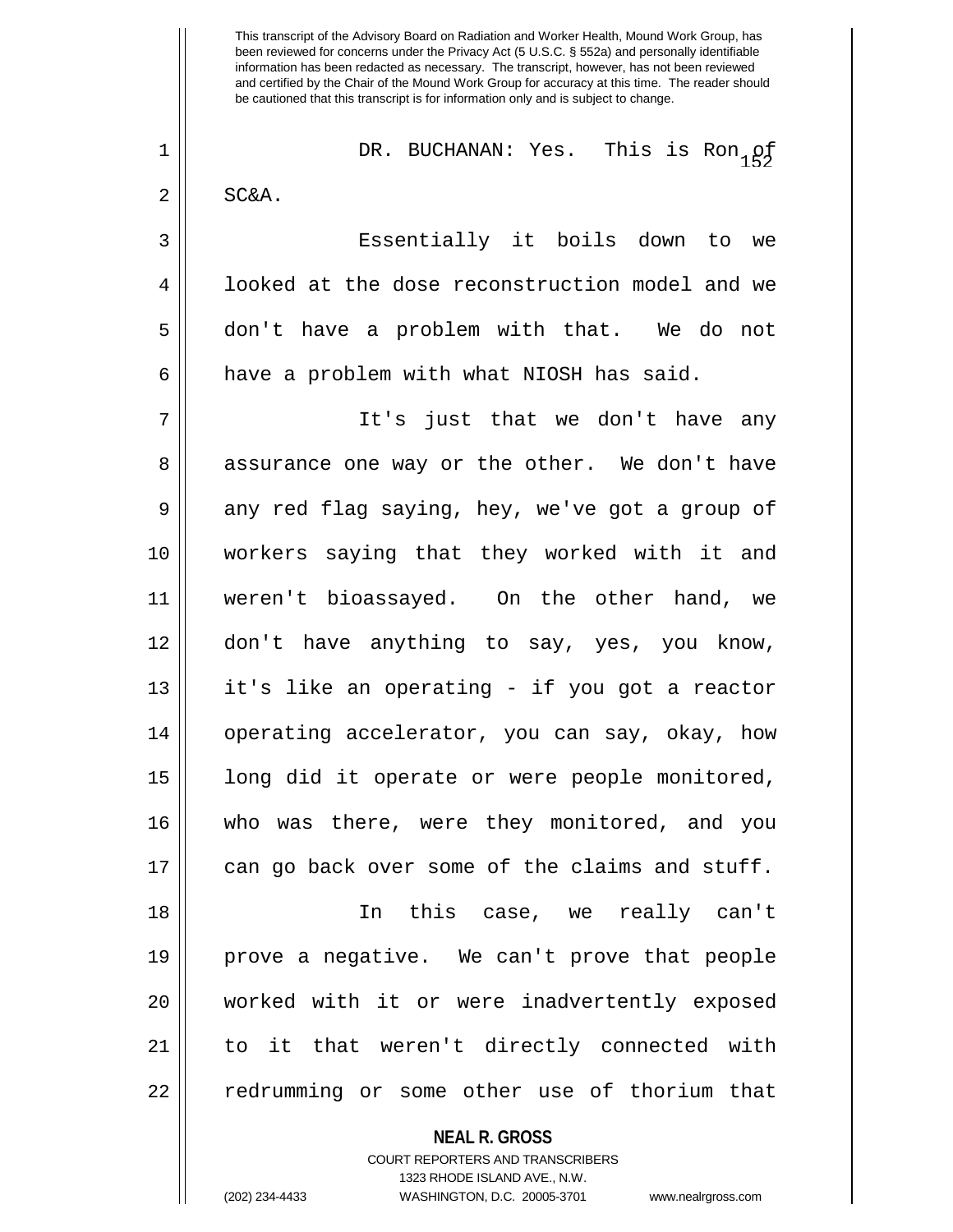This transcript of the Advisory Board on Radiation and Worker Health, Mound Work Group, has been reviewed for concerns under the Privacy Act (5 U.S.C. § 552a) and personally identifiable information has been redacted as necessary. The transcript, however, has not been reviewed and certified by the Chair of the Mound Work Group for accuracy at this time. The reader should be cautioned that this transcript is for information only and is subject to change. 1 weren't monitored. 153 2 || So, you know, like Joe said, we've  $3 \parallel$  done about all we can do on it. And if they 4 were monitored, you know, the procedure is 5 || there to assign them the dose. And so, we 6 don't have any way one way or the other to  $7 \parallel$  prove that some people worked with it, weren't 8 ll monitored. 9 CHAIR BEACH: As the report states. 10 || Paul, anything? 11 MEMBER ZIEMER: Well, one part of 12 || this, the concept is accepting that oversight 13 was in place. The existence of those samples 14 tells you that there was some oversight in  $15$  || place. 16 I suppose you can always argue 17 that could there have been someone working 18 || there that didn't have monitoring, but that's  $19 \parallel$  - you're probably going to raise that issue 20 anywhere. 21 And I suppose if someone made the  $22$  || claim that they did redrumming as part of

> COURT REPORTERS AND TRANSCRIBERS 1323 RHODE ISLAND AVE., N.W.

**NEAL R. GROSS**

(202) 234-4433 WASHINGTON, D.C. 20005-3701 www.nealrgross.com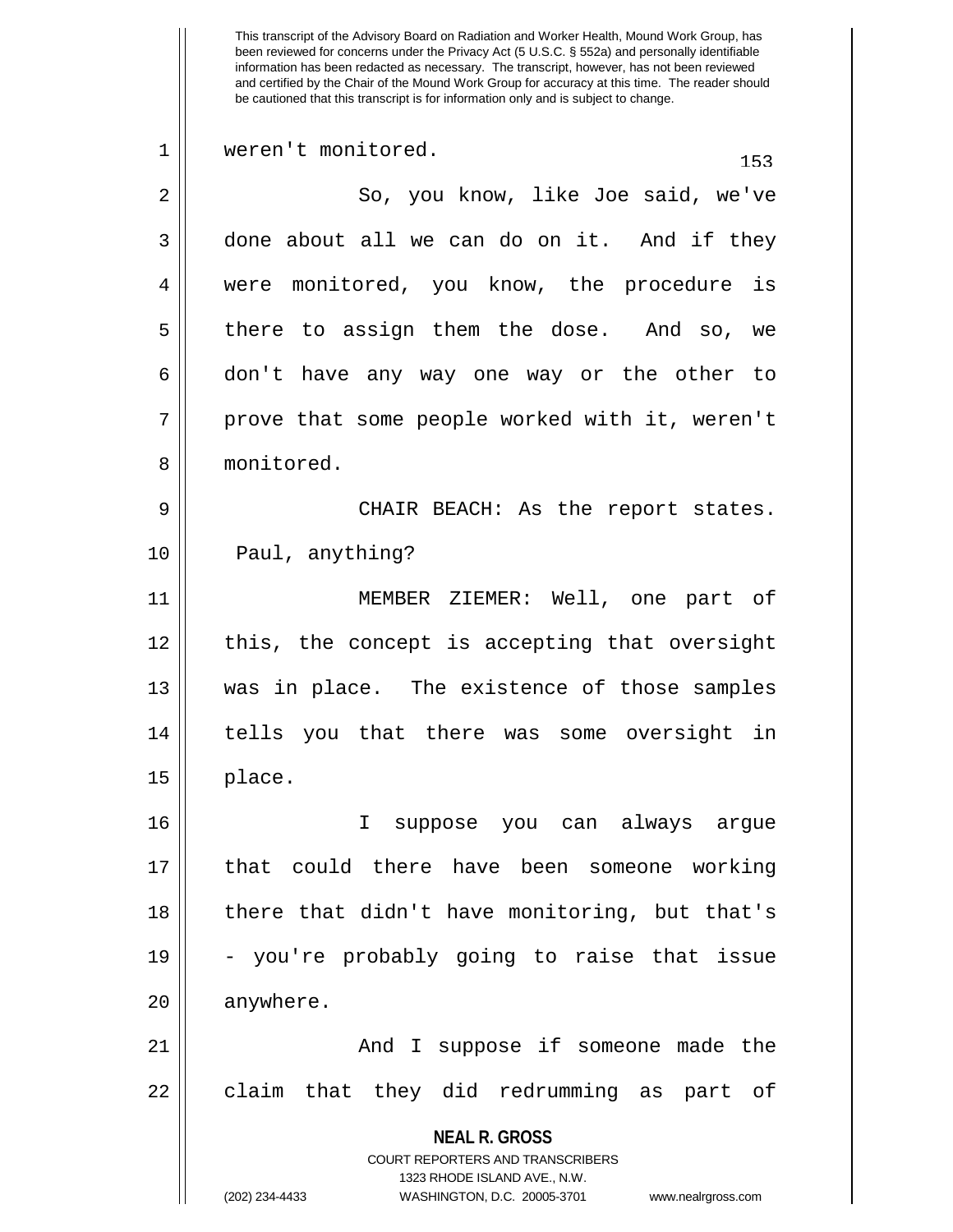| $\mathbf 1$ | their operation in their CATI or something and                      |
|-------------|---------------------------------------------------------------------|
| 2           | they said, yeah, I redrummed thorium, I worked                      |
| 3           | with those folks, we can always, I don't know,                      |
| 4           | do a coworker model or what would you do?                           |
| 5           | DR. NETON: Well, we have<br>350                                     |
| 6           | samples. There are also some<br>air                                 |
| 7           | concentration data. Although, most of the                           |
| 8           | data I saw were in the 50s and they were                            |
| 9           | fairly low.                                                         |
| 10          | There was a lot of high activity,                                   |
| 11          | but I don't think those were necessarily the                        |
| 12          | redrumming operations. I couldn't really                            |
| 13          | quite tell. That was in Brant's report.                             |
| 14          | So, I agree with you. You really                                    |
| 15          | don't know and then what do you do? Do you                          |
| 16          | add a Class of people who weren't monitored?                        |
| 17          | Those who were monitored are<br>not                                 |
| 18          | in the Class, and then those who weren't are                        |
| 19          | in the Class. It could be an issue.                                 |
| 20          | CHAIR BEACH: That takes us<br>into                                  |
| 21          | most of our internal and why we are where we                        |
| 22          | are with just thorium left, because -                               |
|             | <b>NEAL R. GROSS</b>                                                |
|             | COURT REPORTERS AND TRANSCRIBERS                                    |
|             | 1323 RHODE ISLAND AVE., N.W.                                        |
|             | (202) 234-4433<br>WASHINGTON, D.C. 20005-3701<br>www.nealrgross.com |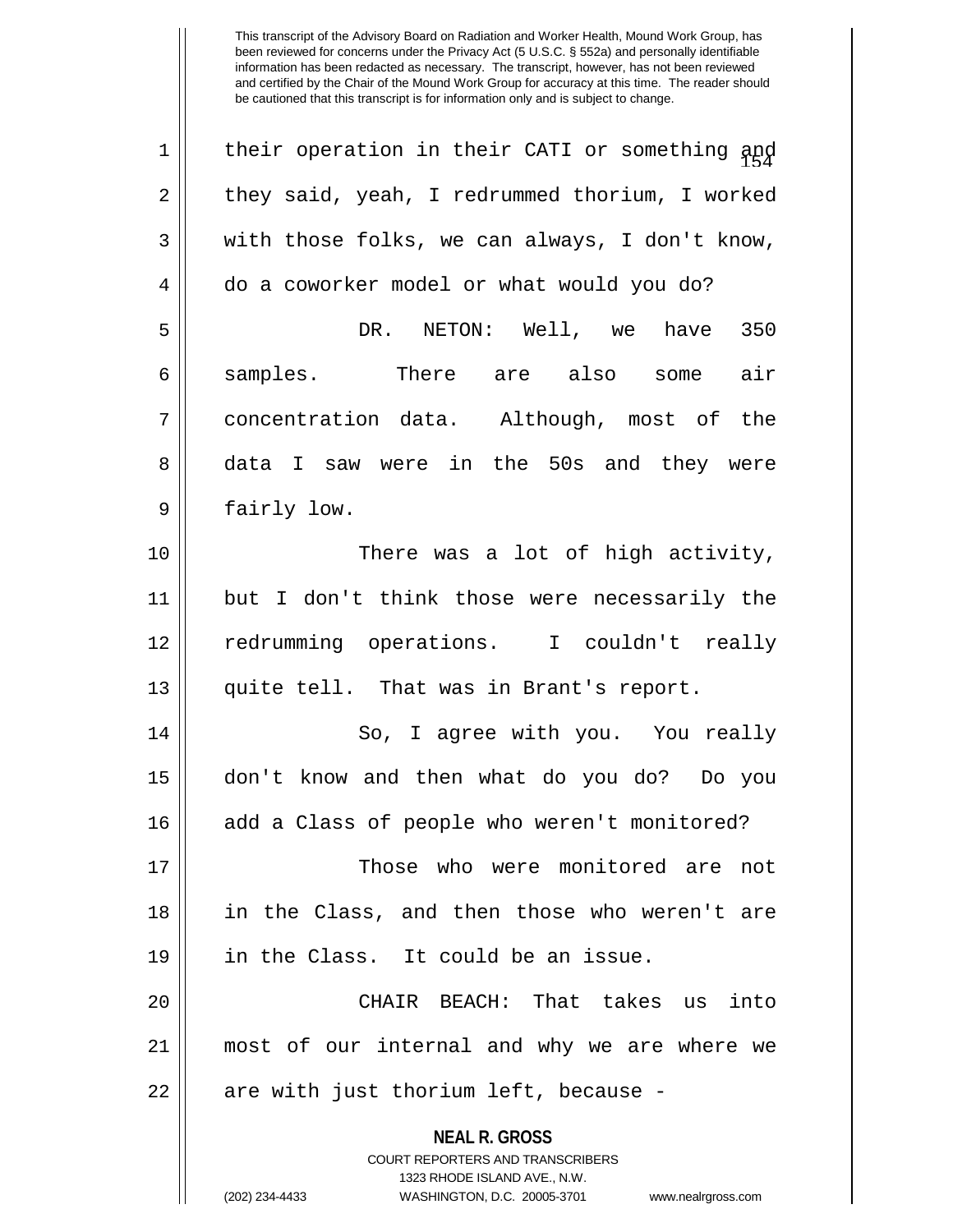**NEAL R. GROSS** COURT REPORTERS AND TRANSCRIBERS This transcript of the Advisory Board on Radiation and Worker Health, Mound Work Group, has been reviewed for concerns under the Privacy Act (5 U.S.C. § 552a) and personally identifiable information has been redacted as necessary. The transcript, however, has not been reviewed and certified by the Chair of the Mound Work Group for accuracy at this time. The reader should be cautioned that this transcript is for information only and is subject to change.  $\begin{array}{c|c}\n 1 & \text{DR. NETON: Yes.} \n\end{array}$ 2 CHAIR BEACH: -- it's the same  $3 \parallel$  case. 4 MR. FITZGERALD: Well, because 5 we've gone through the saga of trying to go  $6 \parallel$  through the Meyer report and the King report. 7 || And basically there just isn't any other 8 || information that can pin this down. So, 9 I think we agreed to disagree to some extent, 10 but also agreed that you would need something 11 that would be clearly corroborating. 12 Otherwise, you would get into the same 13 || scenario Jim suggested that he would -14 MR. KATZ: Excuse me, Joe. Please, 15 there are people on the phone that are 16 | carrying on conversations. 17 If you don't want to listen to 18 this, then I would suggest that you 19 disconnect. But you're interrupting everyone 20 who's trying to listen to the discussion here, 21 including other people on the phone who may  $22$  || have a harder time than the people in the room

1323 RHODE ISLAND AVE., N.W.

(202) 234-4433 WASHINGTON, D.C. 20005-3701 www.nealrgross.com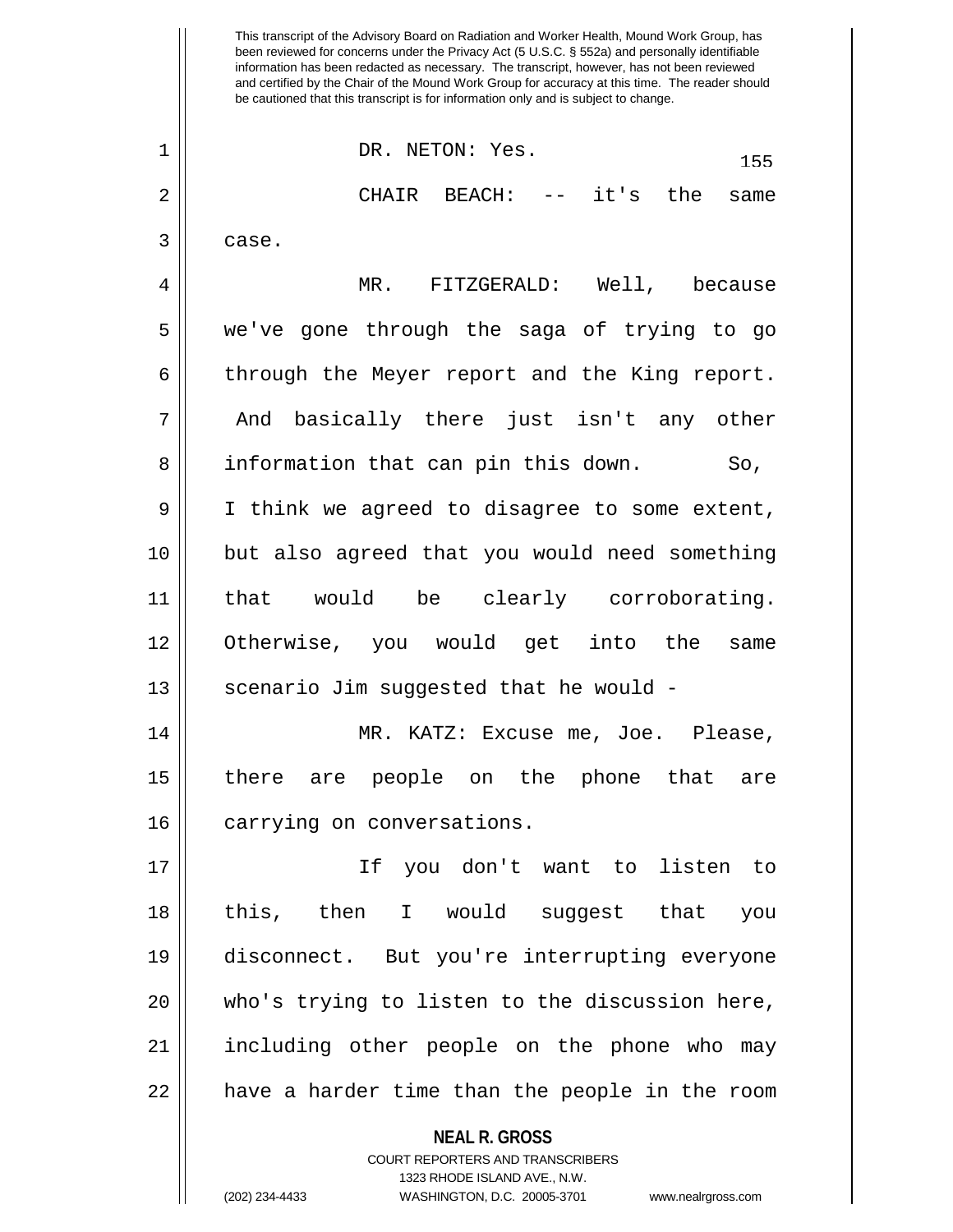**NEAL R. GROSS** COURT REPORTERS AND TRANSCRIBERS 1323 RHODE ISLAND AVE., N.W. (202) 234-4433 WASHINGTON, D.C. 20005-3701 www.nealrgross.com This transcript of the Advisory Board on Radiation and Worker Health, Mound Work Group, has been reviewed for concerns under the Privacy Act (5 U.S.C. § 552a) and personally identifiable information has been redacted as necessary. The transcript, however, has not been reviewed and certified by the Chair of the Mound Work Group for accuracy at this time. The reader should be cautioned that this transcript is for information only and is subject to change.  $1 \parallel$  hearing what's being said.  $156$ 2 So, please, mute your phone or 3 disconnect. 4 CHAIR BEACH: Thank you. 5 MR. FITZGERALD: But again that  $6 \parallel$  avoids the circumstance that Jim just alluded  $7 \parallel$  to that otherwise you're recommending SECs for 8 periods where that data is lacking, but you 9 have to, you know, you don't know one way or 10 the other what it means whether it's 11 operationally there wasn't anything or whether 12 || in fact the monitoring wasn't done. 13 So, I think that's the 14 circumstance here, but there is information 15 which actually there's more information on 16 | thorium than we found for some of the exotics. 17 CHAIR BEACH: Phil, are you still 18 || on the line? Do you have any comments or -19 hopefully you were able to hear the 20 discussion. 21 MEMBER SCHOFIELD: I notice that 22 you were talking about the size of the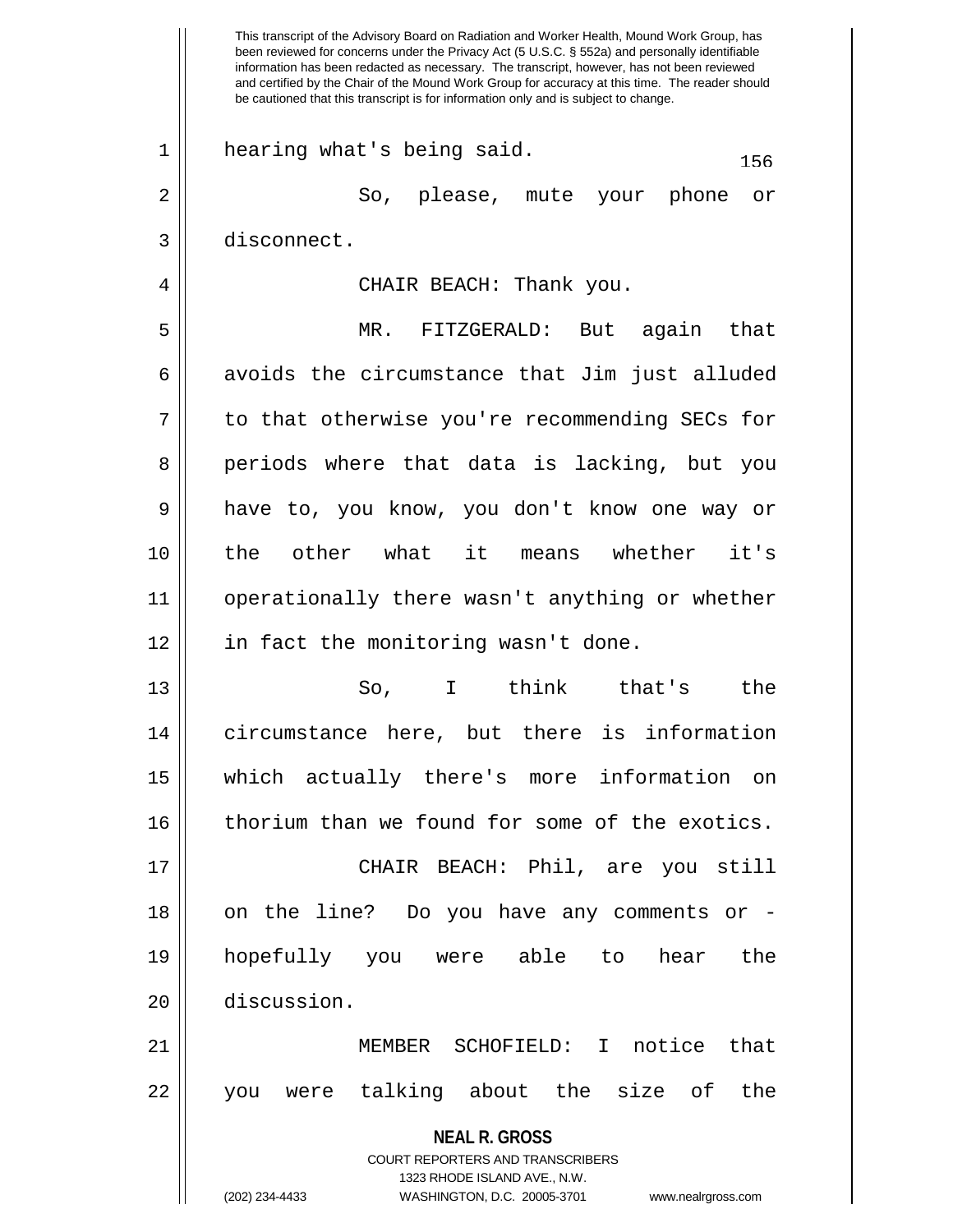**NEAL R. GROSS** COURT REPORTERS AND TRANSCRIBERS 1323 RHODE ISLAND AVE., N.W. (202) 234-4433 WASHINGTON, D.C. 20005-3701 www.nealrgross.com This transcript of the Advisory Board on Radiation and Worker Health, Mound Work Group, has been reviewed for concerns under the Privacy Act (5 U.S.C. § 552a) and personally identifiable information has been redacted as necessary. The transcript, however, has not been reviewed and certified by the Chair of the Mound Work Group for accuracy at this time. The reader should be cautioned that this transcript is for information only and is subject to change. 1 | thorium. How long has that material been  $_{57}$ 2 | will the records show -3 CHAIR BEACH: That was just one 4 | operation. One separate from the redrumming. 5 | DR. NETON: Which one? 6 CHAIR BEACH: The size. The 7 particle size. 8 DR. NETON: I read that in a 9 report. There's a report titled "Uses of 10 radionuclides." I forget the author, but they 11 talked about the particle size that were used 12 to coat these microspheres that were 100 13 microns in diameter. 14 But those people were also 15 presumably under the monitoring program as 16 well. Because like I say, Mound is a little 17 different in the sort of sense it's not quite 18 in my opinion seemingly expansive as some of 19 || these other large DOE sites. 20 There were a number of buildings, 21 but the operations were, I don't know, 22 || somewhat - not as many individual operations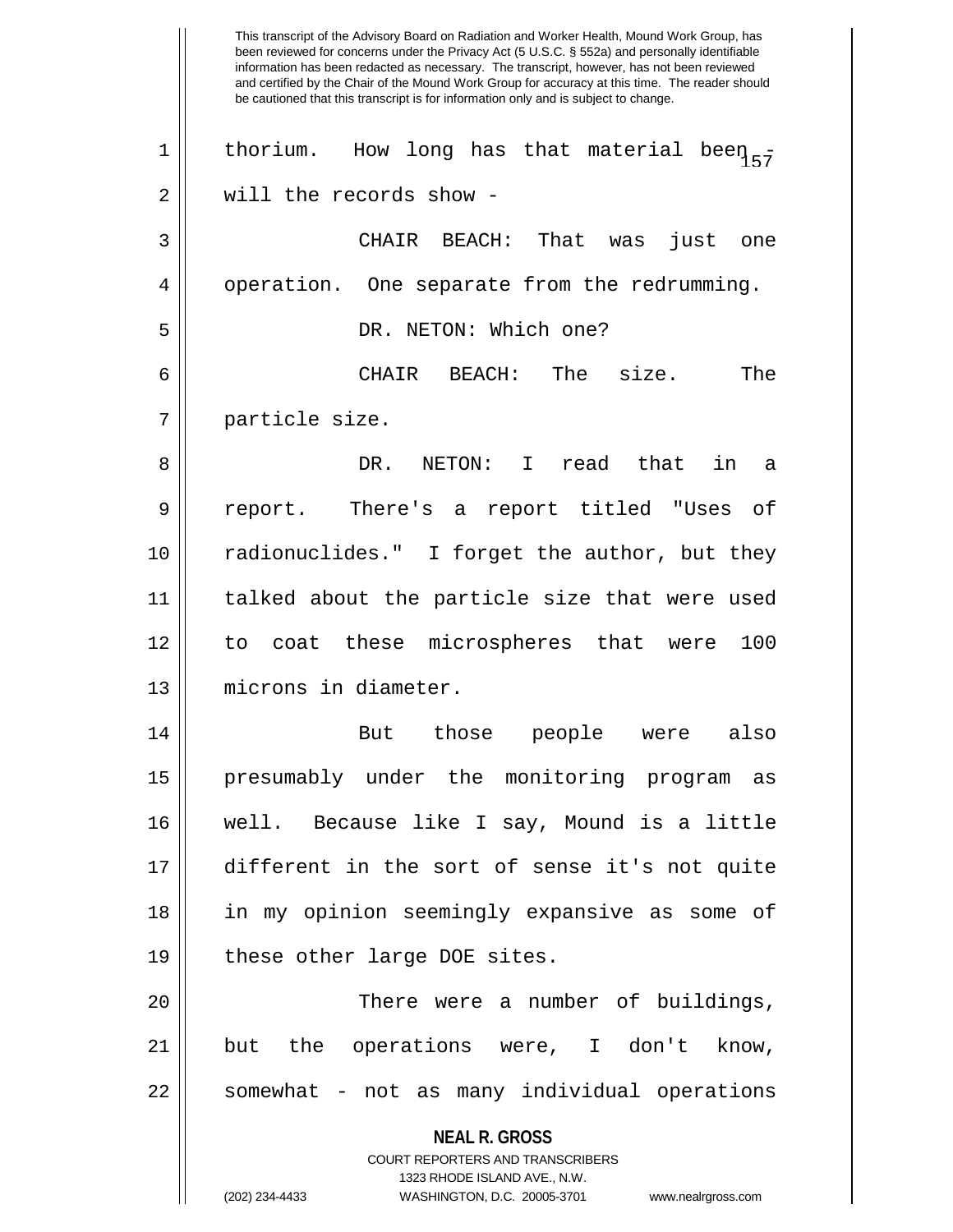**NEAL R. GROSS** COURT REPORTERS AND TRANSCRIBERS 1323 RHODE ISLAND AVE., N.W. been reviewed for concerns under the Privacy Act (5 U.S.C. § 552a) and personally identifiable information has been redacted as necessary. The transcript, however, has not been reviewed and certified by the Chair of the Mound Work Group for accuracy at this time. The reader should be cautioned that this transcript is for information only and is subject to change.  $1 \parallel$  going on at the time.  $158$ 2 There were other campaigns with  $3 \parallel$  other small things, but I don't think anything 4 || like you would see at a larger, more national 5 | lab-type situation. 6 One of the reports -- I mentioned  $7 \parallel$  these quarterly Health Physics reports I think 8 are particularly instructive. This is just  $9 \parallel$  out of a quarterly report that was issued in 10 1960 again. 11 || And I'll read this section called 12 Other Areas, which is sort of outside the 13 || polonium/plutonium ones. And this statement 14 reads: The thorium redrumming work was 15 undertaken again this spring. Approximately 16 2,500 drums of thorium will be redrummed yet 17 this year. Work is being done in the area 18 || close to the railroad spur west of the oil 19 pump house. A portable change house has been 20 || set up in the area. Personal monitoring will  $21$  | be carried out as in the past, you know. 22 So, there's clearly an awareness

This transcript of the Advisory Board on Radiation and Worker Health, Mound Work Group, has

(202) 234-4433 WASHINGTON, D.C. 20005-3701 www.nealrgross.com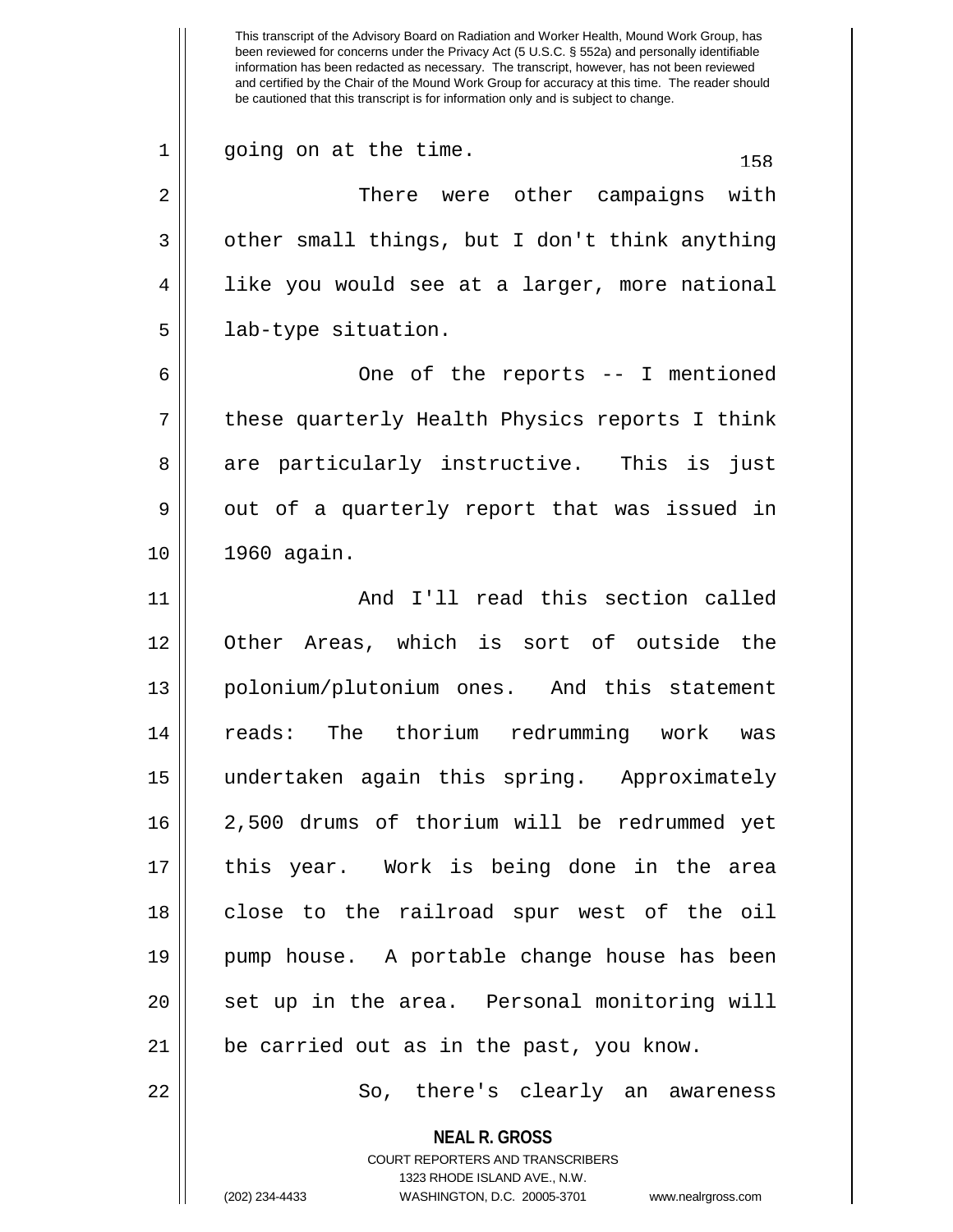**NEAL R. GROSS** COURT REPORTERS AND TRANSCRIBERS 1323 RHODE ISLAND AVE., N.W. (202) 234-4433 WASHINGTON, D.C. 20005-3701 www.nealrgross.com This transcript of the Advisory Board on Radiation and Worker Health, Mound Work Group, has been reviewed for concerns under the Privacy Act (5 U.S.C. § 552a) and personally identifiable information has been redacted as necessary. The transcript, however, has not been reviewed and certified by the Chair of the Mound Work Group for accuracy at this time. The reader should be cautioned that this transcript is for information only and is subject to change.  $1 \parallel$  of what's going on and an indication that 2 workers were monitored. And in fact, we have  $3 \parallel 350$  samples. 4 So, it's a nice, little tight 5 || package there, at least in my opinion, based 6 l on what I've read. 7 MEMBER CLAWSON: Well, that 250 8 | samples -9 DR. NETON: 350. 10 || MEMBER CLAWSON: 350, excuse me. 11 || It covers how many years? 12 DR. NETON: It covers a number of 13 years out through -- maybe 20 years. 14 || Something like that. 15 || The thorium, remember, we're only 16 worried about thorium reconstruction 17 necessarily after '58 and the material was 18 actually put into the Building 21 19 configuration. I believe in '64 they actually 20 | dumped all the drums. 21 || They got tired of redrumming, in 22 || fact. They redrummed all the drums three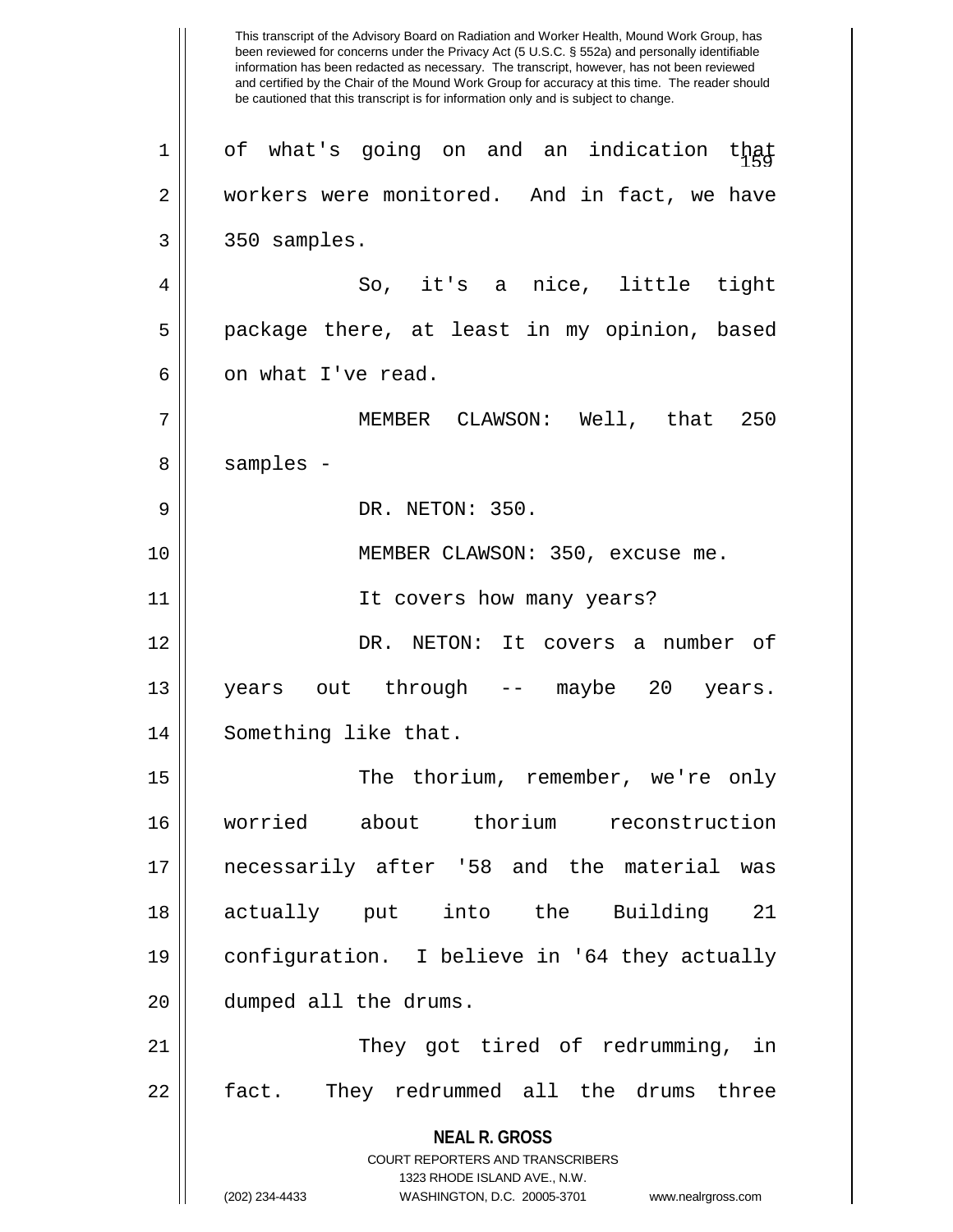| $\mathbf 1$ | times. And then they finally developed this                      |
|-------------|------------------------------------------------------------------|
| 2           | - it's sort of an igloo, in my opinion, like                     |
| 3           | an open structure where they dump in all the                     |
| 4           | drums into the igloo.                                            |
| 5           | And after that point from the                                    |
| 6           | records I read, it pretty much sat dormant                       |
| 7           | until 1975 when it was removed.                                  |
| 8           | CHAIR BEACH: A company bought it                                 |
| 9           | or came in and -                                                 |
| 10          | DR. NETON: Someone bought it. And                                |
| 11          | Gray and Associates was in charge of the                         |
| 12          | shipping operations. I'm not even sure Mound                     |
| 13          | was involved in the removal of the thorium.                      |
| 14          | So, there was about a period, you                                |
| 15          | know, '58 to '64, six years or so where there                    |
| 16          | was active outdoor -- well, actually it's                        |
| 17          | probably late '50 to '64 active outdoor                          |
| 18          | drumming in the good-weather months outdoors                     |
| 19          | removed from the site - or onsite, but in a                      |
| 20          | remote area of the site.                                         |
| 21          | MEMBER CLAWSON: So, basically                                    |
| 22          | about five or six - well, six years of                           |
|             | <b>NEAL R. GROSS</b>                                             |
|             | COURT REPORTERS AND TRANSCRIBERS                                 |
|             | 1323 RHODE ISLAND AVE., N.W.                                     |
|             | (202) 234-4433<br>WASHINGTON, D.C. 20005-3701 www.nealrgross.com |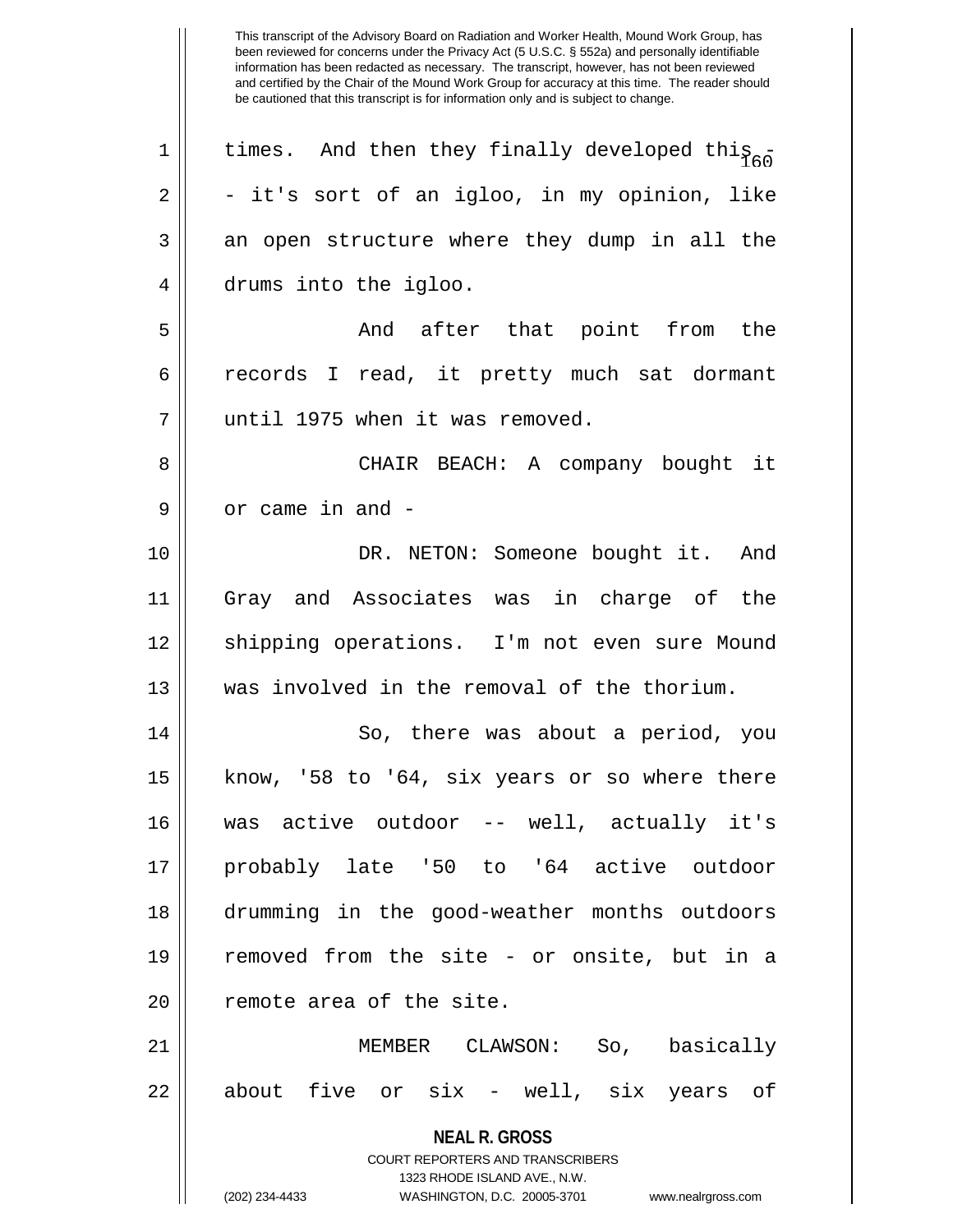**NEAL R. GROSS** COURT REPORTERS AND TRANSCRIBERS 1323 RHODE ISLAND AVE., N.W. (202) 234-4433 WASHINGTON, D.C. 20005-3701 www.nealrgross.com This transcript of the Advisory Board on Radiation and Worker Health, Mound Work Group, has been reviewed for concerns under the Privacy Act (5 U.S.C. § 552a) and personally identifiable information has been redacted as necessary. The transcript, however, has not been reviewed and certified by the Chair of the Mound Work Group for accuracy at this time. The reader should be cautioned that this transcript is for information only and is subject to change. 1 || monitoring for that. 161 2 || T appreciate the paper that you  $3 \parallel$  read that this is how it is at the summary, 4 but I'll always caution you of what goes out 5 in the site is sometimes very different than  $6 \parallel$  the way it really did. 7 || I hate to use that as this is how 8 || it was run, because today I still chuckle when 9 || I read the reports that go out. 10 || So, I just caution some fan of, 11 yes, that's the way it is. 12 DR. NETON: I appreciate that,  $13 \parallel$  Brad. I'm aware. 14 || MEMBER CLAWSON: I know, and they  $15$   $\parallel$  didn't -- well, that's what we can go with. 16 CHAIR BEACH: Okay. So, SC&A's 17 recommendation to the Work Group is to close 18 this item. And I guess I'm going to throw 19 that out to the Work Group what your thought  $20$  | is on that. 21 MEMBER CLAWSON: I don't have a 22 warm, fuzzy feeling on it myself. I've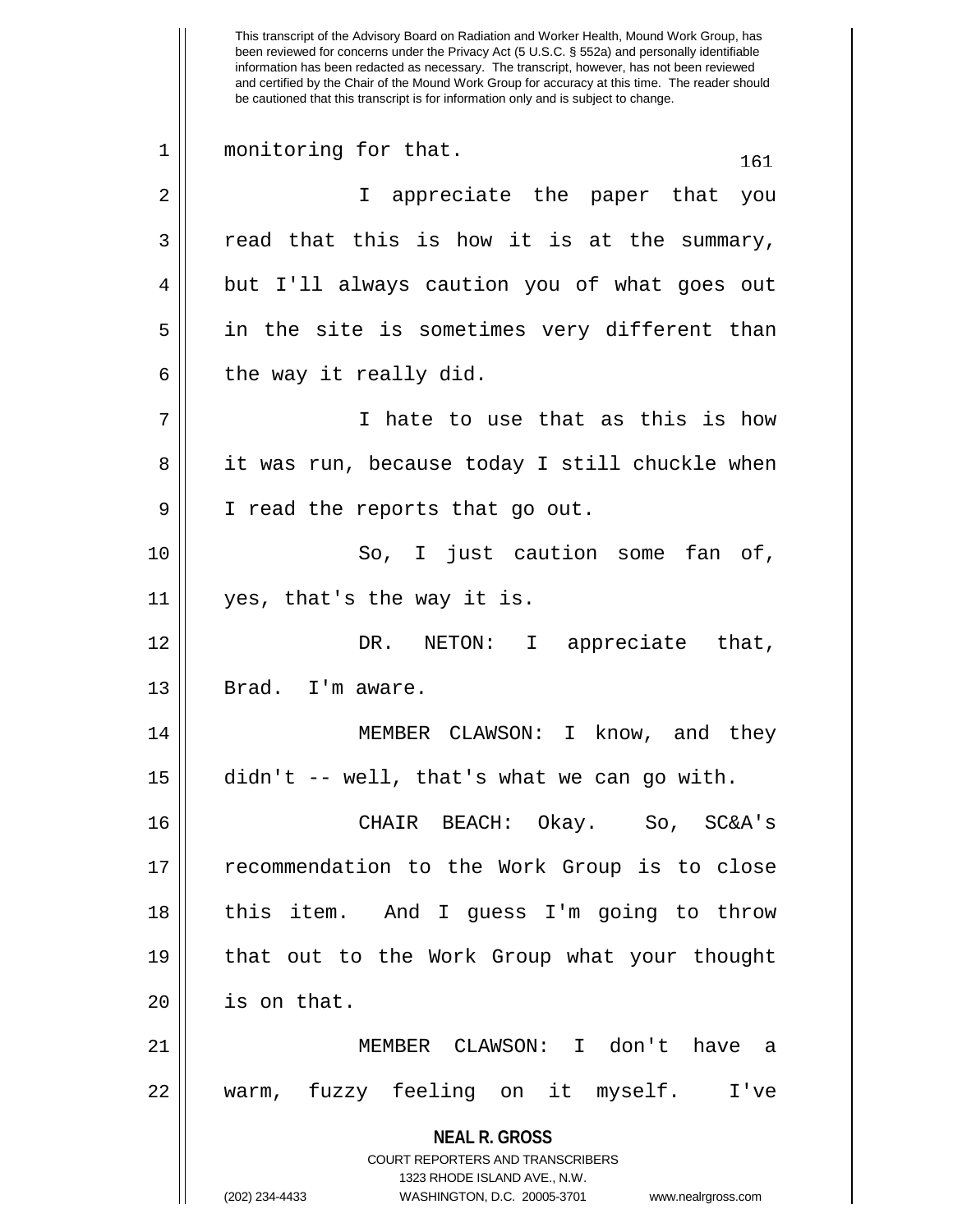**NEAL R. GROSS** COURT REPORTERS AND TRANSCRIBERS 1323 RHODE ISLAND AVE., N.W. (202) 234-4433 WASHINGTON, D.C. 20005-3701 www.nealrgross.com This transcript of the Advisory Board on Radiation and Worker Health, Mound Work Group, has been reviewed for concerns under the Privacy Act (5 U.S.C. § 552a) and personally identifiable information has been redacted as necessary. The transcript, however, has not been reviewed and certified by the Chair of the Mound Work Group for accuracy at this time. The reader should be cautioned that this transcript is for information only and is subject to change.  $1$  | listened to too many different interviews that  $2 \parallel$  contradict what was said, but that's just my 3 personal opinion. 4 || My opinion is that is that they've  $5 \parallel$  got 350 - I'm still - the people, are they  $6 \parallel$  exactly called out who was actually involved  $7 \parallel$  with  $-$ 8 CHAIR BEACH: Brant said at the  $9 \parallel$  last meeting that they could identify the 20 10 people that did the redrumming effort. I do 11 | remember that from -12 (Simultaneous speaking.) 13 CHAIR BEACH: Yeah, they have the 14 samples. 15 DR. NETON: He identified 20 16 people, 20 claimants that had - 17 (Simultaneous speaking.) 18 DR. NETON: Out of the three 19 hundred and 50 or so samples, I believe about  $20$  | a third of them were positive. 21 MEMBER ZIEMER: One third. 22 DR. NETON: Were positive.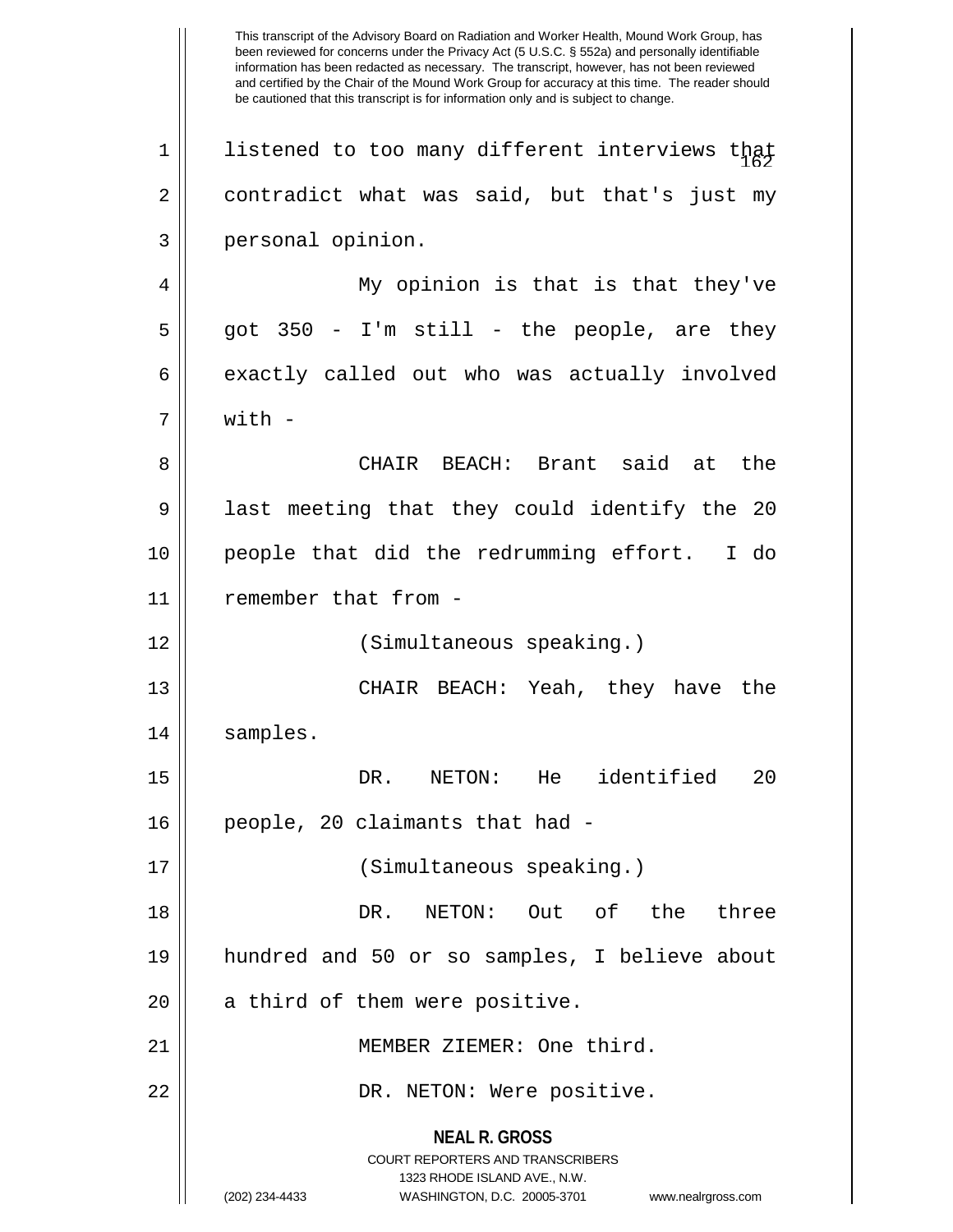**NEAL R. GROSS** COURT REPORTERS AND TRANSCRIBERS 1323 RHODE ISLAND AVE., N.W. (202) 234-4433 WASHINGTON, D.C. 20005-3701 www.nealrgross.com This transcript of the Advisory Board on Radiation and Worker Health, Mound Work Group, has been reviewed for concerns under the Privacy Act (5 U.S.C. § 552a) and personally identifiable information has been redacted as necessary. The transcript, however, has not been reviewed and certified by the Chair of the Mound Work Group for accuracy at this time. The reader should be cautioned that this transcript is for information only and is subject to change. 1 || MEMBER ZIEMER: That represents how 2 || many workers? 3 DR. NETON: I don't know how many 4 workers. There were 350 samples. I didn't do  $5 \parallel$  that count. I was surprised there was that  $6 \parallel$  many positives, to be honest with you. 7 Thorium is - inherently it doesn't 8 excrete very well from the body. Only about 9 10 percent, by the old models. I'm not sure 10 about the new ones. 11 || But anyway, so, there was clearly 12 || positive exposures measured from them. 13 CHAIR BEACH: I have Brant's report 14 here. And he said this report presents 15 internal dose estimates for 20 workers 16 || involved in the thorium operations at Mound. 17 || DR. NETON: Right. 18 CHAIR BEACH: And I would tell you  $19$  || the date, but it is not listed, as you pointed  $20$  || out at the last meeting that it would be nice 21 || if NIOSH would put dates on these. 22 So, I guess this just goes back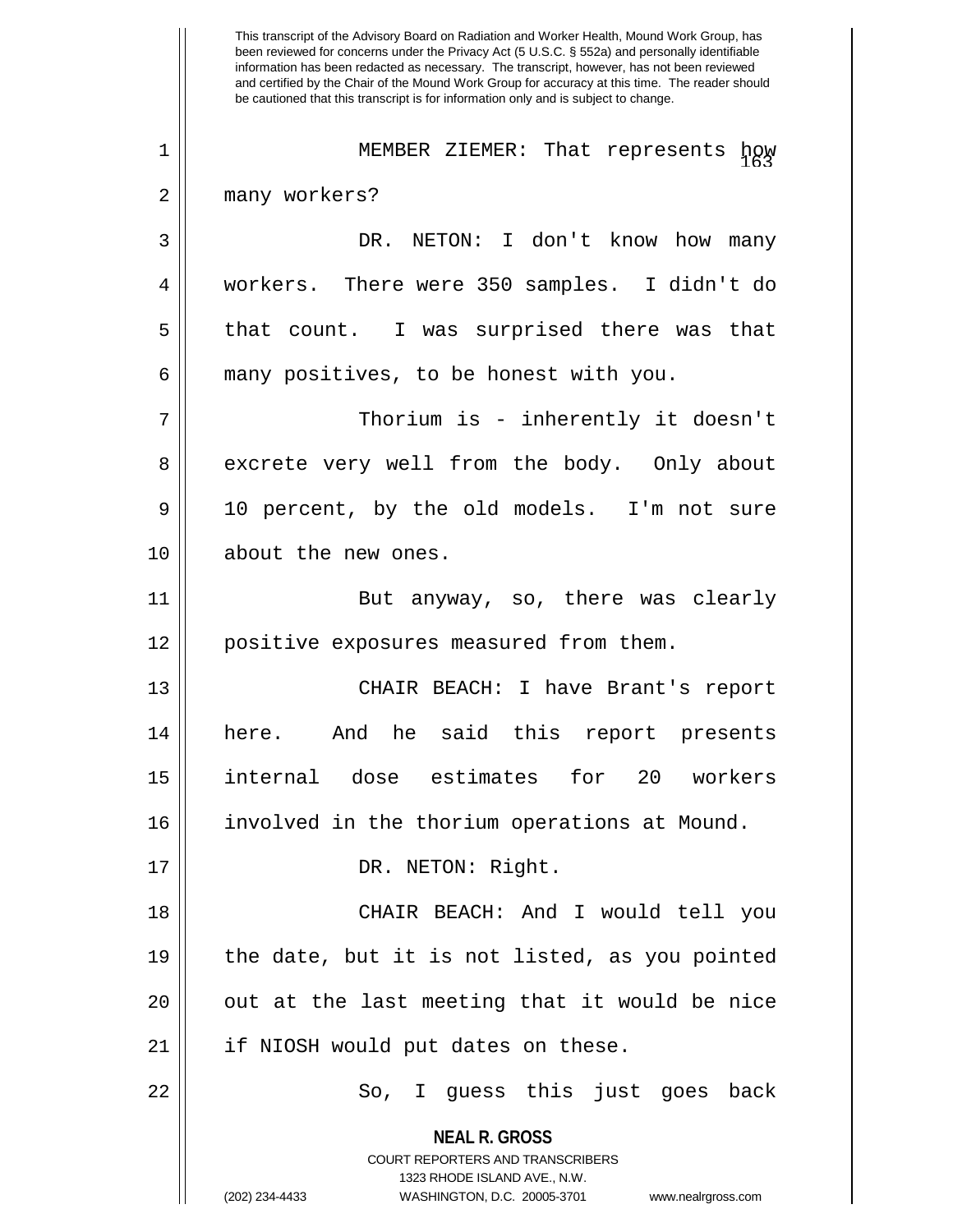| 1  | to, I mean, this was kind of for all the                            |
|----|---------------------------------------------------------------------|
| 2  | internal - you might - you're not comfortable                       |
| 3  | with it and I agree with that, but then where                       |
| 4  | does that take us or where does that lead us                        |
| 5  | for a recommendation?                                               |
| 6  | I guess I would have to say that I                                  |
| 7  | would take SC&A's recommendation to close                           |
| 8  | this. That would be my vote.                                        |
| 9  | MEMBER ZIEMER: I would agree with                                   |
| 10 | that. This is a case where we have monitoring                       |
| 11 | data, we have identified individuals, we have                       |
| 12 | description of the work site and the<br>a                           |
| 13 | restrictions not entering and so on.                                |
| 14 | It's not like some of the others                                    |
| 15 | that we've had and I think it's Oak Ridge                           |
| 16 | Hospital, where there's no indication that                          |
| 17 | there's any control about who went in and out.                      |
| 18 | mean, you can only speculate<br>I                                   |
| 19 | that someone might get past controls, but at                        |
| 20 | least they existed here and it's much tighter                       |
| 21 | than we've seen in many of these.                                   |
| 22 | The SEC to me becomes very clear                                    |
|    | <b>NEAL R. GROSS</b>                                                |
|    | <b>COURT REPORTERS AND TRANSCRIBERS</b>                             |
|    | 1323 RHODE ISLAND AVE., N.W.                                        |
|    | (202) 234-4433<br>WASHINGTON, D.C. 20005-3701<br>www.nealrgross.com |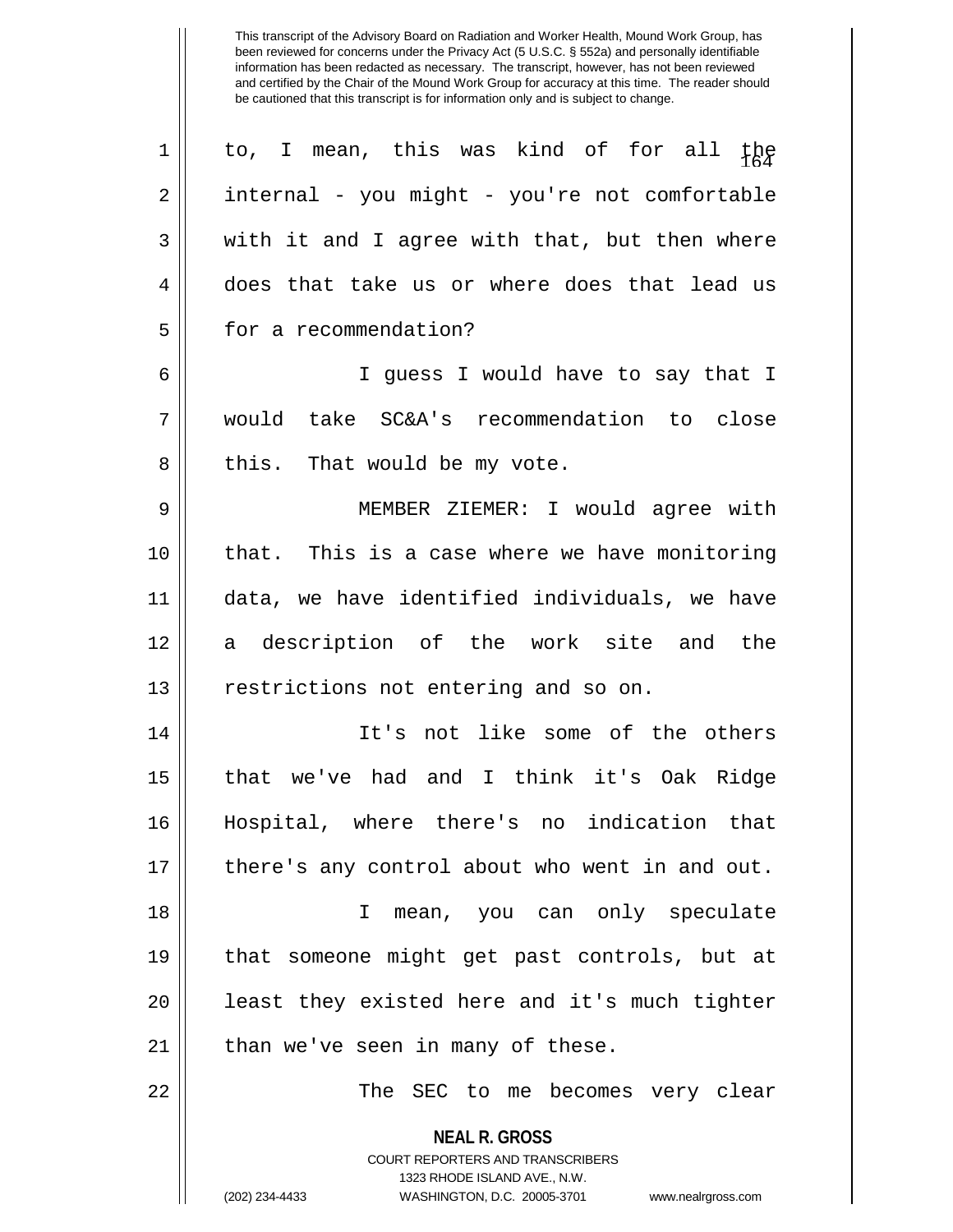**NEAL R. GROSS** COURT REPORTERS AND TRANSCRIBERS 1323 RHODE ISLAND AVE., N.W. (202) 234-4433 WASHINGTON, D.C. 20005-3701 www.nealrgross.com This transcript of the Advisory Board on Radiation and Worker Health, Mound Work Group, has been reviewed for concerns under the Privacy Act (5 U.S.C. § 552a) and personally identifiable information has been redacted as necessary. The transcript, however, has not been reviewed and certified by the Chair of the Mound Work Group for accuracy at this time. The reader should be cautioned that this transcript is for information only and is subject to change. 1 | if you can't show it, if there was some  $-\frac{1}{165}$ 2 | least a reasonable level of control. 3 I don't think it excludes - but  $4 \parallel$  the idea that anyone on the site is going to  $5$  || be wandering into this area. 6 And the only other thing is that  $7 \parallel$  on these with what apparently is in these 8 drums, I'm not sure. 9 DR. NETON: Very high percentage of 10 || thorium by weight. 11 MEMBER ZIEMER: Was it? 12 DR. NETON: Yes, I was surprised it 13 was that high. Not all of them. Some. There 14 was a mixture, but I know a large number of 15 them were monazite ores. I don't know if it 16 was Brazil or India. 17 MEMBER ZIEMER: But I'm wondering 18 if the ingestions were actually inhalations 19 versus oral. 20 DR. NETON: That's possible. 21 MEMBER ZIEMER: If it's oral, you 22 || get a very different excretion pattern than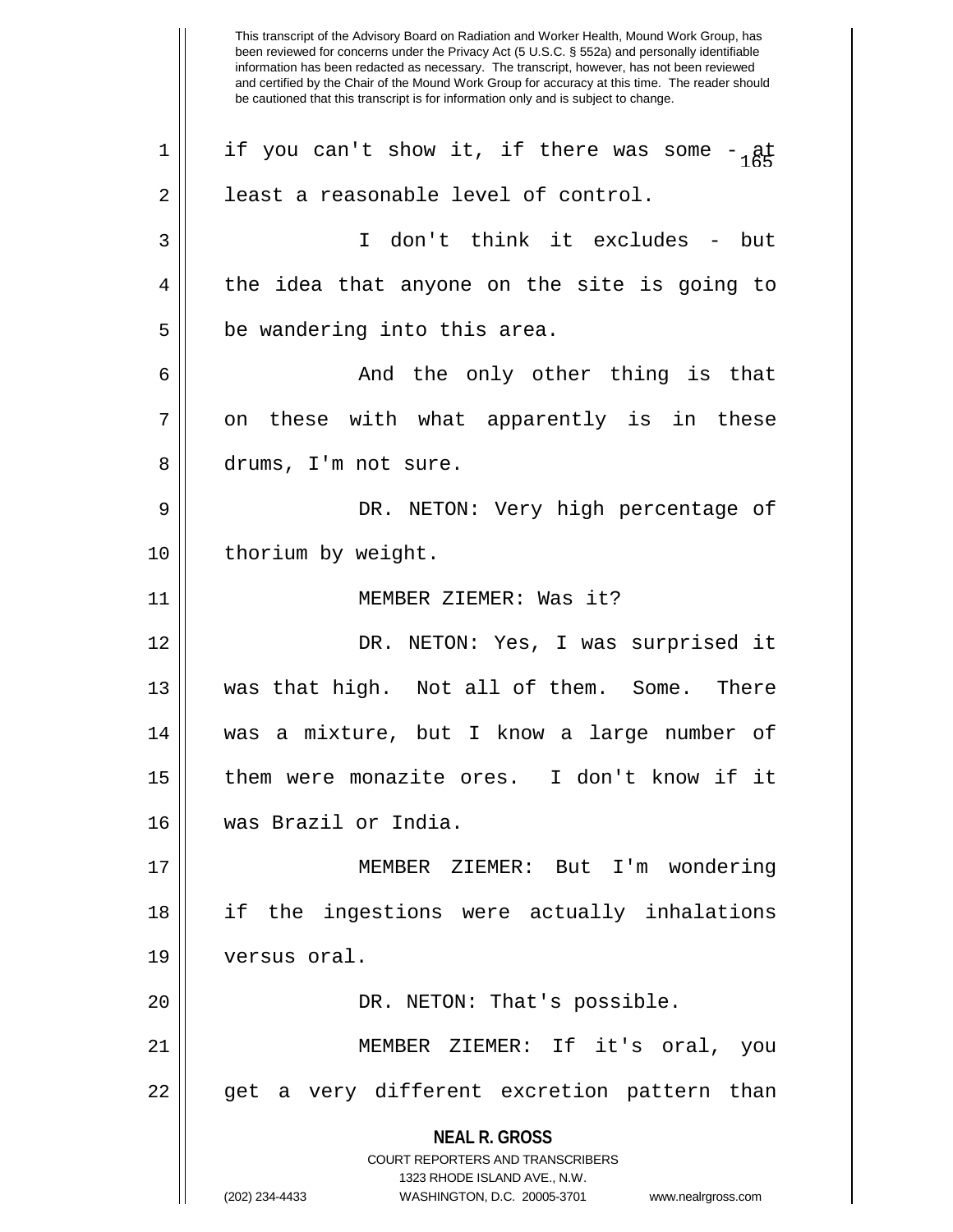**NEAL R. GROSS** COURT REPORTERS AND TRANSCRIBERS 1323 RHODE ISLAND AVE., N.W. (202) 234-4433 WASHINGTON, D.C. 20005-3701 www.nealrgross.com This transcript of the Advisory Board on Radiation and Worker Health, Mound Work Group, has been reviewed for concerns under the Privacy Act (5 U.S.C. § 552a) and personally identifiable information has been redacted as necessary. The transcript, however, has not been reviewed and certified by the Chair of the Mound Work Group for accuracy at this time. The reader should be cautioned that this transcript is for information only and is subject to change. <sup>166</sup> 1 inhalation. 2 DR. NETON: The f1 value for  $3 \parallel$  thorium -4 CHAIR BEACH: Well, I think in this 5 | case from what I remember from Brant's report,  $6 \parallel$  was that the redrumming was done in the summer 7 || months and that uses of respiratory equipment 8 || was maybe a little haphazard. 9 Sometimes they wore them, 10 sometimes they didn't, based on how hot it 11 was. 12 DR. NETON: How many were exposed? 13 CHAIR BEACH: And I think we 14 captured those particular workers. I agree  $15$  || that based on the urine samples, I think what 16 we were really grappling with was the ones 17 || that weren't within those 20 people and how do 18 you pinpoint those. 19 DR. NETON: Well, there were more 20 || than 20 people that were monitored. I mean,  $21$  | the 20 that Brant selected -22 || CHAIR BEACH: Right.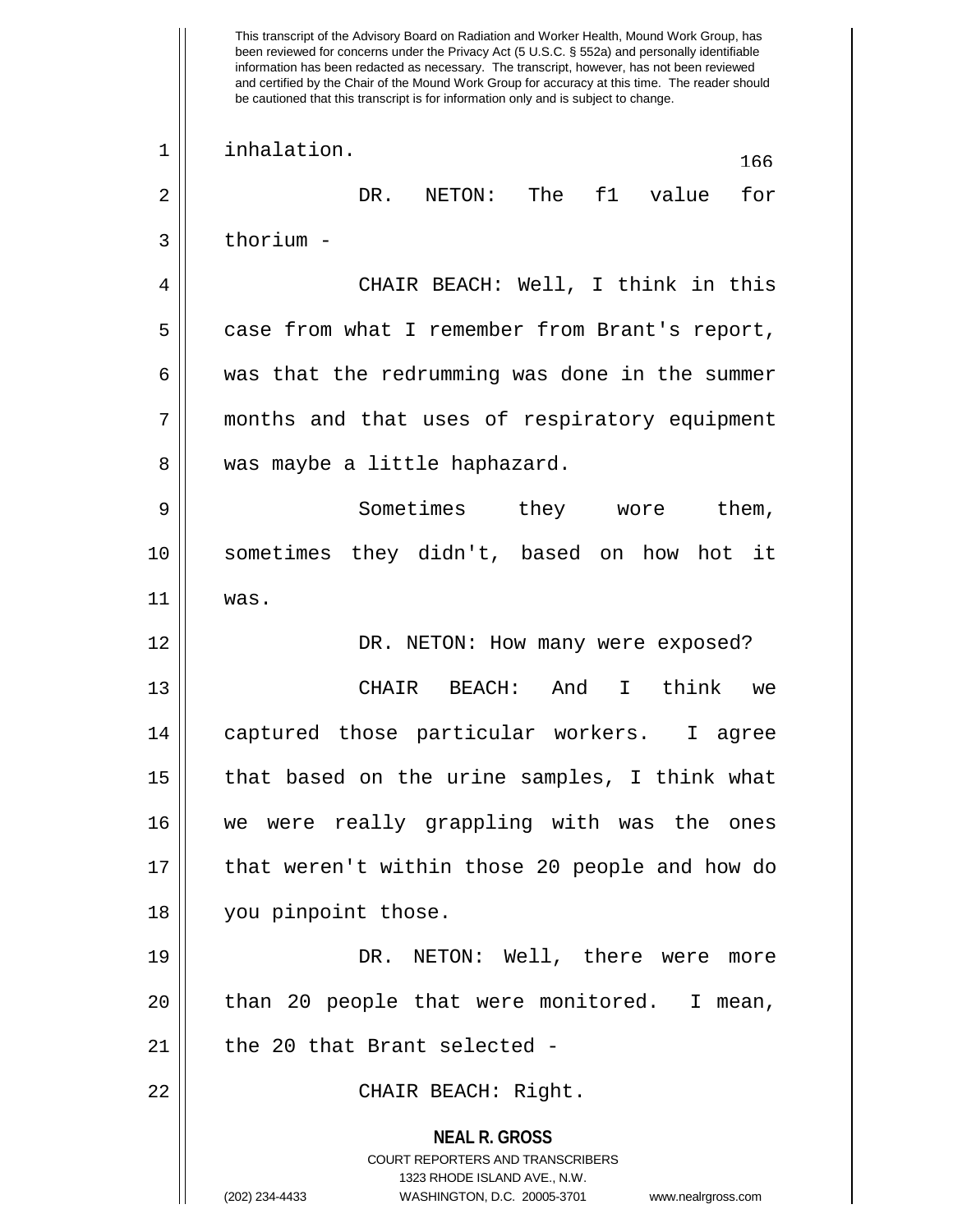**NEAL R. GROSS** COURT REPORTERS AND TRANSCRIBERS 1323 RHODE ISLAND AVE., N.W. (202) 234-4433 WASHINGTON, D.C. 20005-3701 www.nealrgross.com This transcript of the Advisory Board on Radiation and Worker Health, Mound Work Group, has been reviewed for concerns under the Privacy Act (5 U.S.C. § 552a) and personally identifiable information has been redacted as necessary. The transcript, however, has not been reviewed and certified by the Chair of the Mound Work Group for accuracy at this time. The reader should be cautioned that this transcript is for information only and is subject to change.  $1$  | DR. NETON: -- were just the ones  $2 \parallel$  that he picked out of the population to do 3 | some case studies. 4 Dr. Ziemer has a good point. Out 5 | of 350 samples, I don't know exactly how many 6 workers that covers. 7 || CHAIR BEACH: Right. 8 DR. NETON: Presumably it's more  $9 \parallel$  than 20. 10 MEMBER CLAWSON: Well, and this is 11 || - my concern with it was we have nothing to 12 || let us know that the hundred percent of the 13 || people over these time periods were done. 14 We've got 60 different people, but - 15 DR. NETON: Well, again, you know, 16 || and you could argue they do follow their own 17 procedures, but they set up a change house, 18 || they cordoned off the area. 19 I mean, when you have controls 20 like that, it's a little different like Dr.  $21$  | Ziemer says -22 || MEMBER CLAWSON: And that's true.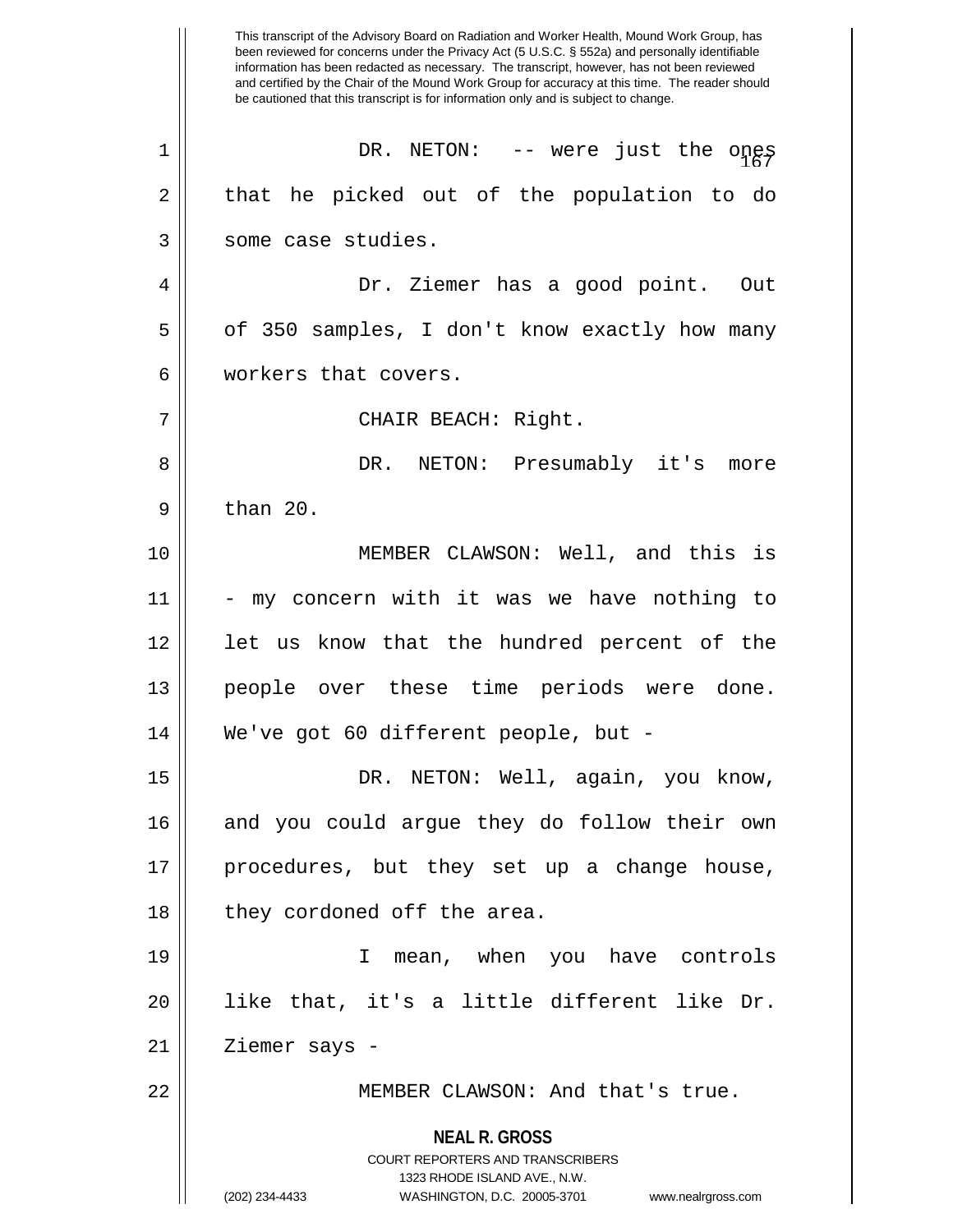<sup>168</sup> 1 DR. NETON: You're restricting 2 || people coming into the area. You know who's  $3 \parallel$  been in there. And at least there's a proviso 4 in there that everyone working with  $5 \parallel$  radioactive material is supposed to get their 6 | sample done.

7 It can't be proved a hundred 8 percent here, but it appeared to me that there 9 was a fairly good for that time frame, health 10 physics practices in place for this operation.

11 I've known a lot of people who 12 worked with thorium early on and they had zero 13 monitoring. It's unusual to see this many 14 || samples for a thorium operation.

15 MEMBER CLAWSON: And I agree 16 because partly I think that Mound was the 17 reason for a lot of this because the issues  $18$  || could -- have arose with the thorium.

19 DR. NETON: I mean, if you look at 20 || the report and personnel descriptions, I was 21 || actually impressed that for the quarter they 22 || had six man-months of bioassay support for

> **NEAL R. GROSS** COURT REPORTERS AND TRANSCRIBERS

> > 1323 RHODE ISLAND AVE., N.W.

(202) 234-4433 WASHINGTON, D.C. 20005-3701 www.nealrgross.com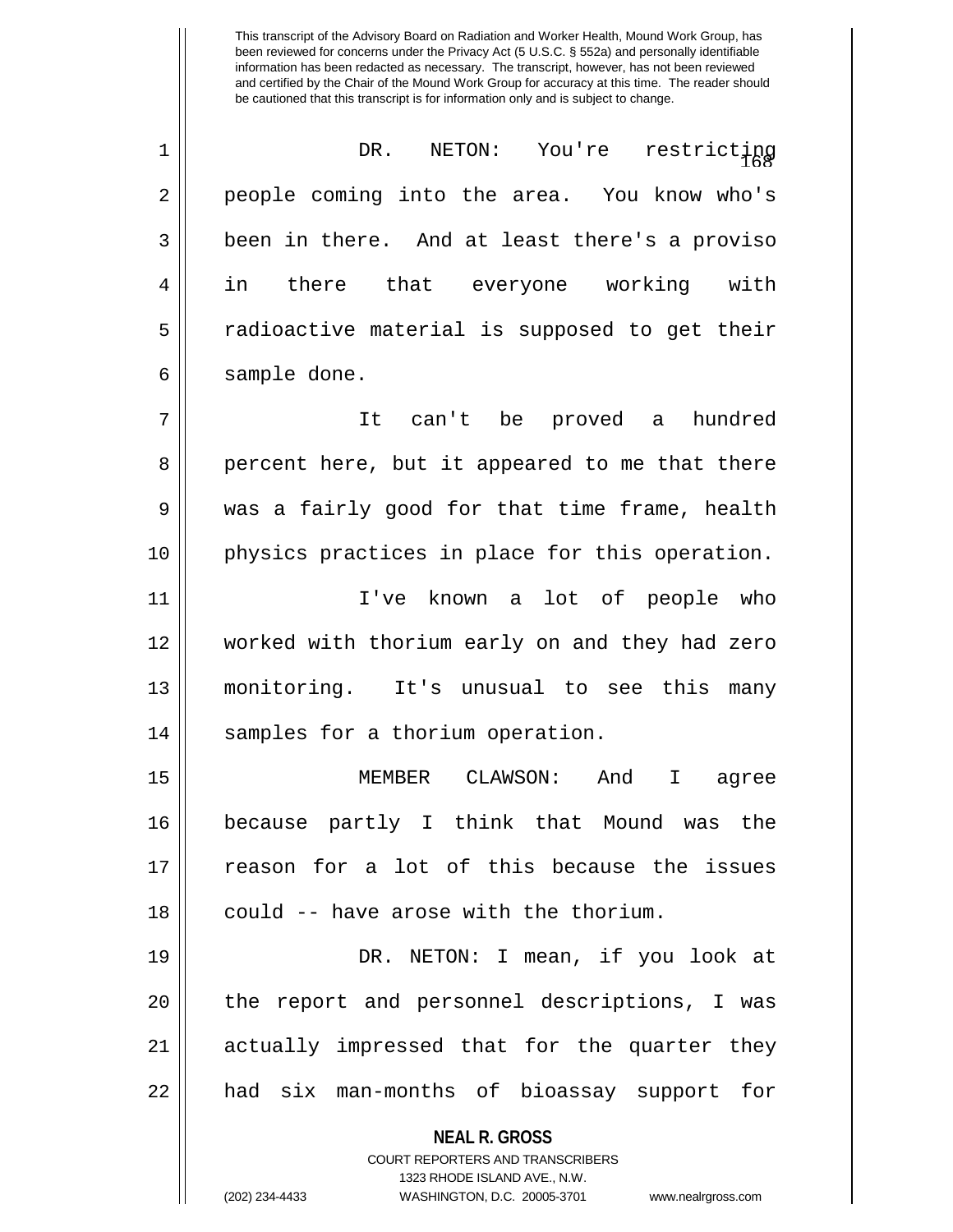**NEAL R. GROSS** COURT REPORTERS AND TRANSCRIBERS 1323 RHODE ISLAND AVE., N.W. (202) 234-4433 WASHINGTON, D.C. 20005-3701 www.nealrgross.com This transcript of the Advisory Board on Radiation and Worker Health, Mound Work Group, has been reviewed for concerns under the Privacy Act (5 U.S.C. § 552a) and personally identifiable information has been redacted as necessary. The transcript, however, has not been reviewed and certified by the Chair of the Mound Work Group for accuracy at this time. The reader should be cautioned that this transcript is for information only and is subject to change. 1 | bioassay programs in that 1962 area, which I  $2 \parallel$  thought was pretty good for, you know, that  $3$  | time period. 4 MEMBER ZIEMER: Well, these people  $5 \parallel$  are for the most part already in the SEC  $6 \parallel$  unless they don't meet the criteria, right? 7 DR. NETON: No, prior to '58 8 they're in the SEC. We have an SEC through 9 || 1980, but they would have to have also worked 10 in the SW building handling tritium. 11 || MEMBER ZIEMER: Oh, okay. 12 DR. NETON: But as I - 13 || MEMBER ZIEMER: You don't know that  $14$   $\parallel$  the  $-$ 15 DE. NETON: The early thorium 16 activities - the thorium program started in 17 the mid-1950s and there was an intent to make 18 like a pilot plant to purify the thorium. 19 That only lasted less than a year, 20 I believe. So, that was sort of a chemistry 21 || pilot plant operation and then the project was 22 l terminated.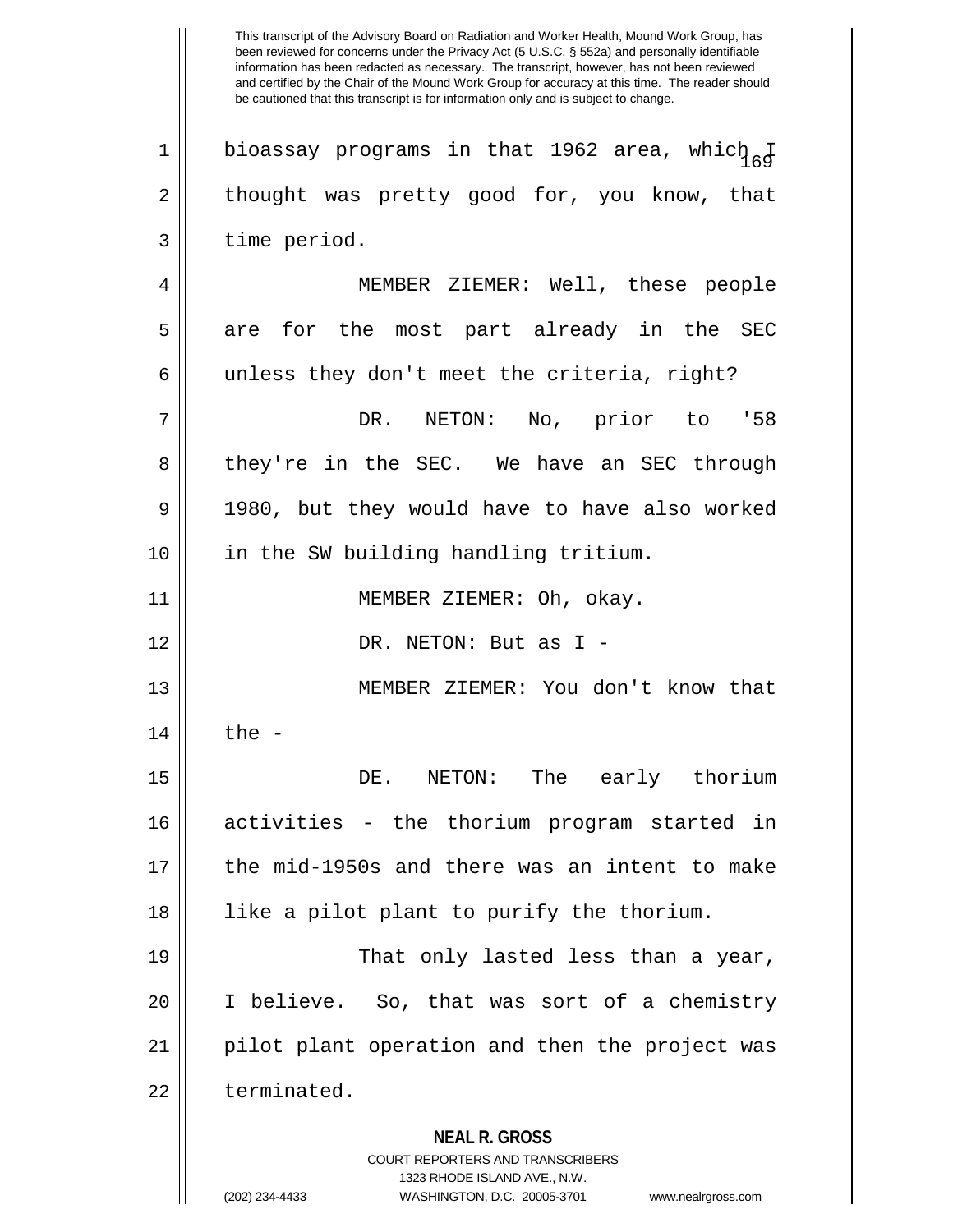**NEAL R. GROSS** COURT REPORTERS AND TRANSCRIBERS 1323 RHODE ISLAND AVE., N.W. (202) 234-4433 WASHINGTON, D.C. 20005-3701 www.nealrgross.com This transcript of the Advisory Board on Radiation and Worker Health, Mound Work Group, has been reviewed for concerns under the Privacy Act (5 U.S.C. § 552a) and personally identifiable information has been redacted as necessary. The transcript, however, has not been reviewed and certified by the Chair of the Mound Work Group for accuracy at this time. The reader should be cautioned that this transcript is for information only and is subject to change.  $1$  |  $\blacksquare$  And so, the only activities 2 associated with thorium here would then be the 3 | redrumming operation. 4 || MEMBER ZIEMER: right. 5 DR. NETON: They weren't doing the  $6 \parallel$  processing of the thorium as they had intended  $7 \parallel$  to in the early years. 8 MR. KATZ: I think we need Brad and 9 || Phil's final words on this. 10 MEMBER CLAWSON: You know, it's 11 fine with me. I just, you know, I'm not 12 always going to feel a hundred percent good on 13 || it. I have no problem with closing this 14 following SC&A's request. 15 I just wanted it to go on the 16 record that I don't - I personally really 17 don't think it's that clear-cut, but I'll go 18 with the rest of the Board. 19 MR. KATZ: Phil. 20 MEMBER SCHOFIELD: I'm good at this  $21$   $\parallel$  time. 22 MR. KATZ: Thank you.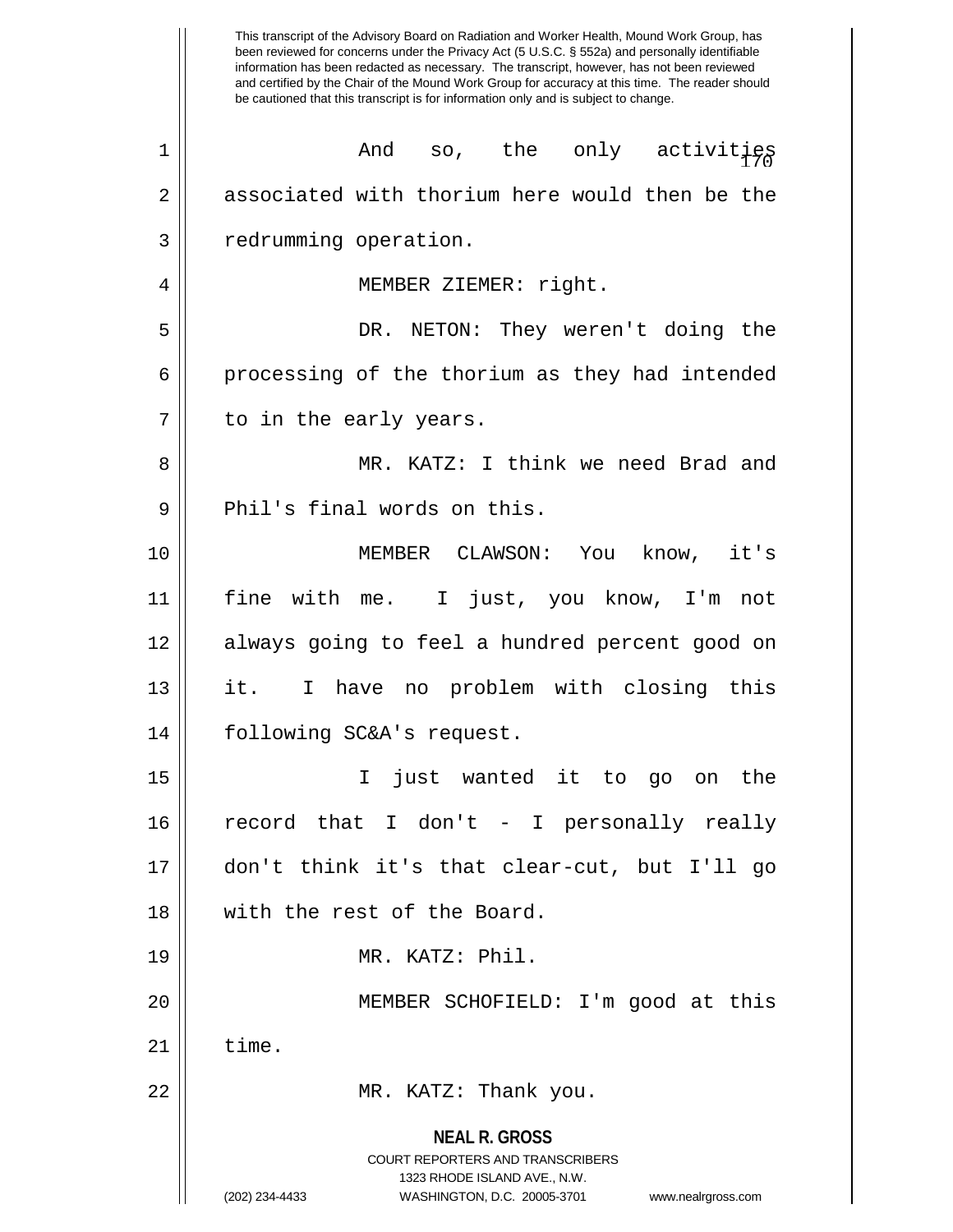**NEAL R. GROSS** COURT REPORTERS AND TRANSCRIBERS 1323 RHODE ISLAND AVE., N.W. (202) 234-4433 WASHINGTON, D.C. 20005-3701 www.nealrgross.com been reviewed for concerns under the Privacy Act (5 U.S.C. § 552a) and personally identifiable information has been redacted as necessary. The transcript, however, has not been reviewed and certified by the Chair of the Mound Work Group for accuracy at this time. The reader should be cautioned that this transcript is for information only and is subject to change. 1 || MEMBER ZIEMER: I think you sort, of 2 || weight where it is. Is it past the tipping 3 || point in your mind. For me it is past the 4 || tipping point. 5 MEMBER CLAWSON Right. And I 6 understand, Paul, and I'm not questioning it. 7 CHAIR BEACH: That's kind of where 8 I'm at too and you can't, I mean, where would 9 you go from here? That's what I was grappling 10 with. 11 || So, Phil, what were you saying? 12 MR KATZ: Phil said okay. 13 || CHAIR BEACH: Phil, okay. Okay. 14 || So, thorium then will stay as closed. 15 And, Jim, that takes us to - you 16 || said you had a report on polonium. 17 || DR. NETON: I'll be very brief. 18 CHAIR BEACH: No, please take your  $19 \parallel$  time. 20 DR. NETON: Let me take the easier 21 one first. The two years where we're missing 22 || polonium logbooks, we are actively in the

This transcript of the Advisory Board on Radiation and Worker Health, Mound Work Group, has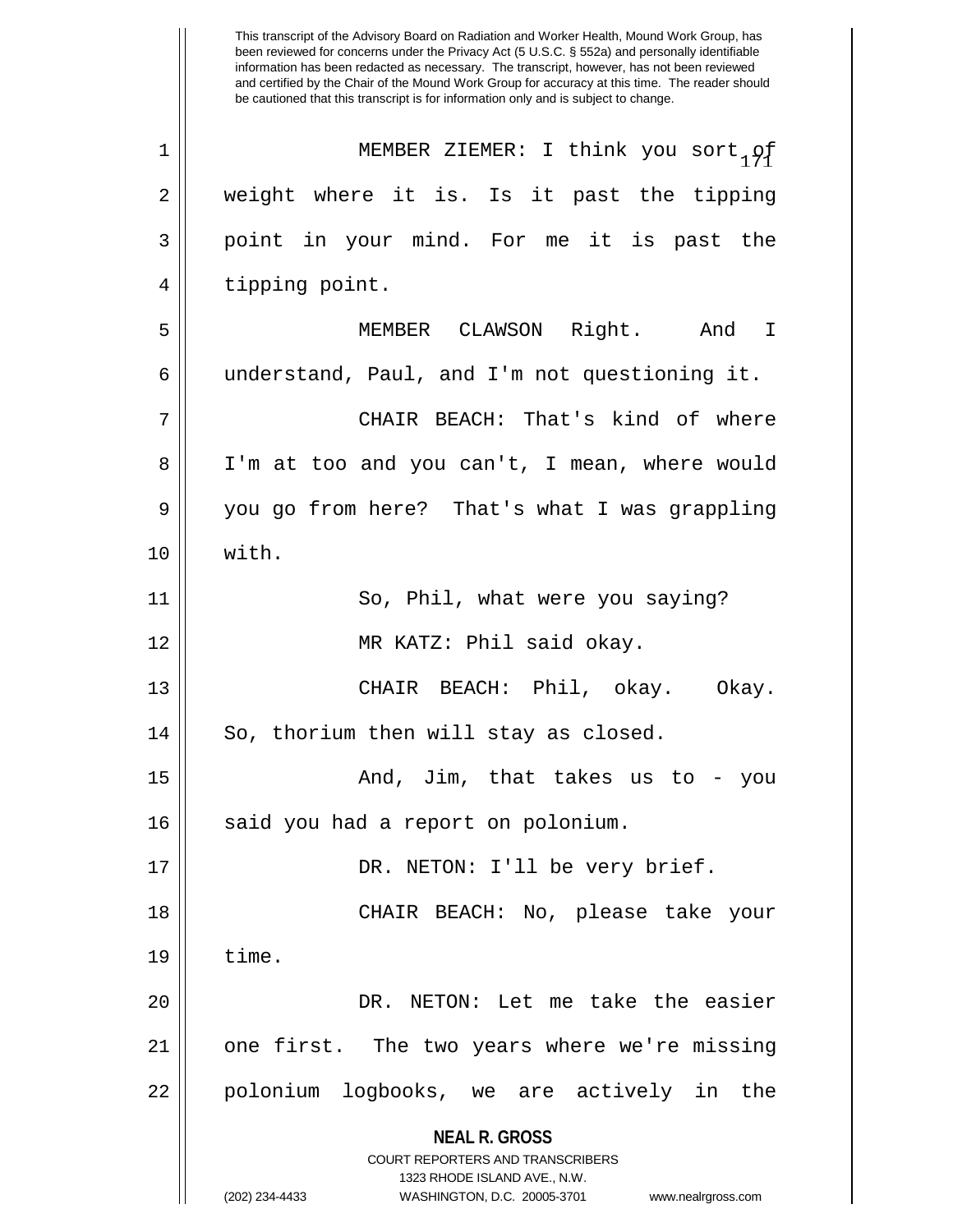**NEAL R. GROSS** COURT REPORTERS AND TRANSCRIBERS 1323 RHODE ISLAND AVE., N.W. (202) 234-4433 WASHINGTON, D.C. 20005-3701 www.nealrgross.com This transcript of the Advisory Board on Radiation and Worker Health, Mound Work Group, has been reviewed for concerns under the Privacy Act (5 U.S.C. § 552a) and personally identifiable information has been redacted as necessary. The transcript, however, has not been reviewed and certified by the Chair of the Mound Work Group for accuracy at this time. The reader should be cautioned that this transcript is for information only and is subject to change. 1 | process of developing an 83.14 for that.  $\frac{172}{172}$ 2 CHAIR BEACH: Okay. You're talking  $3 \parallel$  the radon. 4 DR. NETON: The radon, right. I 5 | forget which two years those were. 6 CHAIR BEACH: I have it right here.  $7 \parallel$  So, let's make it very clear because I think  $8 \parallel$  one of the reports was incorrect for radon. 9 It is -- the missing logbooks were 10 September 1st, 1972, through December 31st, 11 || 1972. And for January 1st, 1975, through 12 December 31st, 1976. 13 Because I think the other report 14 just says '77, which was wrong. So, okay.  $15$  Thank you. 16 DR. NETON: And I spoke to LaVon 17 Rutherford who is the keeper of the SECs. And 18 he indicated to me that we intend to present 19 || this at the September Board meeting to be the 20 || next Board meeting after -21 || CHAIR BEACH: So, an 83.14 for that  $22$  | time period.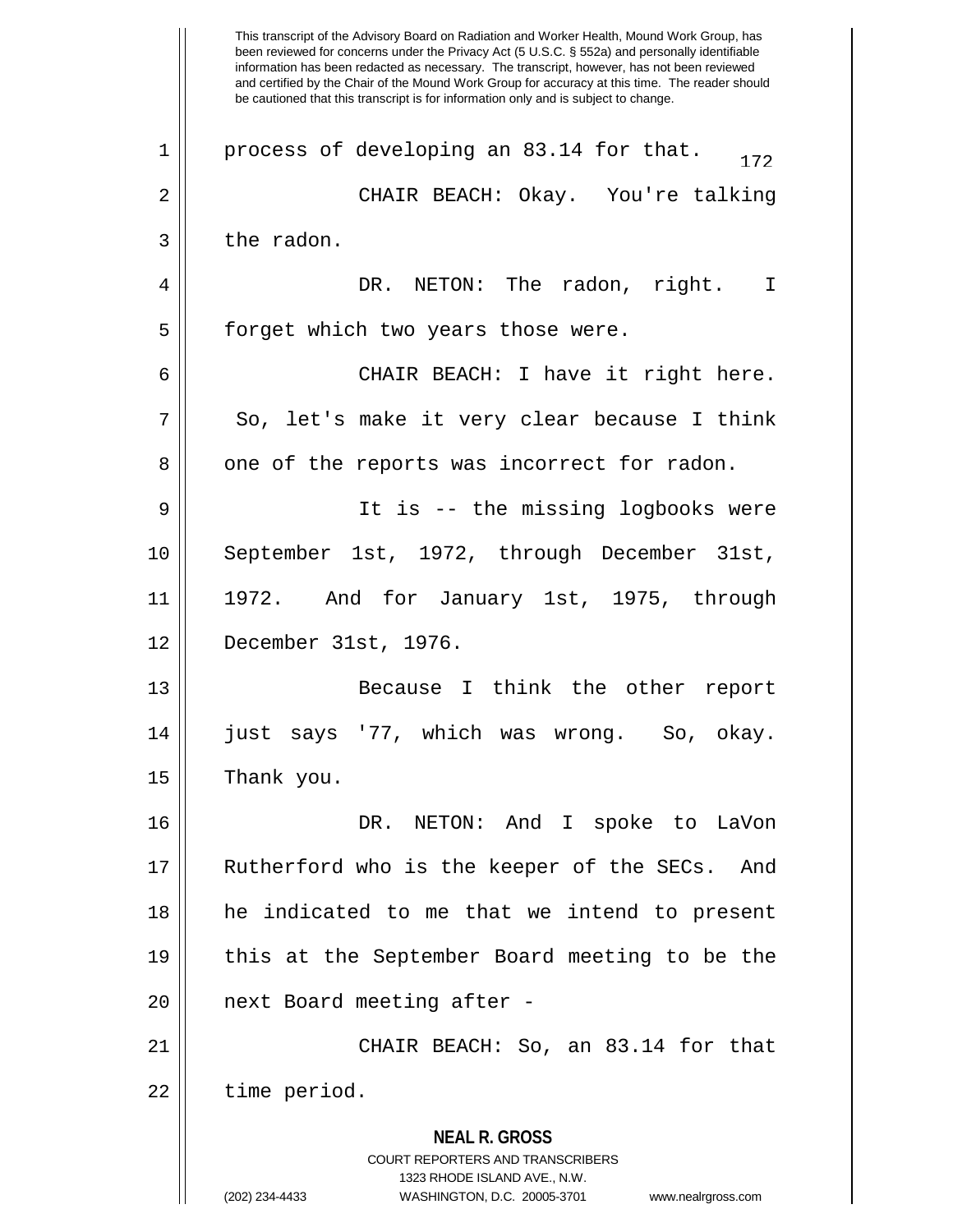This transcript of the Advisory Board on Radiation and Worker Health, Mound Work Group, has been reviewed for concerns under the Privacy Act (5 U.S.C. § 552a) and personally identifiable information has been redacted as necessary. The transcript, however, has not been reviewed and certified by the Chair of the Mound Work Group for accuracy at this time. The reader should be cautioned that this transcript is for information only and is subject to change. 1 || DR. NETON: An 83.14. It would be 2 all workers who worked in those two time 3 || frames would be eligible to enter the SEC  $4 \parallel$  because we can't - we have no definitive way 5 || of documenting potential for exposure in the 6 | SW building. 7 || As far as the early period for 8 || polonium between February '49 and September

9 || '49, this is the era when Monsanto transferred 10 || polonium work over to Mound.

11 || CHAIR BEACH: Right.

12 DR. NETON: And it perceived the 13 initiation of the SEC Class at Mound. We 14 intend to add that piece, but I checked last 15 week. And as of last week we have no  $16$  claimants that are affected by this.

17 CHAIR BEACH: Okay.

18 DR. NETON: So, you know, we will 19 be monitoring for what we consider to be a 20 litmus case, someone who would be eligible to  $21$  | file for an 83.14.

22 We keep our eyes open. I think

**NEAL R. GROSS** COURT REPORTERS AND TRANSCRIBERS

1323 RHODE ISLAND AVE., N.W.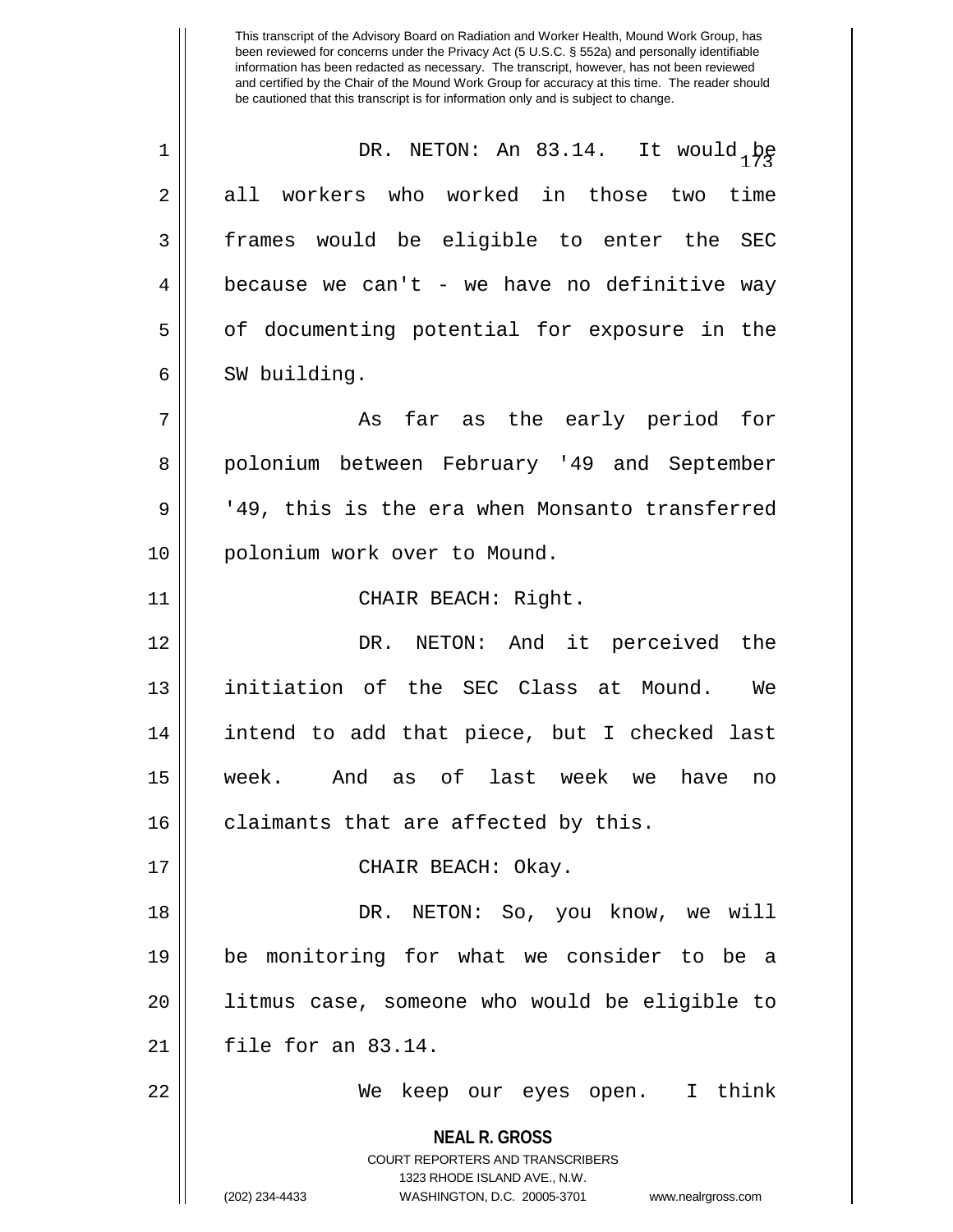**NEAL R. GROSS** COURT REPORTERS AND TRANSCRIBERS 1323 RHODE ISLAND AVE., N.W. (202) 234-4433 WASHINGTON, D.C. 20005-3701 www.nealrgross.com This transcript of the Advisory Board on Radiation and Worker Health, Mound Work Group, has been reviewed for concerns under the Privacy Act (5 U.S.C. § 552a) and personally identifiable information has been redacted as necessary. The transcript, however, has not been reviewed and certified by the Chair of the Mound Work Group for accuracy at this time. The reader should be cautioned that this transcript is for information only and is subject to change.  $1$   $\parallel$  there's probably computer checks as they come  $2 \parallel$  in to make sure we don't miss someone. 3 || But at such time as we get a case 4 | in, this will remain suspended until -5 CHAIR BEACH: So, are we talking 6  $\parallel$  about an 83.14 that will - $7 \parallel$  DR. NETON: It would be an 83.14, 8 but we can't proceed unless we have a case  $9 \parallel$  that's affected. 10 CHAIR BEACH: So, is there going to 11 be any - I don't know. We're probably dealing 12 || with survivors possibly in this case. 13 || DR. NETON: That's true. 14 CHAIR BEACH: So - 15 || DR. NETON: You mean an advertising 16 | campaign or something of that nature? 17 CHAIR BEACH: Yes. 18 DR. NETON: We haven't done that. 19 We don't normally advertise. We could put the 20 word out through the Board, notify - I have 21 notified the Department of Labor about our  $22$  || intent to add an 83.14 for the logbook error.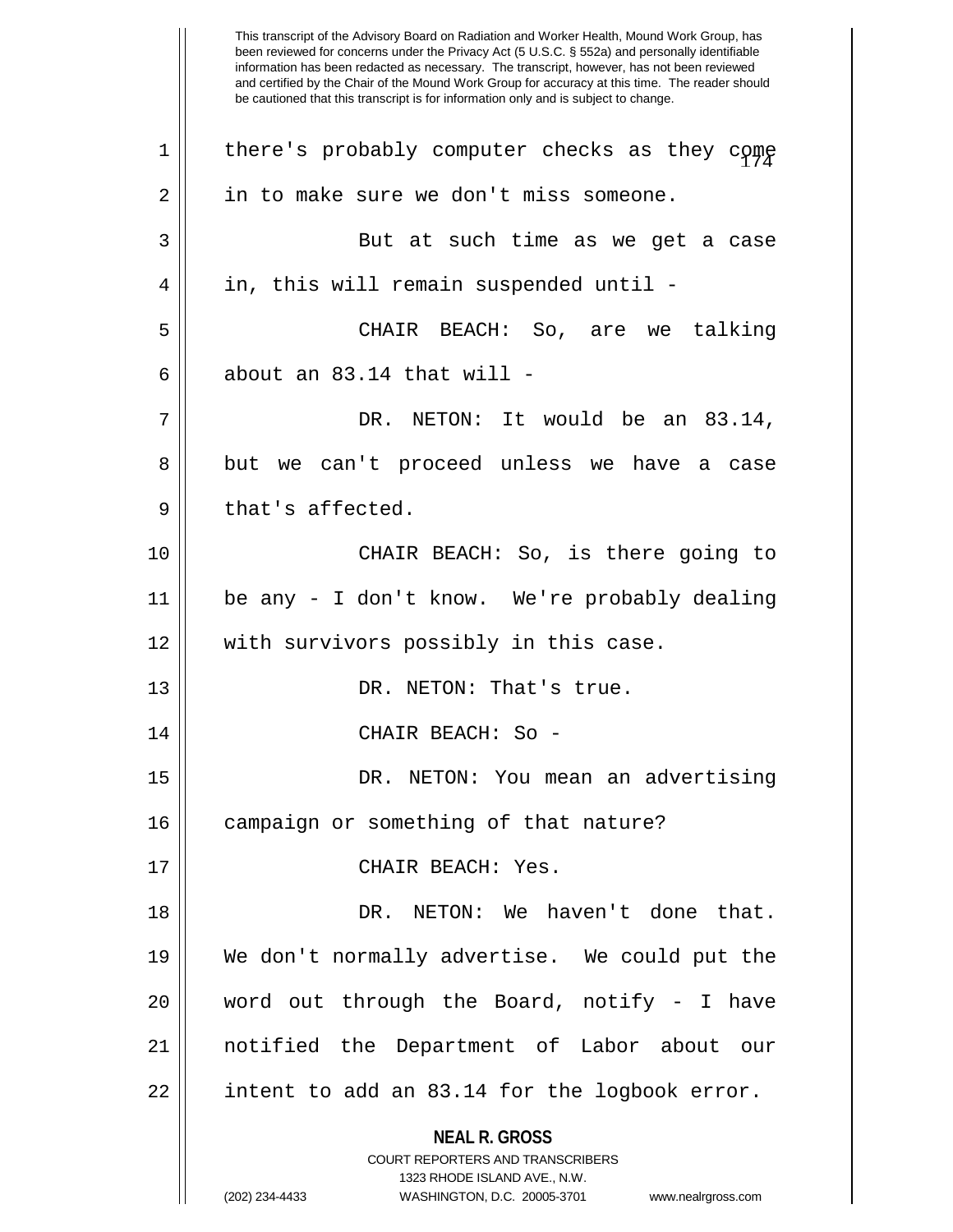**NEAL R. GROSS** COURT REPORTERS AND TRANSCRIBERS 1323 RHODE ISLAND AVE., N.W. (202) 234-4433 WASHINGTON, D.C. 20005-3701 www.nealrgross.com This transcript of the Advisory Board on Radiation and Worker Health, Mound Work Group, has been reviewed for concerns under the Privacy Act (5 U.S.C. § 552a) and personally identifiable information has been redacted as necessary. The transcript, however, has not been reviewed and certified by the Chair of the Mound Work Group for accuracy at this time. The reader should be cautioned that this transcript is for information only and is subject to change. 1 || I did not bring up with them the 2 || polonium error. I can mention that in our 3 | interagency calls and ask them to distribute 4 || that information however they can. 5 We just sort of let our ombudsman 6 || know, 'identifying information redacted', of  $7$  | our intent to be soliciting  $-$ 8 || MEMBER ZIEMER: What are the years 9 || on that? 10 CHAIR BEACH: February 1st, 1949, 11 | through September 30th, 1949. 12 || And then the other question is, is 13 || that going to be a Monsanto or a Mound? 14 DR. NETON: That would be a Mound. 15 CHAIR BEACH: It would be a Mound. 16 DR. NETON: Mound was in operation 17 and they transferred that to Monsanto - or 18 Monsanto transferred that operation to Mound. 19 CHAIR BEACH: Okay. 20 DR. NETON: And there's no reason 21 to believe that the procedure was any less 22 messy than it was at Monsanto when it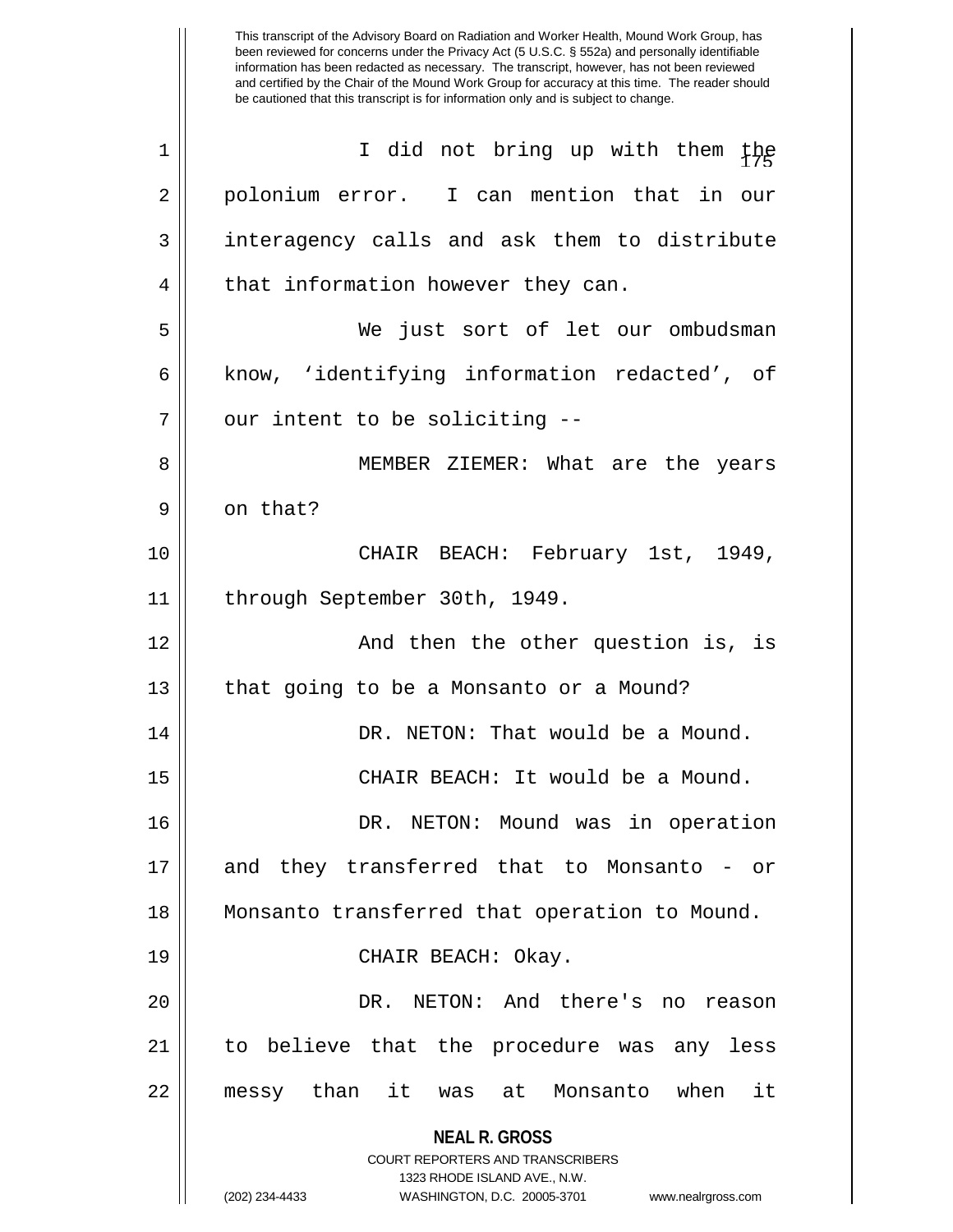**NEAL R. GROSS** COURT REPORTERS AND TRANSCRIBERS 1323 RHODE ISLAND AVE., N.W. (202) 234-4433 WASHINGTON, D.C. 20005-3701 www.nealrgross.com been reviewed for concerns under the Privacy Act (5 U.S.C. § 552a) and personally identifiable information has been redacted as necessary. The transcript, however, has not been reviewed and certified by the Chair of the Mound Work Group for accuracy at this time. The reader should be cautioned that this transcript is for information only and is subject to change. 1 $||$  transferred at that time period. They were 2 | irradiating slugs and dissolving them. 3 The other thing that was going on 4 at Monsanto, as I mentioned a few meetings  $5 \parallel$  ago, is Monsanto is becoming a DOE facility. 6 CHAIR BEACH: Right. 7 DR. NETON: There's also a campaign  $8 \parallel$  out to - Jenny, correct me if I'm wrong, but I  $9 \parallel$  think we need to do an 83.14 there to solicit 10 anyone - well, there's a potential Class of 11 workers out there who were contractors that 12 had worked at Monsanto who were not eligible 13 for the SEC at Monsanto by nature of it being 14 || a DOE facility. 15 || So, an 83.14 could be done to 16 recruit - we can't just change the Class 17 definition. There's a Class out there already 18 || as an AWE. Now, it would have to be a DOE 19 Class. 20 And so, we're working on that 21 aspect as well. So, there's a few things in 22 || the early periods that are going on.

This transcript of the Advisory Board on Radiation and Worker Health, Mound Work Group, has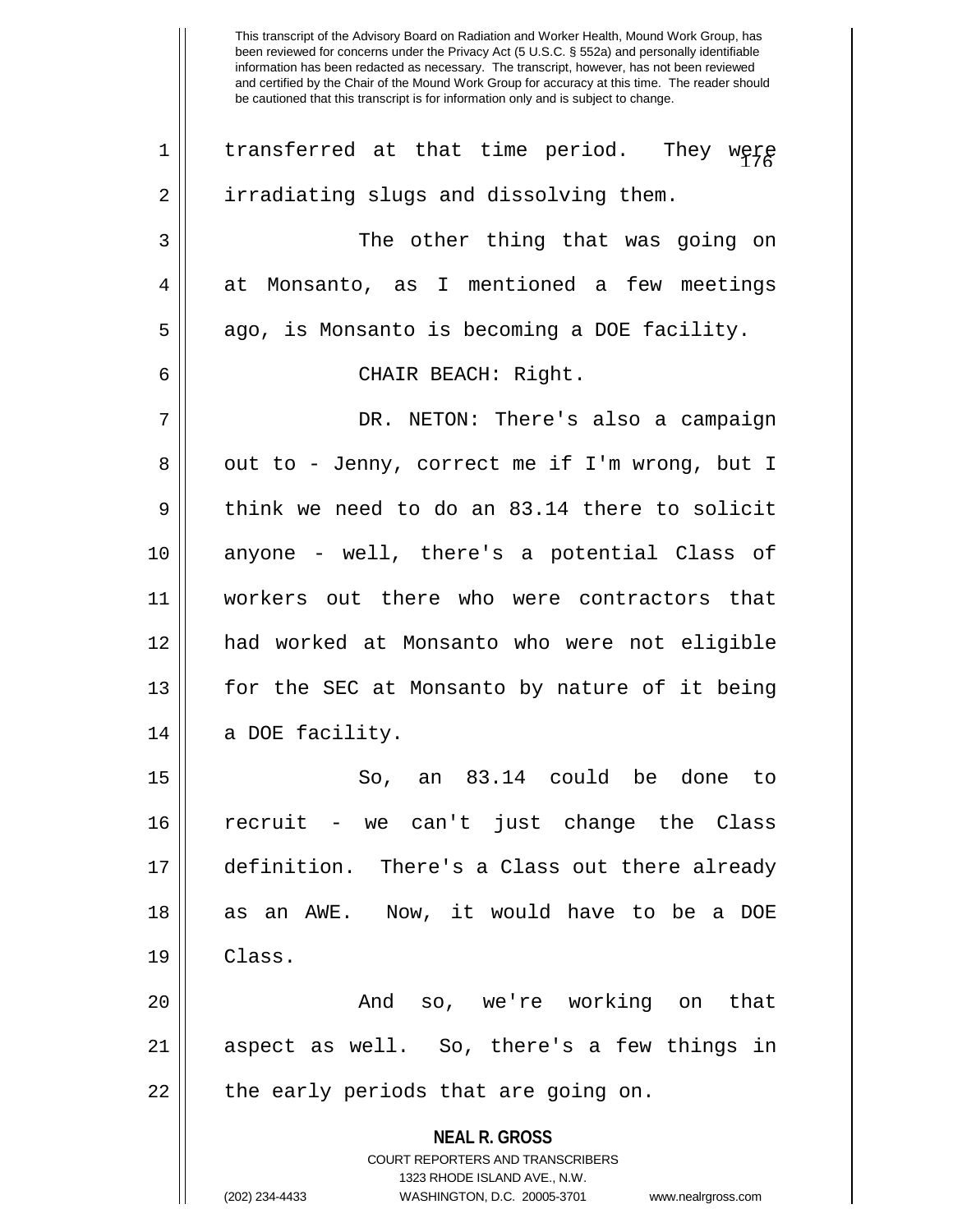**NEAL R. GROSS** COURT REPORTERS AND TRANSCRIBERS 1323 RHODE ISLAND AVE., N.W. (202) 234-4433 WASHINGTON, D.C. 20005-3701 www.nealrgross.com This transcript of the Advisory Board on Radiation and Worker Health, Mound Work Group, has been reviewed for concerns under the Privacy Act (5 U.S.C. § 552a) and personally identifiable information has been redacted as necessary. The transcript, however, has not been reviewed and certified by the Chair of the Mound Work Group for accuracy at this time. The reader should be cautioned that this transcript is for information only and is subject to change.  $\begin{array}{ccc} 1 & \vert & \vert & \end{array}$  CHAIR BEACH: Okay. 2 MR. FITZGERALD: You mentioned just 3 || to go back, you mentioned the logbooks in the 4 || context of SW. 5 Are you talking about the - anyone 6 who got a tritium bioassay, it wasn't to SW 7 || per se, was it? 8 DR. NETON: Well, what we're saying 9 is we don't have any logbooks for tritium 10 monitoring in those years. So, you have no 11 way of establishing if they worked in the SW 12 | building or not. 13 MR. FITZGERALD: Well, I'm just 14 saying, though, the Class Definition was 15 broader than SW. I think it was fall of - or  $16$  | anyone who got a -17 || DR. NETON: Yes. 18 MR. FITZGERALD: Right, right. When 19 I heard you say SW, I wasn't quite sure if - 20 DR. NETON: Well, what I meant was  $21$  | that anyone - we don't know who had tritium 22 | bioassays in those years.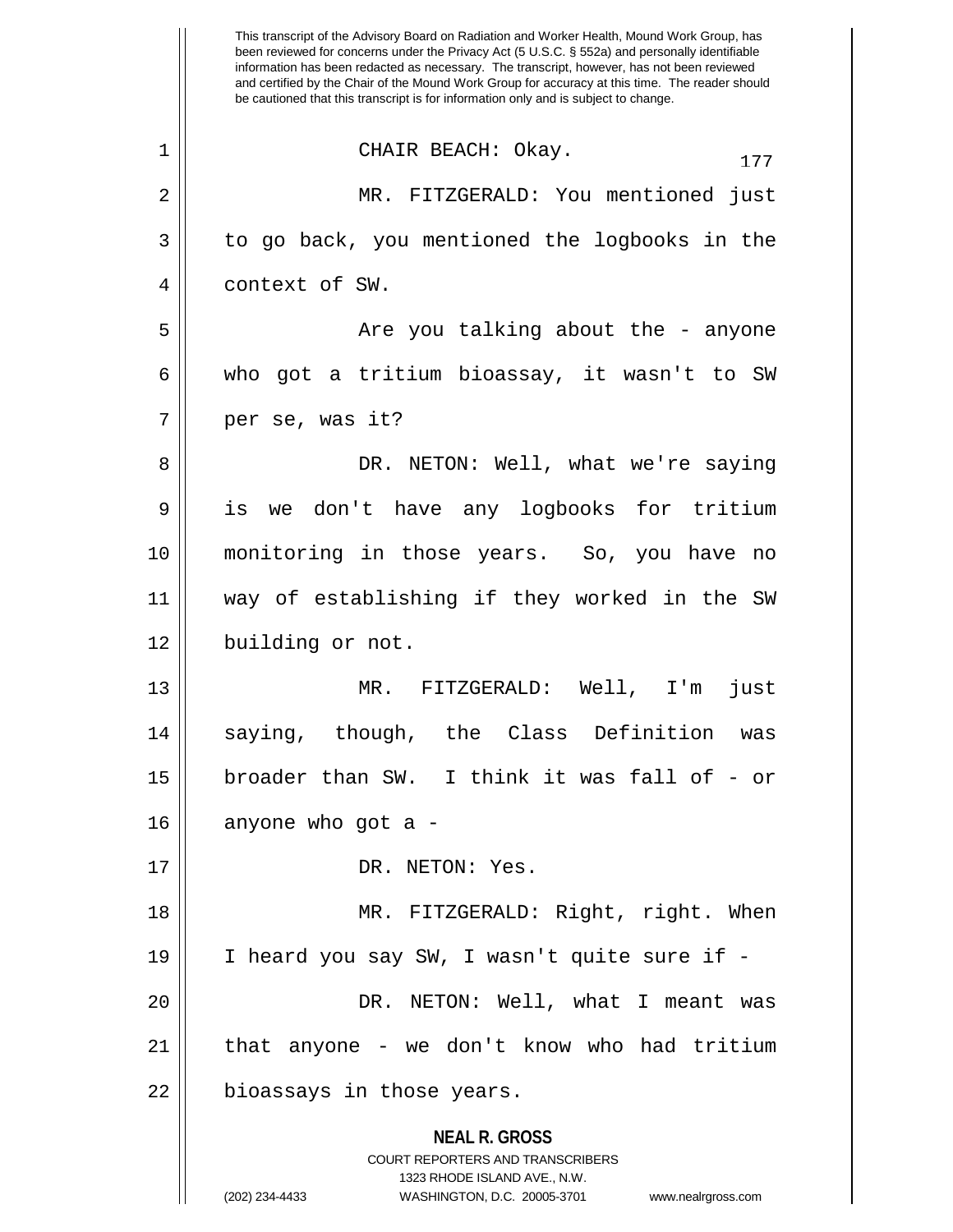**NEAL R. GROSS** COURT REPORTERS AND TRANSCRIBERS 1323 RHODE ISLAND AVE., N.W. (202) 234-4433 WASHINGTON, D.C. 20005-3701 www.nealrgross.com This transcript of the Advisory Board on Radiation and Worker Health, Mound Work Group, has been reviewed for concerns under the Privacy Act (5 U.S.C. § 552a) and personally identifiable information has been redacted as necessary. The transcript, however, has not been reviewed and certified by the Chair of the Mound Work Group for accuracy at this time. The reader should be cautioned that this transcript is for information only and is subject to change. <sup>178</sup> 1 MR. FITZGERALD: Right. 2 DR. NETON: So, therefore,  $3 \parallel$  everybody on site is in the Class -4 MR. FITZGERALD: Right. 5 || DR. NETON: -- by definition. 6 MR. FITZGERALD: Right. 7 DR. NETON: But you're correct. 8 There was another building that had tritium 9 Samples that was sort of brought into the 10 Class. 11 || (Simultaneous speaking.) 12 DR. NETON: So - 13 || MR. FITZGERALD: Okay. 14 DR. NETON: It gets confusing at  $15$   $\parallel$  times. 16 CHAIR BEACH: It does. 17 || DR. NETON: Because there's tritium 18 || samples to cover radon exposure. I mean, that 19 || right there tells you how confusing --20 CHAIR BEACH: So, this will be all 21 workers. 22 DR. NETON: All workers who were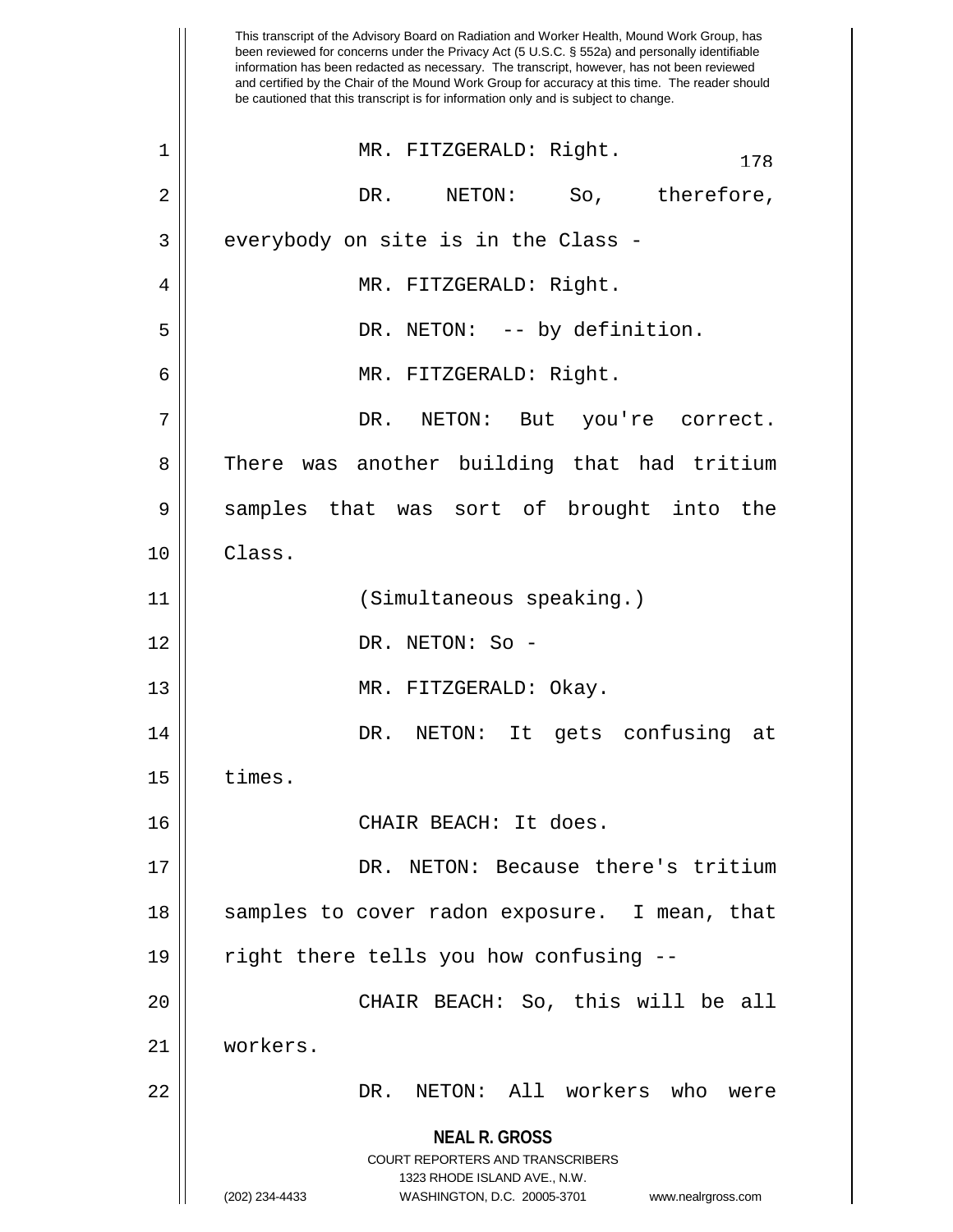**NEAL R. GROSS** COURT REPORTERS AND TRANSCRIBERS 1323 RHODE ISLAND AVE., N.W. This transcript of the Advisory Board on Radiation and Worker Health, Mound Work Group, has been reviewed for concerns under the Privacy Act (5 U.S.C. § 552a) and personally identifiable information has been redacted as necessary. The transcript, however, has not been reviewed and certified by the Chair of the Mound Work Group for accuracy at this time. The reader should be cautioned that this transcript is for information only and is subject to change.  $1 \parallel$  onsite during that time period. 2 CHAIR BREACH: So, I would suggest  $3 \parallel$  that we take our lunch break and then give 4 anyone on the phone a chance if there's any 5 public comments before we get into Site  $6 \parallel$  Profile - or maybe we should - is there  $7 \parallel$  anything else with data adequacy? 8 We do have that list May 29th that 9 NIOSH sent out. And I was trying to go 10 through it briefly to see if there was 11 || anything missing. 12 MR. FITZGERALD: That's going to 13 || get into Site Profile issues. 14 CHAIR BEACH: That's what I  $15$  suspected. 16 MR. FITZGERALD: That would be 17 better after lunch. 18 DR. NETON: I think we should 19 ignore NIOSH's response in those areas because  $20$  || they're redundant to what's going to be in -21 CHAIR BEACH: In the Site Profile,  $22 \parallel$  okay.

(202) 234-4433 WASHINGTON, D.C. 20005-3701 www.nealrgross.com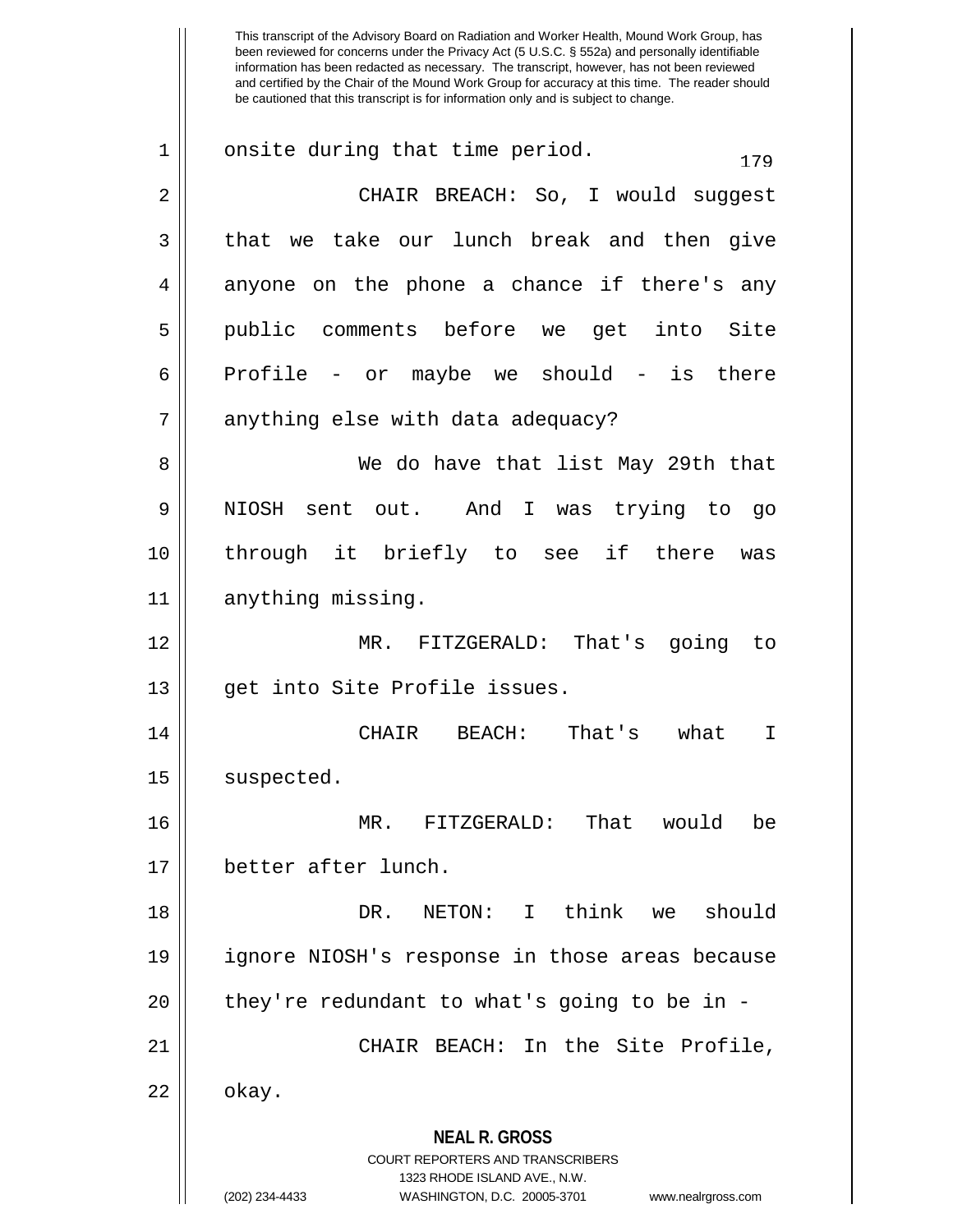**NEAL R. GROSS** COURT REPORTERS AND TRANSCRIBERS 1323 RHODE ISLAND AVE., N.W. (202) 234-4433 WASHINGTON, D.C. 20005-3701 www.nealrgross.com 1 DR. NETON: We were somewhat  $\frac{1}{180}$ 2 confused as to which were SEC and which were -3 CHAIR BEACH: Absolutely. 4 DR. NETON: Site Profile issues.  $5 \parallel$  But I think if we go over this entire list,  $6 \parallel$  it's going to take a little while especially 7 because I need to refresh my memory on some of 8 || these. I wasn't intimately involved with  $9 \parallel$  these as much as I am going to be now. 10 MR. FITZGERALD: We can use this as 11 an opportunity to do that because I think some 12 of us haven't actually looked at these in a 13 | couple of years either. 14 CHAIR BEACH: Right, right. 15 DR. NETON: This just came out 16 recently. I haven't looked at the gamut of 17 l the issues in a while. 18 CHAIR BEACH: Okay. So, 19 essentially other than the tritide issue, we 20 || have cleared up all the SEC issues. 21 And can I ask a time frame? You 22 || knew I was going to ask that on the tritides.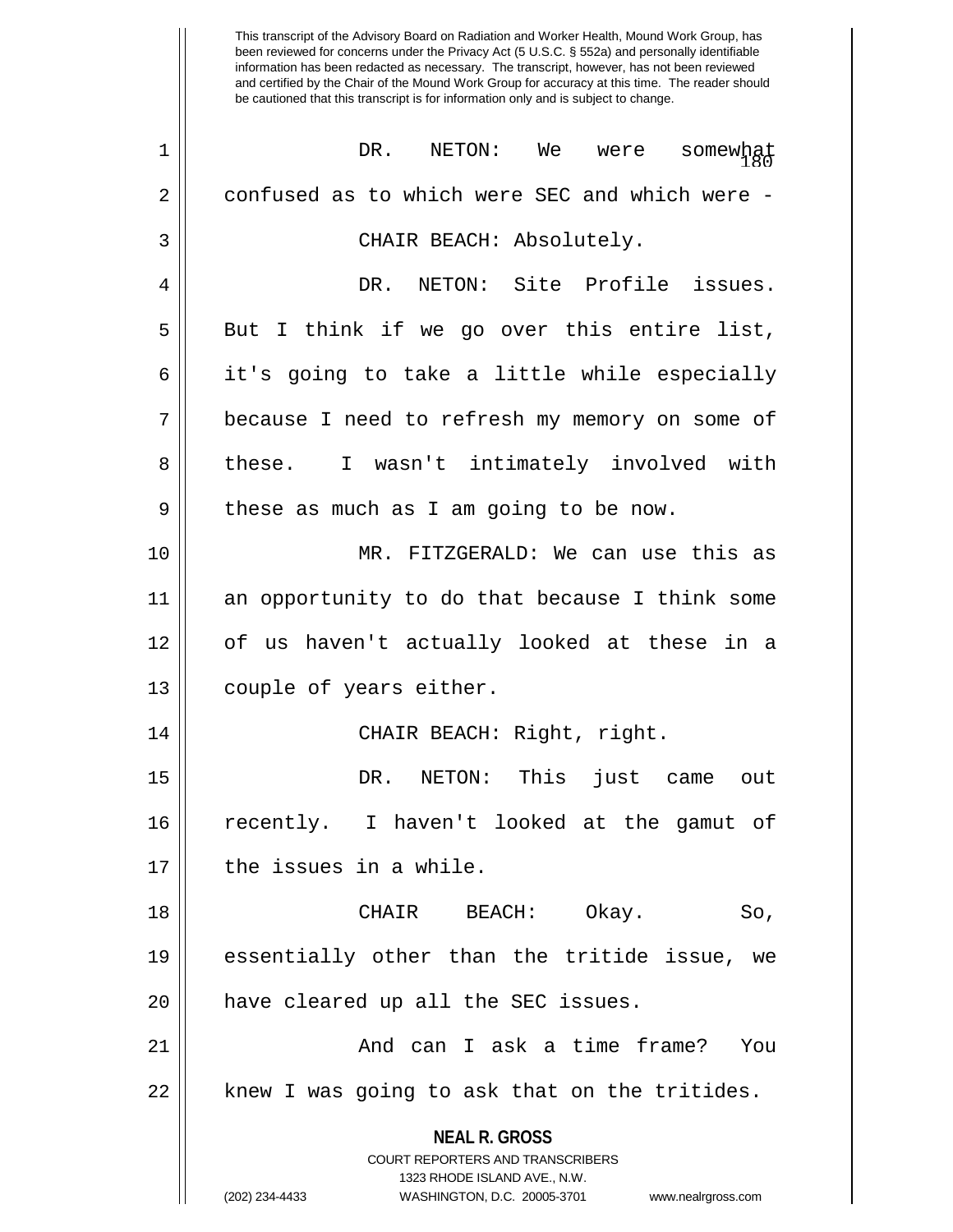**NEAL R. GROSS** COURT REPORTERS AND TRANSCRIBERS 1323 RHODE ISLAND AVE., N.W. (202) 234-4433 WASHINGTON, D.C. 20005-3701 www.nealrgross.com This transcript of the Advisory Board on Radiation and Worker Health, Mound Work Group, has been reviewed for concerns under the Privacy Act (5 U.S.C. § 552a) and personally identifiable information has been redacted as necessary. The transcript, however, has not been reviewed and certified by the Chair of the Mound Work Group for accuracy at this time. The reader should be cautioned that this transcript is for information only and is subject to change.  $1$  || DR. NETON: Can I get back to  $\gamma g \mu$  $2 \parallel$  on that, because I have not worked with this -3 I don't know what's on people's plates and I 4 || know this is a working product of one of our 5 contractors. I can't speak for their time 6 frame. 7 | CHAIR BEACH: Right. 8 DR. NETON: I don't expect it would  $9 \parallel$  take long, but I'll -10 || CHAIR BEACH: Okay. 11 DR. NETON: -- take commitment. 12 It's one of my action items to get back to the 13 Working Group within a week or so with a time 14 frame. I just want to get a chance to talk to  $15$  | the people -16 || CHAIR BEACH: Sure. 17 DR. NETON: -- that are actually 18 || going to do the work. 19 CHAIR BEACH: Okay. 20 DR. NETON: I'm very good at giving  $21$  short commitments and then learning that -22 || (Laughter.)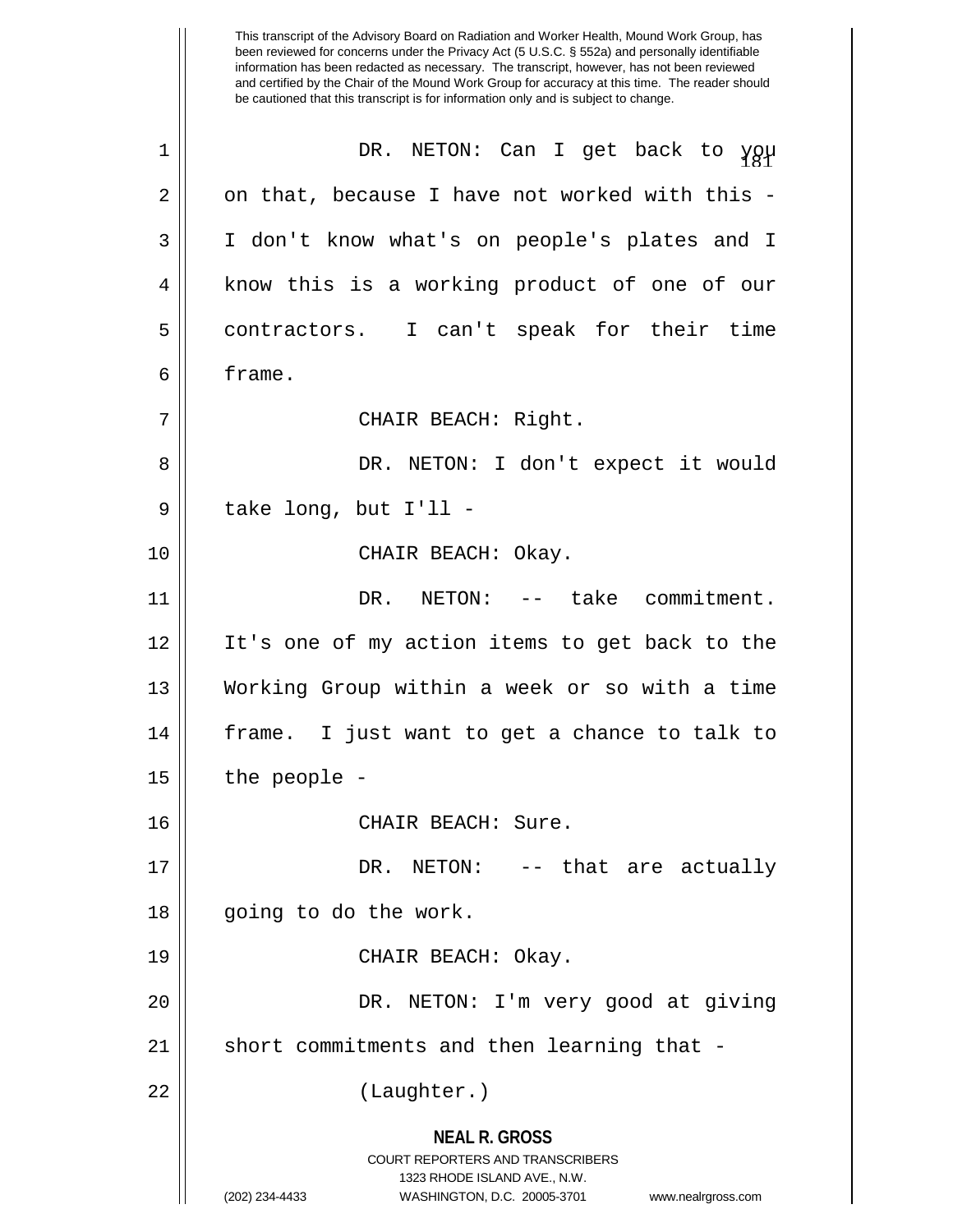|                | This transcript of the Advisory Board on Radiation and Worker Health, Mound Work Group, has<br>been reviewed for concerns under the Privacy Act (5 U.S.C. § 552a) and personally identifiable<br>information has been redacted as necessary. The transcript, however, has not been reviewed<br>and certified by the Chair of the Mound Work Group for accuracy at this time. The reader should<br>be cautioned that this transcript is for information only and is subject to change. |
|----------------|---------------------------------------------------------------------------------------------------------------------------------------------------------------------------------------------------------------------------------------------------------------------------------------------------------------------------------------------------------------------------------------------------------------------------------------------------------------------------------------|
| $\mathbf 1$    | CHAIR BEACH: Right, right.<br>Apg                                                                                                                                                                                                                                                                                                                                                                                                                                                     |
| $\overline{2}$ | we'll revisit recommendations and timing<br>and                                                                                                                                                                                                                                                                                                                                                                                                                                       |
| 3              | stuff after lunch.                                                                                                                                                                                                                                                                                                                                                                                                                                                                    |
| 4              | So, let's go ahead and break for                                                                                                                                                                                                                                                                                                                                                                                                                                                      |
| 5              | an hour. Perfect timing. 12 o'clock.                                                                                                                                                                                                                                                                                                                                                                                                                                                  |
| 6              | MR. KATZ: So, thank you, everyone.                                                                                                                                                                                                                                                                                                                                                                                                                                                    |
| 7              | (Whereupon, the proceedings<br>went                                                                                                                                                                                                                                                                                                                                                                                                                                                   |
| 8              | off<br>the record at 12:56 p.m. for a<br>lunch                                                                                                                                                                                                                                                                                                                                                                                                                                        |
| 9              | recess and went back on the record at 1:03                                                                                                                                                                                                                                                                                                                                                                                                                                            |
| 10             | $p.m.$ )                                                                                                                                                                                                                                                                                                                                                                                                                                                                              |
| 11             |                                                                                                                                                                                                                                                                                                                                                                                                                                                                                       |
| 12             |                                                                                                                                                                                                                                                                                                                                                                                                                                                                                       |
| 13             |                                                                                                                                                                                                                                                                                                                                                                                                                                                                                       |
| 14             |                                                                                                                                                                                                                                                                                                                                                                                                                                                                                       |
| 15             |                                                                                                                                                                                                                                                                                                                                                                                                                                                                                       |
| 16             |                                                                                                                                                                                                                                                                                                                                                                                                                                                                                       |
| 17             |                                                                                                                                                                                                                                                                                                                                                                                                                                                                                       |
| 18             |                                                                                                                                                                                                                                                                                                                                                                                                                                                                                       |
| 19             |                                                                                                                                                                                                                                                                                                                                                                                                                                                                                       |
| 20             |                                                                                                                                                                                                                                                                                                                                                                                                                                                                                       |
| 21             |                                                                                                                                                                                                                                                                                                                                                                                                                                                                                       |
| 22             | A-F-T-E-R-N-O-O-N S-E-S-S-I-O-N                                                                                                                                                                                                                                                                                                                                                                                                                                                       |
|                | <b>NEAL R. GROSS</b>                                                                                                                                                                                                                                                                                                                                                                                                                                                                  |
|                | COURT REPORTERS AND TRANSCRIBERS<br>1323 RHODE ISLAND AVE., N.W.                                                                                                                                                                                                                                                                                                                                                                                                                      |
|                | (202) 234-4433<br>WASHINGTON, D.C. 20005-3701<br>www.nealrgross.com                                                                                                                                                                                                                                                                                                                                                                                                                   |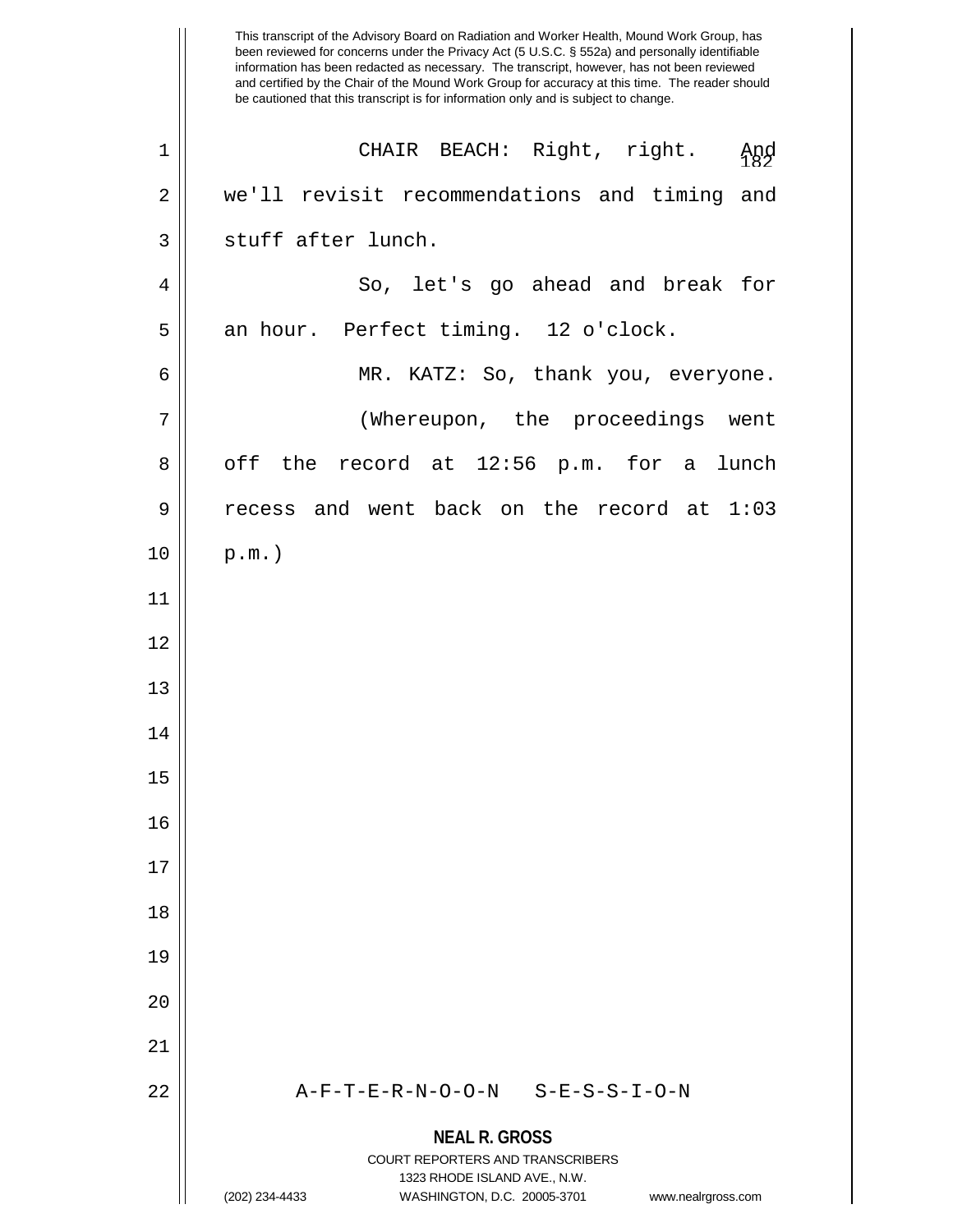**NEAL R. GROSS** COURT REPORTERS AND TRANSCRIBERS 1323 RHODE ISLAND AVE., N.W. (202) 234-4433 WASHINGTON, D.C. 20005-3701 www.nealrgross.com This transcript of the Advisory Board on Radiation and Worker Health, Mound Work Group, has been reviewed for concerns under the Privacy Act (5 U.S.C. § 552a) and personally identifiable information has been redacted as necessary. The transcript, however, has not been reviewed and certified by the Chair of the Mound Work Group for accuracy at this time. The reader should be cautioned that this transcript is for information only and is subject to change. 1 ||  $1:03 \text{ p.} \text{m}_{83}$ 2 MR. KATZ: All right. We are back  $3 \parallel$  after lunch. This is the Mound Work Group of 4 the Advisory Board on Radiation and Worker 5 Health. 6 Let me check on the line and see, 7 do we have you back, Phil Schofield? 8 MEMBER SCHOFIELD: Yes. Yes, you  $9 \parallel$  do. 10 MR. KATZ: That's great. Thank 11 you. 12 || And while we have everyone else on 13 the line at the outset, let me remind you 14 again we had a lot of problems with people 15 | carrying on conversations on non-muted phones 16 during the morning session. So, please, 17 everyone, basically everyone except Phil and 18 the SC&A staff, should have their phones 19 muted. And if you don't want to mute your 20 || phone, then just cut out when you want to have  $21$  | a discussion, and dial back in. 22 And to mute your phone, you just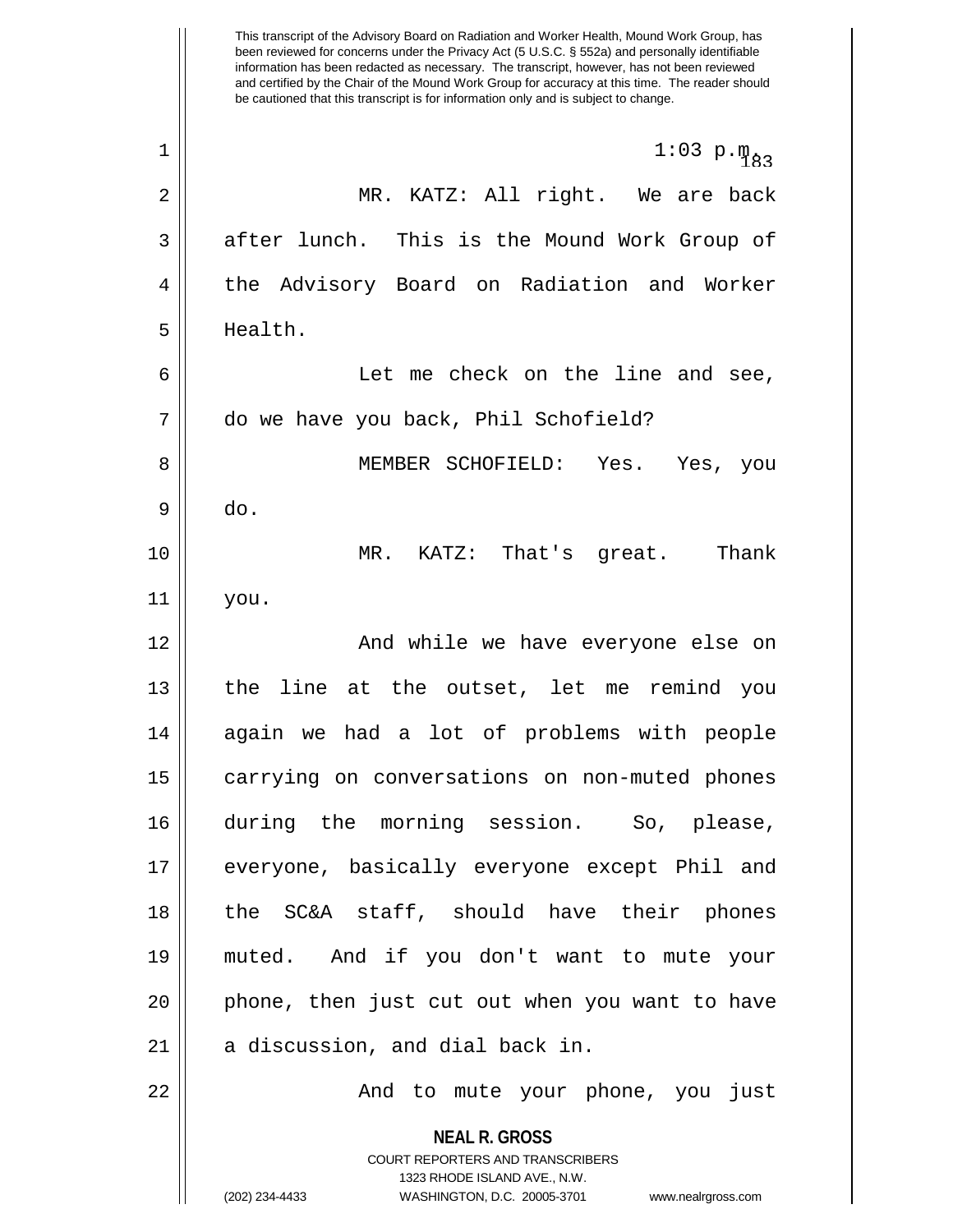**NEAL R. GROSS** COURT REPORTERS AND TRANSCRIBERS 1323 RHODE ISLAND AVE., N.W.  $1$  || press \*6. Every phone has a \*6. Press  ${}^{*}_{1}\&_{4}$  $2 \parallel$  And then to unmute it, press \*6 again. Thank  $3 \parallel$  you. 4 And, Josie, it's your meeting. 5 CHAIR BEACH: Okay. So, where we 6|| are in the agenda is Work Group 7 || recommendations. And the only thing I want to 8 say about that is we already closed out 9 || thorium. We know where we are with the 10 tritide. 11 As far as this Work Group is 12 concerned, I will do a presentation at the 13 Board meeting in June in Santa Fe and 14 basically just lay out what we've done over  $15$  | the last four to five years. 16 I did a presentation, I was trying 17 to remember the date, but it was quite 18 | extensive a year or two ago, also. 19 And I'm hoping, and of course Jim 20 is going to give us the okay on that, is to 21 || report out on the tritides issue in September 22 || at our next Board meeting after this one in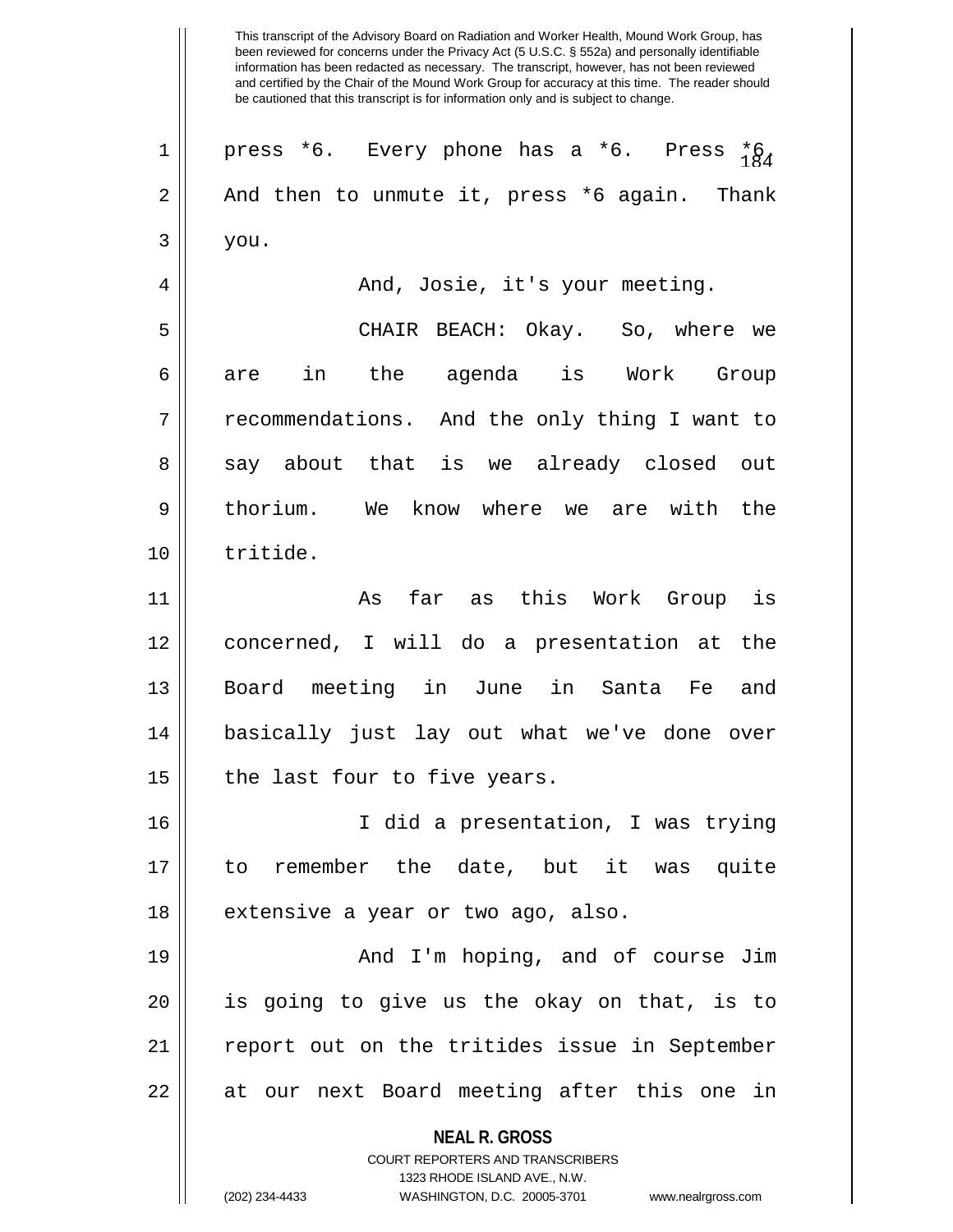**NEAL R. GROSS** COURT REPORTERS AND TRANSCRIBERS 1323 RHODE ISLAND AVE., N.W. (202) 234-4433 WASHINGTON, D.C. 20005-3701 www.nealrgross.com This transcript of the Advisory Board on Radiation and Worker Health, Mound Work Group, has been reviewed for concerns under the Privacy Act (5 U.S.C. § 552a) and personally identifiable information has been redacted as necessary. The transcript, however, has not been reviewed and certified by the Chair of the Mound Work Group for accuracy at this time. The reader should be cautioned that this transcript is for information only and is subject to change.  $1 \parallel$  June. So, that's what I'm hoping and shooting 2 for. 3 DR. NETON: I'm going to report  $4 \parallel$  out, or --5 CHAIR BEACH: No, you're going to 6 tell us when you're going to give us the 7 tritides model. So -- 8 DR. NETON: I should have that date 9 || before the June meeting. 10 CHAIR BEACH: Hopefully, yes. And 11 then we'll decide on the next Work Group 12 meeting and - 13 MR. KATZ: But our aim would be to 14 be done before the September meeting. That's 15 what Josie is saying, Jim. 16 CHAIR BEACH: The final -- 17 MR. KATZ: So, our aim would be to 18 be -- to wrap up tritides before the September 19 | Board meeting. 20 || DR. NETON: I would hope so. 21 || MR. KATZ: If that's possible. 22 DR. NETON: It doesn't seem to me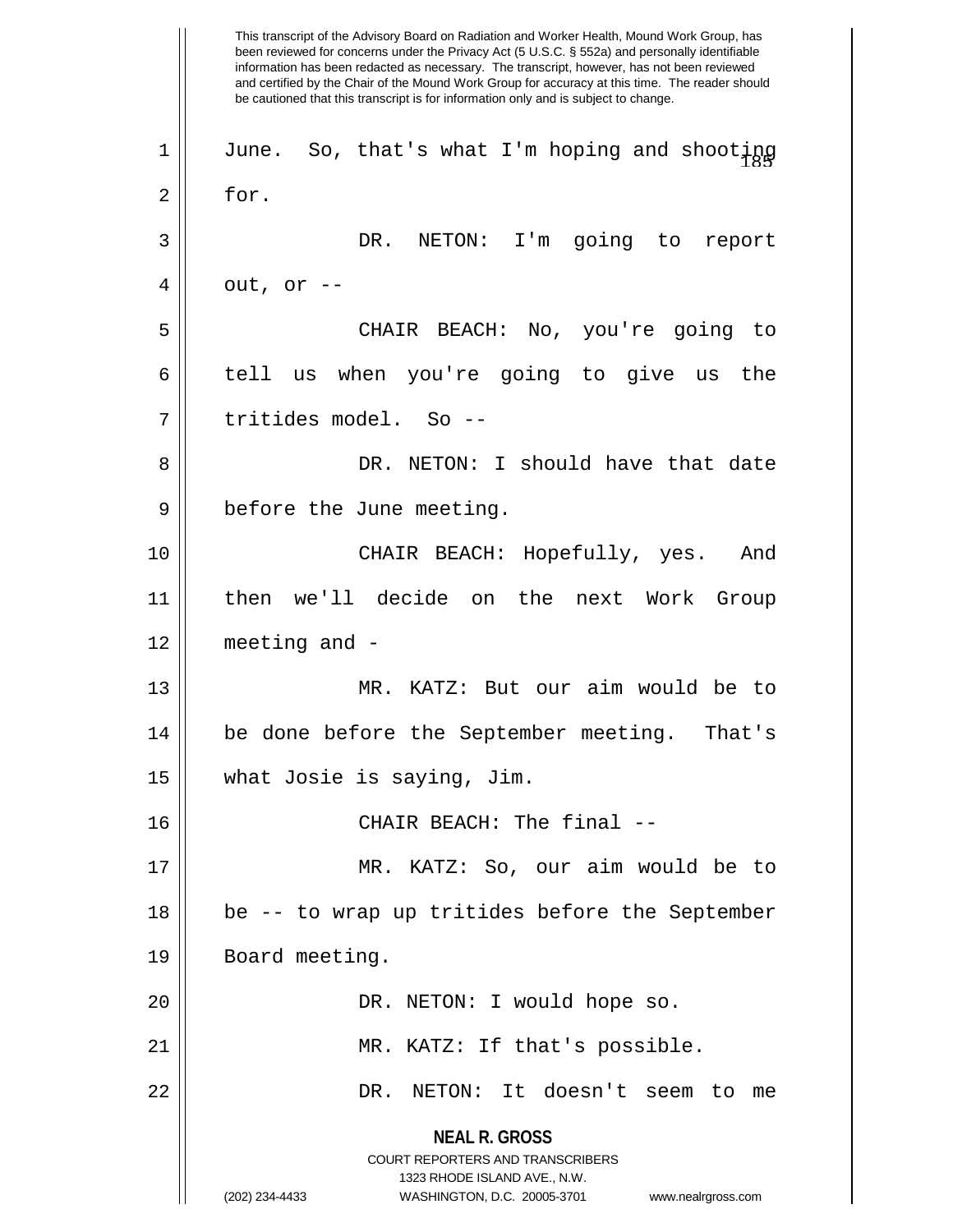**NEAL R. GROSS** COURT REPORTERS AND TRANSCRIBERS 1323 RHODE ISLAND AVE., N.W. been reviewed for concerns under the Privacy Act (5 U.S.C. § 552a) and personally identifiable information has been redacted as necessary. The transcript, however, has not been reviewed and certified by the Chair of the Mound Work Group for accuracy at this time. The reader should be cautioned that this transcript is for information only and is subject to change. 1 | to be that complex an assignment on our part  $_{86}$ 2 CHAIR BEACH: Right. Okay. So,  $3 \parallel$  that's just the star I'm shooting for 4 | basically. 5 Okay. Is there anyone on the  $6 \parallel$  phone that has any comments or questions, 7 would like to make any comments? 8 || (No response.) 9 CHAIR BEACH: If not, then the next 10 item on the agenda is the Site Profile issues. 11 I asked SC&A just to give us kind of an 12 updated Site Profiles matrix. 13 The reason we're going to do that 14 now is just to kind of go through the items 15 || and get some clarification. We're not going  $16$  to solve anything, I don't imagine, today, but 17 || just to rehash the past four or five years and 18 See where we are with the Site Profile matrix 19 | to move this forward. 20 MEMBER ZIEMER: And in that 21 connection, what is the latest version of the 22 matrix?

This transcript of the Advisory Board on Radiation and Worker Health, Mound Work Group, has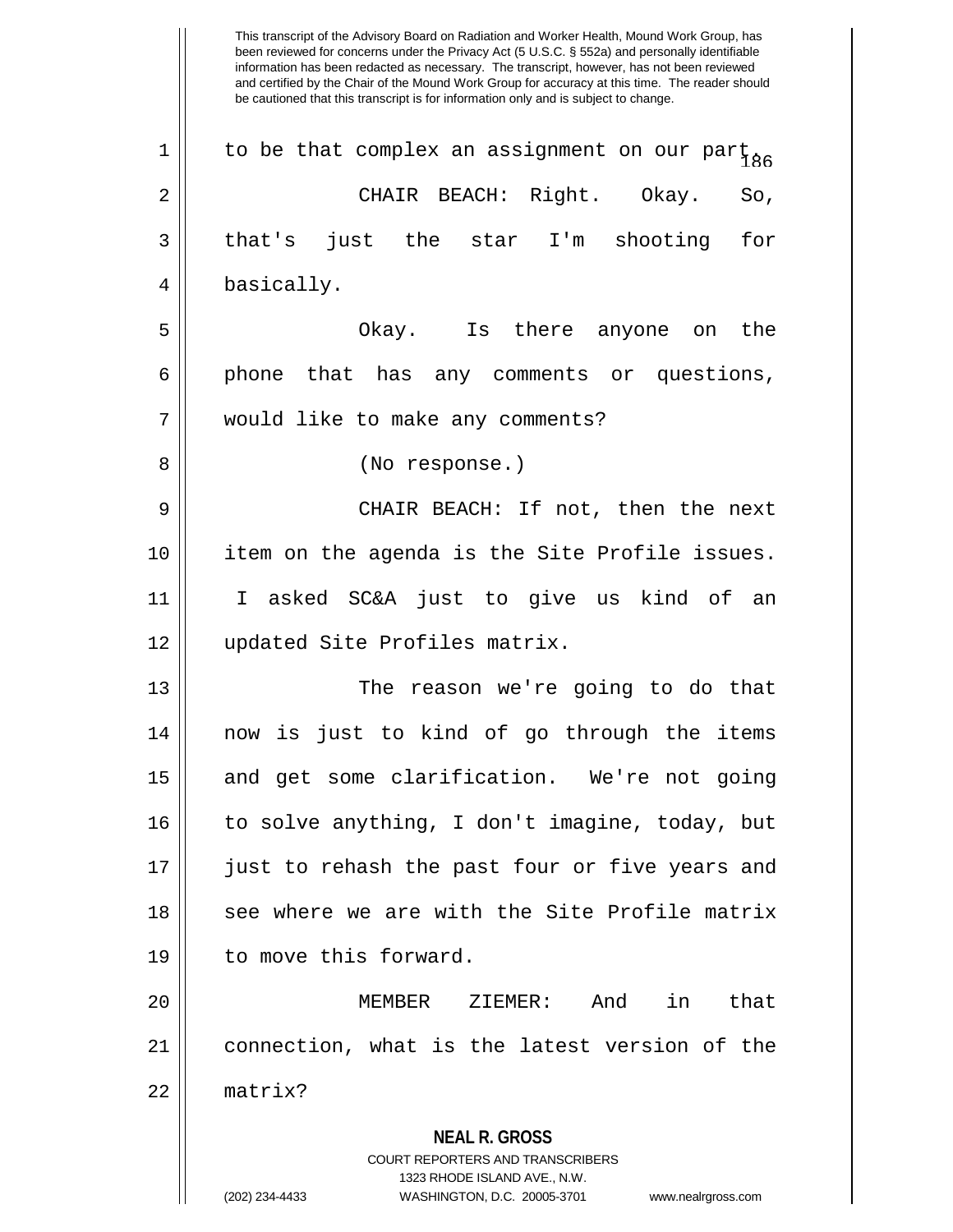**NEAL R. GROSS** COURT REPORTERS AND TRANSCRIBERS 1323 RHODE ISLAND AVE., N.W. (202) 234-4433 WASHINGTON, D.C. 20005-3701 www.nealrgross.com This transcript of the Advisory Board on Radiation and Worker Health, Mound Work Group, has been reviewed for concerns under the Privacy Act (5 U.S.C. § 552a) and personally identifiable information has been redacted as necessary. The transcript, however, has not been reviewed and certified by the Chair of the Mound Work Group for accuracy at this time. The reader should be cautioned that this transcript is for information only and is subject to change. <sup>187</sup> 1 CHAIR BEACH: Joe -- 2  $\parallel$  MEMBER ZIEMER: The 26th. May 26<sup>th</sup>. 3 || Let me double-check here. 4 DR. NETON: I can send it to you. 5 MEMBER ZIEMER: No, let's see. It 6 was sent out on the 25th? 7 DR. NETON: Yes, I believe so. 8 MR. FITZGERALD: Yes, pretty 9 | close. 10 MEMBER ZIEMER: I must have moved 11 || it into my Mound file. Let me see. 12 CHAIR BEACH: If you're like me, 13 || you have two Mound files. 14 MEMBER ZIEMER: Oh, wait. I'm 15 actually looking at the wrong file. I'm 16 looking at the inbox instead of the Mound 17 file. 18 CHAIR BEACH: Okay. And, Joe, are  $19 \parallel$  you going to --20 MR. FITZGERALD: Yes, let me give a 21 little background. This is really two  $22 \parallel$  efforts.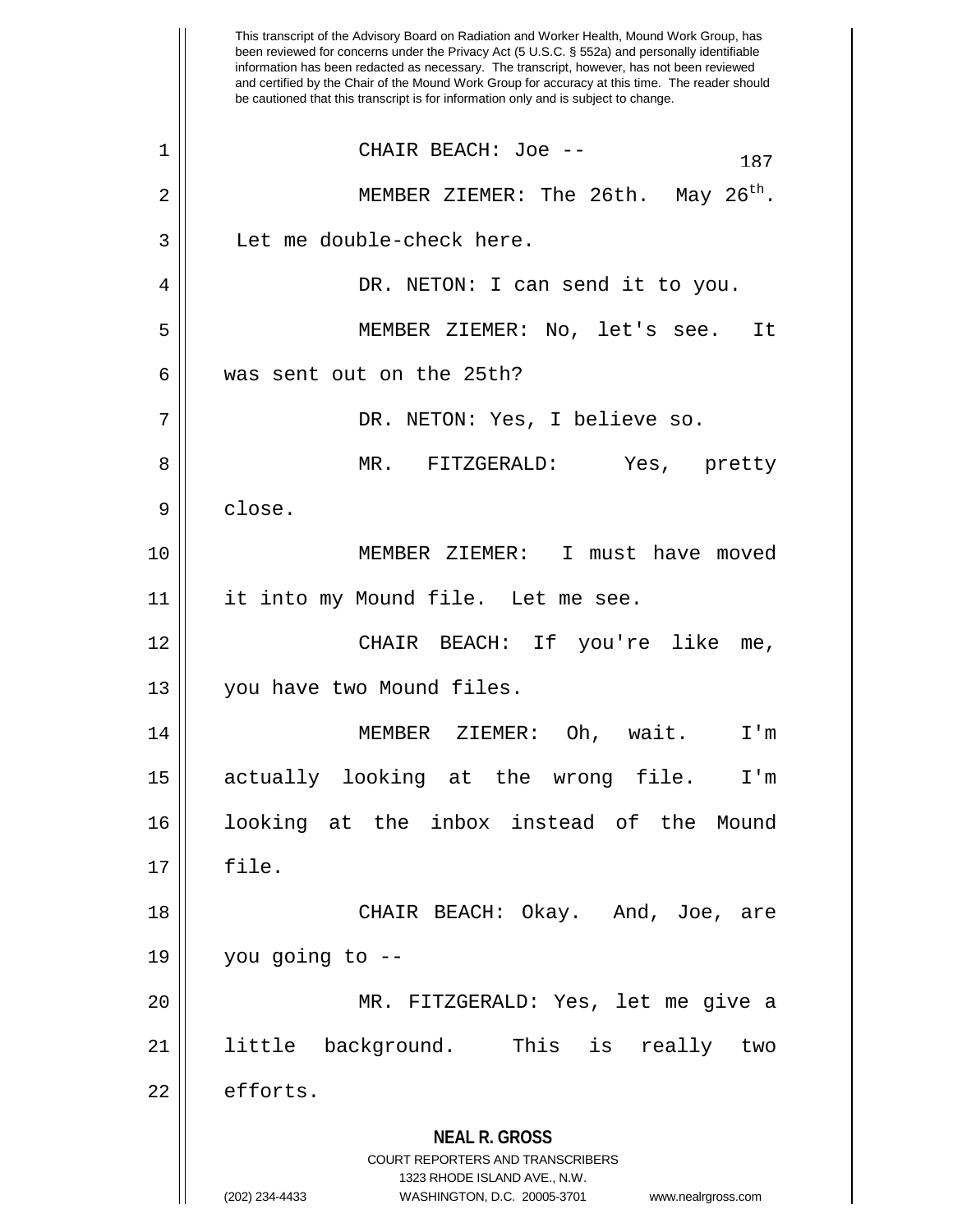| $\mathbf 1$ | One, you know, we did a status                                      |
|-------------|---------------------------------------------------------------------|
| 2           | summary of outstanding issues associated with                       |
| 3           | the internal dose side of things. That was                          |
| 4           | back a couple years ago: October of 2010.                           |
| 5           | That was when we were combining                                     |
| 6           | all these White Papers and all these issues                         |
| 7           | into a consolidated internal dose item. And I                       |
| 8           | think at that time the Work Group asked for,                        |
| 9           | you know, what is the status of all these.                          |
| 10          | So, we didn't lose anything when                                    |
| 11          | we consolidated all these White Papers and we                       |
| 12          | came out with that matrix. And I -- and we                          |
| 13          | never did anything really with that.                                |
| 14          | We got involved with the -- just                                    |
| 15          | closing out SEC questions. So, that sort of                         |
| 16          | stood as a status that was two years old                            |
| 17          | essentially.                                                        |
| 18          | So, I started with that and added                                   |
| 19          | to it the items that fell out of each of the                        |
| 20          | SEC discussions. There was a number of SEC                          |
| 21          | discussions where certain things were put in                        |
| 22          | the parking lot, so to speak, as likely Site                        |
|             | <b>NEAL R. GROSS</b>                                                |
|             | COURT REPORTERS AND TRANSCRIBERS                                    |
|             | 1323 RHODE ISLAND AVE., N.W.                                        |
|             | (202) 234-4433<br>WASHINGTON, D.C. 20005-3701<br>www.nealrgross.com |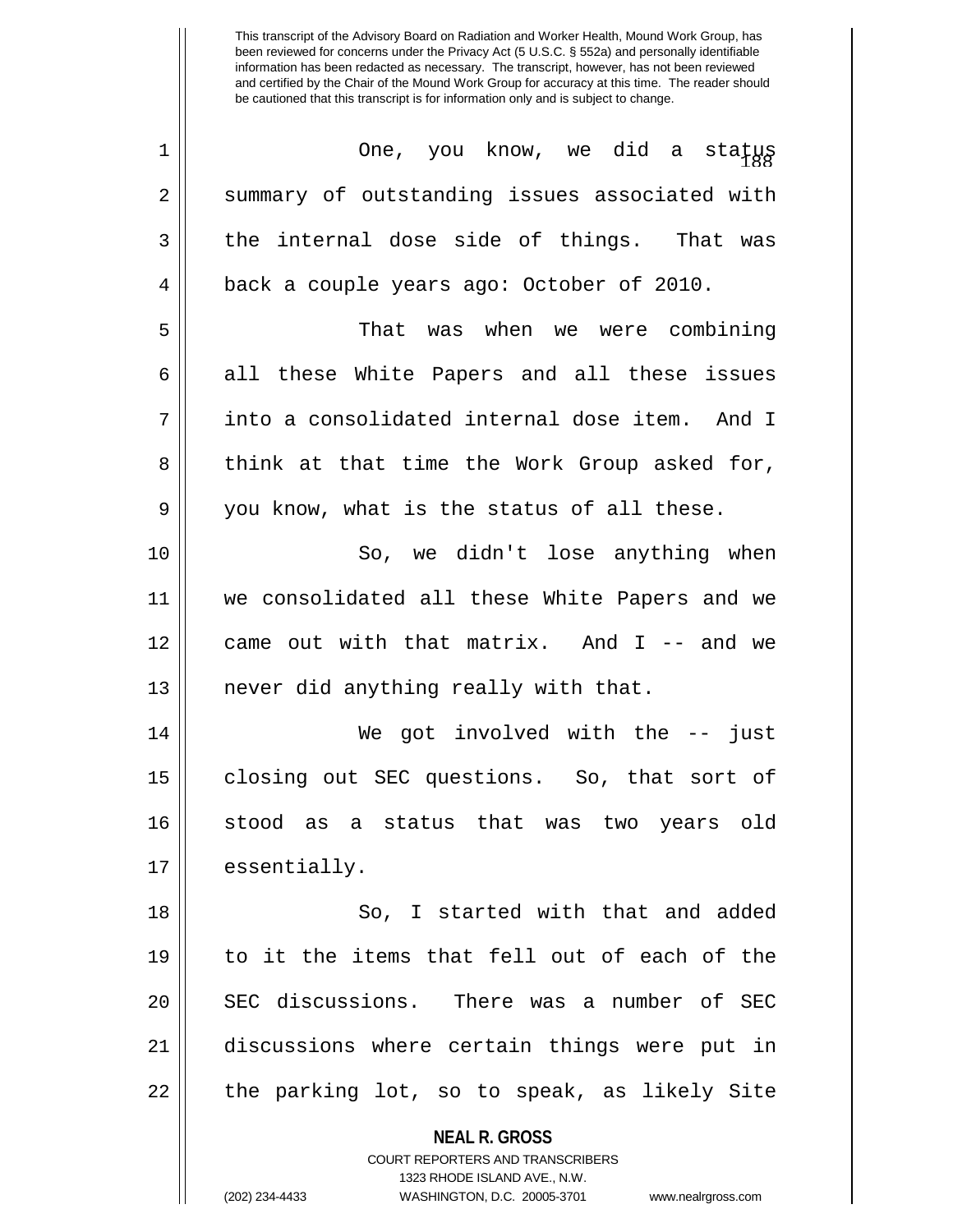$\begin{array}{c} 1 \parallel 1 \end{array}$  Profile issues and kind of verified that 2 through the transcripts and made sure that we  $3 \parallel$  didn't lose anything in that process. 4 So, combining those items with 5 what was in the October matrix is the source  $6 \parallel$  of what you see today. 7 Now, saying that and I think as 8 Jim and I have discussed, it's kind of 9 complicated in the sense that there were 10 issues raised and the response to the issues 11 sometimes were broader than the questions 12 || raised. Sometimes they dealt with a couple of  $13$  | the questions, that kind of thing. 14 || So, when we go through this, some  $15$  || of the clarification's just to figure out if 16 || in fact some of these have gone away by virtue 17 of the broader treatment of the issues, but 18 || some of the specific ones stand as outstanding

19 || Site Profile questions.

20 || So, what you have is a combination 21 || of what's come out of the SEC discussions, and  $22$   $\parallel$  also what came out of the consolidation of all

**NEAL R. GROSS**

COURT REPORTERS AND TRANSCRIBERS 1323 RHODE ISLAND AVE., N.W. (202) 234-4433 WASHINGTON, D.C. 20005-3701 www.nealrgross.com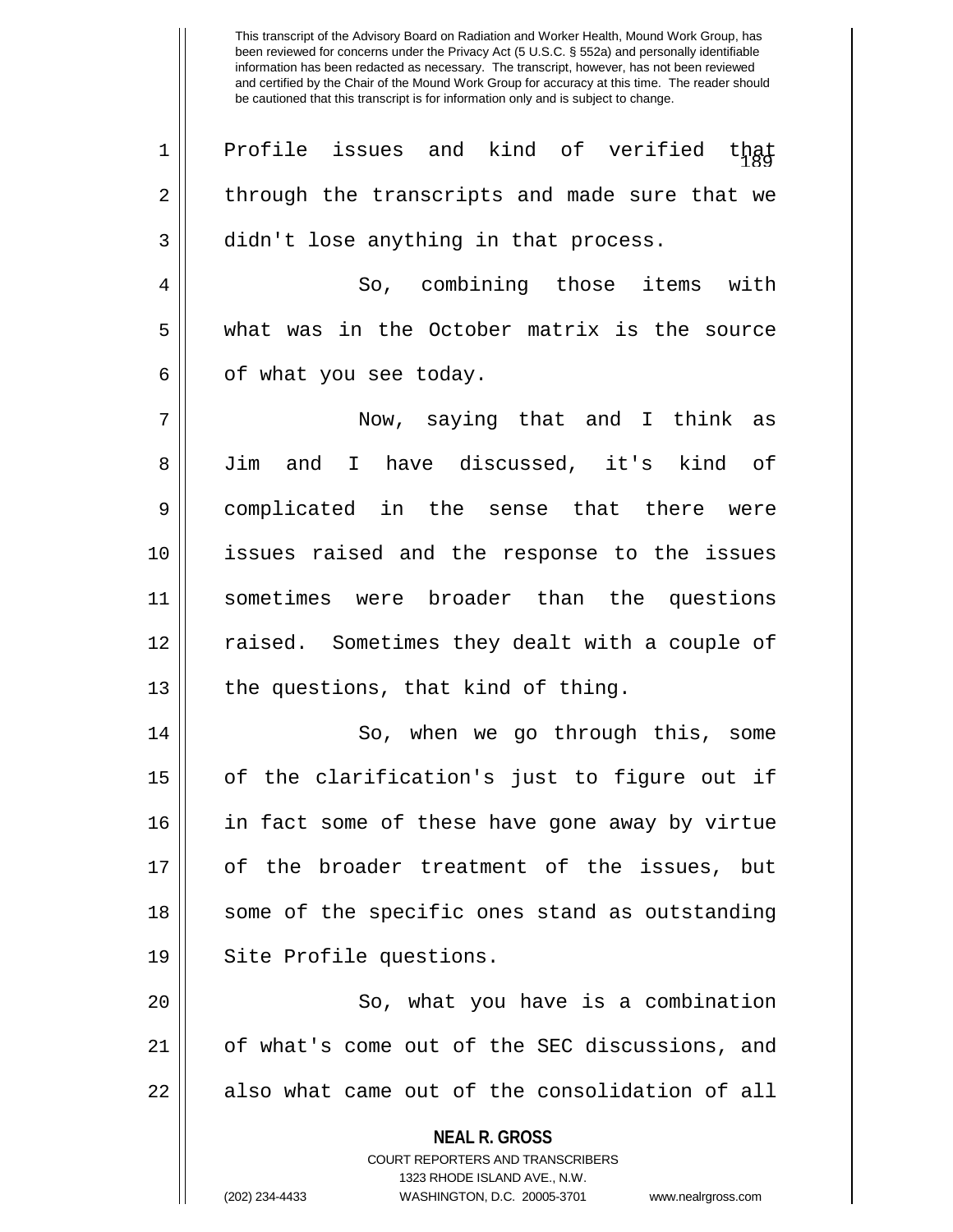**NEAL R. GROSS** This transcript of the Advisory Board on Radiation and Worker Health, Mound Work Group, has been reviewed for concerns under the Privacy Act (5 U.S.C. § 552a) and personally identifiable information has been redacted as necessary. The transcript, however, has not been reviewed and certified by the Chair of the Mound Work Group for accuracy at this time. The reader should be cautioned that this transcript is for information only and is subject to change. 1  $\parallel$  those internal dose White Papers, which were  $2 \parallel$  quite a few of them.  $3 \parallel$  and as I said earlier, this is --4 I'm sure this could stand some scrutiny. And  $5 \parallel$  that was the intent was to give the Work Group  $6 \parallel$  and all of us a chance to go through this and 7 just make sure that this is a reasonable 8 baseline. 9 CHAIR BEACH: Joe, let me be clear. 10 The earlier one you were talking about, was 11 that the actual Site Profile matrix, the one 12 || that came out March 10th, or is that something 13 different? 14 MR. FITZGERALD: Well, back -- 15 there was an October 2010 document called 16 Mound Internal Data Adequacy and Completeness, 17 Issue Status Report. And I think the concern 18 there was that, because we were going to 19 consolidate all these different internal dose-20 || related issues into one, which was this 21 omnibus internal issue that the Work Group was 22 || going to deal with, your concern was not to

> COURT REPORTERS AND TRANSCRIBERS 1323 RHODE ISLAND AVE., N.W.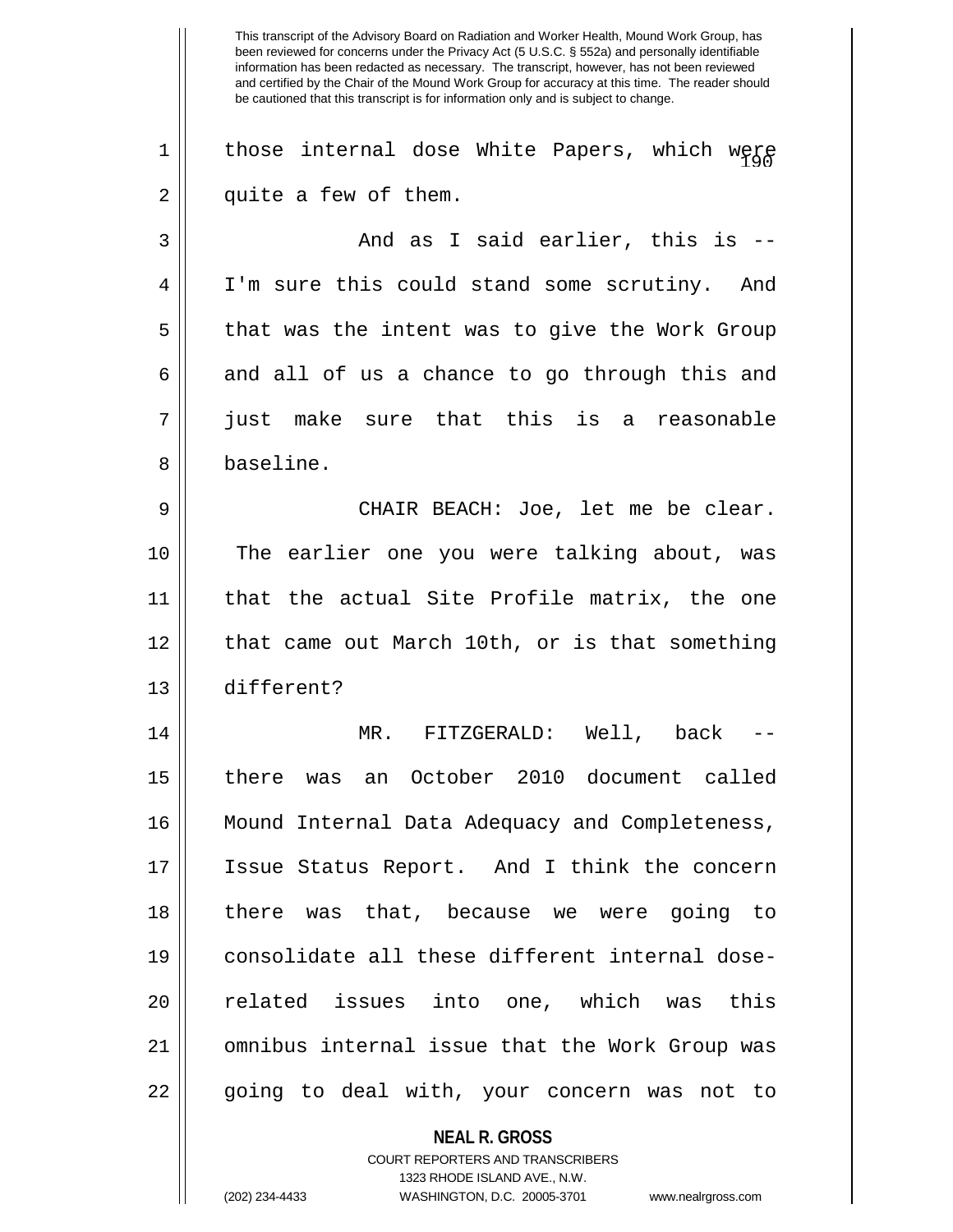| 1  | lose anything in that process. Because, quite  |
|----|------------------------------------------------|
| 2  | frankly, these White Papers had a combination  |
| 3  | of clear SEC questions, as well as issues      |
| 4  | which were clearly Site Profile in nature      |
| 5  | pointing out perhaps inaccuracy questions,     |
| 6  | questions of consistency and those that are    |
| 7  | clearly more Site Profile-related.             |
| 8  | So, we wanted to sort of divide                |
| 9  | that up and we have since dealt with the SEC,  |
| 10 | central SEC questions, but trying to pull out  |
| 11 | all those Site Profile questions is what we    |
| 12 | did in that October 2010 document. I have a    |
| 13 | copy of it, by the way.                        |
| 14 | And that's -- you know, the                    |
| 15 | internal piece of this matrix, you know, leans |
| 16 | heavily on that piece, but I'll be the first   |
| 17 | to tell you that again is a combination of     |
| 18 | clear SEC issues -- I'm sorry -- clear Site    |
| 19 | Profile issues, the ones which are sort of in  |
| 20 | between.                                       |
| 21 | So, rather than making the                     |
| 22 | judgment on priority to leave stuff out, I've  |
|    | <b>NEAL R. GROSS</b>                           |

COURT REPORTERS AND TRANSCRIBERS 1323 RHODE ISLAND AVE., N.W.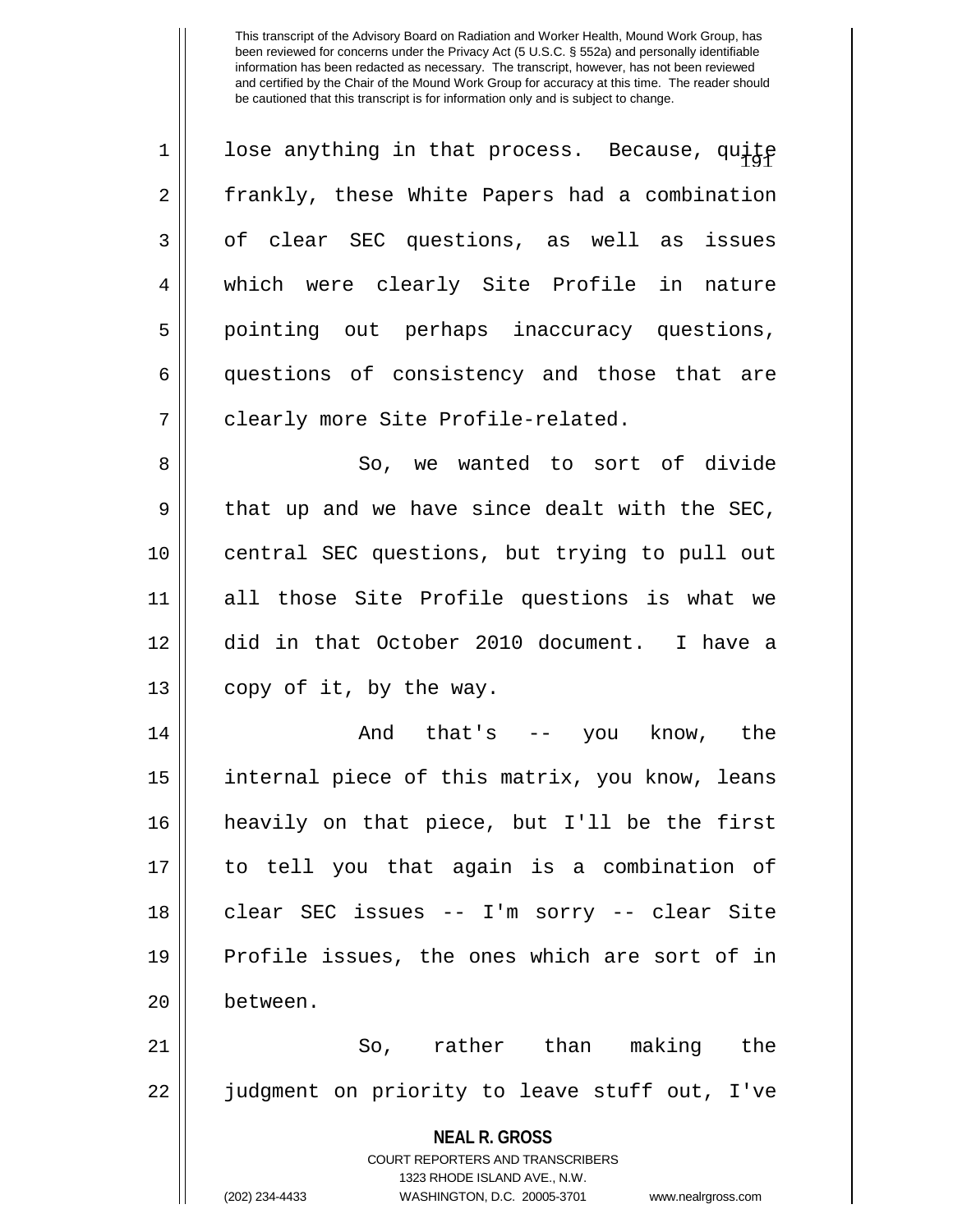**NEAL R. GROSS** COURT REPORTERS AND TRANSCRIBERS This transcript of the Advisory Board on Radiation and Worker Health, Mound Work Group, has been reviewed for concerns under the Privacy Act (5 U.S.C. § 552a) and personally identifiable information has been redacted as necessary. The transcript, however, has not been reviewed and certified by the Chair of the Mound Work Group for accuracy at this time. The reader should be cautioned that this transcript is for information only and is subject to change. 1 || left more in. So, some of this is going to  $2 \parallel$  have to be one where we distinguish, try to go  $3$  | through and figure it out. 4 CHAIR BEACH: I'm sure it wasn't an  $5 \parallel$  easy task. 6 MR. FITZGERALD: Yes, it was a 7 || little complicated, but mostly on the internal 8 side, I might add. The rest of it was much  $9 \parallel$  clearer. Internal was a bit of a nightmare. 10 So, do you want to go through  $11$  | these and just --12 CHAIR BEACH: Yes. 13 || MR. FITZGERALD: One by one? 14 CHAIR BEACH: Yes, if that's okay 15 || with the rest of the Work Group. 16 MR. FITZGERALD: Starting with 17 Issue 5, this is one of the earlier ones, 18 plutonium-240, -241 in which we closed out. 19 However, there was an action. This came from 20 || transcripts for NIOSH to confirm the bounding 21 intake for Pu-241. It was just a to-do that 22 || was in the transcripts.

1323 RHODE ISLAND AVE., N.W.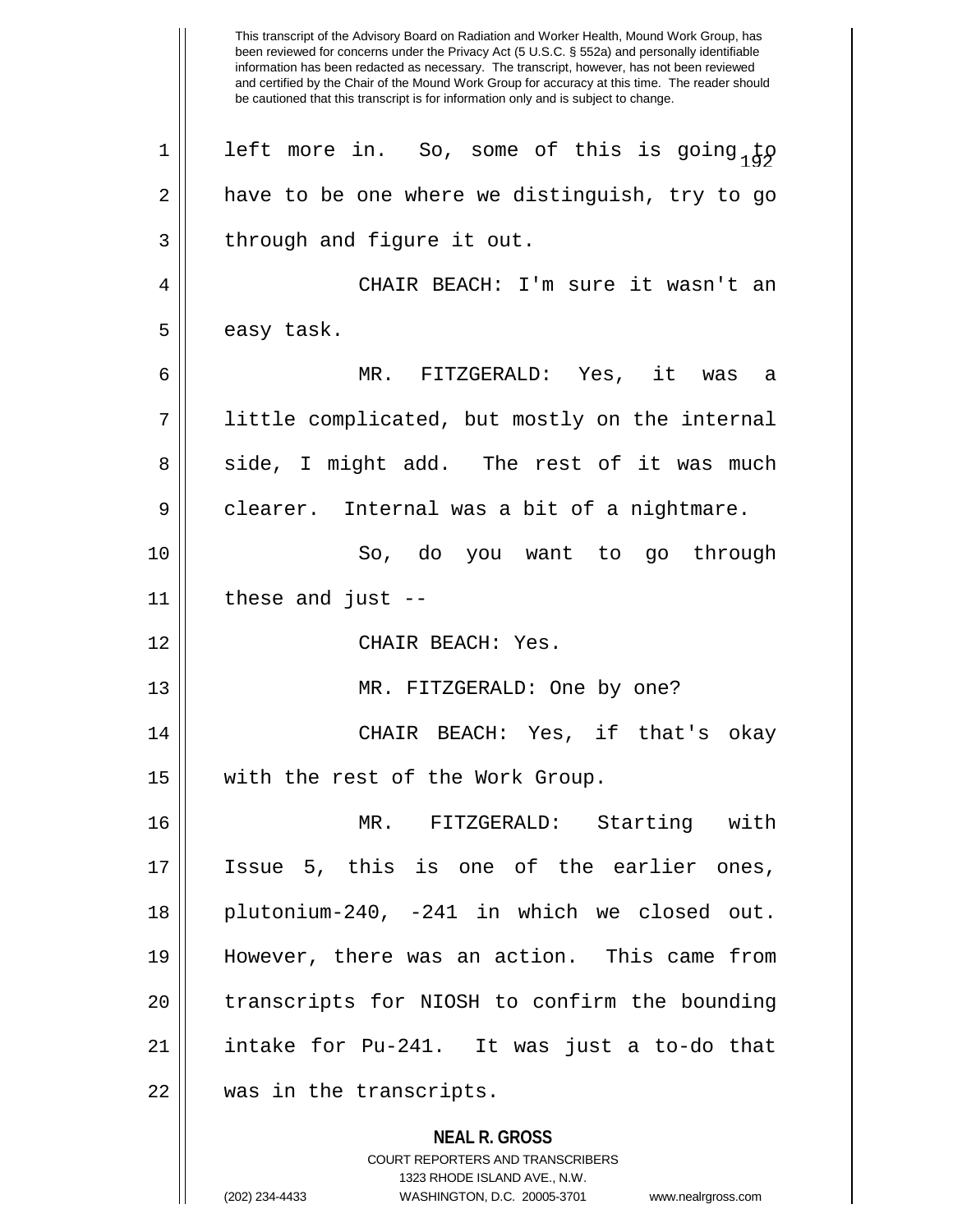<sup>193</sup> 1 And other than that, I tried to  $2 \parallel$  give a little bit of a picture of the issue  $3 \parallel$  that was the basis for the action being levied 4 || by the Work Group. And that's what the basis  $5 \parallel$  and source means.

6 In terms of plutonium-240 and - 7 241, that particular issue, that was closed 8 || out as an SEC issue, but the Work Group agreed 9 || that there was some question about discrepancy 10 and the relative concentrations of the 11 isotopes, the 240, 241. And NIOSH offered to 12 || confirm the bounding intake for 241 that would 13 || be in fact used in the dose reconstruction 14 program.

15 And that would be included in the 16 TBD if it weren't there, and I guess it wasn't 17 ll there.

18 || DR. NETON: From our perspective, I 19 can only agree that we will pursue this and 20 l close it out.

21 I don't know that anything has 22 || been done. It may have been worked on and

> **NEAL R. GROSS** COURT REPORTERS AND TRANSCRIBERS

> > 1323 RHODE ISLAND AVE., N.W.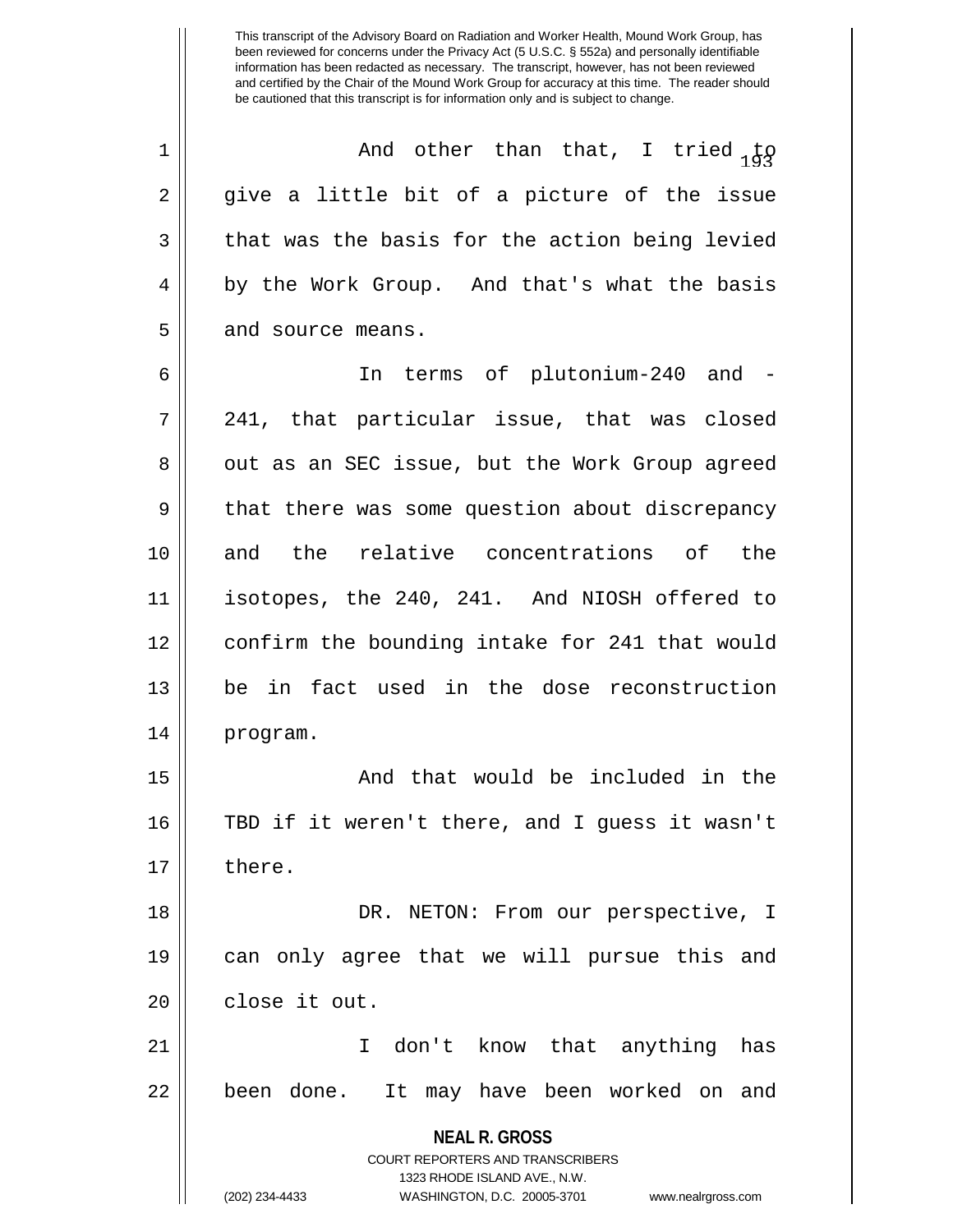**NEAL R. GROSS** COURT REPORTERS AND TRANSCRIBERS 1323 RHODE ISLAND AVE., N.W. (202) 234-4433 WASHINGTON, D.C. 20005-3701 www.nealrgross.com 1|| closed, to my knowledge, but I haven't had  $2 \parallel$  time to go back and look at it. 3 || But this has to do with the amount 4 || of plutonium-241 that could have been the 5 isotopic mix. Could have been -- looks like 6 it could have been higher 241 which would I 7 || quess increase your accumulation of americium-8 || 241. 9 MR. FITZGERALD: Yes, I think it 10 was just the detail that -- 11 DR. NETON: I can just accept this 12 || as an open item on our part. And like I 13 mentioned earlier, I'll be taking this back to 14 || the Working Group -- I mean the Site Profile 15 || folks who handle these type things and go over  $16$  | this list. And then hopefully we can get some 17 || sort of a time commitment. 18 This will go onto our -- what we 19 call our Gantt chart -- actually, we don't 20 || call it the Gantt chart. We call it our 21 | tracking matrix. 22 MR. FITZGERALD: And as far as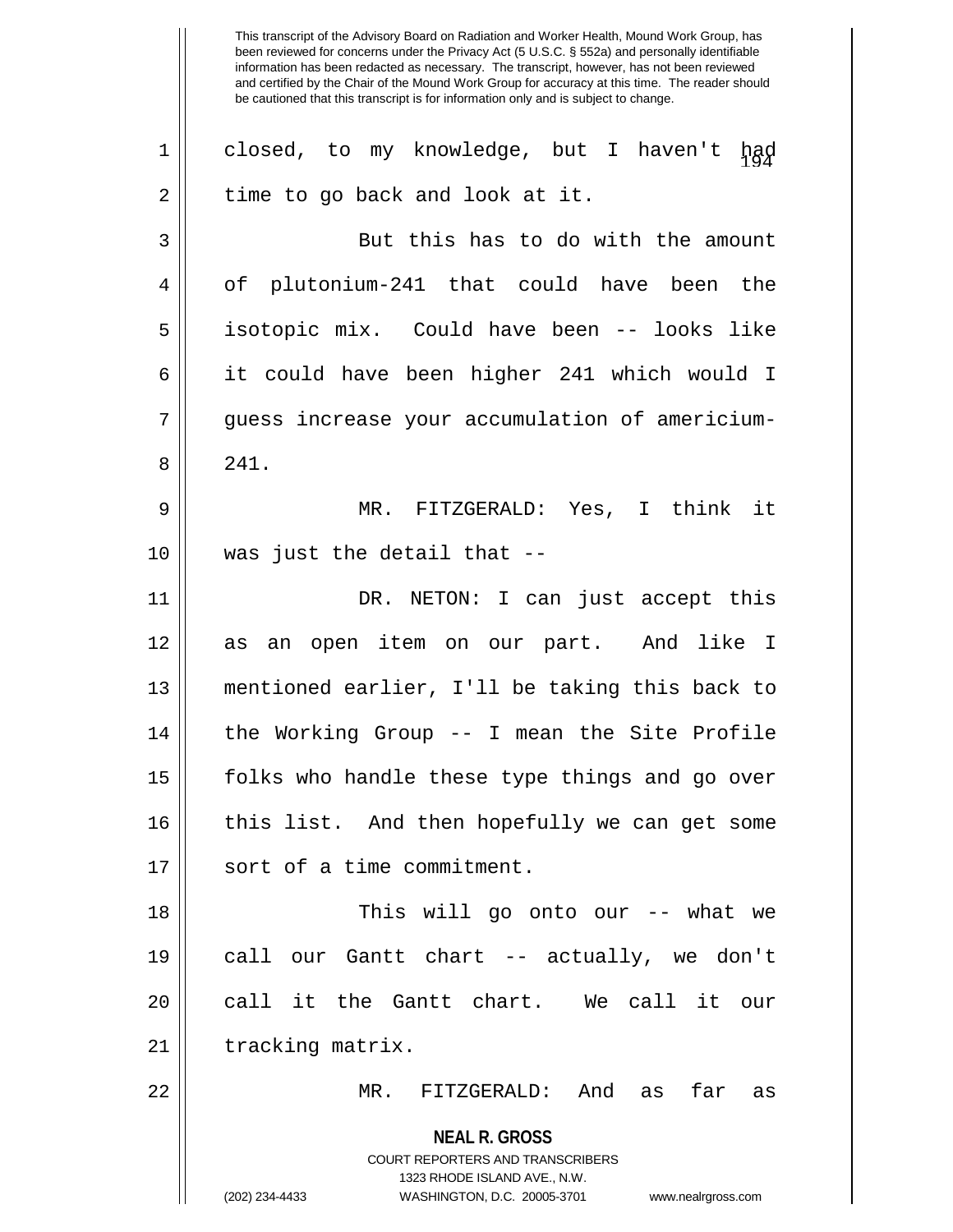**NEAL R. GROSS** COURT REPORTERS AND TRANSCRIBERS 1323 RHODE ISLAND AVE., N.W. 1  $\parallel$  background and the source of the item, I trigd  $2 \parallel$  to be very specific about the transcript  $3 \parallel$  itself and the reference and the page numbers. 4 CHAIR BEACH: Yes, I was going to 5 | comment on that. 6 DR. NETON: That's very good. 7 CHAIR BEACH: That is good. 8 MR. FITZGERALD: So, you can go 9 The right back to the actual citation and find 10 || that particular loose end. 11 Okay. Well, the sixth one is 12 tritides. And the only issue there is 13 something that came up, actually, several 14 years ago when we got into this distinction 15 between hafnium and the insolubles and the 16 intermediates. 17 And a comment was made that there 18 was a lot more intermediates that were being 19 handled at Mound than -- actually, the hafnium 20 was a small fraction of what they actually 21 dealt with. 22 Then the question came up from the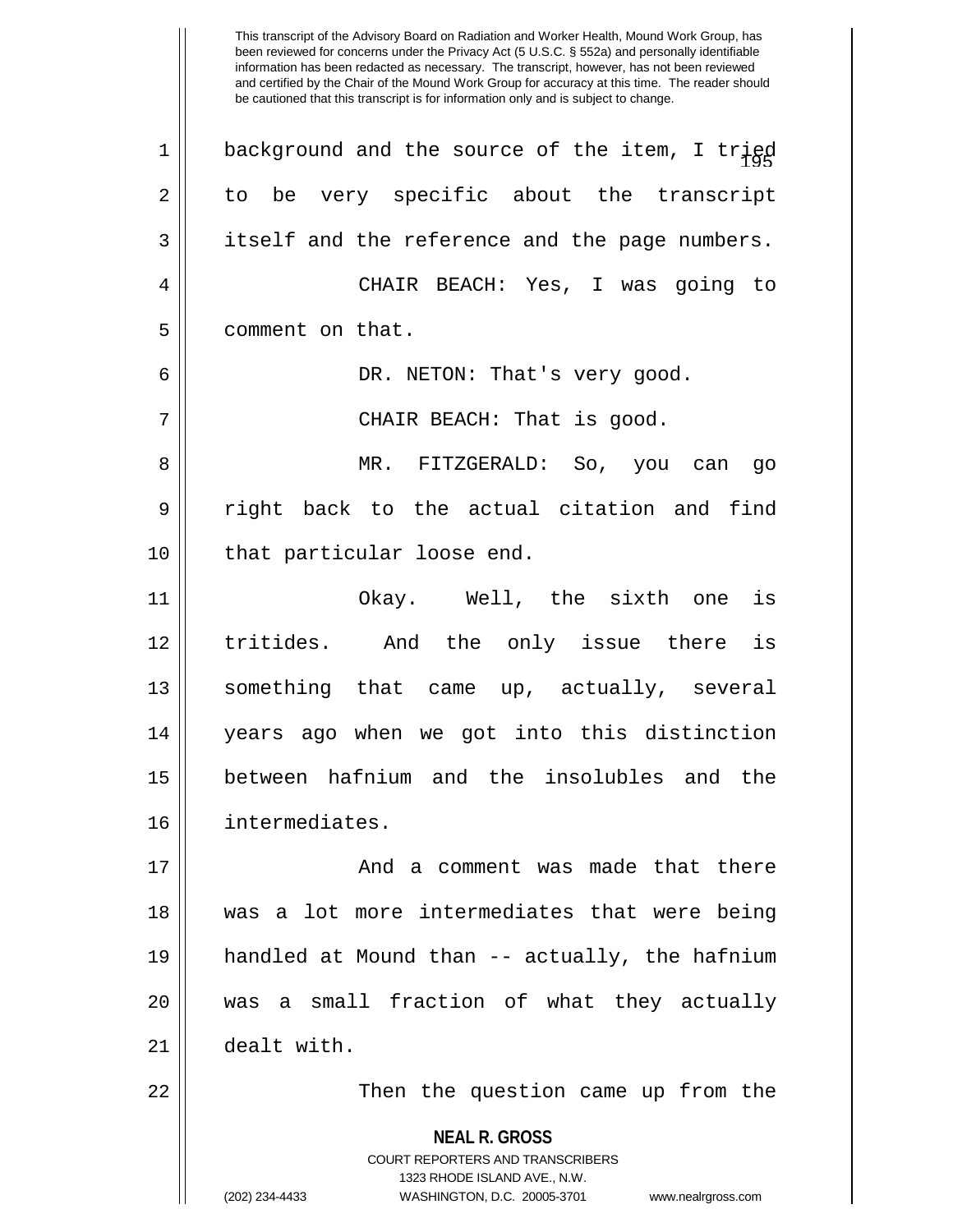1 Work Group, well, these are clearly not  $_{185}$ 2 || insoluble as hafnium. But nonetheless, you 3 || know, would there be any need to perhaps apply 4 a solubility factor beyond what is being added  $5 \parallel$  now?

6 And I think the offering was NIOSH 7 was going to look at that and see if it was 8 || necessary to include that into the revision. 9 || And that was the item.

10 DR. NETON: It seems like that 11 right now we've got a situation where we've 12 bounded the extremes, the very soluble and the 13 || hafniums. And I'm not sure what benefit there 14 would be in adding this intermediate Class of 15 || which we would not know the fraction anyway.

16 So, I don't really see a need at 17 this point to do that unless I'm missing 18 || something. But it's either -- again, we have 19 the two extremes. I don't know that it would 20 make any difference in our dose 21 | reconstruction.

22 I do vaguely recall, though, that

**NEAL R. GROSS**

COURT REPORTERS AND TRANSCRIBERS 1323 RHODE ISLAND AVE., N.W. (202) 234-4433 WASHINGTON, D.C. 20005-3701 www.nealrgross.com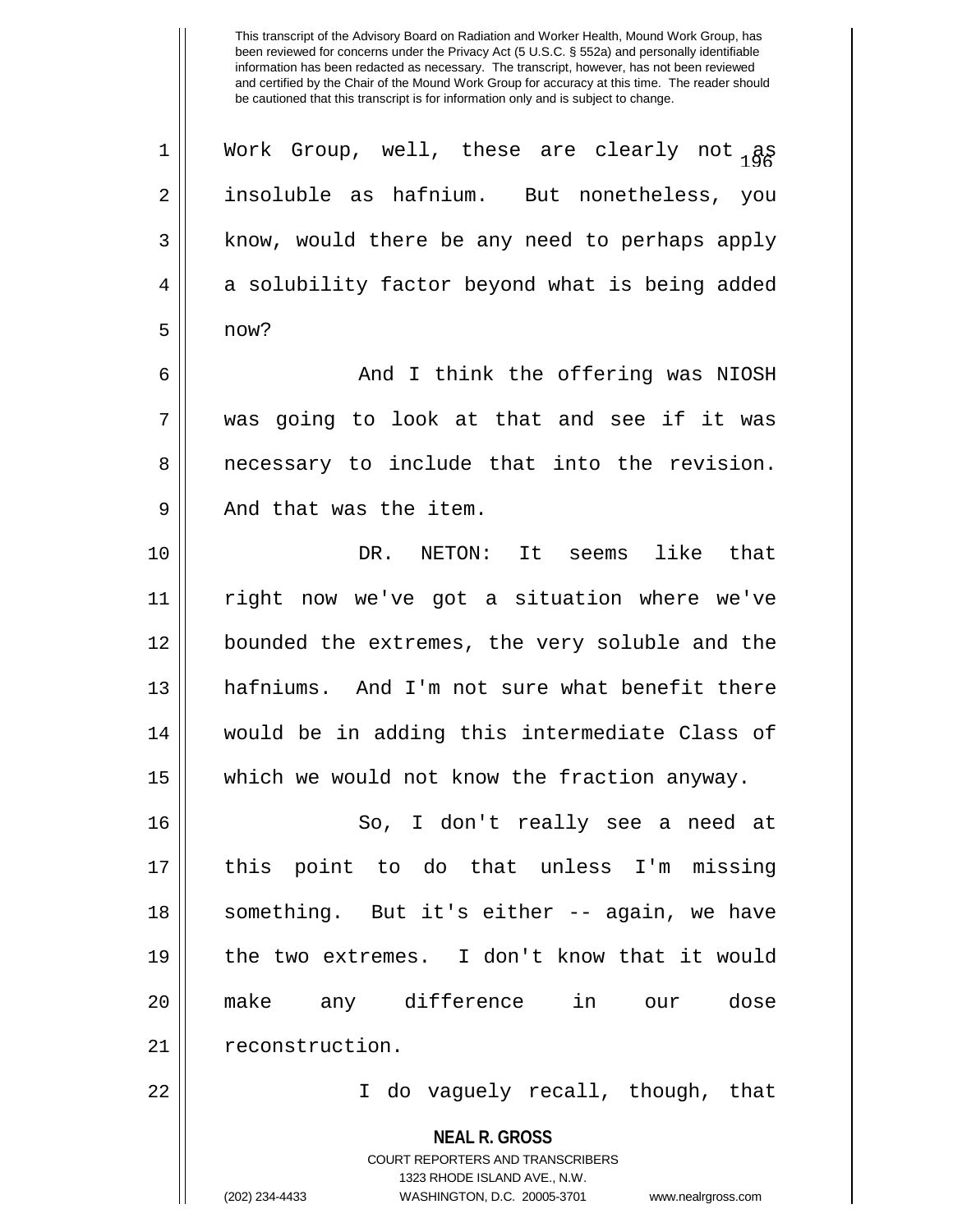**NEAL R. GROSS** COURT REPORTERS AND TRANSCRIBERS 1323 RHODE ISLAND AVE., N.W. (202) 234-4433 WASHINGTON, D.C. 20005-3701 www.nealrgross.com  $1$  | there was a -- some of these nuclides did not 2 a have a determined solubility class. And there 3 || was some research being done at the time by --4 I want to say Savannah River was contracting 5 Lovelace or -- I try -- to do some solubility  $6 \parallel$  studies, but that's all I recall. 7 MR. FITZGERALD: And I think the 8 || other issue, and again the transcript 9 discussion's illuminating, you know, it's -- 10 there are some extremes. But I think in terms 11 of the intermediate, some of them clearly 12 || aren't hafnium, but they do have -- it's a  $13$  | continuum and they do have  $-$ 14 || DR. NETON: Right. 15 MR. FITZGERALD: -- a degree of 16 insolubility which it would look -- it would 17 be useful to see whether or not any adjustment 18 would be claimant-favorable or not. 19 I don't know. I think we left it  $20$  | that way. 21 DR. NETON: I don't think so  $22$  | because, you know, I looked at the lung model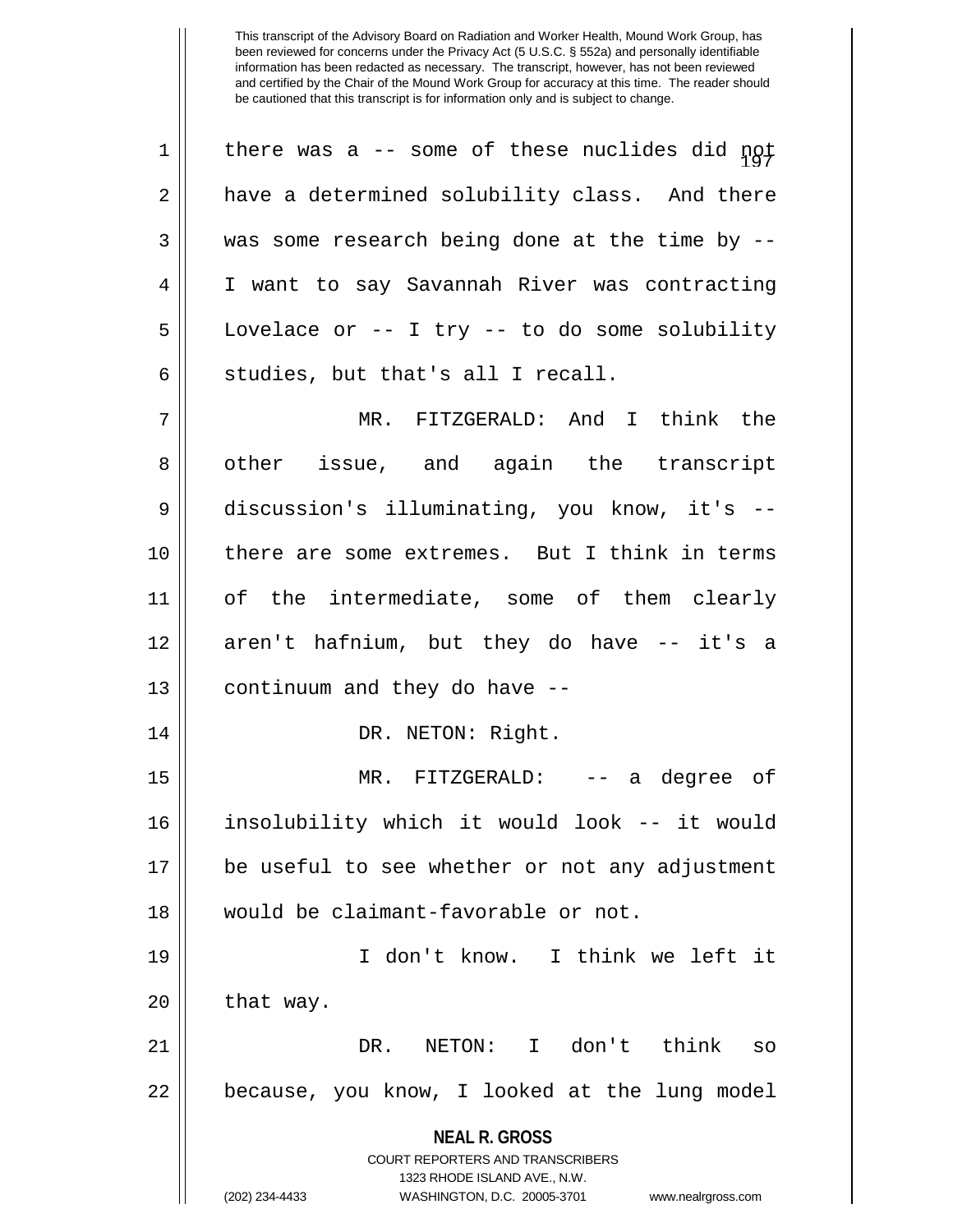**NEAL R. GROSS** COURT REPORTERS AND TRANSCRIBERS 1323 RHODE ISLAND AVE., N.W.  $1$  | this morning to confirm that the tritium lung  $2 \parallel$  model -- the way we handle tritium is the  $3 \parallel$  matrix is inhaled, the metal that the tritium 4 was bound to, we actually account for the 5 tritium dissolving off of the metal and 6 becoming systemic. 7 And so once that happens, then all 8 || you would do is reduce the lung dose if you 9 || had a more moderately soluble material. So, I 10 don't see that it would really affect 11 anything. 12 But I'll tell you we will take 13 || that up, we'll go and run that to ground and 14 just respond to it. 15 CHAIR BEACH: Yes, I was just going  $16$  | to suggest that. 17 || DR. NETON: To get it in writing or 18 || in a more formal piece of communication. 19 MR. FITZGERALD: And whether 20 || there's any particular, whether it's titanium 21 || or some of these that fall just short of  $22$  || hafnium whether there be any value to applying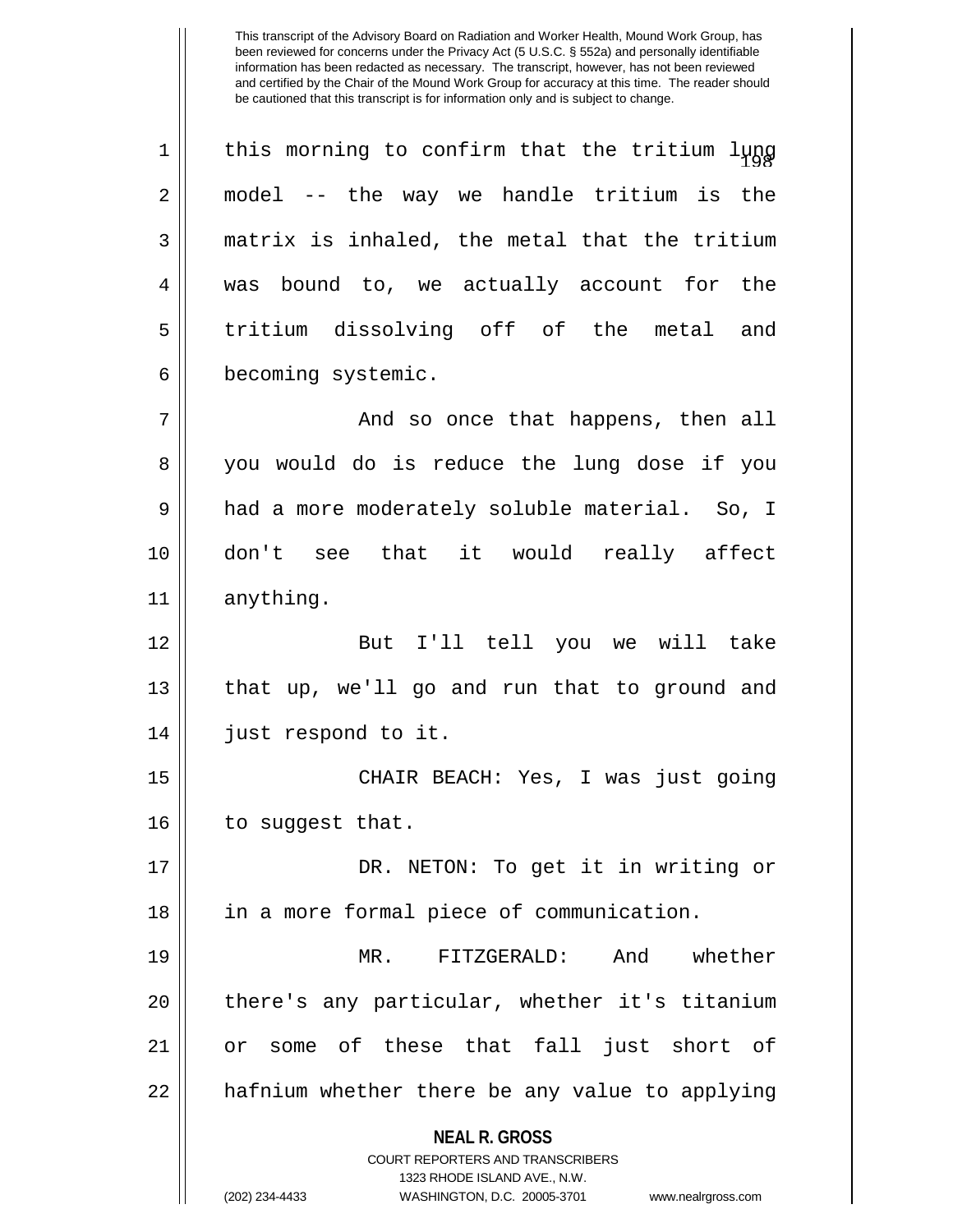**NEAL R. GROSS** COURT REPORTERS AND TRANSCRIBERS 1323 RHODE ISLAND AVE., N.W. (202) 234-4433 WASHINGTON, D.C. 20005-3701 www.nealrgross.com This transcript of the Advisory Board on Radiation and Worker Health, Mound Work Group, has been reviewed for concerns under the Privacy Act (5 U.S.C. § 552a) and personally identifiable information has been redacted as necessary. The transcript, however, has not been reviewed and certified by the Chair of the Mound Work Group for accuracy at this time. The reader should be cautioned that this transcript is for information only and is subject to change. 1 || it, because I think that it is a bit of  $_{9}$  a 2 continuum for some of these. It's not one 3 | over the other. 4 DR. NETON: We'll put some kind of 5 | formal response --6 MR. FITZGERALD: Titanium is one  $7 \parallel$  that comes to mind, but there may be some  $8 \parallel$  others that fall in that upper range. 9 Okay. This is an old favorite, 10 Issue 9. Brings back fond memories. The 11 high-fired Pu-238 and Type L excretion model. 12 And that was simply -- I think we 13 || -- after we kind of banged that thing down, I 14 think NIOSH agreed that, okay, there might 15 perhaps be a Type L that might come up on 16 occasion, but we always have those excretion 17 curves if we need to. And we will apply it if 18 || the phenomena shows up.  $19 \parallel$  and I just put that down as a  $-$ 20 just to acknowledge that that was the 21 commitment to add a Type L and make it 22 || available through dose reconstruction if in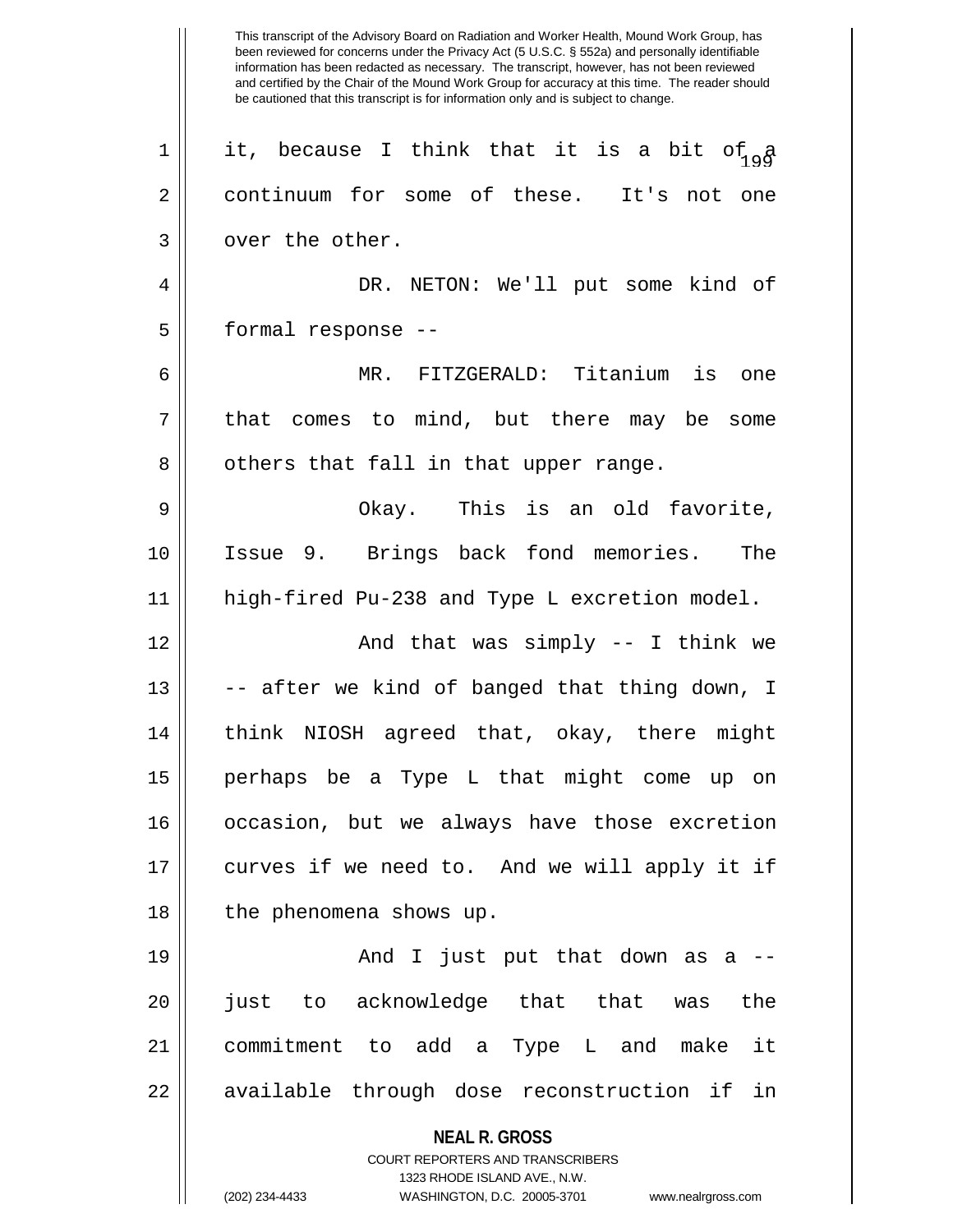**NEAL R. GROSS** COURT REPORTERS AND TRANSCRIBERS 1323 RHODE ISLAND AVE., N.W. (202) 234-4433 WASHINGTON, D.C. 20005-3701 www.nealrgross.com This transcript of the Advisory Board on Radiation and Worker Health, Mound Work Group, has been reviewed for concerns under the Privacy Act (5 U.S.C. § 552a) and personally identifiable information has been redacted as necessary. The transcript, however, has not been reviewed and certified by the Chair of the Mound Work Group for accuracy at this time. The reader should be cautioned that this transcript is for information only and is subject to change. 1  $\parallel$  fact that phenomenon shows up in terms of the 2 || urinalyses results that they kept. I think  $3 \parallel$  that's how we left it. 4 DR. NETON: I think I remember 5 recently adding a proviso in the Site Profile 6 | indicating that this type possibly does exist  $7$  | and we're aware of it. 8 MR. FITZGERALD: Yes. 9 DR. NETON: Don't try to force it 10 in one of our standard models if it doesn't 11 || seem to fit the basic. 12 MR. FITZGERALD: Right. Exactly. 13 DR. NETON: Strangely, I do 14 | remember that. 15 MR. FITZGERALD: Right. So, that 16 was kind of it and there was a couple of cases  $17$  | that we conveyed it back and forth. 18 MR. KATZ: So, that sounds like an 19 issue that's, in effect, in abeyance. It just 20 || hasn't shown up in the TBD. 21 CHAIR BEACH: Yes, and there's 22 || several meetings and then I know that you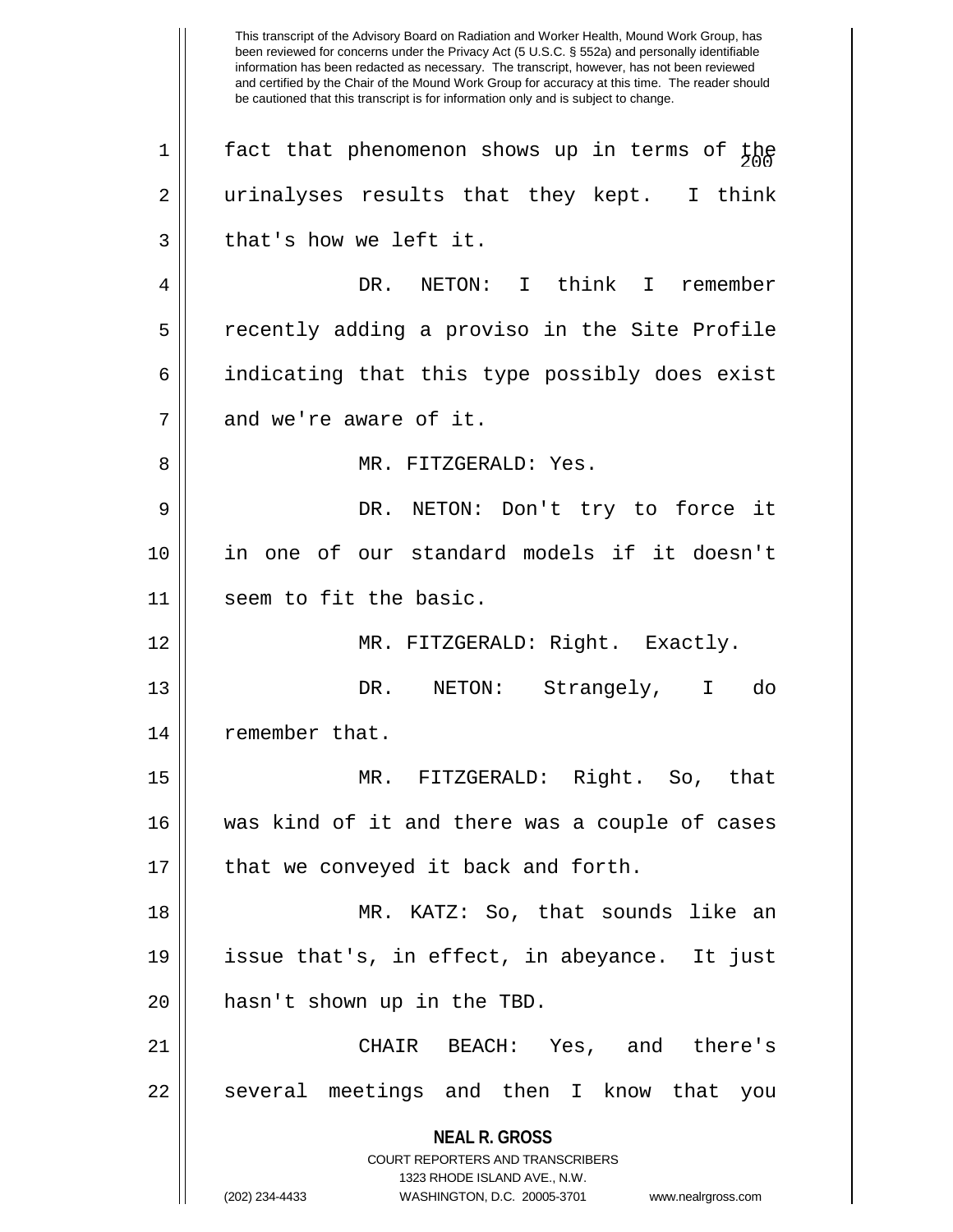**NEAL R. GROSS** COURT REPORTERS AND TRANSCRIBERS 1323 RHODE ISLAND AVE., N.W. (202) 234-4433 WASHINGTON, D.C. 20005-3701 www.nealrgross.com This transcript of the Advisory Board on Radiation and Worker Health, Mound Work Group, has been reviewed for concerns under the Privacy Act (5 U.S.C. § 552a) and personally identifiable information has been redacted as necessary. The transcript, however, has not been reviewed and certified by the Chair of the Mound Work Group for accuracy at this time. The reader should be cautioned that this transcript is for information only and is subject to change.  $1 \parallel$  wrote up kind of a status in the matrix.  $\frac{201}{201}$ 2 DR. NETON: Yes, I would want to go 3 back and review the material. We're all based 4 | on recollection here. 5 CHAIR BEACH: Yes. 6 DR. NETON: So, it's better to go 7 || back and, you know, it's going to take some 8 work on our part to go and more definitively 9 || outline what -- who said what and what we're 10 || going to do. It's got to be done. 11 DR FITZGERALD: Okay. Those are 12 the easy ones. Now, we get to internal 13 dosimetry data completeness: 11, 12 and 13. 14 || That was consolidated. 15 On A, uncertainties and low 16 || recovery for polonium bioassay procedures, I 17 || think that's one where I would say that would 18 be one of the things to take a look at 19 || specifically. I don't know. 20 It would be a value to go through 21 and repeat some of the discussions that we've  $22$  || had. But the citation that's in Section 3.1,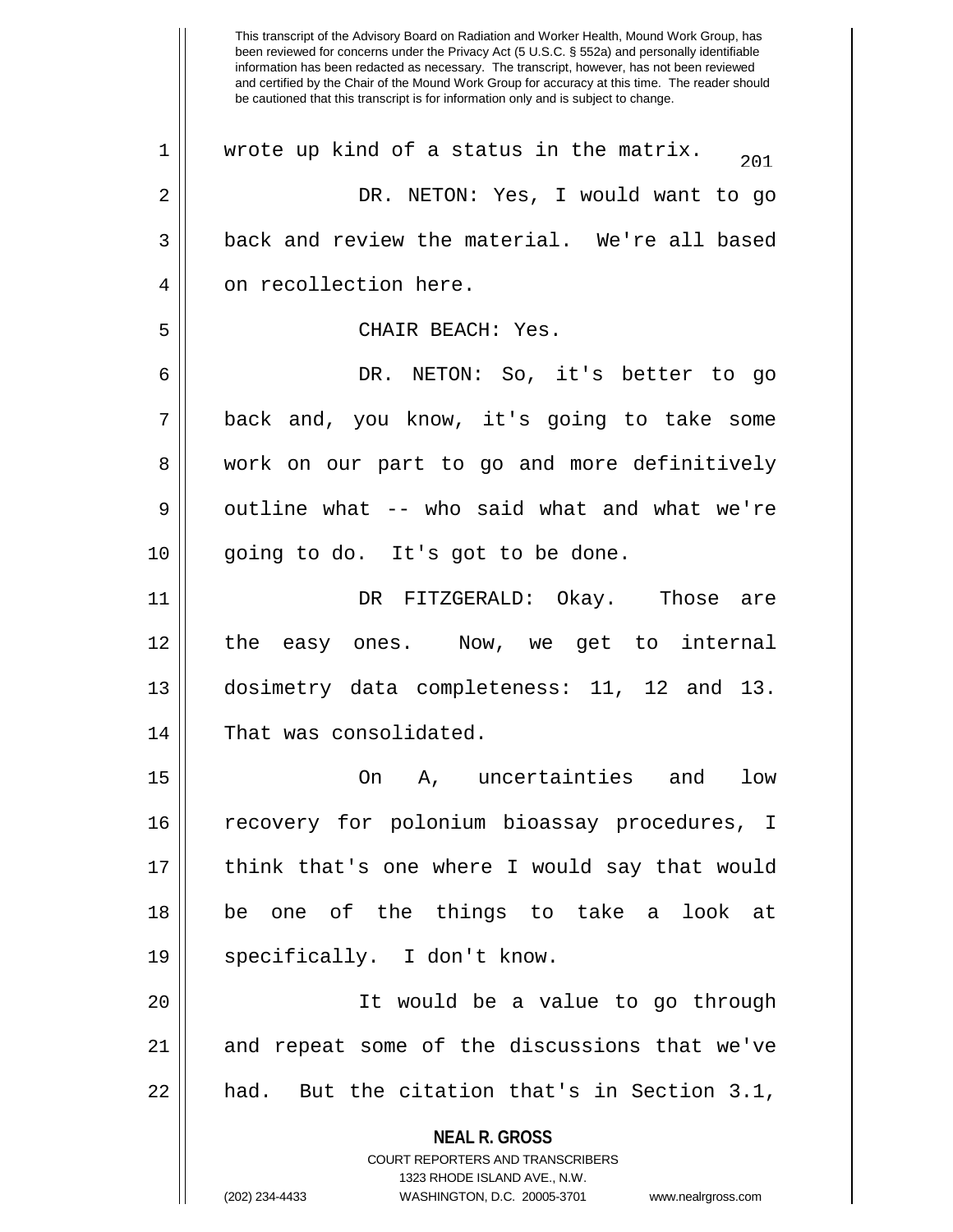**NEAL R. GROSS** COURT REPORTERS AND TRANSCRIBERS 1323 RHODE ISLAND AVE., N.W. (202) 234-4433 WASHINGTON, D.C. 20005-3701 www.nealrgross.com This transcript of the Advisory Board on Radiation and Worker Health, Mound Work Group, has been reviewed for concerns under the Privacy Act (5 U.S.C. § 552a) and personally identifiable information has been redacted as necessary. The transcript, however, has not been reviewed and certified by the Chair of the Mound Work Group for accuracy at this time. The reader should be cautioned that this transcript is for information only and is subject to change. 1 || that's one of our White Papers.  $202$ 2 So, I went back and looked at the 3 || NIOSH White Papers that came back in response 4 || and did not see that treated specifically. It 5 was in broad responses, but I think that would  $6 \parallel$  be one where -- unless you could find the 7 particular citation. 8 DR. NETON: I might have it right 9 || here, actually. 10 || MR. FITZGERALD: Okay. 11 || DR. NETON: Section 3.2. 12 MR. FITZGERALD: Do you have that  $13 \parallel$  one? 14 || DR. NETON: Yes. 15 || MR. FITZGERALD: Which response --16 DR. NETON: Well, you list it as  $17$  | Section -- this is the 2009, April 2009 NIOSH 18 Internal Dosimetry Data Completeness. 19 MR. FITZGERALD: Yes, 9A. 20 DR. NETON: The polonium response I 21 have is Section 3.2, not 3.1. Maybe this is 22 || not the right one.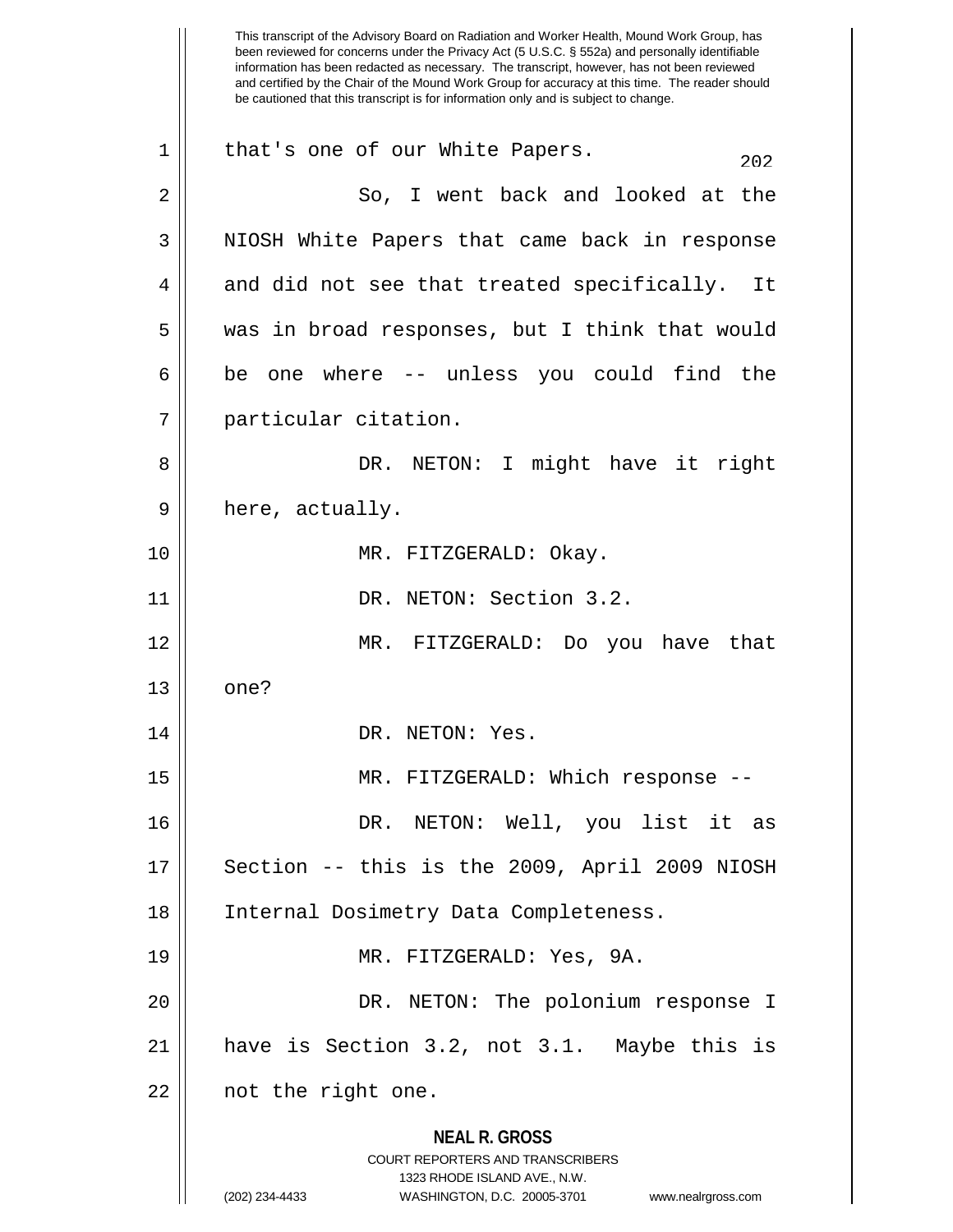**NEAL R. GROSS** COURT REPORTERS AND TRANSCRIBERS 1323 RHODE ISLAND AVE., N.W. (202) 234-4433 WASHINGTON, D.C. 20005-3701 www.nealrgross.com This transcript of the Advisory Board on Radiation and Worker Health, Mound Work Group, has been reviewed for concerns under the Privacy Act (5 U.S.C. § 552a) and personally identifiable information has been redacted as necessary. The transcript, however, has not been reviewed and certified by the Chair of the Mound Work Group for accuracy at this time. The reader should be cautioned that this transcript is for information only and is subject to change.  $203$  MR. FITZGERALD: Let's see.  $203$ 2 DR. NETON: This talks more about 3 the availability of records and not the 4 || recovery. So, that was just fortuitous that 5 it seemed to line up. 6 Never mind. That's not the one. 7 MR. FITZGERALD: Yes, this is the 8 section that's labeled Uncertainties in Load 9 || Recovery for Polonium Samples. 10 DR. NETON: Which one is that? 11 MR. FITZGERALD: This is on the 12 April 2009. 13 DR. NETON: Okay. There were two 14 || pieces here. 15 MR. FITZGERALD: Right. I cross 16 walked it with the responses we've gotten 17 || afterwards. And there were general responses, 18 but that specific question I couldn't find in 19  $\parallel$  the -- but granted there's a lot of paper that 20 came afterwards. 21 || So, I went through and didn't find  $22 \parallel$  it. But if it's there, then that's fine. We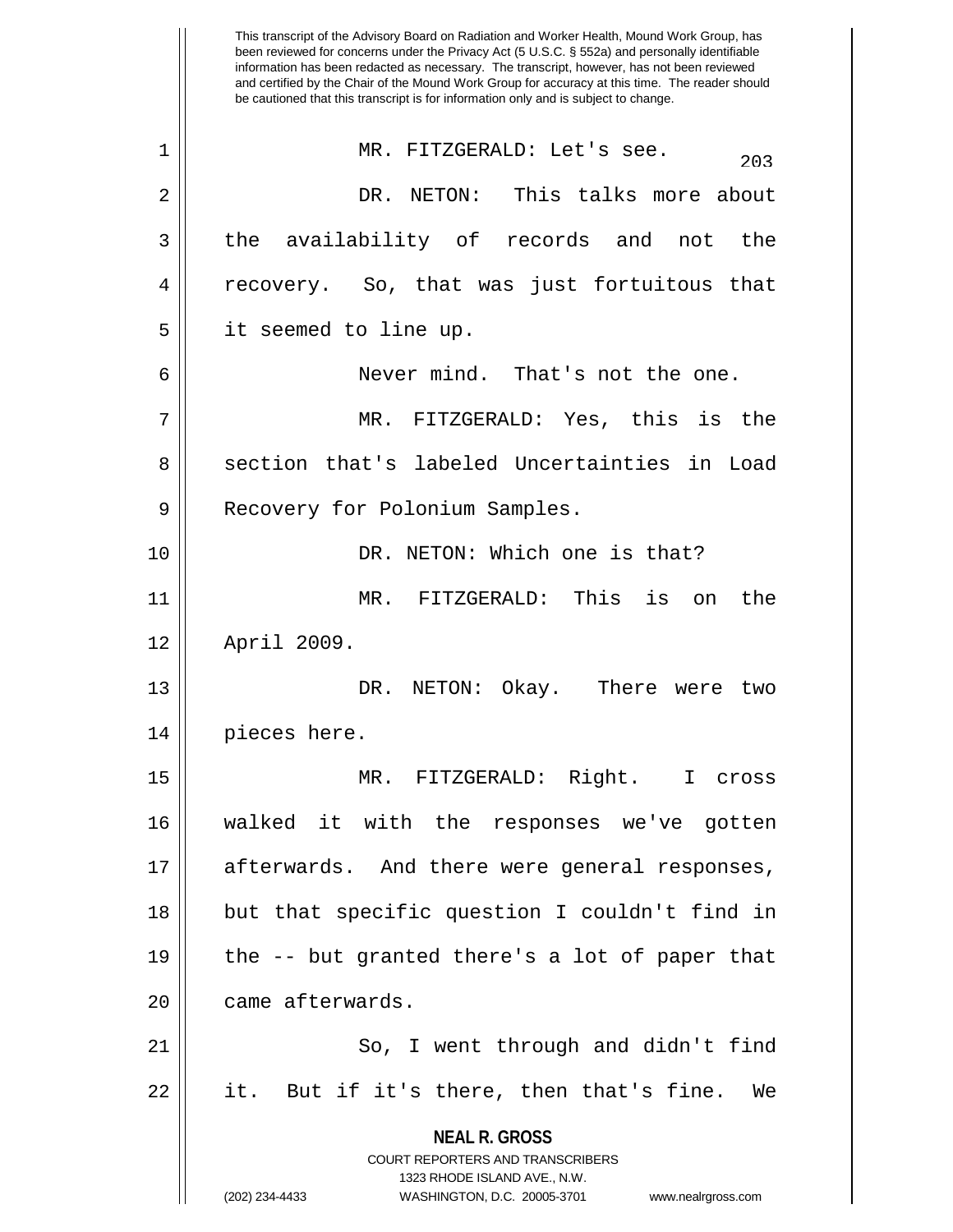**NEAL R. GROSS** been reviewed for concerns under the Privacy Act (5 U.S.C. § 552a) and personally identifiable information has been redacted as necessary. The transcript, however, has not been reviewed and certified by the Chair of the Mound Work Group for accuracy at this time. The reader should be cautioned that this transcript is for information only and is subject to change.  $204$  can go ahead and put that down. 2 DR. NETON: Yes, we can address  $3 \parallel$  this. This is a matter of what recovery is 4 used. 5 MR. FITZGERALD: That reference is  $6 \parallel$  correct. It's 2009, A, Section 3.1. 7 DR. NETON: Yes, it's the other 8 document. There's a completeness, and then  $9 \parallel$  there's an adequacy. 10 MR. FITZGERALD: On B, I got your 11 response on that and actually I went back to 12 double-check that and I think the first two 13 bullets are responded to in the general 14 framework. 15 I mean, you almost have to step 16 back because those issues are a little 17 || broader, are answered by the White Papers, but 18 not specifically, but in general on this 19 question of 95 percent of the data was found 20 for selected individuals collected in 1990 and 21 || later, you know. This gets to the gross 22 | alpha, gross beta.

This transcript of the Advisory Board on Radiation and Worker Health, Mound Work Group, has

1323 RHODE ISLAND AVE., N.W. (202) 234-4433 WASHINGTON, D.C. 20005-3701 www.nealrgross.com

COURT REPORTERS AND TRANSCRIBERS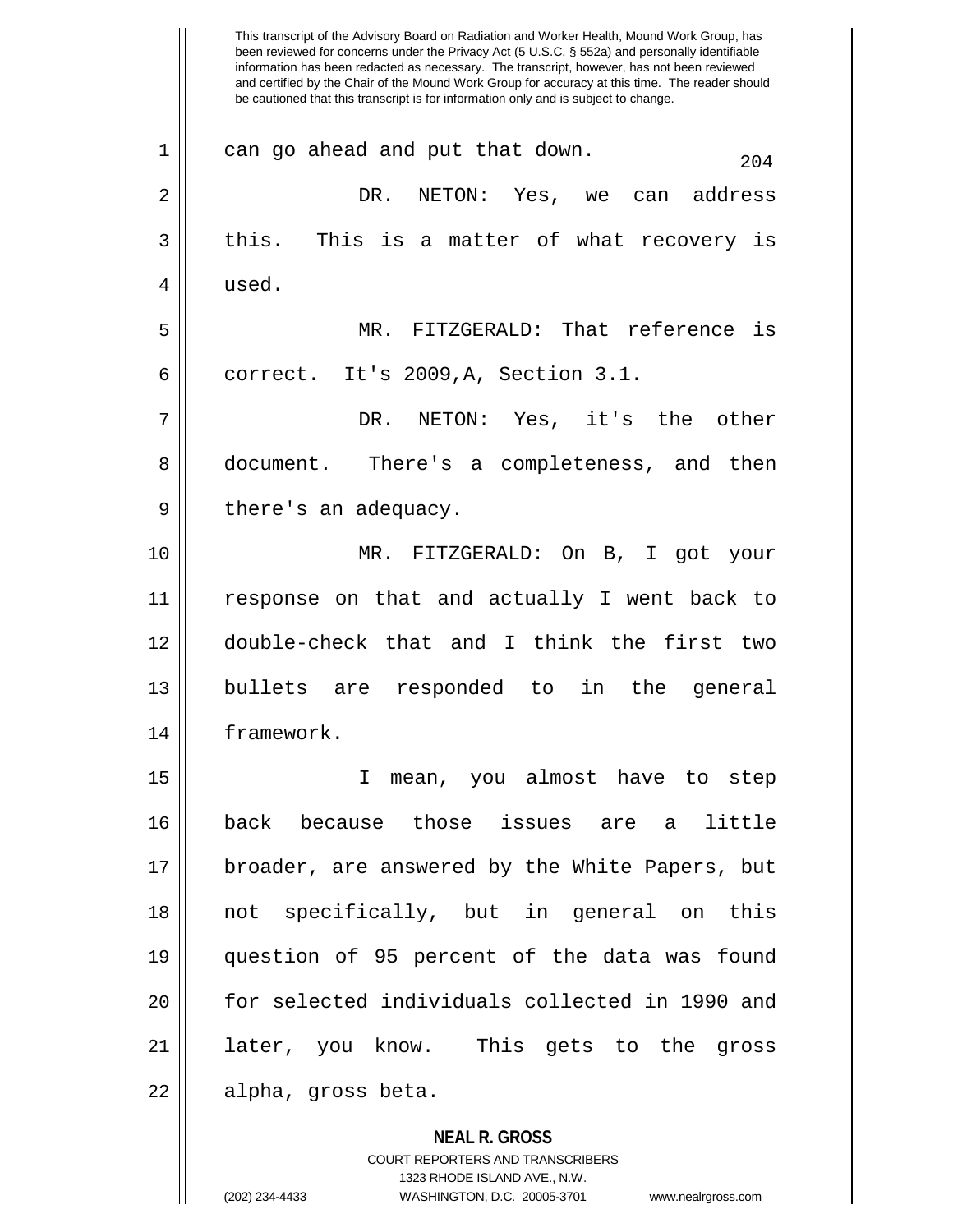|                | This transcript of the Advisory Board on Radiation and Worker Health, Mound Work Group, has<br>been reviewed for concerns under the Privacy Act (5 U.S.C. § 552a) and personally identifiable<br>information has been redacted as necessary. The transcript, however, has not been reviewed<br>and certified by the Chair of the Mound Work Group for accuracy at this time. The reader should<br>be cautioned that this transcript is for information only and is subject to change. |
|----------------|---------------------------------------------------------------------------------------------------------------------------------------------------------------------------------------------------------------------------------------------------------------------------------------------------------------------------------------------------------------------------------------------------------------------------------------------------------------------------------------|
| $\mathbf 1$    | DR. NETON: Right.<br>205                                                                                                                                                                                                                                                                                                                                                                                                                                                              |
| $\overline{2}$ | MR.<br>FITZGERALD:<br>Sort<br>оf                                                                                                                                                                                                                                                                                                                                                                                                                                                      |
| 3              | radionuclide-specific versus gross alpha and -                                                                                                                                                                                                                                                                                                                                                                                                                                        |
| 4              | DR. NETON: Yes, yes.                                                                                                                                                                                                                                                                                                                                                                                                                                                                  |
| 5              | MR.<br>FITZGERALD: And when<br>I went                                                                                                                                                                                                                                                                                                                                                                                                                                                 |
| 6              | back and thought about it and read that thing                                                                                                                                                                                                                                                                                                                                                                                                                                         |
| 7              | through, I said, okay, this is really that                                                                                                                                                                                                                                                                                                                                                                                                                                            |
| 8              | issue and we are pretty much satisfied on                                                                                                                                                                                                                                                                                                                                                                                                                                             |
| 9              | that.                                                                                                                                                                                                                                                                                                                                                                                                                                                                                 |
| 10             | And the same thing with the next                                                                                                                                                                                                                                                                                                                                                                                                                                                      |
| 11             | the majority of pre-1990 results<br>that<br>one                                                                                                                                                                                                                                                                                                                                                                                                                                       |
| 12             | again even though the original White Papers                                                                                                                                                                                                                                                                                                                                                                                                                                           |
| 13             | focused in on radionuclide-specific, I think                                                                                                                                                                                                                                                                                                                                                                                                                                          |
| 14             | as the dialogue went on we accepted the gross                                                                                                                                                                                                                                                                                                                                                                                                                                         |
| 15             | alpha and beta. So, those issues were                                                                                                                                                                                                                                                                                                                                                                                                                                                 |
| 16             | responded to.                                                                                                                                                                                                                                                                                                                                                                                                                                                                         |
| 17             | Now, the next ones I did not --                                                                                                                                                                                                                                                                                                                                                                                                                                                       |
| 18             | these were a lot more specific and I think                                                                                                                                                                                                                                                                                                                                                                                                                                            |
| 19             | clearly were Site Profile in nature to begin                                                                                                                                                                                                                                                                                                                                                                                                                                          |
| 20             | in terms of the units<br>with<br>and<br>the                                                                                                                                                                                                                                                                                                                                                                                                                                           |
| 21             | radionuclides didn't match.                                                                                                                                                                                                                                                                                                                                                                                                                                                           |
| 22             | DR. NETON: Right.                                                                                                                                                                                                                                                                                                                                                                                                                                                                     |
|                | <b>NEAL R. GROSS</b><br>COURT REPORTERS AND TRANSCRIBERS<br>1323 RHODE ISLAND AVE., N.W.<br>(202) 234-4433<br>WASHINGTON, D.C. 20005-3701<br>www.nealrgross.com                                                                                                                                                                                                                                                                                                                       |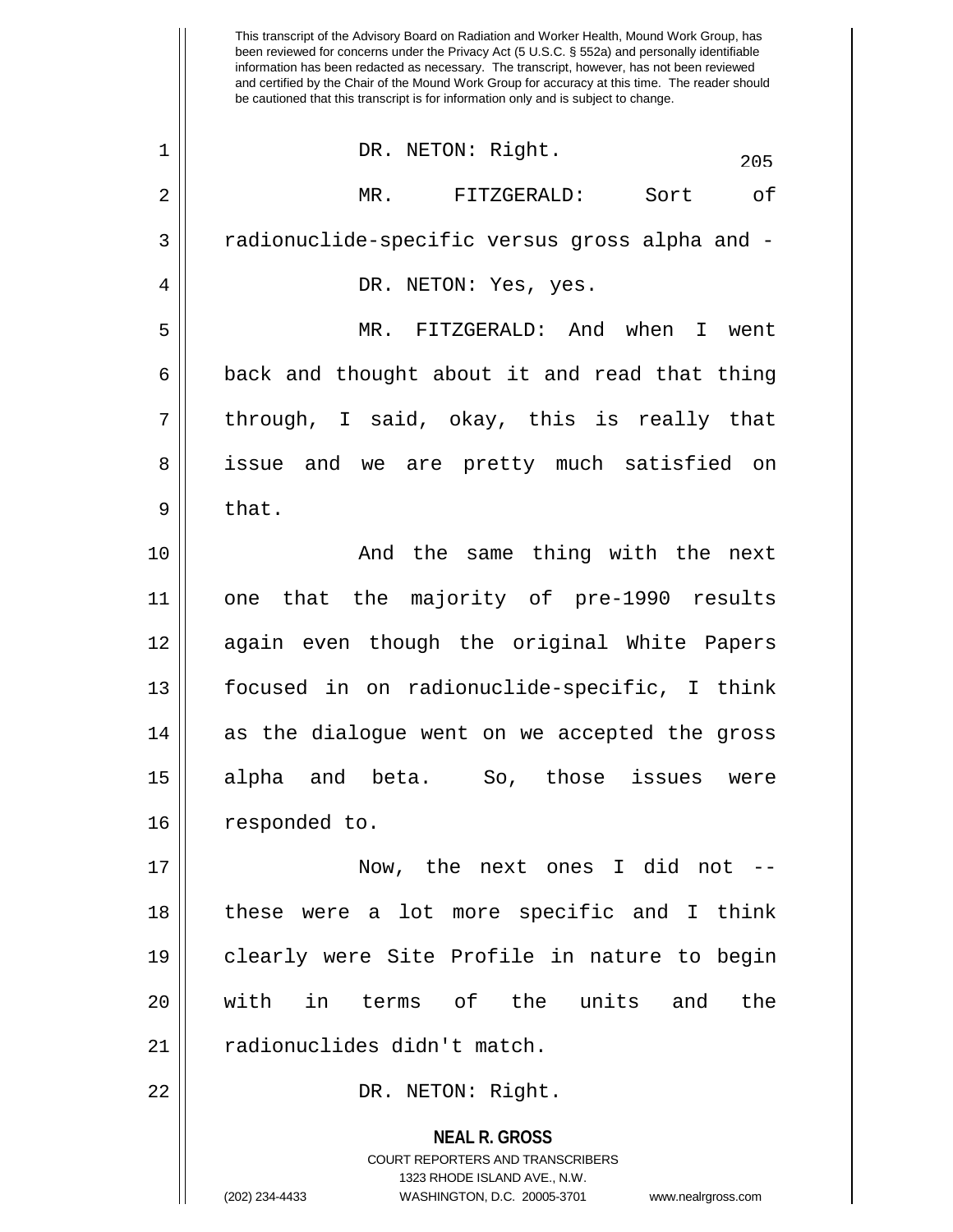1 MR. FITZGERALD: The volume<br>206 2 | corrections were not possible in a number of  $3 \parallel$  the cases that were identified on that 4 particular element from Section 3.6. I think 5 that's clearly a Site Profile and how we'll  $6 \parallel$  improve the document type of thing.

 $7 \parallel$  0n C, this was actually a 8 collection of what I would consider Site 9 || Profile-specific issues. When Kathy was going 10 || through and doing a QA on the database, she 11 || was finding these discrepancies.

12 The question is are they, you 13 || know, are they ones that require any kind of 14 adjustment in this TBD or some kind of 15 explanation, or they're not significant or 16 not, but these were sort of her QA check of 17 the database found basically questionable 18 issues or issues that raised some questions. 19 || And this is in Section 4.6.

20 There was a broad response. But I 21 didn't in reading that response, find a -- 22 || again, because these are Site Profiles, didn't

> **NEAL R. GROSS** COURT REPORTERS AND TRANSCRIBERS

> > 1323 RHODE ISLAND AVE., N.W.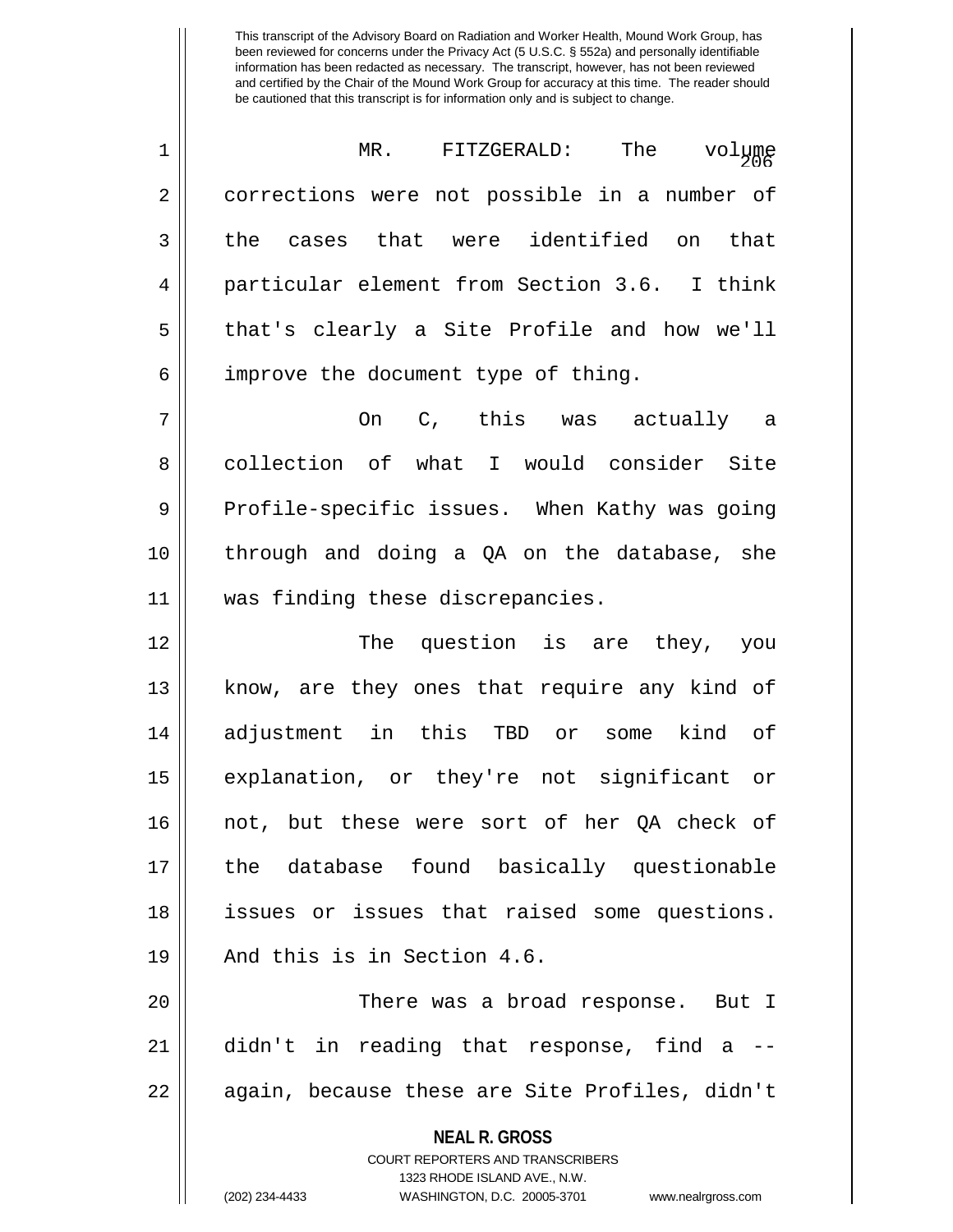**NEAL R. GROSS** COURT REPORTERS AND TRANSCRIBERS 1323 RHODE ISLAND AVE., N.W. (202) 234-4433 WASHINGTON, D.C. 20005-3701 www.nealrgross.com This transcript of the Advisory Board on Radiation and Worker Health, Mound Work Group, has been reviewed for concerns under the Privacy Act (5 U.S.C. § 552a) and personally identifiable information has been redacted as necessary. The transcript, however, has not been reviewed and certified by the Chair of the Mound Work Group for accuracy at this time. The reader should be cautioned that this transcript is for information only and is subject to change.  $1$  || see a specific response to some of these 2 | discrepancies that were raised. 3 So, again I went back and checked 4 || that given your -- when you came back with 5 your response. 6 DR. NETON: Right. 7 MR. FITZGERALD: So, anyway, that 8 can be found in this 2009 C, which is a 9 different White Paper. That's why I said the 10 crosswalk is important. That's where the 11 reference is.  $12$   $\parallel$  2009 C, this is  $-$  this is the QA 13 document, Mound Internal Dosimetry Data 14 Quality Assurance. That's April 2009. Same 15 dates. 16 There are three documents of the 17 same date just to make things more 18 || complicated. One was Internal Dosimetry Data 19 Accuracy, the other was Internal Data 20 || Completeness, and the third was Dosimetry Data 21 | Quality Assurance. 22 DR. NETON: And this had to do, I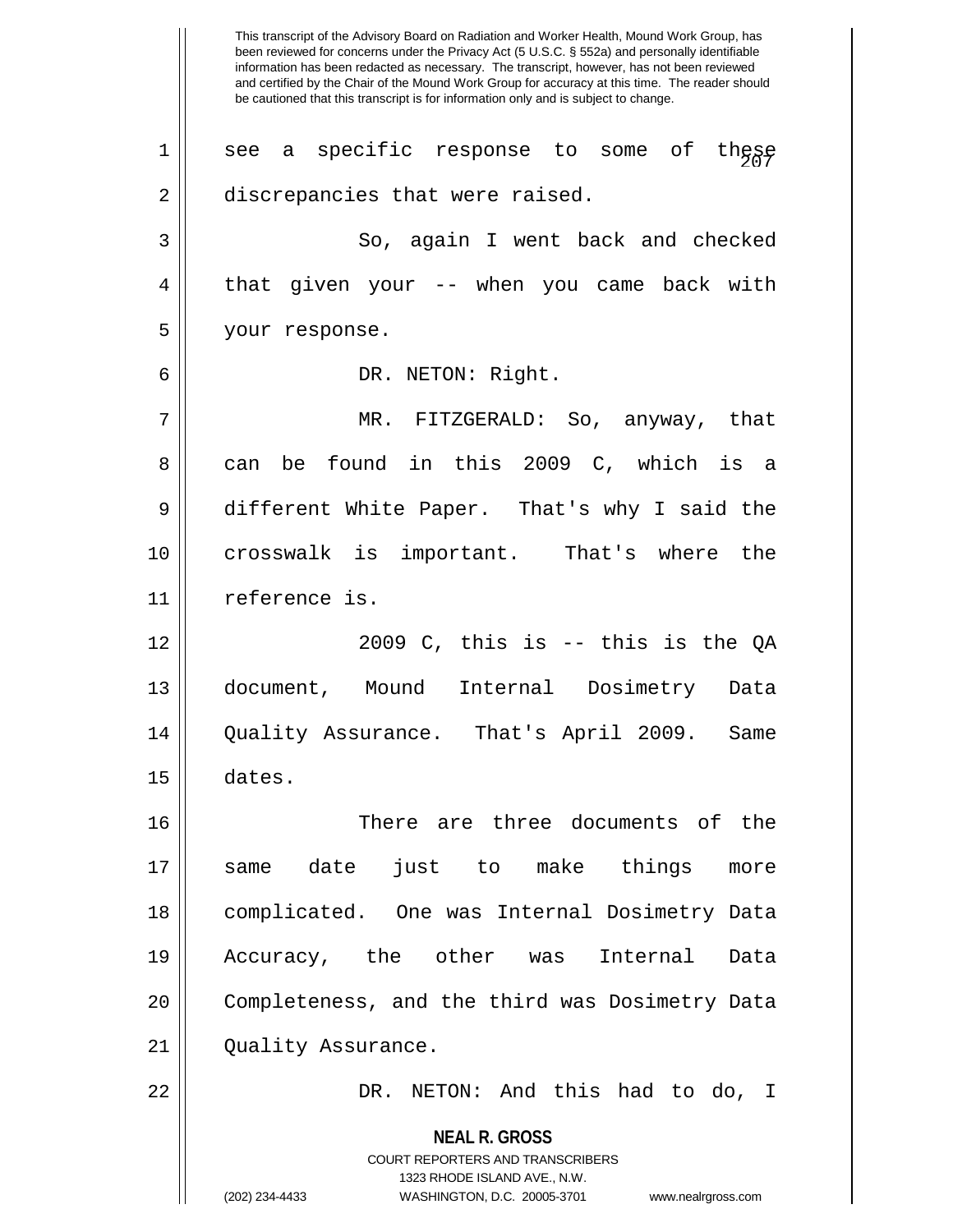**NEAL R. GROSS** COURT REPORTERS AND TRANSCRIBERS 1323 RHODE ISLAND AVE., N.W. This transcript of the Advisory Board on Radiation and Worker Health, Mound Work Group, has been reviewed for concerns under the Privacy Act (5 U.S.C. § 552a) and personally identifiable information has been redacted as necessary. The transcript, however, has not been reviewed and certified by the Chair of the Mound Work Group for accuracy at this time. The reader should be cautioned that this transcript is for information only and is subject to change. 1 | think, with the MJW. 208 2 || MR. FITZGERALD: Yes. 3 DR. NETON: MJW did their post -- 4 | pre-1986 or whatever dose reconstructions. 5 MR. FITZGERALD: Right. 6 DR. NETON: And Kathy identified  $7 \parallel$  some issues with the data in the database.  $8 \parallel$  And so  $-$ 9 MR. FITZGERALD: Yes, it was the 10 question of if one is going to rely upon that 11 MJW evaluation, should one reflect the fact 12 || that there were some issues that I think MJW 13 itself raised. 14 || A lot of these weren't issues that 15 we originated. These were issues that MJW 16 acknowledged in their report or were issues  $17$  | that they had dealt with. 18 So, I think the question in 19 general was how does NIOSH see the report, MJW 20 database, given some of these issues or 21 questions. 22 || DR. NETON: Right.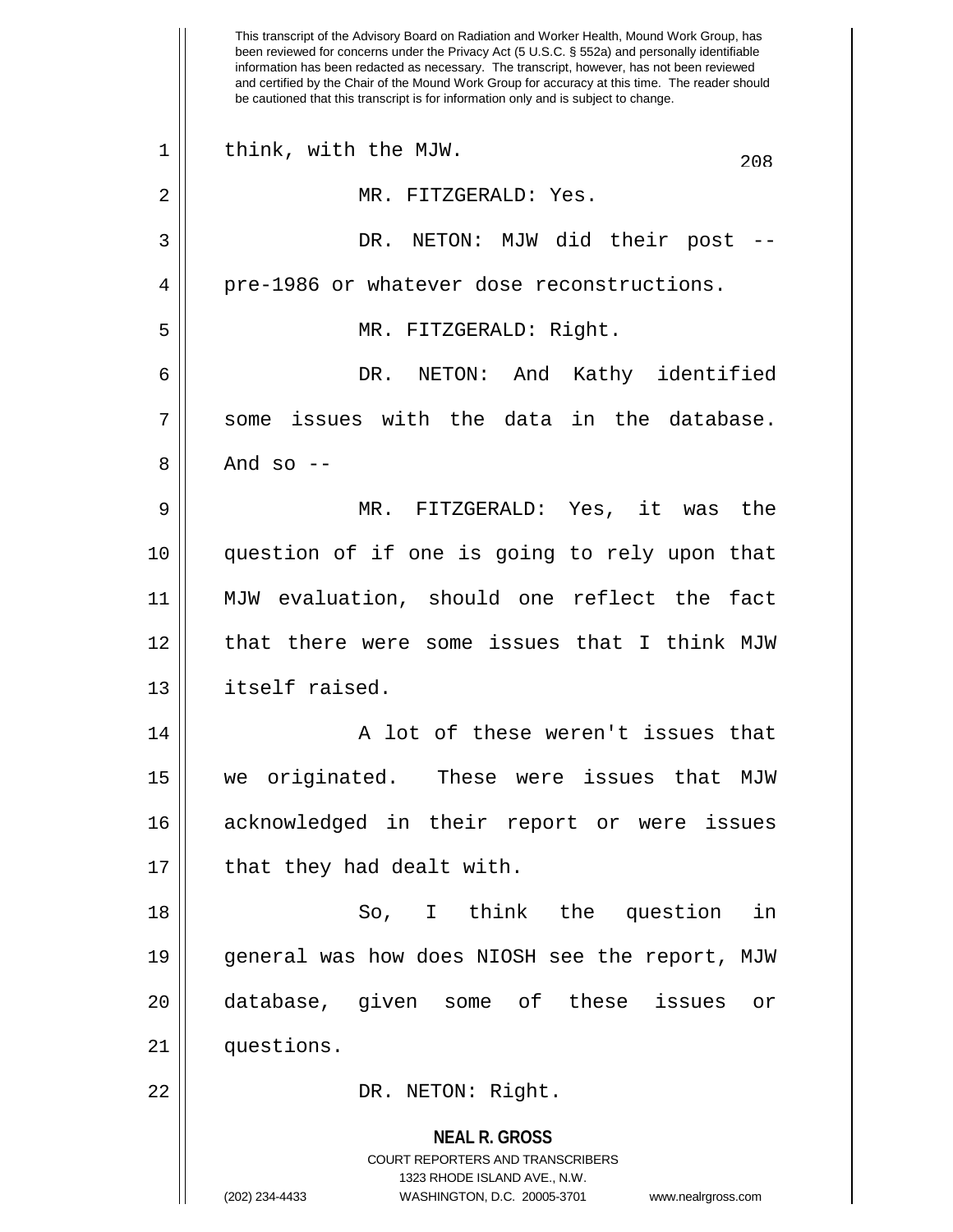**NEAL R. GROSS** COURT REPORTERS AND TRANSCRIBERS 1323 RHODE ISLAND AVE., N.W. (202) 234-4433 WASHINGTON, D.C. 20005-3701 www.nealrgross.com This transcript of the Advisory Board on Radiation and Worker Health, Mound Work Group, has been reviewed for concerns under the Privacy Act (5 U.S.C. § 552a) and personally identifiable information has been redacted as necessary. The transcript, however, has not been reviewed and certified by the Chair of the Mound Work Group for accuracy at this time. The reader should be cautioned that this transcript is for information only and is subject to change. 1 MR. FITZGERALD: How do you 2 || reconcile those issues in terms of making use 3 | of that database? 4 And that was the broad issue that  $5 \parallel$  she raised and these are -- these are actually 6 || more specifically some of the illustrative 7 || examples of things that she thought NIOSH 8 || should treat in its TBD or at least 9 || acknowledge. 10 || DR. NETON: Don't disagree. 11 MR. FITZGERALD: Okay. On D, I 12 think this has been addressed already, 13 || tritium, missing tritium logbooks for --14 CHAIR BEACH: The only thing I want  $15$  | to point out here is that the dates are wrong. 16 MR. FITZGERALD: The dates are 17 wrong, okay. 18 || CHAIR BEACH: Yes. 19 MR. FITZGERALD: I carried this  $20$  || over. So, I guess we got that wrong. '72 and  $21$   $1$   $176$ . 22 CHAIR BEACH: Yes, December '72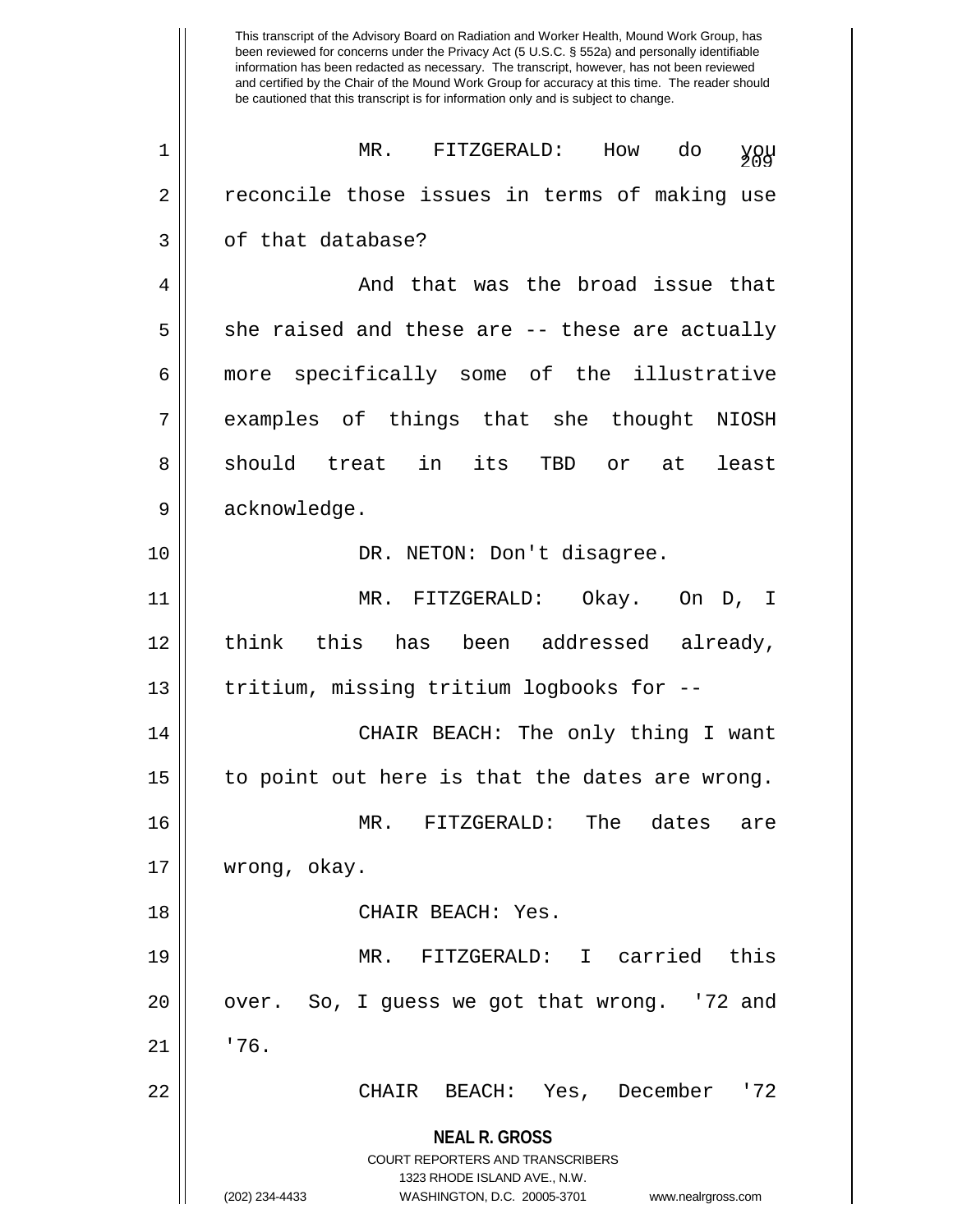**NEAL R. GROSS** COURT REPORTERS AND TRANSCRIBERS 1323 RHODE ISLAND AVE., N.W. This transcript of the Advisory Board on Radiation and Worker Health, Mound Work Group, has been reviewed for concerns under the Privacy Act (5 U.S.C. § 552a) and personally identifiable information has been redacted as necessary. The transcript, however, has not been reviewed and certified by the Chair of the Mound Work Group for accuracy at this time. The reader should be cautioned that this transcript is for information only and is subject to change. 1 | through '75, and then -- or excuse me --  $\frac{172}{210}$  $2 \parallel$  through, and then '75, '76. 3 MR. FITZGERALD: '75, '76. 4 CHAIR BEACH: Do you want the exact 5 dates, Joe? September 1st, 1972, through 6 December 31st, 1972. And then January 1st,  $7 \parallel 1975$ , through December 31st, 1976. 8 MR. FITZGERALD: 1976, okay. Yes, 9 we've carried that over for a couple years now  $10$  | that way. 11 Okay. But anyway that's -- I 12 || think that's encompassed by the action that's 13 being addressed. So, I don't know how you 14 want to treat that. You can maybe remove it 15 from the Site Profile list as that's being 16 | addressed explicitly. 17 Moving on to E, tritium, this gets 18 to tritium bioassay in general. There were a 19 couple of issues in two different reports 20 dealing with the early dose calculations in 21 | terms of algorithm and compounds. 22 || Now, compounds other than HTO is -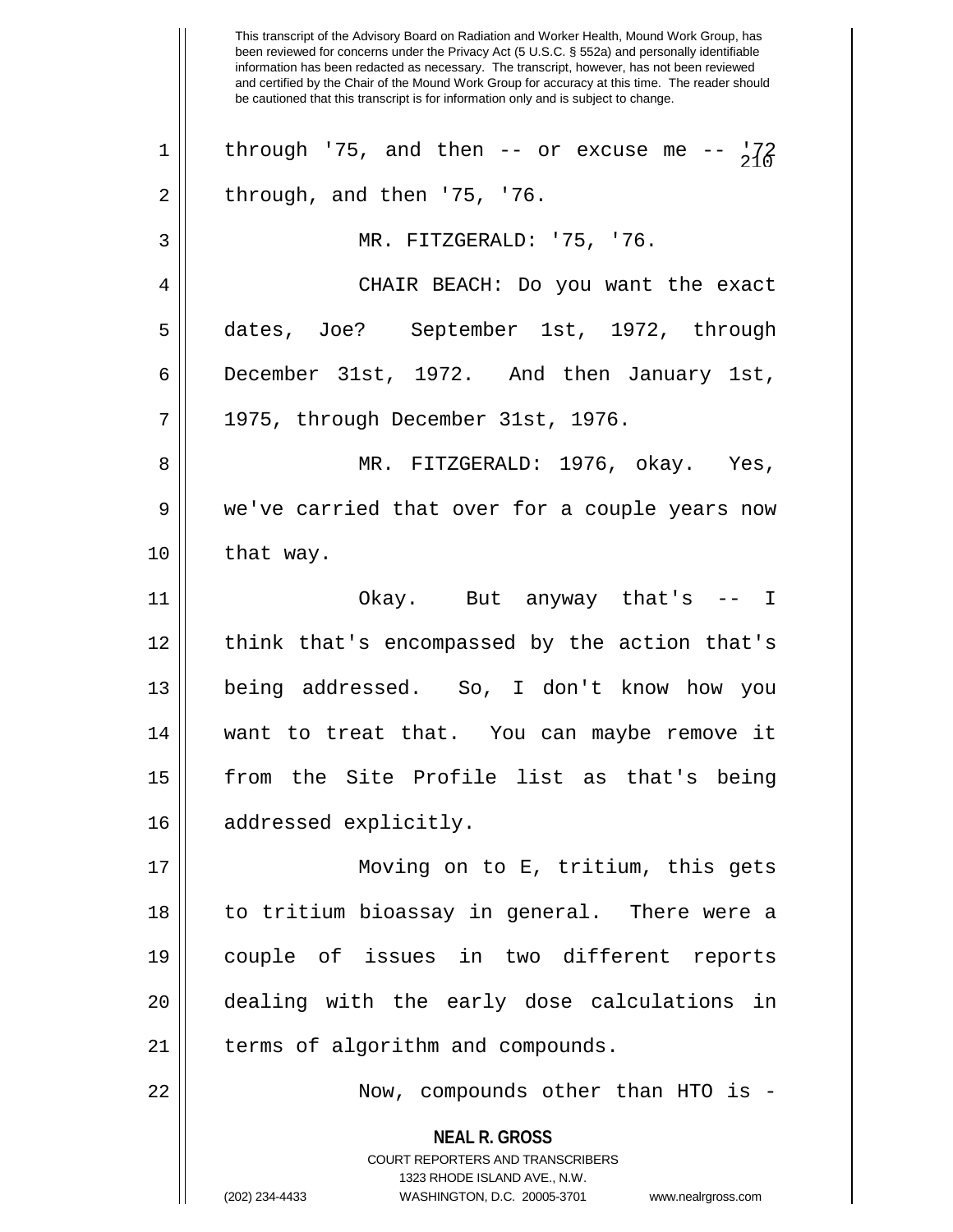| $\mathbf 1$ | - that drops out. Okay. That's tritides,                            |
|-------------|---------------------------------------------------------------------|
| 2           | basically. So, it's just the -- it's the                            |
| 3           | first issue in that particular session.                             |
| 4           | DR. NETON: I'm not sure why we                                      |
| 5           | don't have an algorithm for those                                   |
| 6           | calculations. I'm not sure what --                                  |
| 7           | MR. FITZGERALD: Yes, I think it                                     |
| 8           | goes with the context in the actual report                          |
| 9           | DR. NETON: I'll have to look at                                     |
| 10          | the document. For tritium HTO we definitely                         |
| 11          | have algorithms. I don't know what this is.                         |
| 12          | MR. FITZGERALD: This is -- becomes                                  |
| 13          | the early dose calculation. It may have to do                       |
| 14          | with the availability of the data there.                            |
| 15          | DR. NETON: Or maybe the Mound                                       |
| 16          | calculations that calculated the dose, we                           |
| 17          | don't have the algorithm, but we're not using                       |
| 18          | that.                                                               |
| 19          | MR. FITZGERALD: Well, that may be                                   |
| 20          | the response. I mean, some of these like this                       |
| 21          | one in particular came from that early October                      |
| 22          | 2010 listing. So, that may have been                                |
|             | <b>NEAL R. GROSS</b>                                                |
|             | COURT REPORTERS AND TRANSCRIBERS<br>1323 RHODE ISLAND AVE., N.W.    |
|             | (202) 234-4433<br>WASHINGTON, D.C. 20005-3701<br>www.nealrgross.com |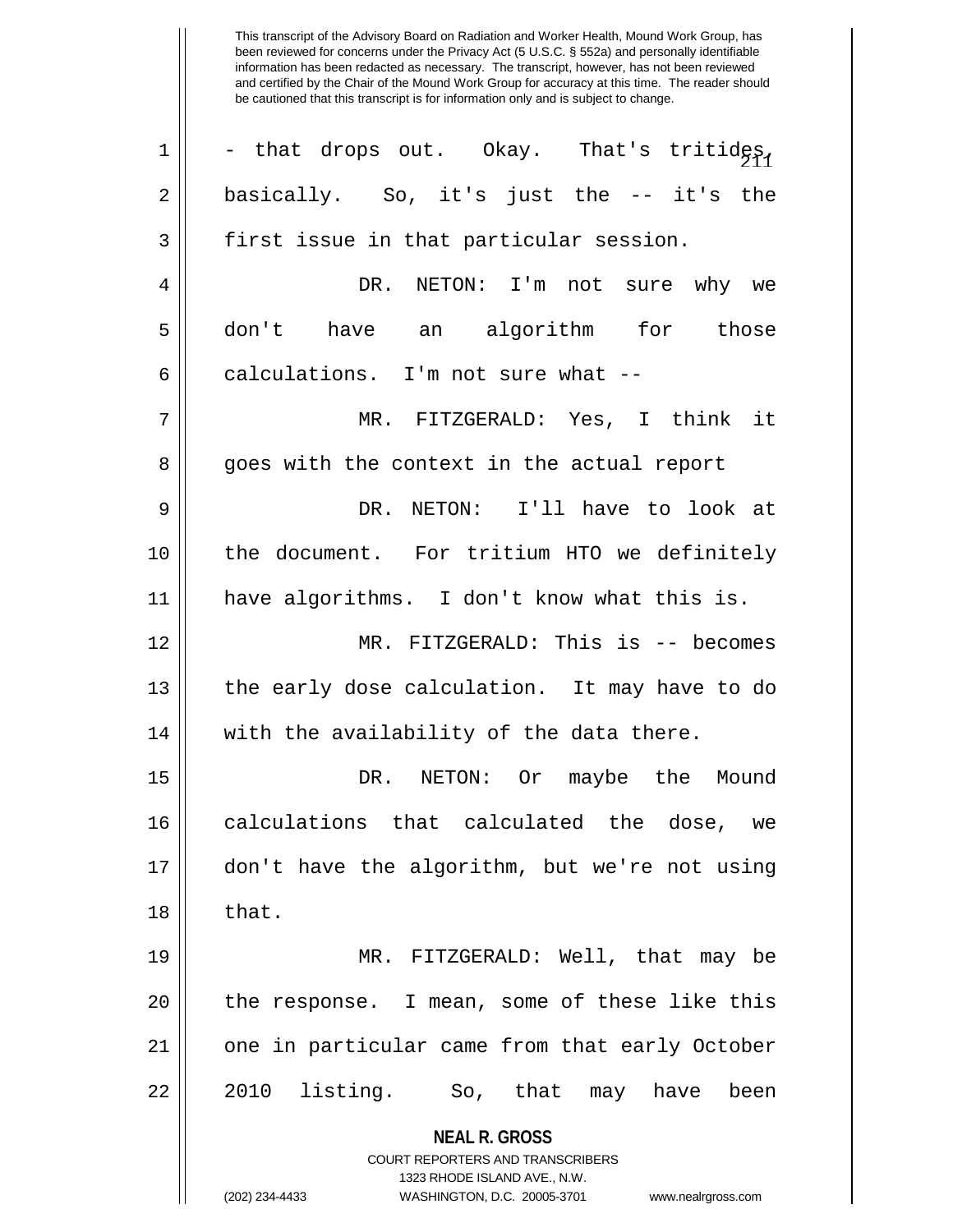**NEAL R. GROSS** COURT REPORTERS AND TRANSCRIBERS 1323 RHODE ISLAND AVE., N.W. (202) 234-4433 WASHINGTON, D.C. 20005-3701 www.nealrgross.com This transcript of the Advisory Board on Radiation and Worker Health, Mound Work Group, has been reviewed for concerns under the Privacy Act (5 U.S.C. § 552a) and personally identifiable information has been redacted as necessary. The transcript, however, has not been reviewed and certified by the Chair of the Mound Work Group for accuracy at this time. The reader should be cautioned that this transcript is for information only and is subject to change. 1 responded to. 212 2 MEMBER ZIEMER: Excuse me. What's 3 || going to happen on D; did you say? I mean, 4 || sorry to back up a minute. On those missing  $5 \parallel$  logbooks, what --6 MR. KATZ: Where at? 7 || (Simultaneous speaking.) 8 MR. FITZGERALD: So, that would 9 disappear from our Site Profile matrix as 10 something that's being addressed explicitly. 11 || CHAIR BEACH: The answer, too. 12 MR. FITZGERALD: Yes. 13 || MEMBER ZIEMER: Yes, that is. 14 MR. FITZGERALD: Two years ago, it 15 was sort of an open question. That's been 16 addressed. 17 MEMBER ZIEMER: All right. 18 MR. FITZGERALD: E, I think, is a 19 matter of checking back. This was an early 20 || finding that we're not too sure about, but may 21 very well have been addressed along the way as 22 || well on tritium bioassay data accuracy in the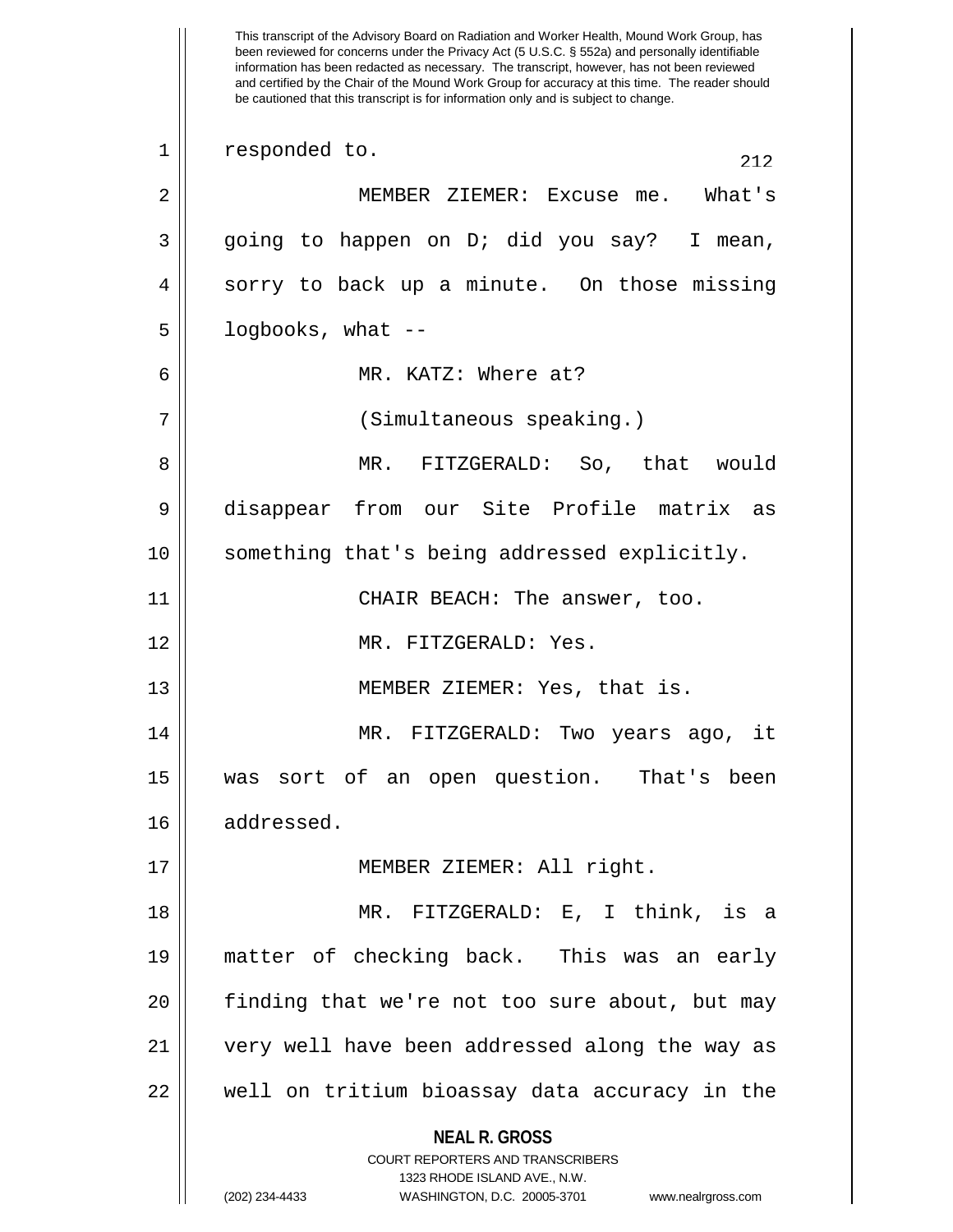**NEAL R. GROSS** COURT REPORTERS AND TRANSCRIBERS  $21$  early years. 2 || So F, plutonium data comparison,  $3 \parallel$  this is another Site Profile question that was 4 || embedded in some of the analyses and again a 5 question of some gaps in the sources as far as 6 information for dose reconstruction for 7 claimants essentially. 8 The same thing with G for 9 polonium, and this came from a data 10 completeness review and raising questions 11 about potential gaps. 12 DR. NETON: Yes, I don't know if 13  $\parallel$  this has a gross alpha issue with it or  $-$ 14 MR. FITZGERALD: I didn't get the 15 || sense. Like I said, I have the documents 16 right here. We can go back and check, but I  $17$   $\parallel$  think this is different from that. 18 DR. NETON: Okay. I'll look. 19 MR. FITZGERALD: H gets into fecal  $20$  || bioassay data, the question of  $-$  this is 21 || going back quite a ways now. Few results in 22 || PURECON, poor overlap in logbooks, notion of -

1323 RHODE ISLAND AVE., N.W.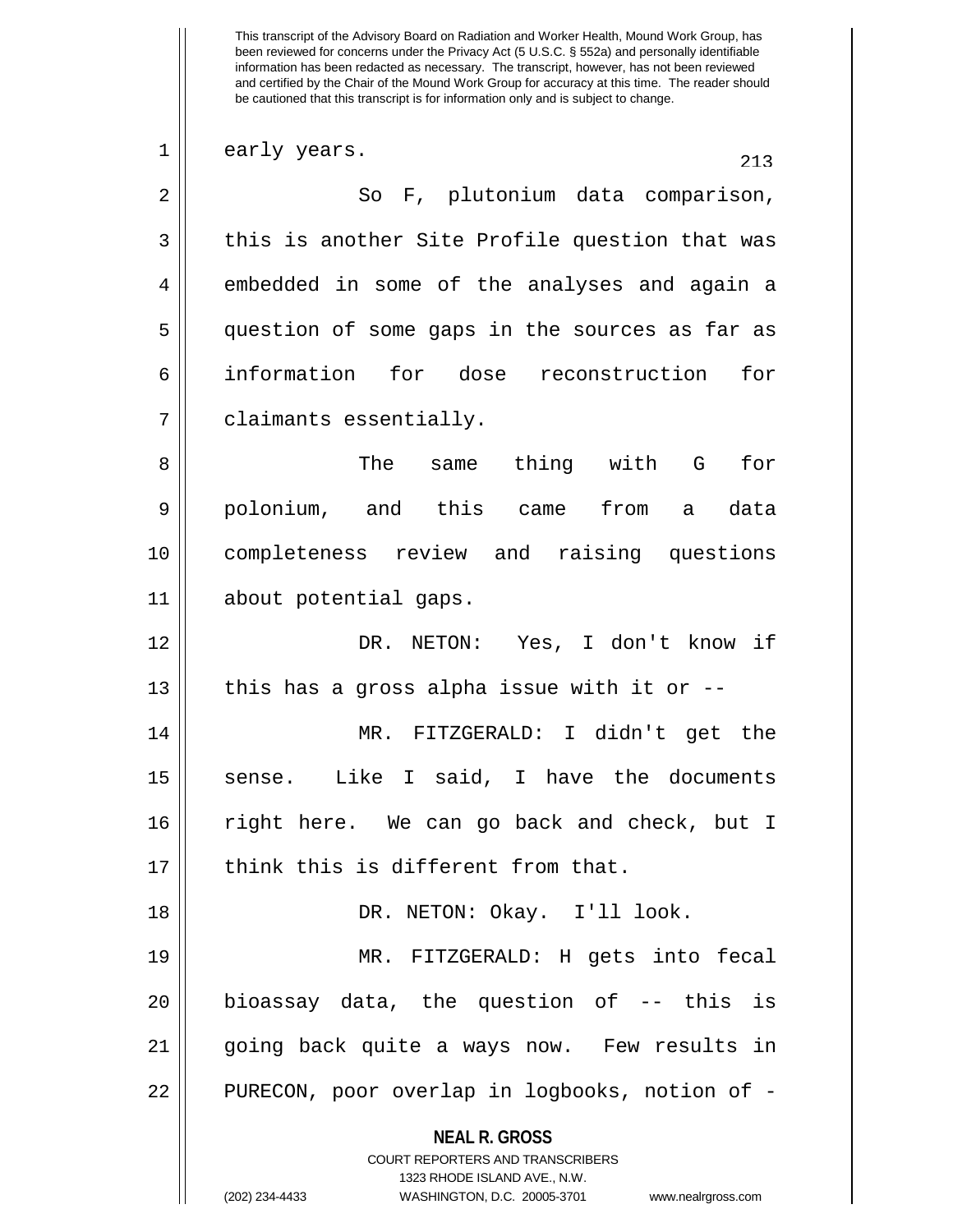**NEAL R. GROSS** COURT REPORTERS AND TRANSCRIBERS 1323 RHODE ISLAND AVE., N.W. (202) 234-4433 WASHINGTON, D.C. 20005-3701 www.nealrgross.com This transcript of the Advisory Board on Radiation and Worker Health, Mound Work Group, has been reviewed for concerns under the Privacy Act (5 U.S.C. § 552a) and personally identifiable information has been redacted as necessary. The transcript, however, has not been reviewed and certified by the Chair of the Mound Work Group for accuracy at this time. The reader should be cautioned that this transcript is for information only and is subject to change.  $21 \parallel -1$ 'm not even sure what --2 || (Simultaneous speaking.) 3 MR. FITZGERALD: Right, right. 4 MEMBER ZIEMER: You're not using it  $5 \parallel$  anyway, are you? 6 MR. FITZGERALD: So, that may be  $7 \parallel$  the answer to the observation in the data 8 | completeness review. 9 || I, again on tritium data 10 comparison. Two individuals from the data 11 completeness evaluation -- this is the 12 evaluation of a sample of the claimant 13 database that had bioassay data not reflected 14 in the MESH tritium database. Again, sort of  $15$  a very specific sampling issue that was done. 16 And I think because it was a 17 limited sampling, the question was does this 18 || reflect a broader question --19 DR. NETON: Now that we've 20 || reproduced the entire set of tritium logbooks, 21 I think that this might be addressable. We'll  $22 \parallel$  look.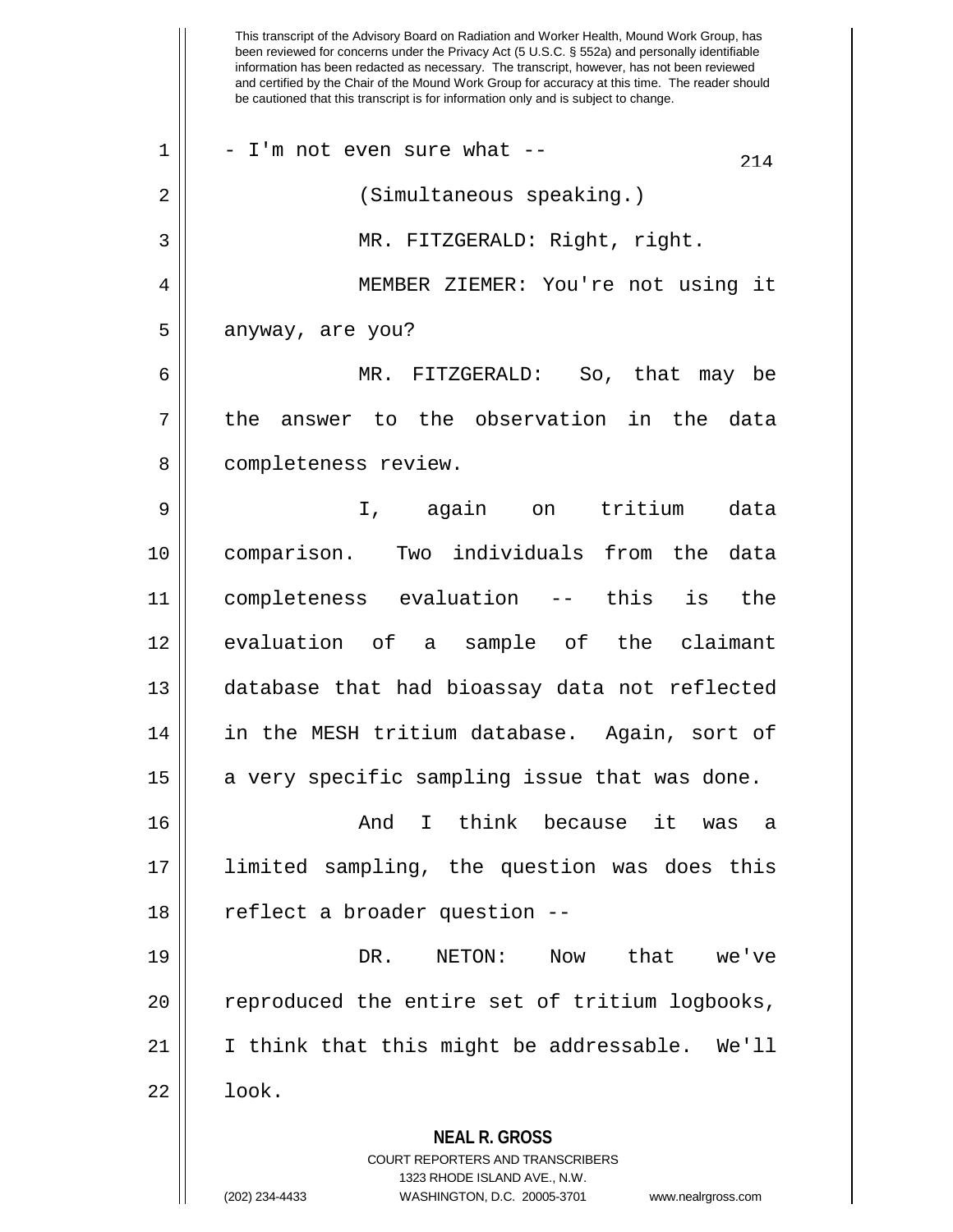| $\mathbf 1$    | MR. FITZGERALD: J, again this $-\frac{1}{2}$                                                        |
|----------------|-----------------------------------------------------------------------------------------------------|
| $\overline{2}$ | don't know if there's anything we did not                                                           |
| 3              | address, but the thorium bioassay data -- yes,                                                      |
| 4              | this is a little different than what we just                                                        |
| 5              | did. This is more Site Profile in nature in                                                         |
| 6              | terms of procedures and the uncertainties.                                                          |
| 7              | This Super S or YY thorium is one                                                                   |
| 8              | that's come up before. In that particular                                                           |
| 9              | case, I think --                                                                                    |
| 10             | DR. NETON: YY is the first time                                                                     |
| 11             | I've seen it.                                                                                       |
| 12             | MR. FITZGERALD: Yes, I know. I'm                                                                    |
| 13             | saying it should be Super S maybe. But there                                                        |
| 14             | was one scientific paper, I think, that was                                                         |
| 15             | raised in one of the White Papers saying this                                                       |
| 16             | sort of broaches this question.                                                                     |
| 17             | And the response was, well, but                                                                     |
| 18             | the authors sort of downplayed it because                                                           |
| 19             | there was a limited sampling where they found                                                       |
| 20             | this phenomenon.                                                                                    |
| 21             | And I think the NIOSH conclusion                                                                    |
| 22             | was, well, because it was qualified that way,                                                       |
|                | <b>NEAL R. GROSS</b>                                                                                |
|                | COURT REPORTERS AND TRANSCRIBERS                                                                    |
|                | 1323 RHODE ISLAND AVE., N.W.<br>(202) 234-4433<br>WASHINGTON, D.C. 20005-3701<br>www.nealrgross.com |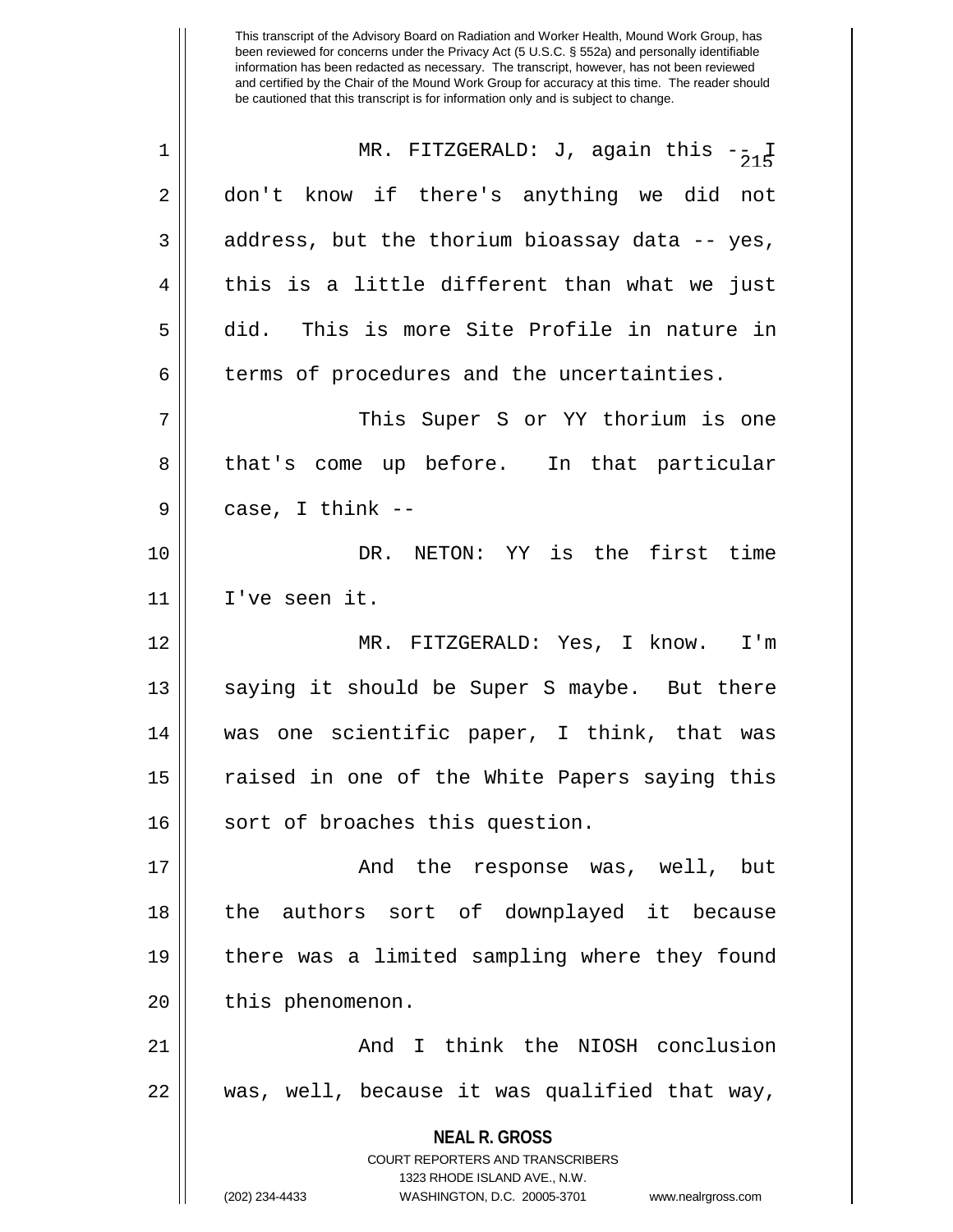**NEAL R. GROSS** COURT REPORTERS AND TRANSCRIBERS 1323 RHODE ISLAND AVE., N.W. (202) 234-4433 WASHINGTON, D.C. 20005-3701 www.nealrgross.com 1 || that you couldn't -- you couldn't really  $\mu_{\beta}$ 2 || it as a reliable source for this question of 3 || whether this was a prevalent issue or not. 4 This seems to keep coming up and I  $5 \parallel$  don't  $-$ 6 DR. NETON: We just responded to  $7$  | this for another site last week. 8 MR. FITZGERALD: Yes, I'm not quite  $9 \parallel$  sure. It almost is more smoke than fire. But 10 anyway this came up in the White Paper, that 11 || one should at least address whether or not the 12 || Super S thorium, the high-fired thorium was a 13 dosimetry question. 14 DR. NETON: I think we just 15 || addressed this very issue at another site. I 16 remember looking at it and we'll just 17 incorporate the -- 18 MR. FITZGERALD: It's an old 19 question. It was one that came up two years  $20 \parallel$  ago. 21 || Anyway, that's all contained in  $22$   $\parallel$  this one section. These are issues that are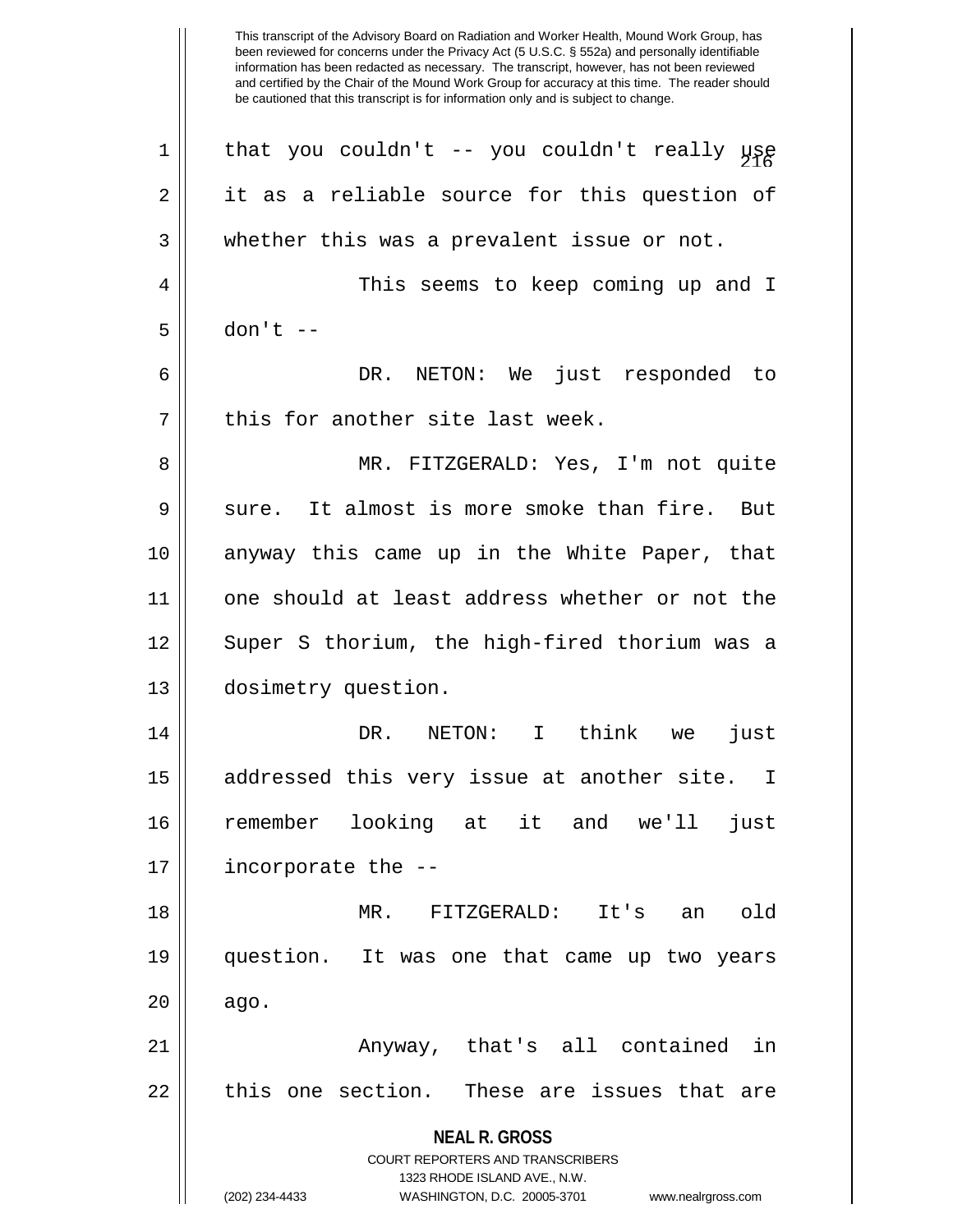**NEAL R. GROSS** COURT REPORTERS AND TRANSCRIBERS 1323 RHODE ISLAND AVE., N.W. (202) 234-4433 WASHINGTON, D.C. 20005-3701 www.nealrgross.com  $1 \parallel$  clearly not the same issue we just discussed, 2 || but ones that have the thorium bioassay in  $3 \parallel$  general. 4 And that's it for internal dose. 5 This carries over from what was generated two 6 years ago, updated it, tried to weed out as 7 || much as possible things that were covered in 8 l the SECs. 9 CHAIR BEACH: So, we didn't have 10 anything on exotics? Nothing that would have 11 been a Site Profile nature? 12 MR. FITZGERALD: No. 13 Now, keep in mind the exotics 14 figure prominently in the SEC discussion. I 15 mean, in the memo from January, it says right 16 here, deals with the exotics and the fact 17 that, you know, after much hand-wringing one 18 || could not figure that out. 19 (Simultaneous speaking.) 20 MR. FITZGERALD: I think that was -  $21$   $\vert$  - that was a large part of the discussion on  $22$   $\parallel$  the consolidated internal issues that the memo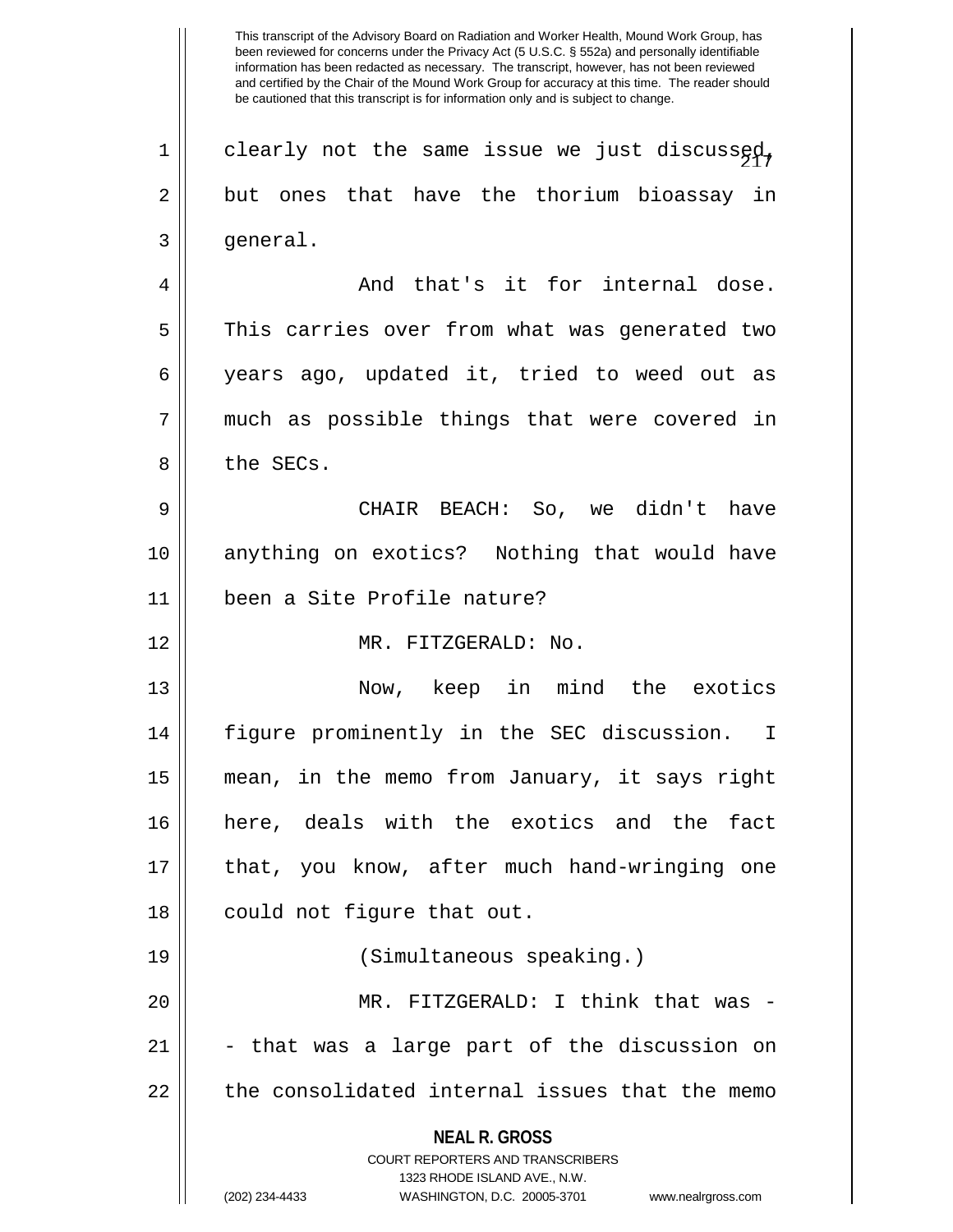**NEAL R. GROSS** COURT REPORTERS AND TRANSCRIBERS 1323 RHODE ISLAND AVE., N.W. (202) 234-4433 WASHINGTON, D.C. 20005-3701 www.nealrgross.com This transcript of the Advisory Board on Radiation and Worker Health, Mound Work Group, has been reviewed for concerns under the Privacy Act (5 U.S.C. § 552a) and personally identifiable information has been redacted as necessary. The transcript, however, has not been reviewed and certified by the Chair of the Mound Work Group for accuracy at this time. The reader should be cautioned that this transcript is for information only and is subject to change. 1 addressed. 218 2 || CHAIR BEACH: Yes. 3 MR. FITZGERALD: Nothing left from 4 || that, but these two are companion pieces.  $5 \parallel$  Because in essence, this hands off to what 6 Site Profile issues are left. 7 The matrix that was attached to 8 || that memo in January is in essence this list 9 || from the internal side. 10 Okay. On neutrons, Ron, did you 11 ever -- Ron Buchanan, are you still here? 12 DR. BUCHANAN: Yes, I'm here. 13 MR. FITZGERALD: My God. Okay. 14 Actually, I forgot that you had -- I had Ron 15 || take a look at -- because he had been very 16 much involved in the back and forth on neutron 17 issues, to try and scrutinize what would be 18 left on that. 19 DR. BUCHANAN: That goes way back. 20 MR. FITZGERALD: That goes way 21 back, but also there were a number of Site 22 || Profile questions that were parked because of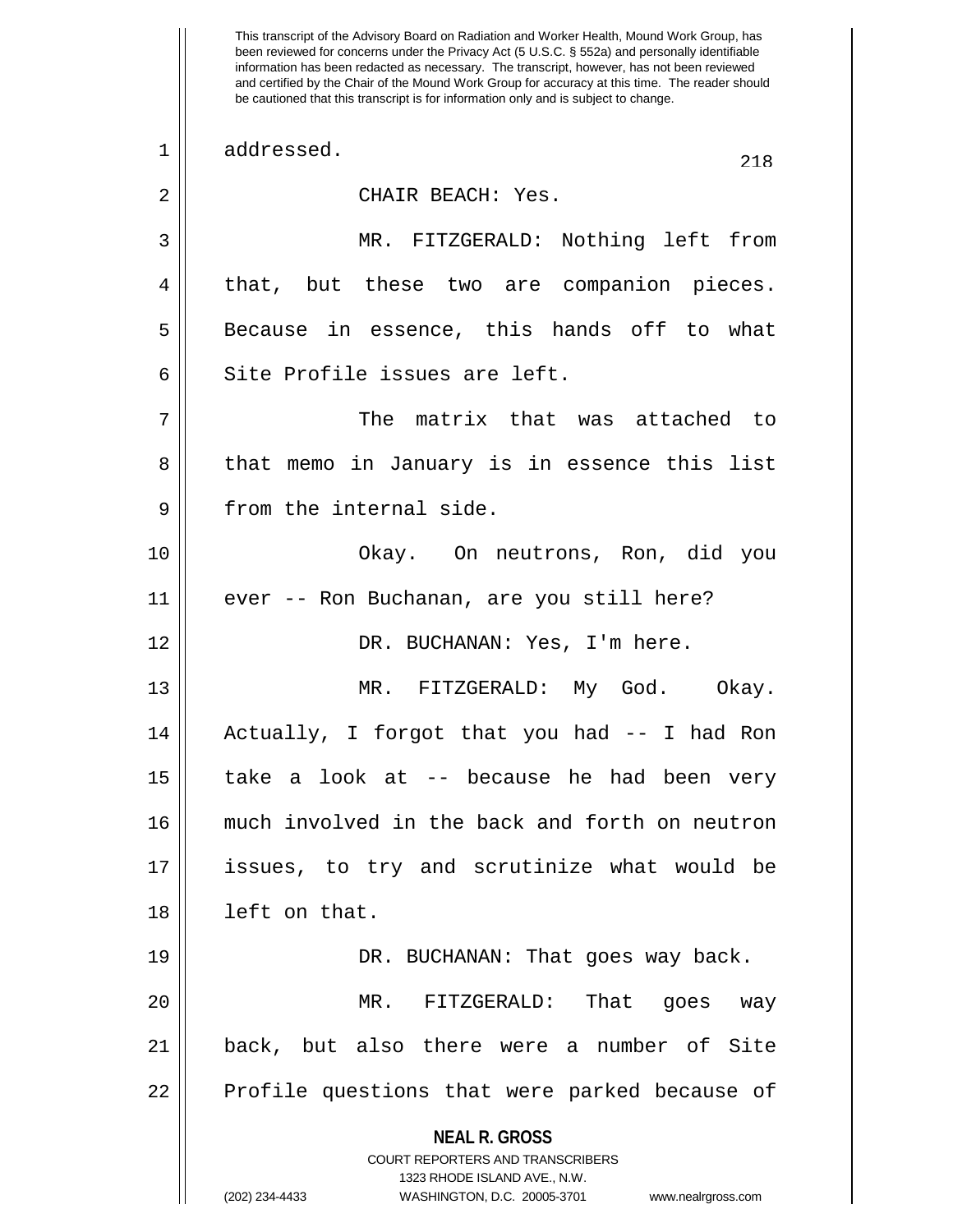**NEAL R. GROSS** COURT REPORTERS AND TRANSCRIBERS 1323 RHODE ISLAND AVE., N.W. (202) 234-4433 WASHINGTON, D.C. 20005-3701 www.nealrgross.com This transcript of the Advisory Board on Radiation and Worker Health, Mound Work Group, has been reviewed for concerns under the Privacy Act (5 U.S.C. § 552a) and personally identifiable information has been redacted as necessary. The transcript, however, has not been reviewed and certified by the Chair of the Mound Work Group for accuracy at this time. The reader should be cautioned that this transcript is for information only and is subject to change.  $1 \parallel$  discussions on the -- remember the 12-inch 2 | MCNP and all that? 3 || DR. NETON: Oh, yes. 4 MR. FITZGERALD: So, Ron is the 5 || reservoir of that institutional memory. So, 6 I'm going to rely on him to walk us through  $7 \parallel$  that portion. 8 DR. NETON: That's when I was still 9 young. 10 DR. BUCHANAN: Okay. Well, you 11 know, we addressed the common problems on 12 neutron monitoring and NTA film. And we came 13 to a solution where the threshold issue and 14 NIOSH did some MCNP calculations, SC&A did 15 some, we discussed them and we came out in 16 agreement to incorporate those correction 17 factors in the recorded neutron dose to 18 || compensate for the neutron dose missed because 19 || of the threshold of the NTA film. 20 And so that's A, Item A under 21 Number 15. And so, we came to agreement on  $22$  || that. We just need to have that incorporated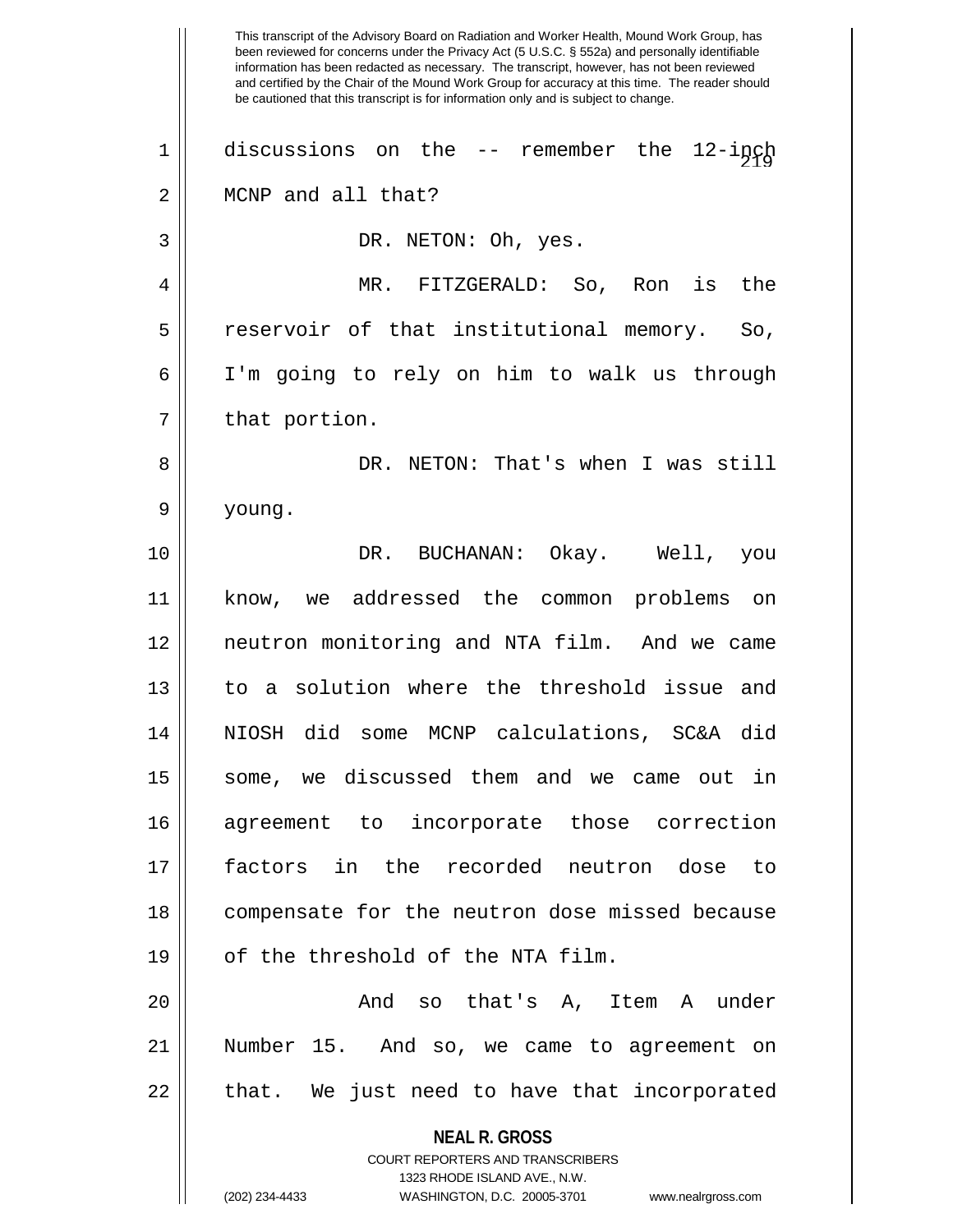**NEAL R. GROSS** COURT REPORTERS AND TRANSCRIBERS 1323 RHODE ISLAND AVE., N.W. (202) 234-4433 WASHINGTON, D.C. 20005-3701 www.nealrgross.com This transcript of the Advisory Board on Radiation and Worker Health, Mound Work Group, has been reviewed for concerns under the Privacy Act (5 U.S.C. § 552a) and personally identifiable information has been redacted as necessary. The transcript, however, has not been reviewed and certified by the Chair of the Mound Work Group for accuracy at this time. The reader should be cautioned that this transcript is for information only and is subject to change.  $220$  1 in the revised TBD. 2 And some annotations follow at the 3 bottom of the page there or a couple pages 4 || down that explains the interchange of papers. 5 || There's quite a few papers went back and 6 forth between NIOSH and SC&A. And it was 7 discussed in several of our Work Group 8 | meetings. 9 So, you know, I don't think that 10 we have further discussion on it. It just 11 needs to -- we just need to see it in the 12 || revised TBD. 13 MR. FITZGERALD: As Ron pointed 14 || out, we did put a couple, two, three pages of 15 || annotations in the back of this matrix just to 16 || try to reconstruct the history because it's a 17 little hard to understand unless you know the 18 || history. So, that's what that is. 19 DR. BUCHANAN: So, Jim, is that 20 || your understanding as to --21 || DR. NETON: Yes. 22 DR. BUCHANAN: -- correction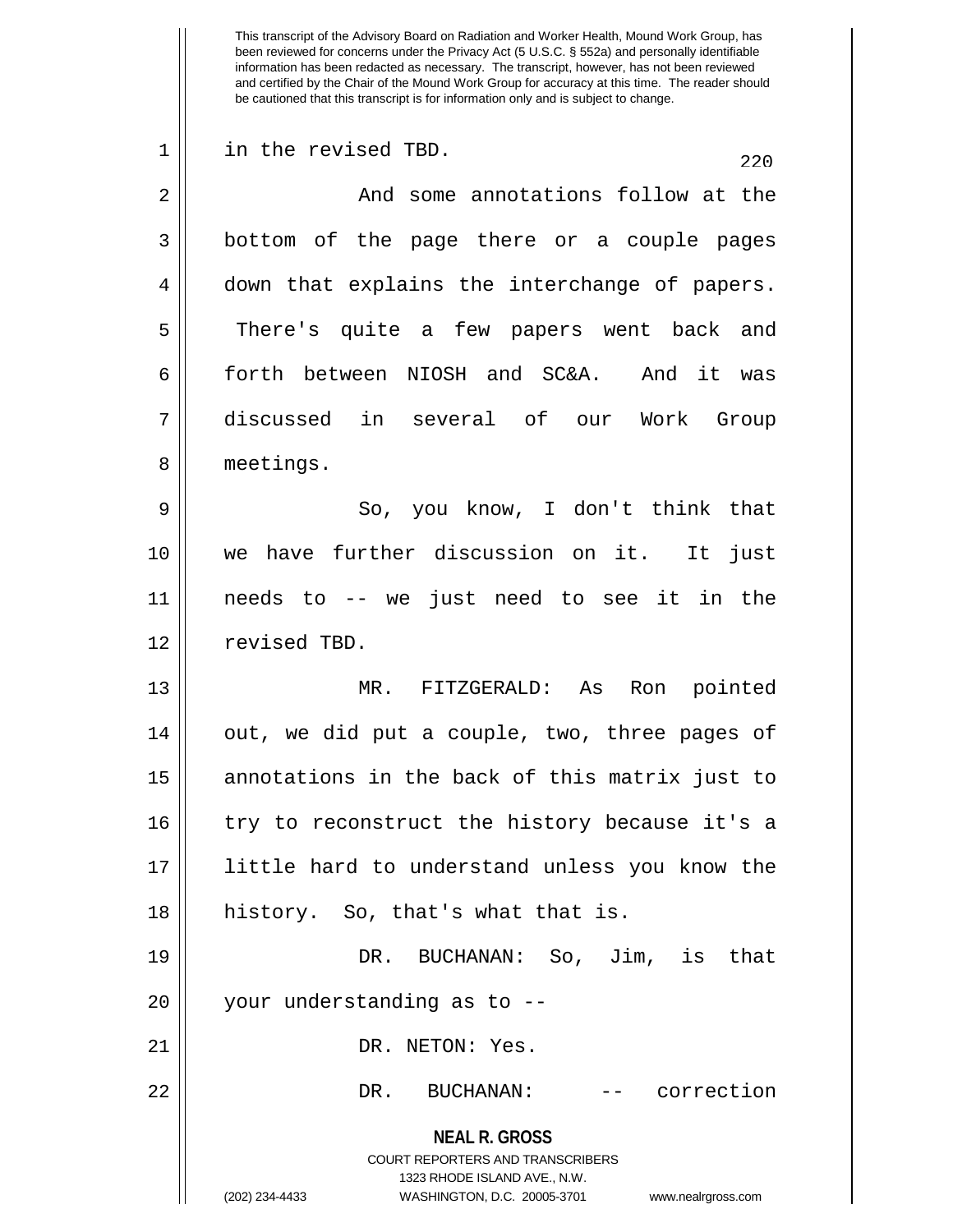**NEAL R. GROSS** COURT REPORTERS AND TRANSCRIBERS 1323 RHODE ISLAND AVE., N.W. (202) 234-4433 WASHINGTON, D.C. 20005-3701 www.nealrgross.com This transcript of the Advisory Board on Radiation and Worker Health, Mound Work Group, has been reviewed for concerns under the Privacy Act (5 U.S.C. § 552a) and personally identifiable information has been redacted as necessary. The transcript, however, has not been reviewed and certified by the Chair of the Mound Work Group for accuracy at this time. The reader should be cautioned that this transcript is for information only and is subject to change.  $221$  factors will be in the revised TBDs? 2 || DR. NETON: Yes. 3 DR. BUCHANAN: Okay. So, Item 4 Number B, Item B is that neutron-photon ratio 5 || values were not consistent. 6 In the first TBD-6, the N over P  $7 \parallel$  values in one place is two-to-one, in another  $8 \parallel$  place is one-to-one. 9 And so, again that's -- the action 10 item on that was to get the appropriate value 11 | in the revised TBD. 12 Okay. And then Item C, this was a 13 quality factor in the original TBD. And the 14 values listed in that came from Meyer's work 15 notebook and such papers, but they listed 16 variations in the number of neutron flux that 17 || provided 300 millirem per week. 18 And the first explanation was 19 that, well, if you had a 40-hour week or 50- 20 hour week or you had one calibration source or 21 || another. However, if you went back and looked  $22 \parallel$  at the calculations, we see that this wouldn't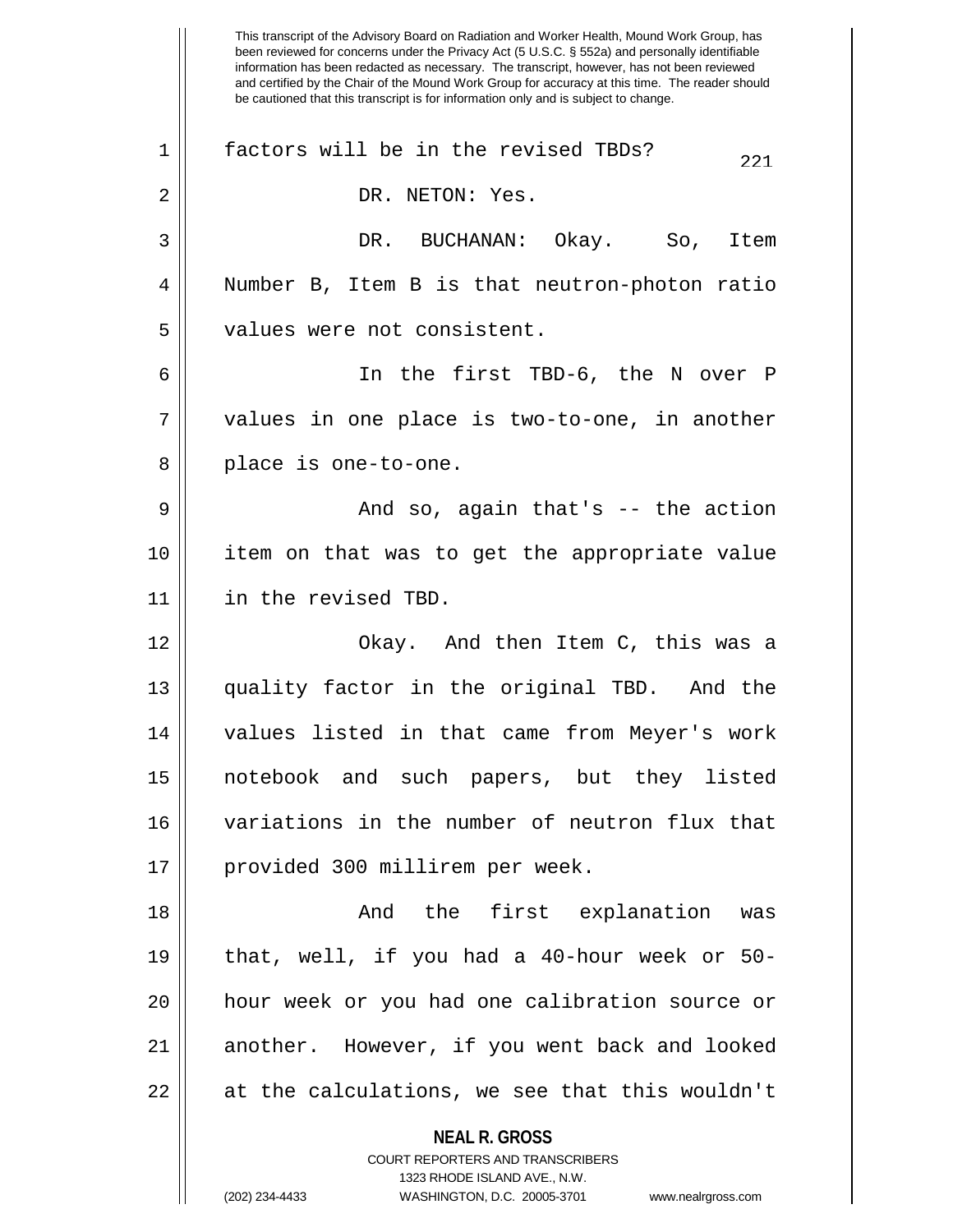**NEAL R. GROSS** COURT REPORTERS AND TRANSCRIBERS 1323 RHODE ISLAND AVE., N.W. (202) 234-4433 WASHINGTON, D.C. 20005-3701 www.nealrgross.com 1 | account for such a wide swing in the number,  $95$ 2 || neutrons that created the weekly dose. It  $3 \parallel$  ranged from 30 to 250. So, that's a factor of 4 | five between 1947 and 1969. 5 And so, what needs to be done now?  $6 \parallel$  Perhaps this doesn't affect the way NIOSH 7 creates, reconstructs the dose and that's 8 fine, but we need to document it that NIOSH 9 uses a method that doesn't depend upon those 10 conversion factors. Or if it does, that it 11 comes out in the wash. It comes out 12 | correctly. 13 And so, that was an issue that 14 needed to be addressed and I assumed it would 15 be either responded to or in the revised TBD 16 | to correct that. 17 DR. NETON: Now, does this have a - 18 does this have a reference where we can look? 19 DR. BUCHANAN: Well - 20 DR. NETON: Some of these are - I'm  $21$  || going to have to go back. I mean, the other  $22$   $\parallel$  ones had like sort of a reference of where the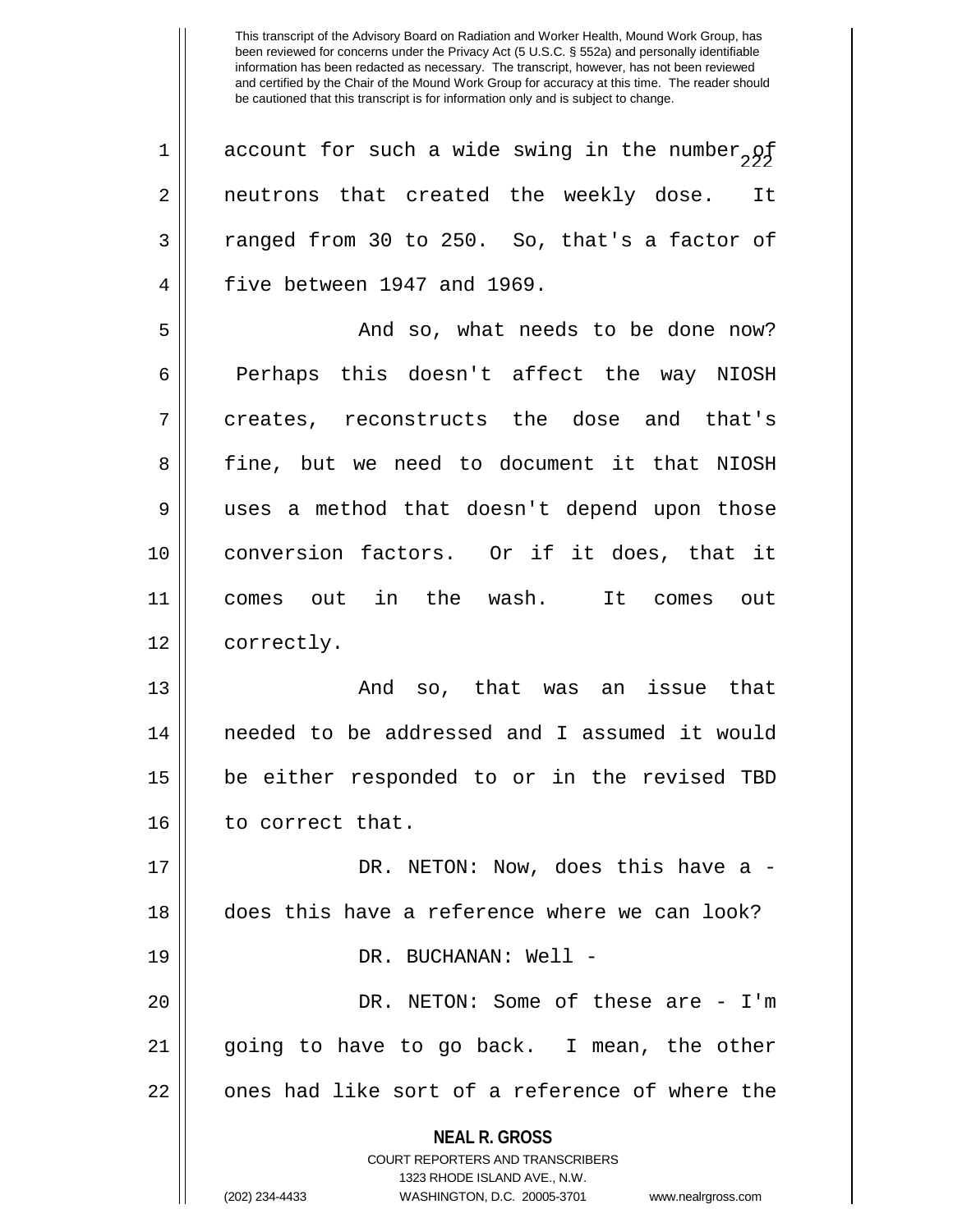**NEAL R. GROSS** COURT REPORTERS AND TRANSCRIBERS 1323 RHODE ISLAND AVE., N.W. This transcript of the Advisory Board on Radiation and Worker Health, Mound Work Group, has been reviewed for concerns under the Privacy Act (5 U.S.C. § 552a) and personally identifiable information has been redacted as necessary. The transcript, however, has not been reviewed and certified by the Chair of the Mound Work Group for accuracy at this time. The reader should be cautioned that this transcript is for information only and is subject to change.  $223$  issues came from. 2 MR. FITZGERALD: The annotations  $3 \parallel$  do, I think. 4 DR. NETON: Do they? 5 MR. FITZGERALD: Ron, your  $6 \parallel$  annotations, do you indicate or identify the 7 || source? It looks like you do. 8 CHAIR BEACH: He does. 9 MR. FITZGERALD: Yes, in the 10 || annotations. 11 DR. NETON: Yes, yes, under 12 neutrons. 13 MEMBER ZIEMER: I don't understand 14 || the concern about Item C. I mean, those 15 || numbers vary with the energy of the neutrons. 16 Is the question here that we don't  $17$  | know the energies, or what was -18 DR. BUCHANAN: Well, the original 19 TBD in 2004 states that Mound Lab used between 20 30 and 150 neutrons centimeters squared per 21 second per 300 millirem per week between 1947  $22 \parallel$  and 1969.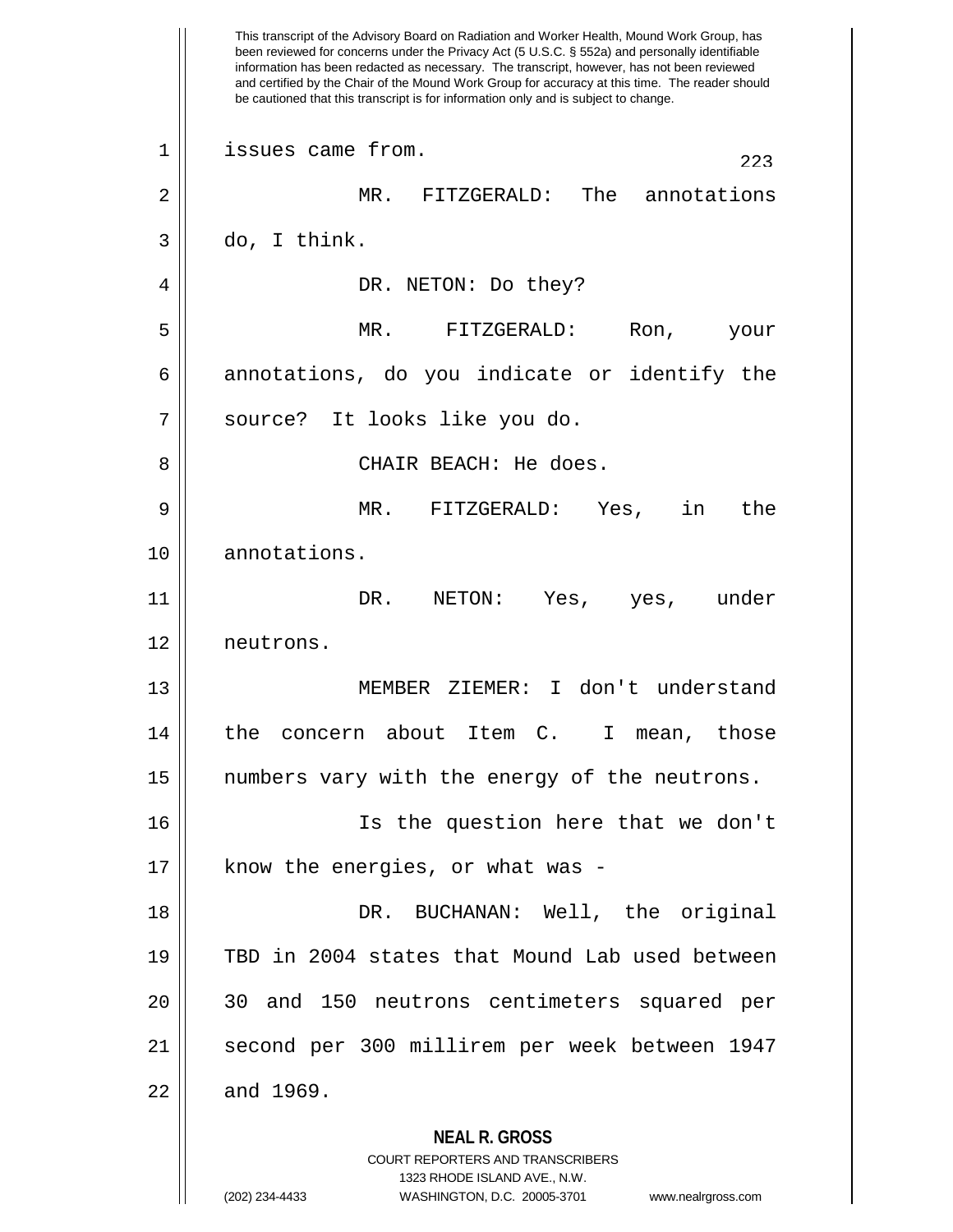**NEAL R. GROSS** COURT REPORTERS AND TRANSCRIBERS 1323 RHODE ISLAND AVE., N.W. (202) 234-4433 WASHINGTON, D.C. 20005-3701 www.nealrgross.com This transcript of the Advisory Board on Radiation and Worker Health, Mound Work Group, has been reviewed for concerns under the Privacy Act (5 U.S.C. § 552a) and personally identifiable information has been redacted as necessary. The transcript, however, has not been reviewed and certified by the Chair of the Mound Work Group for accuracy at this time. The reader should be cautioned that this transcript is for information only and is subject to change. 1  $\parallel$  and the question was, why did  $\frac{1}{2}$ 2 fluctuate back and forth? And it fluctuated  $3$  || several times in there -4 MEMBER ZIEMER: For a specified  $5 \parallel$  energy or -6 DR. BUCHANAN: Well, that's what 7 we're trying to find out is - 8 DR. NETON: There was a difference 9 in source term or the energy of the source 10 term or - 11 MEMBER ZIEMER: The conversion 12 factor, I mean, you can find tables of these. 13 || And they go from about 30 for real fast, up 14 to, I don't know, over a thousand. I don't 15 || remember the number, but this looks like it's 16 an energy-dependent issue. 17 DR. NETON: And we'll take a look 18 at it. I don't recall this one at all,  $19 \parallel$  really. 20 DR. BUCHANAN: And the point is, 21 you know, if you're just quoting what Meyer 22 || had in his document, but it doesn't influence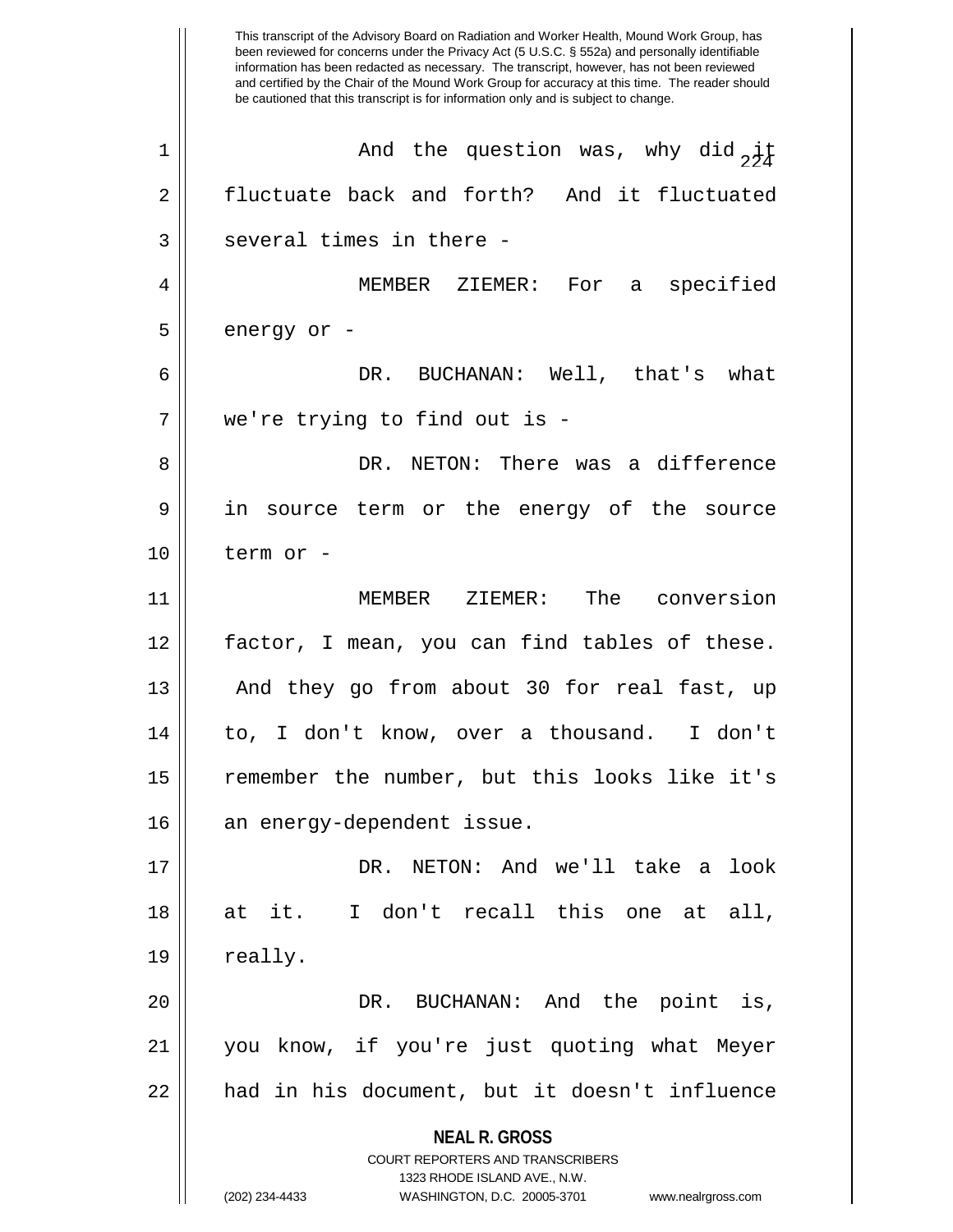**NEAL R. GROSS** COURT REPORTERS AND TRANSCRIBERS 1323 RHODE ISLAND AVE., N.W. (202) 234-4433 WASHINGTON, D.C. 20005-3701 www.nealrgross.com This transcript of the Advisory Board on Radiation and Worker Health, Mound Work Group, has been reviewed for concerns under the Privacy Act (5 U.S.C. § 552a) and personally identifiable information has been redacted as necessary. The transcript, however, has not been reviewed and certified by the Chair of the Mound Work Group for accuracy at this time. The reader should be cautioned that this transcript is for information only and is subject to change. 1 || the dose reconstruction, then it just needs, to  $2 \parallel$  be explained that way in the revised TBD. 3 DR. NETON: We pull out - the 4 quality factors were actually pulled out, and 5 then added back by us because the modern 6 quality factors are not reflective of the 7 | historical quality factors. 8 || So, I've got to look and see how 9 we dealt with this. 10 || DR. BUCHANAN: Okay. 11 DR. NETON: And then actually they 12 get pulled out again in a distribution 13 | assigned in IREP. 14 DR. BUCHANAN: Okay. 15 DR. NETON: I'll look into it. I 16 don't recall this one very well at all. 17 DR. BUCHANAN: That was one of the 18 || original ones way back. A number of years ago. 19 Okay. And then Item D, which was 20 NTA film fading, and we had a lot of 21 discussion, probably too many to keep track  $22 \parallel$  of, on this issue. And it got included in the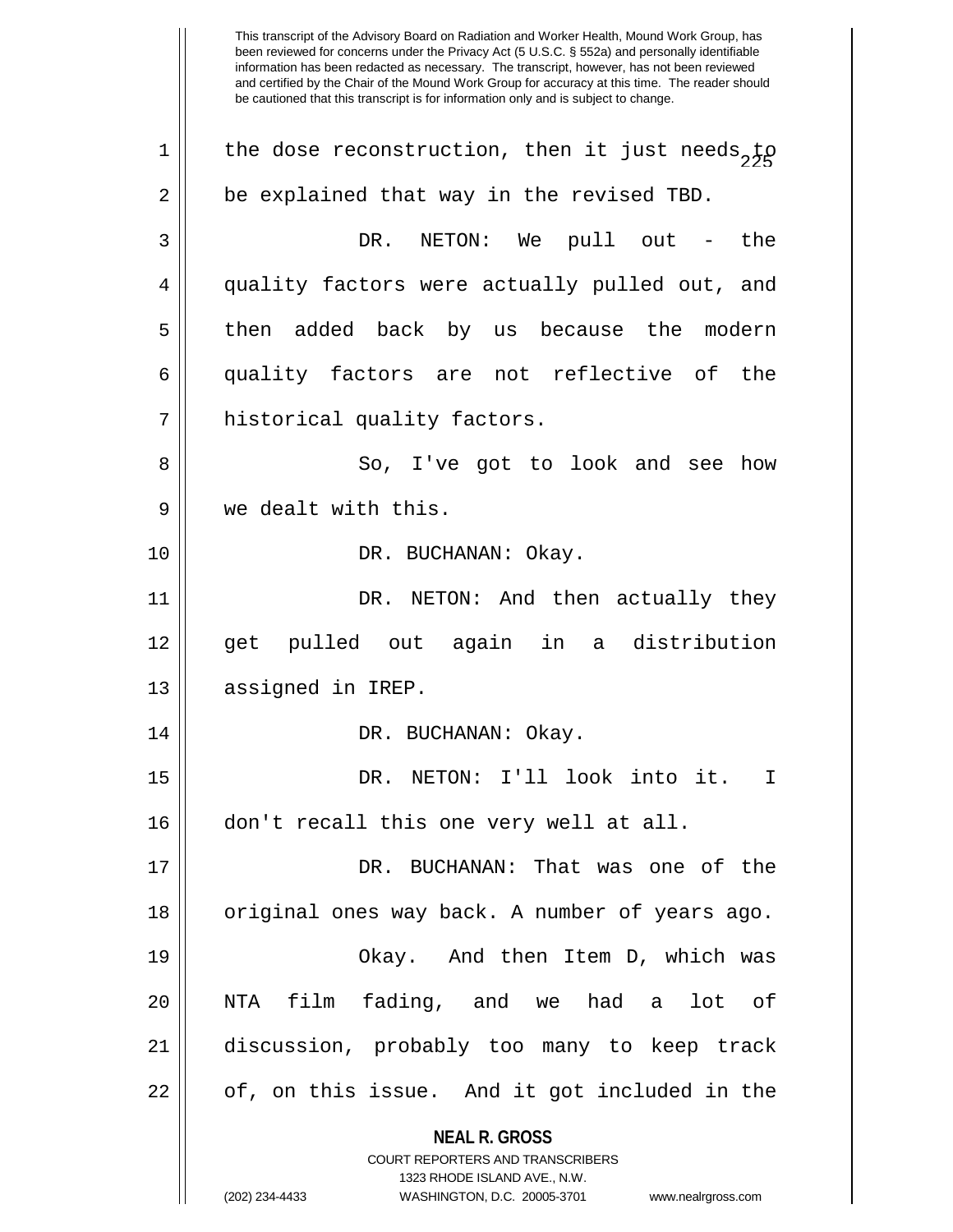| $\mathbf 1$ | Monte Carlo correction - not in the correction                      |
|-------------|---------------------------------------------------------------------|
| 2           | factor, but was being addressed at the same                         |
| 3           | time. And we came up with the agreement of                          |
| 4           | when it would be applied and - as such as                           |
| 5           | illustrated in the annotations.                                     |
| 6           | The original TBD addresses on Page                                  |
| 7           | 30, it recommends 33 percent fading per week                        |
| 8           | and 56 percent for two weeks to NTA<br>film                         |
| $\mathsf 9$ | between '49 and '76.                                                |
| 10          | However, then in the<br><b>SEC</b>                                  |
| 11          | evaluation and in a 2009 paper it says, okay,                       |
| 12          | we'll do fading correction at nine percent a                        |
| 13          | week.                                                               |
| 14          | And so, you know, we agree with                                     |
| 15          | the original TBD and to apply that fading                           |
| 16          | factor, because that came directly from Meyer                       |
| 17          | document.                                                           |
| 18          | The nine percent came from a                                        |
| 19          | related document, but it wasn't really Meyer's                      |
| 20          | work.                                                               |
| 21          | And so, what we would like to see                                   |
| 22          | in the revised TBD is the original value and                        |
|             | <b>NEAL R. GROSS</b>                                                |
|             | COURT REPORTERS AND TRANSCRIBERS                                    |
|             | 1323 RHODE ISLAND AVE., N.W.                                        |
|             | (202) 234-4433<br>WASHINGTON, D.C. 20005-3701<br>www.nealrgross.com |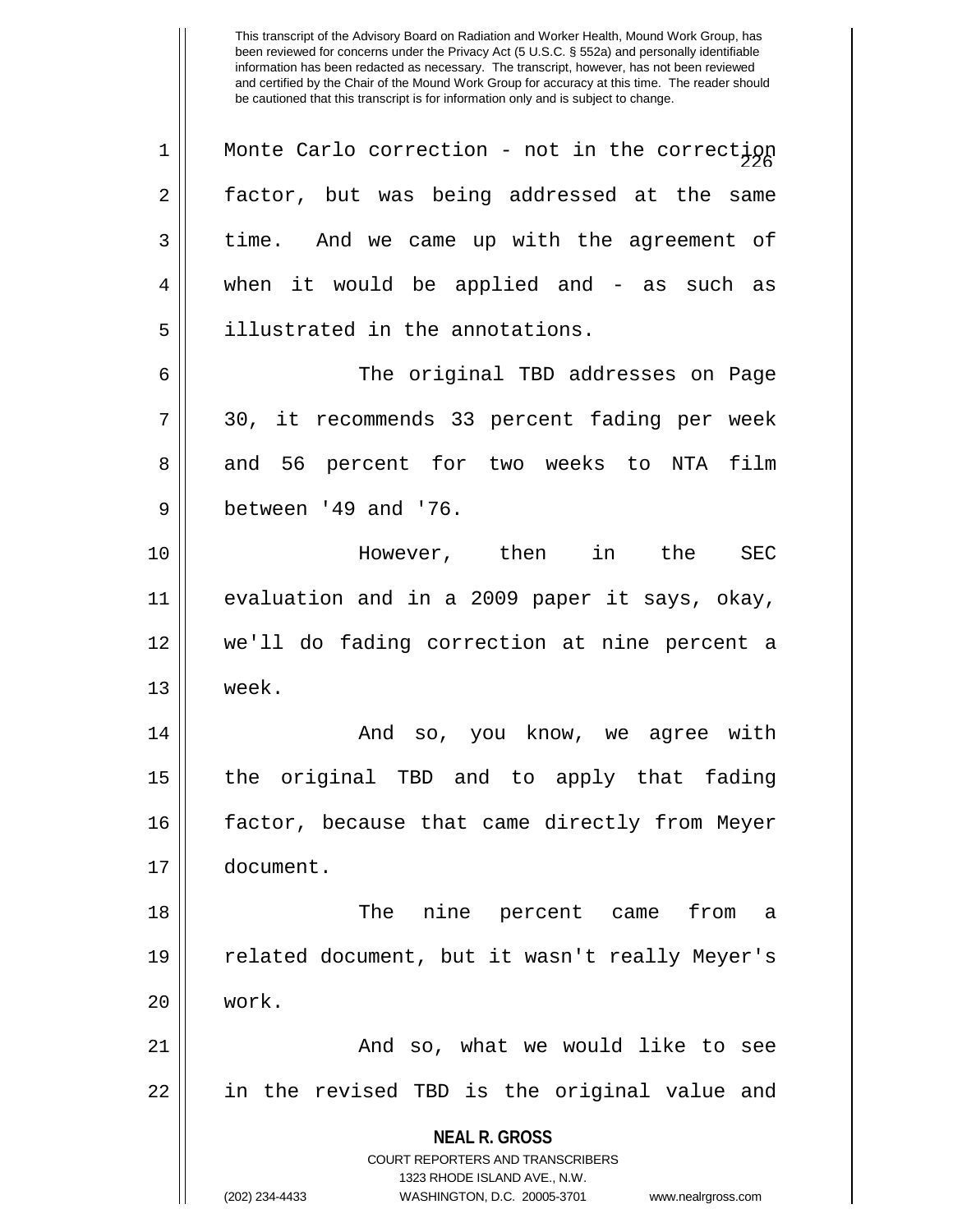**NEAL R. GROSS** COURT REPORTERS AND TRANSCRIBERS 1323 RHODE ISLAND AVE., N.W. been reviewed for concerns under the Privacy Act (5 U.S.C. § 552a) and personally identifiable information has been redacted as necessary. The transcript, however, has not been reviewed and certified by the Chair of the Mound Work Group for accuracy at this time. The reader should be cautioned that this transcript is for information only and is subject to change.  $22$  1 || not have it changed to nine percent. 2 MR. FITZGERALD: Okay. 3 DR. BUCHANAN: Okay. And then Item 4 || E was the coworker database, okay, for people 5 || that didn't have neutron dose recorded that  $6$  || meets the assigned neutron dose. 7 There was a coworker database that 8 was created using categorical data in one of 9 || the papers referenced there. However, this 10 was like somebody had a dose between zero and 11 a hundred millirem, another one had a dose 12 between a hundred and 200 instead of exact 13 numbers. 14 MR. FITZGERALD: Right. 15 DR. BUCHANAN: And if you look at 16 || the data, there is NTA-recorded neutron doses 17 available to create a database of individual 18 results. And I believe that was in Table 4-4 19 || of the '09 paper. 20 And so, what we would like - we 21 || recommended was that that be used to create a 22 || coworker database as opposed to using

This transcript of the Advisory Board on Radiation and Worker Health, Mound Work Group, has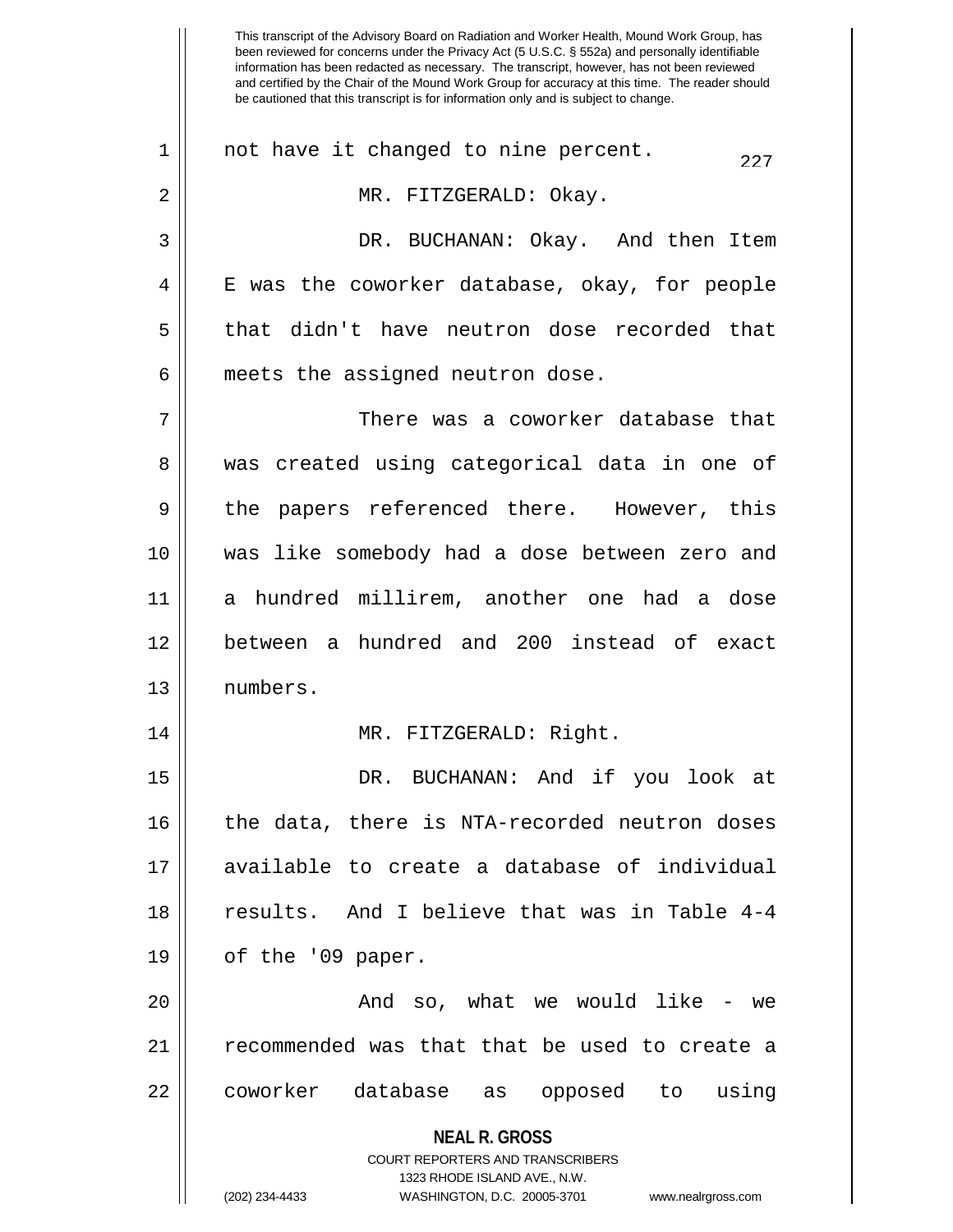**NEAL R. GROSS** COURT REPORTERS AND TRANSCRIBERS 1323 RHODE ISLAND AVE., N.W. (202) 234-4433 WASHINGTON, D.C. 20005-3701 www.nealrgross.com This transcript of the Advisory Board on Radiation and Worker Health, Mound Work Group, has been reviewed for concerns under the Privacy Act (5 U.S.C. § 552a) and personally identifiable information has been redacted as necessary. The transcript, however, has not been reviewed and certified by the Chair of the Mound Work Group for accuracy at this time. The reader should be cautioned that this transcript is for information only and is subject to change.  $\begin{array}{c|c} 1 & \text{categorical data.} \end{array}$ 2 || DR. NETON: I remember this. 3 DR. BUCHANAN: And I know we 4 discussed it, but, you know, it had never been 5 done. And so, we wanted to keep that on the 6 books. 7 CHAIR BEACH: Ron, this is Josie. 8 Didn't we have something also on the inches 9 for the glove boxes? Didn't that end up being 10 || a Site Profile issue? 11 || DR. NETON: I think that was 12 | resolved. 13 DR. BUCHANAN: I think that was 14 resolved. Brant's latest paper on that 15 || agreed, okay, it doesn't make much difference. 16 You hit kind of a plateau between eight and  $17 \parallel 12$ . We'll use the 12 and move on. 18 CHAIR BEACH: Okay. 19 DR. BUCHANAN: I don't think there 20 || was a further issue on that. 21 CHAIR BEACH: Okay. Thank you. 22 DR. BUCHANAN: And so, that is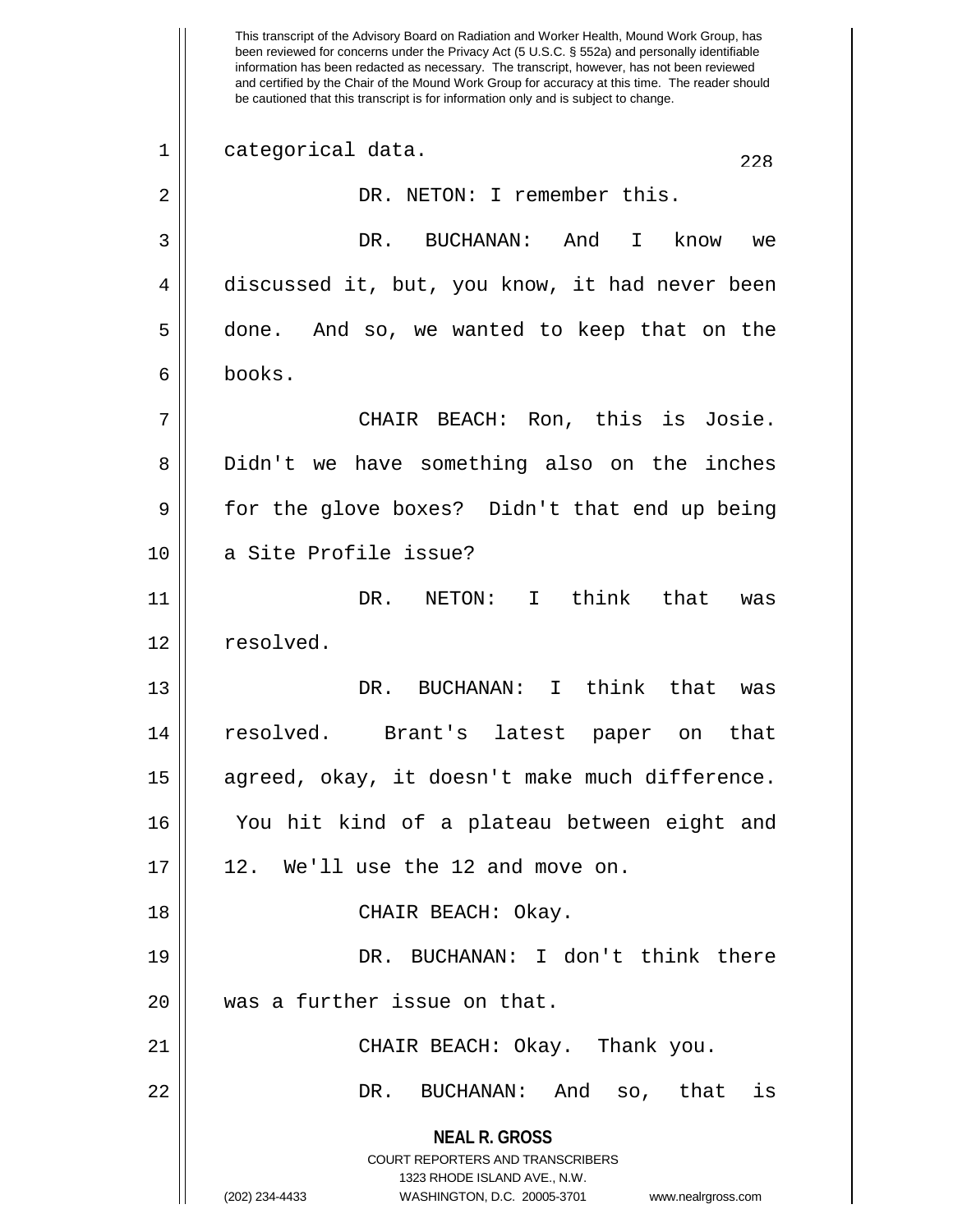| 1              | where we stand on the neutron issues.<br>229                                                                                                                           |
|----------------|------------------------------------------------------------------------------------------------------------------------------------------------------------------------|
| $\overline{2}$ | MR. FITZGERALD: And you also went                                                                                                                                      |
| 3              | ahead and addressed Issue 16, which is the                                                                                                                             |
| 4              | next one which deals with shallow dose which                                                                                                                           |
| 5              | was one of the early ones that was sort of                                                                                                                             |
| 6              | taken off the SEC list, but I think we had a                                                                                                                           |
| 7              | remaining issue on that too, didn't we?                                                                                                                                |
| 8              | DR. BUCHANAN: Yes. Number 16 or                                                                                                                                        |
| 9              | shallow dose Site Profile Issue Number 8, that                                                                                                                         |
| 10             | was - the problem was originally there was                                                                                                                             |
| 11             | beta dose could not be reconstructed in the                                                                                                                            |
| 12             | early days because there was no reliable                                                                                                                               |
| 13             | dosimetry records.                                                                                                                                                     |
| 14             | However, we found out that it                                                                                                                                          |
| 15             | needed to be extended to a further period up                                                                                                                           |
| 16             | into the '70s before beta dose is actually                                                                                                                             |
| 17             | recorded and dosimetry was verified.                                                                                                                                   |
| 18             | And so, in past discussions that                                                                                                                                       |
| 19             | was agreed upon to extend it up to the DOELAP                                                                                                                          |
| 20             | accreditation in 1991. And that's quoted                                                                                                                               |
| 21             | there in NIOSH's paper in 2009.                                                                                                                                        |
| 22             | And so, again that's a bookmarker                                                                                                                                      |
|                | <b>NEAL R. GROSS</b><br><b>COURT REPORTERS AND TRANSCRIBERS</b><br>1323 RHODE ISLAND AVE., N.W.<br>(202) 234-4433<br>WASHINGTON, D.C. 20005-3701<br>www.nealrgross.com |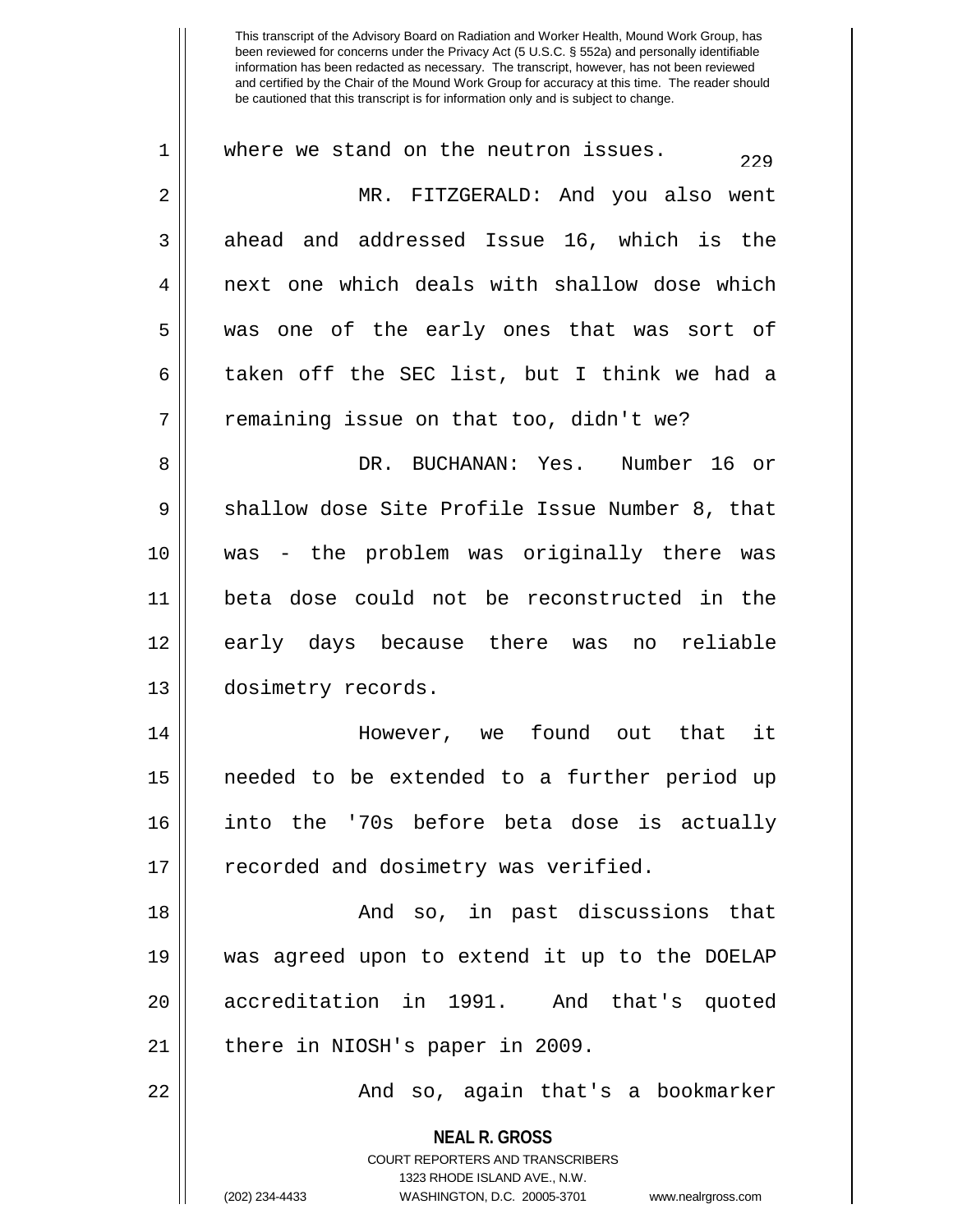**NEAL R. GROSS** COURT REPORTERS AND TRANSCRIBERS 1323 RHODE ISLAND AVE., N.W. This transcript of the Advisory Board on Radiation and Worker Health, Mound Work Group, has been reviewed for concerns under the Privacy Act (5 U.S.C. § 552a) and personally identifiable information has been redacted as necessary. The transcript, however, has not been reviewed and certified by the Chair of the Mound Work Group for accuracy at this time. The reader should be cautioned that this transcript is for information only and is subject to change.  $1$  || we agree with and NIOSH agree. We just need  $2 \parallel$  to see that that's done in the revised TBD to  $3 \parallel$  extend that up to a later date. 4 || DR. NETON: Yes. 5 DR. BUCHANAN: And so, that was all 6 0 6 on that issue. 7 MR. FITZGERALD: Okay. Thank you, 8 Ron. 9 The last item is Issue 20 which we 10 haven't talked about in eons, but has to do 11 with the Environmental Occupational TBD and 12 || the wording in that TBD in terms of ambient 13 || environmental internal dose. 14 And we had this what seems to be 15 an obscure date now, but the question of 16 whether site-wide contamination existed and 17 whether there needed to be a statement removed 18 that Mound did not experience site-wide 19 ambient contamination. 20 And maybe that was the peace 21 offering, but I think that was just an item 22 || for TBD to remove that one statement that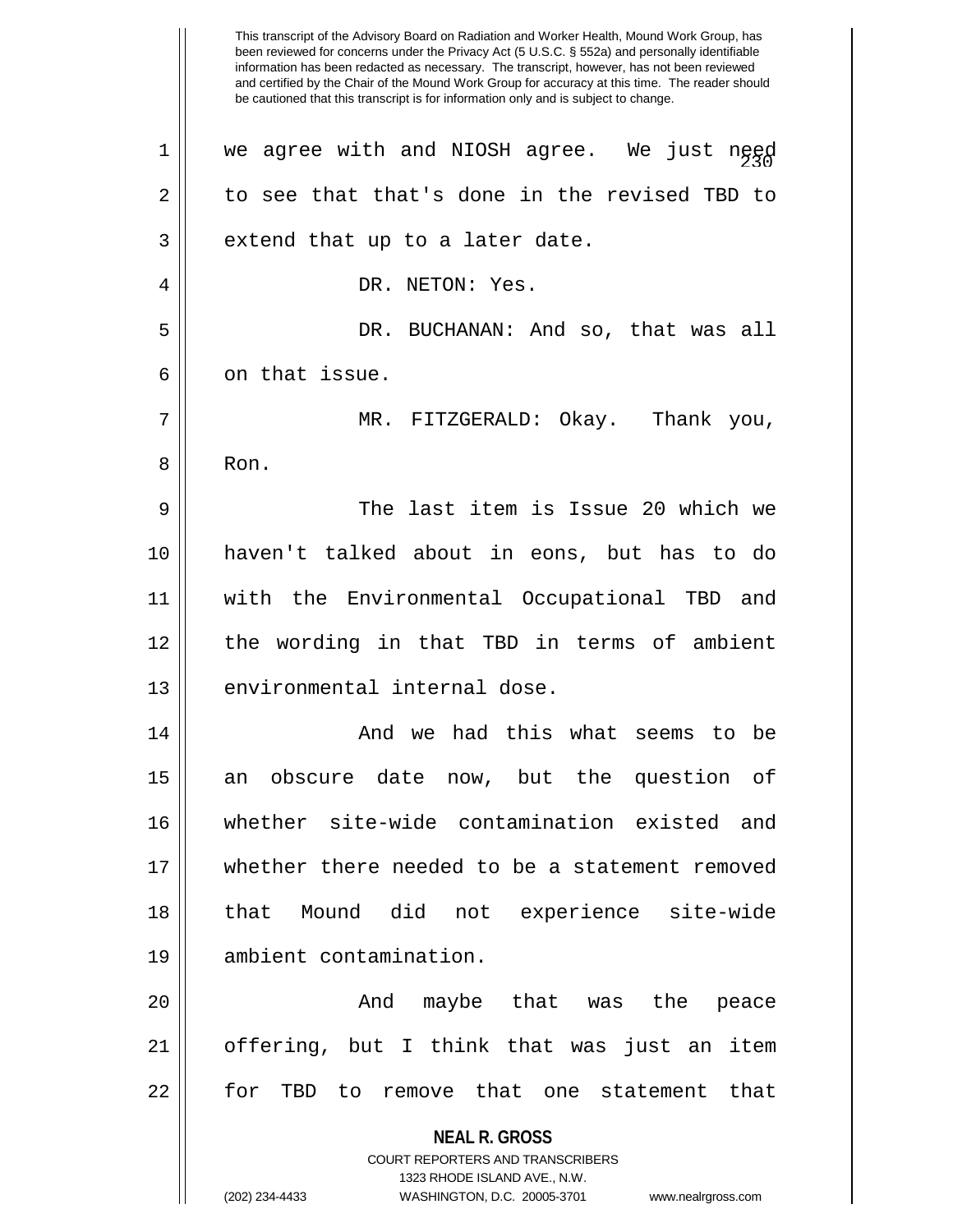**NEAL R. GROSS** COURT REPORTERS AND TRANSCRIBERS 1323 RHODE ISLAND AVE., N.W. (202) 234-4433 WASHINGTON, D.C. 20005-3701 www.nealrgross.com This transcript of the Advisory Board on Radiation and Worker Health, Mound Work Group, has been reviewed for concerns under the Privacy Act (5 U.S.C. § 552a) and personally identifiable information has been redacted as necessary. The transcript, however, has not been reviewed and certified by the Chair of the Mound Work Group for accuracy at this time. The reader should be cautioned that this transcript is for information only and is subject to change. 1  $\parallel$  factor might be in fact instances where you 2 a had some broader contamination to the site.  $3 \parallel$  And that was that one. 4 CHAIR BEACH: I mean, I do remember 5 | that discussion. 6 MR. FITZGERALD: It seemed like it 7 was a long discussion. 8 || (Simultaneous speaking.) 9 MR. FITZGERALD: It seemed like a  $10$  || long discussion to get to a point where, yeah, 11 okay, we'll take that sentence out, but that 12 was the resolution. I think weariness stepped 13 in at that point. 14 DR. NETON: Well, we went through 15 them quickly, but there's a lot of work 16 | embedded -17 CHAIR BEACH: There's a ton of 18 work. 19 MR. FITZGERALD: But that 20 || represents a pretty good scrub based on the 21 || transcripts and the midterm analysis done on 22 internal.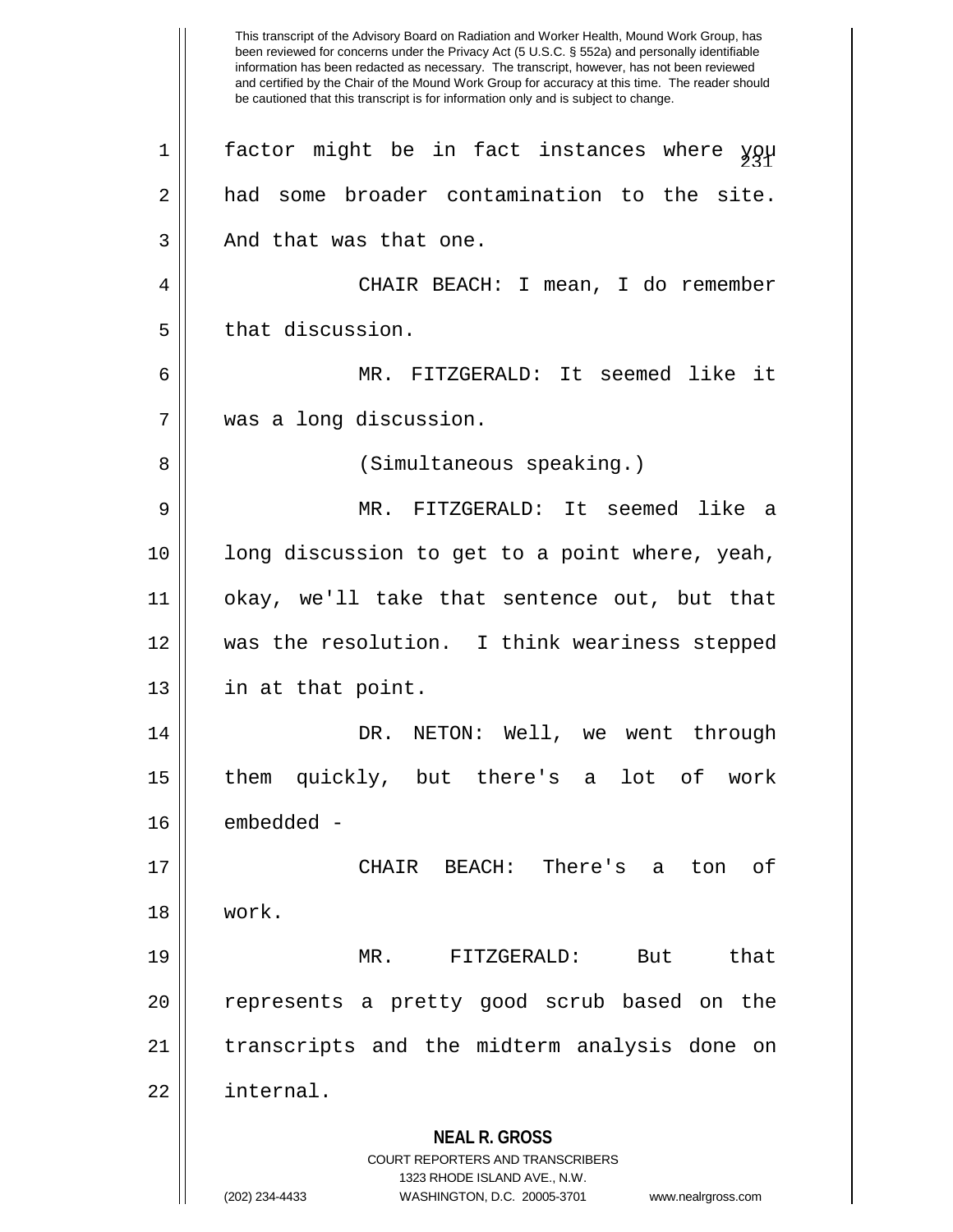**NEAL R. GROSS** COURT REPORTERS AND TRANSCRIBERS 1323 RHODE ISLAND AVE., N.W. This transcript of the Advisory Board on Radiation and Worker Health, Mound Work Group, has been reviewed for concerns under the Privacy Act (5 U.S.C. § 552a) and personally identifiable information has been redacted as necessary. The transcript, however, has not been reviewed and certified by the Chair of the Mound Work Group for accuracy at this time. The reader should be cautioned that this transcript is for information only and is subject to change. 1  $\parallel$  So, I think it's a pretty good<sub>32</sub> 2 | like I said, it might, you know, once NIOSH 3 || goes through it there might in fact be some 4 || things that were missed. And that will take  $5 \parallel$  care of some of those issues readily, but  $6 \parallel$  that's pretty much it. 7 CHAIR BEACH: Thanks for pulling 8 || that together on short notice. 9 That's the end of our agenda 10 unless - and we can't really try to schedule 11 || another meeting. 12 MR. KATZ: So, do you need any 13 discussion about the presentations in June or 14 do you - 15 CHAIR BEACH: I actually have a 16 start on the presentation. Bill put one 17 together for me. I looked at it and I was 18 || asking what we were going to do with tritides. 19 We'll send it out in the next 20 week. 21 MR. KATZ: Do you need any support 22 | from DCAS on that front?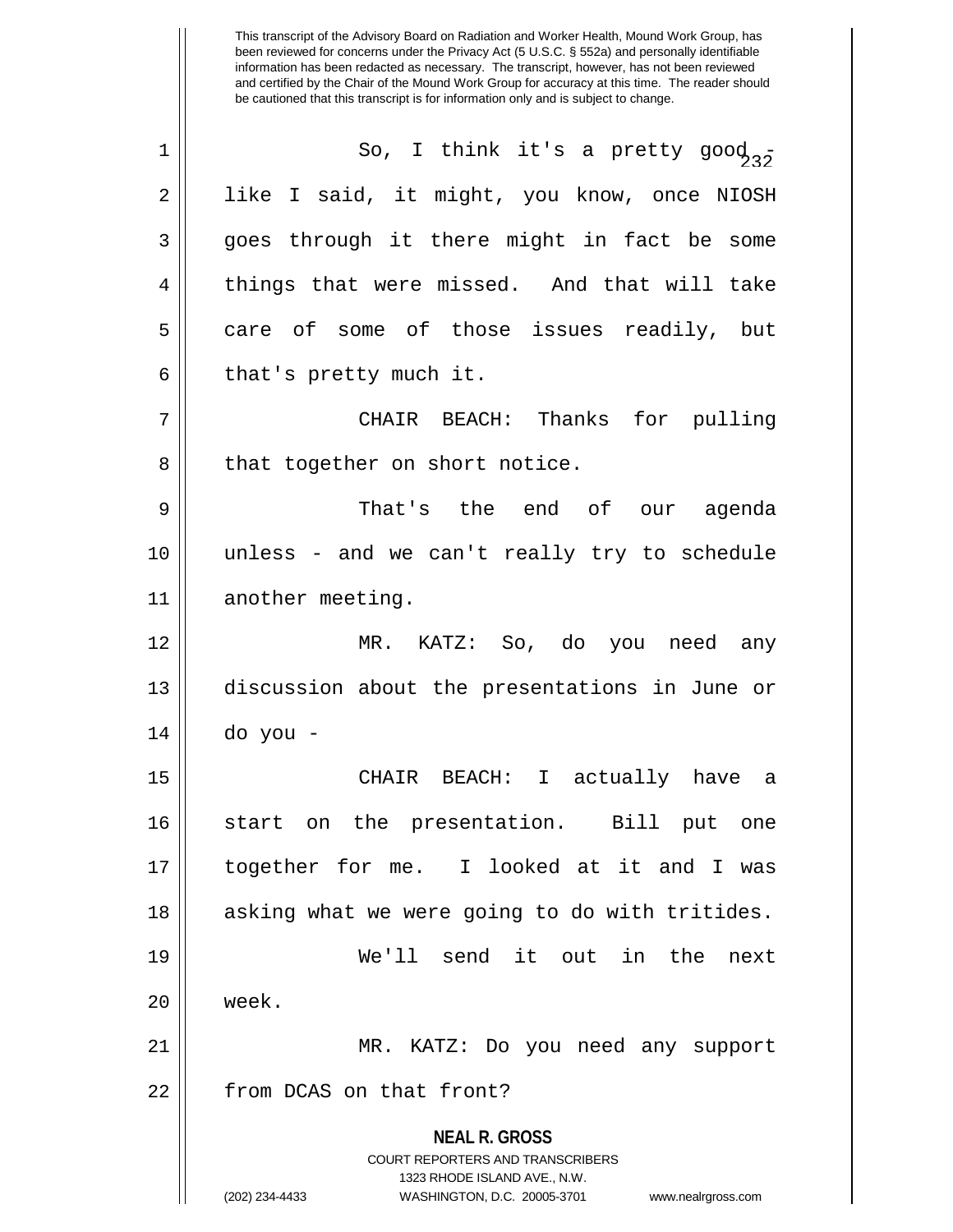**NEAL R. GROSS** COURT REPORTERS AND TRANSCRIBERS 1323 RHODE ISLAND AVE., N.W. (202) 234-4433 WASHINGTON, D.C. 20005-3701 www.nealrgross.com This transcript of the Advisory Board on Radiation and Worker Health, Mound Work Group, has been reviewed for concerns under the Privacy Act (5 U.S.C. § 552a) and personally identifiable information has been redacted as necessary. The transcript, however, has not been reviewed and certified by the Chair of the Mound Work Group for accuracy at this time. The reader should be cautioned that this transcript is for information only and is subject to change.  $\begin{array}{ccc} 1 & \begin{array}{ccc} \end{array} \end{array}$  CHAIR BEACH: I think just  $\begin{array}{ccc} \end{array}$ 2 | there's questions. 3 || MR. KATZ: Okay. 4 CHAIR BEACH: I'll definitely send 5 it to Ted, and then he can send it out. And  $6 \parallel$  if there's any -7 || (Simultaneous speaking.) 8 MR. KATZ: Why don't you just go 9 || ahead and send it to the whole Work Group for 10 || everyone to take a look at. 11 CHAIR BEACH: It's pretty 12 | straightforward. 13 MR. FITZGERALD: Well, I think the 14 tritides might require some consensus on how  $15 \parallel$  the -16 || DR. NETON: But when it's ready as 17 soon as you feel it's finalized, if you send 18 it at least to me so I can get it to Chris 19 Ellison because she needs to - 20 MR. KATZ: Well, that's at the end 21 | of the process. 22 DR. NETON: Well, but it's getting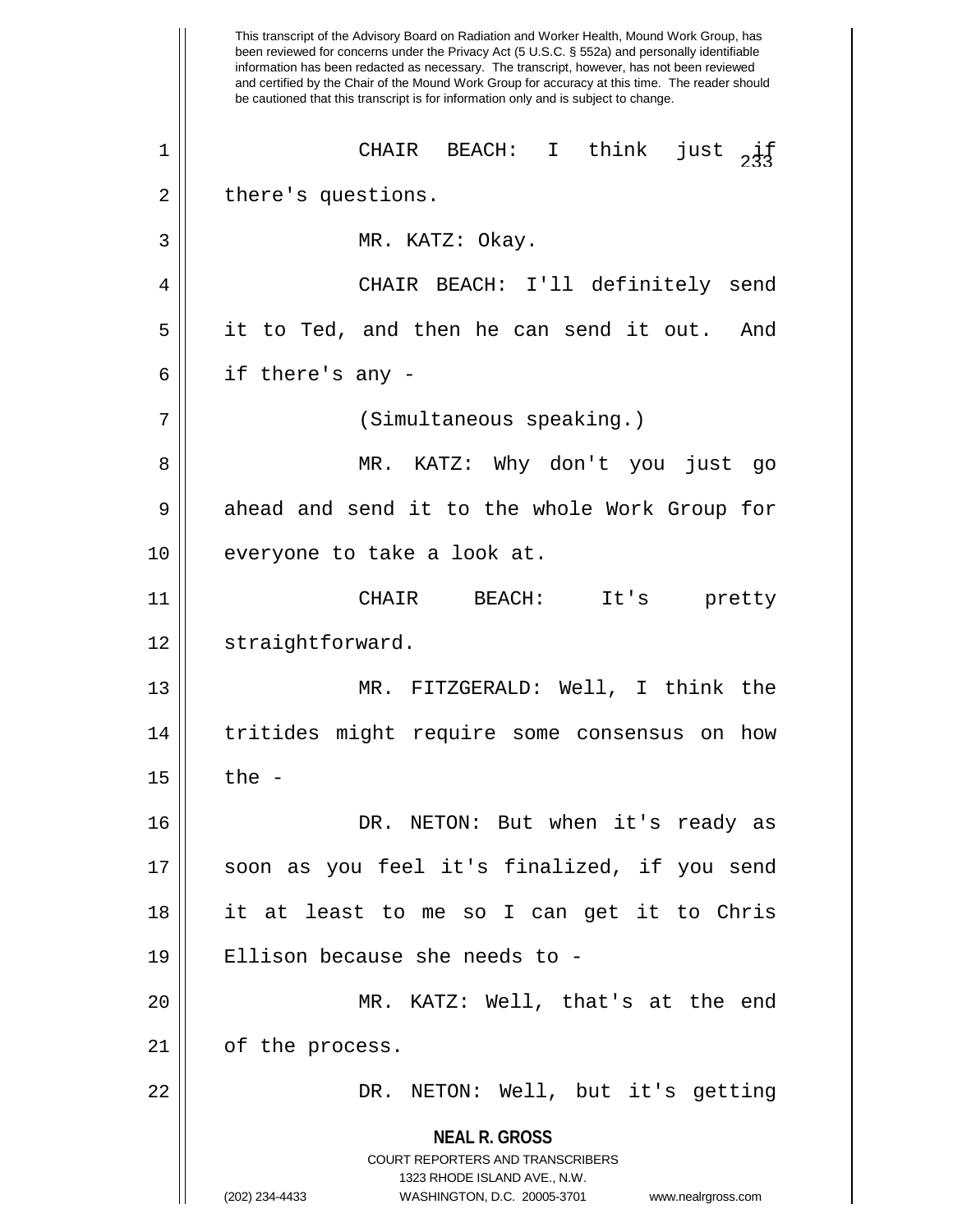**NEAL R. GROSS** COURT REPORTERS AND TRANSCRIBERS 1323 RHODE ISLAND AVE., N.W. (202) 234-4433 WASHINGTON, D.C. 20005-3701 www.nealrgross.com This transcript of the Advisory Board on Radiation and Worker Health, Mound Work Group, has been reviewed for concerns under the Privacy Act (5 U.S.C. § 552a) and personally identifiable information has been redacted as necessary. The transcript, however, has not been reviewed and certified by the Chair of the Mound Work Group for accuracy at this time. The reader should be cautioned that this transcript is for information only and is subject to change.  $234$  close to the end. 2 || MR. KATZ: It is. We have a couple 3 weeks. 4 || DR. NETON: Once it's done. 5 CHAIR BEACH: Well, and hopefully  $6 \parallel$  by the end of next week maybe, Joe, between us  $7 \parallel -$ 8 MR. FITZGERALD: And LANL. 9 (Simultaneous speaking.) 10 CHAIR BEACH: A week. Well, and 11 I've got some notes and that's what I'm going  $12$  | to work on the rest of the day. And then -13 DR. NETON: Is there a LANL Work 14 Group? 15 || CHAIR BEACH: No. 16 MR. FITZGERALD: No, but it's a 17 presentation because it's in Santa Fe and - 18 (Simultaneous speaking.) 19 MR. FITZGERALD: Mark's been in 20 || Australia. So, there's a little bit of -21 MR. KATZ: And Mark wanted to do a  $22$  || presentational update in this case.